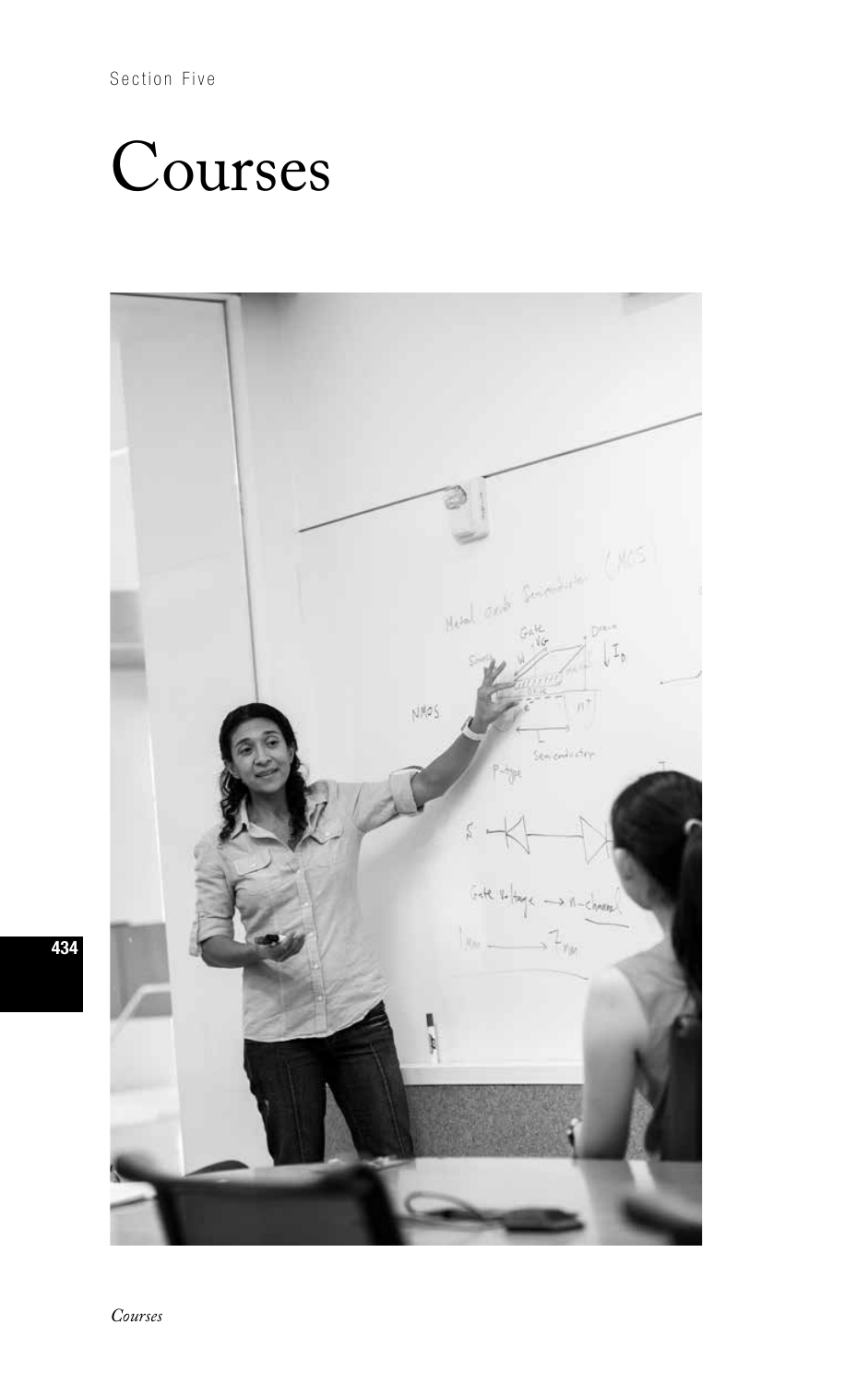Courses numbered below 100 are taken primarily by undergraduate students. Those numbered from 100 to 199 are taken by both undergraduates and graduates, and those numbered 200 and above are taken primarily by graduate students.

The school year is divided into three terms. The number of units assigned in any term to any subject represents the number of hours spent in class, in laboratory, and estimated to be spent in preparation per week. In the following schedules, figures in parentheses denote hours in class (first figure), hours in laboratory (second figure), and hours of outside preparation (third figure).

At the end of the seventh week of each term, a list of courses to be offered the following term is published by the Registrar's Office. On the day of registration (see Academic Calendar), an updated and revised course schedule is published announcing the courses, class hours, and room assignments for the term. Students may not schedule two courses taught at the same time.

| <b>Abbreviations</b> |                               | <b>ESE</b>      | Environmental Science            |
|----------------------|-------------------------------|-----------------|----------------------------------|
| Ae                   | Aerospace                     |                 | and Engineering                  |
| An                   | Anthropology                  | F               | Film                             |
| ACM                  | Applied and                   | FS              | Freshman Seminars                |
|                      | Computational                 | Ge              | Geological and Planetary         |
|                      | Mathematics                   |                 | Sciences                         |
| AM                   | Applied Mechanics             | Н               | History                          |
| AP <sub>h</sub>      | <b>Applied Physics</b>        | <b>HPS</b>      | History and Philosophy           |
| Art                  | Art History                   |                 | of Science                       |
| Ay                   | Astrophysics                  | Hum             | Humanities                       |
| <b>BMB</b>           | Biochemistry and              | <b>IDS</b>      | Information and Data             |
|                      | Molecular Biophysics          |                 | Sciences                         |
| ВE                   | Bioengineering                | IST             | Information Science and          |
| Bi                   | Biology                       |                 | Technology                       |
| <b>BEM</b>           | Business Economics and        | ISP             | <b>Interdisciplinary Studies</b> |
|                      | Management                    |                 | Program                          |
| ChE                  | Chemical Engineering          | L               | Languages                        |
| Ch                   | Chemistry                     | Law             | Law                              |
| CE.                  | Civil Engineering             | <b>MS</b>       | Materials Science                |
| <b>CNS</b>           | Computation and Neural        | Ma              | Mathematics                      |
|                      | Systems                       | ME              | Mechanical Engineering           |
| <b>CS</b>            | Computer Science              | $\rm MedE$      | Medical Engineering              |
| <b>CMS</b>           | Computing and                 | Mu              | Music                            |
|                      | Mathematical Sciencesf        | NB              | Neurobiology                     |
| <b>CDS</b>           | Control and Dynamical         | <b>PVA</b>      | Performing and Visual Arts       |
|                      | Systems                       | P1              | Philosophy                       |
| Ec                   | Economics                     | PE              | Physical Education               |
| EE                   | <b>Electrical Engineering</b> | Ph              | Physics                          |
| <b>EST</b>           | Energy Science and Tech-      | PS              | <b>Political Science</b>         |
|                      | nology                        | P <sub>sy</sub> | Psychology                       |
| E                    | Engineering                   | SS              | Social Science                   |
| En                   | English                       | SA              | <b>Student Activities</b>        |
| ESL                  | English As a Second           | Wr              | Writing                          |
|                      | Language                      |                 |                                  |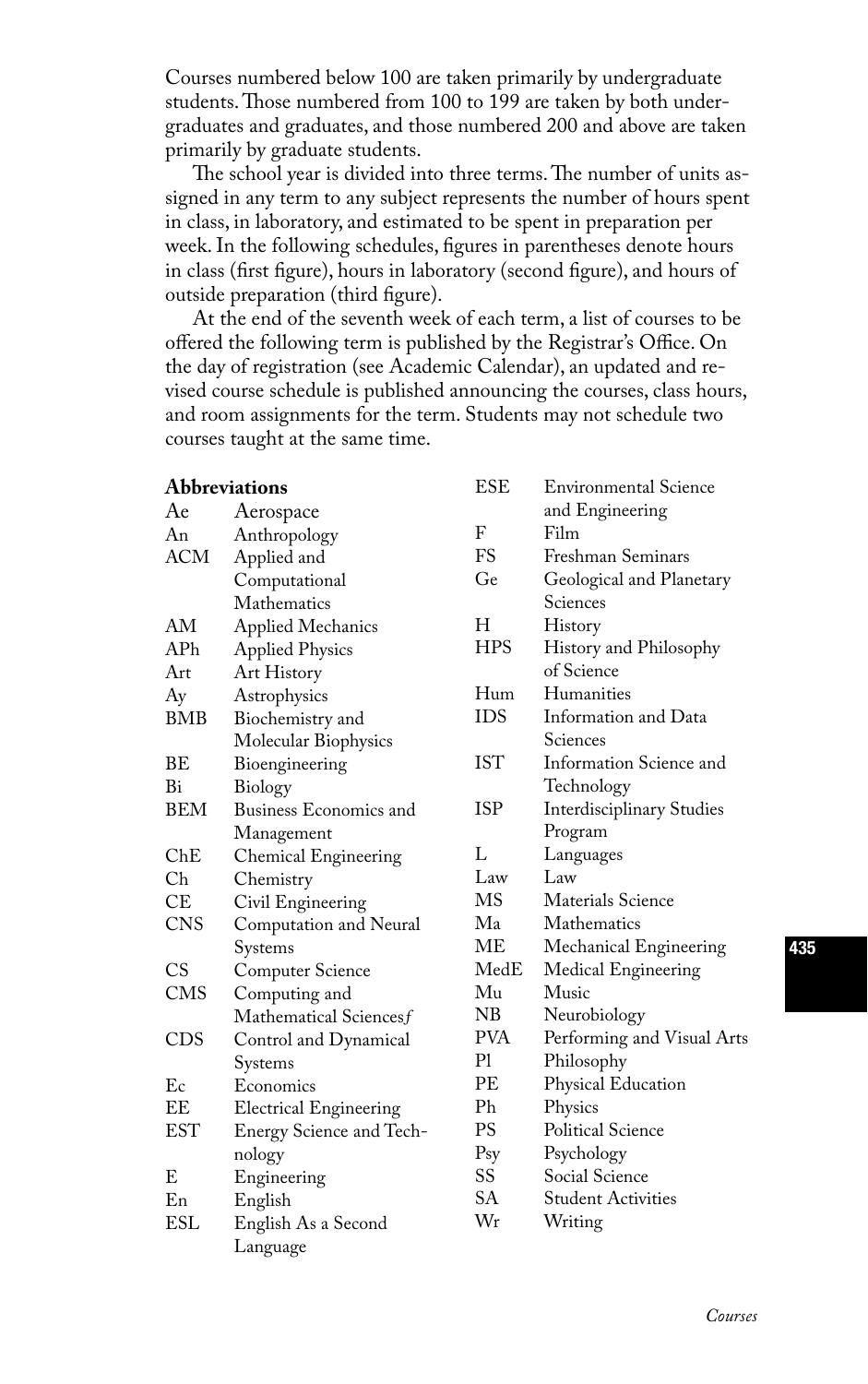# AEROSPACE

**Ae 100. Research in Aerospace.** *Units to be arranged in accordance with work accomplished.* Open to suitably qualified undergraduates and first-year graduate students under the direction of the staff. Credit is based on the satisfactory completion of a substantive research report, which must be approved by the Ae 100 adviser and by the option representative.

**Ae/APh/CE/ME 101 abc.** *Fluid Mechanics. 9 units (3-0-6); first, second, third terms. Prerequisites: APh 17 or ME 11 abc, and ME 12 or equivalent, ACM 95/100 or equivalent (may be taken concurrently).* Fundamentals of fluid mechanics. Microscopic and macroscopic properties of liquids and gases; the continuum hypothesis; review of thermodynamics; general equations of motion; kinematics; stresses; constitutive relations; vorticity, circulation; Bernoulli's equation; potential flow; thin-airfoil theory; surface gravity waves; buoyancy-driven flows; rotating flows; viscous creeping flow; viscous boundary layers; introduction to stability and turbulence; quasi onedimensional compressible flow; shock waves; unsteady compressible flow; and acoustics. Instructors: Pullin, Colonius, McKeon

**Ae/AM/CE/ME 102 abc. Mechanics of Structures and Solids.** *9 units (3-0-6); first, second, third terms. Prerequisites: ME 12 abc.* Introduction to continuum mechanics: kinematics, balance laws, constitutive laws with an emphasis on solids. Static and dynamic stress analysis. Two- and threedimensional theory of stressed elastic solids. Wave propagation. Analysis of rods, plates and shells with applications in a variety of fields. Variational theorems and approximate solutions. Elastic stability. Instructors: Lapusta, Hall, Ravichandran

**Ae 103 ab. Aerospace Control Systems.** *9 units (3-0-6); second and third terms. Prerequisites: CDS 110 (or equivalent), CDS 131 or permission of instructor.* Part a: Optimization-based design of control systems, including optimal control and receding horizon control. Introductory random processes and optimal estimation. Kalman filtering and nonlinear filtering methods for autonomous systems. Part b: Advanced astrodynamics, flight mechanics, and attitude dynamics. Guidance, navigation, and control of autonomous aerospace systems. Instructors: Chung.

**Ae/APh 104 abc. Experimental Methods.** *9 units (3-0-6) first term; (0- 6-3) second, third terms. Prerequisites: ACM 95/100 ab or equivalent (may be taken concurrently), Ae/APh/CE/ME 101 abc or equivalent (may be taken concurrently).* Lectures on experiment design and implementation. Measurement methods, transducer fundamentals, instrumentation, optical systems, signal processing, noise theory, analog and digital electronic fundamentals, with data acquisition and processing systems. Experiments (second and third terms) in solid and fluid mechanics with emphasis on current research methods. Instructor: Gharib.

**Ae 105 abc. Aerospace Engineering.** *9 units (3-0-6) first term, (2-4-3) second term, (0-8-1) third term; first, second, third terms. Prerequisites: ME 11 abc and ME 12 abc or equivalent.* Part a: Introduction to spacecraft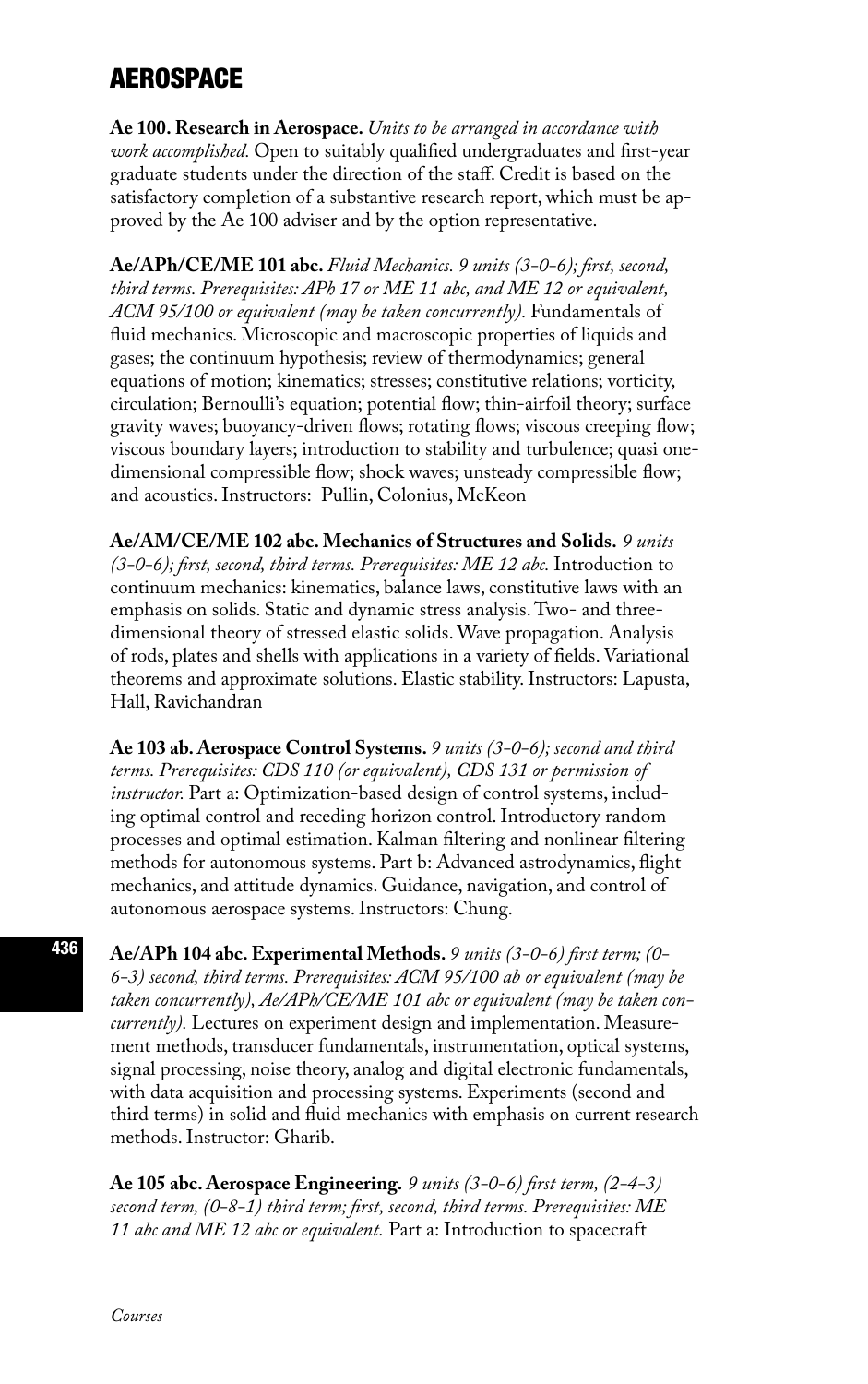systems and subsystems, mission design, fundamentals of orbital and rocket mechanics, launch vehicles and space environments; JPL-assisted design exercise; spacecraft mechanical, structural, and thermal design; numerical modeling, test validation. Part b: Introduction to guidance, navigation, and control (GNC), measurement systems, Kalman filtering, system analysis, simulation, statistical error analysis, case studies of GNC applications; preliminary discussion and setup for team project leading to system requirements review. Part c: Team project leading to preliminary design review and critical design review. Instructors: Chung.

**CE/Ae/AM 108 ab. Computational Mechanics.** *9 units (3-5-1).* For course description, see Civil Engineering.

**Ae 115 ab. Spacecraft Navigation.** *9 units (3-0-6); first, second terms. Prerequisite: CDS 110 a.* This course will survey all aspects of modern spacecraft navigation, including astrodynamics, tracking systems for both low-Earth and deep-space applications (including the Global Positioning System and the Deep Space Network observables), and the statistical orbit determination problem (in both the batch and sequential Kalman filter implementations). The course will describe some of the scientific applications directly derived from precision orbital knowledge, such as planetary gravity field and topography modeling. Numerous examples drawn from actual missions as navigated at JPL will be discussed. Not offered 2018–19.

**APh/Ph/Ae 116. Physics of Thermal and Mass Transport in Hydrodynamic Systems.** *12 units (3-0-9), second term.* For course description, see Applied Physics.

**Ae/ME 118. Classical Thermodynamics.** *9 units (3-0-6); first term. Prerequisites: ME 11 abc, ME 12, or equivalent.* **F**undamentals of classical thermodynamics. Basic postulates and laws of thermodynamics, work and heat, entropy and available work, and thermal systems. Equations of state, compressibility functions, and the Law of Corresponding States. Thermodynamic potentials, chemical and phase equilibrium, phase transitions, and thermodynamic properties of solids, liquids, and gases. Examples will be drawn from fluid dynamics, solid mechanics, and thermal science applications. Not Offered 2018–19

**Ae/ME 120 ab. Combustion Fundamentals.** *9 units (3-0-6); second, third terms. Prerequisite: ME 119 a or equivalent.* The course will cover thermodynamics of pure substances and mixtures, equations of state, chemical equilibrium, chemical kinetics, combustion chemistry, transport phenomena, and the governing equations for multicomponent gas mixtures. Topics will be chosen from non-premixed and premixed flames, the fluid mechanics of laminar flames, flame mechanisms of combustion-generated pollutants, and numerical simulations of multicomponent reacting flows. Instructor: Blanquart.

**Ae 121 abc. Space Propulsion.** *9 units (3-0-6); first, second, third terms. Open to all graduate students and to seniors with instructor's permission.* Ae 121 is designed to introduce the fundamentals of chemical, electric and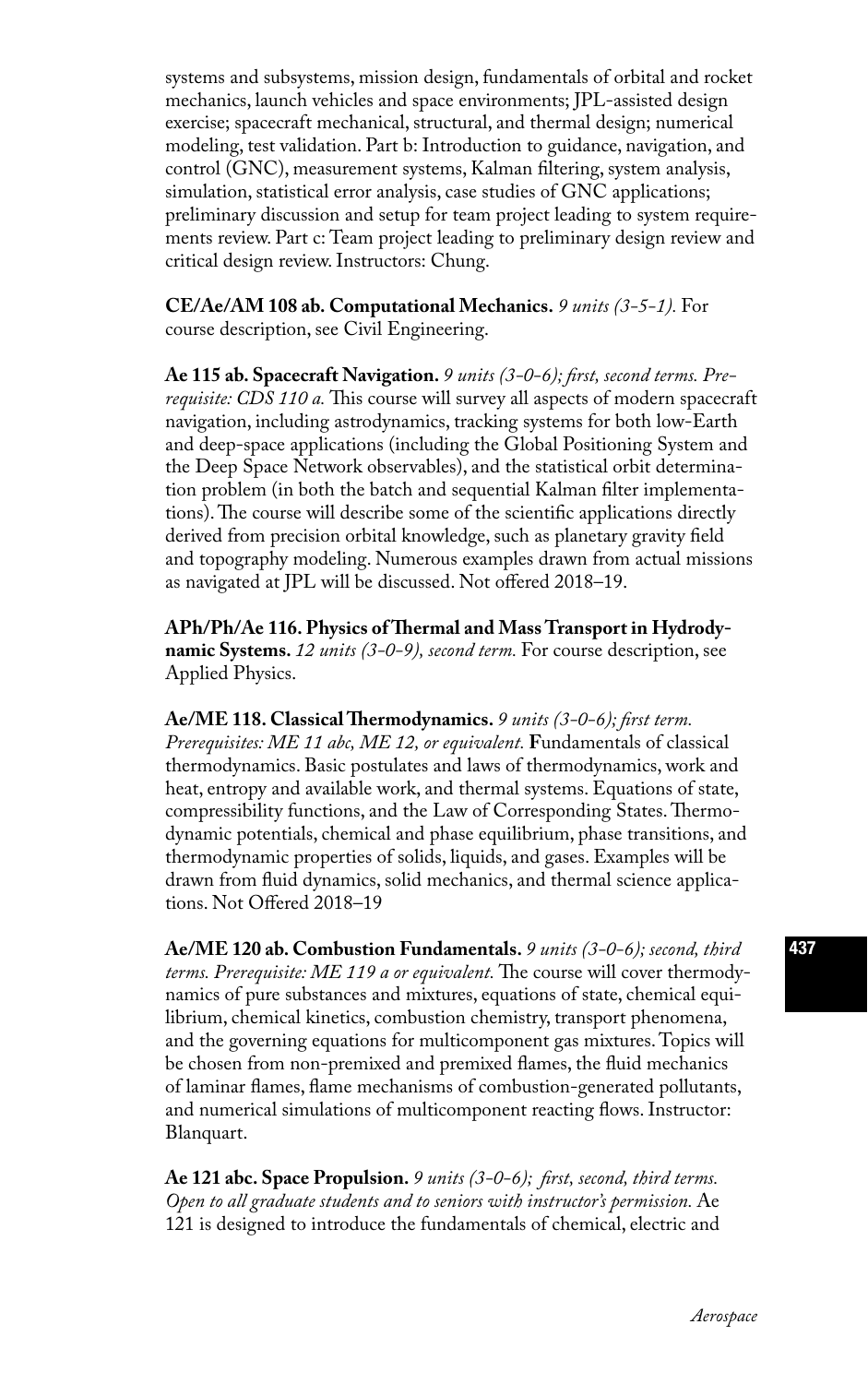advanced propulsion technologies. The course focuses on the thermochemistry and aerodynamics of chemical and electrothermal propulsion systems, the physics of ionized gases and electrostatic and electromagnetic processes in electric thrusters. These analyses provide the opportunity to introduce the basic concepts of non-equilibrium gas dynamics and kinetic theory. Specific technologies such as launch vehicle rocket engines, monopropellant engines, arcjets, ion thrusters, magnetoplasmadynamic engines and Hall thrusters will be discussed. Ae 121 also provides an introduction to advanced propulsion concepts such as solar sails and antimatter rockets. Instructor: Polk.

**Ae 150 abc. Aerospace Engineering Seminar.** *1 unit; first, second, third terms.* Speakers from campus and outside research and manufacturing organizations discuss current problems and advances in aerospace engineering. Graded pass/fail. Instructor: Meiron.

**EE/Ae 157 ab. Introduction to the Physics of Remote Sensing.** *9 units (3- 0-6); first, second terms.* For course description, see Electrical Engineering.

**Ae 159. Optical Engineering.** *9 units (3-0-6); third term. Prerequisites: Ph 2, EE/Ae 157, or equivalent; APh 23 desirable.* This class covers both the fundamentals of optical engineering and the development of space optical systems. Emphasis is on the design and engineering of optical, UV and IR systems for scientific remote sensing and imaging applications. Material covered is: first order optics to find the location, size and orientation of an image; geometrical aberration theory balancing tolerancing optical systems; transmittance, Etendu vignetting; radiative transfer; scalar vector wave propagation—physical optics; scalar diffraction image formation coherence; interferometry for the measurement of optical surfaces astronomy; optical metrology wavefront sensing control (A/O); segmented and sparse aperture telescopes; and design topics in coronagraphy, Fourier transform spectrometers, grating spectrometers, and large aperture telescopes. Space optics issues discussed will be segmented sparse aperture telescopes, radiation damage to glass, thermal and UV contamination. Instructors: Breckenridge. Not offered 2018–19

**Ae/Ge/ME 160 a. Continuum Mechanics of Fluids and Solids.** *9 units (3-0-6); first.* Elements of Cartesian tensors. Configurations and motions of a body. Kinematics—study of deformations, rotations and stretches, polar decomposition. Lagrangian and Eulerian strain velocity and spin tensor fields. Irrotational motions, rigid motions. Kinetics—balance laws. Linear and angular momentum, force, traction stress. Cauchy's theorem, properties of Cauchy's stress. Equations of motion, equilibrium equations. Power theorem, nominal (Piola-Kirchoff) stress. Thermodynamics of bodies. Internal energy, heat flux, heat supply. Laws of thermodynamics, notions of entropy, absolute temperature. Entropy inequality (Clausius-Duhem). Examples of special classes of constitutive laws for materials without memory. Objective rates, corotational, convected rates. Principles of materials frame indifference. Examples: the isotropic Navier-Stokes fluid, the isotropic thermoelastic solid. Basics of finite differences, finite elements, and boundary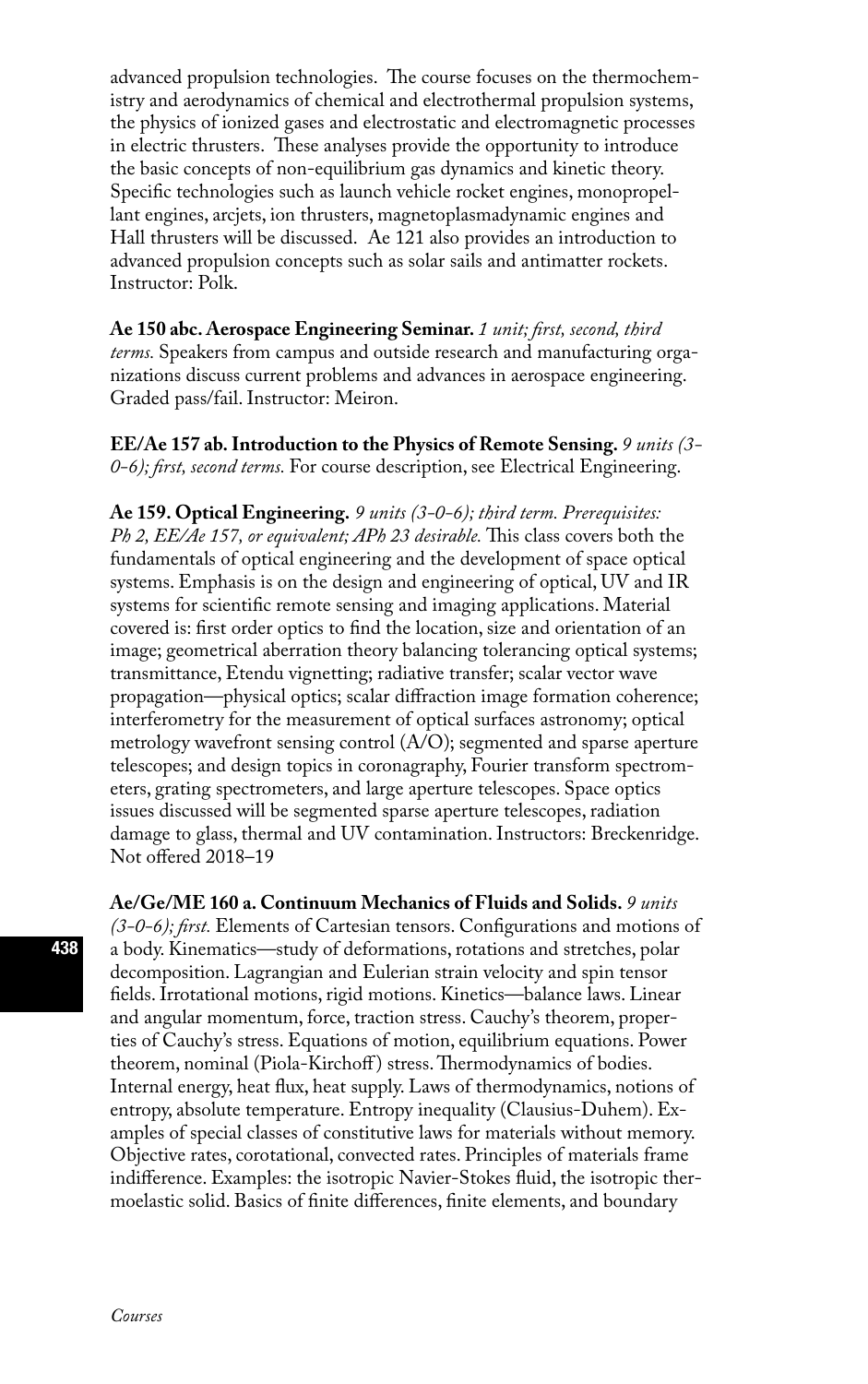integral methods, and their applications to continuum mechanics problems illustrating a variety of classes of constitutive laws. Instructor: Lapusta

**Ae/CE 165 ab. Mechanics of Composite Materials and Structures.**

*9 units (2-2-5); first, second terms. Prerequisite: Ae/AM/CE/ME 102 a.* Introduction and fabrication technology, elastic deformation of composites, stiffness bounds, on- and off-axis elastic constants for a lamina, elastic deformation of multidirectional laminates (lamination theory, ABD matrix), effective hygrothermal properties, mechanisms of yield and failure for a laminate, strength of a single ply, failure models, splitting and delamination. Experimental methods for characterization and testing of composite materials. Design criteria, application of design methods to select a suitable laminate using composite design software, hand layup of a simple laminate and measurement of its stiffness and thermoelastic coefficients. Not offered 2018–19

**Ae 200. Advanced Research in Aerospace.** *Units to be arranged.* Ae.E. or Ph.D. thesis level research under the direction of the staff. A written research report must be submitted during finals week each term.

**Ae 201 a. Advanced Fluid Mechanics.** *9 units (3-0-6); second term. Prerequisites: Ae/APh/CE/ME 101 abc or equivalent; AM 125 abc or ACM/IDS 101 (may be taken concurrently).* Foundations of the mechanics of real fluids. Basic concepts will be emphasized. Subjects covered will include a selection from the following topics: physical properties of real gases; the equations of motion of viscous and inviscid fluids; the dynamical significance of vorticity; vortex dynamics; exact solutions; motion at high Reynolds numbers; hydrodynamic stability; boundary layers; flow past bodies; compressible flow; subsonic, transonic, and supersonic flow; shock waves. Instructor: Not offered 2018–19

**Ae 204 ab. Technical Fluid Mechanics.** *9 units (3-0-6); second, third terms.*  Prerequisite: Ae/APh/CE/ME 101 abc or equivalent. External and internal flow problems encountered in engineering, for which only empirical methods exist. Turbulent shear flow, separation, transition, three-dimensional and nonsteady effects. Basis of engineering practice in the design of devices such as mixers, ejectors, diffusers, and control valves. Studies of flowinduced oscillations, wind effects on structures, vehicle aerodynamics. Not offered 2018–19

**Ae 205 ab. Advanced Space Project.** *9 units (2-4-3); second, third terms. Prerequisites: Ae105 abc.* This is an advanced course on the design and implementation of space projects and it is currently focused on the flight project Autonomous Assembly of a Reconfigurable Space Telescope (AAReST). The objective is to be ready for launch and operation in 2015. Each student will be responsible for a specific activity, chosen from the following: optimization of telescope system architecture; design, assembly and testing of telescope optics; telescope calibration procedure and algorithms for wavefront control; thermal analysis; boom design and deployment test methods; effects of spacecraft dynamics on telescope performance; environmental testing of telescope system. Each student will prepare a survey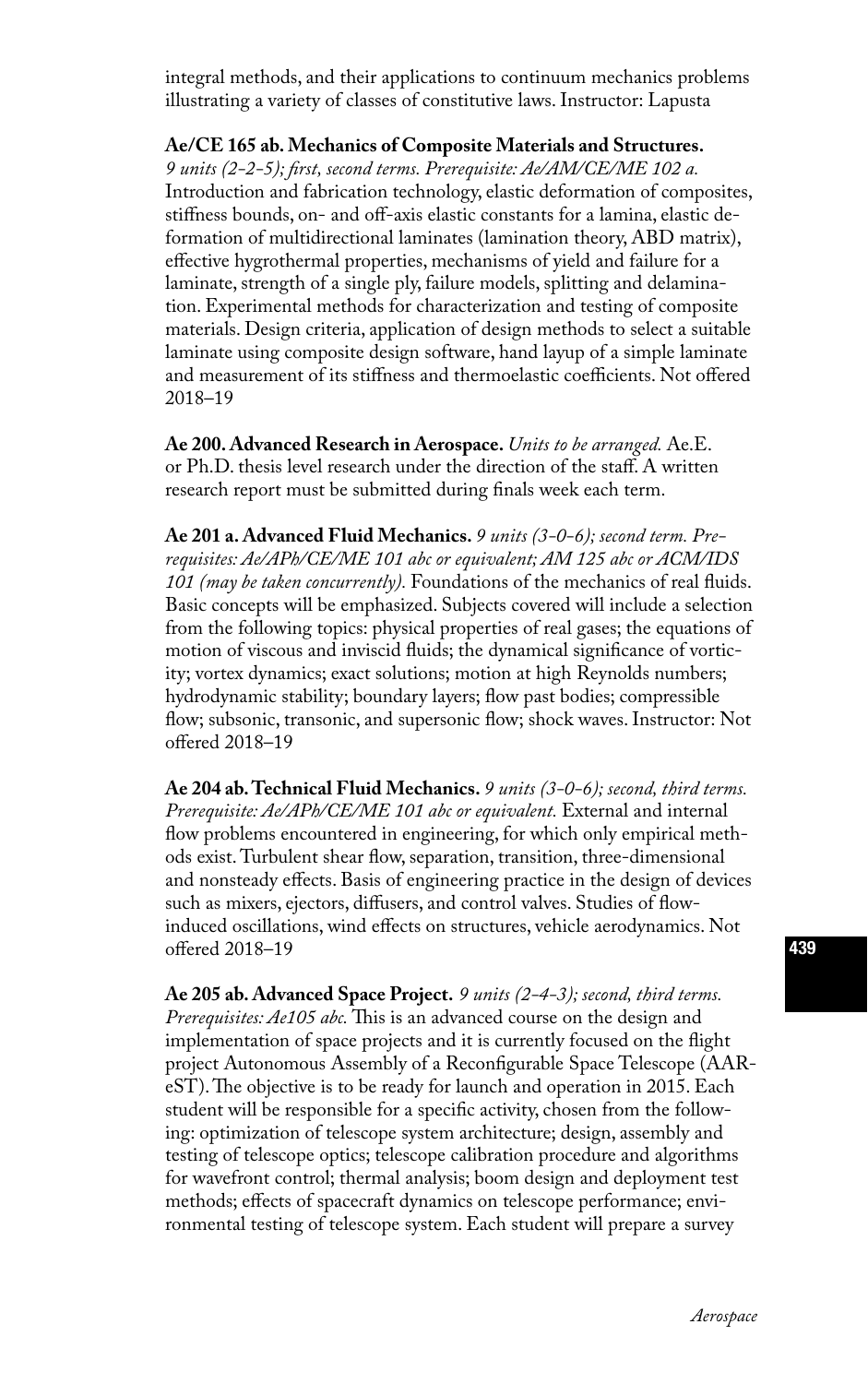of the state of the art for the selected activity, and then develop a design/ implementation plan, execute the plan and present the results in a final report. Instructor: Not offered 2018–19.

**Ae 208 abc. GALCIT Colloquium.** *1 unit; first, second, third terms.* A seminar course in fluid, solid, space, and bio mechanics. Weekly lectures on current developments are presented by staff members, graduate students, and visiting scientists and engineers. Graded pass/fail. Instructors: Austin, Chung

**Note:** The following courses, with numbers greater than 209, are one-, two-, or three-term courses offered to interested students. Depending on conditions, some of the courses may be taught as tutorials or reading courses, while others may be conducted more formally.

#### **Ae/AM/MS/ME 213. Mechanics and Materials Aspects of Fracture.**

*9 units (3-0-6); first term. Prerequisites: Ae/AM/CE/ME 102 abc (concurrently) or equivalent and instructor's permission.* Analytical and experimental techniques in the study of fracture in metallic and nonmetallic solids. Mechanics of brittle and ductile fracture; connections between the continuum descriptions of fracture and micromechanisms. Discussion of elastic-plastic fracture analysis and fracture criteria. Special topics include fracture by cleavage, void growth, rate sensitivity, crack deflection and toughening mechanisms, as well as fracture of nontraditional materials. Fatigue crack growth and life prediction techniques will also be discussed. In addition, "dynamic" stress wave dominated, failure initiation growth and arrest phenomena will be covered. This will include traditional dynamic fracture considerations as well as discussions of failure by adiabatic shear localization. Instructor: Rosakis.

**Ae/AM/CE/ME 214 ab. Computational Solid Mechanics.** *9 units (3-5- 1); second, third terms. Prerequisites: ACM 100 ab or equivalent; CE/AM/Ae 108 ab or equivalent or instructor's permission; Ae/AM/CE/ME 102 abc or Ae/ Ge/ME 160 ab or instructor's permission.* Introduction to the use of numerical methods in the solution of solid mechanics and multiscale mechanics problems. First term: Variational principles. Finite element analysis. Variational problems in linear and finite kinematics. Time integration, initial boundary value problems. Elasticity and inelasticity. Constitutive modeling. Error estimation. Accuracy, stability and convergence. Iterative solution methods. Adaptive strategies. Second term: Multiscale modeling strategies. Computational homogenization in linear and finite kinematics. Spectral methods. Atomistic modeling and atomistic-to-continuum coupling techniques. Ortiz, Stainier .

**Ae/AM/ME 215. Dynamic Behavior of Materials.** *9 units (3-0-6); second term. Prerequisites: ACM 100 abc or AM 125 abc; Ae/AM/CE/ME 102 abc.*  Fundamentals of theory of wave propagation; plane waves, wave guides, dispersion relations; dynamic plasticity, adiabatic shear banding; dynamic fracture; shock waves, equation of state. Not offered 2018–19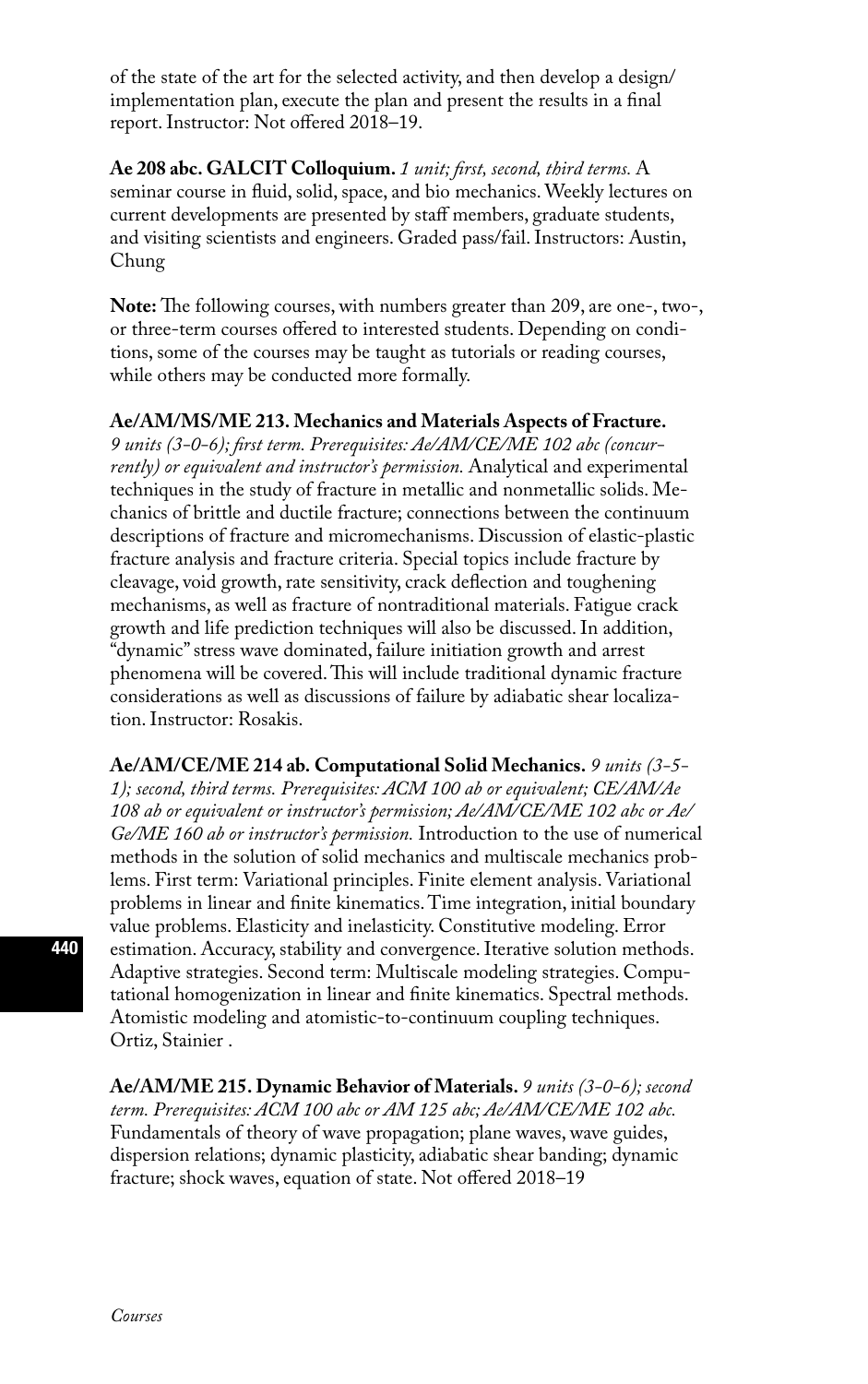**Ae/ME 218. Statistical Mechanics. 9 units (***3-0-6); second term. Prerequisites: Ae/ME118, or equivalent.* Overview of probability and statistics, and the Maxwell-Boltzmann distribution. Overview and elements of Quantum Mechanics, degenerate energy states, particles in a box, and energy-state phase space. Statistics of indistinguishable elementary particles, Fermi-Dirac and Bose-Einstein statistics, partition functions, connections with classical thermodynamics, and the Law of Equipartition. Examples from equilibrium in fluids, solid-state physics, and others. Not offered 2018–19.

**Ae 220. Theory of Structures.** *9 units (3-0-6); first term. Prerequisite: Ae/ AM/CE/ME 102 abc.* Fundamentals of buckling and stability, total potential energy and direct equilibrium approaches; classification of instabilities into snap-through type and bifurcation type; rigid-elastic structures, eigenvalues, and eigenvectors of stiffness matrix; elastic structures; approximate estimates of buckling load; Rayleigh quotient; lateral buckling of columns: Euler strut, imperfections, Southwell plot, beam-columns, stability coefficients, buckling of frames; elasto-plastic buckling: tangent-modulus, double-modulus, Shanley's analysis; lateral-torsional buckling of beams; buckling of plates; buckling of cylindrical shells. Not offered 2018–19.

**Ae/CE 221. Space Structures.** *9 units (3-0-6); first term.* This course examines the links between form, geometric shape, and structural performance. It deals with different ways of breaking up a continuum, and how this affects global structural properties; structural concepts and preliminary design methods that are used in tension structures and deployable structures. Geometric foundations, polyhedra and tessellations, surfaces; space frames, examples of space frames, stiffness and structural efficiency of frames with different repeating units; sandwich plates; cable and membrane structures, form-finding, wrinkle-free pneumatic domes, balloons, tension-stabilized struts, tensegrity domes; deployable and adaptive structures, coiled rods and their applications, flexible shells, membranes, structural mechanisms, actuators, concepts for adaptive trusses and manipulators. Pellegrino.

**Ae/AM/ME 223. Plasticity.** *9 units (3-0-6); third term. Prerequisite: Ae/ AM/CE/ME 102 abc or instructor's permission.* Theory of dislocations in crystalline media. Characteristics of dislocations and their influence on the mechanical behavior in various crystal structures. Application of dislocation theory to single and polycrystal plasticity. Theory of the inelastic behavior of materials with negligible time effects. Experimental background for metals and fundamental postulates for plastic stress-strain relations. Variational principles for incremental elastic-plastic problems, uniqueness. Upper and lower bound theorems of limit analysis and shakedown. Slip line theory and applications. Additional topics may include soils, creep and rate-sensitive effects in metals, the thermodynamics of plastic deformation, and experimental methods in plasticity. Not offered 2018–19.

**Ae/AM/ME/Ge 225. Special Topics in Solid Mechanics.** *Units to be arranged; first, second, third terms.* Subject matter changes depending on staff and student interest.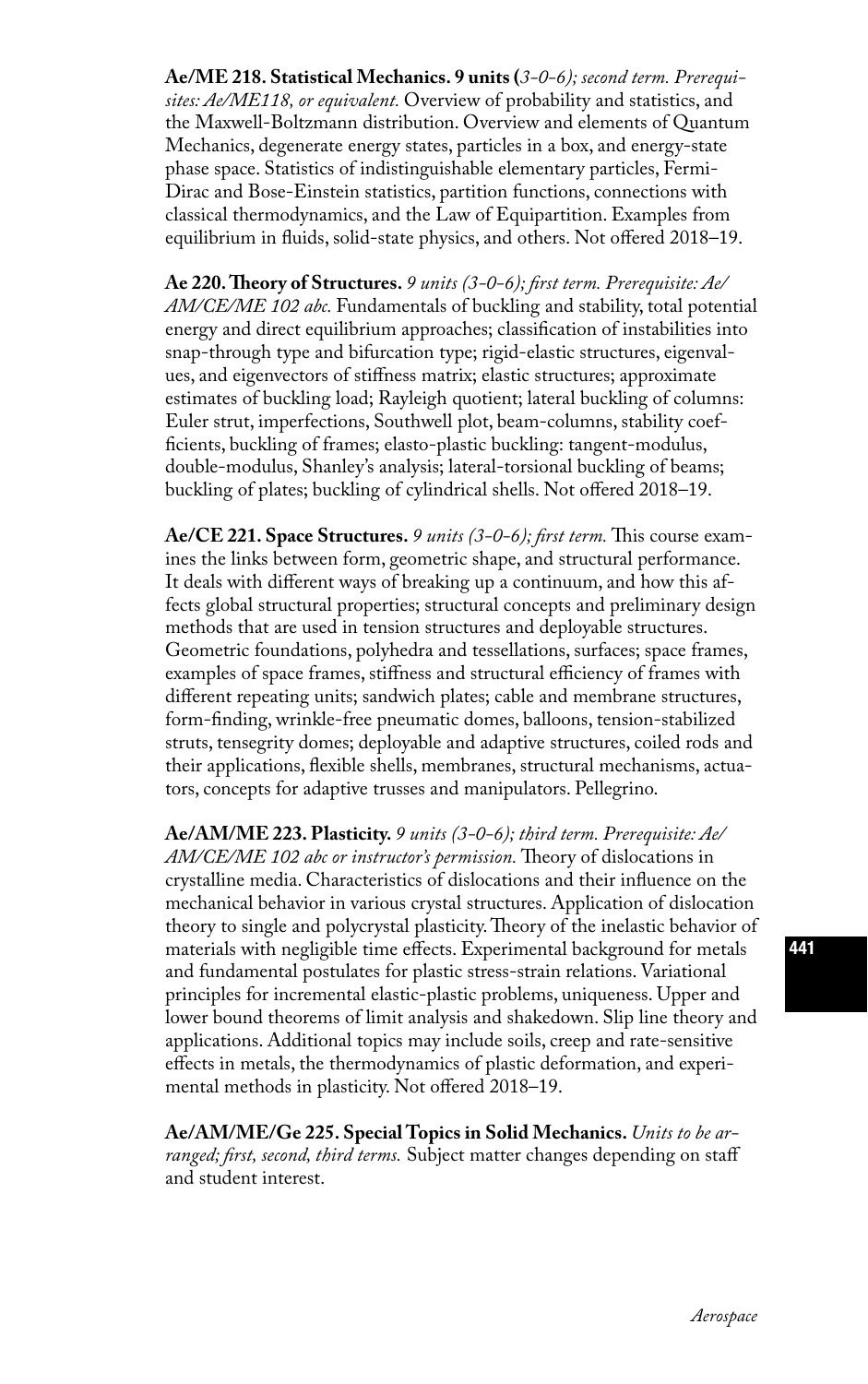**Ae 228. Computational Mechanics Simulations Using Particles.** *9 units (3-0-6); second term. Prerequisites: Ae/AM/CE/ME 214 or equivalent or Ae/ ACM/ME 232 or equivalent, ACM/IDS 104, ACM 105, or equivalent.* Particle simulations of continuum and discrete systems. Advances in molecular, mesoscopic, and macroscale simulations using particles, identification of common computing paradigms and challenges across disciplines, discretizations and representations using particles, fast summation algorithms, time integrators, constraints, and multiresolution. Exercises will draw on problems simulated using particles from diverse areas such as fluid and solid mechanics, computer graphics, and nanotechnology. Not offered 2018–19.

**Ae/ACM/ME 232 ab. Computational Fluid Dynamics.** *9 units (3-0-6); first, second terms. Prerequisites: Ae/APh/CE/ME 101 abc or equivalent; ACM 100 abc or equivalent.* Development and analysis of algorithms used in the solution of fluid mechanics problems. Numerical analysis of discretization schemes for partial differential equations including interpolation, integration, spatial discretization, systems of ordinary differential equations; stability, accuracy, aliasing, Gibbs and Runge phenomena, numerical dissipation and dispersion; boundary conditions. Survey of finite difference, finite element, finite volume and spectral approximations for the numerical solution of the incompressible and compressible Euler and Navier-Stokes equations, including shock-capturing methods. Pullin, Meiron

**Ae 233. Hydrodynamic Stability.** *9 units (3-0-6); second term. Prerequisite: Ae/APh/CE/ME 101 abc or equivalent.* Laminar-stability theory as a guide to laminar-turbulent transition. Rayleigh equation, instability criteria, and response to small inviscid disturbances. Discussion of Kelvin-Helmholtz, Rayleigh-Taylor, Richtmyer-Meshkov, and other instabilities, for example, in geophysical flows. The Orr-Sommerfeld equation, the dual role of viscosity, and boundary-layer stability. Modern concepts such as pseudomomentum conservation laws and nonlinear stability theorems for 2-D and geophysical flows. Weakly nonlinear stability theory and phenomenological theories of turbulence. Instructor: McKeon.

**Ae 234 ab. Hypersonic Aerodynamics.** *9 units (3-0-6); second, third terms. Prerequisites: Ae/APh/CE/ME 101 abc or equivalent, AM 125 abc, or instructor's permission.* An advanced course dealing with aerodynamic problems of flight at hyper-sonic speeds. Topics are selected from hypersonic smalldisturbance theory, blunt-body theory, boundary layers and shock waves in real gases, heat and mass transfer, testing facilities and experiment. Not offered 2018–19

**Ae 235. Rarefied Gasdynamics.** *9 units (3-0-6); first term.* Molecular description of matter; distribution functions; discrete-velocity gases. Kinetic theory: free-path theory, internal degrees of freedom. Boltzmann equation: BBGKY hierarchy and closure, H theorem, Euler equations, Chapman-Enskog procedure, free-molecule flows. Collisionless and transitional flows. Direct simulation Monte Carlo methods. Applications. Not offered 2018–19.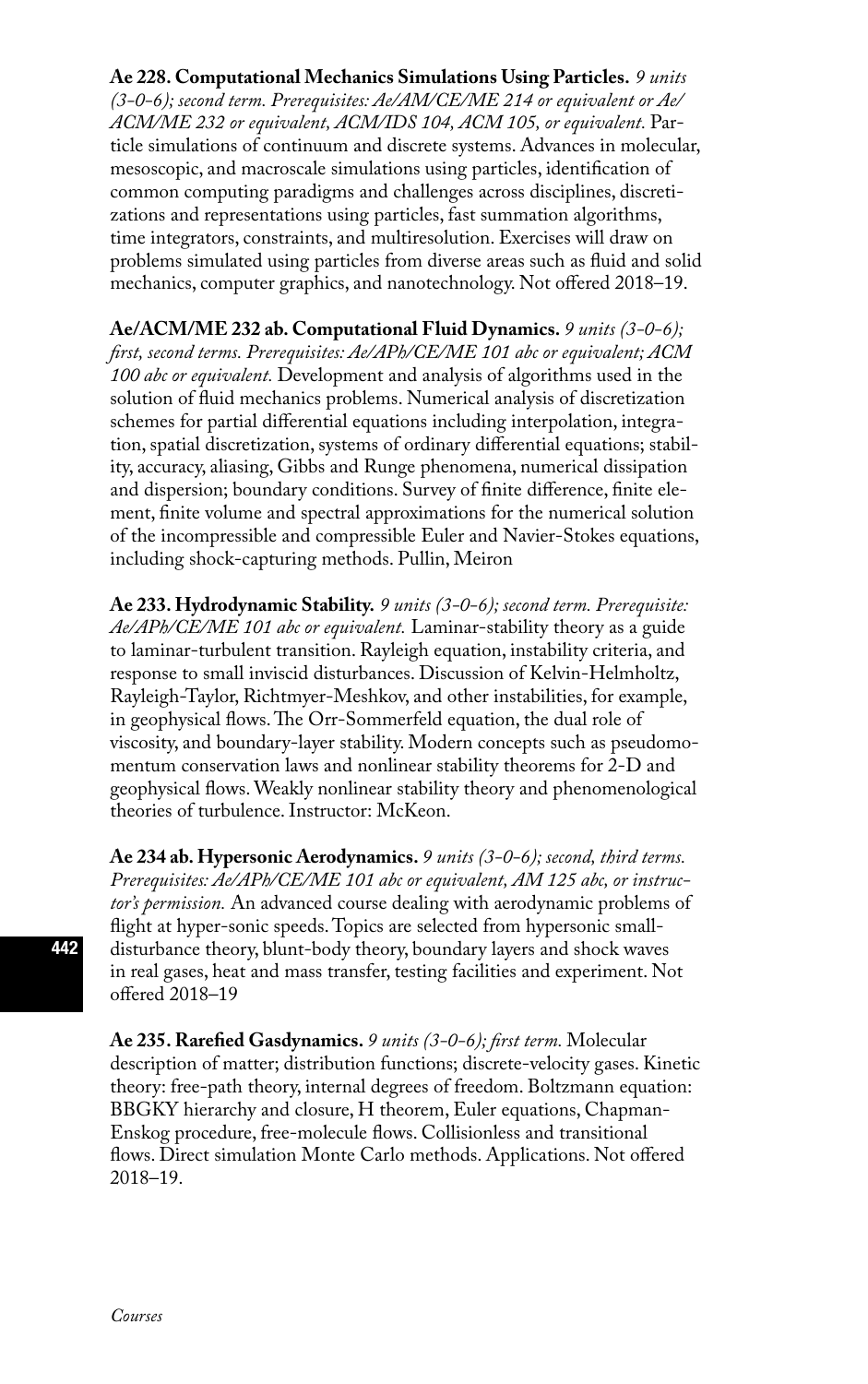**Ae 237 ab. Nonsteady Gasdynamics.** *9 units (3-0-6); second, third terms*  Part a: dynamics of shock waves, expansion waves, and related discontinuities in gases. Adiabatic phase-transformation waves. Interaction of waves in one- and two-dimensional flows. Boundary layers and shock structure. Applications and shock tube techniques. Part b: shock and detonation waves in solids and liquids. Equations of state for hydrodynamic computations in solids, liquids, and explosive reaction products. CJ and ZND models of detonation in solids and liquids. Propagation of shock waves and initiation of reaction in explosives. Interactions of detonation waves with water and metals. Instructor: Austin, Shepherd.

**Ae 239 ab. Turbulence.** *9 units (3-0-6); second, third terms. Prerequisites: Ae/ APh/CE/ME 101 abc; AM 125 abc or ACM/IDS 101.* Reynolds-averaged equations and the problem of closure. Statistical description of turbulence. Homogeneous isotropic turbulence and structure of fine scales. Turbulent shear flows. Physical and spectral models. Subgridscale modeling. Turbulent mixing. Structure of low and high Reynolds number wall turbulence. Not offered 2018–19.

**Ae 240. Special Topics in Fluid Mechanics.** *Units to be arranged; first, second, third terms.* Subject matter changes depending upon staff and student interest. (1) Educational exchange at Ecole Polytechnique. Students participating in the Ecole Polytechnique educational exchange must register for 36 units while they are on detached duty at Ecole Polytechnique. For further information refer to the graduate option information for Aerospace. Instructor: Meiron.

#### **Ae 241. Special Topics in Experimental Fluid and Solid Mechanics.**

*Prerequisite: Ae/APh 104 or equivalent or instructor's permission. Units to be arranged; first, second, third terms. Subject matter changes depending upon staff and student interest*. Instructor: Willert.

**Ae/BE 242. Biological Flows: Propulsion.** *9 units (3-0-6); third term.*  Prerequisite: Ae/APh/CE/ME 101 abc or equivalent or ChE 103 a. Physical principles of unsteady fluid momentum transport: equations of motion, dimensional analysis, conservation laws. Unsteady vortex dynamics: vorticity generation and dynamics, vortex dipoles/rings, wake structure in unsteady flows. Life in moving fluids: unsteady drag, added-mass effects, virtual buoyancy, bounding and schooling, wake capture. Thrust generation by flapping, undulating, rowing, jetting. Low Reynolds number propulsion. Bioinspired design of propulsion devices. Not offered 2018–19.

**MedE/BE/Ae 243. Biological Flows: Transport and Circulatory Systems.** *9 units (3-0-6); second term. For course description, see Medical Engineering*.

**Ae 244. Mechanics of Nanomaterials.** *9 units (3-0-6); second term.* Basics of the mechanics of nanomaterials, including the physical and chemical synthesis/processing techniques for creating nanostructures and their relation with mechanical and other structural properties. Overview of the properties of various types of nanomaterials including nanostructured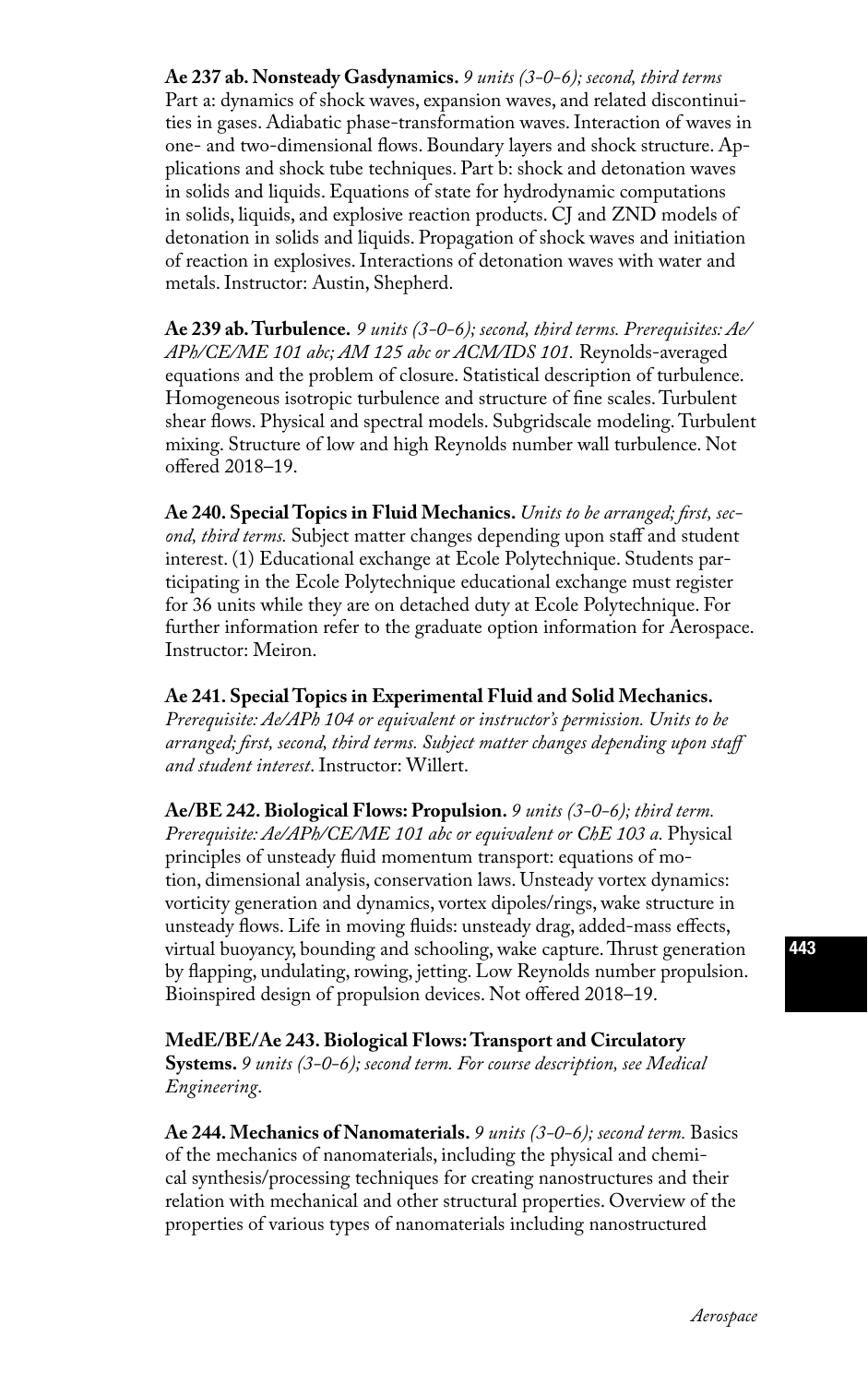metals/ceramics/composites, nanowires, carbon nanotubes, quantum dots, nanopatterns, self-assembled colloidal crystals, magnetic nanomaterials, and biorelated nanomaterials. Innovative experimental methods and microstructural characterization developed for studying the mechanics at the nanoscale will be described. Recent advances in the application of nanomaterials in engineering systems and patent-related aspects of nanomaterials will also be covered. Open to undergraduates with instructor's permission. Not offered 2018–19.

**Ae 250. Reading and Independent Study.** *Units to be arranged; first, second, third terms.* Graded pass/fail only.

**Ae/CDS/ME 251 ab. Closed Loop Flow Control.** *9 units; (3-0-6 a, 1-6-1- b); second, third term. Prerequisites: ACM 100abc, Ae/APh/CE/ME 101abc or equivalent.* This course seeks to introduce students to recent developments in theoretical and practical aspects of applying control to flow phenomena and fluid systems. Lecture topics in the second term drawn from: the objectives of flow control; a review of relevant concepts from classical and modern control theory; high-fidelity and reduced-order modeling; principles and design of actuators and sensors. Third term: laboratory work in open- and closed-loop control of boundary layers, turbulence, aerodynamic forces, bluff body drag, combustion oscillations and flow-acoustic oscillations. Not offered 2018–19.

**ME/Ge/Ae 266 ab. Dynamic Fracture and Frictional Faulting.** *9 units (3-0-6)***.** For course description, see Mechanical Engineering.

## ANTHROPOLOGY

**An 14. Introduction to Sociocultural Anthropology.** *9 units (3-0-6); second term. Introduction* to anthropological theory. Exploration of the diversity of human culture. Examination of the relationship between ecology, technology, and subsistence, patterns of marriage and residence, gender and sexual division of labor, reproduction, kinship, and descent. Links between economic complexity, population, social stratification, political organization, law, religion, ritual, and warfare are traced. Ethnic diversity and interethnic relations are surveyed. The course is oriented toward understanding the causes of cross-cultural variation and the evolution of culture. Instructor: Ensminger.

**An 15. Human Evolution.** 9 units (3-0-6); first term. Introduction to human evolution, which is essential for understanding our species. Natural selection, sexual selection, genetics, systematics, behavioral ecology, and life history theory are covered. The order Primates is surveyed. Primary emphasis is on the hominid fossil and archeological record. Behavior, cognition, and culture of nonhuman primates and humans, as well as physical variation in present-day humans, are examined. Not offered 2018–19.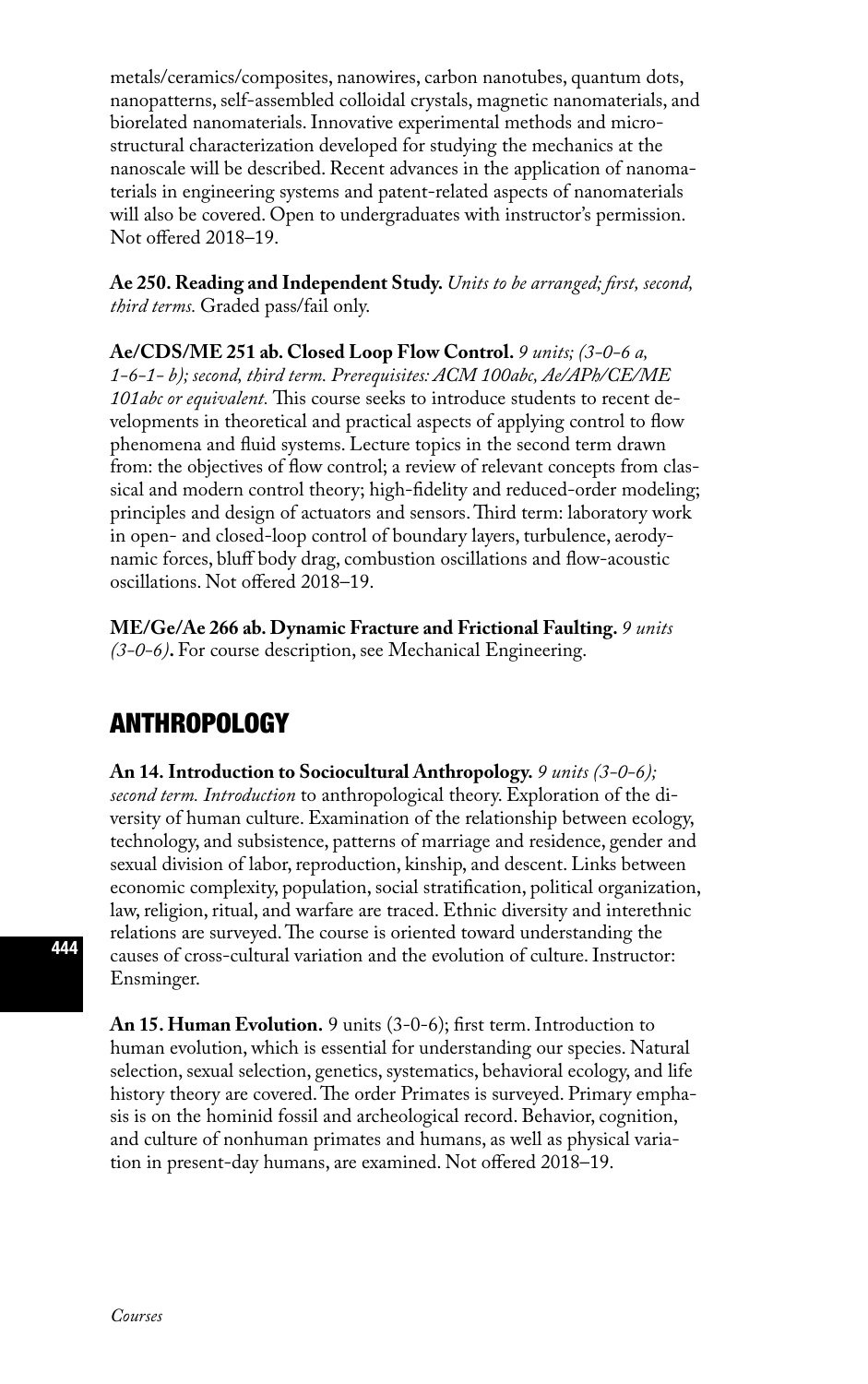**An 97. Undergraduate Research.** *Units to be arranged; any term. Prerequisites: advanced Anthropology and instructor's permission.* This course offers advanced undergraduates the opportunity to pursue research in Anthropology individually or in a small group. Graded pass/fail.

**An 101. Selected Topics in Anthropology.** *Units to be determined by arrangement with the instructor; offered by announcement.* Topics to be determined by instructor. Instructor: Staff.

**An/PS 127. Corruption.** *9 units (3-0-6); second term. Prerequisites: AN 22 or PS 12.* Corruption taxes economies and individuals in both the developing and the developed world. We will examine what corruption means in different places and contexts, from grand financial scandals to misappropriation of development funds, ethnic patronage, and the theft of elections. How do we measure it? What are its costs and social consequences? What are its correlates? Does freedom of information matter? Students will read across a range of topics, and write an in-depth research paper on one topic. Limited enrollment. Instructor: Ensminger.

**An 135. Primate Behavior.** *9 units (3-0-6); third term.* This course will examine how natural selection has shaped the social organization, life histories, reproductive strategies, social behavior, and cognitive abilities of nonhuman primates. It will review natural and sexual selection, examine the ecological and social pressures that shape primate behavior, and consider the role these principles play in shaping modern human behavior. Not offered 2018–19.

**An/SS 142. Caltech Undergraduate Culture and Social Organization.** *9 units (3-0-6); third term. Prerequisite: instructor's permission.* Students in this class will help develop hypotheses, methods, and background information for the design of a new class to be offered in subsequent years, which will seek to pose and empirically test questions related to cultural and social aspects of the Caltech undergraduate experience. Central to this project will be an examination of the theory of social networks and the role they play in the academic and social experience. Other qualitative and quantitative methods for future data gathering will also be designed. Not offered 2018–19.

**An 150. The Caltech Project.** *9 units (3-0-6), second term. Prerequisites: An 22 or permission of instructor.* Hands-on immersion in a social scientific research project examining the Caltech undergraduate community. Core data collection includes a social network analysis and a rich array of sociodemographic data from the actual Caltech student body. Students will develop research design skills by writing and revising a 3000 word research proposal modeled on the NSF format. This unique data set allows us to address questions as diverse as: the impact of social networks upon academic performance, the origin and extent of socio-cultural differences across houses, and the diffusion of moral, political, academic, and religious values. Not offered 2018–19.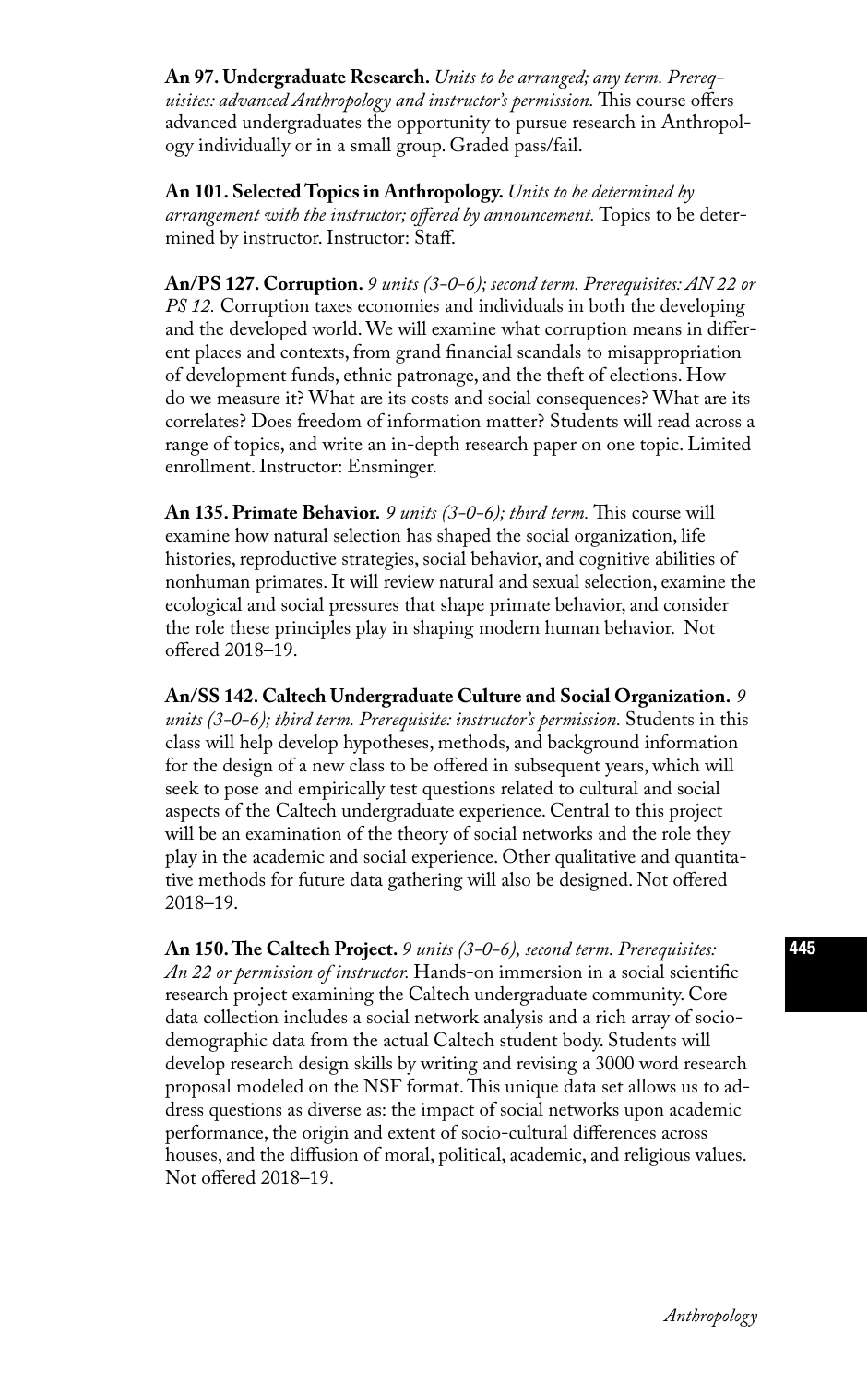# APPLIED AND COMPUTATIONAL MATHEMATICS

**ACM 11. Introduction to Matlab and Mathematica.** *6 units (2-2-2); third term. Prerequisites: Ma 1 abc. CS 1 or prior programming experience recommended.* Matlab: basic syntax and development environment; debugging; help interface; basic linear algebra; visualization and graphical output; control flow; vectorization; scripts, and functions; file i/o; arrays, structures, and strings; numerical analysis (topics may include curve fitting, interpolation, differentiation, integration, optimization, solving nonlinear equations, fast Fourier transform, and ODE solvers); and advanced topics (may include writing fast code, parallelization, object-oriented features). Mathematica: basic syntax and the notebook interface, calculus and linear algebra operations, numerical and symbolic solution of algebraic and differential equations, manipulation of lists and expressions, Mathematica programming (rule-based, functional, and procedural) and debugging, plotting, and visualization. The course will also emphasize good programming habits and choosing the appropriate language/software for a given scientific task. Instructor: Lam.

**ACM 95/100 ab. Introductory Methods of Applied Mathematics for** 

**the Physical Sciences.** *12 units (4-0-8); second, third terms. Prerequisites: Ma 1 abc, Ma 2 or equivalents.* Complex analysis: analyticity, Laurent series, contour integration, residue calculus. Ordinary differential equations: linear initial value problems, linear boundary value problems, Sturm-Liouville theory, eigenfunction expansions, transform methods, Green's functions. Linear partial differential equations: heat equation, separation of variables, Laplace equation, transform methods, wave equation, method of characteristics, Green's functions. Instructors: Zuev, Meiron.

**ACM/IDS 101 ab. Methods of Applied Mathematics.** *12 units (4-0-8); first, second terms. Prerequisites: Math 2/102 and ACM 95 ab or equivalent.* First term: Brief review of the elements of complex analysis and complexvariable methods. Asymptotic expansions, asymptotic evaluation of integrals (Laplace method, stationary phase, steepest descents), perturbation methods, WKB theory, boundary-layer theory, matched asymptotic expansions with first-order and high-order matching. Method of multiple scales for oscillatory systems. Second term: Applied spectral theory, special functions, generalized eigenfunction expansions, convergence theory. Gibbs and Runge phenomena and their resolution. Chebyshev expansion and Fourier Continuation methods. Review of numerical stability theory for time evolution. Fast spectrally-accurate PDE solvers for linear and nonlinear Partial Differential Equations in general domains. Integral-equations methods for linear partial differential equation in general domains (Laplace, Helmholtz, Schrödinger, Maxwell, Stokes). Homework problems in both 101 a and 101 b include theoretical questions as well as programming implementations of the mathematical and numerical methods studied in class. Instructor: Bruno.

**ACM/IDS 104. Applied Linear Algebra.** *9 units (3-1-5); first term. Prerequisites: Ma 1 abc, Ma 2/102.* This is an intermediate linear algebra course aimed at a diverse group of students, including junior and senior majors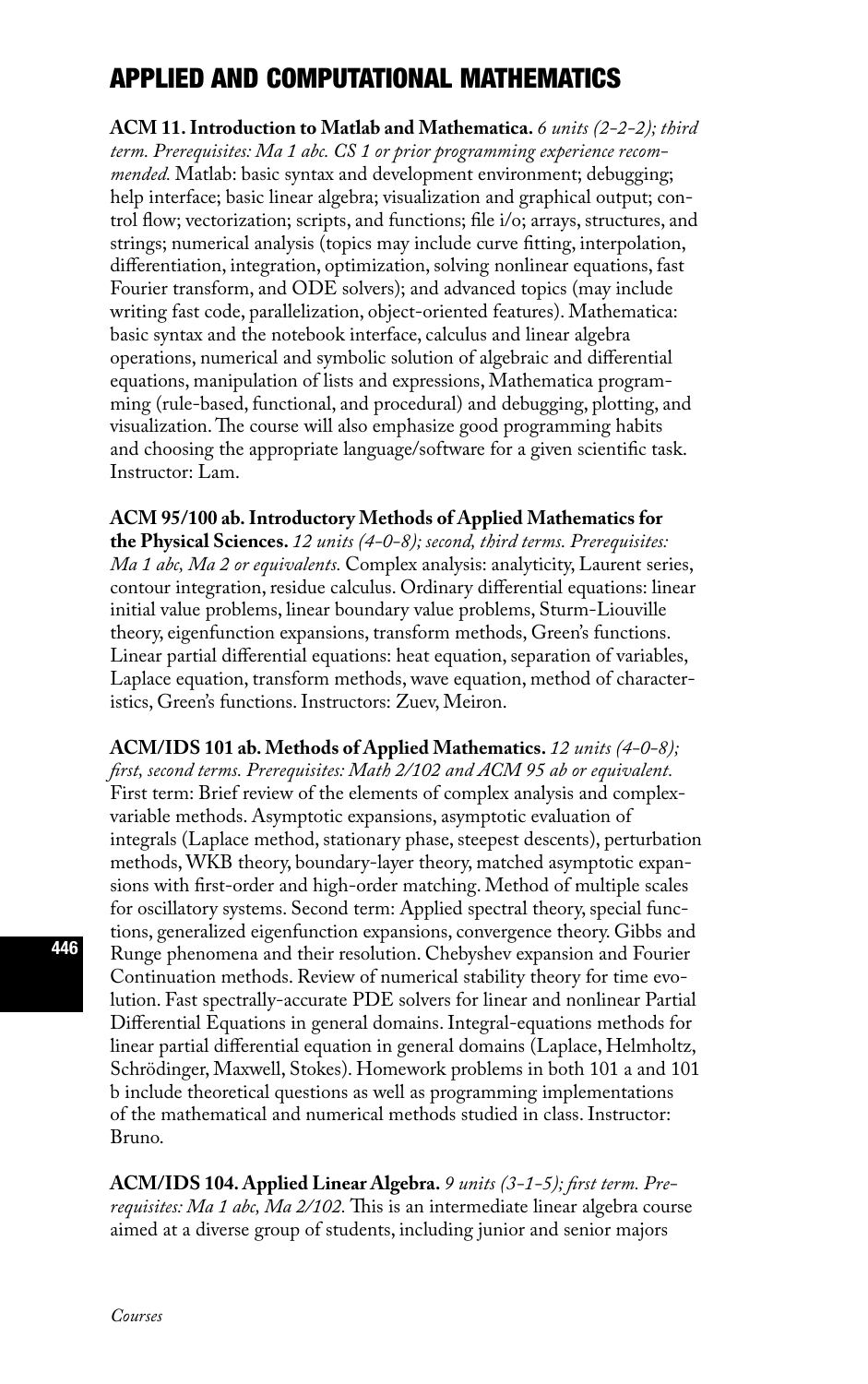in applied mathematics, sciences and engineering. The focus is on applications. Matrix factorizations play a central role. Topics covered include linear systems, vector spaces and bases, inner products, norms, minimization, the Cholesky factorization, least squares approximation, data fitting, interpolation, orthogonality, the QR factorization, ill-conditioned systems, discrete Fourier series and the fast Fourier transform, eigenvalues and eigenvectors, the spectral theorem, optimization principles for eigenvalues, singular value decomposition, condition number, principal component analysis, the Schur decomposition, methods for computing eigenvalues, non-negative matrices, graphs, networks, random walks, the Perron-Frobenius theorem, PageRank algorithm. Instructor: Zuev.

**ACM 105. Applied Real and Functional Analysis.** *9 units (3-0-6); second term. Prerequisites: Ma 2, Ma 108a, ACM/IDS 104 or equivalent.* This course is about the fundamental concepts in real and functional analysis that are vital for many topics and applications in mathematics, physics, computing and engineering. The aim of this course is to provide a working knowledge of functional analysis with an eye especially for aspects that lend themselves to applications. The course gives an overview of the interplay between different functional spaces and focuses on the following three key concepts: Hahn-Banach theorem, open mapping and closed graph theorem, uniform boundedness principle. Other core concepts include: normed linear spaces and behavior of linear maps, completeness, Banach spaces, Hilbert spaces, Lp spaces, duality of normed spaces and dual operators, dense subspaces and approximations, hyperplanes, compactness, weak and weak\* convergence. More advanced topics include: spectral theory, compact operators, theory of distributions (generalized functions), Fourier analysis, calculus of variations, Sobolev spaces with applications to PDEs, weak solvability theory of boundary value problems. Instructor: Hoffmann.

#### **ACM/EE 106 ab. Introductory Methods of Computational Mathemat-**

**ics.** *12 units (3-0-9); first, second terms. Prerequisites: Ma 1 abc, Ma 2, Ma 3, ACM 11, ACM 95/100 ab or equivalent.* The sequence covers the introductory methods in both theory and implementation of numerical linear algebra, approximation theory, ordinary differential equations, and partial differential equations. The linear algebra parts covers basic methods such as direct and iterative solution of large linear systems, including LU decomposition, splitting method ( Jacobi iteration, Gauss-Seidel iteration); eigenvalue and vector computations including the power method, QR iteration and Lanczos iteration; nonlinear algebraic solvers. The approximation theory includes data fitting; interpolation using Fourier transform, orthogonal polynomials and splines; least square method, and numerical quadrature. The ODE parts include initial and boundary value problems. The PDE parts include finite difference and finite element for elliptic/parabolic/hyperbolic equation. Stability analysis will be covered with numerical PDE. Programming is a significant part of the course. Instructors: Lam, Hou.

**CMS/ACM/IDS 107. Linear Analysis with Applications.** *12 units (3-3- 6).* See course description in Computing and Mathematical Sciences.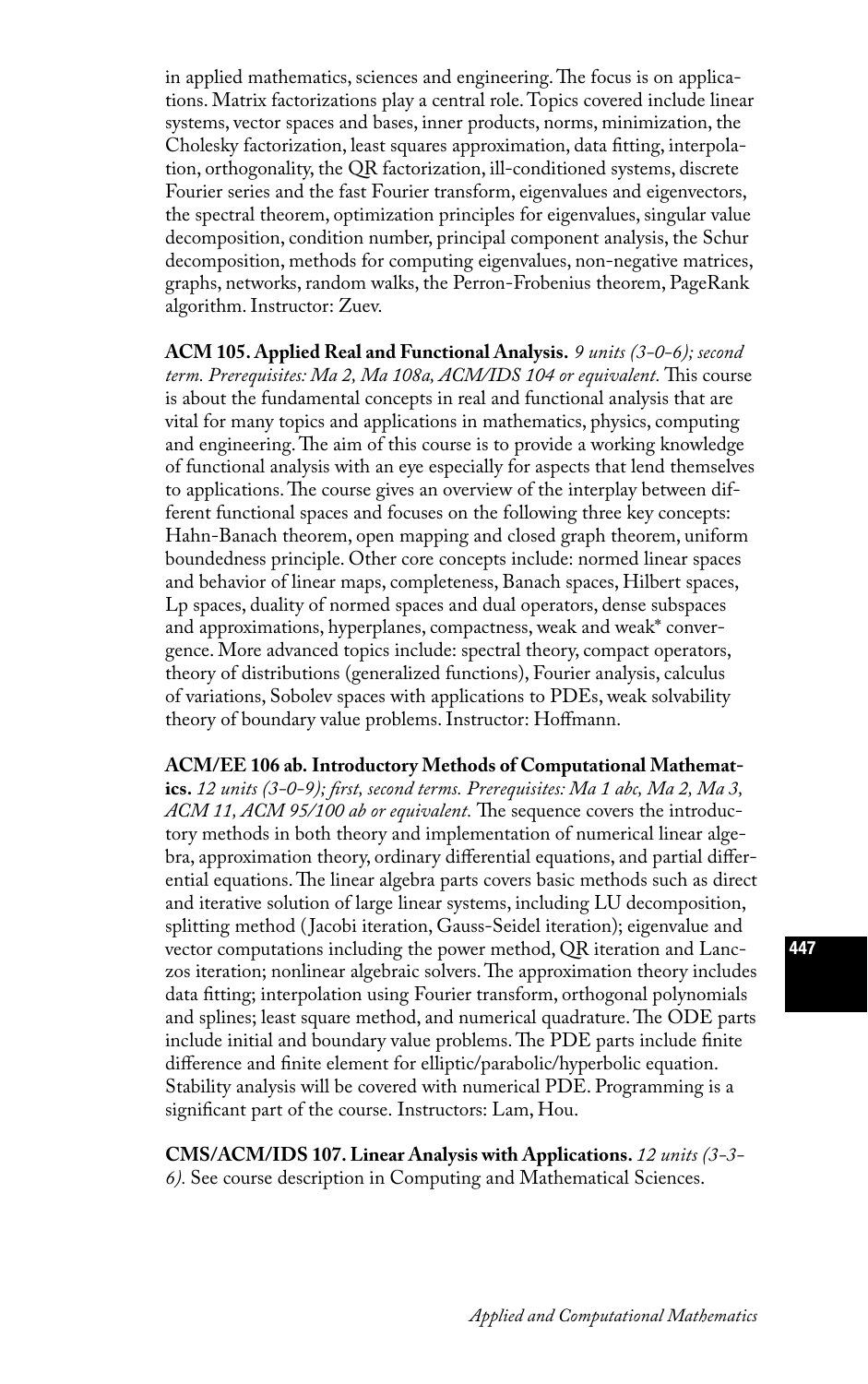**Ec/ACM/CS 112. Bayesian Statistics.** *9 units (3-0-6).* See course description in Economics.

**CMS/ACM/IDS 113. Mathematical Optimization.** *12 units (3-3-6).* See course description in Computing and Mathematical Sciences.

#### **ACM/CS/IDS 114. Parallel Algorithms for Scientific Applications.**

*9 units (3-0-6). Prerequisites: ACM 11, 106 or equivalent.* Introduction to parallel program design for numerically intensive scientific applications. Parallel programming methods; distributed-memory model with message passing using the message passing interface; shared-memory model with threads using open MP, CUDA; object-based models using a problemsolving environment with parallel objects. Parallel numerical algorithms: numerical methods for linear algebraic systems, such as LU decomposition, QR method, CG solvers; parallel implementations of numerical methods for PDEs, including finite-difference, finite-element; particle-based simulations. Performance measurement, scaling and parallel efficiency, load balancing strategies. Not offered 2018–19.

**ACM/EE/IDS 116. Introduction to Probability Models.** *9 units (3-1-5); first term. Prerequisites: Ma 2, Ma 3.* This course introduces students to the fundamental concepts, methods, and models of applied probability and stochastic processes. The course is application oriented and focuses on the development of probabilistic thinking and intuitive feel of the subject rather than on a more traditional formal approach based on measure theory. The main goal is to equip science and engineering students with necessary probabilistic tools they can use in future studies and research. Topics covered include sample spaces, events, probabilities of events, discrete and continuous random variables, expectation, variance, correlation, joint and marginal distributions, independence, moment generating functions, law of large numbers, central limit theorem, random vectors and matrices, random graphs, Gaussian vectors, branching, Poisson, and counting processes, general discrete- and continuous-timed processes, auto- and cross-correlation functions, stationary processes, power spectral densities. Instructor: Zuev.

**CMS/ACM/EE/IDS 117. Probability and Random Processes.** *12 units (3-0-9).* For course description, see Computation and Mathematical Sciences.

**AM/ACM 127. Calculus of Variations.** *9 units (3-0-6).* For course description, see Applied Mechanics.

**Ma/ACM 142. Ordinary and Partial Differential Equations.** *9 units (3-0- 6).* For course description, see Mathematics.

**Ma/ACM/IDS 144 ab. Probability.** *9 units (3-0-6); second, third terms.* For course description, see Mathematics.

A**CM/IDS 154. Inverse Problems and Data Assimilation.** *9 units (3-0-6); first term. Prerequisites: Basic differential equations, linear algebra, probability and statistics: ACM/IDS 104, ACM/EE 106 ab, ACM/EE/IDS 116, ACM/*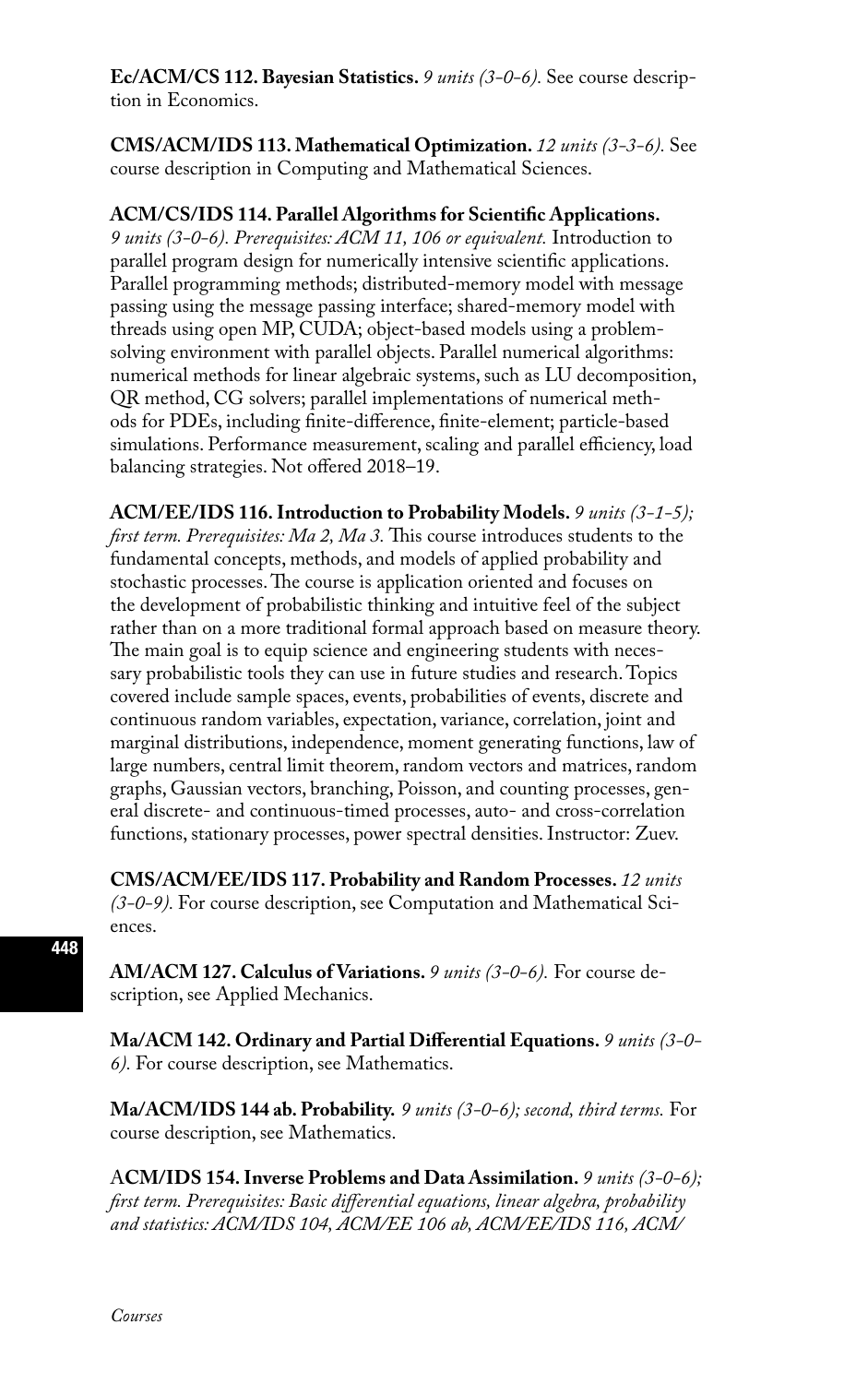*CS/IDS 157 or equivalent.* Models in applied mathematics often have input parameters that are uncertain; observed data can be used to learn about these parameters and thereby to improve predictive capability. The purpose of the course is to describe the mathematical and algorithmic principles of this area. The topic lies at the intersection of fields including inverse problems, differential equations, machine learning and uncertainty quantification. Applications will be drawn from the physical, biological and data sciences. Not offered 2018–19.

**ACM/CS/IDS 157. Statistical Inference.** *9 units (3-2-4); third term. Prerequisites: ACM/EE/IDS 116, Ma 3.* Statistical Inference is a branch of mathematical engineering that studies ways of extracting reliable information from limited data for learning, prediction, and decision making in the presence of uncertainty. This is an introductory course on statistical inference. The main goals are: develop statistical thinking and intuitive feel for the subject; introduce the most fundamental ideas, concepts, and methods of statistical inference; and explain how and why they work, and when they don't. Topics covered include summarizing data, fundamentals of survey sampling, statistical functionals, jackknife, bootstrap, methods of moments and maximum likelihood, hypothesis testing, p-values, the Wald, Student's t-, permutation, and likelihood ratio tests, multiple testing, scatterplots, simple linear regression, ordinary least squares, interval estimation, prediction, graphical residual analysis. Instructor: Zuev.

**ACM/CS/EE/IDS 158. Mathematical Statistics.** *9 units (3-0-6); third term. Prerequisites: CMS/ACM/IDS 113, ACM/EE/IDS 116 and ACM/CS/ IDS 157.* Fundamentals of estimation theory and hypothesis testing; minimax analysis, Cramer-Rao bounds, Rao-Blackwell theory, shrinkage in high dimensions; Neyman-Pearson theory, multiple testing, false discovery rate; exponential families; maximum entropy modeling; other advanced topics may include graphical models, statistical model selection, etc. Throughout the course, a computational viewpoint will be emphasized. Not offered 2018–19.

**ACM/EE/IDS 170. Mathematics of Signal Processing.** *12 units (3-0-9); third term. Prerequisites: ACM/IDS 104, CMS/ACM/IDS 113, and ACM/ EE/IDS 116; or instructor's permission.* This course covers classical and modern approaches to problems in signal processing. Problems may include denoising, deconvolution, spectral estimation, direction-of-arrival estimation, array processing, independent component analysis, system identification, filter design, and transform coding. Methods rely heavily on linear algebra, convex optimization, and stochastic modeling. In particular, the class will cover techniques based on least-squares and on sparse modeling. Throughout the course, a computational viewpoint will be emphasized. Instructor: Hassibi.

**CS/ACM 177 ab. Discrete Differential Geometry: Theory and Applications.** *9 units (3-3-3).* For course description, see Computer Science.

**ACM 190. Reading and Independent Study.** *Units by arrangement.* Graded pass/fail only.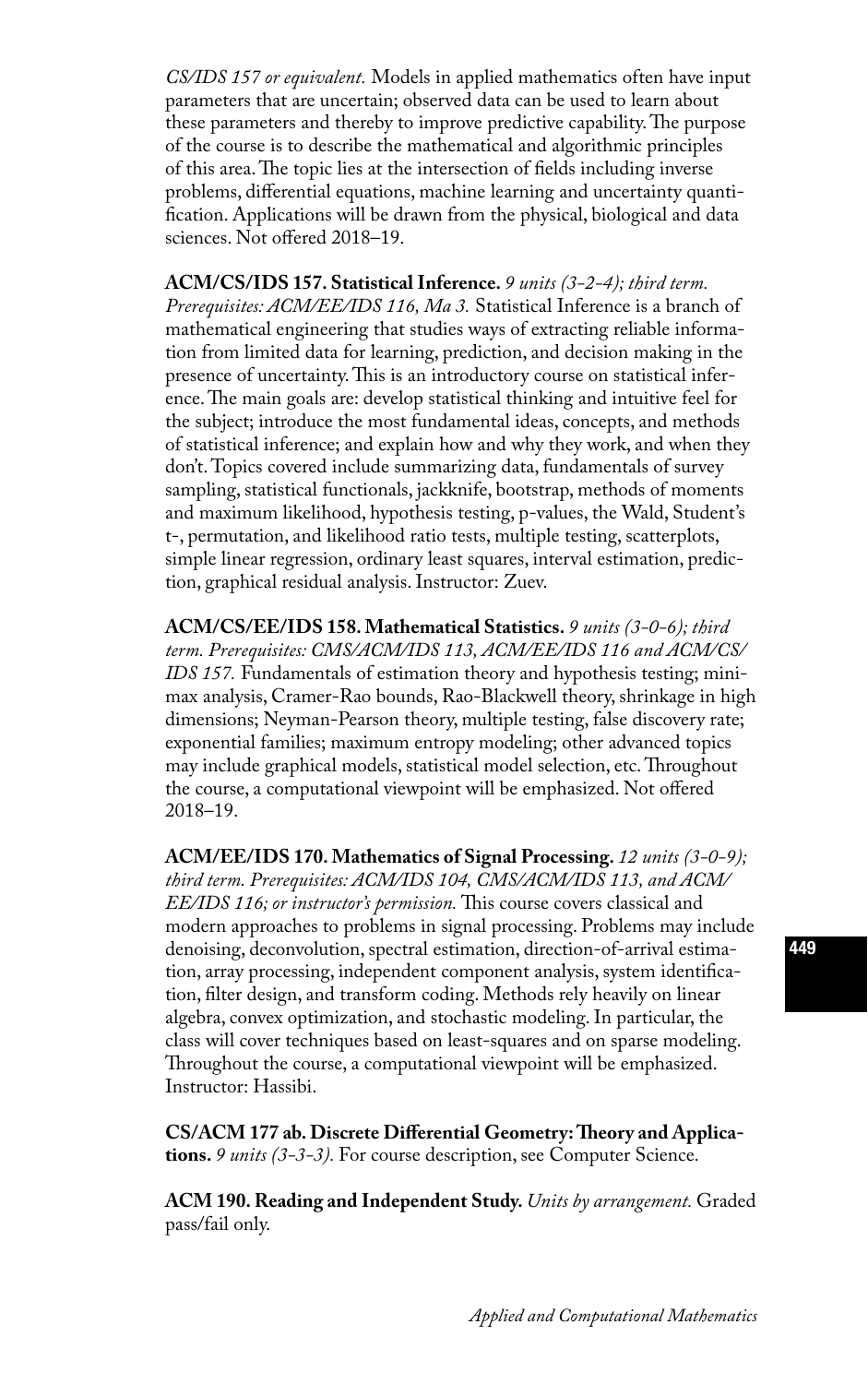**ACM 201. Partial Differential Equations.** *12 units (4-0-8); first term. Prerequisites: ACM 95/100 ab, ACM/IDS 101 ab, ACM 11 or equivalent.* This course offers an introduction to the theory of Partial Differential Equations (PDEs) commonly encountered across mathematics, engineering and science. The goal of the course is to study properties of different classes of linear and nonlinear PDEs (elliptic, parabolic and hyperbolic) and the behavior of their solutions using tools from functional analysis with an emphasis on applications. We will discuss representative models from different areas such as: heat equation, wave equation, advection-reactiondiffusion equation, conservation laws, shocks, predator prey models, Burger's equation, kinetic equations, gradient flows, transport equations, integral equations, Helmholtz and Schrödinger equations and Stoke's flow. In this course you will use analytical tools such as Gauss's theorem, Green's functions, weak solutions, existence and uniqueness theory, Sobolev spaces, well-posedness theory, asymptotic analysis, Fredholm theory, Fourier transforms and spectral theory. More advanced topics include: Perron's method, applications to irrotational flow, elasticity, electrostatics, special solutions, vibrations, Huygens' principle, Eikonal equations, spherical means, retarded potentials, water waves, various approximations, dispersion relations, Maxwell equations, gas dynamics, Riemann problems, single- and doublelayer potentials, Navier-Stokes equations, Reynolds number, potential flow, boundary layer theory, subsonic, supersonic and transonic flow. Instructors: Hoffmann, Hosseini.

**ACM/IDS 204. Topics in Linear Algebra and Convexity.** *12 units (3-0-9); first term. Prerequisites: ACM/IDS 104 and CMS/ACM/IDS 113; or instructor's permission.* Topic varies by year. 2018-2019: Convexity. This class offers an overview of discrete and continuous aspects of convex geometry with some computational applications. Material may include geometry of convex sets and functions, facial geometry of convex sets, convexity in infinite dimensions, polarity and duality theory, ellipsoids, polytopes, lattices and lattice points, geometric probability. Instructor: Tropp.

**ACM 210. Numerical Methods for PDEs.** *9 units (3-0-6); third terms. Prerequisite: ACM 11, 106 or instructor's permission.* Finite difference and finite volume methods for hyperbolic problems. Stability and error analysis of nonoscillatory numerical schemes: i) linear convection: Lax equivalence theorem, consistency, stability, convergence, truncation error, CFL condition, Fourier stability analysis, von Neumann condition, maximum principle, amplitude and phase errors, group velocity, modified equation analysis, Fourier and eigenvalue stability of systems, spectra and pseudospectra of nonnormal matrices, Kreiss matrix theorem, boundary condition analysis, group velocity and GKS normal mode analysis; ii) conservation laws: weak solutions, entropy conditions, Riemann problems, shocks, contacts, rarefactions, discrete conservation, Lax-Wendroff theorem, Godunov's method, Roe's linearization, TVD schemes, high-resolution schemes, flux and slope limiters, systems and multiple dimensions, characteristic boundary conditions; iii) adjoint equations: sensitivity analysis, boundary conditions, optimal shape design, error analysis. Interface problems, level set methods for multiphase flows, boundary integral methods, fast summation algorithms, stability issues. Spectral methods: Fourier spectral methods on infinite and periodic domains. Chebyshev spectral methods on finite domains. Spectral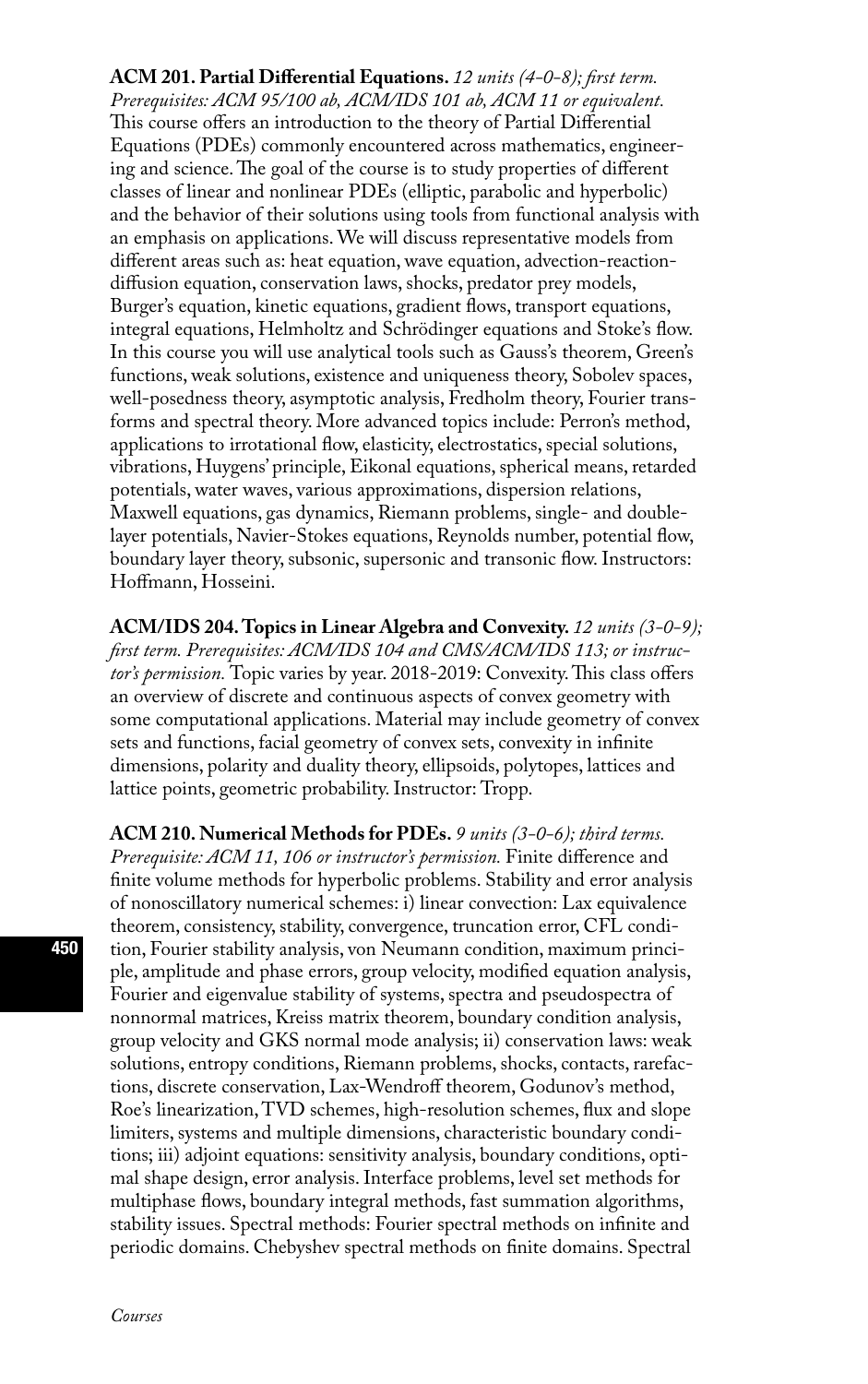element methods and h-p refinement. Multiscale finite element methods for elliptic problems with multiscale coefficients. Instructor: Hou.

**ACM/IDS 213. Topics in Optimization.** *9 units (3-0-6); third term. Prerequisites: ACM/IDS 104, CMS/ACM/IDS 113.* Material varies year-to-year. Example topics include discrete optimization, convex and computational algebraic geometry, numerical methods for large-scale optimization, and convex geometry. Not offered 2018–19.

#### **ACM/IDS 216. Markov Chains, Discrete Stochastic Processes and**

**Applications.** *9 units (3-0-6); second term. Prerequisites: ACM/EE/IDS 116 or equivalent.* Stable laws, Markov chains, classification of states, ergodicity, von Neumann ergodic theorem, mixing rate, stationary/equilibrium distributions and convergence of Markov chains, Markov chain Monte Carlo and its applications to scientific computing, Metropolis Hastings algorithm, coupling from the past, martingale theory and discrete time martingales, rare events, law of large deviations, Chernoff bounds. Instructor: Owhadi.

**ACM/EE/IDS 217. Advanced Topics in Stochastic Analysis.** *9 units (3-0-6); third term. Prerequisites: ACM/CMS/EE/IDS 117.* The topic of this course changes from year to year and is expected to cover areas such as stochastic differential equations, stochastic control, statistical estimation and adaptive filtering, empirical processes and large deviation techniques, concentration inequalities and their applications. Examples of selected topics for stochastic differential equations include continuous time Brownian motion, Ito's calculus, Girsanov theorem, stopping times, and applications of these ideas to mathematical finance and stochastic control. Instructor: Stuart.

**Ae/ACM/ME 232 abc. Computational Fluid Dynamics.** *9 units (3-0-6).*  For course description, see Aerospace.

**ACM 256. Special Topics in Applied Mathematics.** *9 units (3-0-6); first term. Prerequisite: ACM/IDS 101 or equivalent.* Introduction to finite element methods. Development of the most commonly used method continuous, piecewise-linear finite elements on triangles for scalar elliptic partial differential equations; practical (a posteriori) error estimation techniques and adaptive improvement; formulation of finite element methods, with a few concrete examples of important equations that are not adequately treated by continuous, piecewise-linear finite elements, together with choices of finite elements that are appropriate for those problems. Homogenization and optimal design. Topics covered include periodic homogenization, G- and H-convergence, Gamma-convergence, G-closure problems, bounds on effective properties, and optimal composites. Instructor: Hoffmann.

**ACM 257. Special Topics in Financial Mathematics.** *9 units (3-0-6); third term. Prerequisite: ACM 95/100 or instructor's permission. A basic knowledge of probability and statistics as well as transform methods for solving PDEs is assumed.* This course develops some of the techniques of stochastic calculus and applies them to the theory of financial asset modeling. The mathemati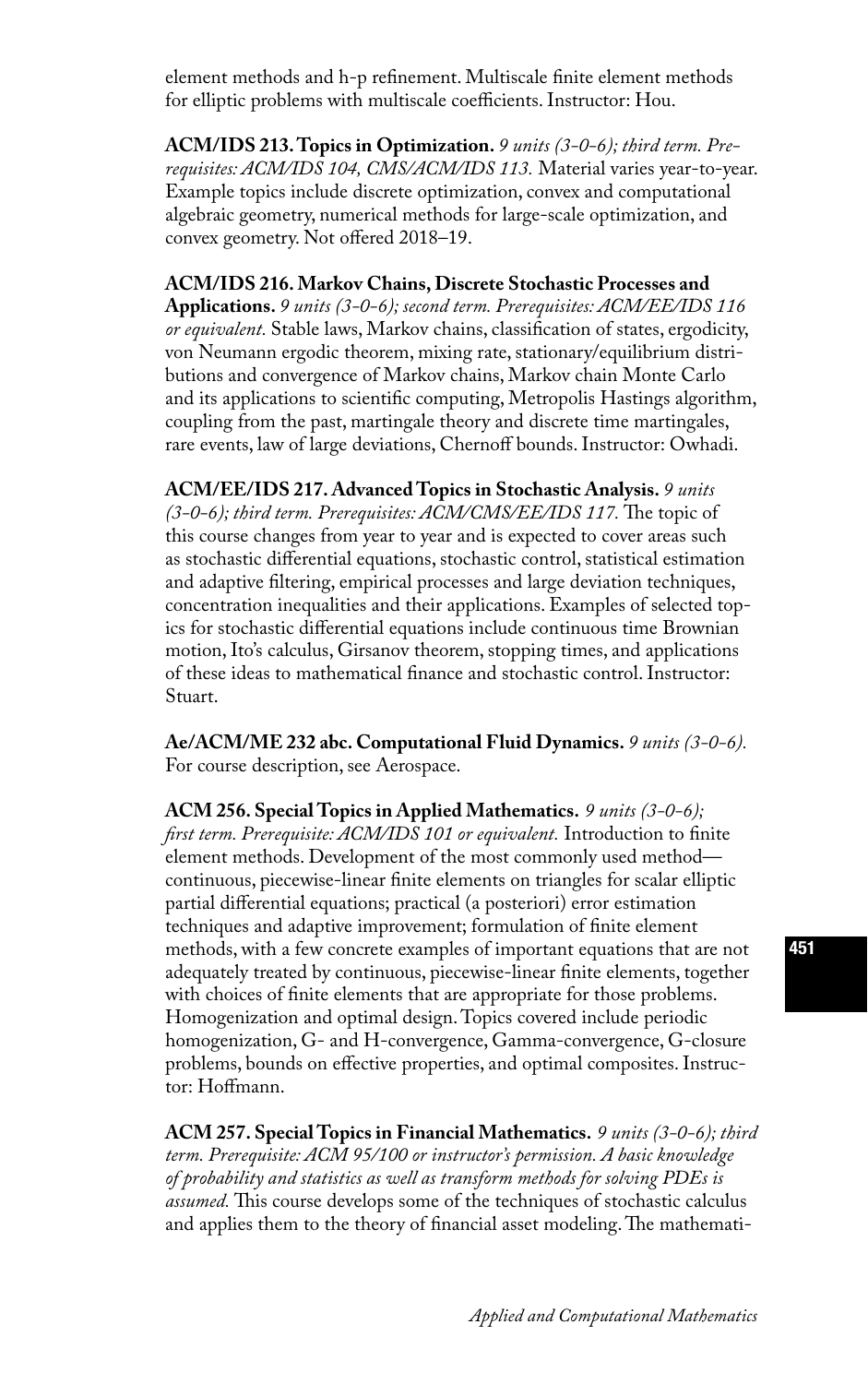cal concepts/tools developed will include introductions to random walks, Brownian motion, quadratic variation, and Ito-calculus. Connections to PDEs will be made by Feynman-Kac theorems. Concepts of risk-neutral pricing and martingale representation are introduced in the pricing of options. Topics covered will be selected from standard options, exotic options, American derivative securities, term-structure models, and jump processes. Not offered 2018–19.

**ACM 270. Advanced Topics in Applied and Computational Mathematics.** *Hours and units by arrangement; second, third terms.* Advanced topics in applied and computational mathematics that will vary according to student and instructor interest. May be repeated for credit. Not offered 2018–19.

**ACM 300. Research in Applied and Computational Mathematics.** *Units by arrangement.* 

# APPLIED MECHANICS

**Ae/AM/CE/ME 102 abc. Mechanics of Structures and Solids.** *9 units (3-0-6).* For course description, see Aerospace.

**CE/Ae/AM 108 ab. Computational Mechanics.** *9 units (3-5-1).* For course description, see Civil Engineering.

**AM/ACM 127. Calculus of Variations.** *9 units (3-0-6); third term. Prerequisites: ACM 95/100.* First and second variations; Euler-Lagrange equation; Hamiltonian formalism; action principle; Hamilton-Jacobi theory; stability; local and global minima; direct methods and relaxation; isoperimetric inequality; asymptotic methods and gamma convergence; selected applications to mechanics, materials science, control theory and numerical methods. Not offered 2018–19.

**AM/CE/ME 150 abc. Graduate Engineering Seminar.** *1 unit; each term; first, second, third terms.* Students attend a graduate seminar each week of each term and submit a report about the attended seminars. At least four of the attended seminars each term should be from the Mechanical and Civil Engineering seminar series. Students not registered for the M.S. and Ph.D. degrees must receive the instructor's permission. Graded pass/fail. Instructor: Staff.

**AM/CE 151 ab. Dynamics and Vibration.** *9 units (3-0-6); first, second terms.* Equilibrium concepts, conservative and dissipative systems, Lagrange's equations, differential equations of motion for discrete single and multi degree-of-freedom systems, natural frequencies and mode shapes of these systems (Eigen value problem associated with the governing equations), phase plane analysis of vibrating systems, forms of damping and energy dissipated in damped systems, response to simple force pulses, harmonic and earthquake excitation, response spectrum concepts, vibration isolation, seismic instruments, dynamics of continuous systems, Hamilton's principle, axial vibration of rods and membranes, transverse vibration of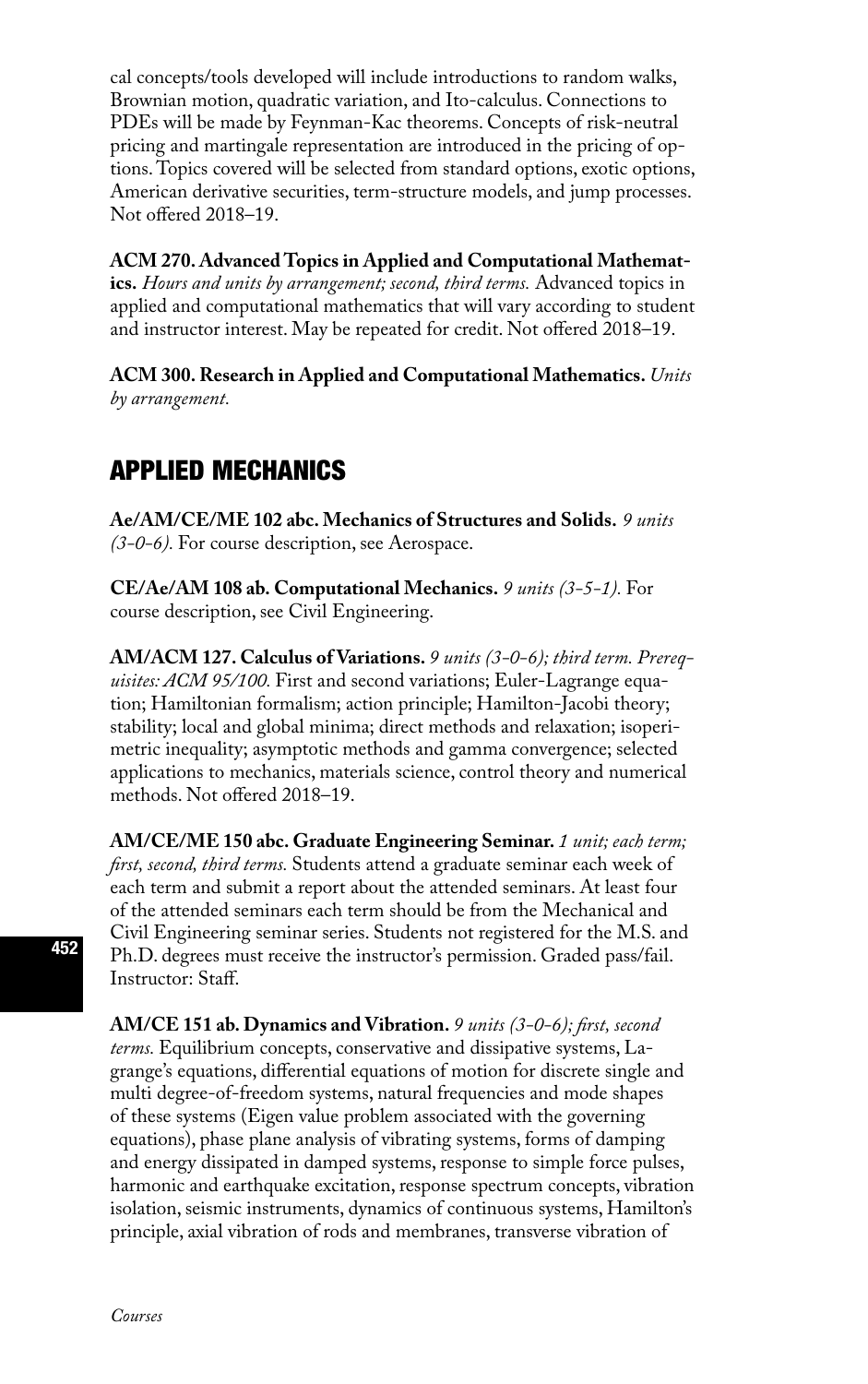strings, beams (Bernoulli-Euler and Timoshenko beam theory), and plates, traveling and standing wave solutions to motion of continuous systems, Rayleigh quotient and the Rayleigh-Ritz method to approximate natural frequencies and mode shapes of discrete and continuous systems, frequency domain solutions to dynamical systems, stability criteria for dynamical systems, and introduction to nonlinear systems and random vibration theory. Instructors: Asimaki, Daraio.

**AM/ME 165. Finite Elasticity.** *9 units (3-0-6); third term. Prerequisites: Ae/ Ge/ME 160 a.* Finite theory of elasticity: constitutive theory, semi-inverse methods. Variational methods. Applications to problems of current interest. Instructors: Bhattacharya.

**AM 200. Advanced Work in Applied Mechanics.** *Hours and units by arrangement.* A faculty mentor will oversee a student proposed, independent research or study project to meet the needs of graduate students. Graded pass/fail. The consent of a faculty mentor and a written report is required for each term of work.

**AM 201. Advanced Topics in Applied Mechanics.** *9 units (3-0-6).* The faculty will prepare courses on advanced topics to meet the needs of graduate students.

**Ae/AM/MS/ME 213. Mechanics and Materials Aspects of Fracture.** *9 units (3-0-6).* For course description, see Aerospace.

**Ae/AM/CE/ME 214 ab. Computational Solid Mechanics.** *9 units (3-5- 1).* For course description, see Aerospace.

**Ae/AM/ME 215. Dynamic Behavior of Materials.** *9 units (3-0-6).* For course description, see Aerospace.

**Ae/AM/ME 223. Plasticity.** *9 units (3-0-6).* For course description, see Aerospace.

**Ae/AM/ME/Ge 225. Special Topics in Solid Mechanics.** *Units to be arranged.* For course description, see Aerospace.

**AM 300. Research in Applied Mechanics.** *Hours and units by arrangement. Research in the field of applied mechanics.* By arrangement with members of the staff, properly qualified graduate students are directed in research.

## APPLIED PHYSICS

**APh/EE 9 ab. Solid-State Electronics for Integrated Circuits.** *6 units (2- 2-2); first, third terms; six units credit for the freshman laboratory requirement. Prerequisite: Successful completion of APh/EE 9 a is a prerequisite for enrollment in APh/EE 9 b.* Introduction to solid-state electronics, including physical modeling and device fabrication. Topics: semiconductor crystal growth and device fabrication technology, carrier modeling, doping, generation and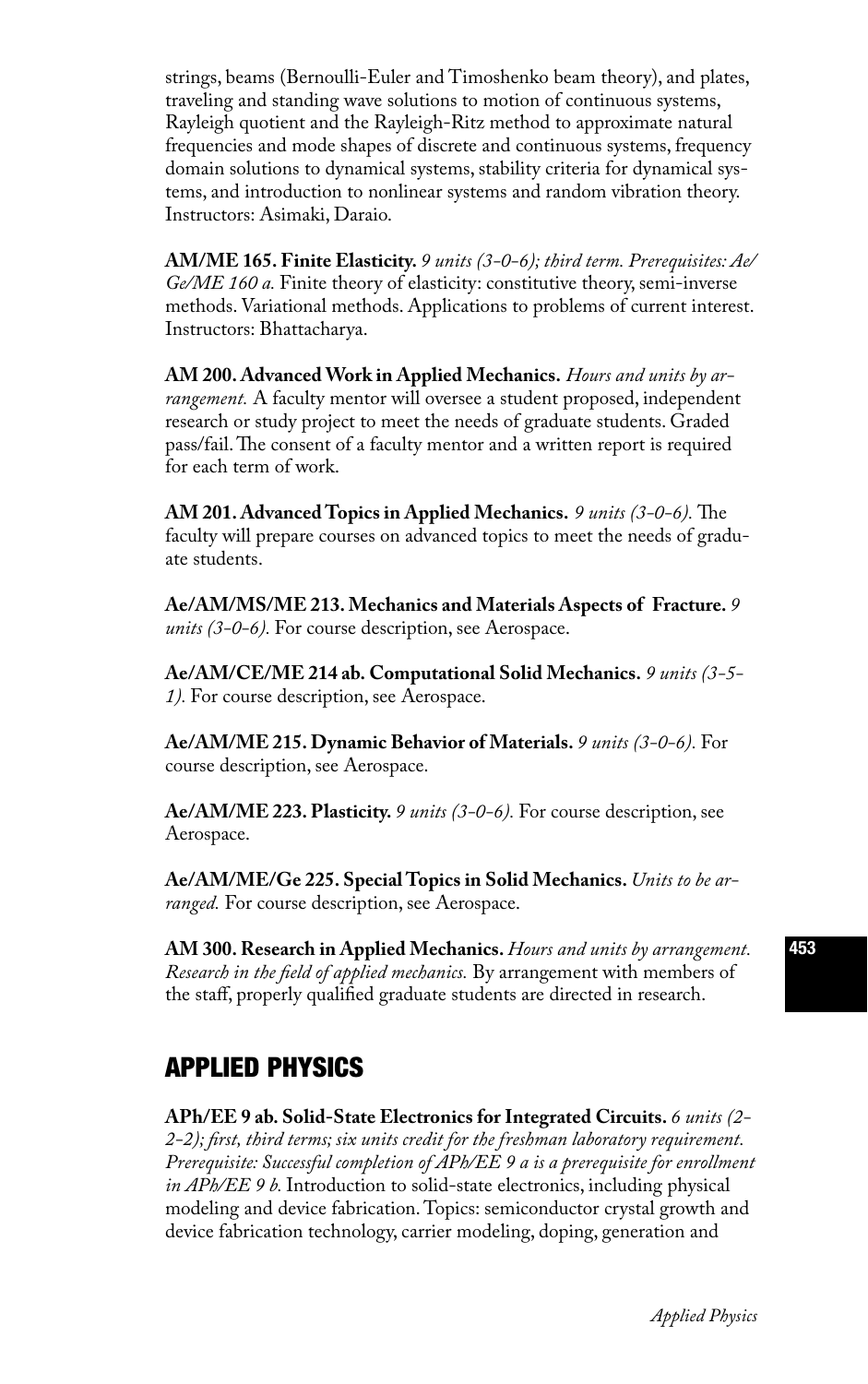recombination, pn junction diodes, MOS capacitor and MOS transistor operation, and deviations from ideal behavior. Laboratory includes computeraided layout, and fabrication and testing of light-emitting diodes, transistors, and inverters. Students learn photolithography, and use of vacuum systems, furnaces, and device-testing equipment. Instructor: Scherer.

**APh 17 abc. Thermodynamics.** *9 units (3-0-6); first, second, third terms. Prerequisites: Ma 1 abc, Ph 1 abc.* Introduction to the use of thermodynamics and statistical mechanics in physics and engineering. Entropy, temperature, and the principal laws of thermodynamics. Canonical equations of state. Applications to cycles, engines, phase and chemical equilibria. Probability and stochastic processes. Kinetic theory of perfect gases. Statistical mechanics. Applications to gases, gas degeneration, equilibrium radiation, and simple solids. Not offered 2018–2019.

**APh 23. Demonstration Lectures in Optics.** *6 units (2-0-4); second term. Prerequisites: Ph 1 abc.* This course covers fundamentals of optics with emphasis on modern optical applications, intended to exhibit basic optical phenomena including interference, dispersion, birefringence, diffraction, and laser oscillation, and the applications of these phenomena in optical systems employing two-beam and multiple-beam interferometry, Fouriertransform image processing, holography, electro-optic modulation, and optical detection and heterodyning. System examples to be selected from optical communications, radar, adaptive optical systems and nano-photonic devices. Instructor: Faraon.

**APh 24. Introductory Modern Optics Laboratory.** *6 units (0-4-2); third term. Prerequisite: APh 23.* Laboratory experiments to acquaint students with the contemporary aspects of modern optical research and technology. Experiments encompass many of the topics and concepts covered in APh 23. Instructor: Faraon.

**APh 77 bc. Laboratory in Applied Physics.** *9 units (0-9-0); second, third terms.* Selected experiments chosen to familiarize students with laboratory equipment, procedures, and characteristic phenomena in plasmas, fluid turbulence, fiber optics, X-ray diffraction, microwaves, high-temperature superconductivity, black-body radiation, holography, and computer interfacing of experiments. Instructor: Bellan.

**APh 78 abc. Senior Thesis, Experimental.** *9 units (0-9-0); first, second, third terms. Prerequisite: instructor's permission.* Supervised experimental research, open only to senior-class applied physics majors. Requirements will be set by individual faculty member, but must include a written report. The selection of topic must be approved by the Applied Physics Option Representative. Not offered on a pass/fail basis. Final grade based on written thesis and oral exam. Instructor: Staff.

**APh 79 abc. Senior Thesis, Theoretical.** *9 units (0-9-0); first, second, third terms. Prerequisite: instructor's permission.* Supervised theoretical research, open only to senior-class applied physics majors. Requirements will be set by individual faculty member, but must include a written report. The selec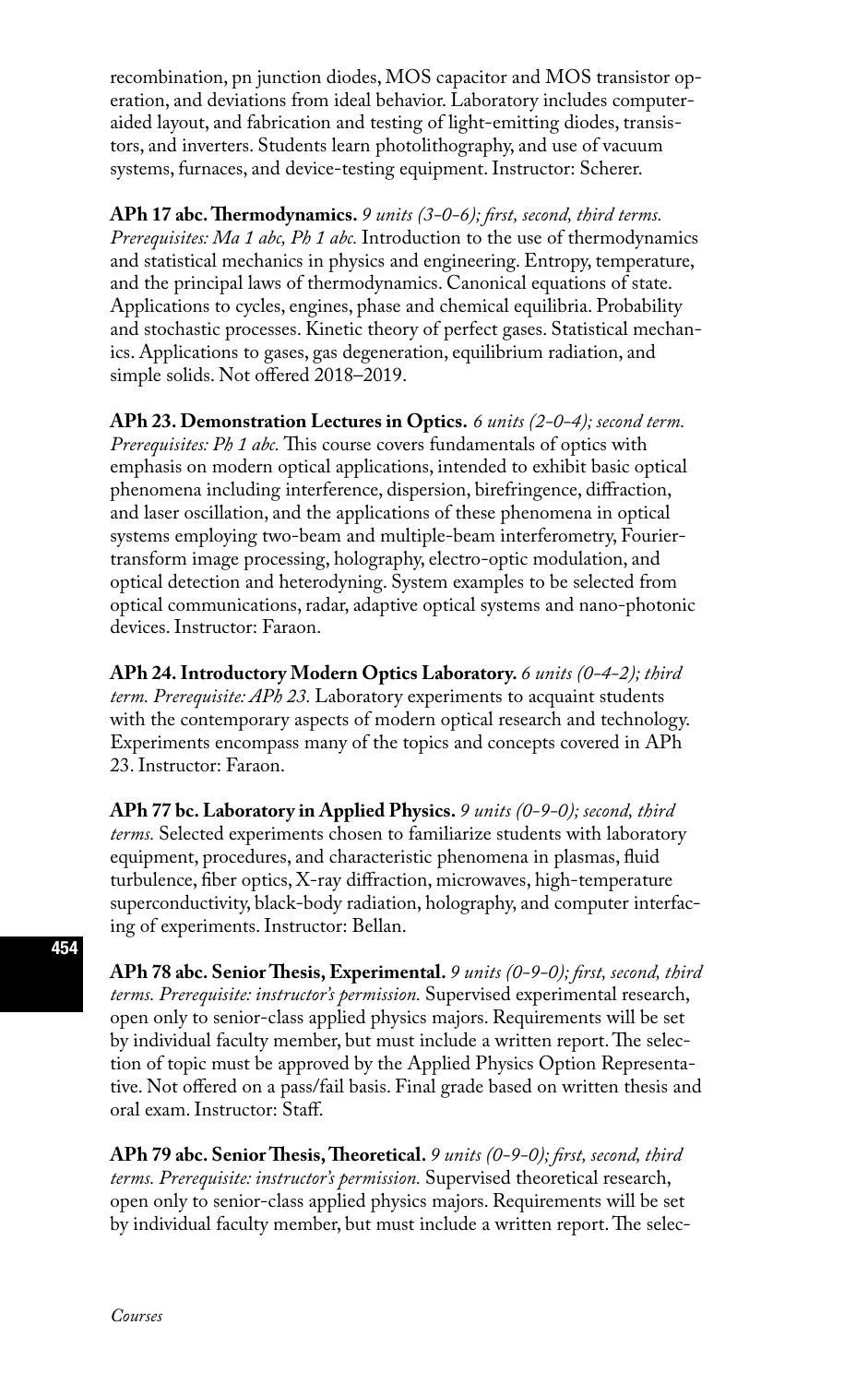tion of topic must be approved by the Applied Physics Option Representative. Not offered on a pass/fail basis. Final grade based on written thesis and oral exam. This course cannot be used to satisfy the laboratory requirement in APh. Instructor: Staff.

**APh 100. Advanced Work in Applied Physics.** *Units in accordance with work accomplished.* Special problems relating to applied physics, arranged to meet the needs of students wishing to do advanced work. Primarily for undergraduates. Students should consult with their advisers before registering. Graded pass/fail.

**Ae/APh/CE/ME 101 abc. Fluid Mechanics.** *9 units (3-0-6).* For course description, see Aerospace.

**Ae/APh 104 abc. Experimental Methods.** *9 units (3-0-6 first term; 1-3-5 second, third terms).* For course description, see Aerospace.

**APh/MS 105 abc. States of Matter.** *9 units (3-0-6); first, second, third terms. Prerequisites: APh 17 abc or equivalent.* Thermodynamics and statistical mechanics, with emphasis on gases, liquids, materials, and condensed matter. Effects of heat, pressure, and fields on states of matter are presented with both classical thermodynamics and with statistical mechanics. Conditions of equilibrium in systems with multiple degrees of freedom. Applications include ordered states of matter and phase transitions. The three terms cover, approximately, thermodynamics, statistical mechanics, and phase transitions. APh/MS 105ab not offered 2018-2019. APh/MS 105c Instructor: Fultz.

**APh 109. Introduction to the Micro/Nanofabrication Lab.** *9 units (0-6-3); first, second, third terms.* Introduction to techniques of micro-and nanofabrication, including solid-state, optical, and microfluidic devices. Students will be trained to use fabrication and characterization equipment available in the applied physics micro- and nanofabrication lab. Topics include Schottky diodes, MOS capacitors, light-emitting diodes, microlenses, microfluidic valves and pumps, atomic force microscopy, scanning electron microscopy, and electron-beam writing. Instructors: Troian, Ghaffari.

**APh 110. Topics in Applied Physics.** *2 units (2-0-0); first, second terms.* A seminar course designed to acquaint advanced undergraduates and first-year graduate students with the various research areas represented in the option. Lecture each week given by a different member of the APh faculty, who will review his or her field of research. Graded pass/fail. Instructor: Bellan.

**APh 114 abc. Solid-State Physics.** *9 units (3-0-6); first, second, third terms. Prerequisite: Ph 125 abc or equivalent.* Introductory lecture and problem course dealing with experimental and theoretical problems in solid-state physics. Topics include crystal structure, symmetries in solids, lattice vibrations, electronic states in solids, transport phenomena, semiconductors, superconductivity, magnetism, ferroelectricity, defects, and optical phenomena in solids. Instructors: Nadj-Perge, Schwab.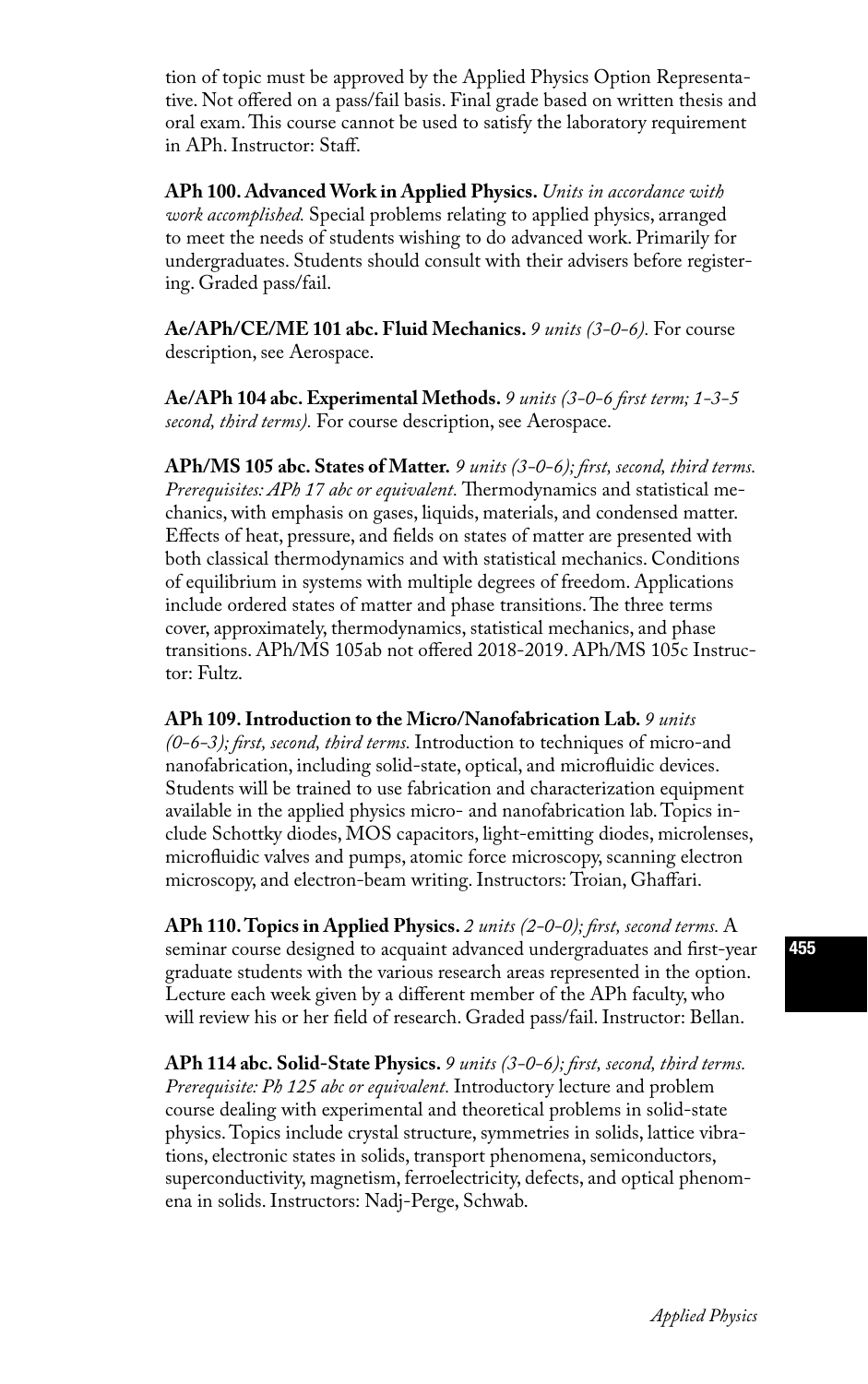#### **APh/Ph 115. Physics of Momentum Transport in Hydrodynamic**

**Systems.** *12 units (3-0-9); second term. Prerequisites: ACM 95 or equivalent.*  Contemporary research in many areas of physics requires some knowledge of the principles governing hydrodynamic phenomena such as nonlinear wave propagation, symmetry breaking in pattern forming systems, phase transitions in fluids, Langevin dynamics, micro- and optofluidic control, and biological transport at low Reynolds number. This course offers students of pure and applied physics a self-contained treatment of the fundamentals of momentum transport in hydrodynamic systems. Mathematical techniques will include formalized dimensional analysis and rescaling, asymptotic analysis to identify dominant force balances, similitude, self-similarity and perturbation analysis for examining unidirectional and Stokes flow, pulsatile flows, capillary phenomena, spreading films, oscillatory flows, and linearly unstable flows leading to pattern formation. Students must have working knowledge of vector calculus, ODEs, PDEs, complex variables and basic tensor analysis. Advanced solution methods will be taught in class as needed. Instructor: Troian.

#### **APh/Ph/Ae 116. Physics of Thermal and Mass Transport in Hydro-**

**dynamic Systems.** *12 units (3-0-9); third term. Prerequisites: ACM 95 or equivalent and APh/Ph 115 or equivalent.* Contemporary research in many areas of physics requires some knowledge of how momentum transport in fluids couples to diffusive phenomena driven by thermal or concentration gradients. This course will first examine processes driven purely by diffusion and progress toward description of systems governed by steady and unsteady convection-diffusion and reaction-diffusion. Topics will include Fickian dynamics, thermal transfer in Peltier devices, Lifshitz-Slyozov growth during phase separation, thermocouple measurements of oscillatory fields, reaction-diffusion phenomena in biophysical systems, buoyancy driven flows, and boundary layer formation. Students must have working knowledge of vector calculus, ODEs, PDEs, complex variables and basic tensor analysis. Advanced solution methods such as singular perturbation, Sturm-Liouville and Green's function analysis will be taught in class as needed. Instructor: Troian.

**Ph/APh/EE/BE 118 abc. Physics of Measurement.** *9 units (3-0-6).* For course description, see Physics.

**MS/APh 122. Diffraction, Imaging, and Structure.** *9 units (0-4-5); first term.* For course description, see Materials Science.

**APh/EE 130. Electromagnetic Theory.** *9 units (3-0-6); first term.*  Electromagnetic fields in vacuum: microscopic Maxwell's equations. Monochromatic fields: Rayleigh diffraction formulae, Huyghens principle, Rayleigh-Sommerfeld formula. The Fresnel-Fraunhofer approximation. Electromagnetic field in the presence of matter, spatial averages, macroscopic Maxwell equations. Helmholtz's equation. Group-velocity and group-velocity dispersion. Confined propagation, optical resonators, optical waveguides. Single mode and multimode waveguides. Nonlinear optics. Nonlinear propagation. Second harmonic generation. Parametric amplification. Not offered 2018–2019.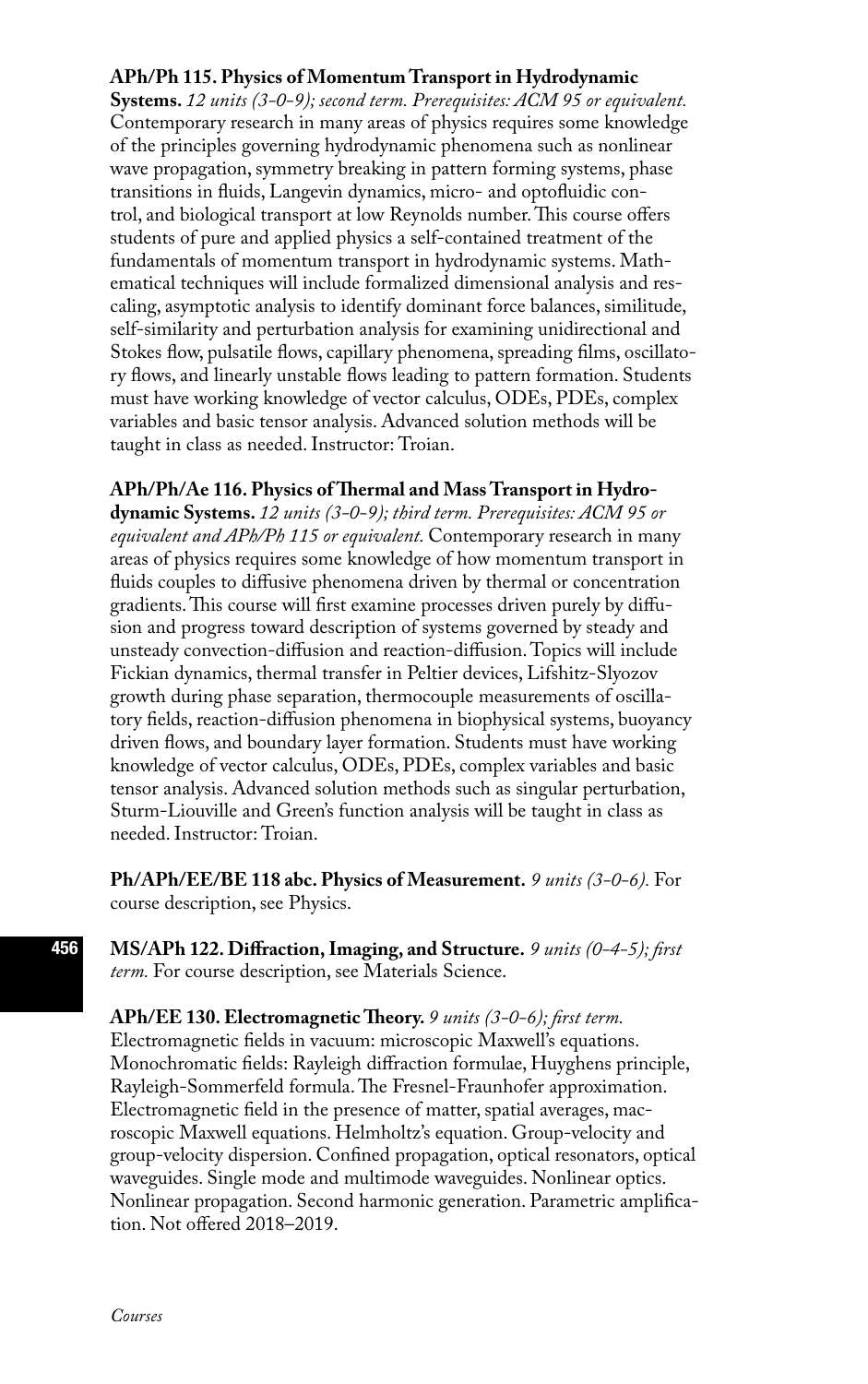**EE/APh 131. Light Interaction with Atomic Systems—Lasers.** *9 units (3-0-6); second term. Prerequisites: APh/EE 130.* For course description, see Electrical Engineering.

**APh/EE 132. Special Topics in Photonics and Optoelectronics.** *9 units (3-0-6); third term.* Interaction of light and matter, spontaneous and stimulated emission, laser rate equations, mode-locking, Q-switching, semiconductor lasers. Optical detectors and amplifiers; noise characterization of optoelectronic devices. Propagation of light in crystals, electro-optic effects and their use in modulation of light; introduction to nonlinear optics. Optical properties of nanostructures. Not offered 2018-2019.

**APh 150. Topics in Applied Physics.** *Units and term to be arranged.*  Content will vary from year to year, but at a level suitable for advanced undergraduate or beginning graduate students. Topics are chosen according to the interests of students and staff. Visiting faculty may present portions of this course.

**APh 156 abc. Plasma Physics.** *9 units (3-0-6); first, second, third terms. Prerequisite: Ph 106 abc or equivalent.* An introduction to the principles of plasma physics. A multitiered theoretical infrastructure will be developed consisting of the Hamilton-Lagrangian theory of charged particle motion in combined electric and magnetic fields, the Vlasov kinetic theory of plasma as a gas of interacting charged particles, the two-fluid model of plasma as interacting electron and ion fluids, and the magnetohydrodynamic model of plasma as an electrically conducting fluid subject to combined magnetic and hydrodynamic forces. This infrastructure will be used to examine waves, transport processes, equilibrium, stability, and topological self-organization. Examples relevant to plasmas in both laboratory (fusion, industrial) and space (magneto-sphere, solar) will be discussed. Instructor: Bellan.

**BE/APh 161. Physical Biology of the Cell.** *12 units (3-0-9).* For course description, see Bioengineering.

**EE/APh 180. Nanotechnology.** *6 units (3-0-3).* For course description, see Electrical Engineering.

**APh/EE 183. Physics of Semiconductors and Semiconductor Devices.**  *9 units (3-0-6); third term.* Principles of semiconductor electronic structure, carrier transport properties, and optoelectronic properties relevant to semiconductor device physics. Fundamental performance aspects of basic and advanced semiconductor electronic and optoelectronic devices. Topics include energy band theory, carrier generation and recombination mechanisms, quasi-Fermi levels, carrier drift and diffusion transport, quantum transport. Instructor: Nadj-Perge.

**APh 190 abc. Quantum Electronics.** *9 units (3-0-6); first, second, third terms. Prerequisite: Ph 125 or equivalent.* Generation, manipulations, propagation, and applications of coherent radiation. The basic theory of the interaction of electromagnetic radiation with resonant atomic transitions. Laser oscillation, important laser media, Gaussian beam modes, the electro-optic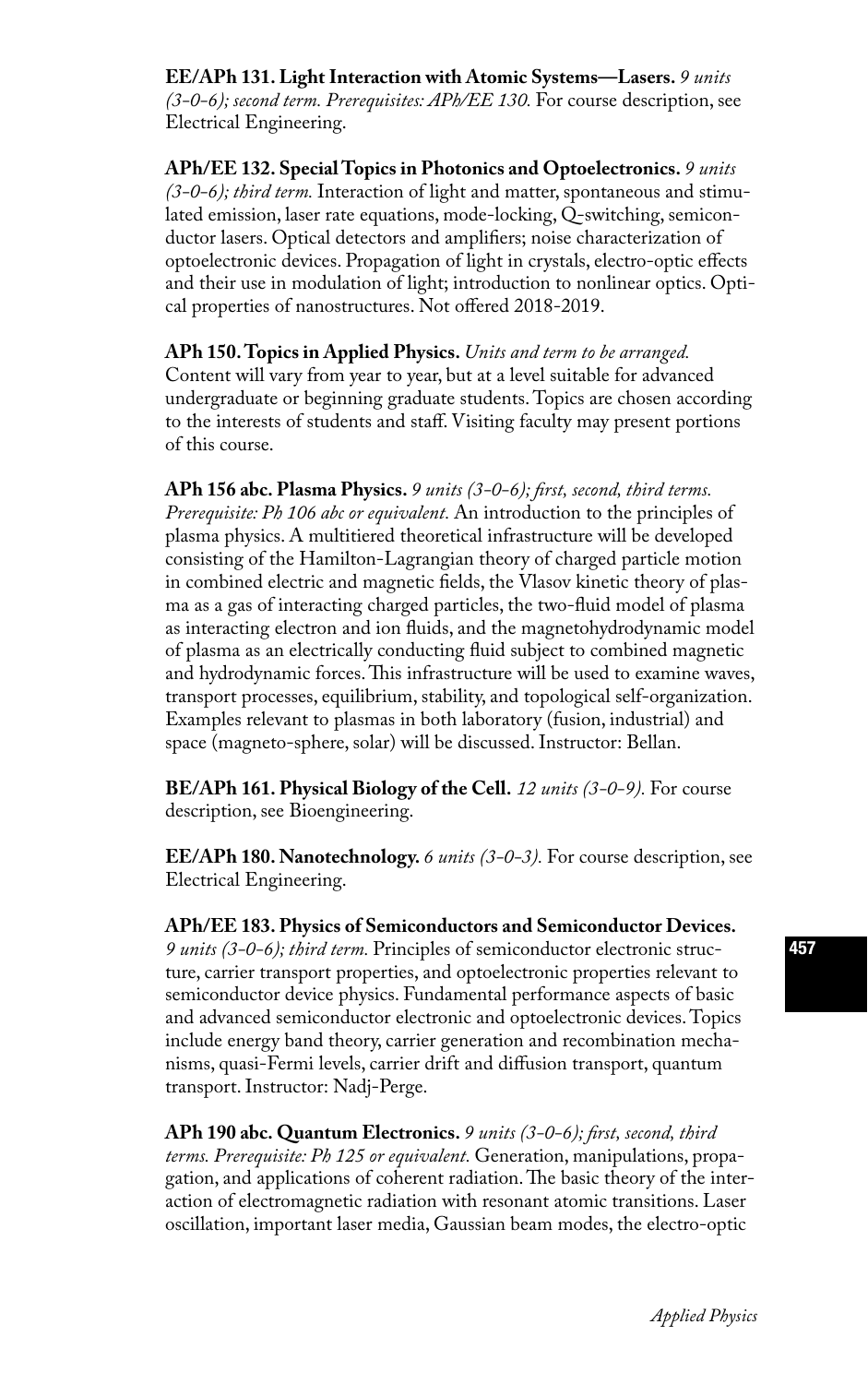effect, nonlinear-optics theory, second harmonic generation, parametric oscillation, stimulated Brillouin and Raman scattering. Other topics include light modulation, diffraction of light by sound, integrated optics, phase conjugate optics, and quantum noise theory. Instructors: Vahala, Painter.

**APh 200. Applied Physics Research.** *Units in accordance with work accomplished.* Offered to graduate students in applied physics for research or reading. Students should consult their advisers before registering. Graded pass/fail.

**Ph/APh 223 ab. Advanced Condensed-Matter Physics.** *9 units (3-0-6); second, third terms.* For course description, see Physics.

**APh 250. Advanced Topics in Applied Physics.** *Units and term to be arranged.* Content will vary from year to year; topics are chosen according to interests of students and staff. Visiting faculty may present portions of this course. Instructor: Staff.

#### **APh/MS 256. Computational Solid State Physics and Materials Science.**

9 units (*3-3-3); third term. Prerequisites: Ph125 or equivalent and APh114ab or equivalent.* The course will cover first-principles computational methods to study electronic structure, lattice vibrations, optical properties, and charge and heat transport in materials. Topics include: Theory and practice of Density Functional Theory (DFT) and the total-energy pseudopotential method. DFT calculations of total energy, structure, defects, charge density, bandstructures, density of states, ferroelectricity and magnetism. Lattice vibrations using the finite-difference supercell and Density Functional Perturbation Theory (DFPT) methods. Electron-electron interactions, screening, and the GW method. GW bandstructure calculations. Optical properties, excitons, and the GW-Bethe Salpeter equation method. Ab initio Boltzmann transport equation (BTE) for electrons and phonons. Computations of heat and charge transport within the BTE framework. If time permits, selected advanced topics will be covered, including methods to treat vander Waals bonds, spin-orbit coupling, correlated materials, and quantum dynamics. Several laboratories will give students direct experience with running first-principles calculations. Not offered 2018-2019.

**APh 300. Thesis Research in Applied Physics.** *Units in accordance with work accomplished.* APh 300 is elected in place of APh 200 when the student has progressed to the point where his or her research leads directly toward a thesis for the degree of Doctor of Philosophy. Approval of the student's research supervisor and department adviser or registration representative must be obtained before registering. Graded pass/fail.

## ART HISTORY

**Art 70. Traditions of Japanese Art.** *9 units (3-0-6), third term.* An introduction to the great traditions of Japanese art from prehistory through the Meiji Restoration (1868–1912). Students will examine major achievements of sculpture, painting, temple architecture, and ceramics as representations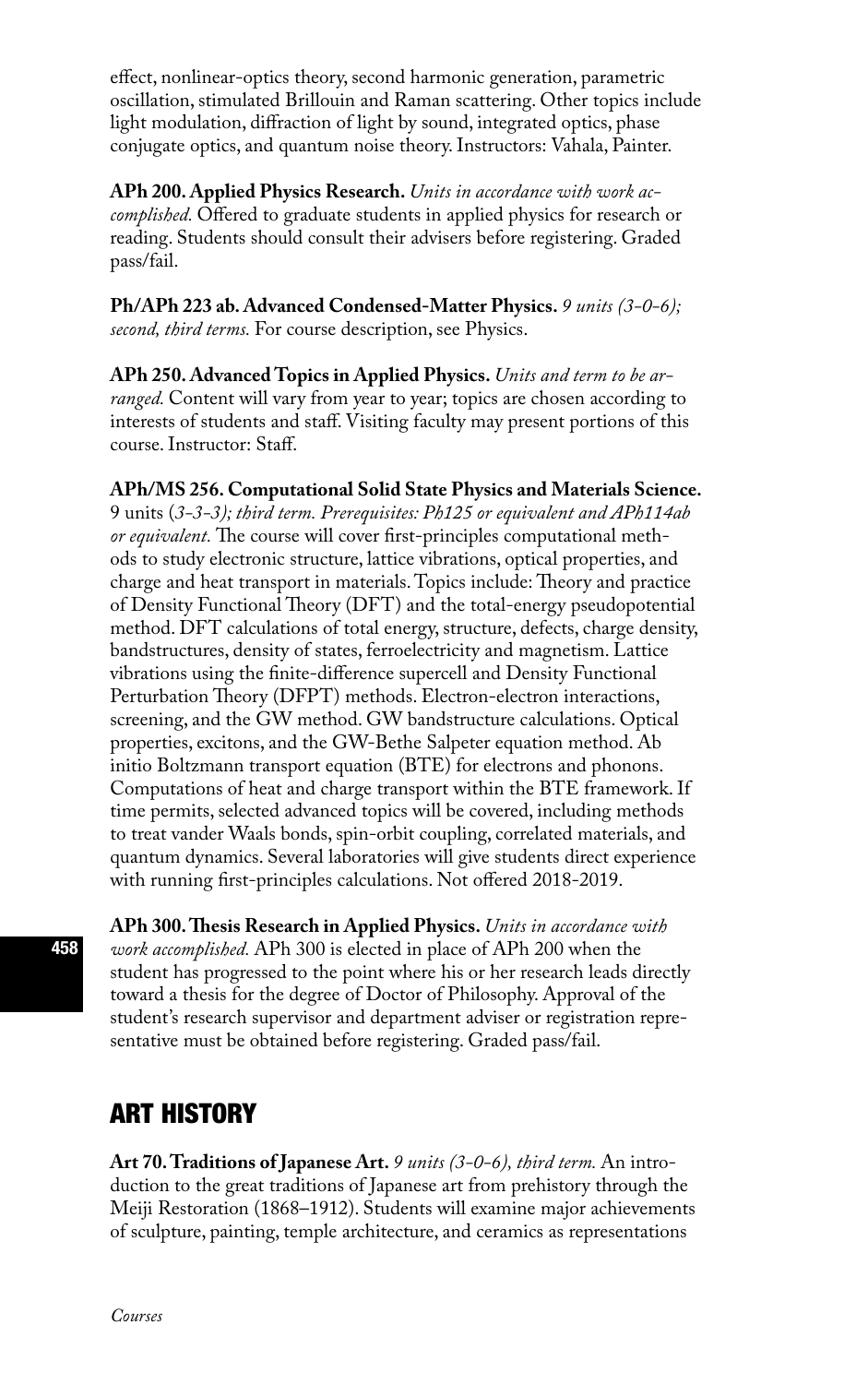of each artistic tradition, whether native or adapted from foreign sources. Fundamental problems of style and form will be discussed, but aesthetic analysis will always take place within the conditions created by the culture. Instructor: Wolfgram.

**Art 71. Arts of Buddhism.** *9 units (3-0-6); second term.* An examination of the impact of Buddhism on the arts and cultures of India, Southeast Asia, China, Korea, and Japan from its earliest imagery in the 4th century B.C.E. India through various doctrinal transformations to the Zen revival of 18thcentury Japan. Select monuments of Buddhist art, including architecture, painting, sculpture, and ritual objects, will serve as focal points for discussions on their aesthetic principles and for explorations into the religious, social, and cultural contexts that underlie their creation. Not offered 2018–19.

**E/Art 88. Critical Making.** *9 units (3-0-6)*; third term. For course description, see Engineering.

**E/H/Art 89. New Media Arts in the 20th and 21st Centuries.** *9 units (3- 0-6).* For course description, see Engineering.

**Art 169. The Arts of Dynastic China.** *9 units (3-0-6); third term.* A survey of the development of Chinese art in which the major achievements in architecture, sculpture, painting, calligraphy, and ceramics will be studied in their cultural contexts from prehistory through the Manchu domination of the Qing Dynasty (1644–1911). Emphasis will be placed on the aesthetic appreciation of Chinese art as molded by the philosophies, religions, and history of China. Instructor: Wolfgram. Not offered 2018–19.

# ASTROPHYSICS

**Ay 1. The Evolving Universe.** *9 units (3-3-3); third term; This course is intended primarily for freshmen not expecting to take more advanced astronomy courses and will satisfy the menu requirement of the Caltech core curriculum.* Introduction to modern astronomy that will illustrate the accomplishments, techniques, and scientific methodology of contemporary astronomy. The course will be organized around a set of basic questions, showing how our answers have changed in response to fresh observational discoveries. Topics to be discussed will include telescopes, stars, planets, the search for life elsewhere in the universe, supernovae, pulsars, black holes, galaxies and their active nuclei, and Big Bang cosmology. A field trip to Palomar Observatory will be organized. Not offered on a pass/fail basis. Instructor: Djorgovski

**FS/Ay 3. Freshman Seminar: Automating Discovering the Universe.** *6 units (2-0-4); second term.* For course description, see Freshman Seminar. Not offered 2018–19.

**Ge/Ay 11 c. Planetary Sciences.** *9 units (3-0-6).* For course description, see Geological and Planetary Sciences.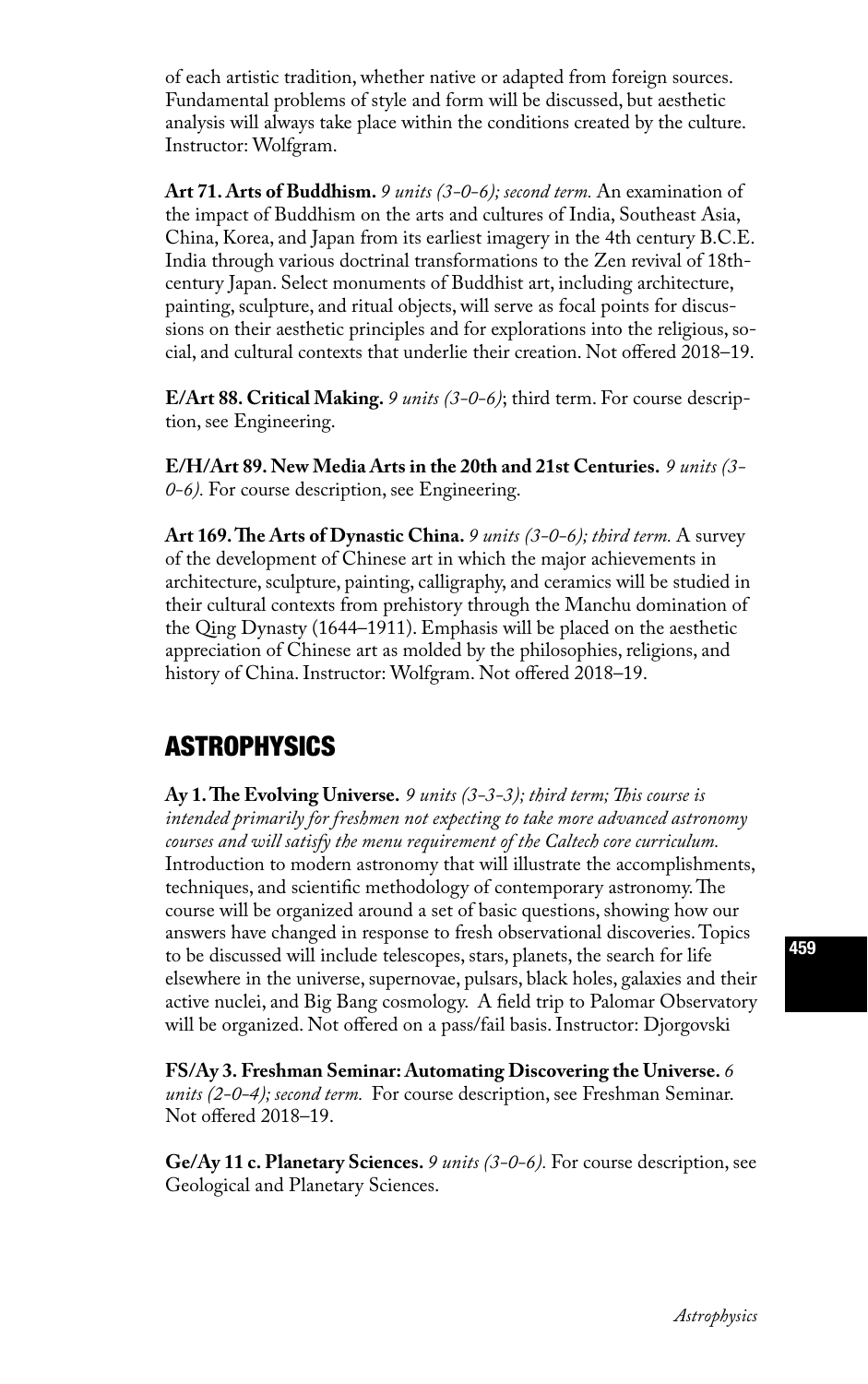#### **Ay 20. Basic Astronomy and the Galaxy.** *10 units (3-1-6); first term.*

*Prerequisites: Ma 1 abc, Ph 1 abc or instructor's permission.* The electromagnetic spectrum and basic radiative transfer; ground and space observing techniques; "pictorial Fourier description" of astrophysical optics; Kepler's laws; exoplanets; stellar masses, distances, and motions; the birth, structure, evolution, and death of stars; the structure and dynamics of the Galaxy. Lessons will emphasize the use of order-of-magnitude calculations and scaling arguments in order to elucidate the physics of astrophysical phenomena. Short labs will introduce astronomical measurement techniques. Instructor: Kirby

**Ay 21. Galaxies and Cosmology.** *9 units (3-0-6); second term. Prerequisites: Ma 1 abc, Ph 1 abc or instructor's permission.* Cosmological models and parameters, extragalactic distance scale, cosmological tests; constituents of the universe, dark matter, and dark energy; thermal history of the universe, cosmic nucleosynthesis, recombination, and cosmic microwave background; formation and evolution of structure in the universe; galaxy clusters, largescale structure and its evolution; galaxies, their properties and fundamental correlations; formation and evolution of galaxies, deep surveys; star formation history of the universe; quasars and other active galactic nuclei, and their evolution; structure and evolution of the intergalactic medium; diffuse extragalactic backgrounds; the first stars, galaxies, and the reionization era. Instructor: Steidel

**Ay 30. Introduction to Modern Research.** *3 units (2-0-1); second term.* 

Weekly seminar open to declared Ay majors. At the discretion of the instructor, nonmajors who have taken astronomy courses may be admitted. Course is intended for sophomores and juniors. This seminar is held in faculty homes in the evening and is designed to encourage student communication skills as they are introduced to faculty members and their research. Each week a student will review a popular-level article in astronomy for the class. Graded pass/fail. Instructor: Howard

**Ay 31. Writing in Astronomy.** *3 units (1-0-2); third term*. This course is intended to provide practical experience in the types of writing expected of professional astronomers. Example styles include research proposals, topical reviews, professional journal manuscripts, and articles for popular magazines such as Astronomy or Sky and Telescope. Each student will adopt one of these formats in consultation with the course instructor and write an original piece. An outline and several drafts reviewed by both a faculty mentor familiar with the topic and the course instructor are required. This course is most suitable for juniors and seniors. Fulfills the Institute scientific writing requirement. Instructor: Howard

**Ay 43. Reading in Astronomy and Astrophysics.** *Units in accordance with work accomplished, not to exceed 3.* Course is intended for students with a definite independent reading plan or who attend regular (biweekly) research and literature discussion groups. Instructor's permission required. Graded pass/fail. Instructor: Staff.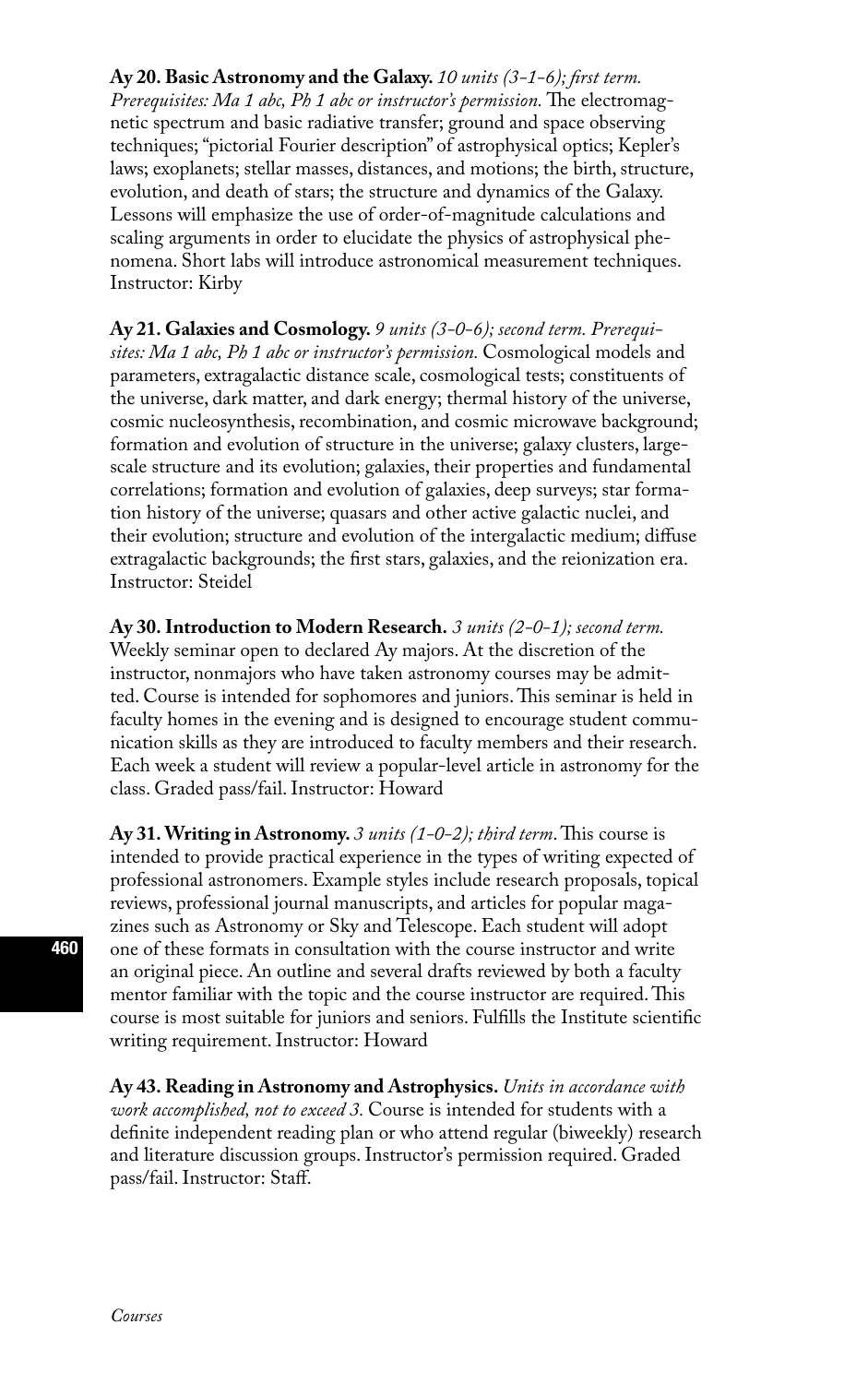**Ay 78 abc. Senior Thesis.** *9 units. Prerequisite: To register for this course, the student must obtain approval of the astronomy option representative and the prospective thesis adviser.* Previous SURF or independent study work can be useful experience. Course is open to senior astronomy majors only. Research must be supervised by a faculty member. Students wishing assistance in finding an adviser and/or a topic for a senior thesis are invited to consult with the astronomy option representative. The student will work with an advisor to formulate a research project, conduct original research, present new results, and evaluate them in the context of previously published work in the field. The first two terms are graded pass/fail and the grades are then changed at the end of the course to the appropriate letter grade for all three terms. In order to receive a passing grade for second term, a work plan and a preliminary thesis outline must be submitted. The written thesis of 20–100 pages must be completed and approved by the adviser and the option representative before the end of the third term. Instructor: Staff.

**Ay 101. Physics of Stars.** *11 units (3-2-6); second term. Prerequisite: Ay 20 is recommended.* Physics of stellar interiors and atmospheres. Properties of stars, stellar spectra, radiative transfer, line formation. Stellar structure, stellar evolution. Nucleosynthesis in stars. Stellar oscillations. Instructor: Fuller

**Ay 102. Physics of the Interstellar Medium.** *9 units (3-0-6); third term. Prerequisite: Ay 20 is recommended.* An introduction to observations of the inter-stellar medium and relevant physical processes. The structure and hydrodynamic evolution of ionized hydrogen regions associated with massive stars and supernovae, thermal balance in neutral and ionized phases, star formation and global models for the interstellar medium. Instructor: Hillenbrand

**Ay/Ph 104. Relativistic Astrophysics.** *9 units (3-0-6); third term. Prerequisites: Ph 1, Ph 2 ab.* This course is designed primarily for junior and senior undergraduates in astrophysics and physics. It covers the physics of black holes and neutron stars, including accretion, particle acceleration and gravitational waves, as well as their observable consequences: (neutron stars) pulsars, magnetars, X-ray binaries, gamma-ray bursts; (black holes) X-ray transients, tidal disruption and quasars/active galaxies and sources of gravitational waves. Instructor: Not offered 2018–19

**Ay 105. Optical Astronomy Instrumentation Lab.** *10 units (1-5-4); third term. Prerequisites: Ay 20.* An opportunity for astronomy and physics undergraduates (juniors and seniors) to gain firsthand experience with the basic instrumentation tools of modern optical and infrared astronomy. The 10 weekly lab experiments include radiometry measurements, geometrical optics, polarization, optical aberrations, spectroscopy, CCD characterization, vacuum and cryogenic technology, infrared detector technology, adaptive optics (wavefront sensors, deformable mirrors, closed loop control) and a coronography tuturial. Instructor: Mawet.

**Ay 111 a. Introduction to Current Astrophysics Research.** *3 units; first term.* This course is intended primarily for first-year Ay graduate students, although participation is open and encouraged. Students are required to at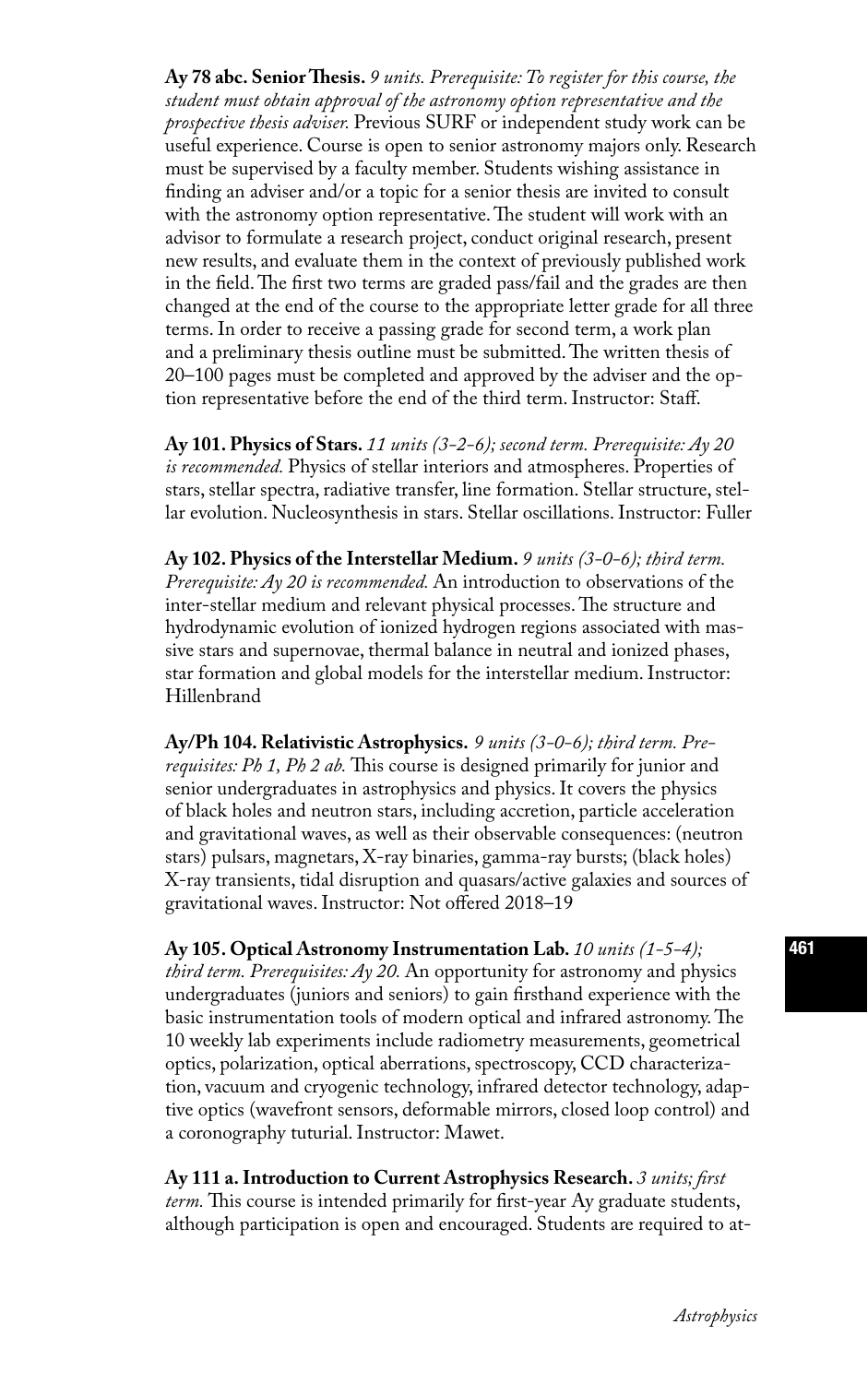tend seminar-style lectures given by astrophysics faculty members, describing their research, to attend the weekly astronomy colloquia, and to follow these with additional readings on the subject. At the end of each term, students are required to summarize in oral or written form (at the discretion of the instructor), one of the covered subjects that is of most interest to them. Instructor: Hallinan

**Ge/Ay 117. Statistics and Data Analysis.** *9 units (3-0-6); Prerequisites: CS 1 and instructor's permission.* For course description, see Geological and Planetary Sciences.

**Ay 119. Astroinformatics.** *6 units (3-0-3); third term.* This class is an introduction to the data science skills from the applied computer science, statistics, and information technology, that are needed for a modern research in any data-intensive field, but with a special focus on the astronomical applications. Open to graduate and upper-divisibe on undergraduate students in all options. The topics covered include design of data systems, regression techniques, supervised and unsupervised machine learning, databases, Bayesian statistics, high performance computing, software carpentry, deep learning, and visualization. The class will feature real-world examples from cutting-edge projects in which the instructors are involved. Instructors: Djorgovski/Graham/Mahabal.

**Ay 121. Radiative Processes.** *9 units (3-0-6); first term. Prerequisite: Ph106bc, Ph 125 or equivalent (undergraduates).* The interaction of radiation with matter: radiative transfer, emission, and absorption. Compton processes, coherent emission processes, synchrotron radiation, collisional excitation, spectroscopy of atoms and molecules. Instructors: Hallinan,Kirby

**Ay 122 abc. Astronomical Measurements and Instrumentation.** *9 units (3-0-6); first term (a), second term (b). Prerequisites: Ph 106bc or equivalent.* Measurement and signal analysis techniques througout the electromagnetic spectrum. Courses may include lab work and field trips to Caltech observatories. Ay 122a concentrates on infrared, optical, and ultraviolet techniques: telescopes, optics, detectors, photometry, spectroscopy, active/ adaptive optics, coronography. Imaging devices and image processing. Ay 122b concentrates on radio through submillimeter techniques: antennae, receivers, mixers, and amplifiers. Interferometers and aperture synthesis arrays. Signal analysis techniques and probability and statistics, as relevant to astronomical measurement. Ay 122c (not offered 2018–19) concentrates on X-ray through gamma-ray techniques. Instructors: (a) Howard, Mawet, (b) Hallinan

**Ay 123. Structure and Evolution of Stars.** *9 units (3-0-6); first term. Prerequisites: Ay 101; Ph 125 or equivalent (undergraduates).* Thermodynamics, equation of state, convection, opacity, radiative transfer, stellar atmospheres, nuclear reactions, and stellar models. Evolution of low- and high-mass stars, supernovae, and binary stars. Instructor: Fuller

**Ay 124. Structure and Dynamics of Galaxies.** *9 units (3-0-6); second term. Prerequisites: Ay 21; Ph 106 or equivalent (undergraduates).* Stellar dynamics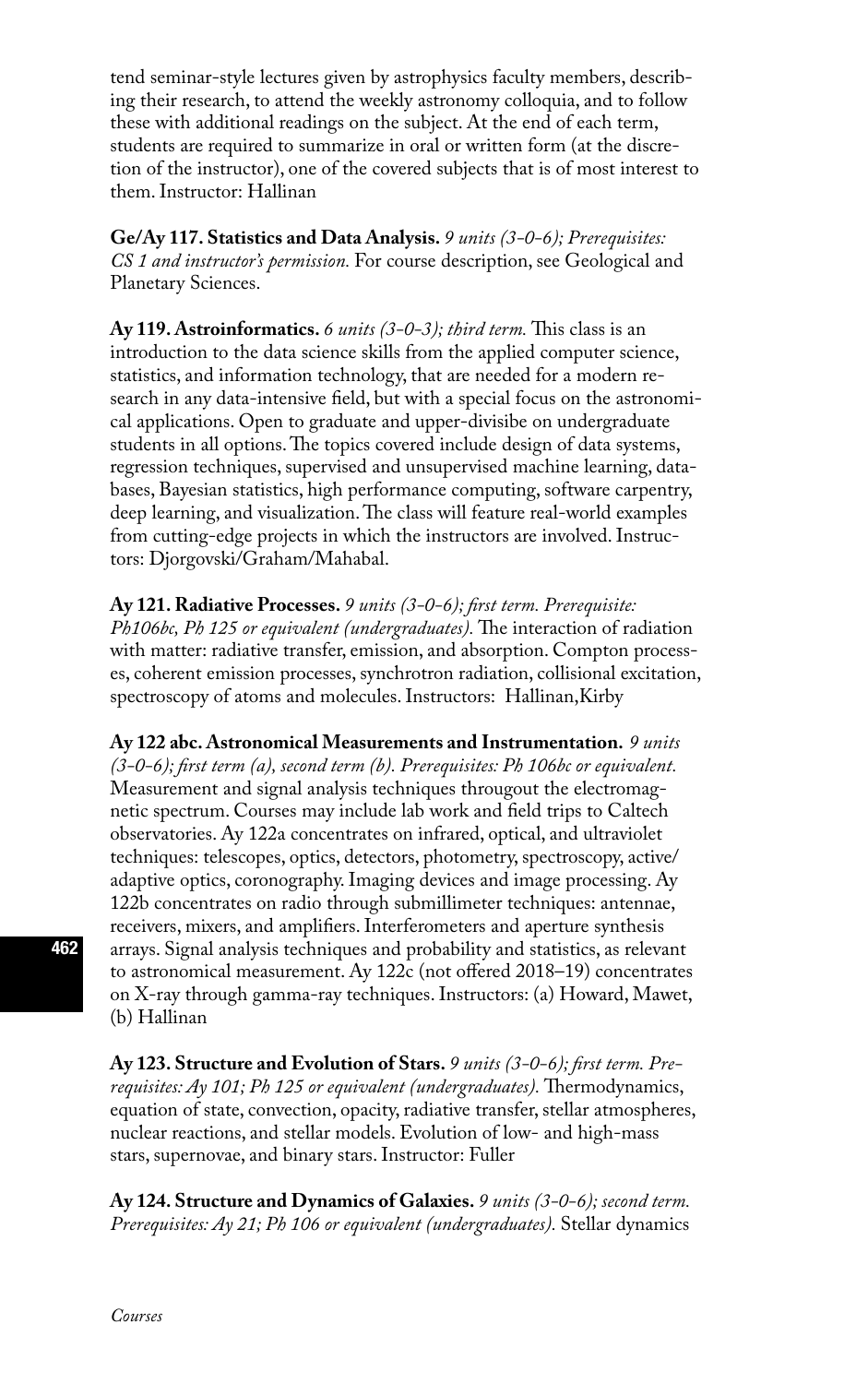and properties of galaxies; kinematics and dynamics of our galaxy; spiral structure; stellar composition, masses, and rotation of external galaxies; star clusters; galactic evolution; binaries, groups, and clusters of galaxies. Instructor: Hopkins

**Ay 125. High-Energy Astrophysics.** *9 units (3-0-6); third term. Prerequisites: Ph 106 and Ph 125 or equivalent (undergraduates).* High-energy astrophysics, the final stages of stellar evolution; supernovae, binary stars, accretion disks, pulsars; extragalactic radio sources; active galactic nuclei; black holes. Instructor: Kasliwal

**Ay 126. Interstellar and Intergalactic Medium.** *9 units (3-0-6); third term. Prerequisite: Ay 102 (undergraduates).* Physical processes in the interstellar medium. Ionization, thermal and dynamic balance of interstellar medium, molecular clouds, hydrodynamics, magnetic fields, H II regions, supernova remnants, star formation, global structure of interstellar medium. Instructor: Hillenbrand

**Ay 127. Cosmology and Galaxy Formation.** *9 units (3-0-6); second term. Prerequisites: Ay 21; Ph 106 or equivalent (undergraduates).* Cosmology; extragalactic distance determinations; relativistic cosmological models; galaxy formation and clustering; thermal history of the universe, microwave background; nucleosynthesis; cosmological tests. Instructors: Steidel/Martin

**Ge/Ay 132. Atomic and Molecular Processes in Astronomy and Planetary Sciences.** *9 units (3-0-6).* For course description, see Geological and Planetary Sciences.

**Ge/Ay 133. The Formation and Evolution of Planetary Systems.** *9 units (3-0-6).* For course description, see Geological and Planetary Sciences.

**Ge/Ay 137. Planetary Physics.** *9 units (3-0-6);* For course description, see Geological and Planetary Sciences.

**Ay 141 abc. Research Conference in Astronomy.** *3 units (1-0-2); first, second, third terms.* Oral reports on current research in astronomy, providing students an opportunity for practice in the organization and presentation of technical material. A minimum of two presentations will be expected from each student each year. In addition, students are encouraged to participate in a public-level representation of the same material for posting to an outreach website. This course fulfills the option communication requirement and is required of all astronomy graduate students who have passed their preliminary exams. It is also recommended for astronomy seniors. Graded pass/fail. Instructors: (a) Kasliwal/Fuller (b) Kasliwal/Hallinan; (c) Kasliwal/Kirby

**Ay 142. Research in Astronomy and Astrophysics.** *Units in accordance with work accomplished.* The student should consult a member of the department and have a definite program of research outlined. Approval by the student's adviser must be obtained before registering. 36 units of Ay 142 or Ay 143 required for candidacy for graduate students. Graded pass/fail.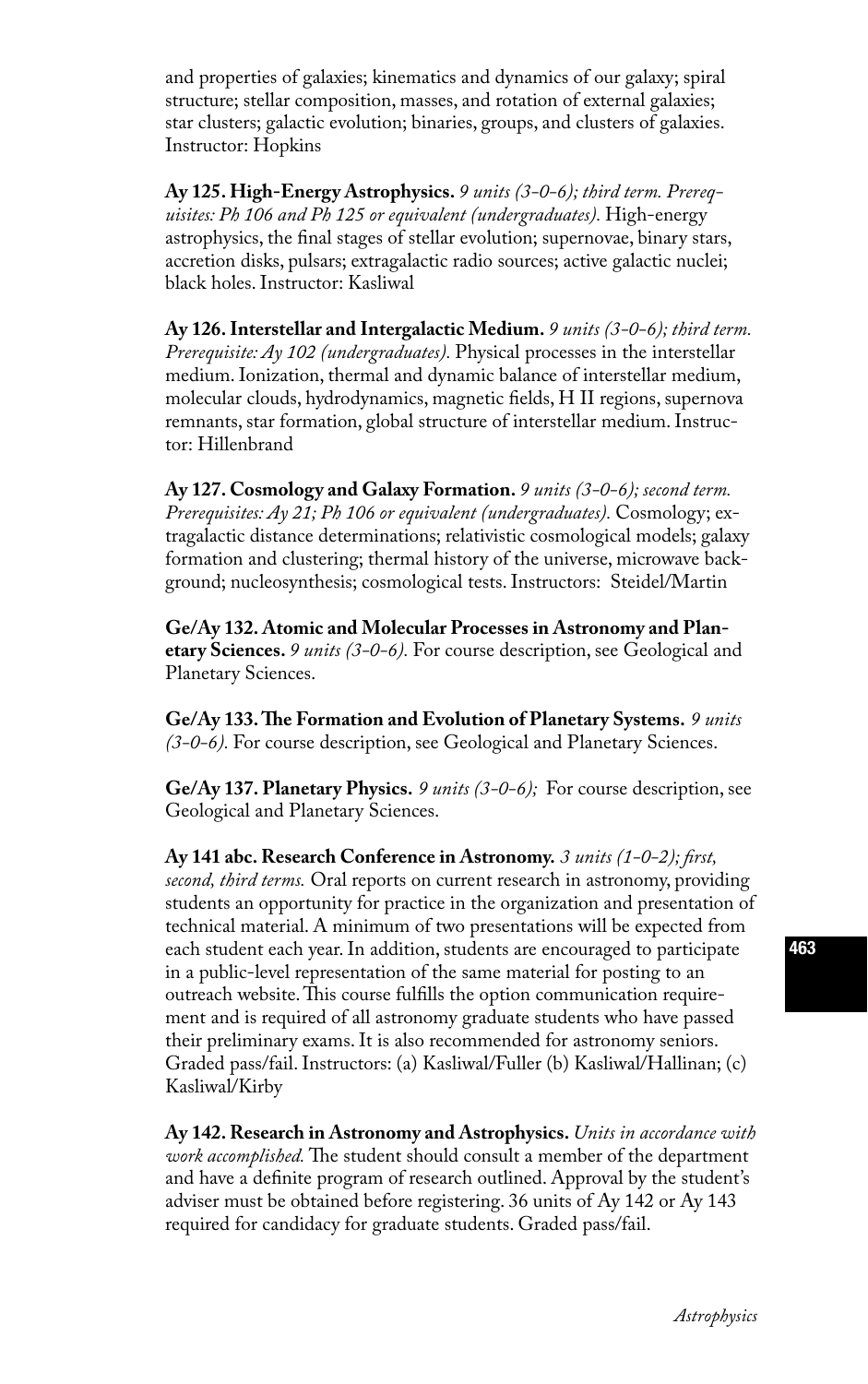**Ay 143. Reading and Independent Study.** *Units in accordance with work accomplished.* The student should consult a member of the department and have a definite program of reading and independent study outlined. Approval by the student's adviser must be obtained before registering. 36 units of Ay 142 or Ay 143 required for candidacy for graduate students. Graded pass/fail.

**Ge/Ay 159. Astrobiology.** *9 units (3-0-6). For course description, see Geological and Planetary Sciences.*

**Ay 190. Computational Astrophysics.** *9 units (3-0-6); second term. Prerequisites: Ph 20–22 (undergraduates).* Introduction to essential numerical analysis and computational methods in astrophysics and astrophysical data analysis. Basic numerical methods and techniques; N-body simulations; fluid dynamics (SPH/grid-based); MHD; radiation transport; reaction networks; data analysis methods; numerical relativity. Not offered 2018–19.

**Ay/Ge 198. Special Topics in the Planetary Sciences.** *9 units (3-0-6); third term.* Topic for 2018–19 is Extrasolar Planets. Thousands of planets have been identified in orbit around other stars. Astronomers are now embarking on understanding the statistics of extrasolar planet populations and characterizing individual systems in detail, namely star-planet, planet-planet and planet-disk dynamical interactions, physical parameters of planets and their composition, weather phenomena, etc. Direct and indirect detection techniques are now completing the big picture of extra-solar planetary systems in all of their natural diversity. The seminar-style course will review the state of the art in exoplanet science, take up case studies, detail current and future instrument needs, and anticipate findings. Instructors: Howard, Mawet

**Ay 211. Contemporary Extragalactic Astronomy.** *9 units (3-0-6); third term. Prerequisites: Ay 123, Ay 124, and Ay 127.* Topics in extragalactic astronomy and cosmology, including observational probes of dark matter and dark energy; cosmological backgrounds and primordial element abundances; galaxy formation and evolution, including assembly histories, feedback and environmental effects; physics of the intergalactic medium; the role of active galactic nuclei; galactic structure and stellar populations; future facilities and their likely impact in the field. Not offered 2018–19.

**Ay 215. Seminar in Theoretical Astrophysics.** *9 units (3-0-6); second term.* Course for graduate students and seniors in astronomy. Topic for 2017–18 will be astronomical transients (with an emphasis on optical and infrared transients), including supernovae, novae, tidal disruption events, stellar mergers, superluminous supernovae, transients in the luminosity gap between novae and supernovae. Students will be required to lead some discussions. Instructors: Not offered 2018–19.

**Ay 218. Extrasolar Planets.** *9 units (3-0-6); third term.* Not offered 2018–19.

**Ay 219. Elements in the Universe and Galactic Chemical Evolution.** *9 units (3-0-6); second term. Prerequisites: Ay 121, 123, 124, 126.* Survey of the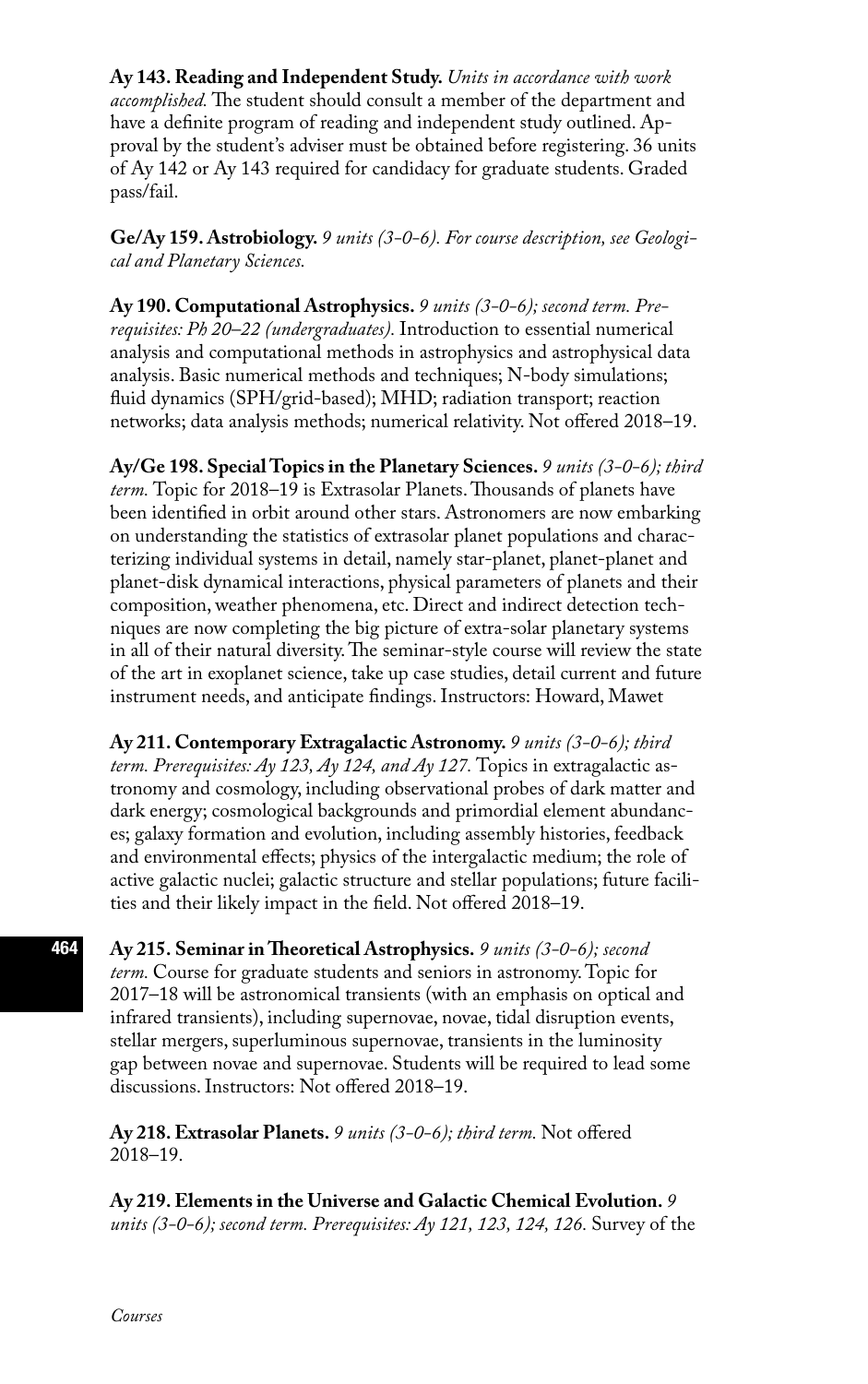formation of the elements in the universe as a function of cosmic time. Review of the determination of abundances in stars, meteorites, H II regions, and in interstellar and intergalactic gas. Overview of models of galactic chemical evolution. Participants will measure elemental abundances from the Keck spectrum of a star and construct their own numerical chemical evolution models. Not offered 2018–19.

# BIOCHEMISTRY AND MOLECULAR BIOPHYSICS

**Ch/BMB 129. Introduction to Biophotonics.** *9 units (3-0-6).* For course description, see Chemistry.

**BMB/Bi/Ch 170. Biochemistry and Biophysics of Macromolecules and Molecular Assemblies.** *9 units (3-0-6); first term.* Prerequisites: Bi/Ch 110. Detailed analysis of the structures of the four classes of biological molecules and the forces that shape them. Introduction to molecular biological and visualization techniques. Not offered 2018–19.

**BMB/Bi/Ch 173. Biophysical/Structural Methods.** *9 units (3-0-6); second term.* Basic principles of modern biophysical and structural methods used to interrogate macromolecules from the atomic to cellular levels, including light and electron microscopy, X-ray crystallography, NMR spectroscopy, single molecule techniques, circular dichroism, surface plasmon resonance, mass spectrometry, and molecular dynamics and systems biological simulations. Instructor: Jensen.

#### **BMB/Bi/Ch 174. Molecular Machines in the Cell.** *9 units (3-0-6);*

*third term. Prerequisites: Bi/Ch 110 and BMB/Bi/Ch 173.* Discussion of macromolecular machines and pathways that illustrate the principles and biophysical methods taught in BMB/Bi/Ch 170, 173, and 178. Development of skills in literature analysis, information synthesis, and proposal writing. Instructors: Clemons, Shan, and various guest lecturers (subject to change each year).

**BMB/Ch 178. Macromolecular Function: Kinetics, Energetics, and** 

**Mechanisms.** *9 units (3-0-6); first term. Prerequisites: Bi/Ch 110 or equivalent.* Discussion of the energetic principles and molecular mechanisms that underlie enzyme's catalytic proficiency and exquisite specificity. Principles of allosteric regulation, selectivity, enzyme evolution, and computational enzyme design. Practical kinetics sections discuss how to infer molecular mechanisms from rate/equilibrium measurements and their application to complex biological systems, including steady-state and pre-steady-state kinetics, kinetic simulations, and kinetics at the single molecule resolution. Instructor: Shan.

**BMB/Ch 202 abc. Biochemistry Seminar Course.** *1 unit; first, second, third terms.* A course that includes a seminar on selected topics from outside faculty on recent advances in biochemistry. Students will participate in the seminar along with a formal discussion section with visiting faculty. Students will meet with the Biochemistry seminar speaker in the discussion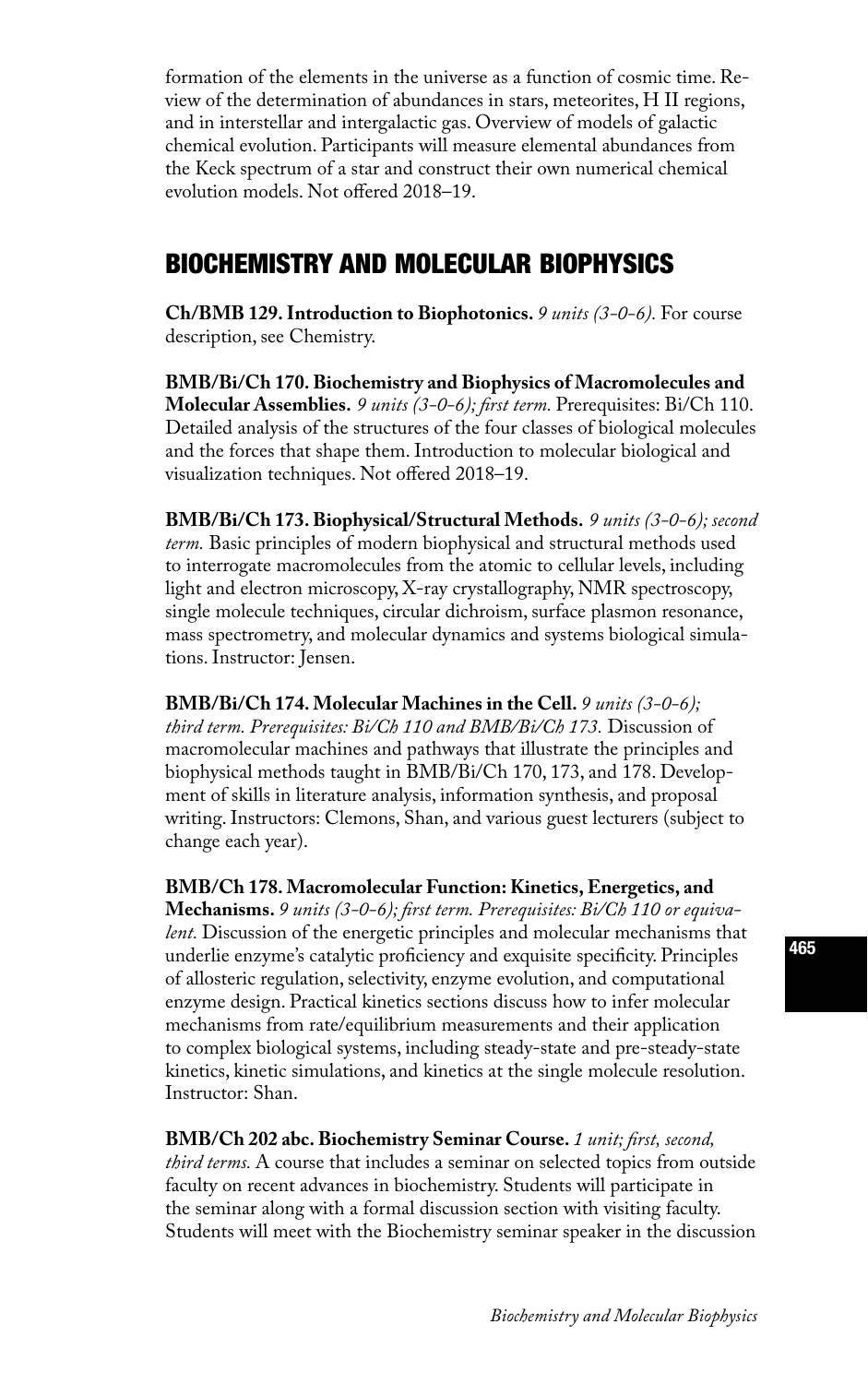section for an hour, and then attend the Biochemistry seminar at 4 p.m. BMB Seminars take place 1-2 times per month (usually on Thursdays). Instructor: Staff.

**BMB/Ch 230. Macromolecular Structure Determination with Modern X-ray Crystallography Methods.** *12 units (2-4-6); third term. Prerequisites: consent of instructor.* Advanced course in macromolecular crystallography integrating lecture and laboratory treatment of diffraction theory, crystallization (proteins, nucleic acids and macromolecular complexes), crystal characterization, X-ray sources and optics, crystal freezing, X-ray diffraction data collection (in-house and synchrotron), data reduction, multiple isomorphous replacement, single- and multi-wavelength anomalous diffraction phasing techniques, molecular replacement, electron density interpretation, structure refinement, structure validation, coordinate deposition and structure presentation. In the laboratory component, one or more proteins will be crystallized and the structure(s) determined by several methods, in parallel with lectures on the theory and discussions of the techniques. Instructor: Hoelz.

**Bi/BMB 251 abc. Current Research in Cellular and Molecular Biology.** *1 unit.* For course description, see Biology.

**BMB 278. Fundamentals of Molecular Genetics.** *9 units (3-0-6); third term.* Principles and mechanisms of DNA repair and replication, transcription and splicing, and protein synthesis. Not offered 2018–19.

**BMB 299. Graduate Research.** *Units to be arranged; first, second, third terms.* Students may register for research units after consultation with their adviser.

## BIOENGINEERING

**BE 1. Frontiers in Bioengineering.** *1 unit; second term.* A weekly seminar series by Caltech faculty providing an introduction to research directions in the field of bioengineering and an overview of the courses offered in the Bioengineering option. Required for BE undergraduates. Graded pass/ fail. Instructor: Staff.

**Bi/BE 24. Scientific Communication for Biological Scientists and Engineers.** *6 units (3-0-3).* For course description, see Biology.

**BE 98. Undergraduate Research in Bioengineering.** *Variable units, as arranged with the advising faculty member; first, second, third terms.* Undergraduate research with a written report at the end of each term; supervised by a Caltech faculty member, or co-advised by a Caltech faculty member and an external researcher. Graded pass/fail. Instructor: Staff.

**BE/Bi 101. Order of Magnitude Biology.** *6 units (3-0-3); third term. Prerequisites: none.* In this course, students will develop skills in the art of educated guesswork and apply them to the biological sciences. Building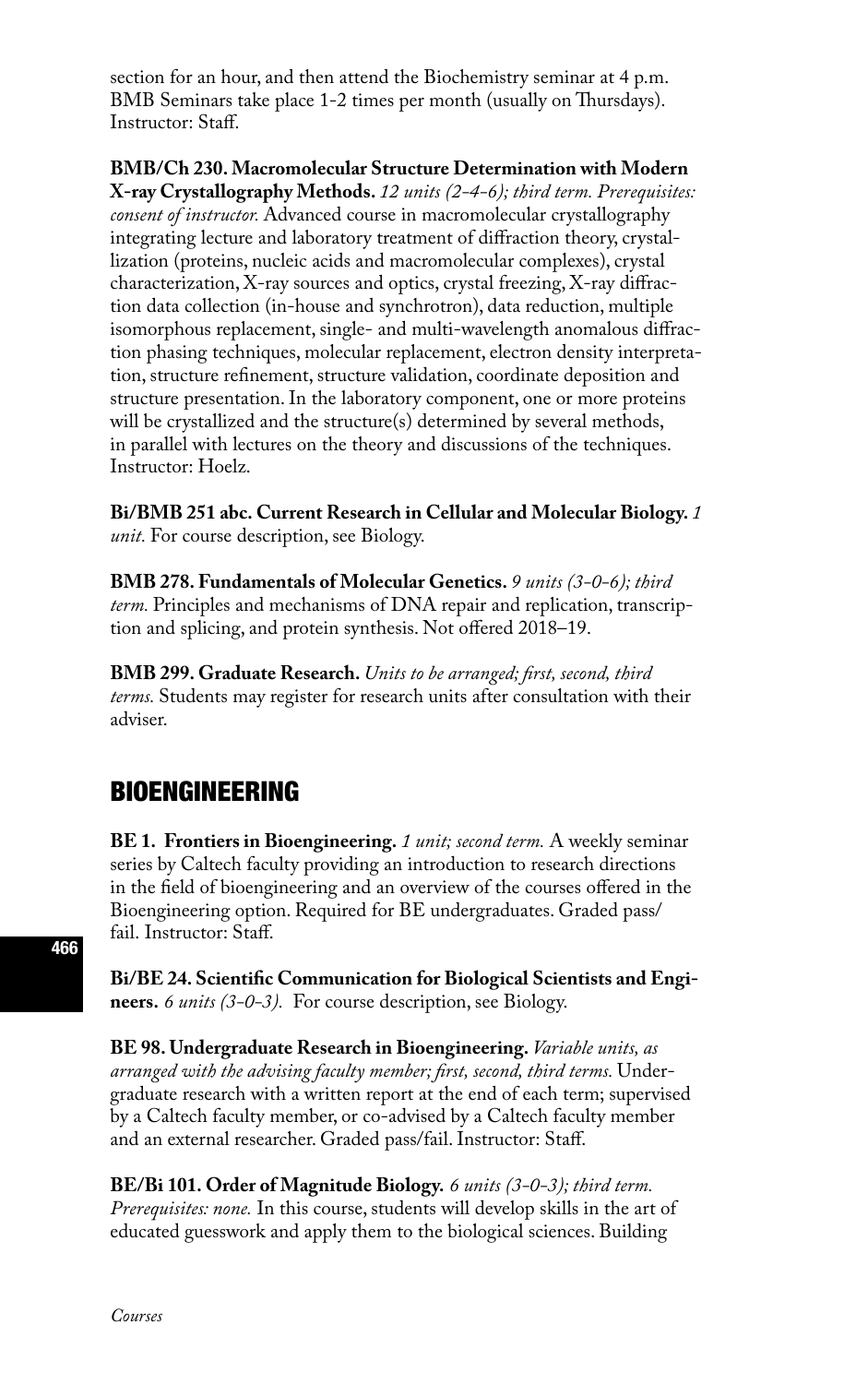from a few key numbers in biology, students will "size up" biological systems by making inferences and generating hypotheses about phenomena such as the rates and energy budgets of key biological processes. The course will cover the breadth of biological scales: molecular, cellular, organismal, communal, and planetary. Undergraduate and graduate students of all levels are welcome. Instructors: Bois, Phillips. Not offered 2018–19.

**BE/Bi 103. Data Analysis in the Biological Sciences.** *12 units (1-3- 8); first term. Prerequisites: CS 1 or equivalent; Bi 1, Bi 1x, Bi 8, or equivalent; or instructor's permission.* This course covers a basic set of tools needed to analyze quantitative data in biological systems, both natural and engineered. Students analyze real data in class and in homework. Python is used as the programming language of instruction. Topics include regression, parameter estimation, outlier detection and correction, error estimation, image processing and quantification, de-noising, hypothesis testing, and data display and presentation. Instructor: Bois.

**BE/Bi 106. Comparative Biomechanics.** *9 units (3-0-6); second term.*  Have you ever wondered how a penguin swims or why a maple seed spins to the ground? How a flea can jump as high as a kangaroo? If spider silk is really stronger than steel? This class will offer answers to these and other questions related to the physical design of plants and animals. The course will provide a basic introduction to how engineering principles from the fields of solid and fluid mechanics may be applied to the study of biological systems. The course emphasizes the organismal level of complexity, although topics will relate to molecular, cell, and tissue mechanics. The class is explicitly comparative in nature and will not cover medically-related biomechanics. Topics include the physical properties of biological materials, viscoelasticity, muscle mechanics, biological pumps, and animal locomotion. Instructor: Dickinson.

**BE 107. Exploring Biological Principles Through Bio-Inspired Design.**  *9 units (3-5-1); third term. Prerequisites: None.* Students will formulate and implement an engineering project designed to explore a biological principle or property that is exhibited in nature. Students will work in small teams in which they build a hardware platform that is motivated by a biological example in which a given approach or architecture is used to implement a given behavior. Alternatively, the team will construct new experimental instruments in order to test for the presence of an engineering principle in a biological system. Example topics include bio-inspired control of motion (from bacteria to insects), processing of sensory information (molecules to neurons), and robustness/fault-tolerance. Each project will involve proposing a specific mechanism to be explored, designing an engineering system that can be used to demonstrate and evaluate the mechanism, and building a computer-controlled, electro-mechanical system in the lab that implements or characterizes the proposed mechanism, behavior or architecture. Instructor: Dickinson.

**ChE/BE/MedE 112. Design, Invention, and Fundamentals of Microfluidic Systems.** *9 units (3-0-6).* For course description, see Chemical Engineering.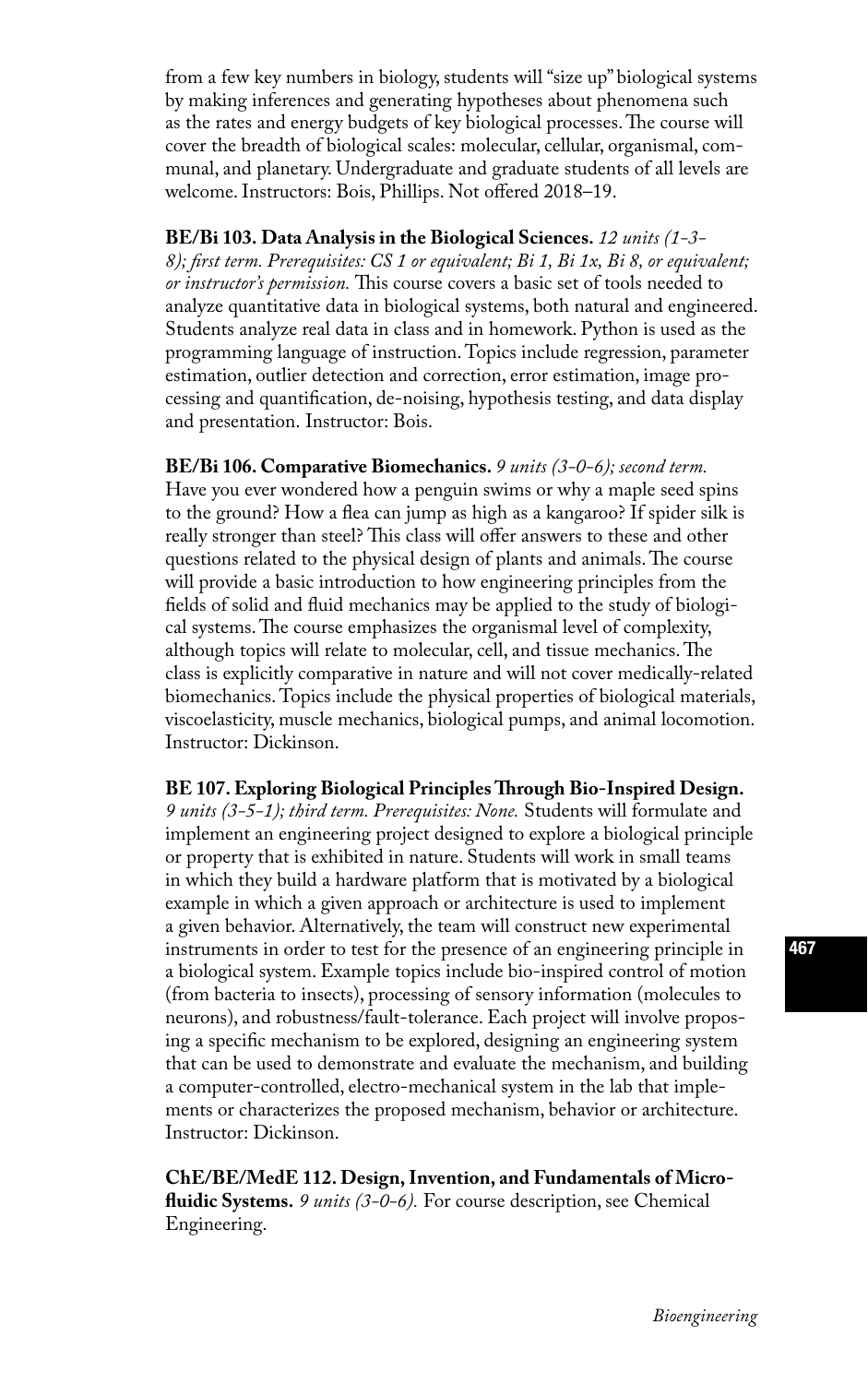#### **Bi/BE 115. Programmable Viruses and Applications to Biological Sys-**

**tems.** *9 units (3-2-4).* For course description, see Biology.

**Ph/APh/EE/BE 118 abc. Physics of Measurement.** *9 units (3-0-6).* For course description, see Physics.

**BE 150. Design Principles of Genetic Circuits.** *9 units (3-0-6); third term. Prerequisites: Bi 1, Bi 8, or equivalent; Ma 2 or equivalent, or instructor's permission.* Quantitative studies of cellular and developmental systems in biology, including the architecture of specific genetic circuits controlling microbial behaviors and multicellular development in model organisms. Specific topics include chemotaxis, multistability and differentiation, biological oscillations, stochastic effects in circuit operation, as well as higherlevel circuit properties, such as robustness. Organization of transcriptional and protein-protein interaction networks at the genomic scale. Topics are approached from experimental, theoretical, and computational perspectives. Instructors: Bois, Elowitz.

**BE 153. Case Studies in Systems Physiology**. *9 units (3-0-6); third term. Prerequisites: Bi 8, Bi 9, or equivalent*. This course will explore the process of creating and validating theoretical models in systems biology and physiology. It will examine several macroscopic physiological systems in detail, including examples from immunology, endocrinology, cardiovascular physiology, and others. Emphasis will be placed on understanding how macroscopic behavior emerges from the interaction of individual components. Instructor: Petrasek.

**Bi/NB/BE 155. Neuropharmacology.** *6 units (3-0-3).* For course description, see Biology.

**BE 159. Signal Transduction and Mechanics in Morphogenesis.** *9 units (3-0-6); second term. Prerequisites: Bi 8, Bi 9, ACM 95/100 ab, or instructor's permission.* This course examines the mechanical and biochemical pathways that govern morphogenesis. Topics include embryonic patterning, cell polarization, cell-cell communication, and cell migration in tissue development and regeneration. The course emphasizes the interplay between mechanical and biochemical pathways in morphogenesis. Instructor: Bois.

**BE/APh 161. Physical Biology of the Cell.** *12 units (3-0-9); second term. Prerequisites: Ph 2 ab and ACM 95/100 ab, or background in differential equations and statistical and quantum mechanics, or instructor's written permission.*  Physical models applied to the analysis of biological structures ranging from individual proteins and DNA to entire cells. Topics include the force response of proteins and DNA, models of molecular motors, DNA packing in viruses and eukaryotes, mechanics of membranes, and membrane proteins and cell motility. Instructor: Bois.

**ChE/BE 163. Introduction to Biomolecular Engineering.** *12 units (3-0- 9).* For course description, see Chemical Engineering.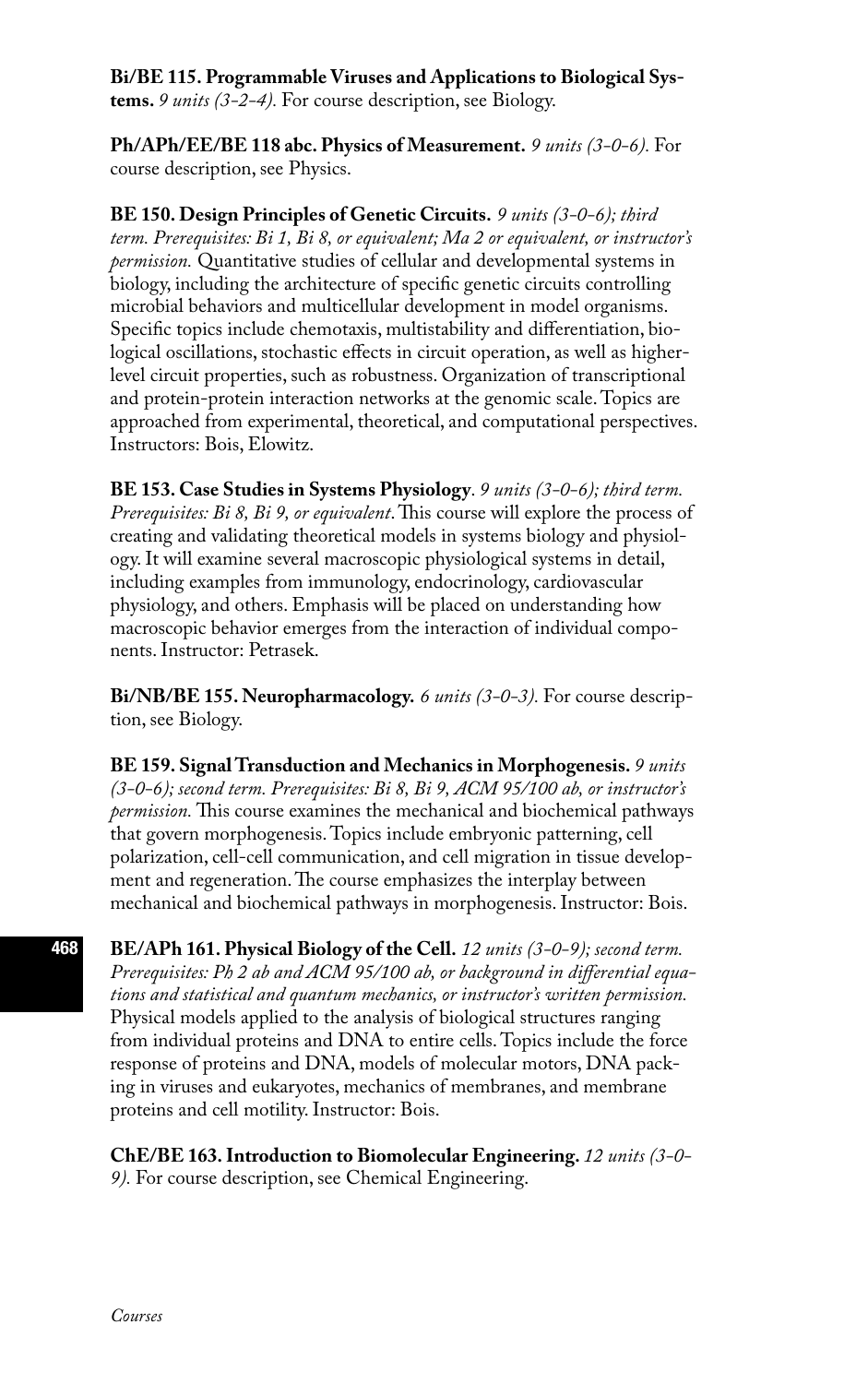**BE 167. Research Topics in Bioengineering.** *1 unit; first term.* Introduction to current research topics in Caltech bioengineering labs. Graded pass/ fail. Instructor: Staff.

**MedE/EE/BE 168 ab. Biomedical Optics: Principles and Imaging.** *9 units (4-0-5).* For course description, see Medical Engineering.

**Bi/BE 177. Principles of Modern Microscopy.** *9 units (3-0-6).* For course description, see Biology.

**Bi/BE 182. Animal Development and Genomic Regulatory Network Design.** *9 units (3-0-6).* For course description, see Biology.

**Bi/BE/CS 183. Introduction to Computational Biology and Bioinformatics.** *9 units (3-0-6).* For course description, see Biology.

**EE/BE/MedE 185. MEMS Technology and Devices.** *9 units (3-0-6).* For course description, see Electrical Engineering.

**ChE/BE/MedE 188. Molecular Imaging.** *9 units (3-0-6).* For course description, see Chemical Engineering.

**BE/EE/MedE 189 ab. Design and Construction of Biodevices.** *12 units (3-6-3) a = first and third terms; 9 units (0-9-0) b = third term. Prerequisites: ACM 95/100 ab (for BE/EE/MedE 189 a); BE/EE/MedE 189 a (for BE/ EE/MedE 189 b).* Part a, students will design and implement biosensing systems, including a pulse monitor, a pulse oximeter, and a real-time polymerase-chain-reaction incubator. Students will learn to program in LABVIEW. Part b is a student-initiated design project requiring instructor's permission for enrollment. Enrollment is limited to 24 students. BE/ EE/MedE 189 a is an option requirement; BE/EE/MedE 189 b is not. Instructors: Bois, Yang.

**BE/CS/CNS/Bi 191 ab. Biomolecular Computation.** *9 units (3-0-6) second term; (2-4-3) third term. Prerequisites: none. Recommended: ChE/BE 163, CS 21, CS 129 ab, or equivalent.* This course investigates computation by molecular systems, emphasizing models of computation based on the underlying physics, chemistry, and organization of biological cells. We will explore programmability, complexity, simulation of, and reasoning about abstract models of chemical reaction networks, molecular folding, molecular self-assembly, and molecular motors, with an emphasis on universal architectures for computation, control, and construction within molecular systems. If time permits, we will also discuss biological example systems such as signal transduction, genetic regulatory networks, and the cytoskeleton; physical limits of computation, reversibility, reliability, and the role of noise, DNA-based computers and DNA nanotechnology. Part a develops fundamental results; part b is a reading and research course: classic and current papers will be discussed, and students will do projects on current research topics. Instructor: Winfree.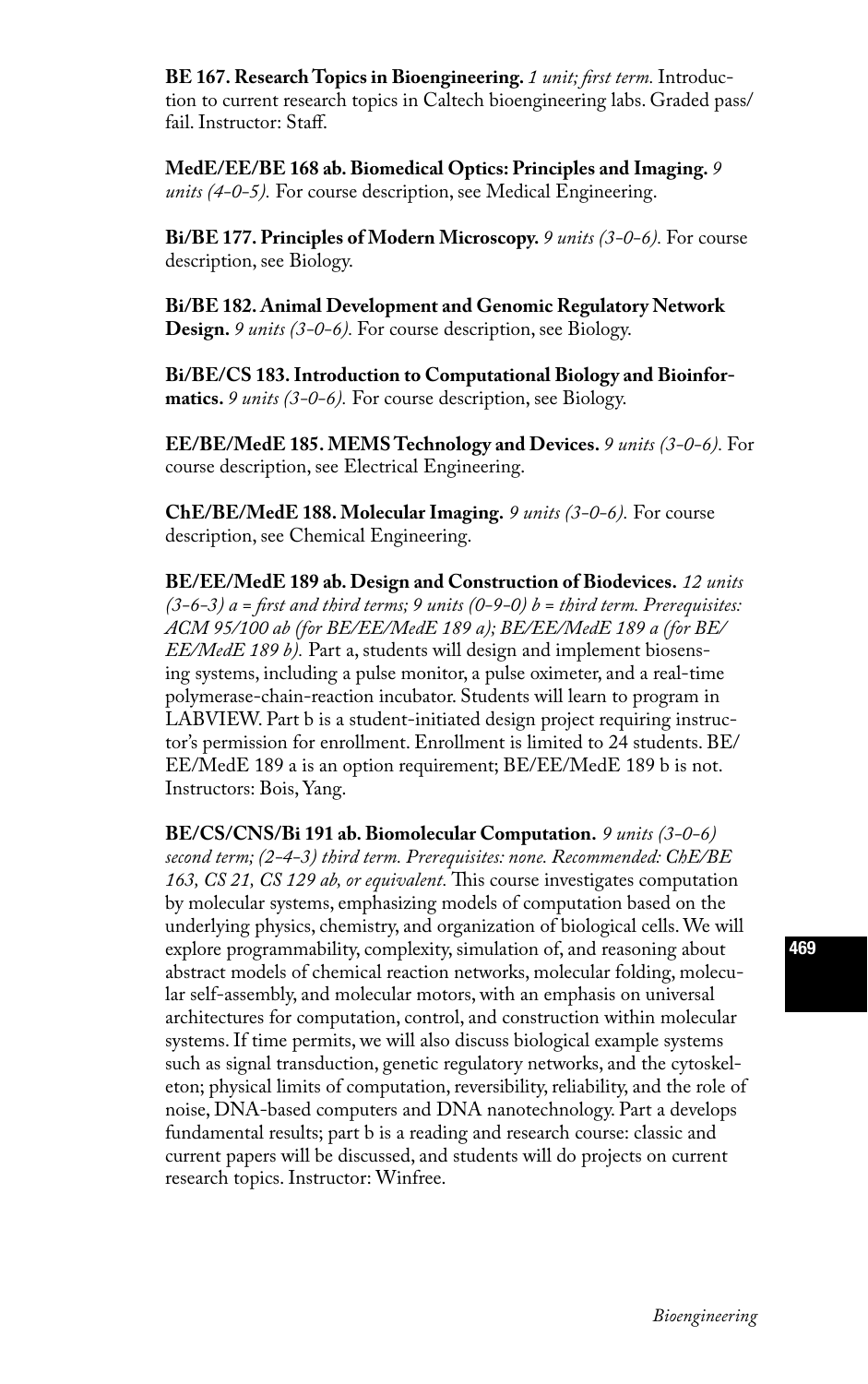### **BE/CS 196 ab. Design and Construction of Programmable Molecular**

**Systems.** *12 units; a (3-6-3) second term; b (2-8-2) third term. Prerequisites: none.* This course will introduce students to the conceptual frameworks and tools of computer science as applied to molecular engineering, as well as to the practical realities of synthesizing and testing their designs in the laboratory. In part a, students will design and construct DNA logic circuits, biomolecular neural networks, and self-assembled DNA nanostructures, as well as quantitatively analyze the designs and the experimental data. Students will learn laboratory techniques including fluorescence spectroscopy and atomic force microscopy, and will use software tools and program in MATLAB or Mathematica. Part b is an open-ended design and build project. Enrollment in both parts a and b is limited to 12 students. Instructor: Qian. Part b not offered 2018–19.

**BE 200. Research in Bioengineering.** *Units and term to be arranged.* By arrangement with members of the staff, properly qualified graduate students are directed in bioengineering research.

**BE 201. Reading the Bioengineering Literature.** *4 units (1-0-3); second term.* Participants will read, discuss, and critique papers on diverse topics within the bioengineering literature. Offered only for Bioengineering graduate students. Instructor: Winfree.

**BE/Bi/NB 203. Introduction to Programming for the Biological Sciences Bootcamp.** *6 units; summer term. Prerequisites: none.* This course provides an intensive, hands-on, pragmatic introduction to computer programming aimed at biologists and bioengineers. No previous programming experience is assumed. Python is the language of instruction. Students will learn basic concepts such as data types, control structures, string processing, functions, input/output, etc., while writing code applied to biological problems. At the end of the course, students will be able to perform simple simulations, write scripts to run software packages and parse output, and analyze and plot data. This class is offered as a week-long summer "boot camp" the week after Commencement, in which students spend all day working on the course. Graded pass/fail. Instructor: Bois.

**Bi/BE 222. The Structure of the Cytosol.** *6 units (2-0-4).* For course description, see Biology.

**Bi/BE 227. Methods in Modern Microscopy.** *12 units (2-6-4).* For course description, see Biology.

**Bi/CNS/BE/NB 230. Optogenetic and CLARITY Methods in Experimental Neuroscience.** *9 units (3-2-4).* For course description, see Biology.

**BE 240. Special Topics in Bioengineering.** *Units and term to be arranged.*  Topics relevant to the general educational goals of the bioengineering option. Graded pass/fail.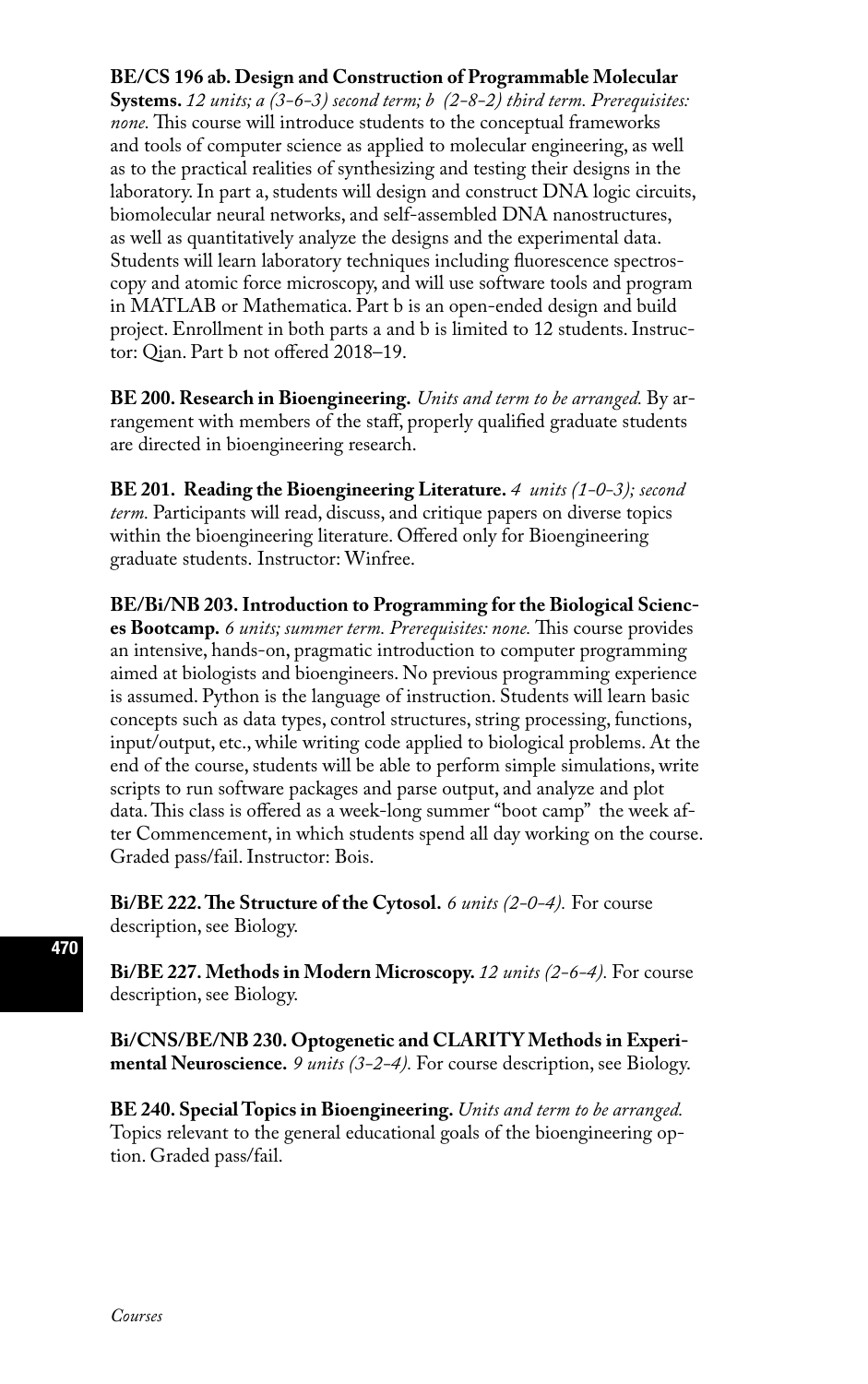**Ae/BE 242. Biological Flows: Propulsion.** *9 units (3-0-6).* For course description, see Aerospace.

**MedE/BE/Ae 243. Biological Flows: Transport and Circulatory Systems.** *9 units (3-0-6). For course description, see Medical Engineering*.

**BE 262. Physical Biology Bootcamp.** *12 units (2-10-0); summer term. Prerequisites: Enrollment limited to incoming Biology, Biochemistry and Molecular Biophysics, Bioengineering, and Neurobiology graduate students, or instructor's permission.* This course provides an intensive introduction to thinking like a quantitative biologist. Every student will build a microscope from scratch, use a confocal microscope to measure transcription in living fly embryos and perform a quantitative dissection of gene expression in bacteria. Students will then use Python to write computer code to analyze the results of all of these experiments. No previous experience in coding is presumed, though for those with previous coding experience, advanced projects will be available. In addition to the experimental thrusts, students will use "street fighting mathematics" to perform order of magnitude estimates on problems ranging from how many photons it takes to make a cyanobacterium to the forces that can be applied by cytoskeletal filaments. These modeling efforts will be complemented by the development of physical models of phenomena such as gene expression, phase separation in nuclei, and cytoskeletal polymerization. Graded pass/fail. Instructor: Phillips.

### BIOLOGY

**Bi 1. Principles of Biology—The great theories of biology and their influence in the modern world.** *9 units (4-0-5); third term.* There are three overarching theories in biology: the theory of the cell, the theory of the gene, and the theory of evolution. Each of them has had major impacts on our lives—for example the concept of the gene has led to treatments for inherited diseases, personalized and genomic medicine, forensic DNA testing, and modern agriculture. Each theory will be discussed from its 19th century origin to its standing in the 21st century, and the scientific understanding and societal impact of each will be sampled. The course will also ask if there is yet a theory of the brain, and if not, how one might be framed. The course is designed to teach what technically adept members of society should know about biology. Instructors: Meyerowitz, Zinn.

**Bi 1 x. The Great Ideas of Biology: Exploration through Experimentation.** *9 units (0-6-3); third term.* Introduction to concepts and laboratory methods in biology. Molecular biology techniques and advanced microscopy will be combined to explore the great ideas of biology. This course is intended for nonbiology majors and will satisfy the freshman biology course requirement. Limited enrollment. Instructor: Bois.

**Bi 2. Current Research in Biology.** *3 units (1-0-2); first term. Intended for students considering the biology option; open to freshmen.* Current research in biology will be discussed, on the basis of reading assigned in advance of the discussions, with members of the divisional faculty. Graded pass/fail. Instructor: Elowitz.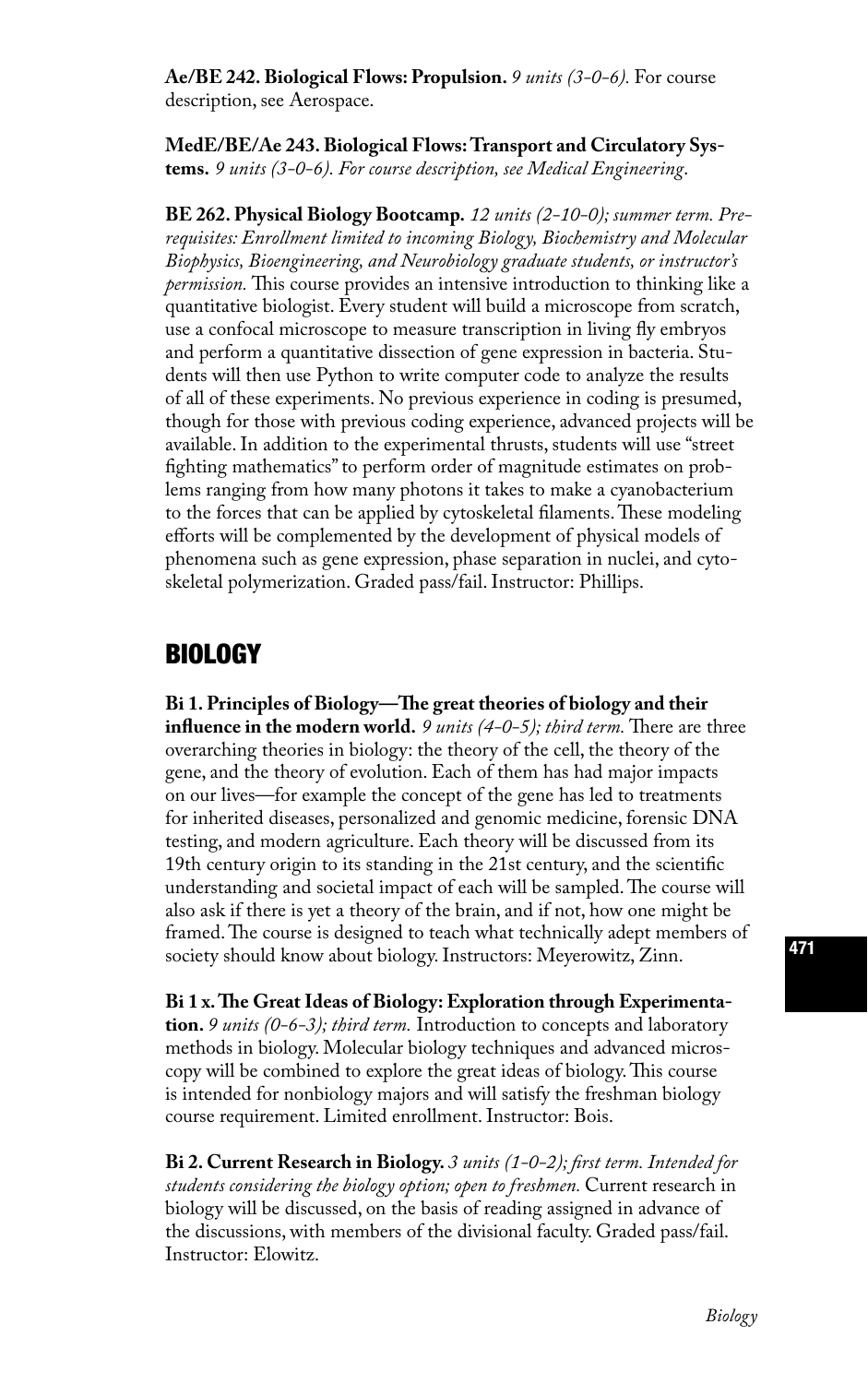#### **Bi 8. Introduction to Molecular Biology: Regulation of Gene Expres-**

**sion.** *9 units (3-0-6); second term.* This course and its sequel, Bi 9, cover biology at the molecular and cellular levels. Bi 8 emphasizes genomic structure and mechanisms involved in the organization and regulated expression of genetic information. The focus is on the ways that the information content of the genome is translated into distinctive, cell type specific patterns of gene expression and protein function. Assignments will include critical dissections of papers from classical and current research literature and problem sets. Instructors: Guttman, Hong.

**Bi 9. Cell Biology.** *9 units (3-0-6); third term.* Continues coverage of biology at the cellular level, begun in Bi 8. Topics: cytoplasmic structure, membrane structure and function, cell motility, and cell-cell recognition. Emphasis on both the ultrastructural and biochemical approaches to these topics. Instructors: Chan, Prober.

**Bi 10. Introductory Biology Laboratory.** *6 units (1-3-2); third term. Prerequisites: Bi 8; designed to be taken concurrently with Bi 9.* An introduction to molecular, cellular, and biochemical techniques that are commonly used in studies of biological systems at the molecular level. Instructor: Staff.

**Bi 22. Undergraduate Research.** *Units to be arranged; first, second, third terms.* Special problems involving laboratory research in biology; to be arranged with instructors before registration. Graded pass/fail. Instructor: Staff.

**Bi 23. Biology Tutorials.** *3 or 6 units; second term.* Small group study and discussion in depth of special areas or problems in biology or biological engineering, involving regular tutorial sections with instructors drawn from the divisional postdoctoral staff and others. Usually given winter term. To be arranged with instructors before registration. Graded pass/fail. Instructor: Huang.

**Bi/BE 24. Scientific Communication for Biological Scientists and Engineers.** *6 units (3-0-3); first, third terms.* This course offers instruction and practice in writing and speaking relevant to professional biological scientists and engineers working in research, teaching, and/or medical careers. Students will write a paper for a scientific or engineering journal, either based on their previous research or written as a review paper of current work in their field. A Caltech faculty member, a postdoctoral scholar, or a technical staff member serves as a technical mentor for each student, to provide feedback on the content and style of the paper. Oral presentations will be based on selected scientific topics, with feedback from instructors and peers. Fulfills the Institute scientific writing requirement. Instructor: Anderson, B.

**Bi 90 abc. Undergraduate Thesis.** *12 or more units per term; first, second, third terms. Prerequisites: 18 units of Bi 22 (or equivalent research experience) in the research area proposed for the thesis, and instructor's permission.* Intended to extend opportunities for research provided by Bi 22 into a coherent individual research project, carried out under the supervision of a member of the biology faculty. Normally involves three or more consecutive terms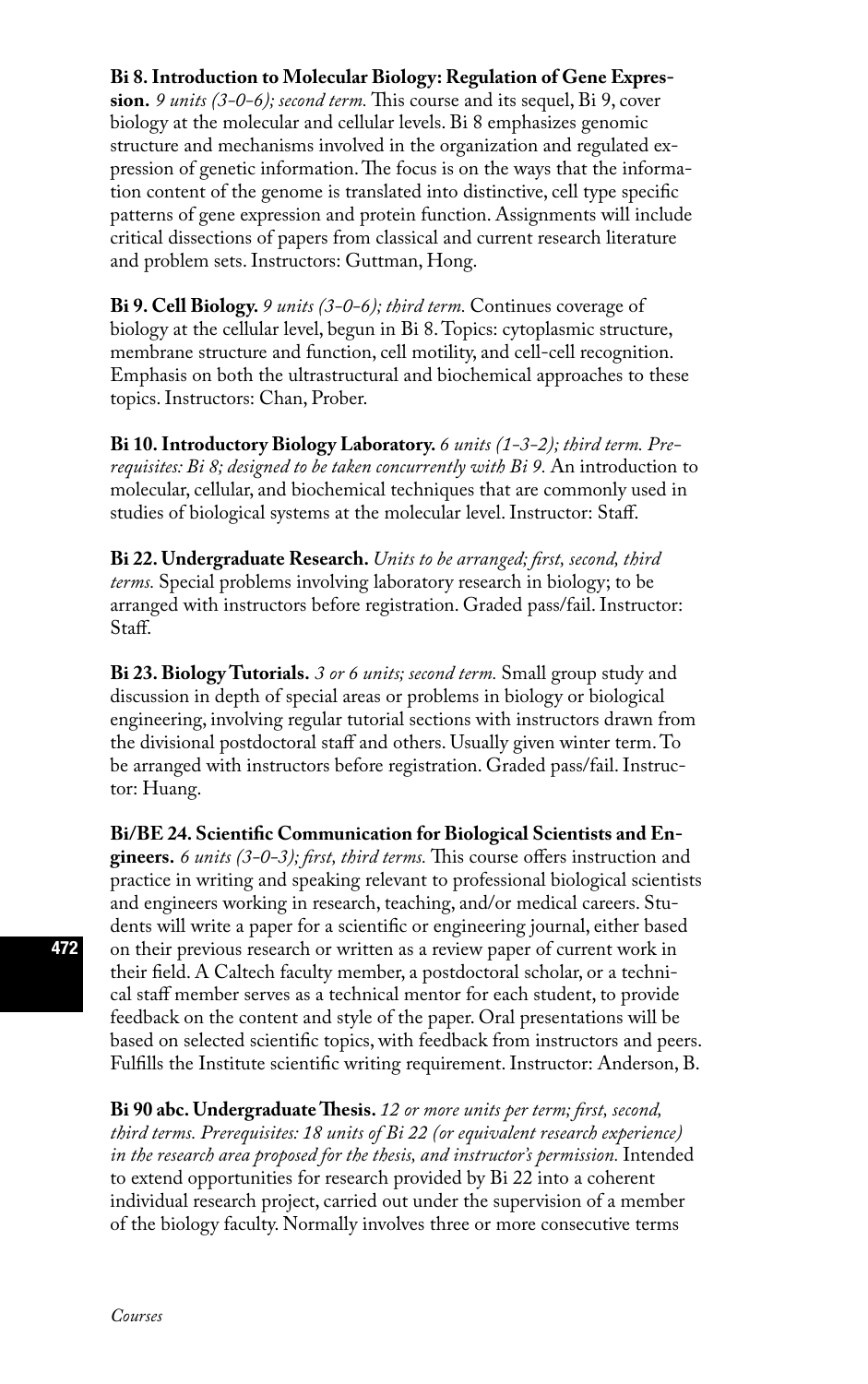of work in the junior and senior years. The student will formulate a research problem based in part on work already carried out, evaluate previously published work in the field, and present new results in a thesis format. First two terms graded pass/fail; final term graded by letter on the basis of the completed thesis. Instructor: Bjorkman.

**BE/Bi 101. Order of Magnitude Biology.** *6 units (3-0-3); second term.* For course description, see Bioengineering.

**CNS/SS/Psy/Bi 102 ab. Brains, Minds, and Society.** *9 units (3-0-6); second, third terms.* For course description, see Computation and Neural Systems.

**BE/Bi 103. Data Analysis in the Biological Sciences.** *12 units (1-3- 8); first term.* For course description, see Bioengineering.

**Bi/Ge/ESE 105. Evolution.** *12 units (3-4-5); second term. Prerequisites: Completion of Core Curriculum Courses. Maximum enrollment: 15, by application only.* The theory of evolution is arguably biology's greatest idea and serves as the overarching framework for thinking about the diversity and relationships between organisms. This course will present a broad picture of evolution starting with discussions of the insights of the great naturalists, the study of the genetic basis of variation, and an introduction to the key driving forces of evolution. Following these foundations, we will then focus on a number of case studies including the following: evolution of oxygenic photosynthesis, origin of eukaryotes, multicellularity, influence of symbiosis, the emergence of life from the water (i.e. fins to limbs), the return of life to the water (i.e. limbs to fins), diversity following major extinction events, the discovery of Archaea, insights into evolution that have emerged from sequence analysis, and finally human evolution and the impact of humans on evolution (including examples such as antibiotic resistance). A specific focus for considering these issues will be the island biogeography of the Galapagos. Instructors: Phillips, Orphan. Given in alternate years; not offered 2018–19.

**BE/Bi 106. Comparative Biomechanics.** *9 units (3-0-6); second term.* For course description, see Bioengineering.

**Bi/Ch 110. Introduction to Biochemistry.** *12 units (4-0-8); first term. Prerequisite: Ch 41 abc or instructor's permission.* Lectures and recitation introducing the molecular basis of life processes, with emphasis on the structure and function of proteins. Topics will include the derivation of protein structure from the information inherent in a genome, biological catalysis, and the intermediary metabolism that provides energy to an organism. Instructors: Parker, Virgil.

**Bi/Ch 111. Biochemistry of Gene Expression.** *12 units (4-0-8); second term. Prerequisites: Bi/Ch 110; Bi 8 and Bi 122 recommended.* Lectures and recitation on the molecular basis of biological structure and function. Emphasizes the storage, transmission, and expression of genetic information in cells. Specific topics include DNA replication, recombination, repair and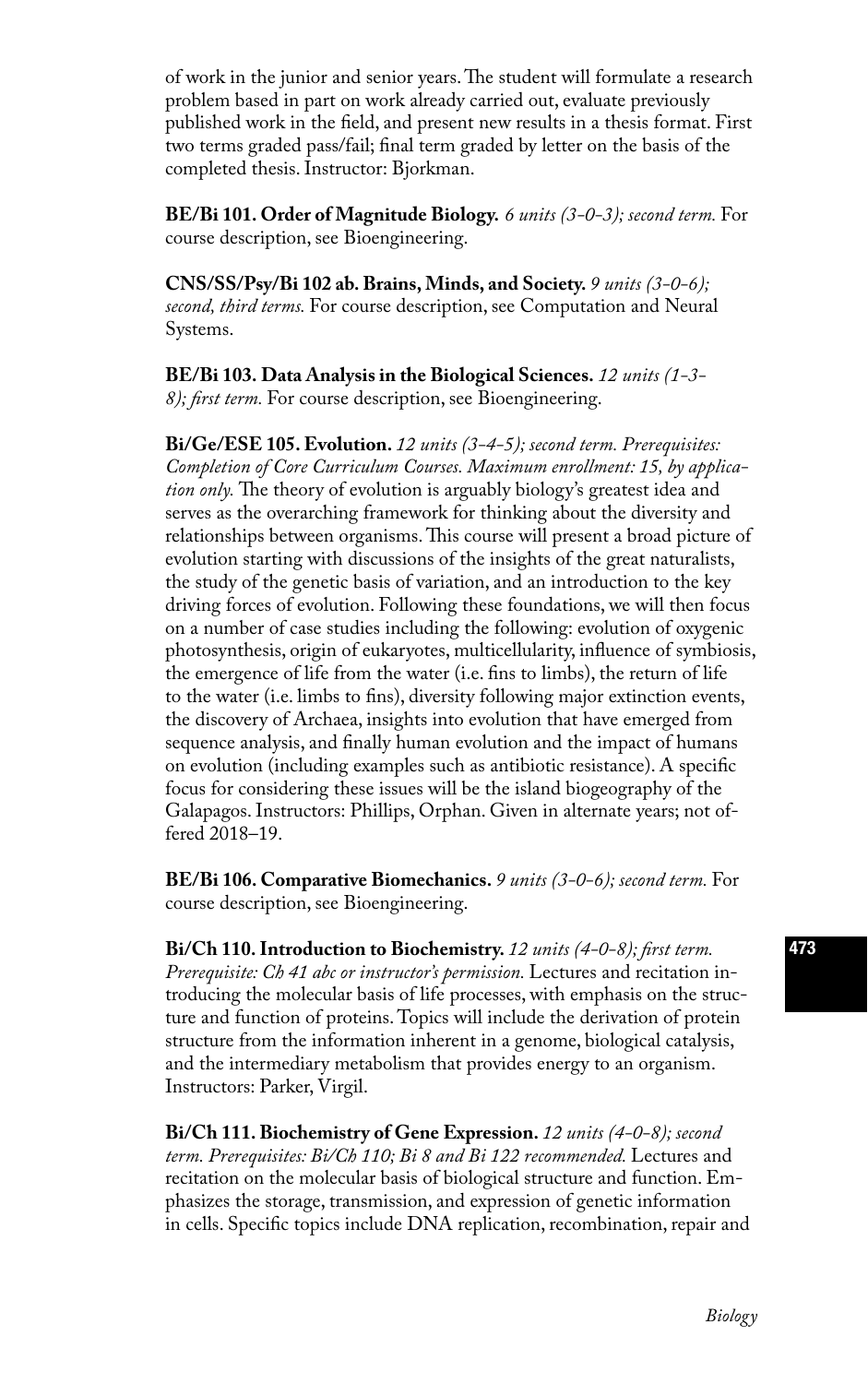mutagenesis, transcription, RNA processing, and protein synthesis. Instructors: Campbell, Parker.

**Bi 114. Immunology.** *9 units (3-0-6); second term. Prerequisites: Bi 8, Bi 9, Bi 122 or equivalent, and Bi/Ch 110 recommended.* The course will cover the molecular and cellular mechanisms that mediate recognition and response in the mammalian immune system. Topics include cellular and humoral immunity, the structural basis of immune recognition, antigen presentation and processing, gene rearrangement of lymphocyte receptors, cytokines and the regulation of cellular responses, T and B cell development, and mechanisms of tolerance. The course will present an integrated view of how the immune system interacts with viral and bacterial pathogens and commensal bacteria. Instructors: Mazmanian, Bjorkman. Given in alternate years; offered 2018–19.

**Bi/BE 115. Programmable Viruses and Applications to Biological Systems.** *9 units (3-2-4); second term.* The course will introduce the chemistry and biology of viruses, emphasizing their engineerable properties for use in basic research and translational applications. Topics include: viruses by the numbers, mammalian and non-mammalian (plant, bacteria) viruses, enveloped vs. non-enveloped viruses, host-virus interactions, viral life cycles (replication vs. dormancy), the immune response to viruses, zoonosis, diverse mechanisms of entry and replication, the application of viruses as gene-delivery vehicles (with a focus on adeno associated viruses or AAVs, lentiviruses, and rabies), how to engineer viral properties for applications in basic research and gene therapy. The lectures will be complemented by short lab exercises in AAV preparation, bioinformatics, and structure visualization (e.g. by Rosetta computational modeling). Instructors: Gradinaru, Van Valen. Offered 2019–20.

**Bi 116. Microbial Genetics.** *9 units (3-0-6); second term. Prerequisites: Bi 1, 8, 9 (or equivalent), and ESE/Bi 166.* A course on microbial genetics, emphasizing the history of the discipline as well as modern approaches. Students will be exposed to different ways of manipulating microbial genomes (primarily bacterial, but we will also cover archaea and microbial eukaryotes). The power of microbial genetics to shed light on diverse process will be discussed in a variety of contexts, ranging from environmental science to the mammalian microbiome. Instructors: Mazmanian, Newman. Given in alternate years; offered 2019–20.

**Bi 117. Developmental Biology.** *9 units (3-0-6); second term. Prerequisites: Bi 8 and Bi 9.* A survey of the development of multicellular organisms. Topics will include the beginning of a new organism (fertilization), the creation of multicellularity (cellularization, cleavage), reorganization into germ layers (gastrulation), induction of the nervous system (neurulation), and creation of specific organs (organogenesis). Emphasis will be placed on the molecular mechanisms underlying morphogenetic movements, differentiation, and interactions during development, covering both classical and modern approaches to studying these processes. Instructor: Bronner.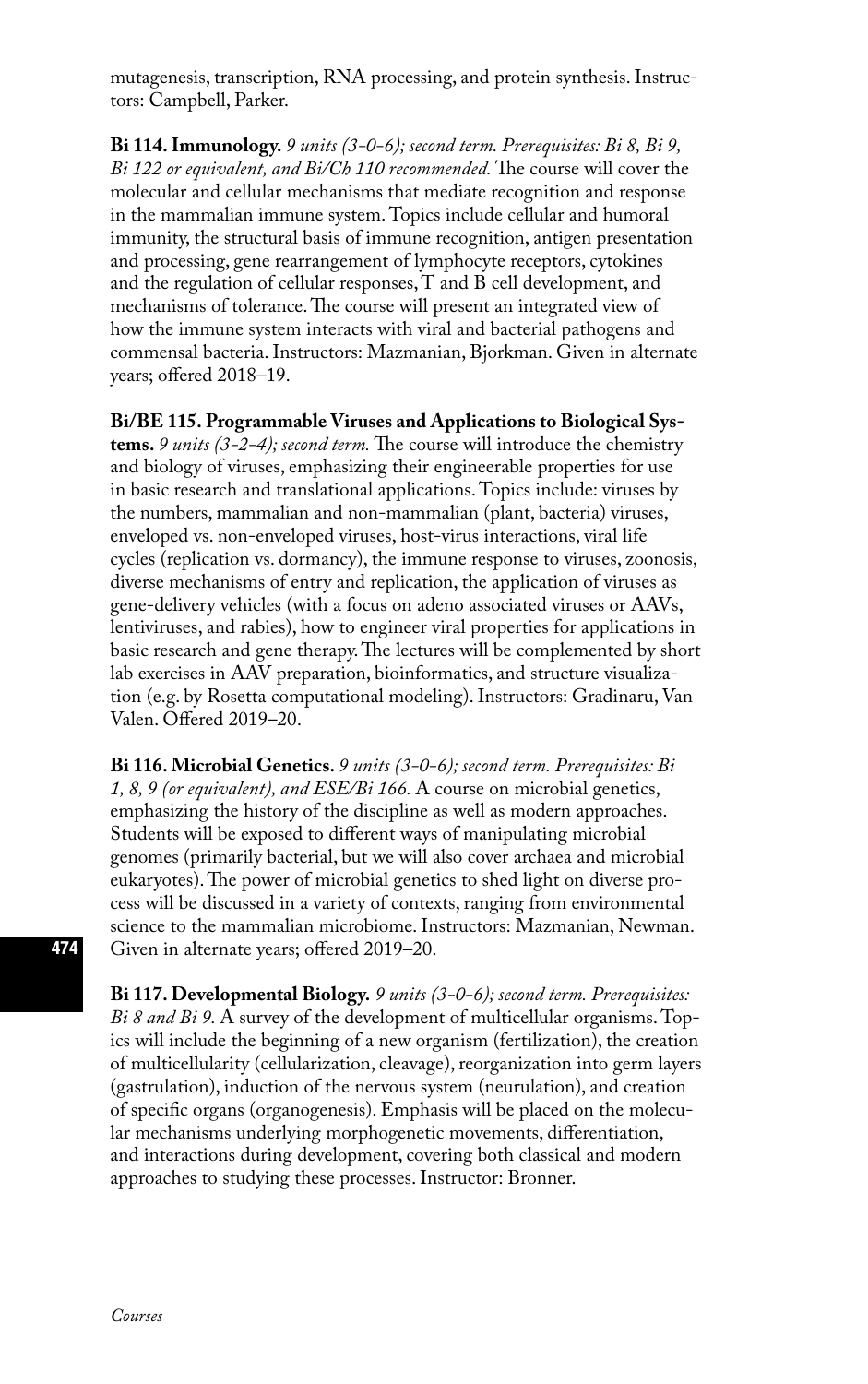**Bi 118. Morphogenesis of Developmental Systems.** *9 units (3-0-6); second*  term. Prerequisites: Bi 8 and Bi 9, or instructor's permission. Lectures on and discussion of how cells, tissues, and organs take shape: the influence of force on cell shape change; cell migration including chemotaxis and collective cell movement; adhesion/deadhesion during migration; the relationship between cell migration and metastasis; and a review/overview of general signaling principles and embryonic development of invertebrate and vertebrate animals. Students will choose term project involving writing a grant proposal or quantitative analysis of available datasets relating to lecture topics. Instructor: Stathopoulos. Given in alternate years; offered 2018–19.

**Bi 122. Genetics.** *9 units (3-0-6); first term. Prerequisite: Bi 8 or Bi 9, or instructor's permission.* Lecture and discussion course covering basic principles of genetics. Not open to freshmen. Instructor: Hay.

**Bi/BE 129. The Biology and Treatment of Cancer.** *9 units (3-0-6); second term.* The first part of the course will concern the basic biology of cancer, covering oncogenes, tumor suppressors, tumor cell biology, metastasis, tumor angiogenesis, and other topics. The second part will concern newer information on cancer genetics and other topics, taught from the primary research literature. The last part of the course will concern treatments, including chemotherapy, anti-angiogenic therapy, and immunotherapy. Textbook: *The Biology of Cancer, 2*nd *edition,* by Robert Weinberg*.* Instructors: Zinn, Campbell. Given in alternate years; offered 2018–19.

**CNS/Psy/Bi 131. The Psychology of Learning and Motivation.** *9 units (3-0-6).* For course description, see Computation and Neural Systems.

**Bi 145 a. Tissue and Organ Physiology.** *9 units (3-0-6); first term. Prerequisites: Bi 8, 9, Bi/Ch 110. Bi/Ch 110 may be taken concurrently.* Reviews of anatomy and histology, as well as in-depth discussion of cellular physiology. Building from cell function to tissues, the course explores human physiology in an organ-based fashion. First term topics include endocrine physiology, the autonomic nervous system, urinary physiology, and the cardiovascular system. Particular emphasis is placed on health issues and pharmaceutical therapy from both a research and a medical perspective. Instructor: Tydell.

**Bi 145 b. Tissue and Organ Physiology.** *9 units (3-0-6); second term. Prerequisites: Bi 145a.* Building on the foundations of Bi 145a, Bi 145b will continue the exploration of human physiology incorporating anatomy and cellular physiology. Topics include muscle physiology, the skeletal system, digestive and hepatic physiology, nutrition, the respiratory system and reproductive physiology. Particular emphasis is placed on health issues and pharmaceutical therapy from both a research and a medical perspective. Instructor: Tydell.

**Bi/CNS/NB/Psy 150. Introduction to Neuroscience.** *10 units (4-0-6); third term. Prerequisites: Bi 8, 9, or instructor's permission.* General principles of the function and organization of nervous systems, providing both an overview of the subject and a foundation for advanced courses. Topics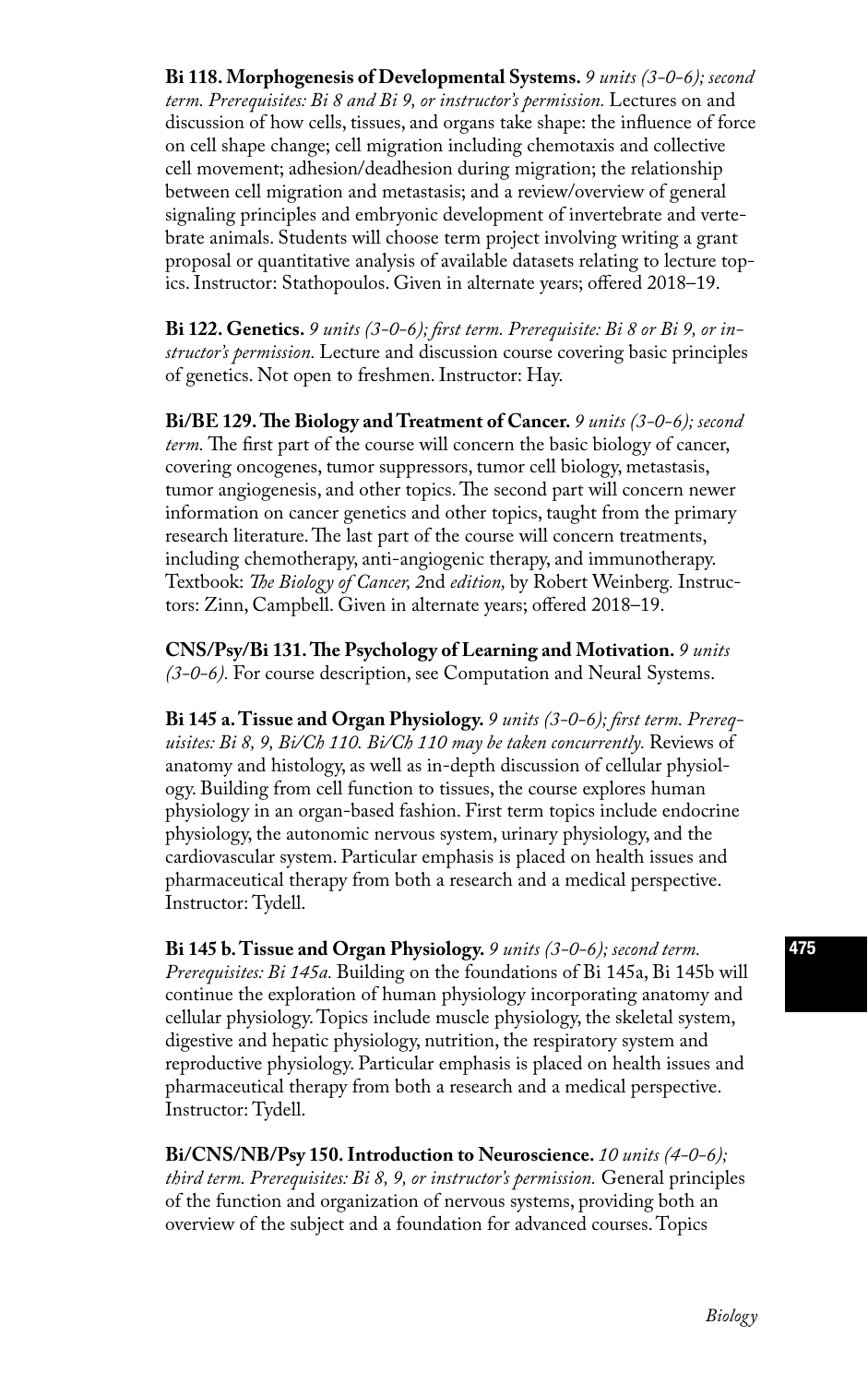include the physical and chemical bases for action potentials, synaptic transmission, and sensory transduction; anatomy; development; sensory and motor pathways; memory and learning at the molecular, cellular, and systems level; and the neuroscience of brain diseases. Instructors: Adolphs, Lester.

**Bi/CNS/NB 152. Neural Circuits and Physiology of Appetite and Body Homeostasis.** *6 units (2-0-4); third term. Prerequisites: Graduate standing or* 

*Bi/CNS/NB/Psy 150, or equivalent.* An advanced course of lectures, readings, and student presentations focusing on neural basis of appetites such as hunger and thirst. This course will cover the mechanisms that control appetites both at peripheral and central level. These include genetics, neural manipulation, and viral tracing tools with particular emphasis on the logic of how the body and the brain cooperate to maintain homeostasis. Instructor: Oka. Given in alternate years; offered 2018–19.

**Bi/CNS/NB 154. Principles of Neuroscience.** *9 units (3-0-6); first term. Prerequisites: Bi/CNS/NB/Psy 150 or equivalent.* This course aims to distill the fundamental tenets of brain science, unlike the voluminous textbook with a similar title. What are the essential facts and ways of understanding in this discipline? How does neuroscience connect to other parts of life science, physics, and mathematics? Lectures and guided reading will touch on a broad range of phenomena from evolution, development, biophysics, computation, behavior, and psychology. Students will benefit from prior exposure to at least some of these domains. Instructor: Meister. Given in alternate years; offered 2018–19.

**Bi/NB/BE 155. Neuropharmacology.** *6 units (3-0-3); second term. Prerequisites: Bi/CNS/NB/Psy 150.* The neuroscience of drugs for therapy, for prevention, and for recreation. Students learn the prospects for new generations of medications in neurology, psychiatry, aging, and treatment of substance abuse. Topics: Types of drug molecules. Drug receptors. Electrophysiology. Drugs activate ion channels. Drugs block ion channels. Drugs activate and block G protein pathways. Drugs block neurotransmitter transporters. Pharmacokinetics. Recreational drugs. Nicotine Addiction. Opiate Addiction. Drugs for neurodegenerative diseases: Alzheimer's disease, Parkinson's disease. Drugs for epilepsy and migraine. Psychiatric diseases: Nosology and drugs. The course is taught at the research level. Instructor: Lester. Given in alternate years; offered 2018–19.

**Bi/CNS/NB 157. Comparative Nervous Systems.** *9 units (2-3-4); third term. Prerequisites: instructor's permission.* An introduction to the comparative study of the gross and microscopic structure of nervous systems. Emphasis on the vertebrate nervous system; also, the highly developed central nervous systems found in arthropods and cephalopods. Variation in nervous system structure with function and with behavioral and ecological specializations and the evolution of the vertebrate brain. Letter grades only. Instructor: Allman. Given in alternate years; offered 2018–19.

**Bi/CNS 158. Vertebrate Evolution.** *9 units (3-0-6); third term. Prerequisites: Bi 1, Bi 8, or instructor's permission.* An integrative approach to the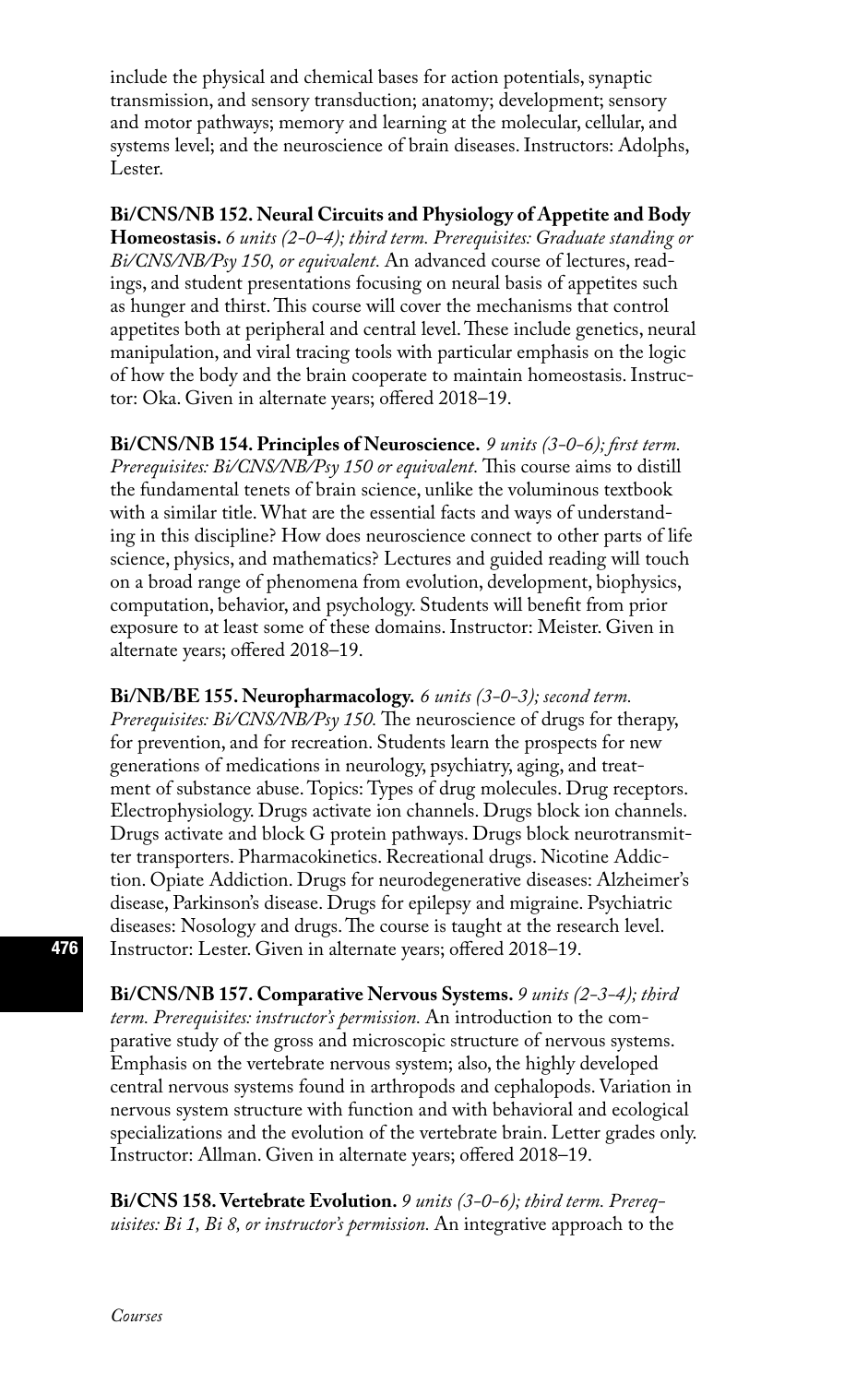study of vertebrate evolution combining comparative anatomical, behavioral, embryological, genetic, paleontological, and physiological findings. Special emphasis will be given to: (1) the modification of developmental programs in evolution; (2) homeostatic systems for temperature regulation; (3) changes in the life cycle governing longevity and death; (4) the evolution of brain and behavior. Letter grades only. Instructor: Allman. Given in alternate years; not offered 2018–19.

**Bi 160. Molecular Basis of Animal Evolution.** *6 units (2-2-2); third term. Prerequisites: Bi 8 (Bi 9 desirable).* We share the planet with well over 1.5 million other animal species. This course covers how the staggering diversity of the animal kingdom came about through underlying molecular evolutionary phenomena, including gene and protein sequence evolution, gene family and genome evolution, the evolution of developmental processes, neural circuit evolution and behavior, and molecular mechanisms that physiologically adapt animals to their environment. Molecular processes involved in speciation will be explained, together with an analysis of constraints and catalysts on the production of selectable variation that have shaped the evolution of animal life. Participants will undertake a laboratory project on evolutionary genomics, involving fieldwork, genome sequencing and comparative genome analysis. The course focuses on the >99.9% of animals that lack backbones. Instructor: Parker.

**Pl/CNS/NB/Bi/Psy 161. Consciousness.** *9 units (3-0-6).* For course description, see Philosophy.

**Bi/CNS/NB 162. Cellular and Systems Neuroscience Laboratory.** *12 units (2-4-6); second term. Prerequisites: Bi/CNS/NB/Psy 150 or instructor's permission.* A laboratory-based introduction to experimental methods used for electrophysiological studies of the central nervous system. Through the term, students investigate the physiological response properties of neurons in vertebrate and invertebrate brains, using extra- and intracellular recording techniques. Students are instructed in all aspects of experimental procedures, including proper surgical techniques, electrode fabrication, and data analysis. The class also includes a brain dissection and independent student projects that utilize modern digital neuroscience resources. Instructor: Bremner.

**Bi/CNS/NB 164. Tools of Neurobiology.** *9 units (3-0-6); first term. Prerequisites: Bi/CNS/NB/Psy 150 or equivalent.* Offers a broad survey of methods and approaches to understanding in modern neurobiology. The focus is on understanding the tools of the discipline, and their use will be illustrated with current research results. Topics include: molecular genetics, disease models, transgenic and knock-in technology, virus tools, tracing methods, gene profiling, light and electron microscopy, optogenetics, optical and electrical recording, neural coding, quantitative behavior, modeling and theory. Instructor: Meister.

**Bi 165. Microbiology Research: Practice and Proposal.** *6 units (2-3- 1); first term.* The course will serve to introduce graduate students to 1) the process of writing fellowships to train students in preparing effective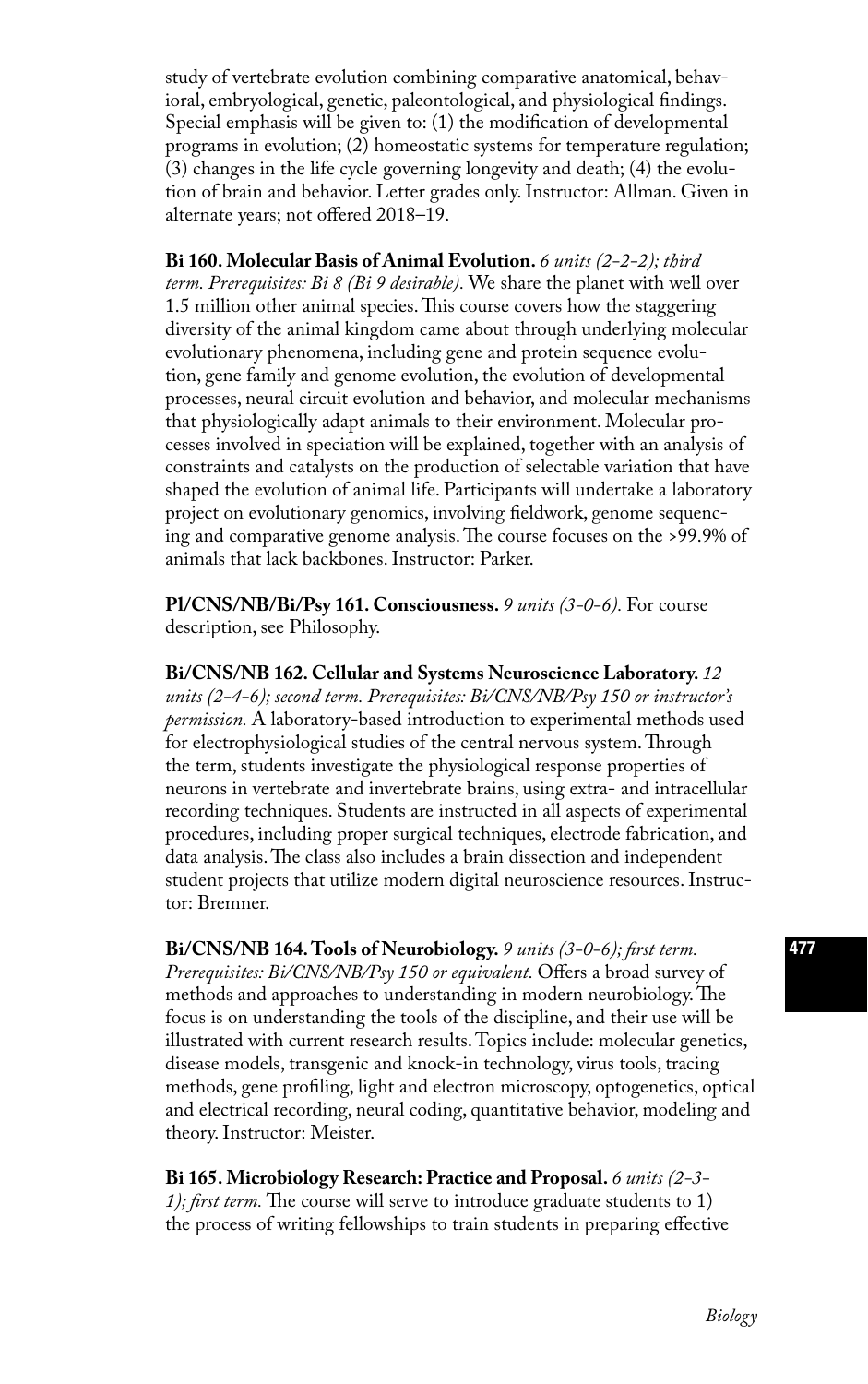funding applications; 2) ongoing research projects on campus involving the isolation, culture, and characterization of microbes and microbial communities as well as projects in other fields; and 3) presentation of research and asking questions in research presentations. The first half of the class will involve training in grant writing by drafting an NSF-GRFP proposal. The second half of the class will involve giving chalk talk research presentations. Students can apply from all departments; priority will be given to those in microbiology. Enrollment is limited to instructor approval. Instructor: Hoy.

**ESE/Bi 166. Microbial Physiology.** *9 units (3-1-5).* For course description, see Environmental Science and Engineering.

**ESE/Bi 168. Microbial Metabolic Diversity.** *9 units (3-0-6).* For course description, see Environmental Science and Engineering.

**BMB/Bi/Ch 170. Biochemistry and Biophysics of Macromolecules and Molecular Assemblies.** *9 units (3- 0-6); first term.* For course description, see Biochemistry and Molecular Biophysics.

**BMB/Bi/Ch 173. Biophysical/Structural Methods.** *9 units (3-0-6); second term.* For course description, see Biochemistry and Molecular Biophysics.

**BMB/Bi/Ch 174. Molecular Machines in the Cell.** *9 units (3-0-6).* For course description, see Biochemistry and Molecular Biophysics.

**CNS/Bi/SS/Psy/NB 176. Cognition.** *9 units (4-0-5); third term.* For course description, see Computation and Neural Systems.

**Bi/BE 177. Principles of Modern Microscopy.** *9 units (3-0-6); second term.* Lectures and discussions on the underlying principles behind digital, video, differential interference contrast, phase contrast, confocal, and two-photon microscopy. The course will begin with basic geometric optics and characteristics of lenses and microscopes. Specific attention will be given to how different imaging elements such as filters, detectors, and objective lenses contribute to the final image. Course work will include critical evaluation of published images and design strategies for simple optical systems and the analysis and presentation of two- and three-dimensional images. The role of light microscopy in the history of science will be an underlying theme. No prior knowledge of microscopy will be assumed. Instructor: Collazo. Given in alternate years; offered 2018–19.

**Bi/BE 182. Animal Development and Genomic Regulatory Network** 

**Design.** *9 units (3-0-6); second term. Prerequisites: Bi 8 and at least one of the following: Bi/Ch 111, Bi 114, or Bi 122 (or equivalents).* This course is focused on the genomic control circuitry of the encoded programs that direct developmental processes. The initial module of the course is devoted to general principles of development, with emphasis on transcriptional regulatory control and general properties of gene regulatory networks (GRNs). The second module provides mechanistic analyses of spatial control functions in multiple embryonic systems, and the third treats the explanatory and predictive power of the GRNs that control body plan development in mam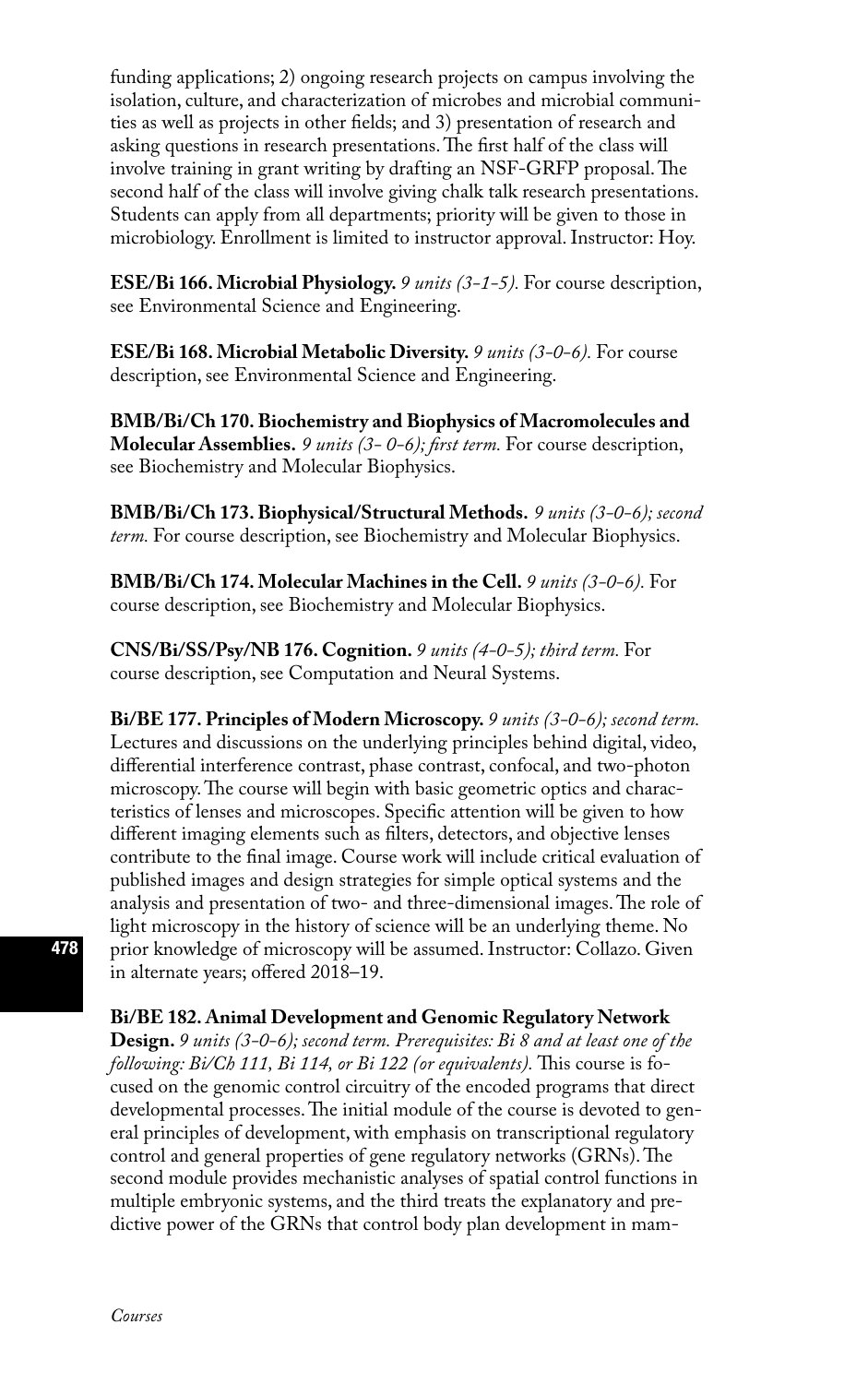malian, sea urchin, and Drosophila systems. Grades or pass/fail. Instructors: Stathopoulos, Peter. Given in alternate years; offered 2018–19.

**Bi/BE/CS 183. Introduction to Computational Biology and Bioinformatics.** *9 units (3-0-6); second term. Prerequisites: Bi 8, CS 2, Ma 3; or BE/Bi 103; or instructor's permission.* Biology is becoming an increasingly dataintensive science. Many of the data challenges in the biological sciences are distinct from other scientific disciplines because of the complexity involved. This course will introduce key computational, probabilistic, and statistical methods that are common in computational biology and bioinformatics. We will integrate these theoretical aspects to discuss solutions to common challenges that reoccur throughout bioinformatics including algorithms and heuristics for tackling DNA sequence alignments, phylogenetic reconstructions, evolutionary analysis, and population and human genetics. We will discuss these topics in conjunction with common applications including the analysis of high throughput DNA sequencing data sets and analysis of gene expression from RNA-Seq data sets. Instructors: Pachter, Thomson.

**Bi/CNS/NB 184. The Primate Visual System.** *9 units (3-1-5); third term.* This class focuses on the primate visual system, investigating it from an experimental, psychophysical, and computational perspective. The course will focus on two essential problems: 3-D vision and object recognition. We will examine how a visual stimulus is represented starting in the retina, and ending in the frontal lobe, with a special emphasis placed on mechanisms for high-level vision in the parietal and temporal lobes. An important aspect of the course is the lab component in which students design and analyze their own fMRI experiment. Instructor: Tsao. Given in alternate years; not offered 2018–19.

**Bi/CNS/NB 185. Large Scale Brain Networks.** *6 units (2-0-4); third term.* This class will focus on understanding what is known about the large-scale organization of the brain, focusing on the mammalian brain. What large scale brain networks exist and what are their principles of function? How is information flexibly routed from one area to another? What is the function of thalamocortical loops? We will examine large scale networks revealed by anatomical tracing, functional connectivity studies, and mRNA expression analyses, and explore the brain circuits mediating complex behaviors such as attention, memory, sleep, multisensory integration, decision making, and object vision. While each of these topics could cover an entire course in itself, our focus will be on understanding the master plan--how the components of each of these systems are put together and function as a whole. A key question we will delve into, from both a biological and a theoretical perspective, is: how is information flexibly routed from one brain area to another? We will discuss the communication through coherence hypothesis, small world networks, and sparse coding. Instructor: Tsao. Given in alternate years, not offered 2018–19.

**CNS/Bi/EE/CS/NB 186. Vision: From Computational Theory to Neuronal Mechanisms.** *12 units (4-4-4).* For course description, see Computation and Neural Systems.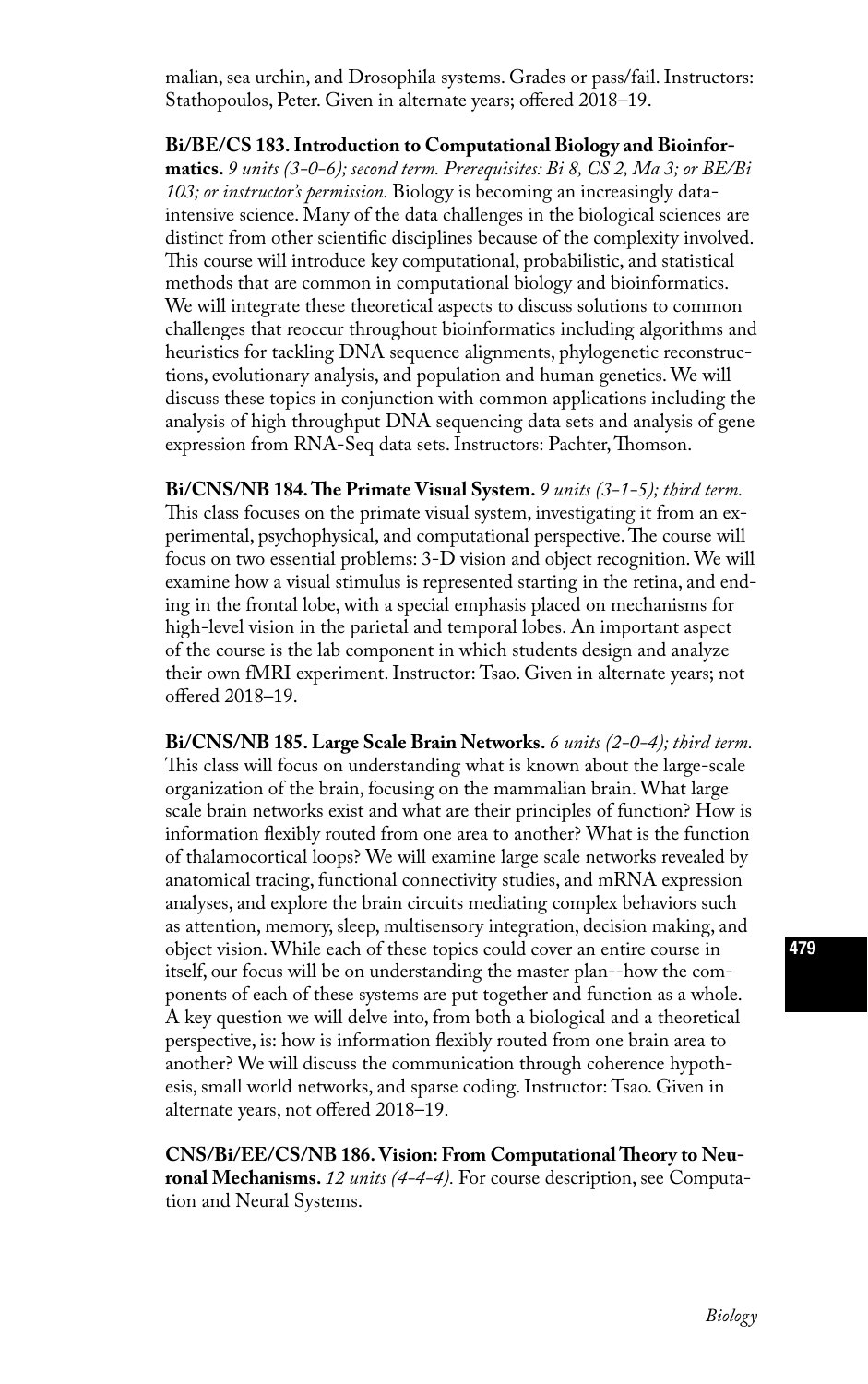**CNS/Bi/Ph/CS/NB 187. Neural Computation.** *9 units (3-0-6).* For course description, see Computation and Neural Systems.

**Bi 188. Human Genetics and Genomics.** *6 units (2-0-4); third term. Prerequisite: Bi 122; or graduate standing and instructor's permission.* Introduction to the genetics of humans. Subjects covered include human genome structure, genetic diseases and predispositions, the human genome project, forensic use of human genetic markers, human variability, and human evolution. Instructor: Wold. Given in alternate years; not offered 2018–19.

**Bi 189. The Cell Cycle.** *6 units (2-0-4); third term. Prerequisites: Bi 8 and Bi 9.* The course covers the mechanisms by which eukaryotic cells control their duplication. Emphasis will be placed on the biochemical processes that ensure that cells undergo the key events of the cell cycle in a properly regulated manner. Instructor: Dunphy.

**Bi 190. Systems Genetics.** *6 units (2-0-4); first term. Prerequisites: Bi 122.* Lectures covering how genetic and genomic analyses are used to understand biological systems. Emphasis is on genetic and genome-scale approaches used in model organisms such as yeast, flies, worms, and mice to elucidate the function of genes, genetic pathways and genetic networks. Instructor: Sternberg. Given in alternate years; not offered 2018–19.

**BE/CS/CNS/Bi 191 ab. Biomolecular Computation.** *9 units (3-0-6).* For course description, see Bioengineering.

**Bi 192. Introduction to Systems Biology.** *6 units (2-0-4); first term.* 

*Prerequisites: Ma 1abc, and either Bi 8, CS1, or ACM 95 or instructor's permission.* The course will explore what it means to analyze biology from a systems-level point of view. Given what biological systems must do and the constraints they face, what general properties must biological systems have? Students will explore design principles in biology, including plasticity, exploratory behavior, weak-linkage, constrains that deconstrain, robustness, optimality, and evolvability. The class will read the equivalent of 2-3 scientific papers every week. The format will be a seminar with active discussion from all students. Students from multiple backgrounds are welcome: nonbiology or biology students interested in learning systems-level questions in biology. Limited enrollment. Instructor: Goentoro

**Bi/CNS/NB 195. Mathematics in Biology.** *9 units (3-0-6); first term.* 

*Prerequisites: Multi-variable calculus.* This course develops the mathematical methods needed for a quantitative understanding of biological phenomena, including data analysis, formulation of simple models, and the framing of quantitative questions. Topics include: probability and stochastic processes, linear algebra and transforms, dynamical systems, scientific programming. Instructor: Meister. Given in alternate years; not offered 2018–19.

**BE/Bi/NB 203. Introduction to Programming for the Biological Sciences Bootcamp.** *6 units; summer.* For course description, see Bioengineering.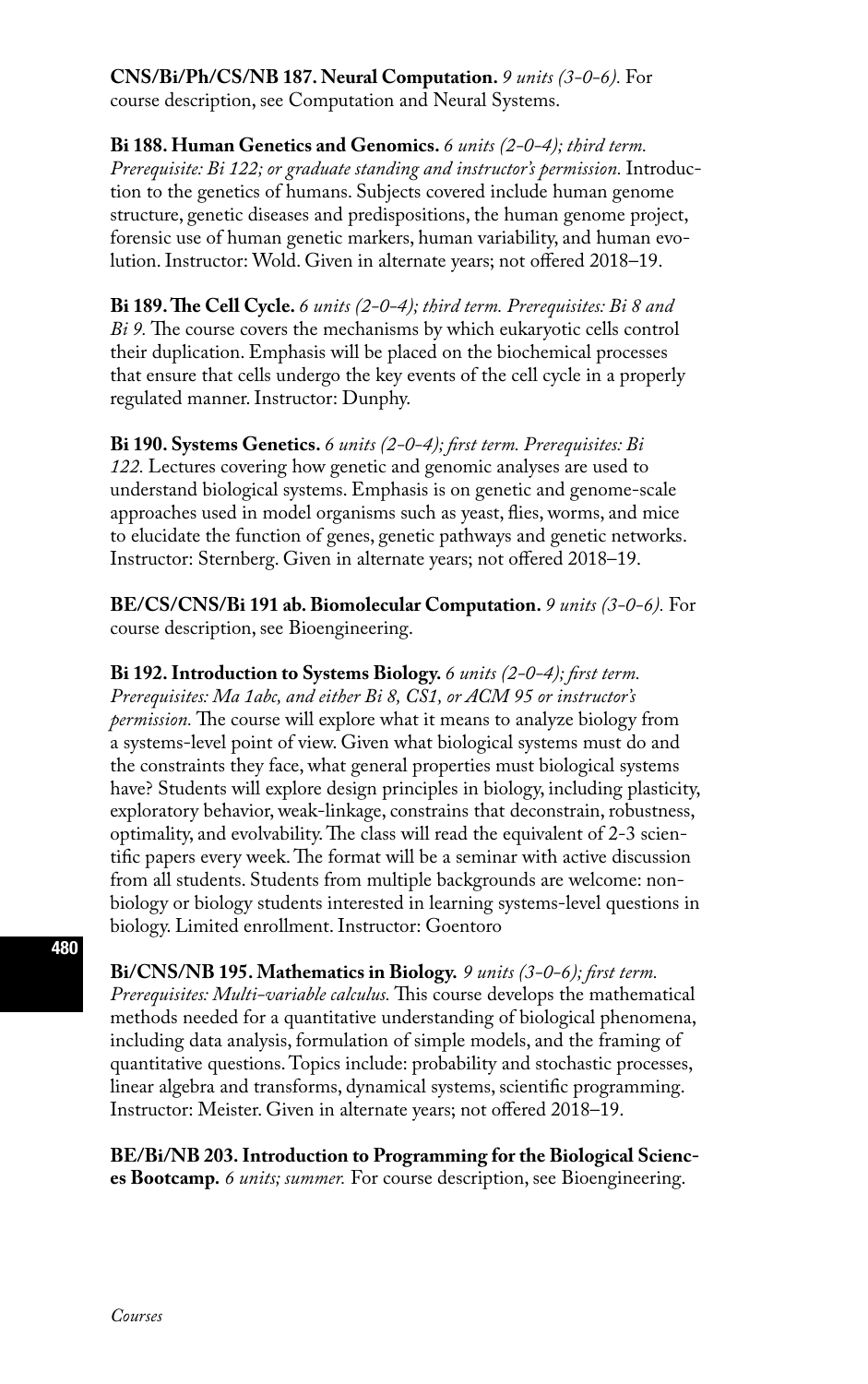### **Bi 206. Biochemical and Genetic Methods in Biological Research.** *6*

*units (2-0-4); third term. Prerequisites: graduate standing.* This course will comprise discussions of selected methods in molecular biology and related fields. Instructor: Varshavsky. Given in alternate years; not offered 2018–19.

**Bi 214. Stem Cells and Hematopoiesis.** *9 units (3-0-6); third term. Prerequisites: Graduate standing, or at least one of Bi 114, Bi 117, Bi/Be 182, plus molecular biology.* An advanced course with classes based on active discussion, lectures, and seminar presentations. Development from embryos and development from stem cells are distinct paradigms for understanding and manipulating the emergence of ordered biological complexity from simplicity. This course focuses on the distinguishing features of stem-cell based systems, ranging from the natural physiological stem cells that are responsible for life-long hematopoiesis in vertebrates (hematopoietic stem cells) to the artificial stem cells, ES and iPS cells, that have now been created for experimental manipulation. Key questions will be how the stem cells encode multipotency, how they can enter long-term self-renewal by separating themselves from the developmental clock that controls development of the rest of the organism, and how the self-renewal programs of different stem cell types can be dismantled again to allow differentiation. Does "stem-ness" have common elements in different systems? The course will also cover the lineage relationships among diverse differentiated cell types emerging from common stem cells, the role of cytokines and cytokine receptors in shaping differentiation output, apoptosis and lineage-specific proliferation, and how differentiation works at the level of gene regulation and regulatory networks. Instructor: Rothenberg.

**Bi/CNS/NB 216. Behavior of Mammals.** *6 units (2-0-4); first term.* A course of lectures, readings, and discussions focused on the genetic, physiological, and ecological bases of behavior in mammals. A basic knowledge of neuroanatomy and neurophysiology is desirable. Instructor: Allman. Given in alternate years; not offered 2018–19.

**Bi/CNS/NB 217. Central Mechanisms in Perception.** *6 units (2-0-4); first term.* Reading and discussions of behavioral and electrophysiological studies of the systems for the processing of sensory information in the brain. Instructor: Allman. Given in alternate years; offered 2018–19.

#### **Bi/CNS/NB 220. Genetic Dissection of Neural Circuit Function.** *6*

*units (2-0-4); second term. Prerequisites: Bi/CNS/NB/Psy 150 or equivalent. Open to advanced (junior or senior) undergraduates only and with instructor permission.* This advanced course will discuss the emerging science of neural "circuit breaking" through the application of molecular genetic tools. These include optogenetic and pharmacogenetic manipulations of neuronal activity, genetically based tracing of neuronal connectivity, and genetically based indicators of neuronal activity. Both viral and transgenic approaches will be covered, and examples will be drawn from both the invertebrate and vertebrate literature. Interested CNS or other graduate students who have little or no familiarity with molecular biology will be supplied with the necessary background information. Lectures and student presentations from the current literature. Instructor: Anderson.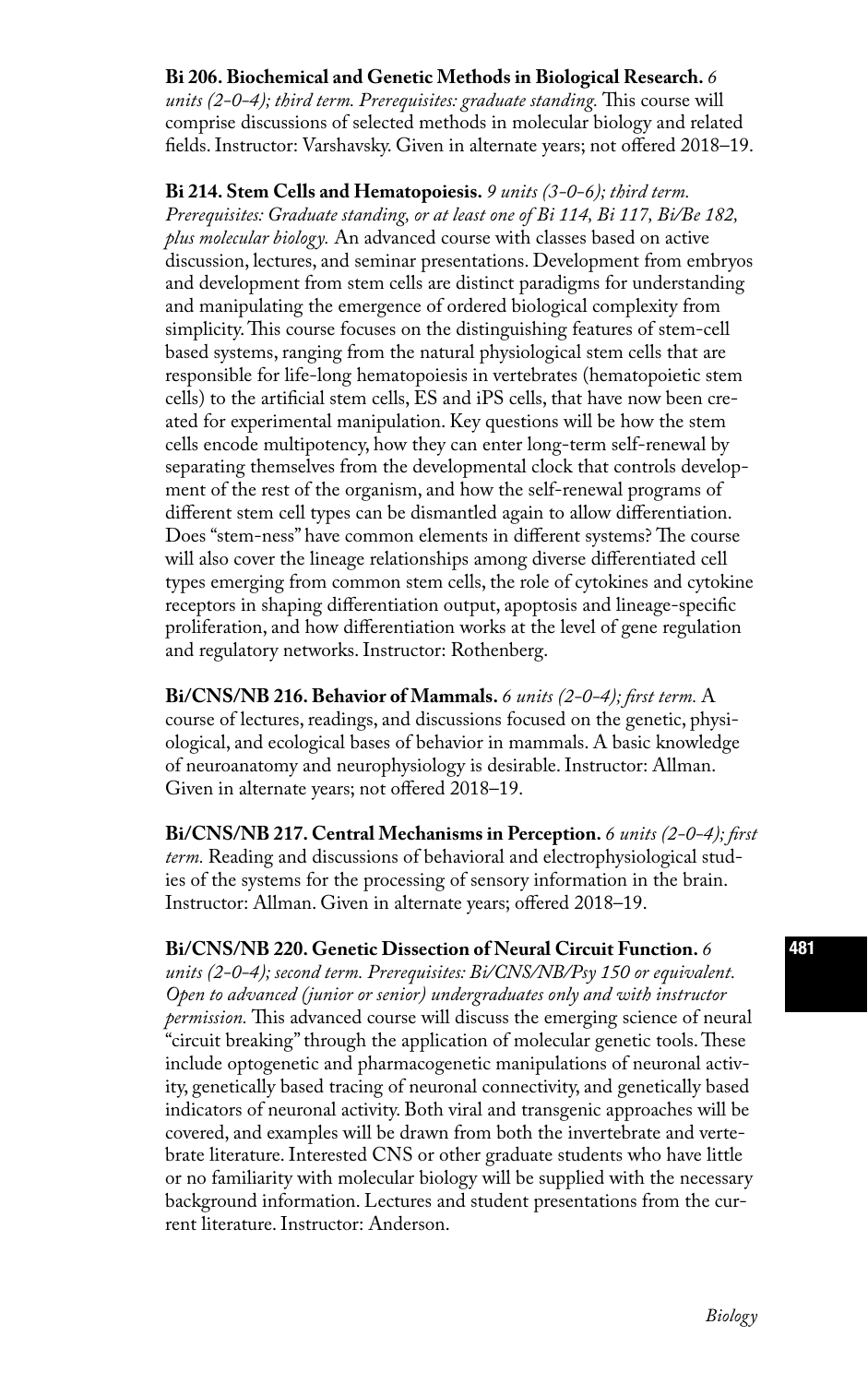**Bi/BE 222. The Structure of the Cytosol.** *6 units (2-0-4); third term. Prerequisites: Bi 9, Bi/Ch 110-111 or graduate standing in a biological discipline.*  The cytosol, and fluid spaces within the nucleus, were once envisioned as a concentrated soup of proteins, RNA, and small molecules, all diffusing, mixing freely, and interacting randomly. We now know that proteins in the cytosol frequently undergo only restricted diffusion and become concentrated in specialized portions of the cytosol to carry out particular cellular functions. This course consists of lectures, reading, student presentations, and discussion about newly recognized biochemical mechanisms that confer local structure and reaction specificity within the cytosol, including protein scaffolds and "liquid-liquid phase separations that form "membraneless compartments." Instructor: Kennedy.

**Bi/BE 227. Methods in Modern Microscopy.** *12 units (2-6-4); second term. Prerequisites: Bi/BE 177 or a course in microscopy.* Discussion and laboratorybased course covering the practical use of the confocal microscope, with special attention to the dynamic analysis of living cells and embryos. Course will begin with basic optics, microscope design, Koehler illumination, and the principles of confocal microscopy as well as other techniques for optical sectioning such as light sheet fluorescence microscopy (also called single plane illumination microscopy, SPIM). During the class students will construct a light sheet microscope based on the openSPIM design. Alongside the building of a light sheet microscope, the course will consist of semiindependent modules organized around different imaging challenges using confocal microscopes. Early modules will include a lab using lenses to build a cloaking device. Most of the early modules will focus on threedimensional reconstruction of fixed cells and tissues. Later modules will include time-lapse confocal analysis of living cells and embryos. Students will also utilize the microscopes in the Beckman Institute Biological Imaging Facility to learn more advanced techniques such as spectral unmixing and fluorescence correlation spectroscopy. Enrollment is limited. Instructor: Collazo. Given in alternate years; not offered 2018–19.

**Bi/CNS/BE/NB 230. Optogenetic and CLARITY Methods in Experimental Neuroscience.** *9 units (3-2-4); third term. Prerequisites: Graduate standing or Bi/CNS/NB/Psy 150 or equivalent or instructor's permission*. The class covers the theoretical and practical aspects of using  $(1)$  optogenetic sensors and actuators to visualize and modulate the activity of neuronal ensembles; and (2) CLARITY approaches for anatomical mapping and phenotyping using tissue-hydrogel hybrids. The class offers weekly hands-on LAB exposure for opsin viral production and delivery to neurons, recording of light-modulated activity, and tissue clearing, imaging, and 3D reconstruction of fluorescent samples. Lecture topics include: opsin design (including natural and artificial sources), delivery (genetic targeting, viral transduction), light activation requirements (power requirements, wavelength, fiberoptics), compatible readout modalities (electrophysiology, imaging); design and use of methods for tissue clearing (tissue stabilization by polymers/hydrogels and selective extractions, such as of lipids for increased tissue transparency and macromolecule access). Class will discuss applications of these methods to neuronal circuits (case studies based on recent literature). Instructor: Gradinaru. Given in alternate years; offered 2020–21.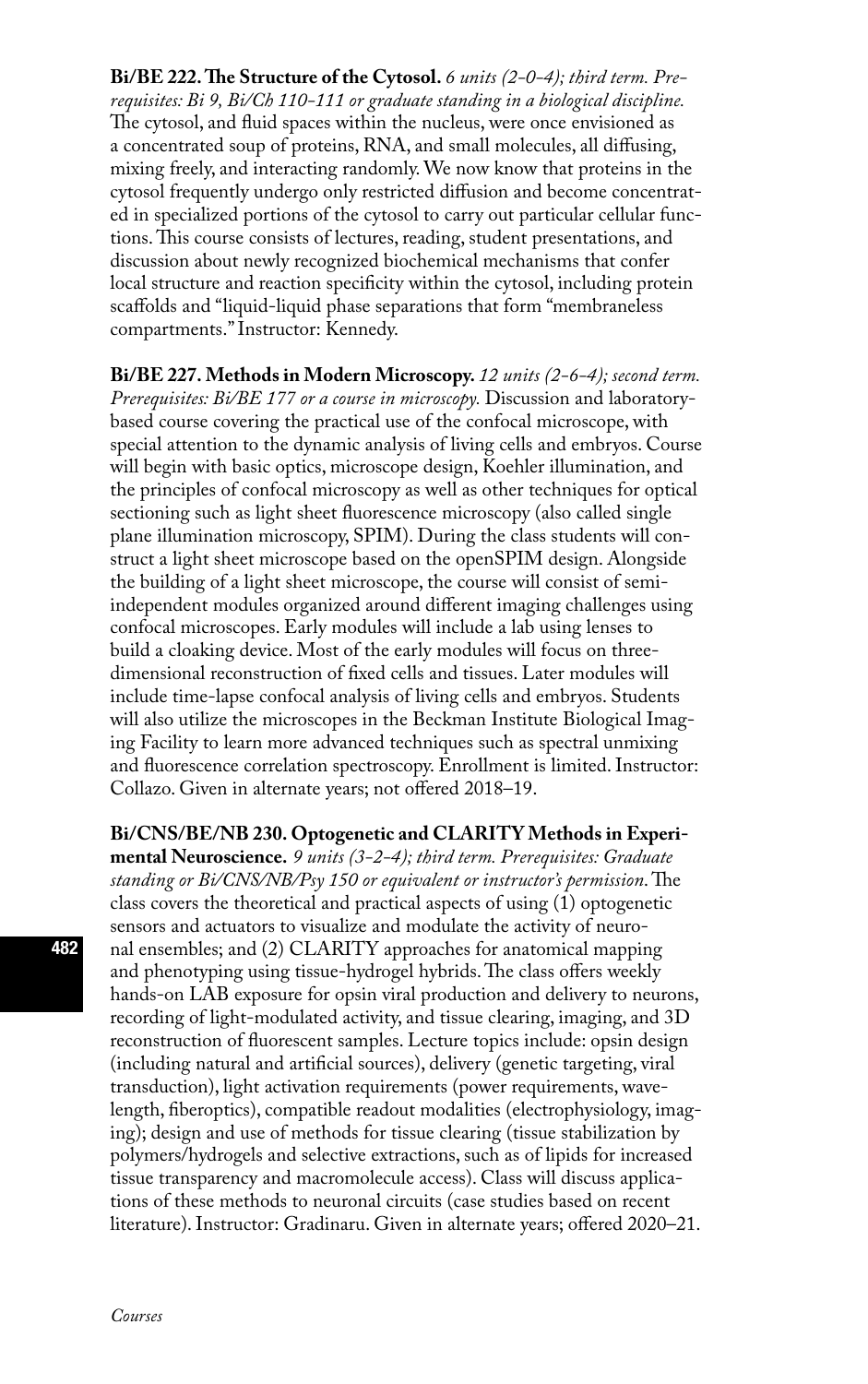**Ch/Bi 231. Advanced Topics in Biochemistry.** *6 units (2-0-4).* For course description, see Chemistry.

**Ge/Bi 244. Paleobiology Seminar.** *6 units (3-0-3).* For course description, see Geological and Planetary Sciences.

**Ge/Bi/ESE 246. Molecular Geobiology Seminar.** *6 units (2-0-4).* For course description, see Geological and Planetary Sciences.

**CNS/Bi/NB 247. Cerebral Cortex.** *6 units (2-0-4).* For course description, see Computation and Neural Systems.

**Bi 250 a. Topics in Molecular and Cellular Biology.** *9 units (3-0-6); first term. Prerequisites: graduate standing.* Lectures and literature-based discussions covering research methods, scientific concepts and logic, research strategies and general principles of modern biology. Students will learn to critique papers in a wide range of fields, including molecular biology, developmental biology, genetics and neuroscience. Graded pass/fail. Instructors: Aravin, Voorhees.

**Bi 250 b. Topics in Systems Biology.** *9 units (3-0-6); third term. Prerequisites: Bi 1, Bi 8, or equivalent; Ma 2 or equivalent; or Instructors' permission.* The class will focus on quantitative studies of cellular and developmental systems in biology. It will examine the architecture of specific genetic circuits controlling microbial behaviors and multicellular development in model organisms. The course will approach most topics from both experimental and theoretical/computational perspectives. Specific topics include chemotaxis, multistability and differentiation, biological oscillations, stochastic effects in circuit operation, as well as higher-level circuit properties such as robustness. The course will also consider the organization of transcriptional and protein-protein interaction networks at the genomic scale. Instructors: Elowitz, Bois.

**Bi/CNS/NB 250 c. Topics in Systems Neuroscience.** *9 units (3-0-6); third term. Prerequisite: graduate standing.* The class focuses on quantitative studies of problems in systems neuroscience. Students will study classical work such as Hodgkin and Huxley's landmark papers on the ionic basis of the action potential, and will move from the study of interacting currents within neurons to the study of systems of interacting neurons. Topics will include lateral inhibition, mechanisms of motion tuning, local learning rules and their consequences for network structure and dynamics, oscillatory dynamics and synchronization across brain circuits, and formation and computational properties of topographic neural maps. The course will combine lectures and discussions, in which students and faculty will examine papers on systems neuroscience, usually combining experimental and theoretical/ modeling components. Instructor: Siapas.

**Bi/BMB 251 abc. Current Research in Cellular and Molecular Biology.** *1 unit. Prerequisite: graduate standing.* Presentations and discussion of research at Caltech in biology and chemistry. Discussions of responsible conduct of research are included. Instructors: Sternberg, Hay.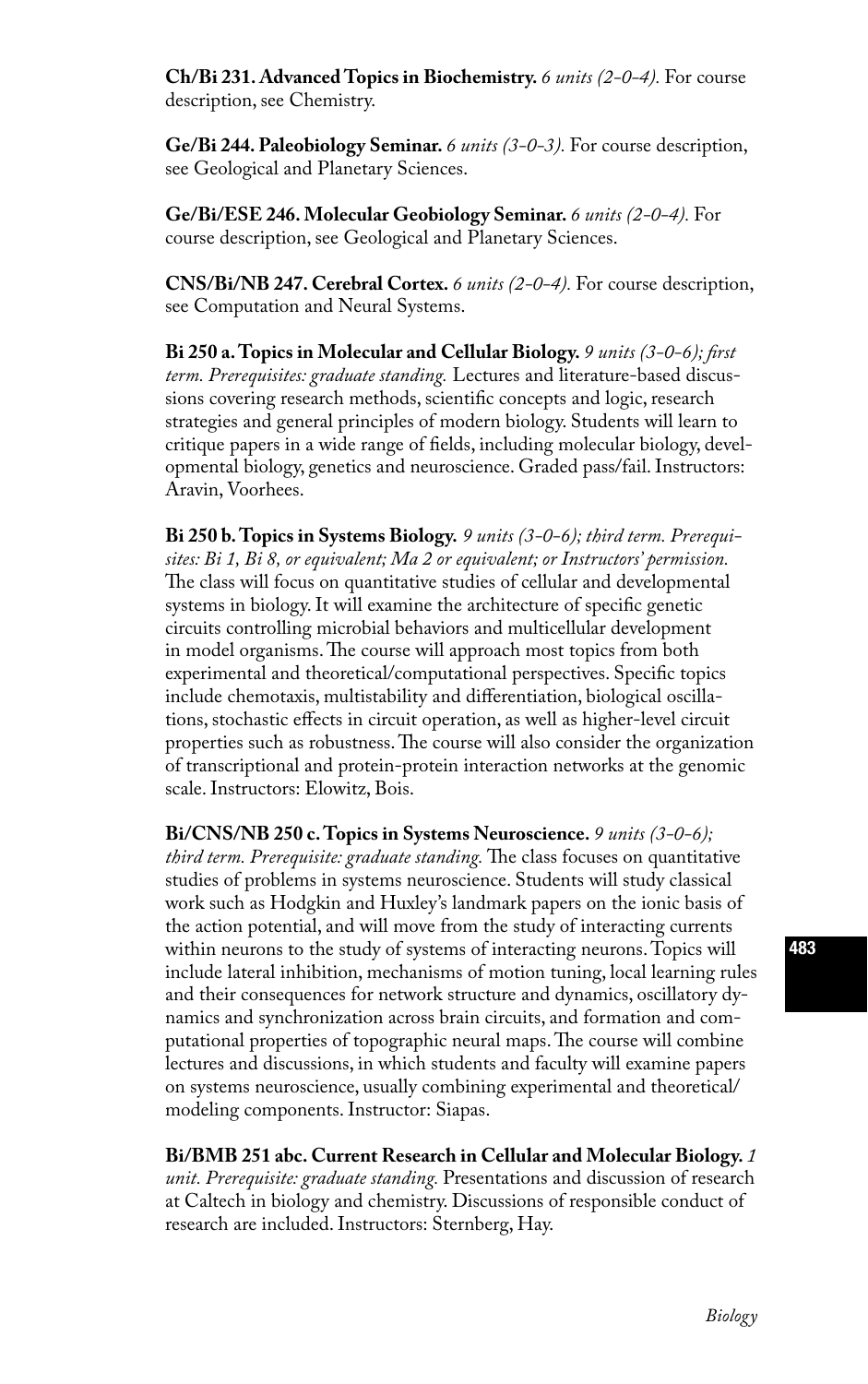### **Bi 252. Responsible Conduct of Research.** *4 units (2-0-2); third term.*

This lecture and discussion course covers relevant aspects of the responsible conduct of biomedical and biological research. Topics include guidelines and regulations, ethical and moral issues, research misconduct, data management and analysis, research with animal or human subjects, publication, conflicts of interest, mentoring, and professional advancement. This course is required of all trainees supported on the NIH training grants in cellular and molecular biology and neuroscience, and is recommended for other graduate students in labs in the Division of Biology and Biological Engineering labs. Undergraduate students require advance instructor's permission. Graded pass/fail. Instructors: Meyerowitz, Sternberg, Staff.

**Bi 253. Reading, Writing, Reviewing, Experimental Design and Reproducibility.** *6 units (2-0-4); second term.* This course will consider scholarly communication in molecular and cellular biology, broadly defined. Students will learn about data standards, the minimal information required to describe an experiment and computer code. Discussion will include long term storage of data and informatics workflows. Appropriate citation of other article and resources will be considered. We will discuss evaluation of scientific premise, rigorous experimental design and interpretation, appropriate statistical power, authentication of key biological and chemical resources, data and material sharing, record keeping, and transparency in reporting data and observations. Students will learn to read papers critically and practice reviewing short articles from Micropublication: biology, which are short enough to allow a thorough analysis of methods necessary to ensure reproducibility. Graded Pass/Fail. Instructors: Sternberg, Hay, Staff.

**SS/Psy/Bi/CNS 255. Topics in Emotion and Social Cognition.** *9 units (3-0-6).* For course description, see Social Science.

**CNS/Bi/NB 256. Decision Making.** *6 units (2-0-4).* For course description, see Computation and Neural Systems.

**Bi 270 abc. Special Topics in Biology.** *Units to be arranged each term; first, second, third.* Students may register with permission of the responsible faculty member.

**CNS/Bi 286 abc. Special Topics in Computation and Neural Systems.** *Units to be arranged.* For course description, see Computation and Neural Systems.

**Bi 299. Graduate Research.** *Units to be arranged; first, second, third terms.*  Students may register for research units after consultation with their adviser.

## BUSINESS, ECONOMICS, AND MANAGEMENT

**BEM 97. Undergraduate Research.** *Units to be arranged; any term. Prerequisites: advanced BEM and instructor's permission.* This course offers advanced undergraduates the opportunity to pursue research on a business problem individually or in a small group. Graded pass/fail.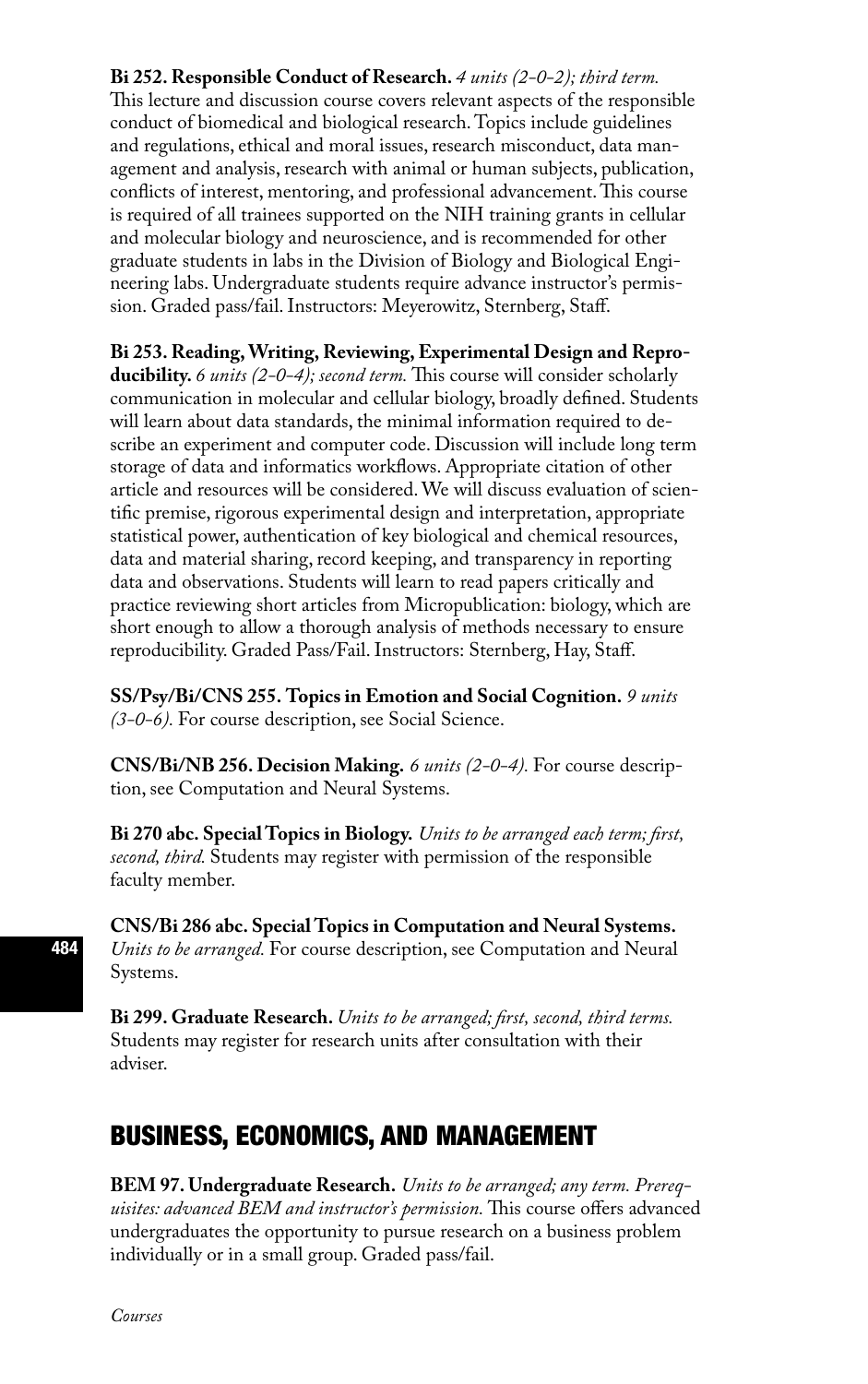### **BEM 101. Selected Topics in Business Economics and Management.**

*Units to be determined by arrangement with the instructor; offered by announcement.* Topics determined by instructor. Instructors: Staff, visiting lecturers.

**BEM 102. Introduction to Accounting.** *9 units (3-0-6); third term.* This course provides the knowledge and skills necessary for the student to understand financial statements and financial records and to make use of the information for management and investment decisions. Topics include: an overview of financial statements and business decisions; the balance sheet, the income statement, and the cash flow statement; sales revenue, receivables, and cash; cost of goods sold and inventory; long-lived assets and depreciation, and amortization; current and long-term liabilities; owners' equity; investments in other corporations and an introduction to financial statement analysis. Instructor: Ewens.

**BEM 103. Introduction to Finance.** *9 units (3-0-6); second term. Prerequisites: Ec 11 required; Ma 1 abc recommended (to be familiar with calculus and linear algebra).* Finance, or financial economics, covers two main areas: asset pricing and corporate finance. For asset pricing, a field that studies how investors value securities and make investment decisions, we will discuss topics like prices, risk, and return, portfolio choice, CAPM, market efficiency and bubbles, interest rates and bonds, and futures and options. For corporate finance, a field that studies how firms make financing decisions, we will discuss topics like security issuance, capital structure, and firm investment decisions (the net present value approach, and mergers and acquisitions). In addition, if time permits, we will cover some topics in behavioral finance and household finance such as limits to arbitrage and investor behavior. Instructor: Jin.

**BEM 104. Investments.** *9 units (3-0-6); third term. Prerequisites: Ec 11, BEM 103, some familiarity with statistics.* Examines the theory of financial decision making and statistical techniques useful in analyzing financial data. Topics include portfolio selection, equilibrium security pricing, empirical analysis of equity securities, fixed-income markets, market efficiency, and risk management. Instructor: Roll.

**BEM 105. Options.** *9 units (3-0-6); first term. Prerequisites: One of the following: Ec 122, Ge/ESE 118, Ma 1/103, MA 112a, MA 112b, or instructor's permission; BEM 103 strongly recommended; some familiarity with differential equations is helpful.* An introduction to option pricing theory and risk management in the discrete-time, binomial tree model, and the continuoustime Black-Scholes-Merton framework. Both the partial differential equations approach and the martingale approach (risk-neutral pricing by expected values) will be developed. The course will cover the basics of Stochastic, Ito Calculus. Since 2015, the course is offered in the flipped format: the students are required to watch lectures online, while problem solving and case and paper presentations are done in class. Instructor: Cvitanic.

**BEM 107. Applied Corporate Finance and Investment Banking.** *9 units (3-0-6); third term. Prerequisites: BEM 103.* This course builds on the concepts introduced in BEM 103 and applies them to current issues related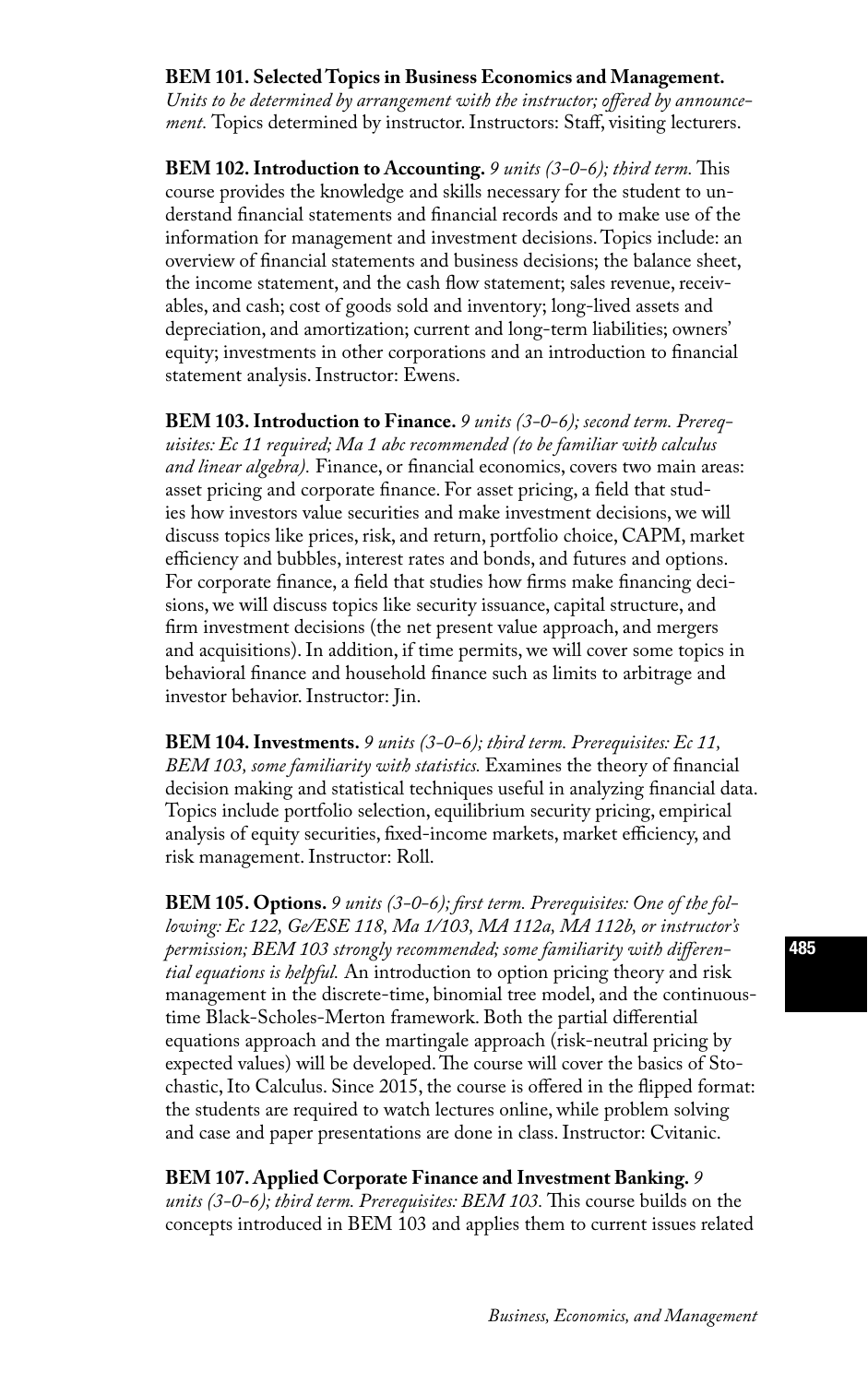to the financial management, regulation, and governance of both ongoing corporations and new start-up companies. The fundamental theme is valuation. The course discusses how valuation is affected by, among others, the role of directors, regulation of mergers and acquisitions, and management incentives. Instructor: Cornell.

**BEM 109. Fixed-Income and Credit-Risk Derivatives.** *9 units (3-0-6); second term. Prerequisites: BEM 105.* An introduction to the models of interest rates, credit/default risk, and risk management. The focus is on continuous time models used in the practice of Financial Engineering for pricing and hedging fixed income securities. Two main models for credit risk are considered: structural and reduced form/intensity models. Not offered 2018–19.

**BEM 110. Venture Capital.** *9 units (3-0-6); second term. Prerequisites: BEM 102, 103.* An introduction to the theory and practice of venture capital financing of start-ups. This course covers the underlying economic principles and theoretical models relevant to the venture investment process, as well as the standard practices used by industry and detailed examples. Topics include: The history of VC; VC stages of financing; financial returns to private equity; LBOs and MBOs; people versus ideas; biotech; IPOs; and CEO transitions. Instructor: Ewens.

**BEM 111. Quantitative Risk Management.** *9 units (3-0-6); second term. Prerequisites: GE/ACM 118, BEM 105, or Ma 112.* An introduction to financial risk management. Concepts of Knightian risk and uncertainty; coherent risk; and commonly used metrics for risk. Techniques for estimating equity risk; volatility; correlation; interest rate risk; and credit risk are described. Discussions of fat-tailed (leptokurtic) risk, scenario analysis, and regime-switching methods provide an introduction to methods for dealing with risk in extreme environments. Instructor: Winston.

**BEM 112. International Financial Markets.** *9 units (3-0-6); second term. Prerequisites: BEM 103 or instructor permission.* The course offers an introduction to international financial markets, their comparative behavior, and their inter-relations. The principal focus will be on assets traded in liquid markets: currencies, equities, bonds, swaps, and other derivatives. Attention will be devoted to (1) institutional arrangements, taxation, and regulation, (2) international arbitrage and parity conditions, (3) valuation, (4) international diversification and portfolio management, (5) derivative instruments, (6) hedging, (7) dynamic investment strategies, (8) other topics of particular current relevance and importance. Not offered 2018–19.

**BEM 117. Behavioral Finance.** *9 units (3-0-6); third term. Prerequisites: Students are recommended (but not required) to take BEM 103 to become familiar with some basic concepts in finance.* Much of modern financial economics works with models in which agents are fully rational, in that they maximize expected utility and use Bayes' law to update their beliefs. Behavioral finance is a large and active field that develops and studies models in which some agents are less than fully rational. Such models have two building blocks: limits to arbitrage, which makes it difficult for rational traders to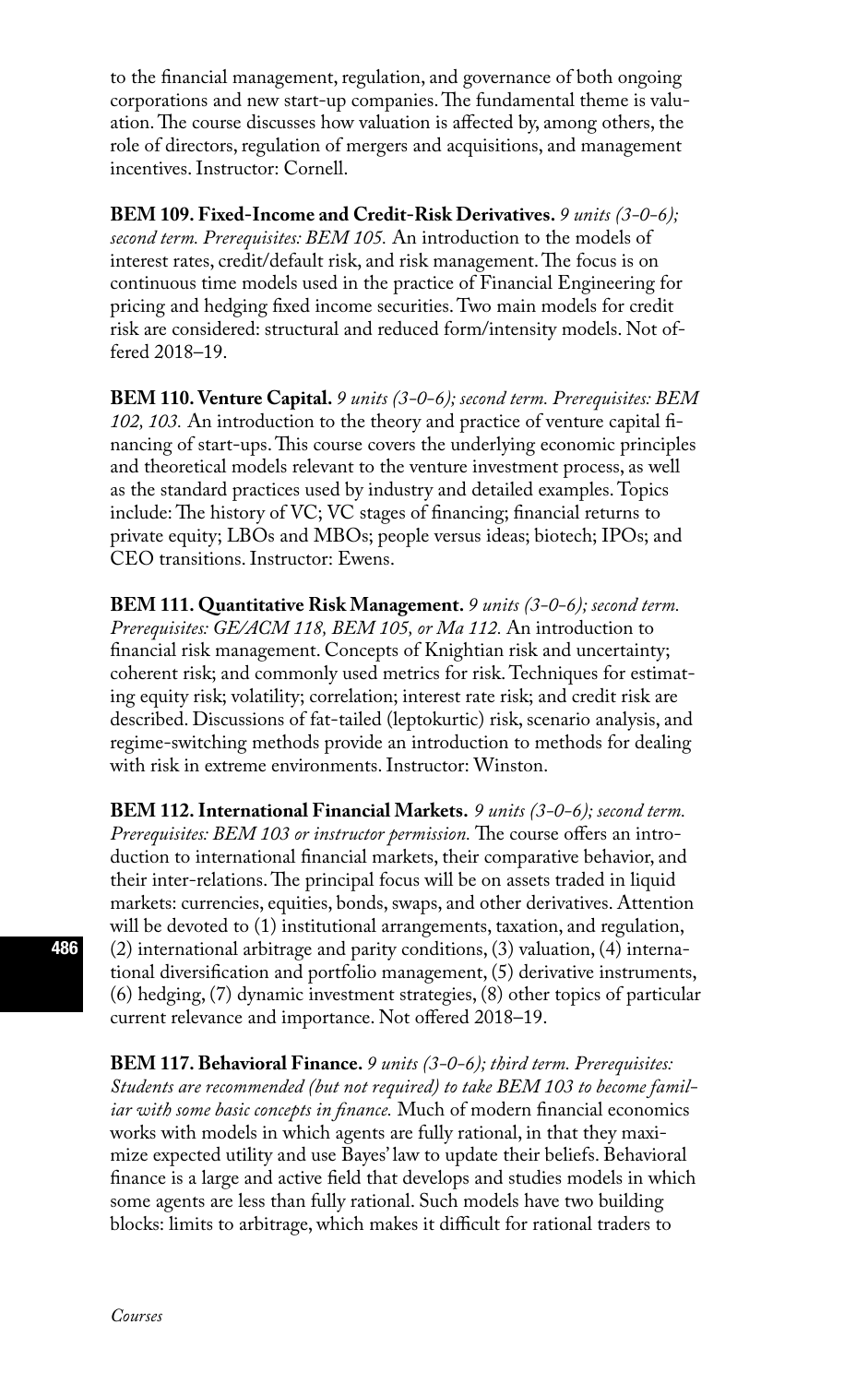undo the dislocations caused by less rational traders; and psychology, which provides guidance for the kinds of deviations from full rationality we might expect to see. We discuss these two topics and consider a number of applications: asset pricing; individual trading behavior; the origin of bubbles; and financial crises. Instructor: Jin.

**BEM/Ec 150. Business Analytics.** *9 units (3-0-6); first term. Prerequisites: GE/ESE 118 or Ec 122, and knowledge of R.* This class teaches how to use very large, cross-media datasets to infer what variables influence choices and trends of economic and business interest. Topics include database management, cleaning and visualization of data, statistical and machine learning methods, natural language processing, social and conventional media, personal sensors and devices, sentiment analysis, and controlled collection of data (including experiments). Grades are based on hands-on data analysis homework assignments and detailed analysis of one dataset. Not offered 2018–19.

# CHEMICAL ENGINEERING

**Ch/ChE 9. Chemical Synthesis and Characterization for Chemical Engineering.** *9 units (1-6-2).* For course description, see Chemistry.

**ChE 10. Introduction to Chemical Engineering.** *1 unit (1-0-0); second term.* A series of weekly seminars given by chemical engineering faculty or an outside speaker, on a topic of current research. Topics will be presented at an informal, introductory level. Graded pass/fail.

**ChE 15. Introduction to Chemical Engineering Computation.** *9 units (0-4-5); first term. Prerequisite: Ma 2 (may be taken concurrently).* Introduction to the solution of engineering problems through the use of the computer. Elementary programming in Matlab is taught, and applied to solving chemical engineering problems in data analysis, process simulation, and optimization. No previous knowledge of computer programming is assumed. Instructor: Flagan.

**ChE 62. Separation Processes.** *9 units (3-0-6); second term. Prerequisites: ChE 15 and Ma 2.* Equilibrium staged separations. Membrane separations. Absorption. Distillation. Liquid-liquid extraction. Introduction to mass transfer. Instructor: Seinfeld.

**ChE 63 ab. Chemical Engineering Thermodynamics.** *9 units (3-0-6); second, third terms.* A comprehensive treatment of classical thermodynamics with engineering and chemical applications. First and second laws. Applications to closed and open systems. Equations of state. Thermochemical calculations. Properties of real fluids. Power generation and refrigeration cycles. Multicomponent systems, excess properties, fugacities, activity coefficients, and models of nonideal solutions. Chemical potential. Phase and chemical reaction equilibria. Instructors: Gavalas, Ismagilov.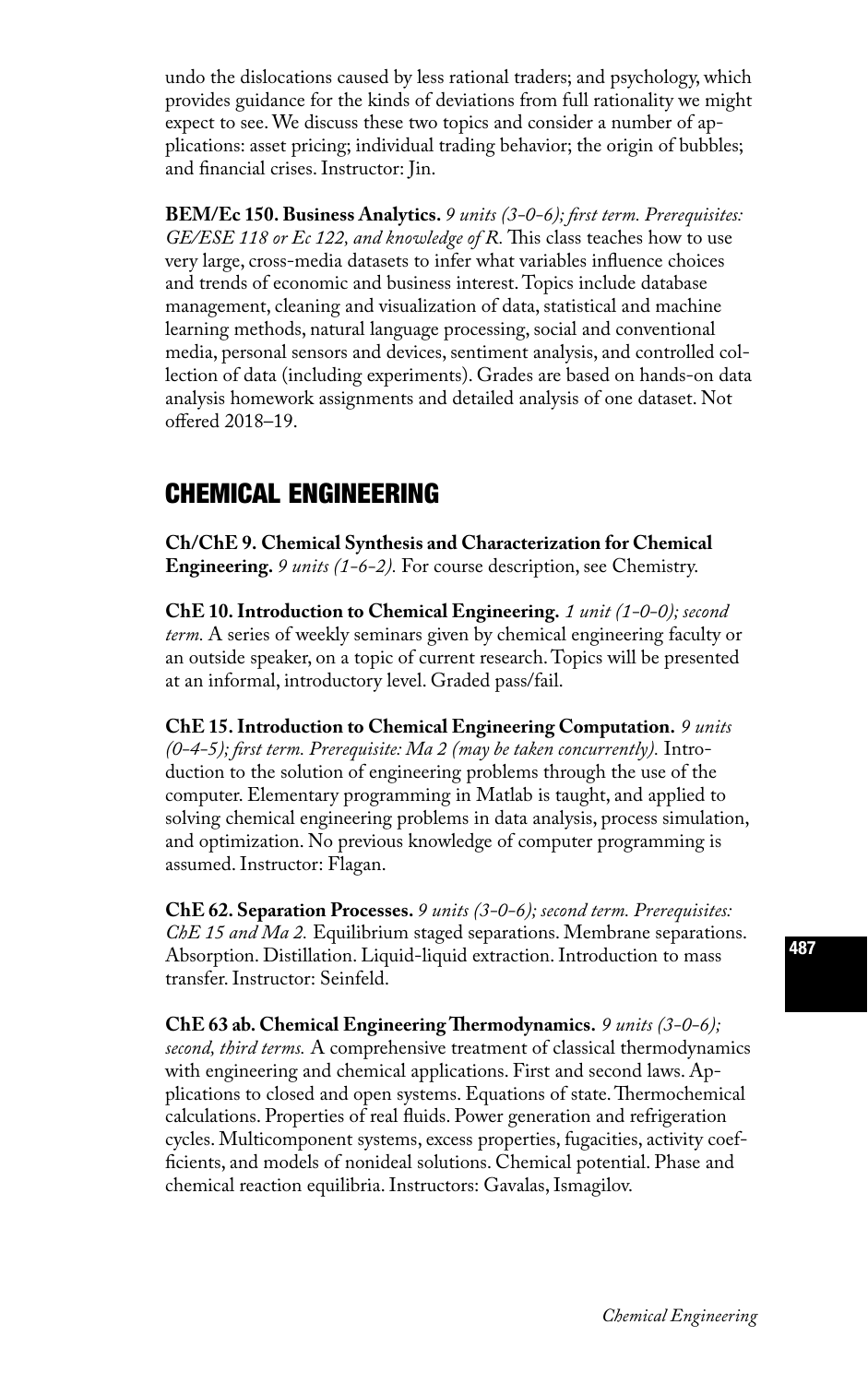**ChE 80. Undergraduate Research.** *Units by arrangement.* Research in chemical engineering offered as an elective in any term other than in the senior year. Graded pass/fail.

**ChE 90 ab. Senior Thesis.** *9 units (0-4-5); first, second, third terms.* A research project carried out under the direction of a chemical engineering faculty member. The project must contain a significant design component. Students must submit a proposal outlining the proposed project, and clearly identifying its design component to the faculty mentor for the thesis and the chemical engineering option representative, by the beginning of the first term of the thesis for review and approval. A grade will not be assigned prior to completion of the thesis, which normally takes two terms. A P grade will be given for the first term and then changed to the appropriate letter grade at the end of the course.

**Ch/ChE 91. Scientific Writing.** *3 units (2-0-1).* For course description, see Chemistry.

**ChE 101. Chemical Reaction Engineering.** *9 units (3-0-6); second term. Prerequisites: ChE 62 and ChE 63 ab, or instructor's permission.* Elements of chemical kinetics and chemically reacting systems. Homogeneous and heterogeneous catalysis. Chemical reactor analysis. Instructor: Arnold.

**ChE 103 abc. Transport Phenomena.** *9 units (3-0-6); first, second, third terms. Prerequisite: ACM 95/100 ab or concurrent registration, or instructor's permission*. A rigorous development of the basic differential equations of conservation of momentum, energy, and mass in fluid systems. Solution of problems involving fluid flow, heat transfer, and mass transfer. Instructors: Kornfield, Shapiro, Flagan.

**ChE 105. Dynamics and Control of Chemical Systems.** *9 units (3-0-6); third term. Prerequisites: ACM 95 ab or concurrent registration, or instructor's permission.* Analysis of linear dynamic systems. Feedback control. Stability of closed-loop control systems. Root locus, Frequency response, and Nyquist analysis. Feedforward, cascade, and multivariable control systems. Instructor: Seinfeld.

**ChE/BE/MedE 112. Design, Invention, and Fundamentals of Microfluidic Systems.** *9 units (3-0-6); second term.* This course combines three parts. First, it will cover fundamental aspects of kinetics, mass-transport, and fluid physics that are relevant to microfluidic systems. Second, it will provide an understanding of how new technologies are invented and reduced to practice. Finally, students in the course will work together to design microfluidic systems that address challenges in Global Health, with an emphasis on students' inventive contributions and creativity. Students will be encouraged and helped, but not required, to develop their inventions further by working with OTT and entrepreneurial resources on campus. Participants in this course benefit from enrollment of students with diverse backgrounds and interests. For chemical engineers, suggested but not required courses are ChE 101 (Chemical Reaction Engineering) and ChE 103abc (Transport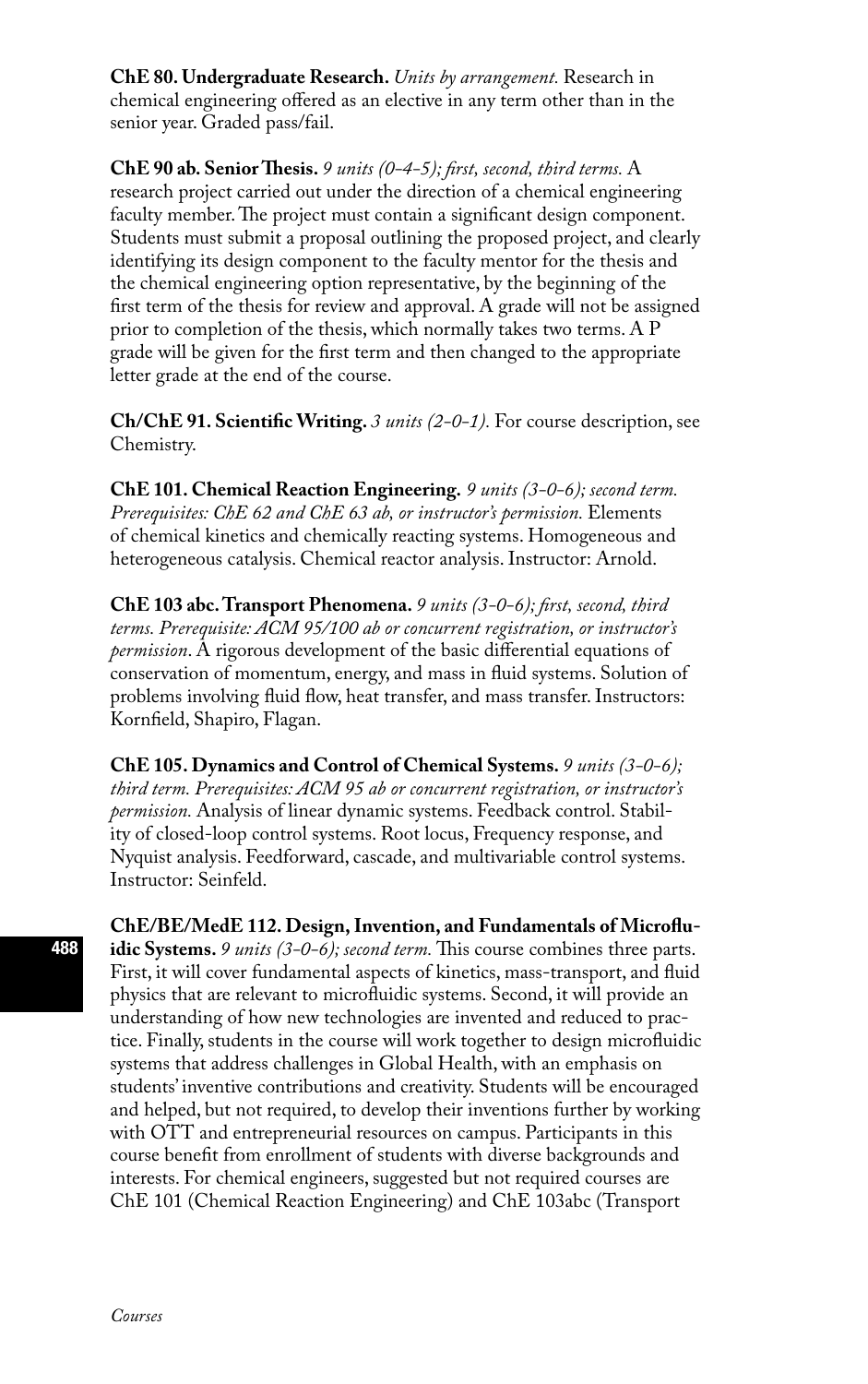Phenomena). Students are encouraged to contact the instructor to discuss enrollment. Instructor: Ismagilov.

**ChE 114. Solid State NMR Spectroscopy For Materials Chemistry.** *9 units (3-3-3); second term. Prerequisites: Ch 21abc or instructor's permission.*  Principles and applications of solid state NMR spectroscopy will be addressed with focus on structure and dynamics characterization of organic and inorganic solids. NMR applications in the areas of heterogeneous catalysts, batteries, energy storage materials, etc. will be reviewed. More specific topics include NMR methods in solid state such as magic angle spinning (MAS), cross-polarization (CP), NMR of quadrupole nuclei, multiple pulse and multi-dimensional solid state NMR experiments, dynamics NMR. Hands-on experience will be provided via separate laboratory sessions using solid NMR spectrometers at Caltech Solid State NMR facility. Not offered 2018–19.

**ChE 115. Electronic Materials Processing.** *9 units (3-0-6); third term. Prerequisites: ChE 63 ab, ChE 103 abc, ChE 101, or instructor's permission.* Introduction into the gas-phase processing techniques used in the fabrication of electronic materials and devices. Kinetic theory of gases. Surface chemistry and gas-surface interaction dynamics. Film deposition techniques: physical and chemical vapor deposition, atomic layer epitaxy, liquid-phase epitaxy, molecular beam epitaxy. Introduction into plasmas and their role in patterned etching and layer deposition. Charging damage during plasma processing. Determination of key parameters that control the ion energy and flux to the wafer surface. Not offered 2018–19.

**ChE 118. Introduction to the Design of Chemical Systems.** *9 units (3-0-6); second term. Prerequisites: ChE 63 ab, ChE 101, ChE 103 abc, ChE 126, or instructor's permission.* Short-term, open-ended projects that require students to design a chemical process or product. Each team generates and filters ideas, identifies use cases and objectives, evaluates and selects a design strategy, develops a project budget, schedules milestones and tasks, and writes a proposal with supporting documentation. Each project must meet specified requirements for societal impact, budget, duration, person hours, environmental impact, safety, and ethics. Instructor: Vicic.

**ChE 120. Optimal Design of Chemical Systems.** *9 units (1-6-2); third term. Prerequisites: ChE 63 ab, ChE 101, ChE 103 abc, ChE 126, or instructor's permission.* Short-term, open-ended projects that require students to design and build a chemical process or manufacture a chemical product. Each team selects a project after reviewing a collection of proposals. Students use chemical engineering principles to design, build, test, and optimize a system, component, or product that fulfills specified performance requirements, subject to constraints imposed by budget, schedule, logistics, environmental impact, safety, and ethics. Instructor: Vicic.

**ChE 126. Chemical Engineering Laboratory.** *9 units (1-6-2); first term. Prerequisites: ChE 63 ab, ChE 101, ChE 103 abc, ChE 105, or instructor's permission.* Short-term projects that require students to work in teams to design systems or system components. Projects typically include unit opera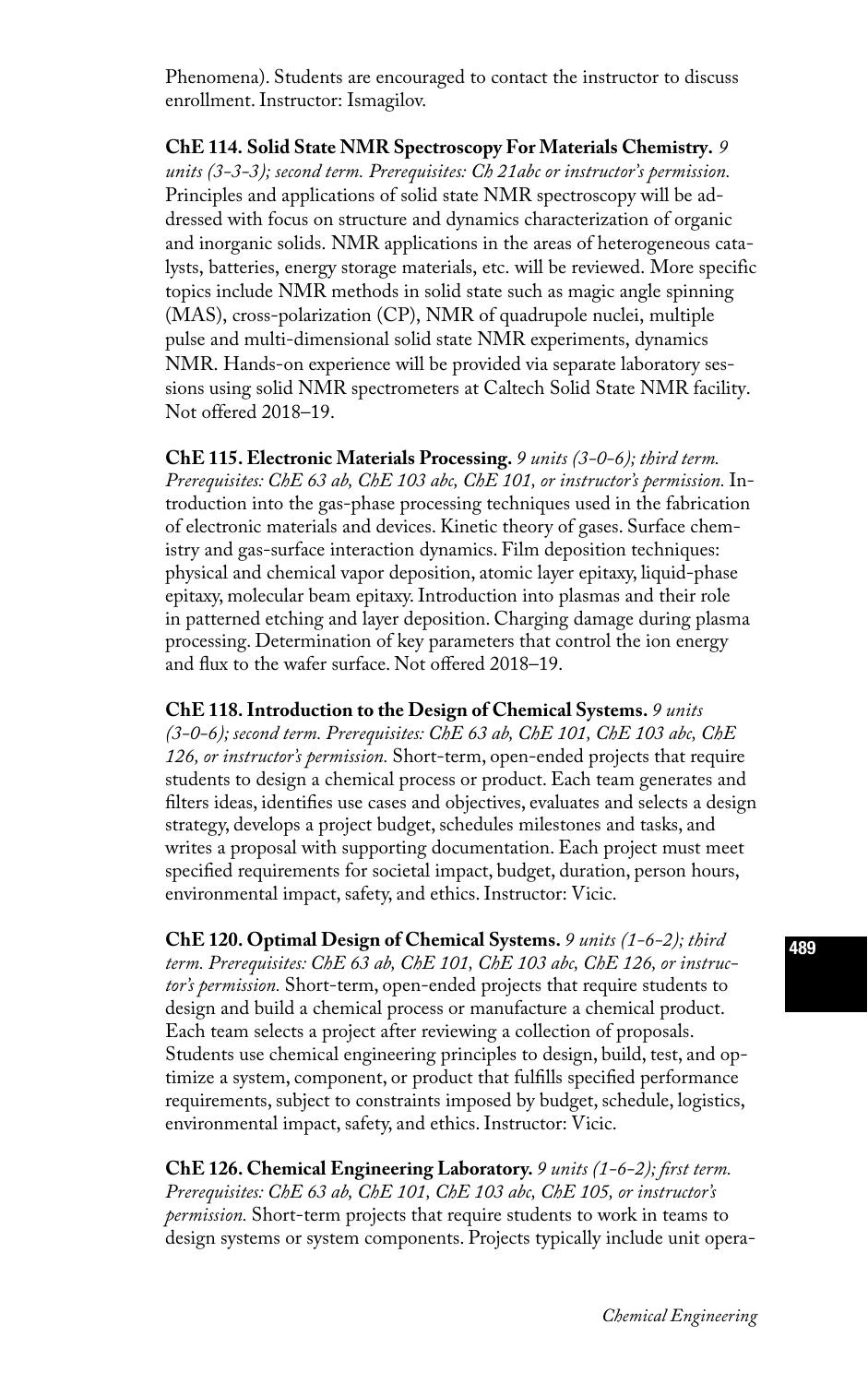tions and instruments for chemical detection. Each team must identify specific project requirements, including performance specifications, costs, and failure modes. Students use chemical engineering principles to design, implement, and optimize a system (or component) that fulfills these requirements, while addressing issues and constraints related to environmental impact, safety, and ethics. Students also learn professional ethics through the analysis of case studies. Instructor: Vicic.

**ChE 128. Chemical Engineering Design Laboratory.** *9 units (1-6-2); second term. Prerequisites: ChE 63 ab, ChE 101, ChE 103 abc, or instructor's permission.* Short-term, open-ended research projects targeting chemical processes in microreactors. Projects include synthesis of chemical products or nanomaterials, detection and destruction of environmental pollutants, and other gas phase conversions. Each student is required to construct and troubleshoot his/her own microreactor, then experimentally evaluate and optimize independently the research project using chemical engineering principles. Where possible, cost analysis of the optimized process is performed. Instructors: Giapis, Vicic.

**ChE 130. Biomolecular Engineering Laboratory.** *9 units (1-5-3);* 

*third term. Prerequisites: ChE 63 ab, ChE 101 (may be taken concurrently) or instructor's permission.* Design, construction, and characterization of engineered biological systems. Students will propose and execute research projects in biomolecular engineering and synthetic biology. Emphasis will be on projects that apply rational or library-based design strategies to the control of system behavior. Instructors: Davis, Vicic.

**Ch/ChE 140 ab. Principles and Applications of Semiconductor Photoelectrochemistry.** *9 units (3-0-6).* For course description, see Chemistry.

**Ch/ChE 147. Polymer Chemistry.** *9 units (3-0-6).* For course description, see Chemistry.

**ChE/Ch 148. Polymer Physics.** *9 units (3-0-6); third term.* An introduction to the physics that govern the structure and dynamics of polymeric liquids, and to the physical basis of characterization methods used in polymer science. The course emphasizes the scaling aspects of the various physical properties. Topics include conformation of a single polymer, a chain under different solvent conditions; dilute and semi-dilute solutions; thermodynamics of polymer blends and block copolymers; polyelectrolytes; rubber elasticity; polymer gels; linear viscoelasticity of polymer solutions and melts. Instructor: Wang.

**ChE 151 ab. Physical and Chemical Rate Processes.** *12 units (3-0-9); second, third terms.* The foundations of heat, mass, and momentum transfer for single and multiphase fluids will be developed. Governing differential equations; laminar flow of incompressible fluids at low and high Reynolds numbers; forced and free convective heat and mass transfer, diffusion, and dispersion. Emphasis will be placed on physical understanding, scaling, and formulation and solution of boundary-value problems. Applied mathemati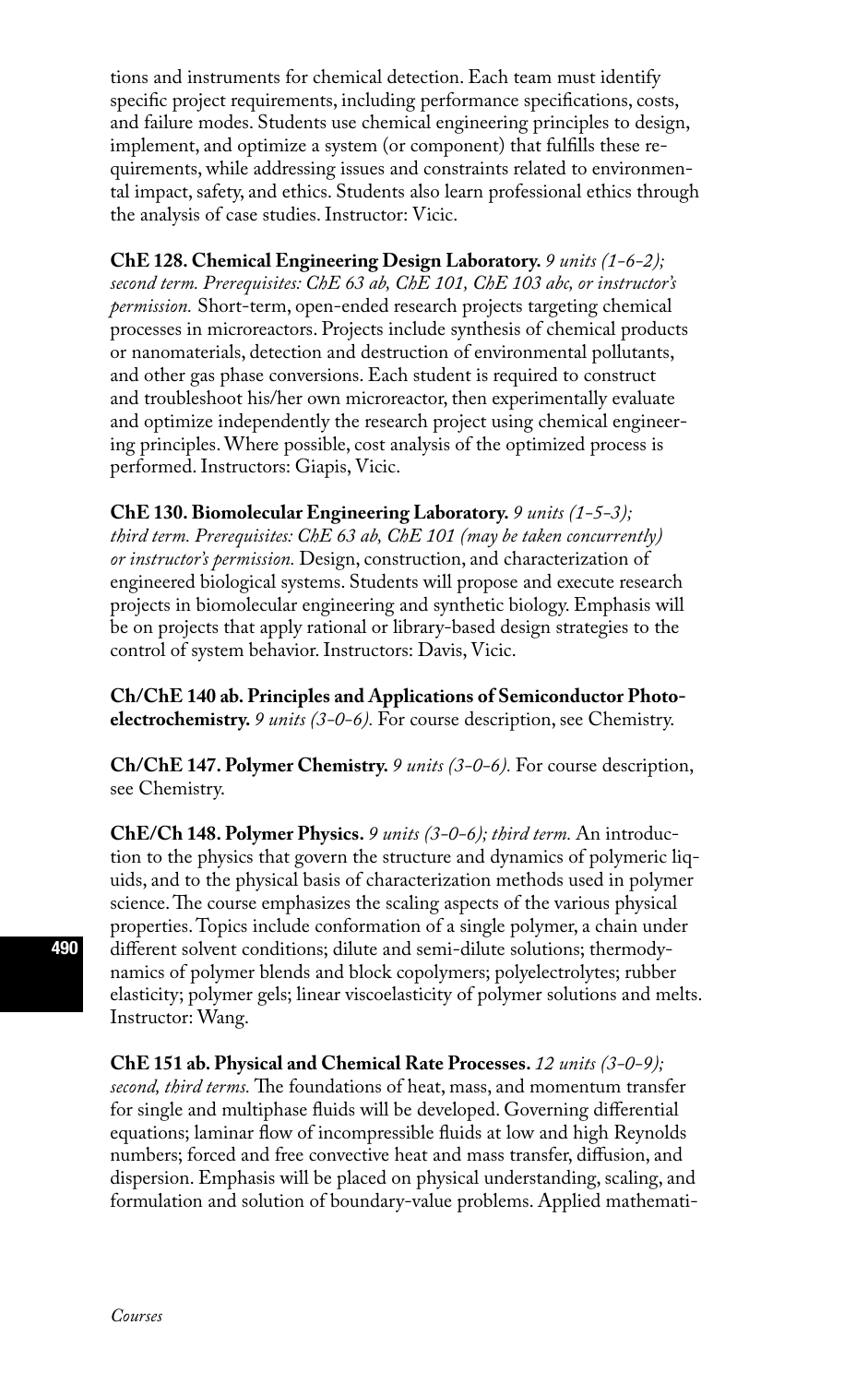cal techniques will be developed and used throughout the course. Instructor: Brady.

**ChE 152. Heterogeneous Kinetics and Reaction Engineering.** *9 units (3-0-6); first term. Prerequisites: ChE 101 or instructor's permission.* Survey of heterogeneous reactions on metal and oxide catalysts. Langmuir-Hinshelwood versus Eley-Rideal reaction mechanisms. Reaction, diffusion, and heat transfer in heterogeneous catalytic systems. Characterization of porous catalysts. Instructor: Giapis.

**ChE/Ch 155. Chemistry of Catalysis.** *9 units (3-0-6); third term.* Discussion of homogeneous and heterogeneous catalytic reactions, with emphasis on the relationships between the two areas and their role in energy problems. Topics include catalysis by metals, metal oxides, zeolites, and soluble metal complexes; utilization of hydrocarbon resources; and catalytic applications in alternative energy approaches. Not offered 2018–19.

**ESE/ChE 158. Aerosol Physics and Chemistry.** *9 units (3-0-6); second term; Open to graduate students and seniors with instructor's permission.* For description, see Environmental Science and Engineering.

**ChE/BE 163. Introduction to Biomolecular Engineering.** *12 units (3- 0-9); first term. Prerequisites: Bi/Ch 110 or instructor's permission and CS 1 or equivalent.* The course introduces rational design and evolutionary methods for engineering functional protein and nucleic acid systems. Rational design topics include molecular modeling, positive and negative design paradigms, simulation and optimization of equilibrium and kinetic properties, design of catalysts, sensors, motors, and circuits. Evolutionary design topics include evolutionary mechanisms and tradeoffs, fitness landscapes, directed evolution of proteins, and metabolic pathways. Some assignments require programming (Python is the language of instruction). Instructors: Arnold, Pierce.

**ChE/Ch 164. Introduction to Statistical Thermodynamics.** *9 units (3-0- 6); second term. Prerequisite: Ch 21 abc or instructor's permission.* An introduction to the fundamentals and simple applications of statistical thermodynamics. Foundation of statistical mechanics; partition functions for various ensembles and their connection to thermodynamics; fluctuations; noninteracting quantum and classical gases; heat capacity of solids; adsorption; phase transitions and order parameters; linear response theory; structure of classical fluids; computer simulation methods. Instructor: Wang.

**ChE/Ch 165. Chemical Thermodynamics.** *9 units (3-0-6); first term. Prerequisite: ChE 63 ab or instructor's permission.* An advanced course emphasizing the conceptual structure of modern thermodynamics and its applications. Review of the laws of thermodynamics; thermodynamic potentials and Legendre transform; equilibrium and stability conditions; metastability and phase separation kinetics; thermodynamics of single-component fluid and binary mixtures; models for solutions; phase and chemical equilibria; surface and interface thermodynamics; electrolytes and polymeric liquids. Instructor: Wang.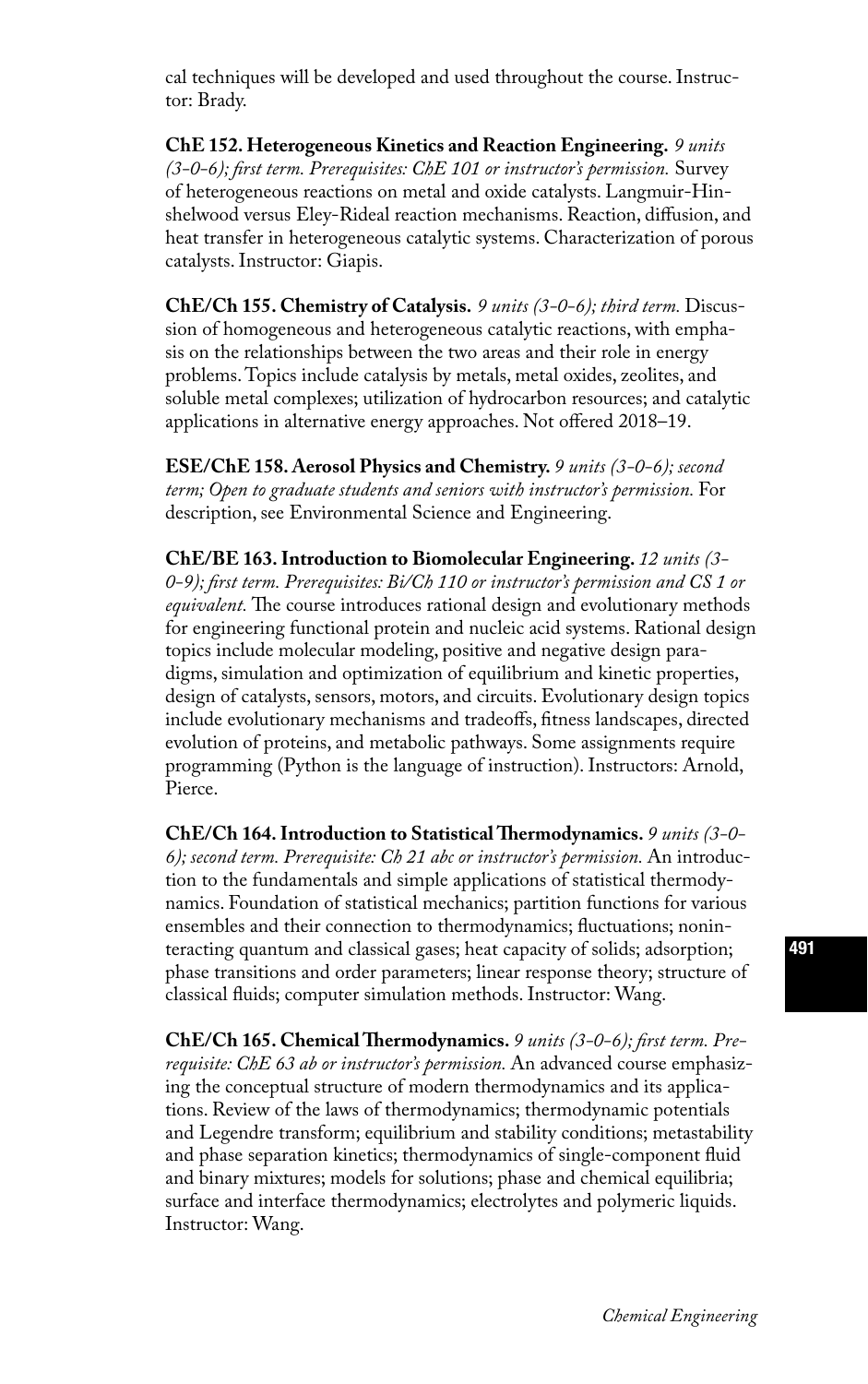**ChE 174. Special Topics in Transport Phenomena.** *9 units (3-0-6); third term. Prerequisites: ACM 95/100 and ChE 151 ab or instructor's permission. May be repeated for credit.* Advanced problems in heat, mass, and momentum transfer. Introduction to mechanics of complex fluids; physicochemical hydrodynamics; microstructured fluids; colloidal dispersions; microfluidics; selected topics in hydrodynamic stability theory; transport phenomena in materials processing. Other topics may be discussed depending on class needs and interests. Not offered 2018–19.

**ChE/BE/MedE 188. Molecular Imaging.** *9 units (3-0-6); second term. Prerequisites: Bi/Ch 110, ChE 101 and ACM 95 or equivalent.* This course will cover the basic principles of biological and medical imaging technologies including magnetic resonance, ultrasound, nuclear imaging, fluorescence, bioluminescence and photoacoustics, and the design of chemical and biological probes to obtain molecular information about living systems using these modalities. Topics will include nuclear spin behavior, sound wave propagation, radioactive decay, photon absorption and scattering, spatial encoding, image reconstruction, statistical analysis, and molecular contrast mechanisms. The design of molecular imaging agents for biomarker detection, cell tracking, and dynamic imaging of cellular signals will be analyzed in terms of detection limits, kinetics, and biological effects. Participants in the course will develop proposals for new molecular imaging agents for applications such as functional brain imaging, cancer diagnosis, and cell therapy. Instructor: Shapiro.

**ChE 190. Special Problems in Chemical Engineering.** *Up to 9 units by arrangement; any term. Prerequisites: Instructor's permission and adviser's approval must be obtained before registering.* Special courses of readings or laboratory instruction. The student should consult a member of the faculty and prepare a definite program of reading, computation, theory and/or experiment. The student must submit a summary of progress at midterm and, at the end of the quarter, a final assignment designed in consultation with the instructor. This course may be credited only once. Grading: either grades or pass/fail, as arranged with the instructor. Instructor: Staff.

**ChE 280. Chemical Engineering Research.** *Offered to Ph.D. candidates in chemical engineering.* Main lines of research now in progress are covered in detail in section two.

## **CHEMISTRY**

**Ch 1 ab. General Chemistry.** *6 units; 9 units; a (3-0-3) first term; b (4-0-5) second term.* Lectures and recitations dealing with the principles of chemistry. First term: Chemical bonding—electronic structure of atoms, periodic properties, ionic substances, covalent bonding, Lewis representations of molecules and ions, shapes of molecules, Lewis acids and bases, Bronsted acids and bases, hybridization and resonance, bonding in solids. Second term: Chemical dynamics—spectroscopy, thermodynamics, kinetics, chemical equilibria,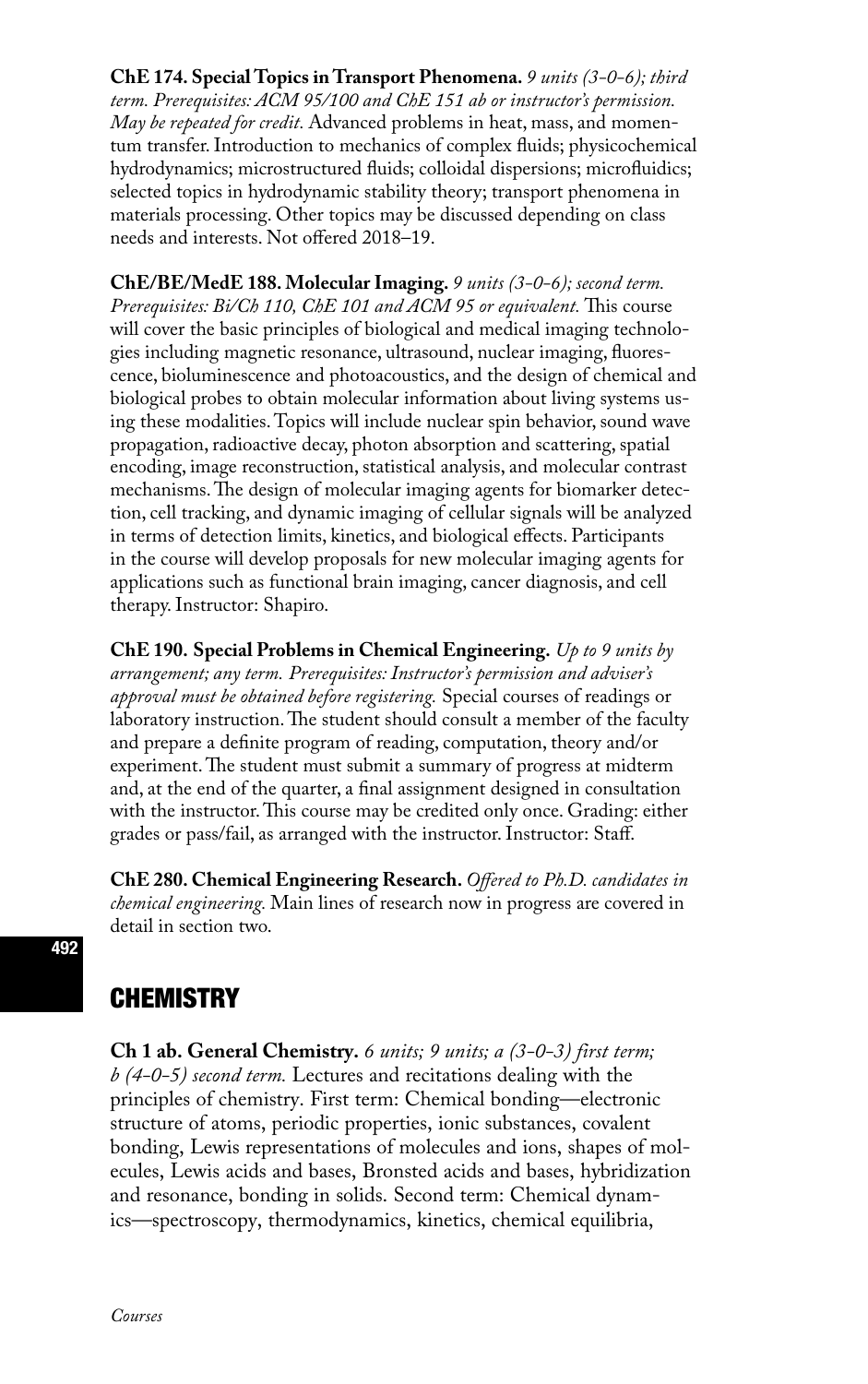electrochemistry, and introduction to organic chemistry. Graded pass/ fail. Instructors: Lewis (a), Robb, Miller (b).

**Ch 3 a. Fundamental Techniques of Experimental Chemistry.** *6 units (1- 3-2); first, second, third terms.* Introduces the basic principles and techniques of synthesis and analysis and develops the laboratory skills and precision that are fundamental to experimental chemistry. Freshmen who have gained advanced placement into Ch 41 or Ch 21, or who are enrolled in Ch 10, are encouraged to take Ch 3 a in the fall term. Freshmen who enter in academic years 2017, 2018, and 2019 must take Ch 3 a in their first nine terms of residence in order to be graded pass/fail. Freshmen entering in academic year 2020 and thereafter must take Ch 3 a in their first six terms of residence in order to be graded pass/fail. Instructor: Mendez.

**Ch 3 x. Experimental Methods in Solar Energy Conversion.** *6 units (1- 3-2); first, second, third terms.* Introduces concepts and laboratory methods in chemistry and materials science centered on the theme of solar energy conversion and storage. Students will perform experiments involving optical spectroscopy, electrochemistry, laser spectroscopy, photochemistry, and photoelectrochemistry, culminating in the construction and testing of dyesensitized solar cells. Pass/fail grading conditions are the same as for Ch 3a above. Instructor: Mendez.

**Ch 4 ab. Synthesis and Analysis of Organic and Inorganic Compounds.**  *9 units (1-6-2). Prerequisites: Ch 1 (or the equivalent) and Ch 3 a or Ch 3 x. Ch 4 a is a prerequisite for Ch 4 b. Previous or concurrent enrollment in Ch 41 is strongly recommended.* Introduction to methods of synthesis, separation, purification, and characterization used routinely in chemical research laboratories. Ch 4 a focuses on the synthesis and analysis of organic molecules; Ch 4 b focuses on the synthesis and analysis of inorganic and organometallic molecules. Ch 4 a, second term; Ch 4 b, third term. Instructor: Mendez.

**Ch 5 ab. Advanced Techniques of Synthesis and Analysis.** *Ch 5 a 12 units (1-9-2), second term; Ch 5 b 12 units (1-9-2), first term. Prerequisites: Ch 4 ab. Ch 102 strongly recommended for Ch 5 b.* Modern synthetic chemistry. Specific experiments may change from year to year. Experiments illustrating the multistep syntheses of natural products (Ch 5 a), coordination complexes, and organometallic complexes (Ch 5 b) will be included. Methodology will include advanced techniques of synthesis and instrumental characterization. Terms may be taken independently. Instructors: Grubbs (a), Agapie (b).

**Ch 6 ab. Physical and Biophysical Chemistry Laboratory.** *Ch 6 b 10 units (1-6-3); second term, Ch 6 a 10 units (1-6-3), third term. Prerequisites: Ch 1, Ch 4 ab, and Ch 21 or equivalents (may be taken concurrently).* Introduction to modern physical methods in chemistry and biology. Techniques include laser spectroscopy, microwave spectroscopy, electron spin resonance, nuclear magnetic resonance, mass spectrometry, FT-IR, fluorescence, scanning probe microscopies, and UHV surface methods. The two terms can be taken in any order. Instructor: Okumura (a), part b Not offered 2018–19.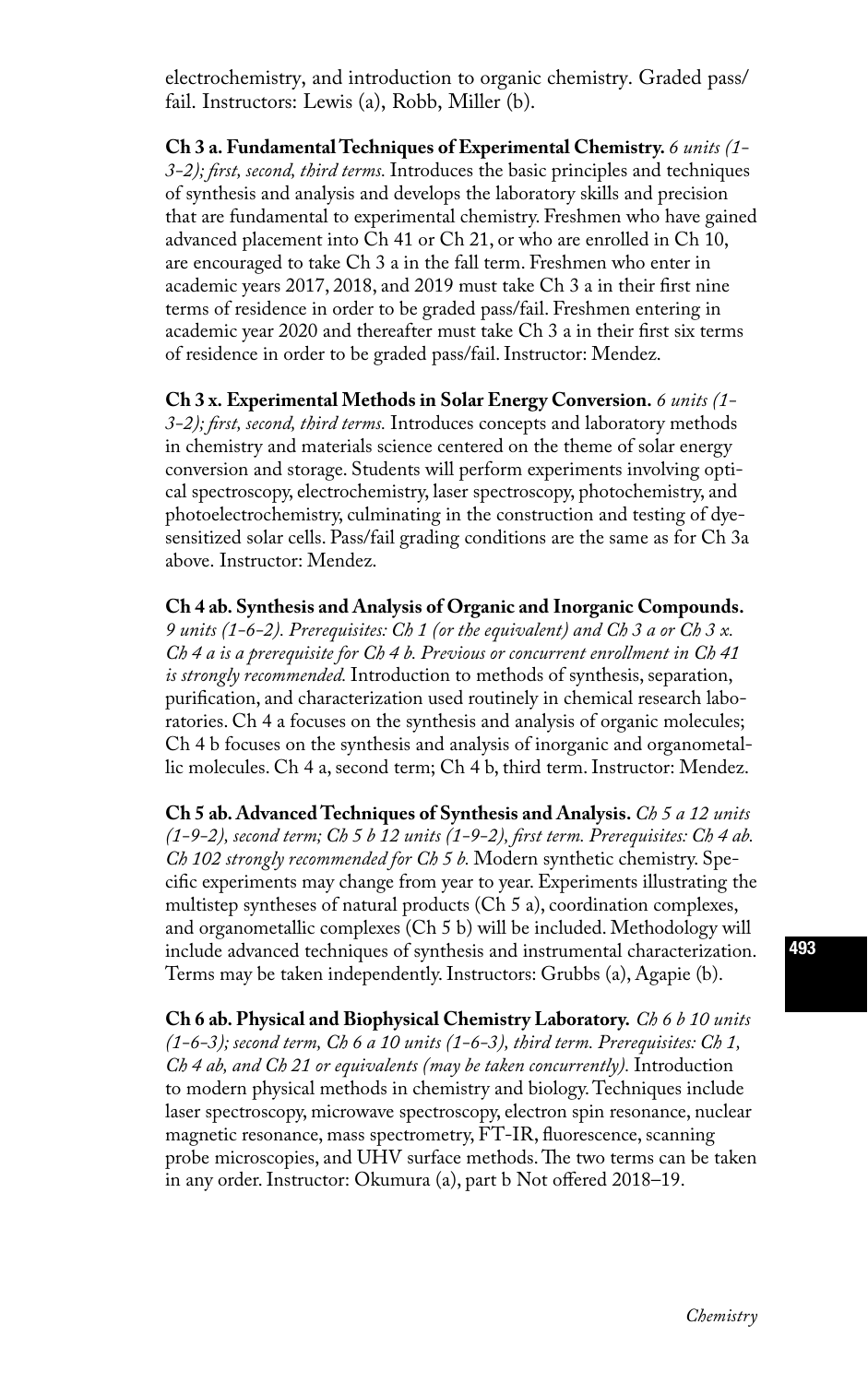#### **Ch 7. Advanced Experimental Methods in Bioorganic Chemistry.** *9*

*units (1-6-2); third term. Prerequisites: Ch 41 abc, and Bi/Ch 110, Ch 4 ab. Enrollment by instructor's permission. Preference will be given to students who have taken Ch 5 a or Bi 10.* This advanced laboratory course will provide experience in powerful contemporary methods used in chemical biology, including polypeptide synthesis and the selective labeling and imaging of glycoproteins in cells. Experiments will address amino acid protecting group strategies, biopolymer assembly and isolation, and product characterization. A strong emphasis will be placed on understanding the chemical basis underlying the successful utilization of these procedures. In addition, experiments to demonstrate the application of commercially available enzymes for useful synthetic organic transformations will be illustrated. Instructor: Hsieh-Wilson.

**Ch 8. Experimental Procedures of Synthetic Chemistry for Premedical Students.** *9 units (1-6-2); first term. Prerequisites: Ch 1 ab and Ch 3 a or Ch 3 x. Previous or concurrent enrollment in Ch 41 is strongly recommended.* Open to non-pre-medical students, as space allows. Introduction to methods of extraction, synthesis, separation and purification, and spectroscopic characterization of Aspirin, Tylenol, and medical test strips. Instructor: Mendez.

**Ch/ChE 9. Chemical Synthesis and Characterization for Chemical Engineering.** *9 units (1-6-2); third term. Prerequisites: Ch 1 ab and Ch 3 a or Ch 3 x. Previous or concurrent enrollment in Ch 41 is strongly recommended.* Instruction in synthesis, separation, purification, and physical and spectroscopic characterization procedures of model organic and organometallic compounds. Specific emphasis will be focused on following the scientific method in the study of model organic and inorganic materials. Enrollment priority given to chemical engineering majors. Instructor: Mendez.

**Ch 10 abc. Frontiers in Chemistry.** *1 unit (1-0-0) first, second terms; 6 units (1-4-1) third term. Prerequisites: Open for credit to freshmen and sophomores. Ch 10 c prerequisites are Ch 10 ab, Ch 3 a or Ch 3 x, and either Ch 1 ab, Ch 41 ab, or Ch 21 ab, and instructor's permission.* Ch 10 ab is a weekly seminar by a member of the chemistry department on a topic of current research; the topic will be presented at an informal, introductory level. Ch 10 c is a research-oriented laboratory course, which will be supervised by a chemistry faculty member. Weekly class meetings will provide a forum for participants to discuss their research projects. Graded pass/fail. Instructors: Dervan, Hoelz.

**Ch 14. Chemical Equilibrium and Analysis.** *9 units (2-3-4); second term.*  This course will cover acid-base equilibria, complex ion formation, chelation, oxidation-reduction reactions, and partitioning equilibria. These topics will serve as the basis for introducing separation techniques such as gas and liquid chromatography and the hyphenated techniques associated with them (GC-MS, LC-MS, etc.) Laboratory activities will be integrated with the course topics. Instructors: Barraza, Beauchamp.

**Ch 15. Chemical Equilibrium and Analysis Laboratory.** *10 units (0-6-4); first term. Prerequisites: Ch 1 ab, Ch 3 a or Ch 3 x, Ch 14, or instructor's permis-*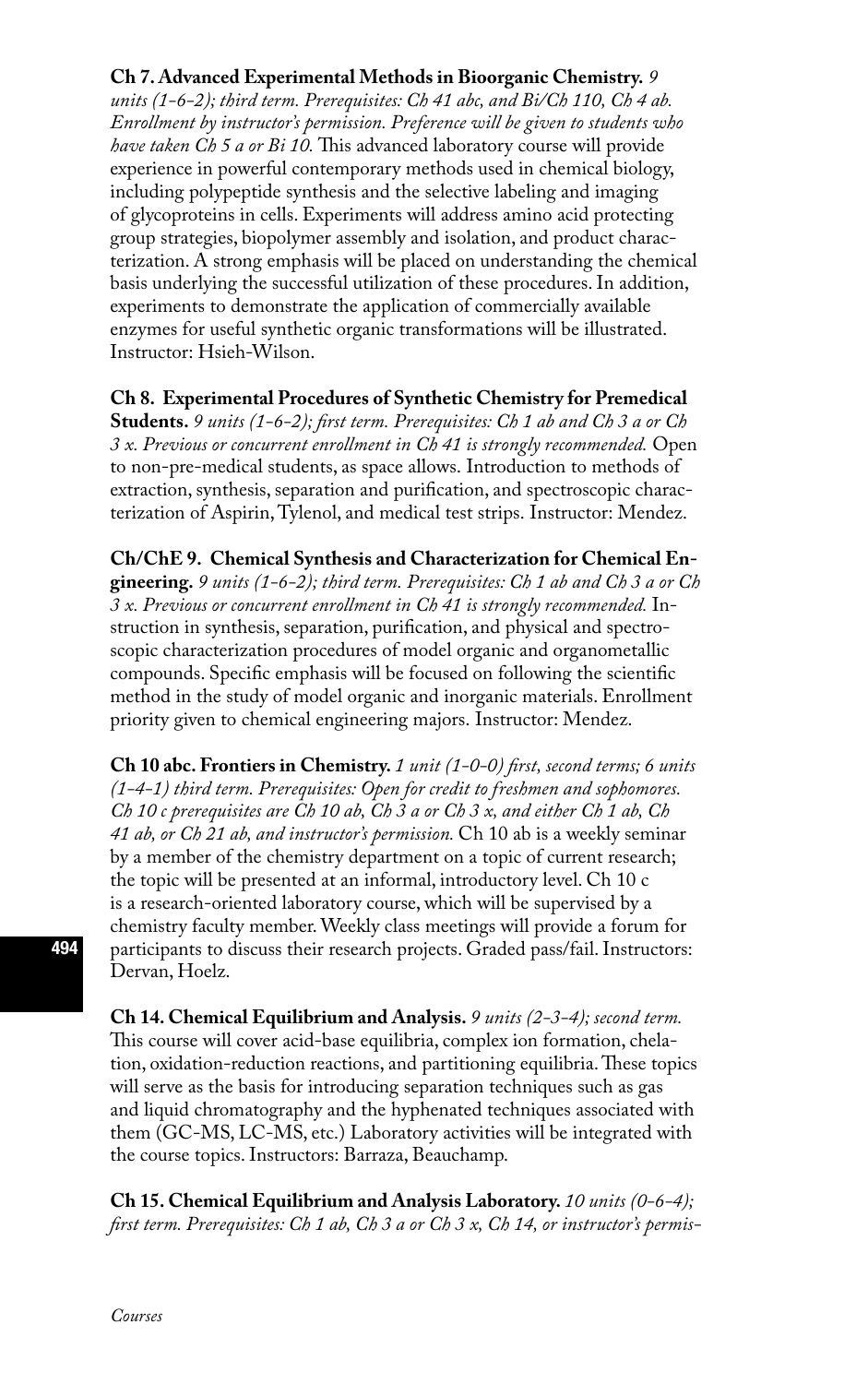*sion.* Laboratory experiments are used to illustrate modern instrumental techniques that are currently employed in industrial and academic research. Emphasis is on determinations of chemical composition, measurement of equilibrium constants, evaluation of rates of chemical reactions, and tracemetal analysis. Instructor: Barraza.

**Ch 21 abc. Physical Chemistry.** *9 units (3-0-6); first, second, third terms. Prerequisites: Ch 1 ab, Ph 2 a or Ph 12 a, Ma 2; Ma 3 is recommended.* Atomic and molecular quantum mechanics, spectroscopy, thermodynamics, statistical mechanics, and chemical kinetics. Instructors: Chan (a), Wei (b), Beauchamp (c).

**Ch 25. Introduction to Biophysical Chemistry: Thermodynamics.** *9 units (3-0-6); third term. Prerequisites: Ch 1 ab, Ph 2 a or Ph 12 a, Ma 2; Ch 21 a recommended*. Develops the basic principles of solution thermodynamics, transport processes, and reaction kinetics, with emphasis on biochemical and biophysical applications. Instructor: Rees.

**Ch 41 abc. Organic Chemistry.** *9 units (4-0-5); first, second, third terms. Prerequisites: Ch 1 ab or instructor's permission.* The synthesis, structure, and mechanisms of reactions of organic compounds. Instructors: Dougherty (a), Hsieh-Wilson (b), Reisman (c).

**Ch 80. Chemical Research.** *Offered to B.S. candidates in chemistry. Units in accordance with work accomplished. Prerequisite: consent of research supervisor.*  Experimental and theoretical research requiring a report containing an appropriate description of the research work.

**Ch 81. Independent Reading in Chemistry.** *Units by arrangement. Prerequisite: instructor's permission.* Occasional advanced work involving reading assignments and a report on special topics. No more than 12 units in Ch 81 may be used as electives in the chemistry option.

**Ch 82/182. Senior Thesis Research.** *9 units; first, second, third terms. Prerequisites: instructor's permission.* Three terms of Ch 82/182 are to be completed during the junior and/or senior year of study. Ch 182 is taken only by students pursuing a joint B.S./M.S. degree in Chemistry. At the end of the third term, students enrolled in Ch 82 will present a thesis of approximately 20 pages (excluding figures and references) to the mentor and the Chemistry Curriculum and Undergraduate Studies Committee. The thesis must be approved by both the research mentor and the CUSC. Students enrolled in Ch 182 will present a Masters Thesis, as described in requirements for the Masters degree. An oral thesis defense will be arranged by the CUSC in the third term for all enrollees. The first two terms of Ch 82/182 will be taken on a pass/fail basis, and the third term will carry a letter grade. Instructors: Okumura, staff.

**Ch 90. Oral Presentation.** *3 units (2-0-1); second term.* Training in the techniques of oral presentation of chemical and biochemical topics. Practice in the effective organization and delivery of technical reports before groups. Strong oral presentation is an essential skill for successful job interviews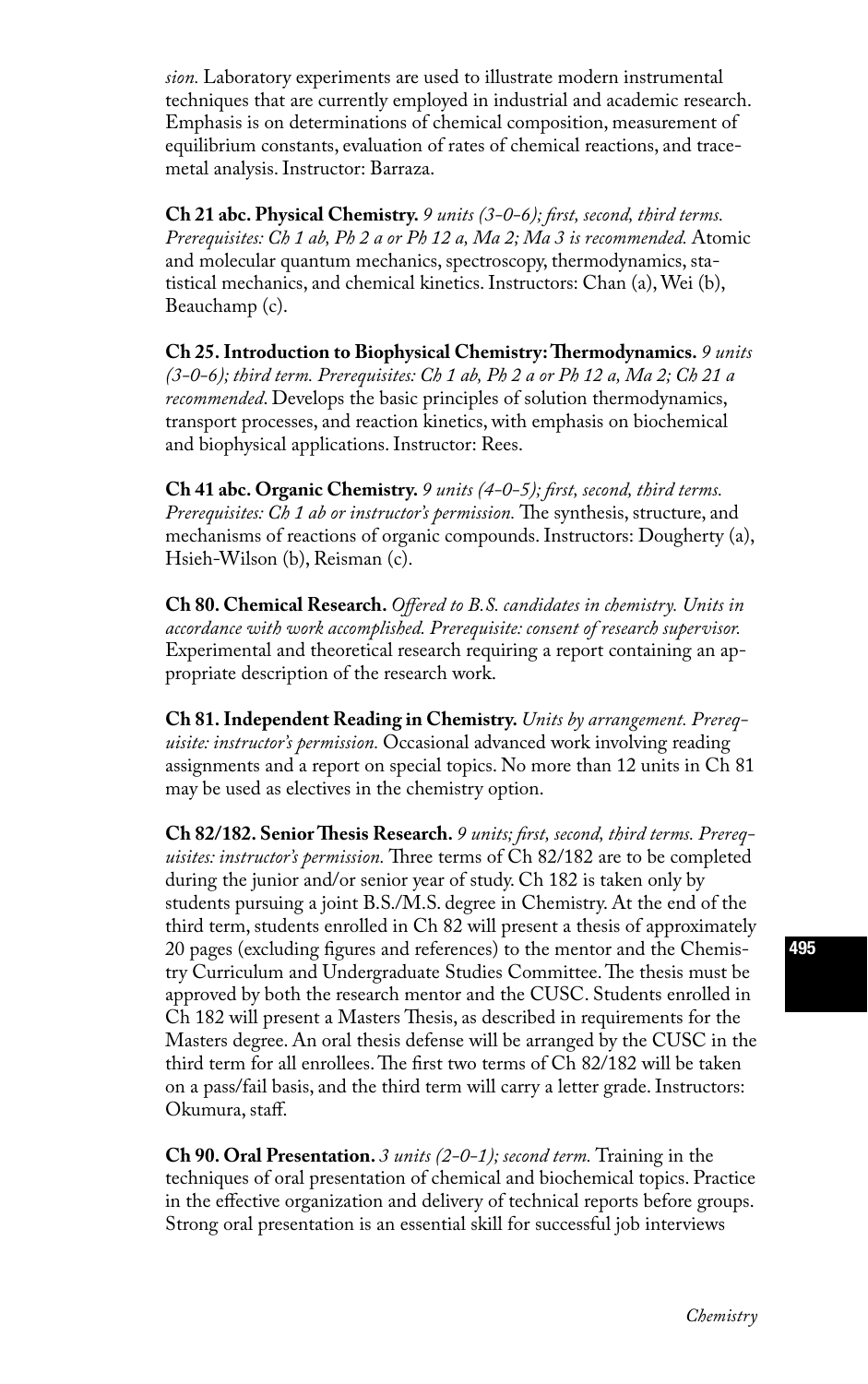and career advancement. Graded pass/fail. Class size limited to 12 students. Instructor: Bikle.

**Ch/ChE 91. Scientific Writing.** *3 units (2-0-1); first, second, third terms.*  Training in the writing of scientific research papers for chemists and chemical engineers. *Fulfills the Institute scientific writing requirement.* Instructors: Parker, Weitekamp.

**Ch 101. Chemistry Tutorials.** *3 units (1-0-2); third term.* Small group study and discussion on special areas of chemistry, chemical engineering, molecular biology, or biophysics. Instructors drawn from advanced graduate students and postdoctoral staff will lead weekly tutorial sessions and assign short homework assignments, readings, or discussions. Tutorials to be arranged with instructors before registration. Instructors: Staff.

**Ch 102. Introduction to Inorganic Chemistry.** *9 units (3-0-6); third term. Prerequisites: Ch 41 ab.* Structure and bonding of inorganic species with special emphasis on spectroscopy, ligand substitution processes, oxidationreduction reactions, organometallic, biological inorganic chemistry, and solid-state chemistry. Instructors: Hadt, See.

**Ch 104. Intermediate Organic Chemistry.** *9 units (4-0-5); second term. Prerequisites: Ch 41abc.* A survey of selected topics beyond introductory organic chemistry, including reaction mechanism, reactions and synthesis, and/or organometallic catalysis. Instructor: Fu.

**Bi/Ch 110. Introduction to Biochemistry.** *12 units (4-0-8).* For course description, see Biology.

**Bi/Ch 111. Biochemistry of Gene Expression.** *12 units (4-0-8).* For course description, see Biology.

**Ch 112. Inorganic Chemistry.** *9 units (3-0-6); first term. Prerequisites: Ch 102 or instructor's permission.* Introduction to group theory, ligand field theory, and bonding in coordination complexes and organotransition metal compounds. Systematics of bonding, reactivity, and spectroscopy of commonly encountered classes of transition metal compounds. Instructors: Agapie, Hadt.

**Ch 117. Introduction to Electrochemistry.** *9 units (3-0-6); first term.*  Discussion of the fundamentals and applications of electrochemistry with an emphasis on the structure of electrode-electrolyte interfaces, the mechanism by which charge is transferred across it, experimental techniques used to study electrode reactions, and application of electrochemical techniques to study materials chemistry. Topics may vary but usually include diffusion, cyclic voltammetry, coulometry, irreversible electrode reactions, the electrical double layer, and kinetics of electrode processes. Instructor: See.

**Ch 120 ab. Nature of the Chemical Bond.** *Ch 120 a: 9 units (3-0-6), third term; Ch 120 b: (1-1-7), first term. Prerequisite: general exposure to quantum mechanics (e.g., Ch 21 a).* Modern ideas of chemical bonding, with an em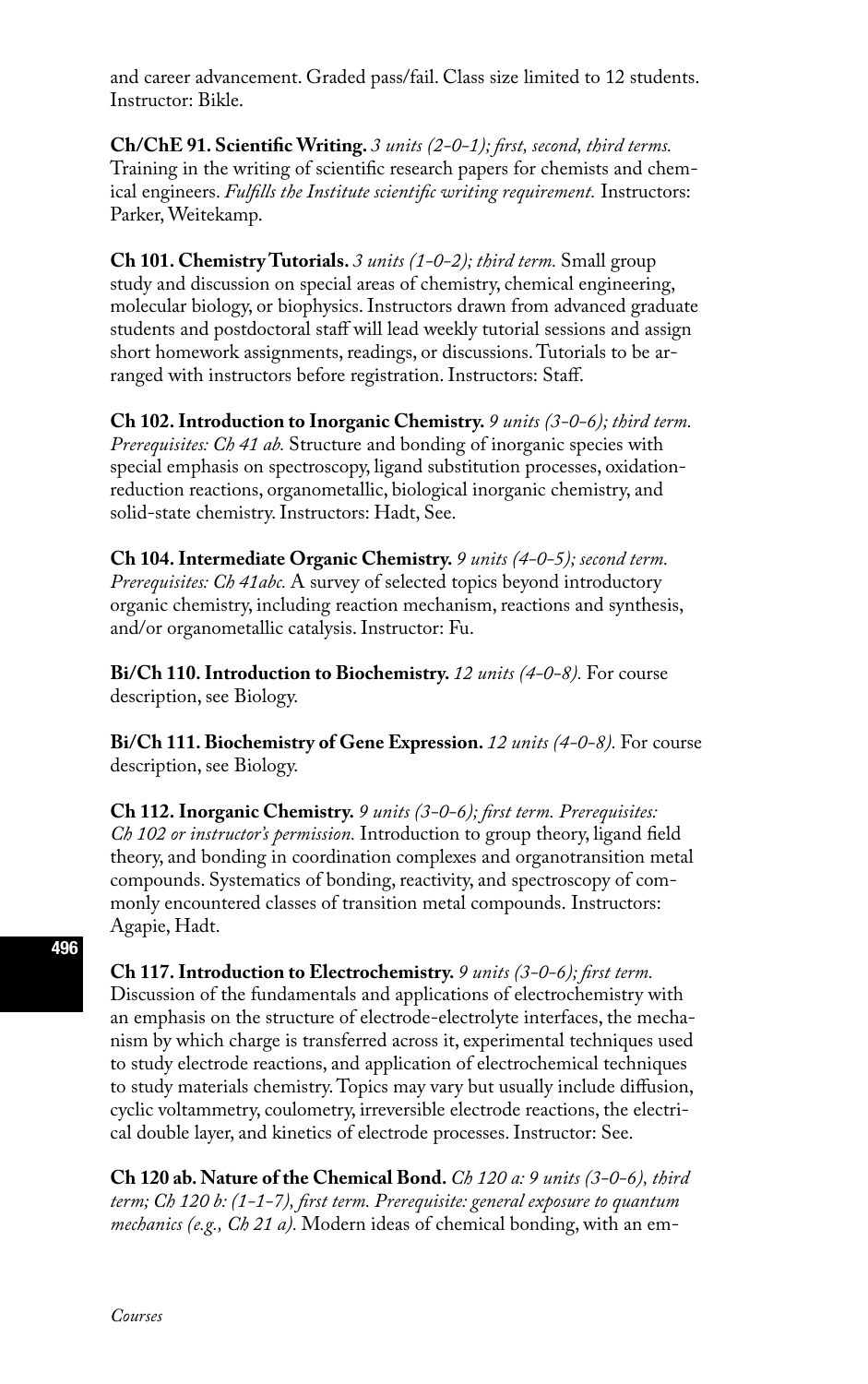phasis on qualitative concepts useful for predictions of structures, energetics, excited states, and properties. Part a: The quantum mechanical basis for understanding bonding, structures, energetics, and properties of materials (polymers, ceramics, metals alloys, semiconductors, and surfaces), including transition metal and organometallic systems with a focus on chemical reactivity. The emphasis is on explaining chemical, mechanical, electrical, and thermal properties of materials in terms of atomistic concepts. Part b: The student does an individual research project using modern quantum chemistry computer programs to calculate wavefunctions, structures, and properties of real molecules. Instructor: Goddard.

**Ch 121 ab. Atomic-Level Simulations of Materials and Molecules.** *Ch 121 a: 9 units (3-0-6) second term; Ch 121 b (1-1-7) third term. Prerequisites: Ch 21 a or Ch 125 a.* Atomistic-based methods for predicting the structures and properties of molecules and solids and simulating the dynamical properties. The course will highlight theoretical foundations and applications of atomistic simulations to current problems in such areas as biological systems (proteins, DNA, carbohydrates, lipids); polymers (crystals, amorphous systems, copolymers); semiconductors (group IV, III-V, surfaces, defects); inorganic systems (ceramics, zeolites, superconductors, and metals); organometallics, and catalysis (heterogeneous and homogeneous). Part a covers the basic methods with hands-on applications to systems of interest using modern software. The homework for the 1st 5 weeks emphasizes computerbased solutions. For the exams and 2nd 5 weeks of the homework each student selects a short research project and uses atomistic simulations to solve it. For part b each student selects a more extensive research project and uses atomistic simulations to solve it. Instructor: Goddard.

**Ch 122. Structure Determination by X-ray Crystallography.** *9 units (3- 0-6); first term. Prerequisites: Ch 21 abc or instructor's permission.* This course provides an introduction to small molecule X-ray crystallography. Topics include symmetry, space groups, diffraction by crystals, the direct and reciprocal lattice, Patterson and direct methods for phase determination, and structure refinement. It will cover both theoretical and applied concepts and include hands-on experience in data collection, structure solution and structure refinement. Instructor: Takase.

**Ch 125abc. The Elements of Quantum Chemistry.** *9 units (3-0-6); first, second, third terms. Prerequisite: Ch 21 abc or an equivalent brief introduction to quantum mechanics.* A first course in molecular quantum mechanics consisting of a quantitative treatment of quantum mechanics with applications to systems of interest to chemists. The basic elements of quantum mechanics, the electronic structure of atoms and molecules, the interactions of radiation fields and matter, scattering theory, and reaction rate theory. Instructors: Cushing (a), Chan/Miller (b), Weitekamp (c).

**Ch 126. Molecular Spectra and Molecular Structure.** *9 units (3-0-6); third term. Prerequisites: Ch 21 and Ch 125 a/Ph 125 a or instructor's permission.* Quantum mechanical foundations of the spectroscopy of molecules. Topics include quantum theory of angular momentum, rovibrational Hamiltonian for polyatomic molecules, molecular symmetry and permuta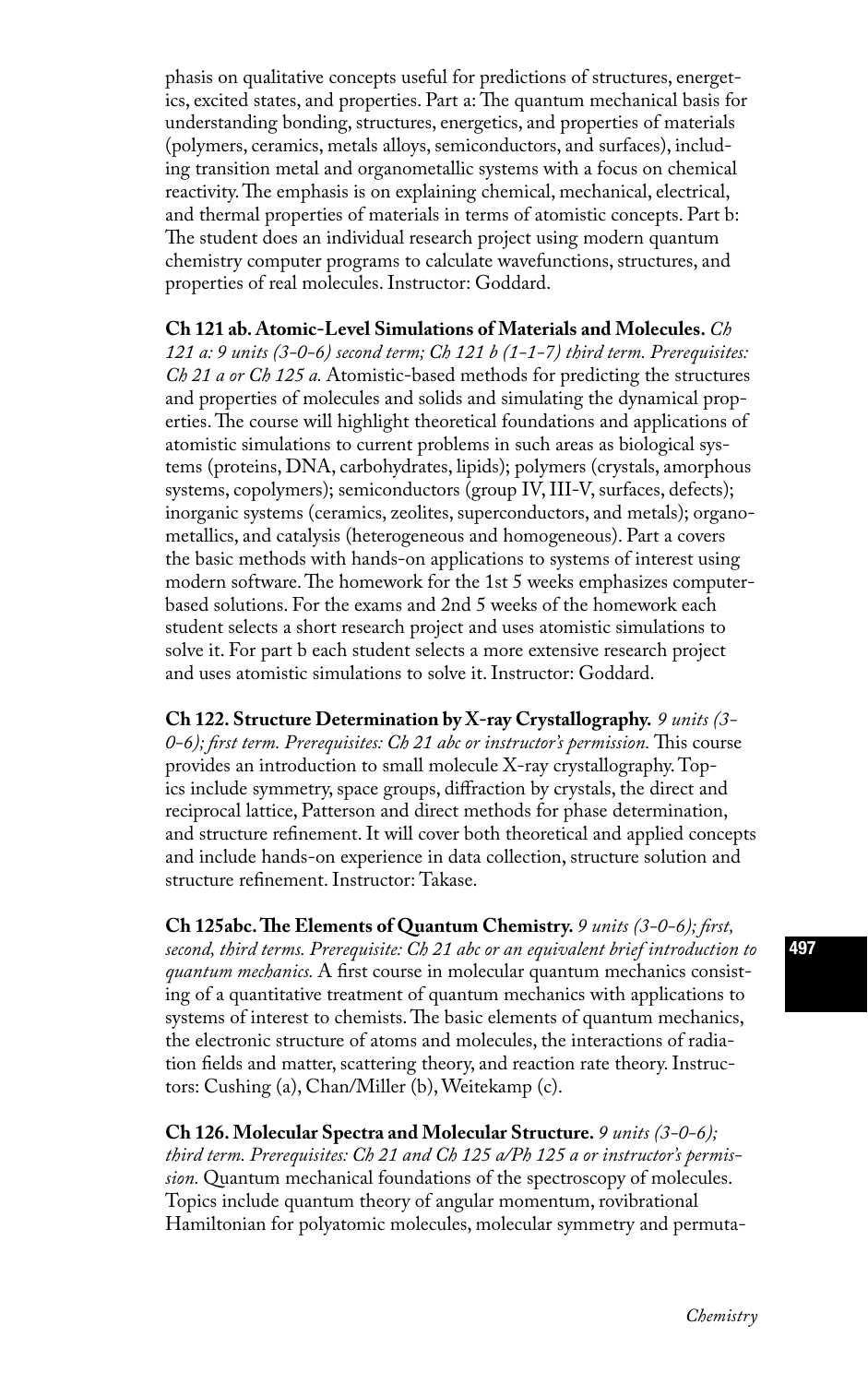tion-inversion groups, electronic spectroscopy, density matricies, linear and nonlinear interactions of radiation and matter. Instructor: Blake.

**Ge/Ch 127. Nuclear Chemistry.** *9 units (3-0-6).* For course description, see Geological and Planetary Sciences.

**Ge/Ch 128. Cosmochemistry.** *9 units (3-0-6); third term. Prerequisites: instructor's permission.* For course description, see Geological and Planetary Sciences.

**Ch/BMB 129. Introduction to Biophotonics.** *9 units (3-0-6); first term. Prerequisites: Ch 21abc required. Ch 125, 126 recommended.* This course will cover basic optics and introduce modern optical spectroscopy principles and microscopy techniques. Topics include molecular spectroscopy; linear and nonlinear florescence microscopy; Raman spectroscopy; coherent microscopy; single-molecule spectroscopy; and super-resolution imaging. Instructor: Wei.

**Ch 135. Chemical Dynamics.** *9 units (3-0-6); third term. Prerequisites: Ch 21 abc and Ch 41 abc, or equivalent, or instructor's permission.* Introduction to the kinetics and dynamics of chemical reactions. Topics include scattering cross sections, rate constants, intermolecular potentials, classical two-body elastic scattering, reactive scattering, nonadiabatic processes, statistical theories of unimolecular reactions, photochemistry, laser and molecular beam methods, theory of electron transfer, solvent effects, condensed phase dynamics, surface reactions, isotope effects. Instructor: Okumura.

**Ch/ChE 140 ab. Principles and Applications of Semiconductor Photoelectrochemistry.** *9 units (3-0-6); second term. Prerequisite: APh/EE 9 ab or instructor's permission.* The properties and photoelectrochemistry of semiconductors and semiconductor/liquid junction solar cells will be discussed. Topics include optical and electronic properties of semiconductors; electronic properties of semiconductor junctions with metals, liquids, and other semiconductors, in the dark and under illumination, with emphasis on semiconductor/liquid junctions in aqueous and nonaqueous media. Problems currently facing semiconductor/liquid junctions and practical applications of these systems will be highlighted. Instructor: Lewis (a), part b Not offered 2018–19.

**Ch 143. NMR Spectroscopy for Structural Identification.** *9 units (3-0-6); third term. Prerequisites: Ch 41 abc.* This course will address both one-dimensional and two-dimensional techniques in NMR spectroscopy which are essential to elucidating structures of organic and organometallic samples. Dynamic NMR phenomena, multinuclear, paramagnetic and NOE effects will also be covered. An extensive survey of multipulse NMR methods will also contribute to a clear understanding of two-dimensional experiments. (Examples for Varian NMR instrumentation will be included.) Instructor: Virgil.

**Ch 144 ab. Advanced Organic Chemistry.** *9 units (3-0-6); first term. Prerequisites: Ch 41 abc; Ch 21 abc recommended.* An advanced survey of selected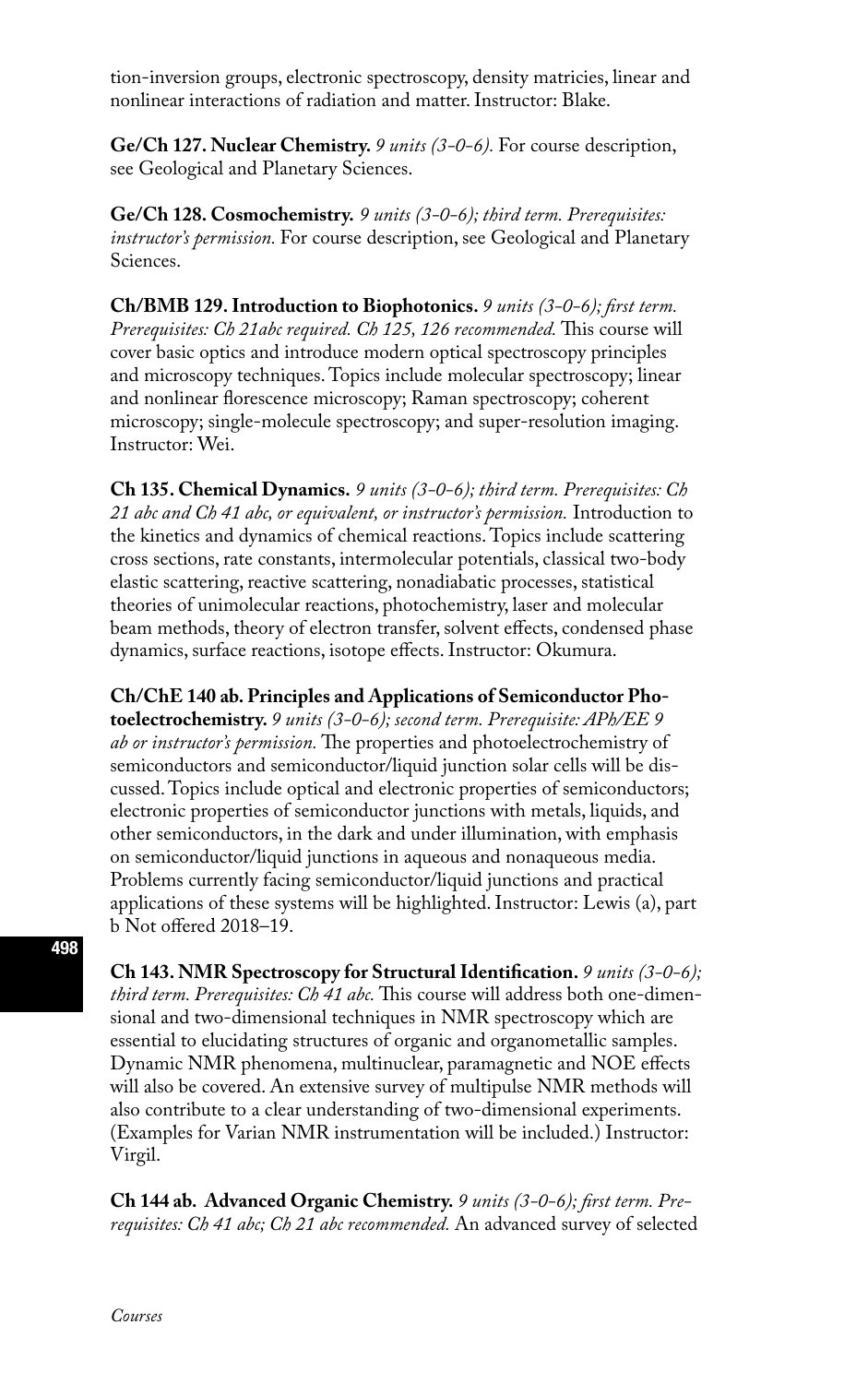topics in modern organic chemistry. Topics vary from year to year and may include structural and theoretical organic chemistry; materials chemistry; macromolecular chemistry; mechanochemistry; molecular recognition/ supramolecular chemistry; reaction mechanisms; reactive intermediates; pericyclic reactions; and photochemistry. Instructor: Robb (b), part (a) Not offered 2018–19.

**Ch 145. Chemical Biology of Proteins.** *9 units (3-0-6); first term. Prerequisites: Ch 41 abc; Bi/Ch 110 recommended.* An advanced survey of current and classic topics in chemical biology. Content draws largely from current literature and varies from year-to-year. Topics may include the structure, function, and synthesis of peptides and proteins; enzyme catalysis and inhibition; cellular metabolism; chemical genetics; proteomics; posttranslational modifications; chemical tools to study cellular dynamics; and enzyme evolution. Instructor: Ondrus.

**Ch 146. Bioorganic Chemistry of Nucleic Acids.** *9 units (3-0-6). Prerequisite: Ch 41 ab.* The course will examine the bioorganic chemistry of nucleic acids, including DNA and RNA structures, molecular recognition, and mechanistic analyses of covalent modification of nucleic acids. Topics include synthetic methods for the construction of DNA and RNA; separation techniques; recognition of duplex DNA by peptide analogs, proteins, and oligonucleotide-directed triple helical formation; RNA structure and RNA as catalysts (ribozymes). Not offered 2018–19.

**Ch/ChE 147. Polymer Chemistry.** *9 units (3-0-6), second term. Prerequisite: Ch 41 abc.* An introduction to the chemistry of polymers, including synthetic methods, mechanisms and kinetics of macromolecule formation, and characterization techniques. Not offered 2018–19.

**ChE/Ch 148. Polymer Physics.** *9 units (3-0-6).* For course description, see Chemical Engineering.

**Ch 149. Tutorial in Organic Chemistry.** *6 units (2-0-4); first term. Prerequisites: Ch 41 abc and instructor's permission.* Discussion of key principles in organic chemistry, with an emphasis on reaction mechanisms and problemsolving. This course is intended primarily for first-year graduate students with a strong foundation in organic chemistry. Meets during the first three weeks of the term. Graded pass/fail. Instructors: Fu, Stoltz.

**Ch 153 ab. Advanced Inorganic Chemistry.** *9 units (3-0-6); second, third terms. Prerequisites: Ch 112 and Ch 21 abc or concurrent registration.* Ch 153 a: Topics in modern inorganic chemistry. Electronic structure, spectroscopy, and photochemistry with emphasis on examples from the modern research literature. Ch 153 b: Applications of physical methods toward the characterization of inorganic and bioinorganic species. A range of spectroscopic approaches will be covered. Instructors: Gray, Winkler (a), Peters (b).

**Ch 154 ab. Organometallic Chemistry.** *9 units (3-0-6); second, third terms. Prerequisite: Ch 112 or equivalent.* A general discussion of the reaction mechanisms and the synthetic and catalytic uses of transition metal organo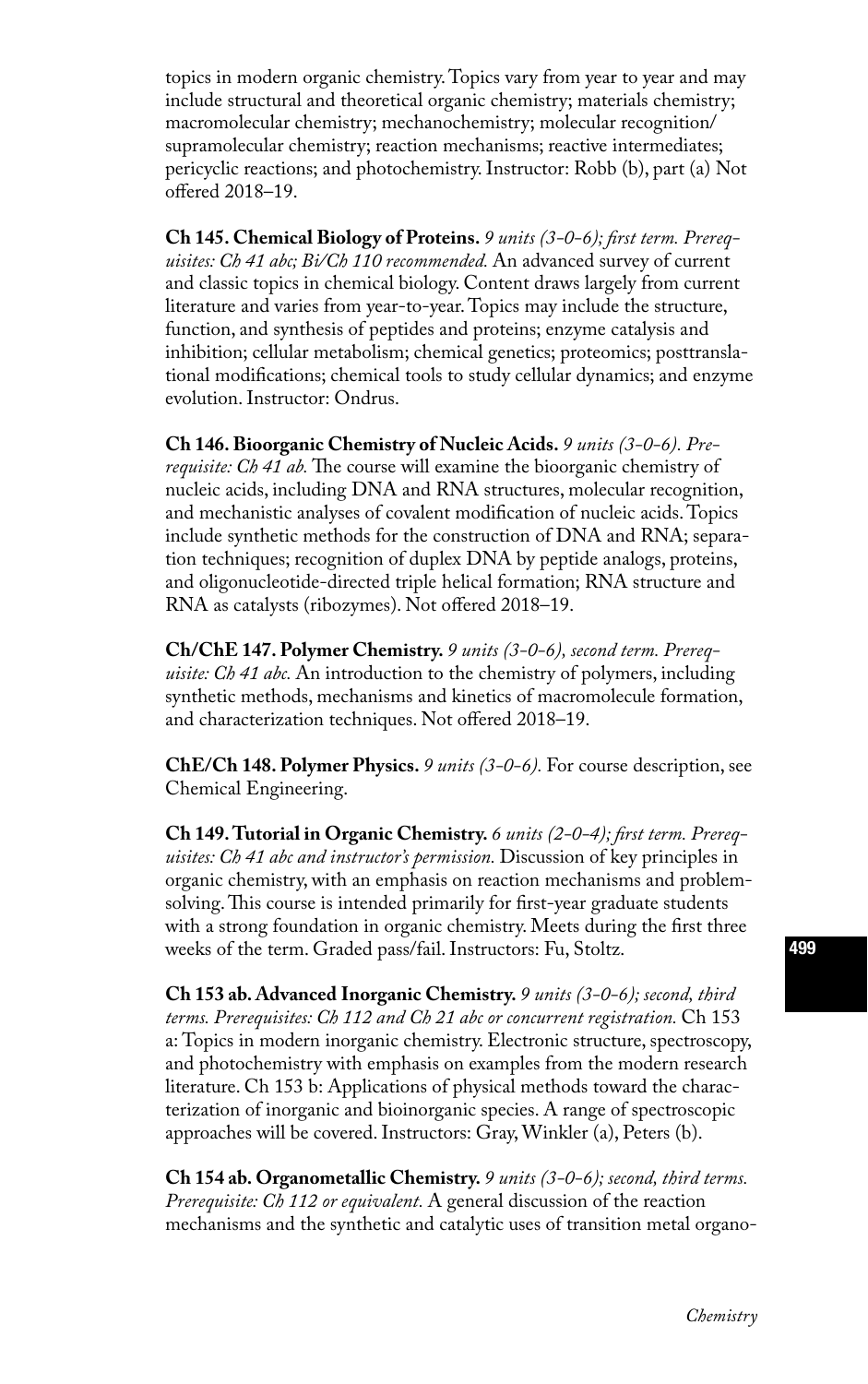metallic compounds. Second term: a survey of the elementary reactions and methods for investigating reaction mechanisms. Third term: contemporary topics in inorganic and organometallic synthesis, structure and bonding, and applications in catalysis. Instructor: Peters (a), part b Not offered 2018–19.

**ChE/Ch 155. Chemistry of Catalysis.** *9 units (3-0-6).* For course description, see Chemical Engineering.

**ChE/Ch 164. Introduction to Statistical Thermodynamics.** *9 units (3-0- 6).* For course description, see Chemical Engineering.

**ChE/Ch 165. Chemical Thermodynamics.** *9 units (3-0-6).* For course description, see Chemical Engineering.

**Ch 166. Nonequilibrium Statistical Mechanics.** *9 units (3-0-6); third term. Prerequisite: Ch 21 abc or equivalent.* Transport processes in dilute gases; Boltzmann equation; Brownian motion; Langevin and Fokker-Planck equations; linear response theory; time-correlation functions and applications; nonequilibrium thermodynamics. Not offered 2018–19.

**BMB/Bi/Ch 170. Biochemistry and Biophysics of Macromolecules and Molecular Assemblies.** *9 units (3- 0-6); first term.* For course description, see Biochemistry and Molecular Biophysics.

**ESE/Ge/Ch 171. Atmospheric Chemistry I.** *9 units (3-0-6).* For course description, see Environmental Science and Engineering.

**ESE/Ge/Ch 172. Atmospheric Chemistry II.** *3 units (3-0-0).* For course description, see Environmental Science and Engineering.

**BMB/Bi/Ch 173. Biophysical/Structural Methods.** *9 units (3-0-6); second term.* For course description, see Biochemistry and Molecular Biophysics.

**BMB/Bi/Ch 174. Molecular Machines in the Cell.** *9 units (3-0-6).* For course description, see Biochemistry and Molecular Biophysics.

**ESE/Ch 175. Physical Chemistry of Engineered Waters.** *9 units (3-0-6).*  For course description, see Environmental Science and Engineering.

**ESE/Ch 176. Physical Organic Chemistry of Natural Waters.** *9 units (3- 0-6).* For course description, see Environmental Science and Engineering.

**BMB/Ch 178. Macromolecular Function: Kinetics, Energetics, and Mechanisms.** *9 units (3-0-6).* For course description, see Biochemistry and Molecular Biophysics.

**Ch 180. Chemical Research.** *Units by arrangement. Offered to M.S. candidates in chemistry.* Graded pass/fail.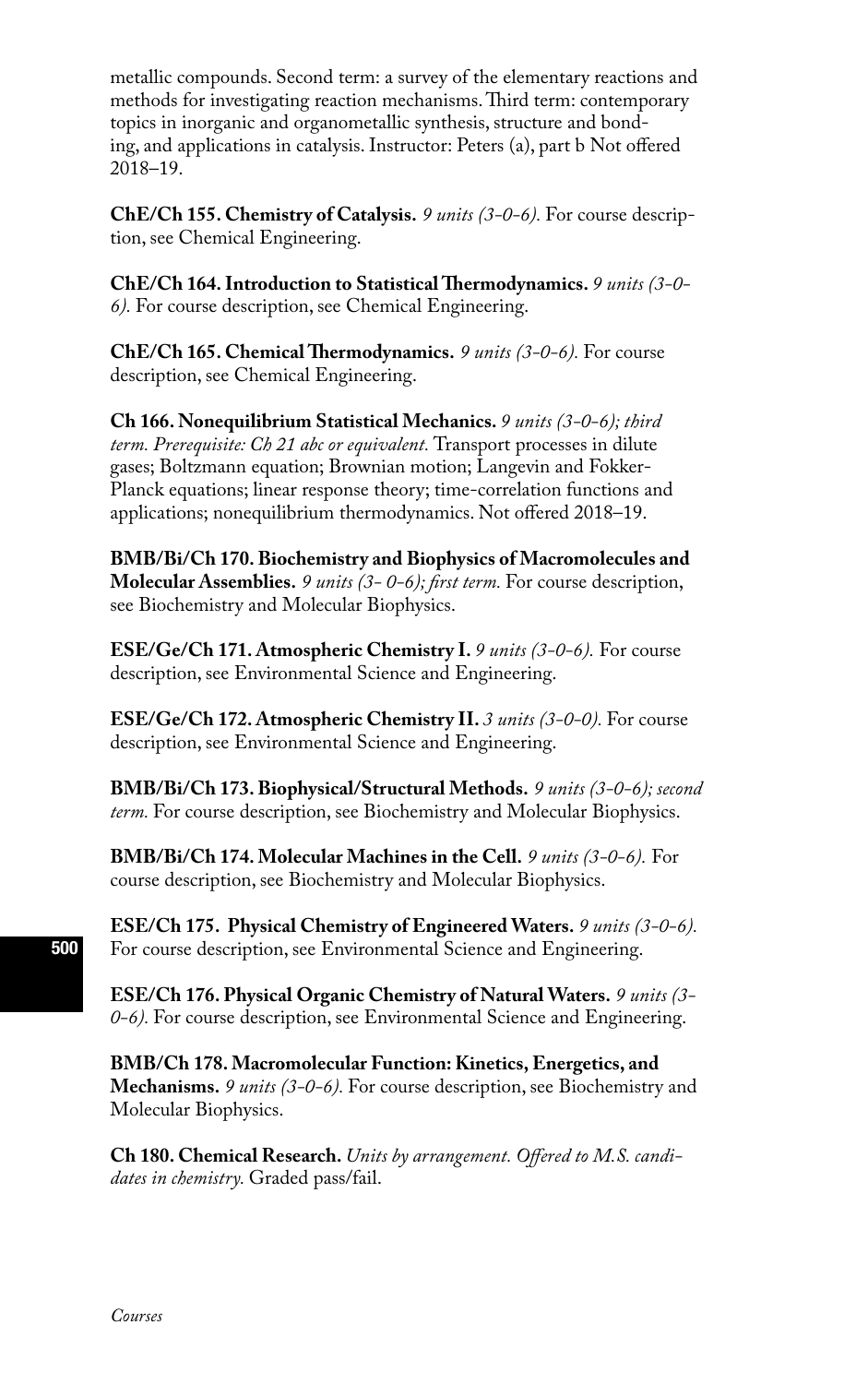**BMB/Ch 202 abc. Biochemistry Seminar Course.** *1 unit; first, second, third terms.* For course description, see Biochemistry and Molecular Biophysics.

**Ch 212. Bioinorganic Chemistry.** *9 units (3-0-6); third term. Prerequisites: Ch 112 and Bi/Ch 110 or equivalent.* Current topics in bioinorganic chemistry will be discussed, including metal storage and regulation, metalloenzyme structure and reactions, biological electron transfer, metalloprotein design, and metal-nucleic acid interactions and reactions. Not offered 2018–19.

**Ch 213 abc. Advanced Ligand Field Theory.** *12 units (1-0-11); first, second, third terms. Prerequisite: Ch 21 abc or concurrent registration.* A tutorial course of problem solving in the more advanced aspects of ligand field theory. Recommended only for students interested in detailed theoretical work in the inorganic field. Instructor: Gray.

**Ch 227 ab. Advanced Topics in Chemical Physics.** *9 units (3-0-6); third term. Prerequisites: Ch 125 abc or Ph 125 abc or equivalent.* The goal of this course is to utilize approaches derived from the chemico-physical to understand what are often considered complex biological problems. The course is a literature driven course with a strong emphasis on student participation. Not offered 2018–19.

**Ch 228. Dynamics and Complexity in Physical and Life Sciences.** *9 units (3-0-6); third term.* This course is concerned with the structure-dynamicsfunction of complex systems, from materials to chemical and biological functions. We will address principles of elementary dynamics as they relate to the nature of the structures involved. An overview of modern techniques, such as those involving lasers, NMR, diffraction and imaging will be overviewed. Applications include areas in physics, chemistry and biology, covering phenomena of interest, from coherence and chaos to molecular recognition and self-assembly. Course requirement, which includes writing a "science paper" and presentation, will be outlined in the first meeting. Not offered 2018–19.

**BMB/Ch 230. Macromolecular Structure Determination with Modern X-ray Crystallography Methods.** *12 units (2-4-6).* For course description, see Biochemistry and Molecular Biophysics.

**Ch/Bi 231. Advanced Topics in Biochemistry.** *6 units (2-0-4); third term.*  Transcriptional regulation in eukaryotes. Topics: the subunit structure of eukaryotic RNA polymerases and their role in transcriptional reactions; the composition of eukaryotic promoters, including regulatory units; general and specific transcription factors; developmental regulatory circuits and factors; structural motifs involved in DNA binding and transcriptional initiation and control. Not offered 2018–19.

**Ch 242 ab. Chemical Synthesis.** *9 units (3-0-6); first, second terms. Prerequisite: Ch 41 abc.* An integrated approach to synthetic problem solving featuring an extensive review of modern synthetic reactions with concurrent development of strategies for synthesis design. Part a will focus on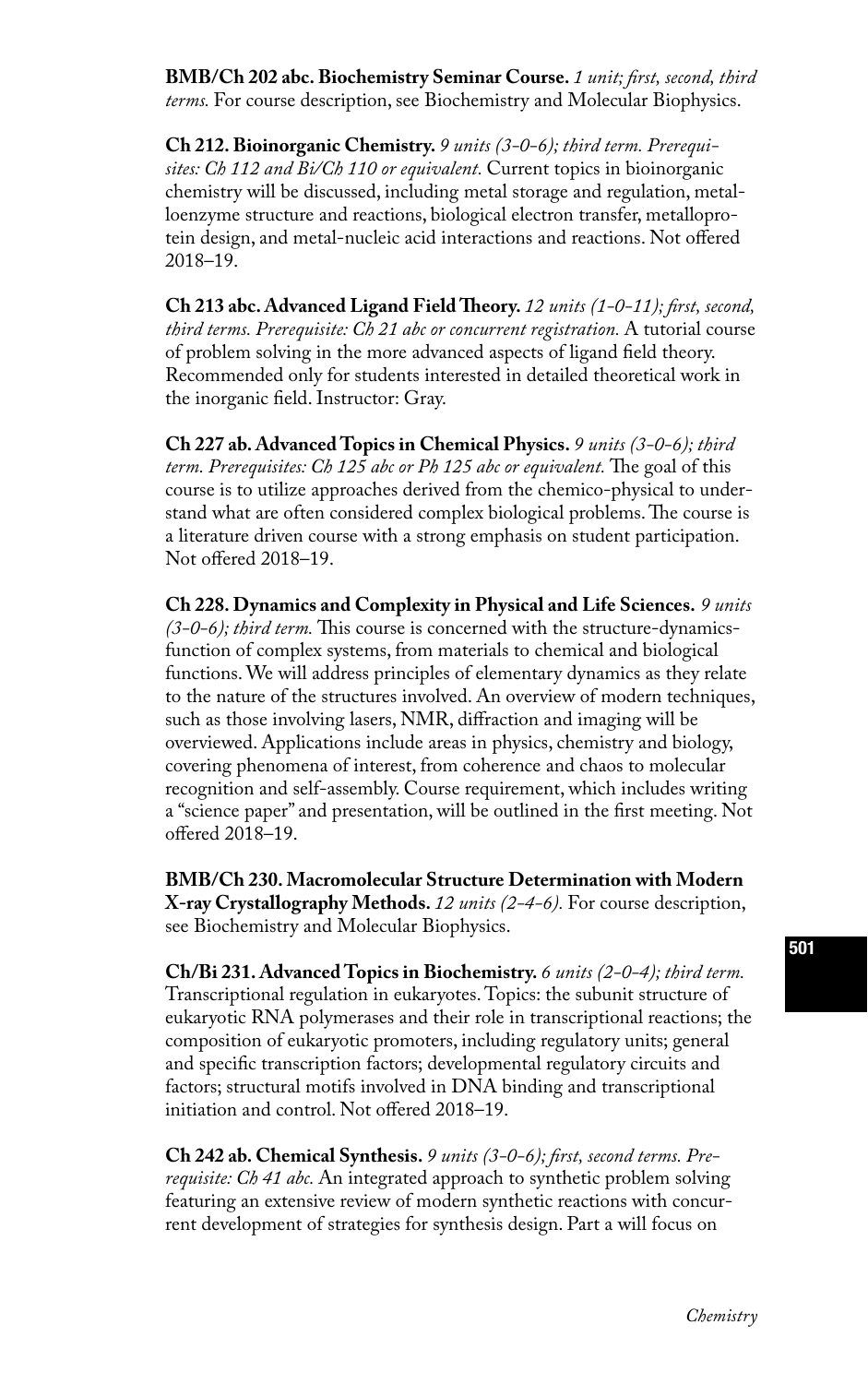the application of modern methods of stereocontrol in the construction of stereochemically complex acyclic systems. Part b will focus on strategies and reactions for the synthesis of cyclic systems. Instructors: Stoltz (a), Reisman (b).

**Ch 247. Organic Reaction Mechanisms.** *9 units (3-0-6); second term. Prerequisites: Ch 41 abc, Ch 242 a recommended.* This course will discuss and uncover useful strategies and tactics for approaching complex reaction mechanisms prevalent in organic reactions. Topics include: cycloaddition chemistry, rearrangements, radical reactions, metal-catalyzed processes, photochemical reactions among others. Recommended only for students interested in advanced study in organic chemistry or related fields. Not offered 2018–19.

**Ch 250. Advanced Topics in Chemistry.** *3 units; third term.* Content will vary from year to year; topics are chosen according to the interests of students and staff. Visiting faculty may present portions of this course. In Spring 2016 the class will be a seminar course in pharmaceutical chemistry with lectures by industrial researchers from both discovery (medicinal chemistry) and development (process chemistry) departments. Not offered 2018–19.

**Ch 251. Advanced Topics in Chemical Biology.** *9 units (3-0-6); second term. Prerequisites: or 146 or consent of the instructor.* Content will vary from year to year; advanced topics in chemical biology are chosen according to the interests of students and staff. Visiting faculty may lead portions of this course. In Winter 2018, the seminar course will be interactive classroom learning covering both fundamental discoveries and applied technologies in nucleic acids and genome sciences. Not offered 2018–19.

**Ch 279. Rotations in Chemistry.** *9 units (1-6-2); first, second, third.* By arrangement with members of the faculty, properly qualified graduate students will have the opportunity to engage in a short-term research project culminating in a presentation to their peers enrolled in the course and participating laboratories. (Pass-Fail only).

**Ch 280. Chemical Research.** *Hours and units by arrangement.* By arrangement with members of the faculty, properly qualified graduate students are directed in research in chemistry.

# CIVIL ENGINEERING

**CE 90 abc. Structural Analysics and Design.** *9 units (3-0-6); first, second, third terms. Prerequisite: ME 35 abc.* Structural loads; influence lines for statically determinate beams and trusses; deflection of beams; moment area and conjugate beam theorems; approximate methods of analysis of indeterminate structures; slope deflection and moment distribution techniques. Generalized stiffness and flexibility analyses of indeterminate structures. Design of selected structures in timber, steel, and reinforced concrete providing an introduction to working stress, load and resistance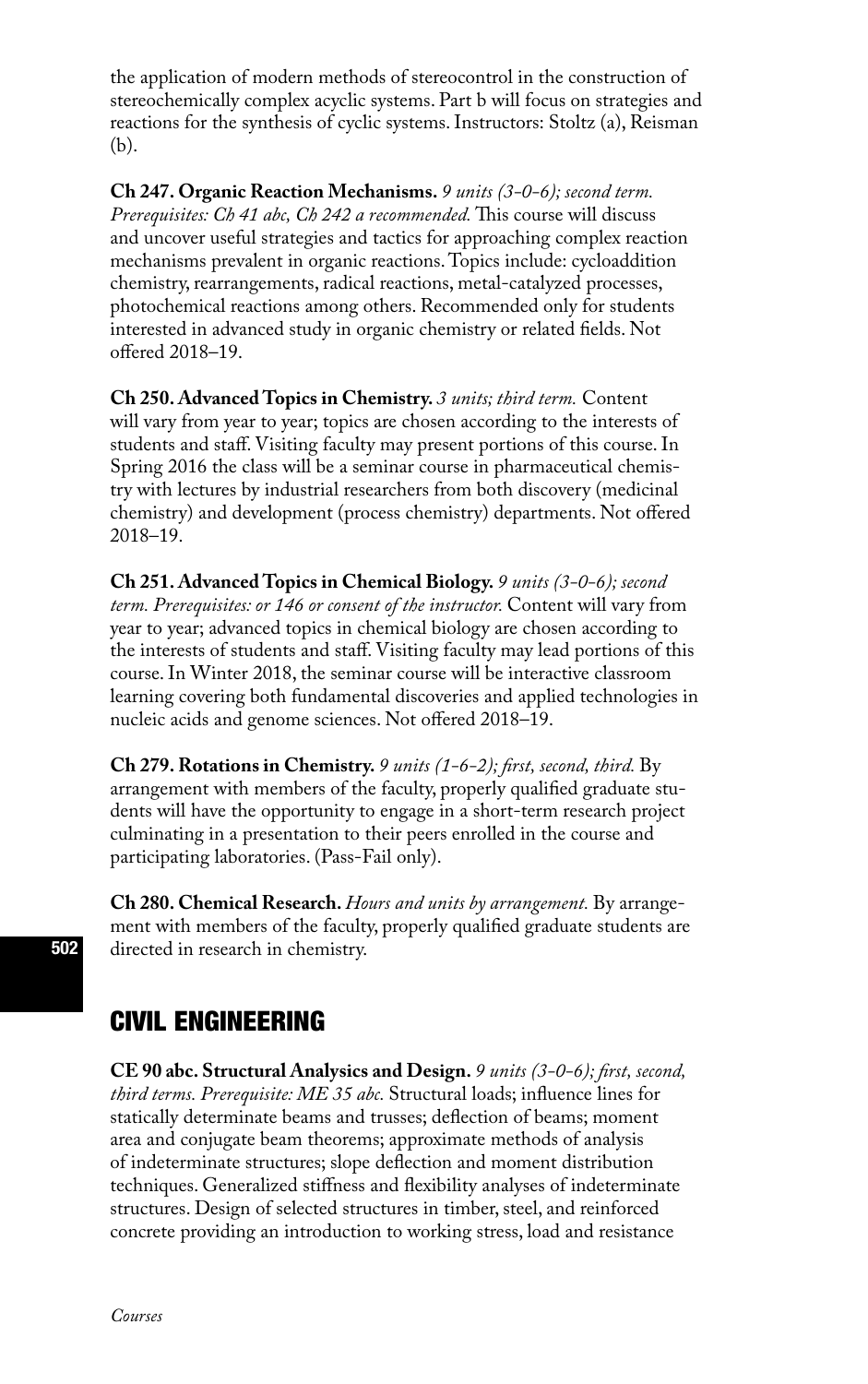factor, and ultimate strength approaches. In each of the second and third terms a design project will be undertaken involving consideration of initial conception, cost-benefit, and optimization aspects of a constructed facility. Not offered 2018–19.

**CE 100. Special Topics in Civil Engineering.** *Units to be based upon work done, any term.* Special problems or courses arranged to meet the needs of first-year graduate students or qualified undergraduate students. Graded pass/fail.

**Ae/APh/CE/ME 101 abc. Fluid Mechanics.** *9 units (3-0-6).* For course description, see Aerospace.

**Ae/AM/CE/ME 102 abc. Mechanics of Structures and Solids.** *9 units (3-0-6).* For course description, see Aerospace.

**CE/Ae/AM 108 ab. Computational Mechanics.** *9 units (3-5-1); first, second terms. Prerequisites: Ae/AM/ME/CE 102 abc or Ae/GE/ME 160 ab, or instructor's permission.* Numerical methods and techniques for solving initial boundary value problems in continuum mechanics (from heat conduction to statics and dynamics of solids and structures). Finite difference methods, direct methods, variational methods, finite elements in small strains and at finite deformation for applications in structural mechanics and solid mechanics. Solution of the partial differential equations of heat transfer, solid and structural mechanics, and fluid mechanics. Transient and nonlinear problems. Computational aspects and development and use of finite element code. Not offered 2018–19.

**CE/ME 112 ab. Hydraulic Engineering.** *9 units (3-0-6); second, third terms. Prerequisites: ME 11 abc, ME 12 abc; ACM 95/100 or equivalent (may be taken concurrently).* A survey of topics in hydraulic engineering: open channel and pipe flow, subcritical/critical flow and the hydraulic jump, hydraulic structures (weirs, inlet and outlet works, dams), hydraulic machinery, hydrology, river and flood modeling, solute transport, sediment mechanics, groundwater flow. Not offered 2018–19.

**AM/CE/ME 150 abc. Graduate Engineering Seminar.** *1 unit; each term.*  For course description, see Applied Mechanics.

**AM/CE 151 ab. Dynamics and Vibrations.** *9 units (3-0-6).* For course description, see Applied Mechanics.

**CE 160 ab. Structural and Earthquake Engineering.** *9 units (3-0-6); second, third terms.* Matrix structural analysis of the static and dynamic response of structural systems, Newmark time integration, Newton-Raphson iteration methodology for the response of nonlinear systems, stability of iteration schemes, static and dynamic numerical analysis of planar beam structures (topics include the development of stiffness, mass, and damping matrices, material and geometric nonlinearity effects, formulation of a nonlinear 2-D beam element, uniform and nonuniform earthquake loading, soil-structure interaction, 3-D beam element formulation, shear deforma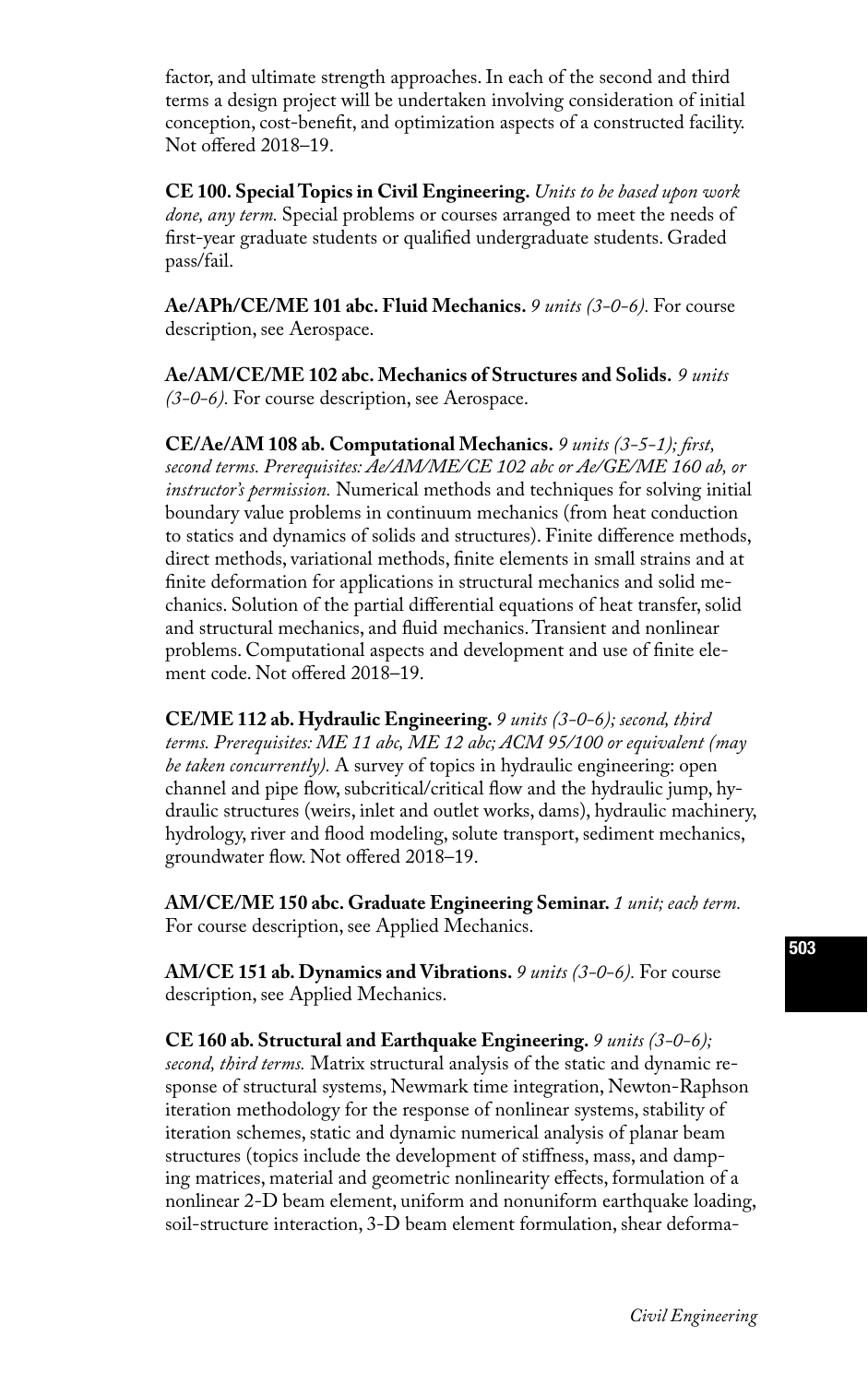tions, and panel zone deformations in steel frames, and large deformation analysis), seismic design and analysis of steel moment frame and braced frame systems, steel member behavior (topics include bending, buckling, torsion, warping, and lateral torsional buckling, and the effects of residual stresses), reinforced concrete member behavior (topics include bending, shear, torsion, and PMM interaction), and seismic design requirements for reinforced concrete structures. Not offered 2018–19.

**ME/CE 163. Mechanics and Rheology of Fluid-Infiltrated Porous Media.** *9 units (3-0-6).* For course description, see Mechanical Engineering.

**Ae/CE 165 ab. Mechanics of Composite Materials and Structures.** *9 units (2-2-5).* For course description, see Aerospace.

**CE/ME/Ge 173. Mechanics of Soils.** *9 units (3-0-6); second term. Prerequisites: Continuum Mechanics—Ae/Ge/ME 160a.* Basic principles of stiffness, deformation, effective stress and strength of soils, including sands, clays and silts. Elements of soil behavior such as stress-strain-strength behavior of clays, effects of sample disturbance, anisotropy, and strain rate; strength and compression of granular soils; consolidation theory and settlement analysis; and critical state soil mechanics. Not offered 2018–19.

**ME/CE/Ge 174. Mechanics of Rocks.** *9 units (3-0-6); third term.* For course description, see Mechanical Engineering.

**CE 180. Experimental Methods in Earthquake Engineering.** *9 units (1-5-3); first term. Prerequisite: AM/CE 151 abc or equivalent.* Laboratory work involving calibration and performance of basic transducers suitable for the measurement of strong earthquake ground motion, and of structural response to such motion. Study of principal methods of dynamic tests of structures, including generation of forces and measurement of structural response. Not offered 2018–19.

**CE 181 ab. Engineering Seismology.** *9 units (3-0-6); second, third terms.*  Characteristics of potentially destructive earthquakes from the engineering point of view. Theory of seismometers, seismic waves in a continuum, plane waves in layered media, surface waves, basin waves, site effects, dynamic deformation of buildings, seismic sources, earthquake size scaling, earthquake hazard calculations, rupture dynamics. Not offered 2018–19.

**CE 200. Advanced Work in Civil Engineering.** *6 or more units as arranged; any term.* A faculty mentor will oversee a student proposed, independent research or study project to meet the needs of graduate students. Graded pass/fail. The consent of a faculty mentor and a written report is required for each term.

**CE 201. Advanced Topics in Civil Engineering.** *9 units (3-0-6).* The faculty will prepare courses on advanced topics to meet the needs of graduate students.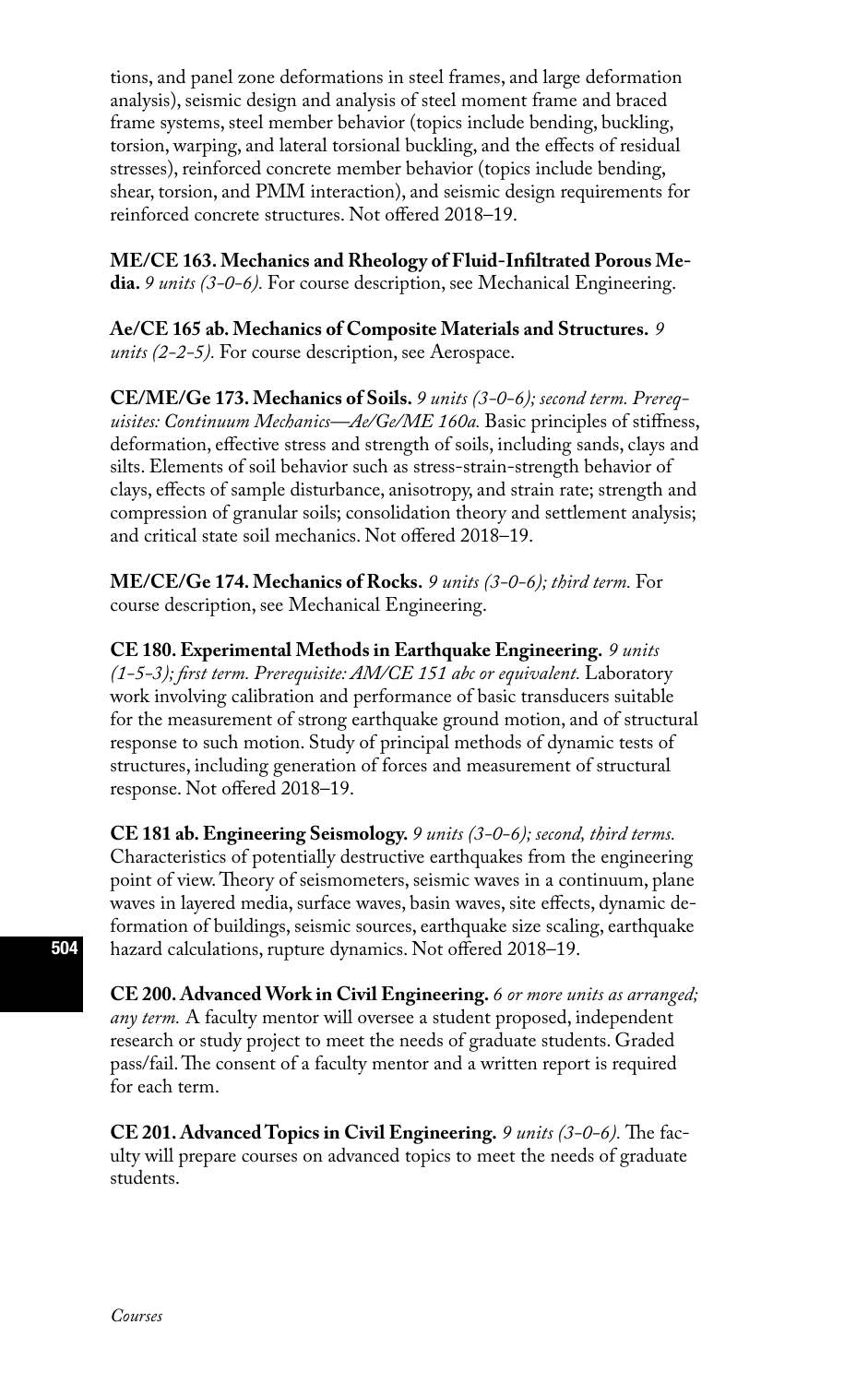**Ae/AM/CE/ME 214 ab. Computational Solid Mechanics.** *9 units 3-5-1.*  For course description, see Aerospace.

**Ae/CE 221. Space Structures.** *9 units (3-0-6).* For course description, see Aerospace.

#### **CE/Ge/ME 222. Earthquake Source Processes, Debris Flows, and Soil Liquefaction: Physics-based Modeling of Failure in Granular Media.**

*6 units (2-0-4); third term.* A seminar-style course focusing on granular dynamics and instabilities as they relate to geophysical hazards such as fault mechanics, debris flows, and liquefaction. The course will consist of studentled presentations of active research at Caltech and discussions of recent literature. Not offered 2018–19.

**CE 300. Research in Civil Engineering.** *Hours and units by arrangement.*  Research in the field of civil engineering. By arrangements with members of the staff, properly qualified graduate students are directed in research.

## COMPUTATION AND NEURAL SYSTEMS

**CNS 100. Introduction to Computation and Neural Systems.** *1 unit; first term.* This course is designed to introduce undergraduate and first-year CNS graduate students to the wide variety of research being undertaken by CNS faculty. Topics from all the CNS research labs are discussed and span the range from biology to engineering. Graded pass/fail. Instructor: Siapas.

**CNS/SS/Psy/Bi 102 ab. Brains, Minds, and Society.** *9 units (3-0-6); second, third terms. Prerequisites: Bi/CNS/NB/Psy 150 and CNS/Bi/Ph/CS/ NB 187, or instructor's permission.* Introduction to the computations made by the brain during economic and social decision making and their neural substrates. First quarter: Reinforcement learning. Unconscious and conscious processing. Emotion. Behavioral economics. Goal-directed and habit learning. Facial processing in social neuroscience. Second quarter: History and mechanisms of reinforcement. Associative learning. Mentalizing and strategic thinking. Neural basis of prosociality. Exploration-exploitation tradeoff. Functions of basal ganglia. Instructors: O'Doherty/Adolphs, Camerer.

**Psy/CNS 105 ab. Frontiers in Neuroeconomics.** *5 units (1.5-0-3.5).* For course description, see Psychology.

**CNS/SS/Psy 110 ab. Cognitive Neuroscience Tools.** *9 units (3-0-6); second, third terms.* This course covers tools and statistical methods used in cognitive neuroscience research. Topics vary from year to year depending on the interests of the students. Recent topics include statistical modeling for fMRI data, experimental design for fMRI, and the preprocessing of fMRI data. Not Offered 2018–19. Instructor: Rangel.

**Psy/CNS 130. Introduction to Human Memory.** *9 units (3-0-6).* For course description, see Psychology.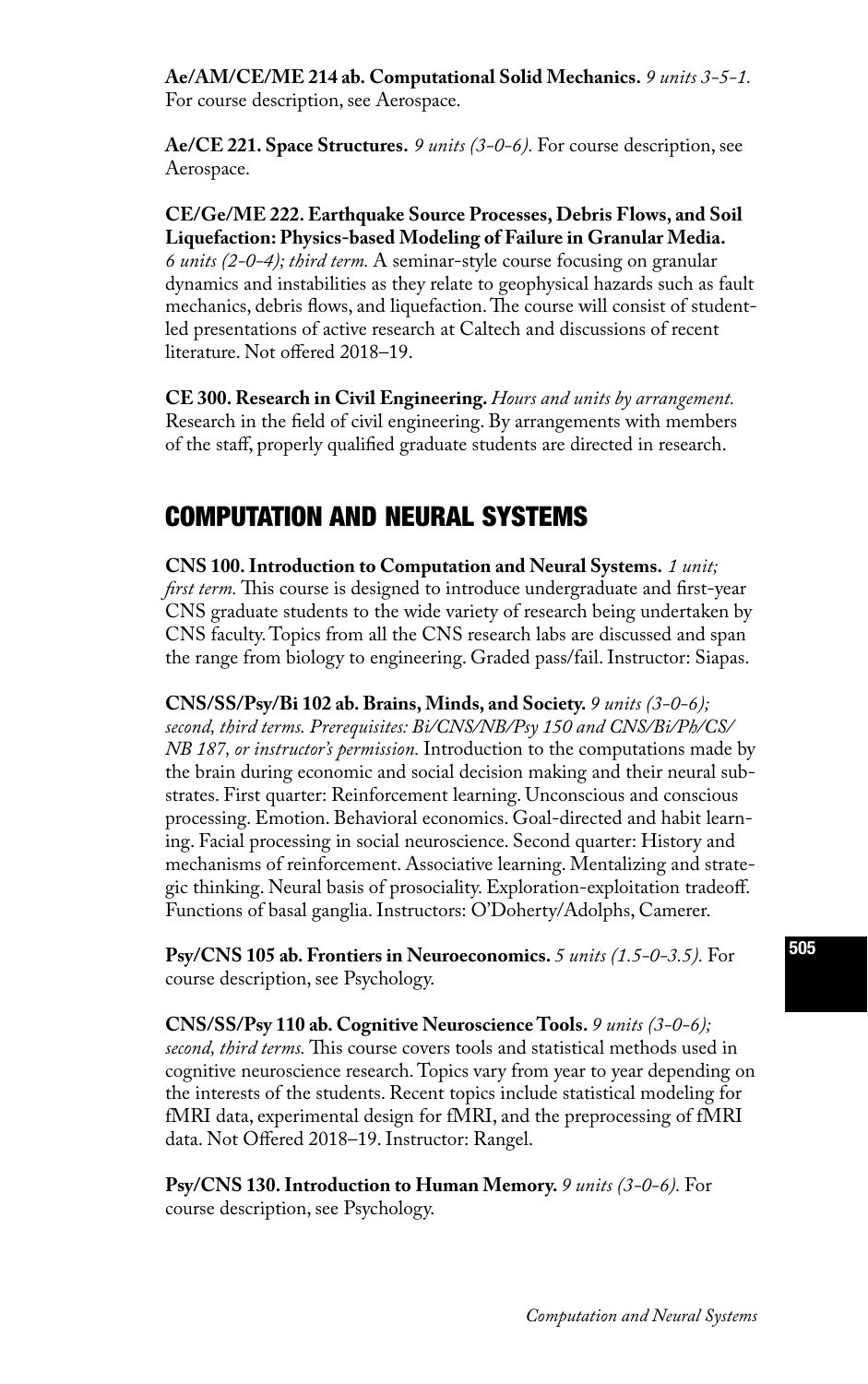### **CNS/Psy/Bi 131. The Psychology of Learning and Motivation.** *9 units*

*(3-0-6); second term.* This course will serve as an introduction to basic concepts, findings, and theory from the field of behavioral psychology, covering areas such as principles of classical conditioning, blocking and conditioned inhibition, models of classical conditioning, instrumental conditioning, reinforcement schedules, punishment and avoidance learning. The course will track the development of ideas from the beginnings of behavioral psychology in the early 20th century to contemporary learning theory. Not offered 2018–19. Instructor: O'Doherty

**EE/CNS/CS 148. Selected Topics in Computational Vision.** *9 units (3- 0-6); third term.* For course description, see Electrical Engineering.

**Bi/CNS/NB/Psy 150. Introduction to Neuroscience.** *10 units (4-0-6).*  For course description, see Biology.

**Bi/CNS/NB 152. Neural Circuits and Physiology of Appetite and Body Homeostasis.** *6 units (2-0-4); spring.* For course description, see Biology.

**Bi/CNS/NB 154. Principles of Neuroscience.** *9 units (3-0-6).* For course description, see Biology.

**CMS/CS/CNS/EE/IDS 155. Machine Learning & Data Mining.** *12 units (3-3-6).* For course description, see Computing and Mathematical Sciences.

**CS/CNS/EE 156 ab. Learning Systems.** *9 units (3-0-6).* For course description, see Computer Science.

**Bi/CNS/NB 157. Comparative Nervous Systems.** *9 units (2-3-4).* For course description, see Biology.

**Bi/CNS 158. Vertebrate Evolution.** *9 units (3-0-6).* For course description, see Biology.

**CS/CNS/EE/IDS 159. Advanced Topics in Machine Learning.** *9 units (3-0-6).* For course description, see Computer Science.

**Pl/CNS/NB/Bi/Psy 161. Consciousness.** *9 units (3-0-6).* For course description, see Philosophy.

**Bi/CNS/NB 162. Cellular and Systems Neuroscience Laboratory.** *12 units (2-4-6).* For course description, see Biology.

**Bi/CNS/NB 164. Tools of Neurobiology.** *9 units (3-0-6); second term. Prerequisites: Bi/CNS/NB/Psy 150 or equivalent.* For course description, see Biology.

**CS/CNS/EE/IDS 165. Foundations of Machine Learning.** *12 units (3-3- 6).* For course description, see Computer Science.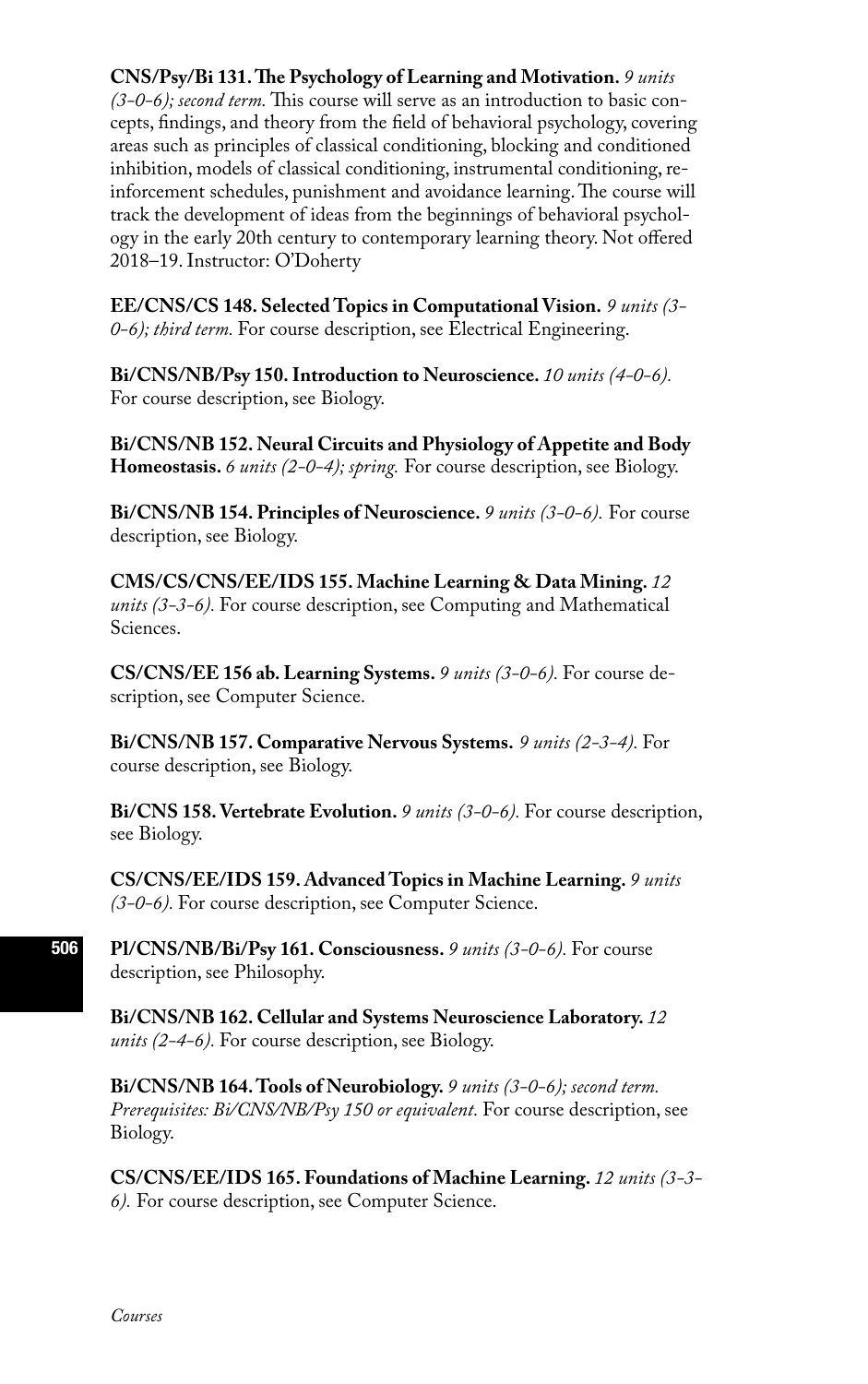**CS/CNS 171. Introduction to Computer Graphics Laboratory.** *12 units (3-6-3).* For course description, see Computer Science.

**CS/CNS 174. Computer Graphics Projects.** *12 units (3-6-3).* For course description, see Computer Science.

**CNS/Bi/SS/Psy/NB 176. Cognition.** *9 units (4-0-5); third term.* The cornerstone of current progress in understanding the mind, the brain, and the relationship between the two is the study of human and animal cognition. This course will provide an in-depth survey and analysis of behavioral observations, theoretical accounts, computational models, patient data, electrophysiological studies, and brain-imaging results on mental capacities such as attention, memory, emotion, object representation, language, and cognitive development. Instructor: Shimojo.

**CNS 180. Research in Computation and Neural Systems.** *Units by arrangement with faculty. Offered to precandidacy students.* 

**Bi/CNS/NB 184. The Primate Visual System**. *9 units (3-1-5).* For course description, see Biology.

**Bi/CNS/NB 185. Large Scale Brain Networks.** *6 units (2-0-4); third term.*  For course description, see Biology.

**CNS/Bi/EE/CS/NB 186. Vision: From Computational Theory to Neuronal Mechanisms.** *12 units (4-4-4); second term.* Lecture, laboratory, and project course aimed at understanding visual information processing, in both machines and the mammalian visual system. The course will emphasize an interdisciplinary approach aimed at understanding vision at several levels: computational theory, algorithms, psychophysics, and hardware (i.e., neuroanatomy and neurophysiology of the mammalian visual system). The course will focus on early vision processes, in particular motion analysis, binocular stereo, brightness, color and texture analysis, visual attention and boundary detection. Students will be required to hand in approximately three homework assignments as well as complete one project integrating aspects of mathematical analysis, modeling, physiology, psychophysics, and engineering. Given in alternate years; Not Offered 2018–19. Instructors: Meister, Perona, Shimojo.

**CNS/Bi/Ph/CS/NB 187. Neural Computation.** *9 units (3-0-6); first term. Prerequisites: familiarity with digital circuits, probability theory, linear algebra, and differential equations. Programming will be required.* This course investigates computation by neurons. Of primary concern are models of neural computation and their neurological substrate, as well as the physics of collective computation. Thus, neurobiology is used as a motivating factor to introduce the relevant algorithms. Topics include rate-code neural networks, their differential equations, and equivalent circuits; stochastic models and their energy functions; associative memory; supervised and unsupervised learning; development; spike-based computing; single-cell computation; error and noise tolerance. Not Offered 2018–19. Instructor: Perona.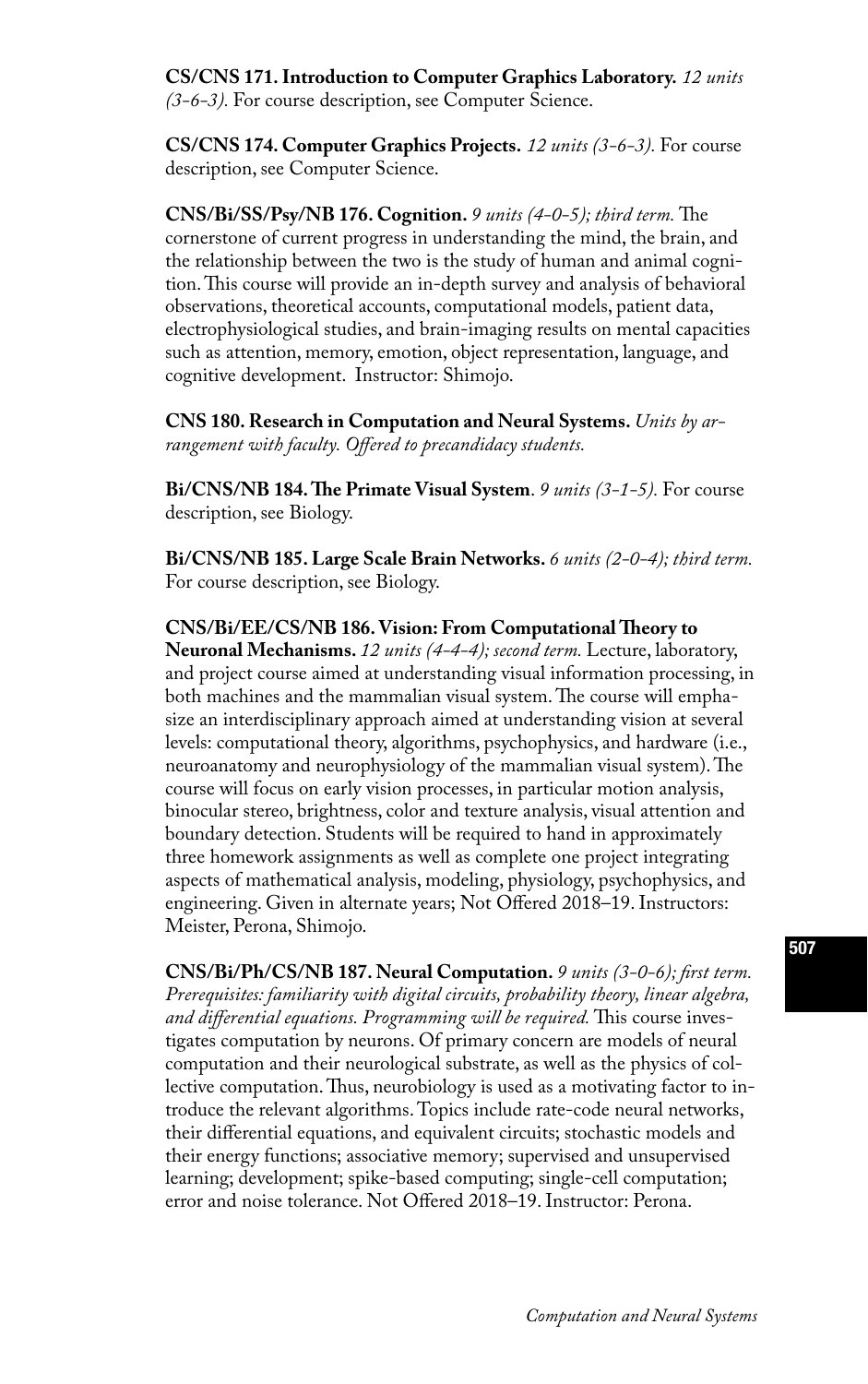**BE/CS/CNS/Bi 191 ab. Biomolecular Computation.** *9 units (3-0-6).* For course description, see Bioengineering.

**Bi/CNS/NB 195. Mathematics in Biology.** *9 units (3-0-6).* For course description, see Biology.

**Bi/CNS/NB 216. Behavior of Mammals.** *6 units (2-0-4).* For course description, see Biology.

**Bi/CNS/NB 217. Central Mechanisms in Perception.** *6 units (2-0-4).* For course description, see Biology.

Bi/CNS/NB 220. Genetic Dissection of Neural Circuit Function. 6 units (2-0-4)*.* For course description, see Biology.

**Bi/CNS/BE/NB 230. Optogenetic and CLARITY Methods in Experimental Neuroscience.** *9 units (3-2-4); third term.* For course description, see Biology.

**CNS/Bi/NB 247. Cerebral Cortex.** *6 units (2-0-4); second term. Prerequisite: Bi/CNS/NB/Psy 150 or equivalent.* A general survey of the structure and function of the cerebral cortex. Topics include cortical anatomy, functional localization, and newer computational approaches to understanding cortical processing operations. Motor cortex, sensory cortex (visual, auditory, and somatosensory cortex), association cortex, and limbic cortex. Emphasis is on using animal models to understand human cortical function and includes correlations between animal studies and human neuropsychological and functional imaging literature. Given in alternate years; Offered 2018–19. Instructor: Andersen.

**Bi/CNS 250 c. Topics in Systems Neuroscience.** *9 units (3-0-6).* For course description, see Biology.

**CNS/SS 251. Human Brain Mapping: Theory and Practice.** *9 units (2-1-6); second term.* A course in functional brain imaging. An overview of contemporary brain imaging techniques, usefulness of brain imaging compared to other techniques available to the modern neuroscientist. Review of what is known about the physical and biological bases of the signals being measured. Design and implementation of a brain imaging experiment and analysis of data (with a particular emphasis on fMRI). Instructor: O'Doherty.

**SS/Psy/Bi/CNS 255. Topics in Emotion and Social Cognition.** *9 units (3-0-6).* For course description, see Social Science.

**CNS/Bi/NB 256. Decision Making.** *6 units (2-0-4); third term.* This special topics course will examine the neural mechanisms of reward, decision making, and reward-based learning. The course covers the anatomy and physiology of reward and action systems. Special emphasis will be placed on the representation of reward expectation; the interplay between reward, motivation, and attention; and the selection of actions. Links between con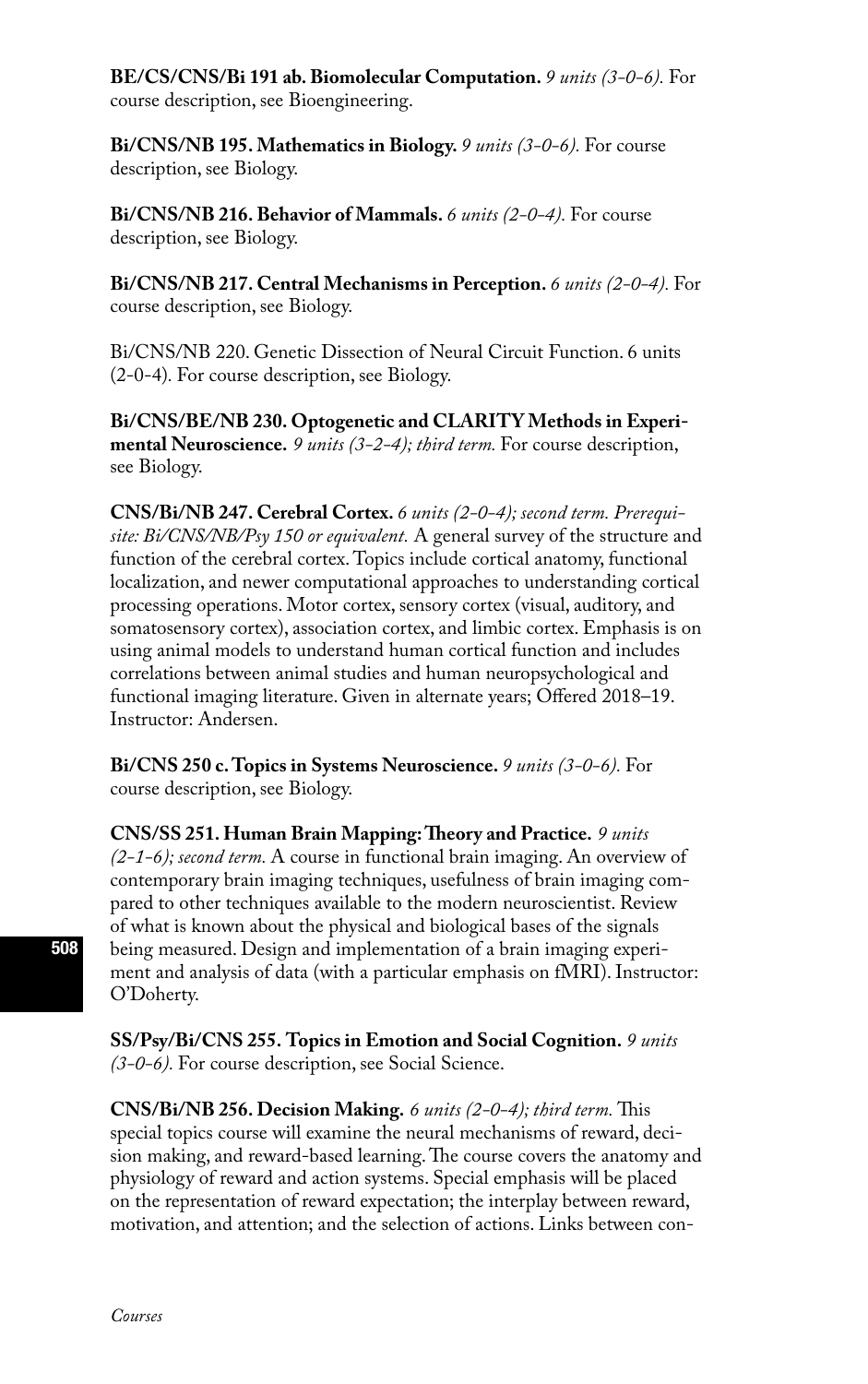cepts in economics and the neural mechanisms of decision making will be explored. Data from animal and human studies collected using behavioral, neurophysiological, and functional magnetic resonance techniques will be reviewed. Given in alternate years; Not offered 2018–19. Instructor: Andersen

**CNS 280. Research in Computation and Neural Systems.** *Hours and units by arrangement. For graduate students admitted to candidacy in computation and neural systems.* 

**SS/Psy/CNS 285. Topics in Social, Cognitive, and Decision Sciences.** *3 units (3-0-0); first, second, third terms. For course description, see Social Sciences.*

**CNS/Bi 286 abc. Special Topics in Computation and Neural Systems.** *Units to be arranged. First, second, third terms.* Students may register with permission of the responsible faculty member.

# COMPUTER SCIENCE

**CS 1. Introduction to Computer Programming.** *9 units (3-4-2); first term.*  A course on computer programming emphasizing the program design process and pragmatic programming skills. It will use the Python programming language and will not assume previous programming experience. Material covered will include data types, variables, assignment, control structures, functions, scoping, compound data, string processing, modules, basic input/output (terminal and file), as well as more advanced topics such as recursion, exception handling and object-oriented programming. Program development and maintenance skills including debugging, testing, and documentation will also be taught. Assignments will include problems drawn from fields such as graphics, numerics, networking, and games. At the end of the course, students will be ready to learn other programming languages in courses such as CS 11, and will also be ready to take more indepth courses such as CS 2 and CS 4. Instructor: Vanier.

**CS 2. Introduction to Programming Methods.** *9 units (2-6-1); second term. Prerequisites: CS 1 or equivalent.* CS 2 is a demanding course in programming languages and computer science. Topics covered include data structures, including lists, trees, and graphs; implementation and performance analysis of common algorithms; algorithm design principles, in particular recursion and dynamic programming; concurrency and network programming; basic numerical computation methods. Heavy emphasis is placed on the use of compiled languages and development tools, including source control and debugging. The course includes weekly laboratory exercises and written homework covering the lecture material and program design. The course is intended to establish a foundation for further work in many topics in the computer science option. Instructors: Blank, Desbrun.

**CS 3. Introduction to Software Engineering.** *9 units (2-4-3); third term. Prerequisites: CS 2 or equivalent.* CS 3 is a practical introduction to software engineering with an emphasis on understanding and minimizing risk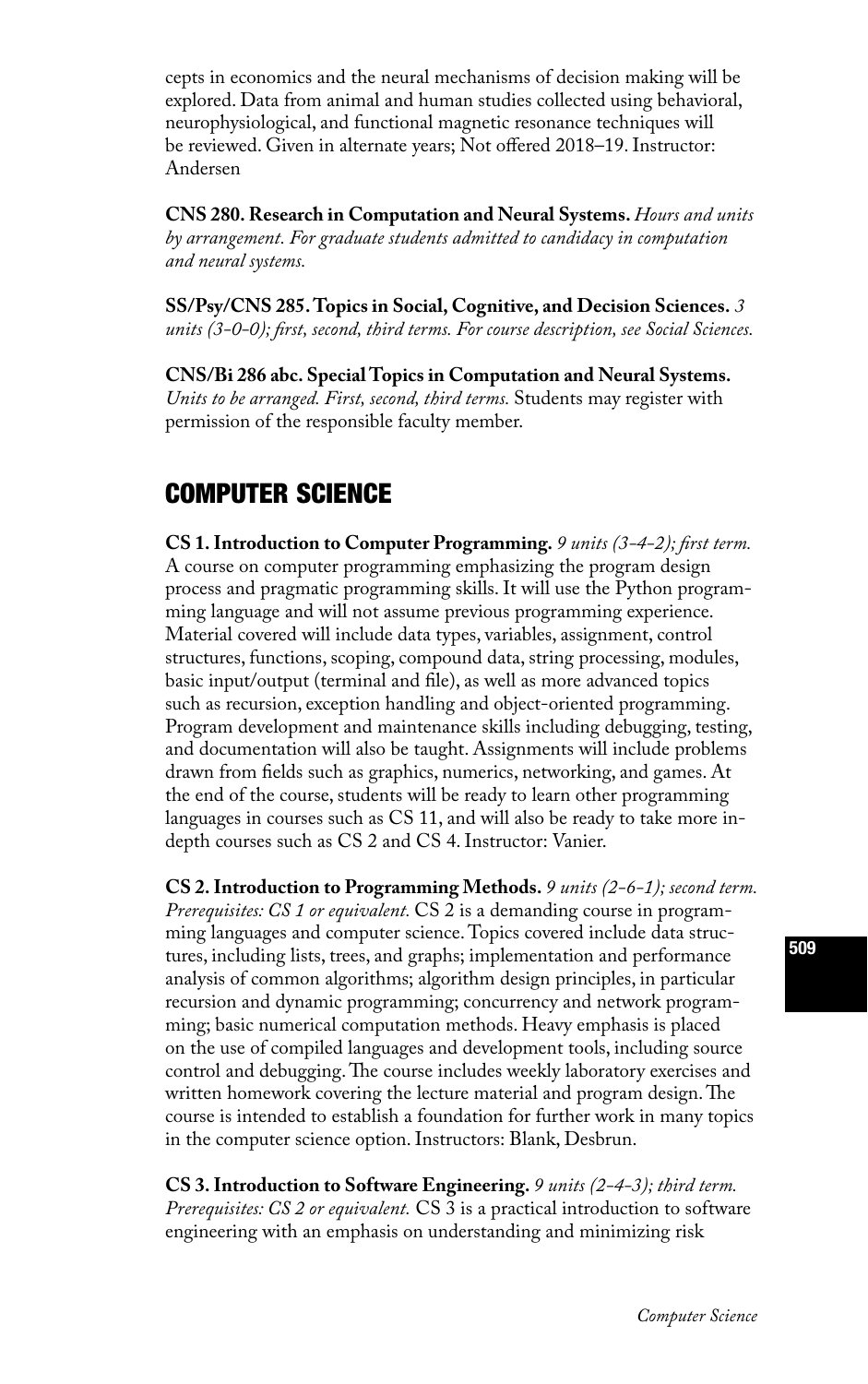in large software projects. Students will work in teams on a course-long project. Topics covered include revision control, code reviews, testing and testability, code readability, API design, refactoring, and documentation. The course provides opportunities to present your work to the class, and emphasizes working with other people's code, both that of classmates and pre-existing frameworks. Not offered 2018–19.

**CS 4. Fundamentals of Computer Programming.** *9 units (3-4-2); second term. Prerequisite: CS 1 or instructor's permission.* This course gives students the conceptual background necessary to construct and analyze programs, which includes specifying computations, understanding evaluation models, and using major programming language constructs (functions and procedures, conditionals, recursion and looping, scoping and environments, compound data, side effects, higher-order functions and functional programming, and object-oriented programming). It emphasizes key issues that arise in programming and in computation in general, including time and space complexity, choice of data representation, and abstraction management. This course is intended for students with some programming background who want a deeper understanding of the conceptual issues involved in computer programming. Instructor: Vanier.

**Ma/CS 6/106 abc. Introduction to Discrete Mathematics.** *9 units (3-0-6).*  For course description, see Mathematics.

**CS 9. Introduction to Computer Science Research.** *1 unit (1-0-0); first term.* This course will introduce students to research areas in CS through weekly overview talks by Caltech faculty and aimed at first-year undergraduates. More senior students may wish to take the course to gain an understanding of the scope of research in computer science. Graded pass/ fail. Instructors: Blank, Ralph.

**EE/CS 10 ab. Introduction to Digital Logic and Embedded Systems.** 6 units (*2-3-1).* For course description, see Electrical Engineering.

**CS 11. Computer Language Lab.** *3 units (0-3-0); first, second, third terms. Prerequisites: CS 1 or instructor's permission.* A self-paced lab that provides students with extra practice and supervision in transferring their programming skills to a particular programming language. The course can be used for any language of the student's choosing, subject to approval by the instructor. A series of exercises guide the student through the pragmatic use of the chosen language, building his or her familiarity, experience, and style. More advanced students may propose their own programming project as the target demonstration of their new language skills. This course is available for undergraduate students only. Graduate students should register for CS 111. CS 11 may be repeated for credit of up to a total of nine units. Instructors: Blank, Pinkston, Vanier.

**CS 19 ab. Introduction to Computer Science in Industry.** *2 units (1-0-1); first, second terms.* This course will introduce students to CS in industry through weekly overview talks by alums and engineers in industry. It is aimed at second-year undergraduates. Others may wish to take the course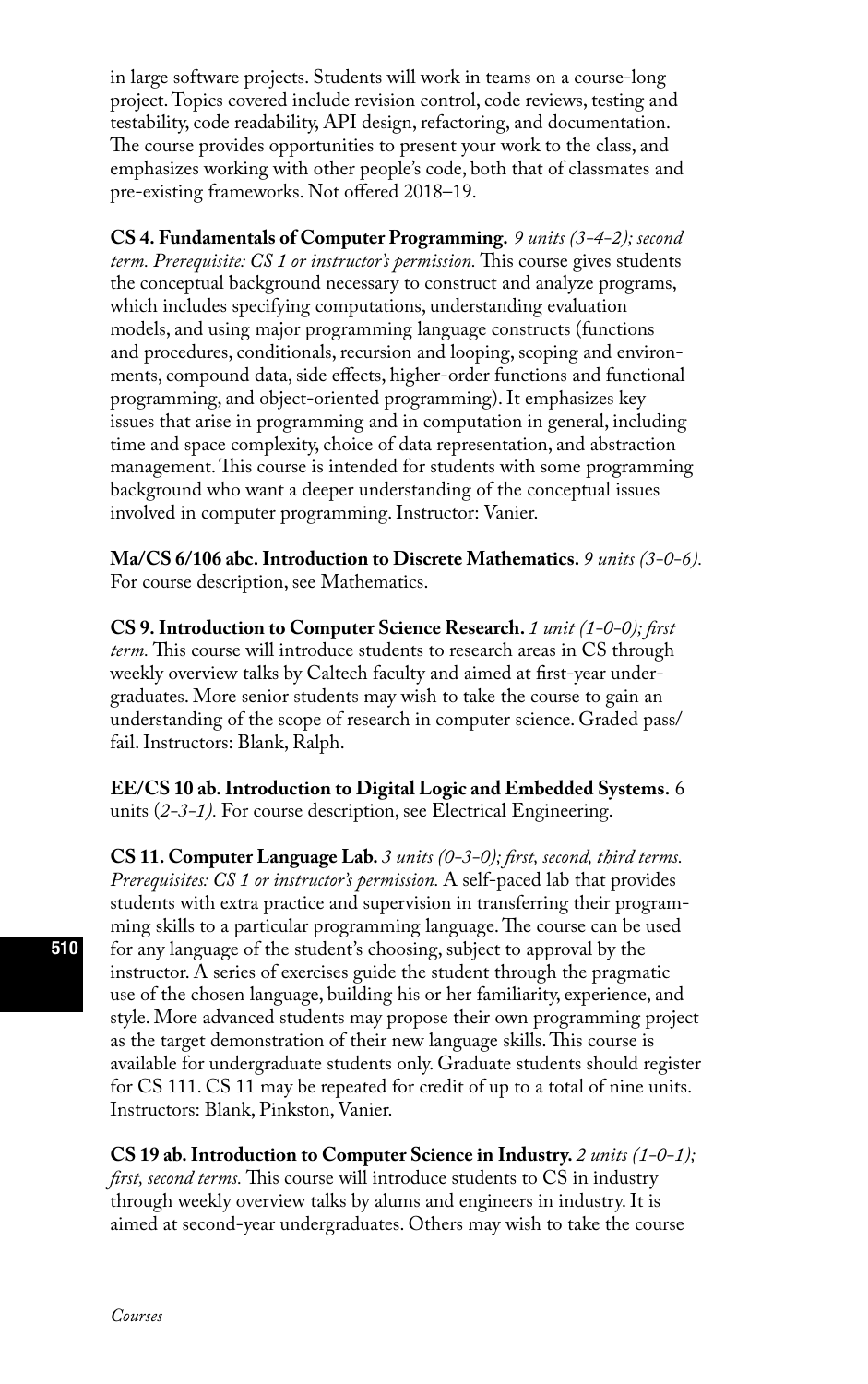to gain an understanding of the scope of computer science in industry. Additionally students will complete short weekly assignments aimed at preparing them for interactions with industry. This course is closed to first and second term freshman for credit. Graded pass/fail. Instructor: Ralph.

**CS 21. Decidability and Tractability.** *9 units (3-0-6); second term. Prerequisite: CS 2 (may be taken concurrently).* This course introduces the formal foundations of computer science, the fundamental limits of computation, and the limits of efficient computation. Topics will include automata and Turing machines, decidability and undecidability, reductions between computational problems, and the theory of NP-completeness. Instructor: Umans.

**CS 24. Introduction to Computing Systems.** *9 units (3-3-3); third term. Prerequisites: Familiarity with C equivalent to having taken the CS 11 C track.* Basic introduction to computer systems, including hardware-software interface, computer architecture, and operating systems. Course emphasizes computer system abstractions and the hardware and software techniques necessary to support them, including virtualization (e.g., memory, processing, communication), dynamic resource management, and common-case optimization, isolation, and naming. Instructors: Blank, Pinkston.

**CS 37. Algorithms in the Real World.** *9 units (2-6-1); first term. Prerequisites: CS 2, CS 24, Ma 6 or permission from instructor.* This course introduces algorithms in the context of their usage in the real world. The course covers compression, advanced data structures, numerical algorithms, cryptography, computer algebra, and parallelism. The goal of the course is for students to see how to use theoretical algorithms in real-world contexts, focusing both on correctness and the nitty-gritty details and optimizations. Implementations focus on two orthogonal avenues: speed (for which C is used) and algorithmic thinking (for which Python is used). Instructor: Blank.

**CS 38. Algorithms.** *9 units (3-0-6); third term. Prerequisites: CS 2; Ma/CS 6 a or Ma 121 a; and CS 21.* This course introduces techniques for the design and analysis of efficient algorithms. Major design techniques (the greedy approach, divide and conquer, dynamic programming, linear programming) will be introduced through a variety of algebraic, graph, and optimization problems. Methods for identifying intractability (via NP-completeness) will be discussed. Instructor: Schulman.

**EE/CS 53. Microprocessor Project Laboratory.** *12 units (0-12-0).* For course description, see Electrical Engineering.

**CS/EE/ME 75 abc. Multidisciplinary Systems Engineering.** *3 units (2-0-1), 6 units (2-0-4), or 9 units (2-0-7) first term; 6 units (2-3-1), 9 units (2-6-1), or 12 units (2-9-1) second and third terms; units according to project selected.* This course presents the fundamentals of modern multidisciplinary systems engineering in the context of a substantial design project. Students from a variety of disciplines will conceive, design, implement, and operate a system involving electrical, information, and mechanical engineering components. Specific tools will be provided for setting project goals and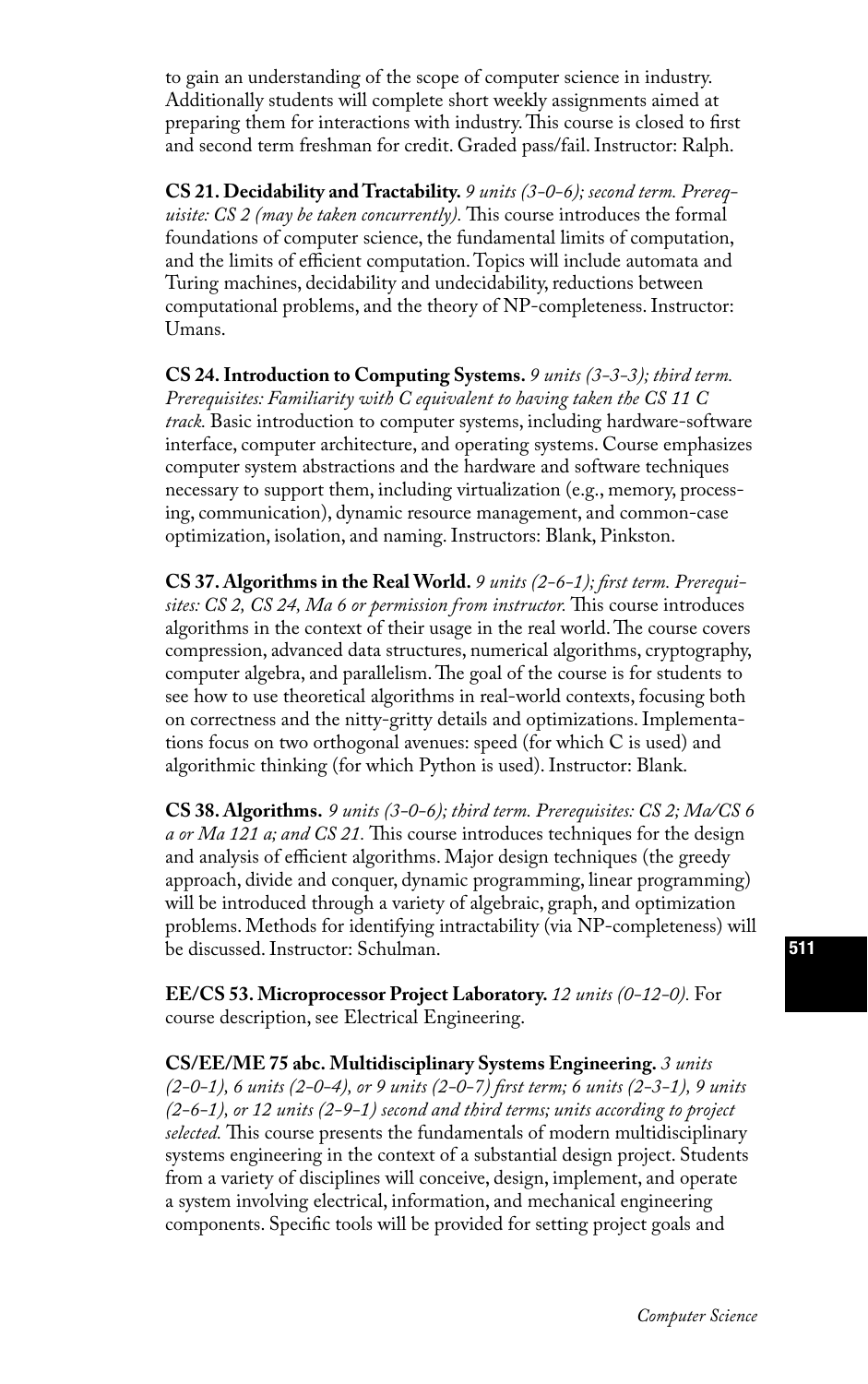objectives, managing interfaces between component subsystems, working in design teams, and tracking progress against tasks. Students will be expected to apply knowledge from other courses at Caltech in designing and implementing specific subsystems. During the first two terms of the course, students will attend project meetings and learn some basic tools for project design, while taking courses in CS, EE, and ME that are related to the course project. During the third term, the entire team will build, document, and demonstrate the course design project, which will differ from year to year. Freshmen must receive permission from the lead instructor to enroll. Instructor: Not offered 2018–19.

**CS 80 abc. Undergraduate Thesis.** *9 units; first, second, third terms. Prerequisite: instructor's permission, which should be obtained sufficiently early to allow time for planning the research.* Individual research project, carried out under the supervision of a member of the computer science faculty (or other faculty as approved by the computer science undergraduate option representative). Projects must include significant design effort. Written report required. Open only to upperclass students. Not offered on a pass/fail basis. Instructor: Staff.

**CS 81 abc. Undergraduate Projects in Computer Science.** *Units are assigned in accordance with work accomplished. Prerequisites: Consent of supervisor is required before registering.* Supervised research or development in computer science by undergraduates. The topic must be approved by the project supervisor, and a formal final report must be presented on completion of research. This course can (with approval) be used to satisfy the project requirement for the CS major. Graded pass/fail. Instructor: Staff.

**CS 90. Undergraduate Reading in Computer Science.** *Units are assigned in accordance with work accomplished. Prerequisites: Consent of supervisor is required before registering.* Supervised reading in computer science by undergraduates. The topic must be approved by the reading supervisor, and a formal final report must be presented on completion of the term. Graded pass/fail. Instructor: Staff.

**CS 101 abc. Special Topics in Computer Science.** *Units in accordance with work accomplished; offered by announcement. Prerequisites: CS 21 and CS 38, or instructor's permission.* The topics covered vary from year to year, depending on the students and staff. Primarily for undergraduates.

**CS 102 abc. Seminar in Computer Science.** *3, 6, or 9 units as arranged with the instructor. Instructor's permission required.*

**CS 103 abc. Reading in Computer Science.** *3, 6, or 9 units as arranged with the instructor. Instructor's permission required.*

**HPS/Pl/CS 110. Causation and Explanation.** *9 units (3-0-6).* For course description, see History and Philosophy of Science.

**CS 111. Graduate Programming Practicum.** *3 units (0-3-0); first, second, third terms. Prerequisites: CS 1 or equivalent.* A self-paced lab that provides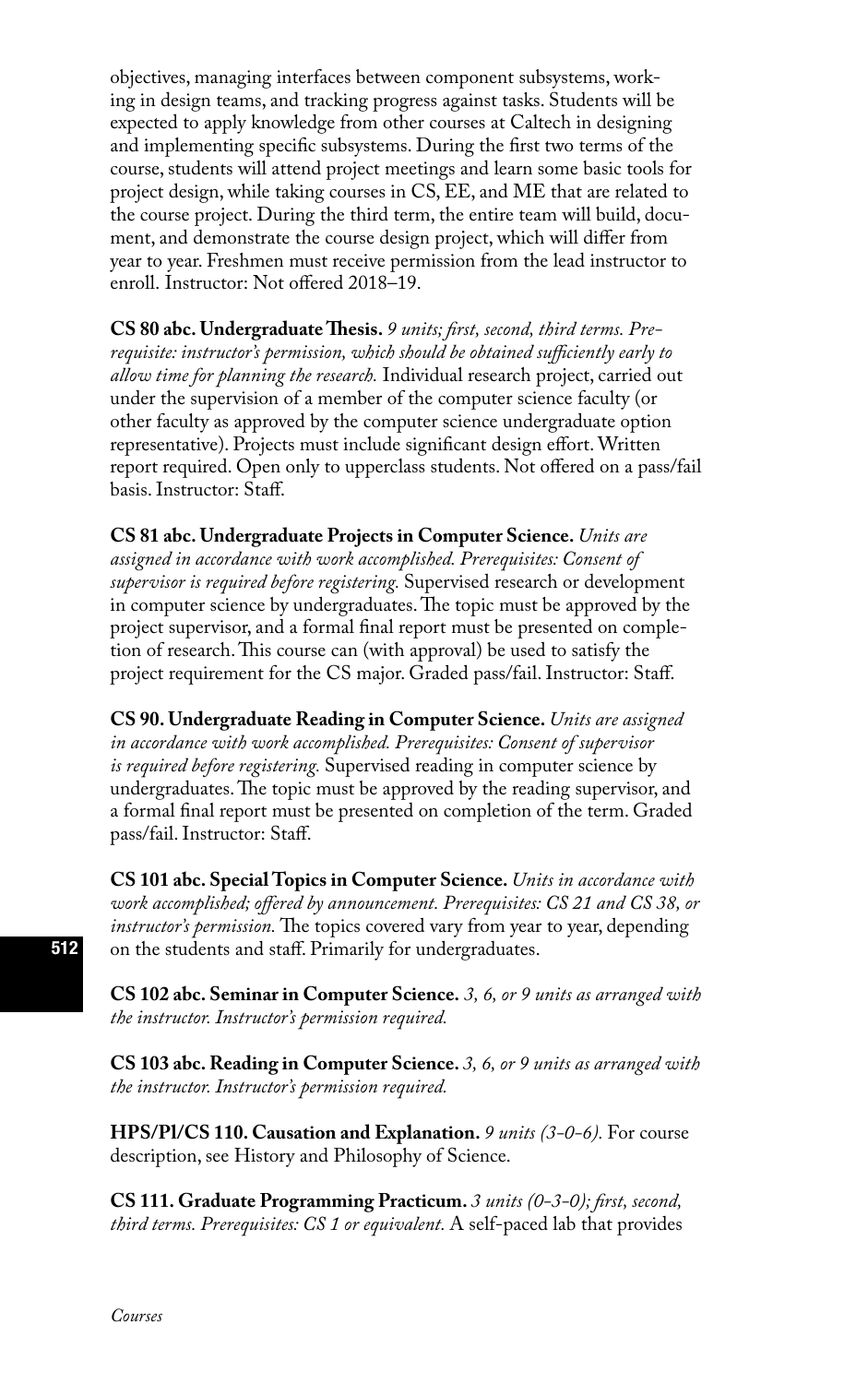students with extra practice and supervision in transferring their programming skills to a particular programming language. The course can be used for any language of the student's choosing, subject to approval by the instructor. A series of exercises guide the student through the pragmatic use of the chosen language, building his or her familiarity, experience, and style. More advanced students may propose their own programming project as the target demonstration of their new language skills. This course is available for graduate students only. Undergraduates should register for CS 11. Not offered 2018–19.

**Ec/ACM/CS 112. Bayesian Statistics.** *9 units (3-0-6).* For course description, see Economics.

**ACM/CS/IDS 114. Parallel Algorithms for Scientific Applications.**  *9 units (3-0-6).* For course description, see Applied and Computational Mathematics.

**CS 115. Functional Programming.** *9 units (3-4-2); third term. Prerequisites: CS 1 and CS 4.* This course is a both a theoretical and practical introduction to functional programming, a paradigm which allows programmers to work at an extremely high level of abstraction while simultaneously avoiding large classes of bugs that plague more conventional imperative and object-oriented languages. The course will introduce and use the lazy functional language Haskell exclusively. Topics include: recursion, first-class functions, higher-order functions, algebraic data types, polymorphic types, function composition, point-free style, proving functions correct, lazy evaluation, pattern matching, lexical scoping, type classes, and modules. Some advanced topics such as monad transformers, parser combinators, dynamic typing, and existential types are also covered. Instructor: Vanier.

**CS 116. Reasoning about Program Correctness.** *9 units (3-0-6); first term. Prerequisite: CS 1 or equivalent.* This course presents the use of logic and formal reasoning to prove the correctness of sequential and concurrent programs. Topics in logic include propositional logic, basics of first-order logic, and the use of logic notations for specifying programs. The course presents a programming notation and its formal semantics, Hoare logic and its use in proving program correctness, predicate transformers and weakest preconditions, and fixed-point theory and its application to proofs of programs. Not offered 2018–19.

**Ma/CS 117 abc. Computability Theory.** *9 units (3-0-6).* For course description, see Mathematics.

**CS 118. Logic Model Checking for Formal Software Verification.** *9 units (3-3-3); second term.* An introduction to the theory and practice of logic model checking as an aid in the formal proofs of correctness of concurrent programs and system designs. The specific focus is on automata-theoretic verification. The course includes a study of the theory underlying formal verification, the correctness of programs, and the use of software tools in designs. Instructor: Holzmann.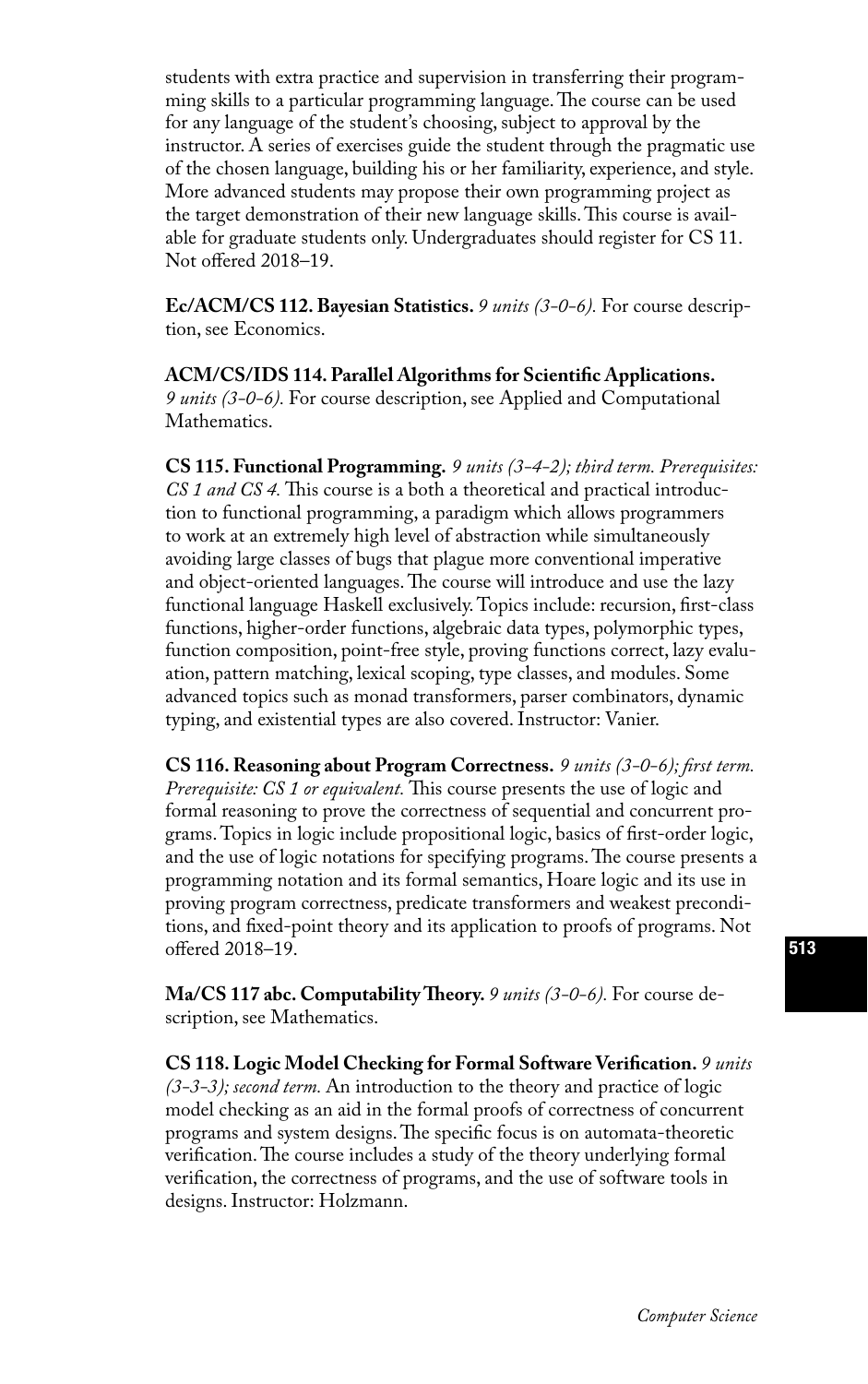### **EE/CS 119 abc. Advanced Digital Systems Design.** *9 units (3-3-3).* For course description, see Electrical Engineering.

**CS/Ph 120. Quantum Cryptography.** *9 units (3-0-6); first term. Prerequisites: Ma 1b, Ph 2b or Ph 12b, CS 21, CS 38 or equivalent recommended (or instructor's permission).* This course is an introduction to quantum cryptography: how to use quantum effects, such as quantum entanglement and uncertainty, to implement cryptographic tasks with levels of security that are impossible to achieve classically. The course covers the fundamental ideas of quantum information that form the basis for quantum cryptography, such as entanglement and quantifying quantum knowledge. We will introduce the security definition for quantum key distribution and see protocols and proofs of security for this task. We will also discuss the basics of deviceindependent quantum cryptography as well as other cryptographic tasks and protocols, such as bit commitment or position-based cryptography. Not offered 2018–19.

**CS/IDS 121. Relational Databases.** *9 units (3-0-6); first term. Prerequisites: CS 1 or equivalent.* Introduction to the basic theory and usage of relational database systems. It covers the relational data model, relational algebra, and the Structured Query Language (SQL). The course introduces the basics of database schema design and covers the entity-relationship model, functional dependency analysis, and normal forms. Additional topics include other query languages based on the relational calculi, data-warehousing and dimensional analysis, writing and using stored procedures, working with hierarchies and graphs within relational databases, and an overview of transaction processing and query evaluation. Extensive hands-on work with SQL databases. Instructor: Pinkston.

**CS/IDS 122. Database System Implementation.** *9 units (3-3-3); second term. Prerequisites: CS 2, CS 38, CS/IDS 121 and familiarity with Java, or instructor's permission.* This course explores the theory, algorithms, and approaches behind modern relational database systems. Topics include file storage formats, query planning and optimization, query evaluation, indexes, transaction processing, concurrency control, and recovery. Assignments consist of a series of programming projects extending a working relational database, giving hands-on experience with the topics covered in class. The course also has a strong focus on proper software engineering practices, including version control, testing, and documentation. Instructor: Pinkston.

**CS 123. Projects in Database Systems.** *9 units (0-0-9); third term. Prerequisites: CS/IDS 121 and CS/IDS 122.* Students are expected to execute a substantial project in databases, write up a report describing their work, and make a presentation. Instructor: Pinkston.

**CS 124. Operating Systems.** *12 units (3-6-3); first term. Prerequisites: CS 24.* This course explores the major themes and components of modern operating systems, such as kernel architectures, the process abstraction and process scheduling, system calls, concurrency within the OS, virtual memory management, and file systems. Students must work in groups to complete a series of challenging programming projects, implementing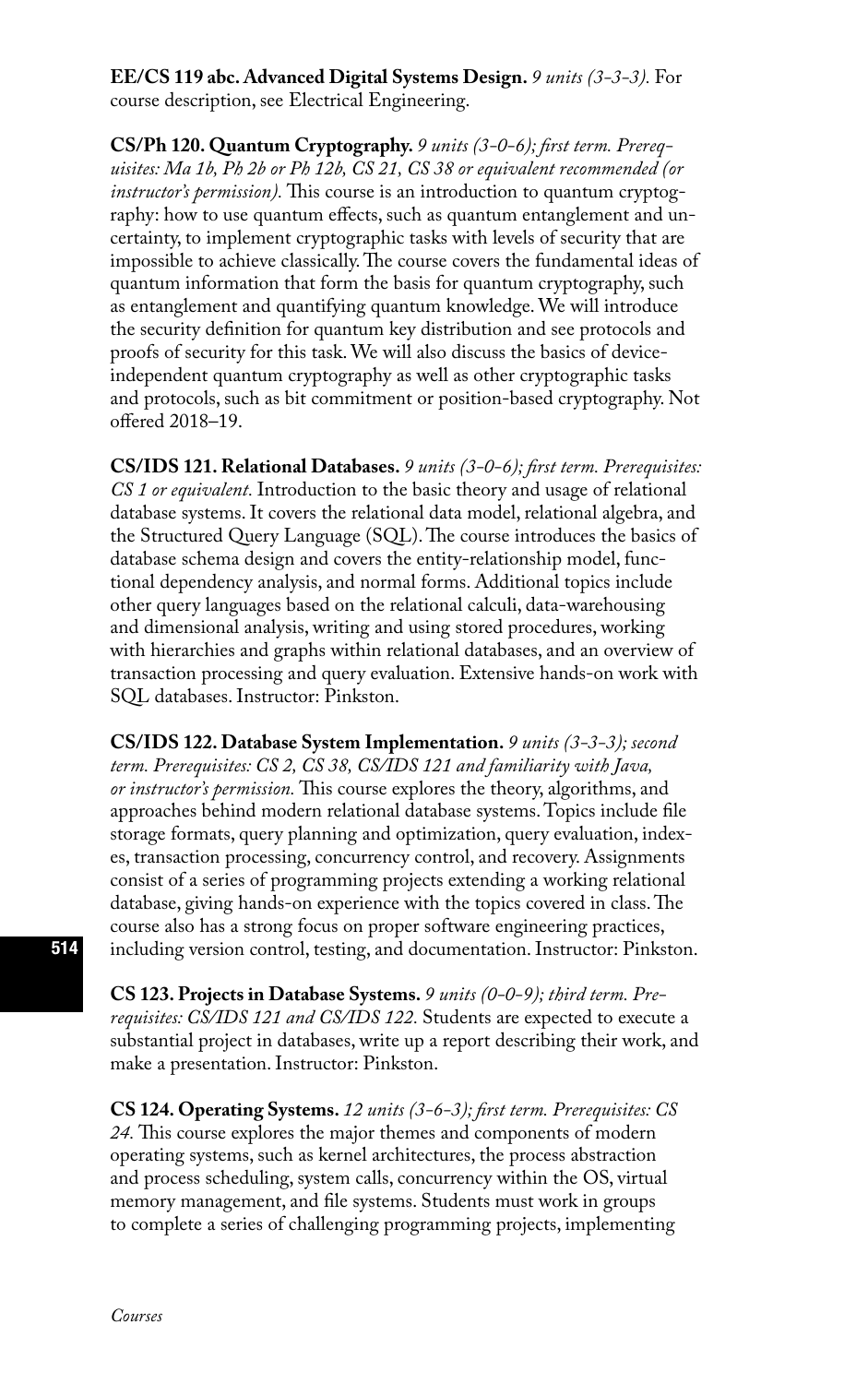major components of an instructional operating system. Most programming is in C, although some IA32 assembly language programming is also necessary. Familiarity with the material in CS 24 is strongly advised before attempting this course. Instructor: Pinkston.

EE**/CS/MedE 125. Digital Electronics and Design with FPGAs and VHDL.** *9 units (3-6-0).* For course description, see Electrical Engineering.

**EE/Ma/CS 126 ab. Information Theory.** *9 units (3-0-6); first, second terms. Prerequisites: Ma 3.* For course description, see Electrical Engineering.

**EE/Ma/CS/IDS 127. Error-Correcting Codes.** *9 units (3-0-6).* For course description, see Electrical Engineering.

**CS 131. Programming Languages.** *9 units (3-0-6); third term. Prerequisites: CS 4.* CS 131 is a course on programming languages and their implementation. It teaches students how to program in a number of simplified languages representing the major programming paradigms in use today (imperative, object-oriented, and functional). It will also teach students how to build and modify the implementations of these languages. Emphasis will not be on syntax or parsing but on the essential differences in these languages and their implementations. Both dynamically-typed and statically-typed languages will be implemented. Relevant theory will be covered as needed. Implementations will mostly be interpreters, but some features of compilers will be covered if time permits. Enrollment limited to 20 students. Instructor: Vanier.

**ME/CS 133 ab. Robotics.** *9 units (3-6-0); first, second terms.* For course description, see Mechanical Engineering.

**CS/EE/ME 134. Autonomy.** *9 units (3-0-6); third term.* This course covers the basics of autonomy at the intersection of computer vision, machine learning and robotics. It includes selected topics from each of these domains, and their integration points. The lectures will be accompanied by a project that will integrate these ideas on hardware and result in a final demonstration of the concepts studied in the course. Not offered 2018–19.

**EE/CS/EST 135. Power System Analysis.** *9 units (3-3-3); second term.* For course description, see Electrical Engineering.

**EE/Ma/CS/IDS 136. Topics in Information Theory.** *9 units (3-0-6).* For course description, see Electrical Engineering.

**CS 138. Computer Algorithms.** *9 units (3-0-6); third term. Prerequisites: CS 21, or instructor's permission.* Design and analysis of algorithms. Techniques for problems concerning graphs, flows, number theory, string matching, data compression, geometry, linear algebra and coding theory. Optimization, including linear programming. Randomization. Basic complexity theory and cryptography. Instructor: Schulman.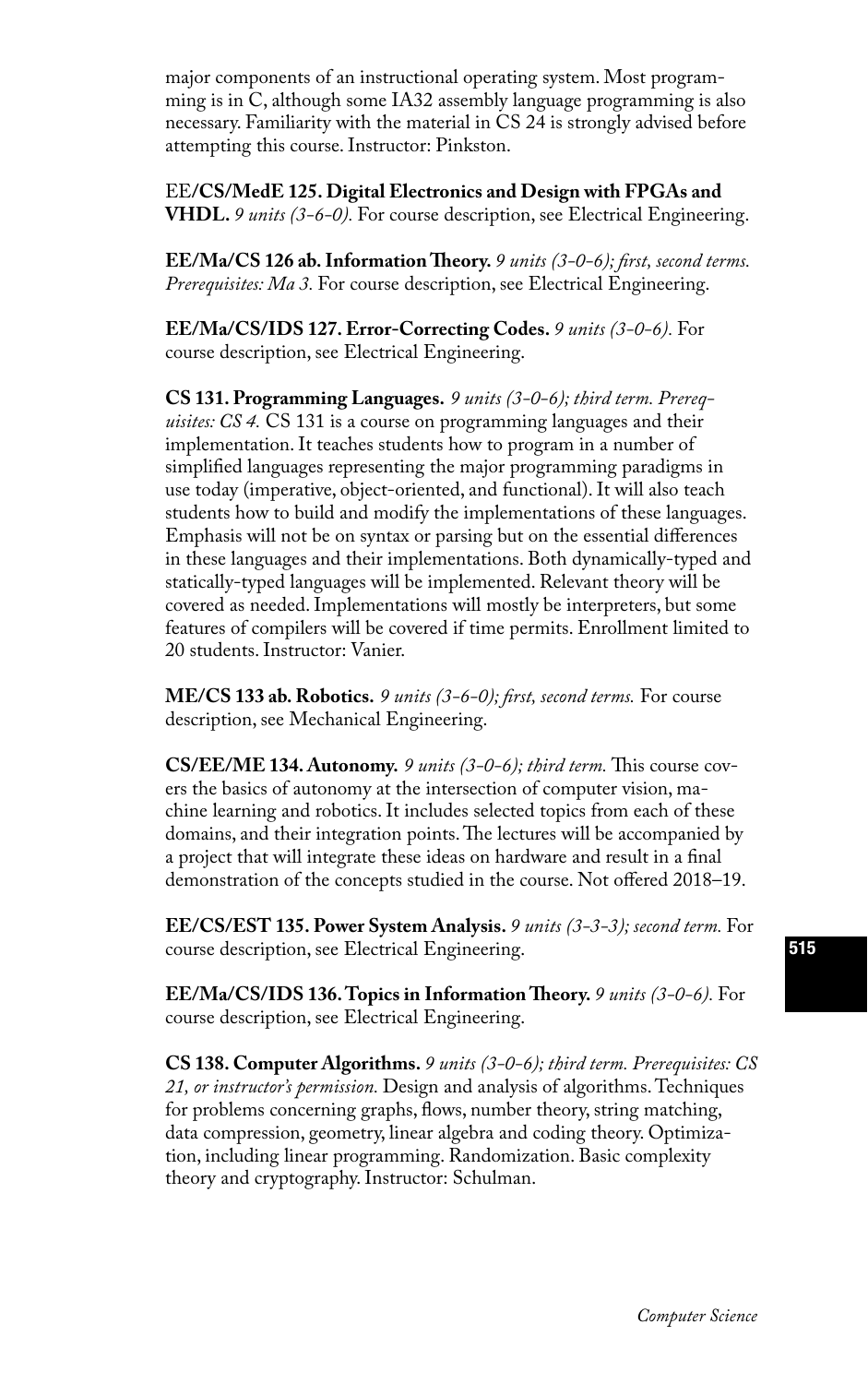**CMS/CS/IDS 139. Analysis and Design of Algorithms.** *12 units (3-0-9).*  For course description, see Computation and Mathematical Sciences.

**CS 141. Hack Society: Projects from the Public Sector.** *9 units (0-0-9); second term. Prerequisites: CS/IDS 142, 143, CMS/CS/EE/IDS 144, or permission from instructor.* There is a large gap between the public and private sectors' effective use of technology. This gap presents an opportunity for the development of innovative solutions to problems faced by society. Students will develop technology-based projects that address this gap. Course material will offer an introduction to the design, development, and analysis of digital technology with examples derived from services typically found in the public sector. Instructor: Ralph.

**CS/IDS 142. Distributed Computing.** *9 units (3-0-6); third term. Prerequisites: CS 24, CS 38.* Programming distributed systems. Mechanics for cooperation among concurrent agents. Programming sensor networks and cloud computing applications. Applications of machine learning and statistics by using parallel computers to aggregate and analyze data streams from sensors. Not offered 2018–19.

**CS/EE/IDS 143. Communication Networks.** 9 *units (3-3-3); first term. Prerequisites: Ma 2, Ma 3, CS 24 and CS 38, or instructor permission.* This course focuses on the link layer (two) through the transport layer (four) of Internet protocols. It has two distinct components, analytical and systems. In the analytical part, after a quick summary of basic mechanisms on the Internet, we will focus on congestion control and explain: (1) How to model congestion control algorithms? (2) Is the model well defined? (3) How to characterize the equilibrium points of the model? (4) How to prove the stability of the equilibrium points? We will study basic results in ordinary differential equations, convex optimization, Lyapunov stability theorems, passivity theorems, gradient descent, contraction mapping, and Nyquist stability theory. We will apply these results to prove equilibrium and stability properties of the congestion control models and explore their practical implications. In the systems part, the students will build a software simulator of Internet routing and congestion control algorithms. The goal is not only to expose students to basic analytical tools that are applicable beyond congestion control, but also to demonstrate in depth the entire process of understanding a physical system, building mathematical models of the system, analyzing the models, exploring the practical implications of the analysis, and using the insights to improve the design. Instructors: Low, Murray, Ralph.

**CMS/CS/EE/IDS 144. Networks: Structure & Economics.** *12 units (3- 3-6).* For course description, see Computing and Mathematical Sciences.

**CS/EE 145. Projects in Networking.** *9 units (0-0-9); third term. Prerequisites: Either CMS/CS/EE/IDS 144 or CS/IDS 142 in the preceding term, or instructor permission.* Students are expected to execute a substantial project in networking, write up a report describing their work, and make a presentation. Instructors: Ralph, Wierman.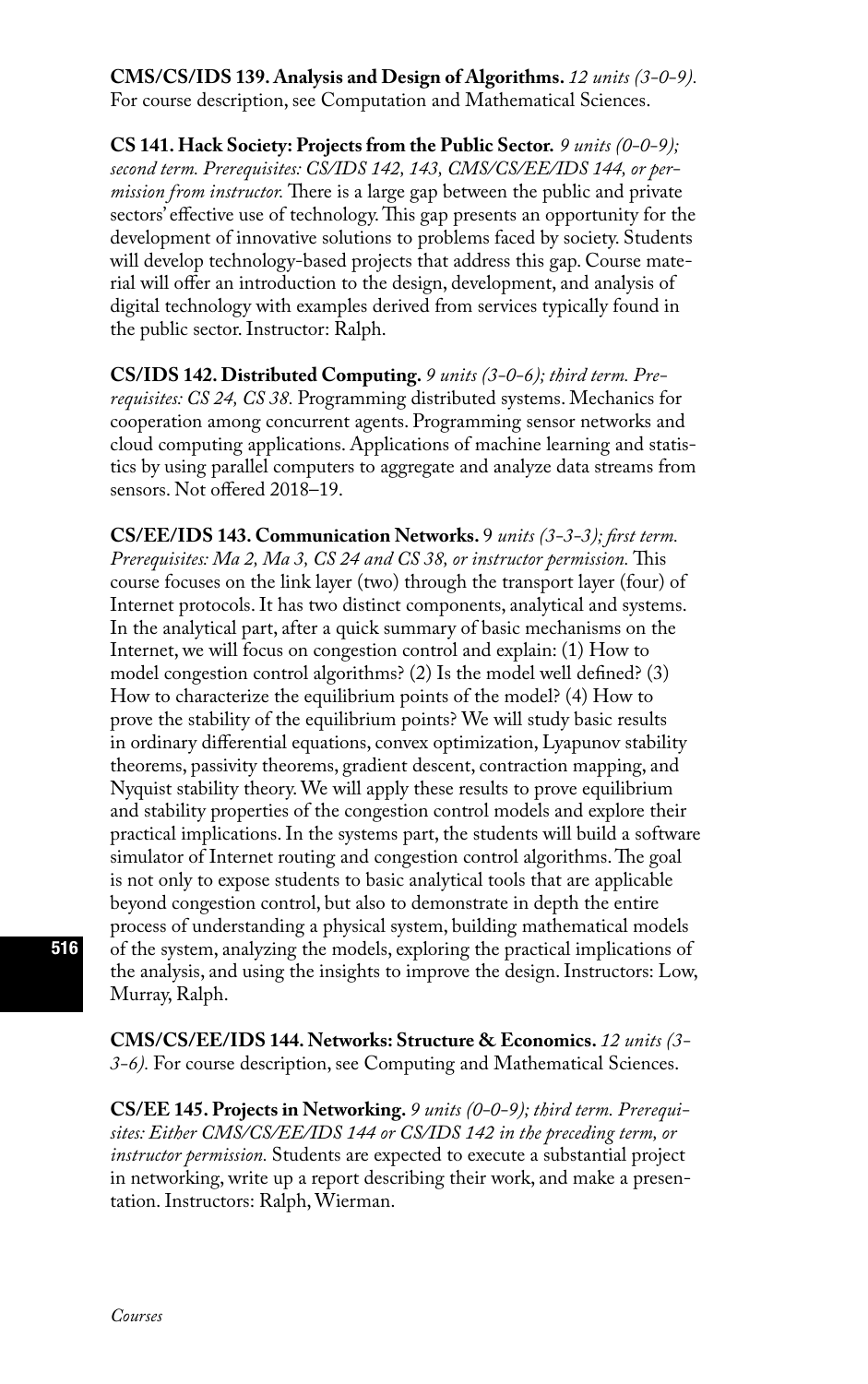**CS/EE 146. Advanced Networking.** *9 units (3-3-3); third term. Prerequisites: CS/EE/IDS 143 or instructor's permission.* This is a research-oriented course meant for undergraduates and beginning graduate students who want to learn about current research topics in networks such as the Internet, power networks, social networks, etc. The topics covered in the course will vary, but will be pulled from current research topics in the design, analysis, control, and optimization of networks, protocols, and Internet applications. Usually offered in alternate years. Not offered 2018–19.

**EE/CS 147. Digital Ventures Design.** 9 units (3-3-3); first term. Prerequisites: none. For course description, see Electrical Engineering.

**EE/CNS/CS 148. Selected Topics in Computational Vision.** *9 units (3- 0-6); third term.* For course description, see Electrical Engineering.

**CS/SS/Ec 149. Algorithmic Economics.** *9 units (3-0-6); second term.* This course will equip students to engage with active research at the intersection of social and information sciences, including: algorithmic game theory and mechanism design; auctions; matching markets; and learning in games. Not offered 2018–19.

**CS/IDS 150. Probability and Algorithms.** *9 units (3-0-6); first term. Prerequisites: CS 38 a and Ma 5 abc.* Elementary randomized algorithms and algebraic bounds in communication, hashing, and identity testing. Game tree evaluation. Topics may include randomized parallel computation; independence, k-wise independence and derandomization; rapidly mixing Markov chains; expander graphs and their applications; clustering algorithms. Instructors: Schulman.

**CS 151. Complexity Theory.** *12 units (3-0-9); third term. Prerequisites: CS 21 and CS 38, or instructor's permission.* This course describes a diverse array of complexity classes that are used to classify problems according to the computational resources (such as time, space, randomness, or parallelism) required for their solution. The course examines problems whose fundamental nature is exposed by this framework, the known relationships between complexity classes, and the numerous open problems in the area. Instructor: Umans.

**CS 152. Introduction to Cryptography.** *12 units (3-0-9); first term. Prerequisites: Ma 1b, CS 21, CS 38 or equivalent recommended.* This course is an introduction to the foundations of cryptography. The first part of the course introduces fundamental constructions in private-key cryptography, including one-way functions, pseudo-random generators and authentication, and in public-key cryptography, including trapdoor one-way functions, collision-resistant hash functions and digital signatures. The second part of the course covers selected topics such as interactive protocols and zero knowledge, the learning with errors problem and homomorphic encryption, and quantum cryptography: quantum money, quantum key distribution. The course is mostly theoretical and requires mathematical maturity. There will be a small programming component. Instructor: Vidick.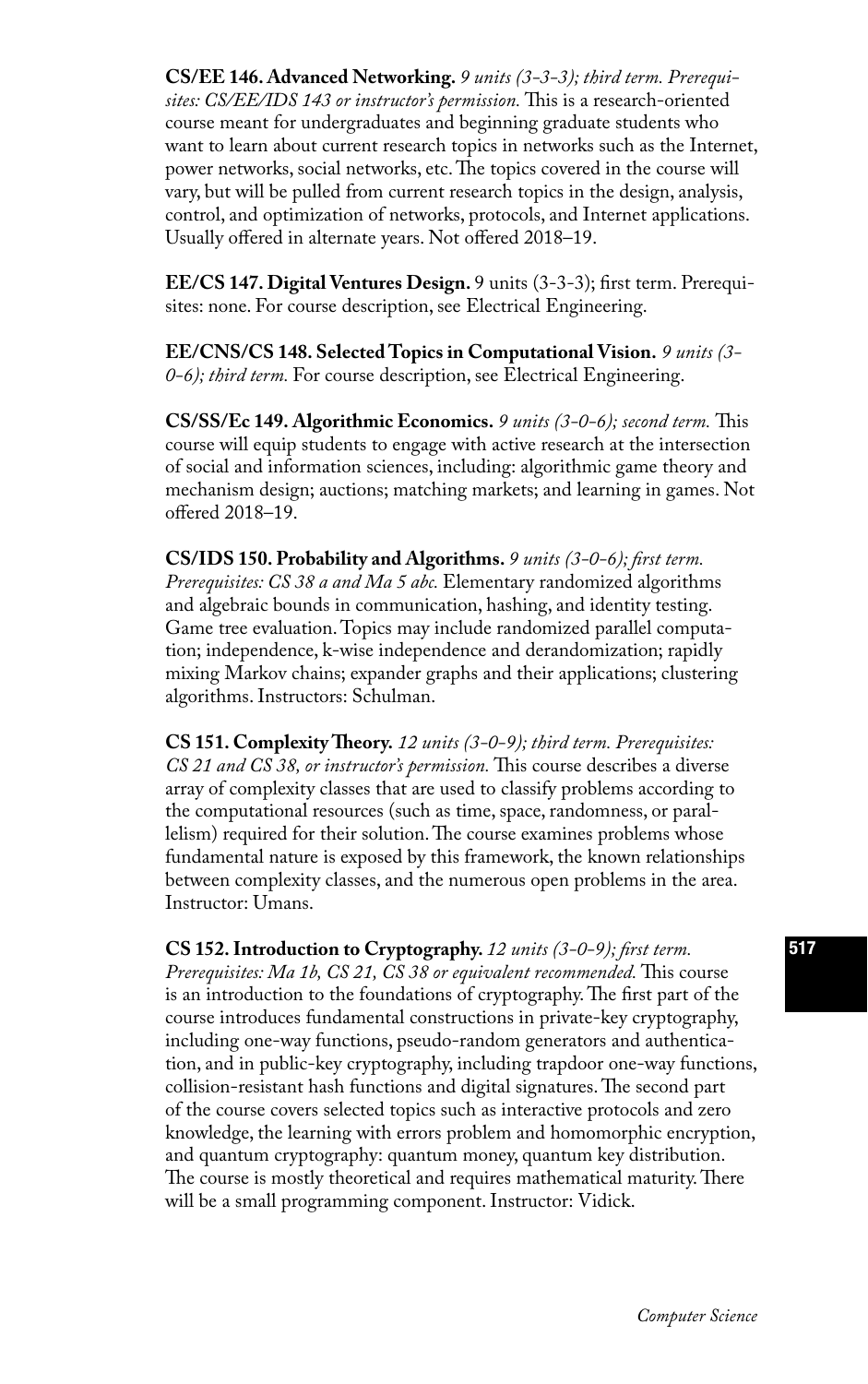### **CS/IDS 153. Current Topics in Theoretical Computer Science.** *9 units*

*(3-0-6); third term. Prerequisites: CS 21 and CS 38, or instructor's permission.*  May be repeated for credit, with permission of the instructor. Students in this course will study an area of current interest in theoretical computer science. The lectures will cover relevant background material at an advanced level and present results from selected recent papers within that year's chosen theme. Students will be expected to read and present a research paper. Not offered 2018–19

**CMS/CS/CNS/EE/IDS 155. Machine Learning & Data Mining.** *12 units (3-3-6).* For course description see Computing and Mathematical Sciences.

**CS/CNS/EE 156 ab. Learning Systems.** *9 units (3-0-6); first, third terms. Prerequisites: Ma 2 and CS 2, or equivalent.* Introduction to the theory, algorithms, and applications of automated learning. How much information is needed to learn a task, how much computation is involved, and how it can be accomplished. Special emphasis will be given to unifying the different approaches to the subject coming from statistics, function approximation, optimization, pattern recognition, and neural networks. Instructor: Abu-Mostafa.

**ACM/CS/IDS 157. Statistical Inference.** *9 units (3-2-4).* For course description, see Applied and Computational Mathematics.

**ACM/CS/EE/IDS 158. Mathematical Statistics.** *9 units (3-0-6).* For course description, see Applied and Computational Mathematics.

**CS/CNS/EE/IDS 159. Advanced Topics in Machine Learning.** *9 units (3-0-6); third term. Prerequisites: CS 155; strong background in statistics, probability theory, algorithms, and linear algebra; background in optimization is a plus as well.* This course focuses on current topics in machine learning research. This is a paper reading course, and students are expected to understand material directly from research articles. Students are also expected to present in class, and to do a final project. Instructor: Yue.

**EE/CS/IDS 160. Fundamentals of Information Transmission and Storage.** *9 units (3-0-6).* For course description, see Electrical Engineering.

**EE/CS 161. Big Data Networks.** *9 units (3-0-6); third term.* For course description, see Electrical Engineering.

**CS/CNS/EE/IDS 165. Foundations of Machine Learning.** *12 units (3-3-6); second term. Prerequisites: Ma 108a, ACM/IDS 104 or CMS/ACM/ IDS 107, CMS/ACM/IDS 113, ACM/EE/IDS 116 or CMS/ACM/EE/IDS 117, CMS/CS/CNS/EE/IDS 155 or CMS 156ab, programming experience.* Machine learning is promising to revolutionize every domain. Beyond the media hype, what are the basic foundations? Are the theoretical underpinnings irrelevant given the success of deep learning? What does success even mean? In addition to covering the core concepts, the course aims to ask such critical questions and foster a healthy debate among the students.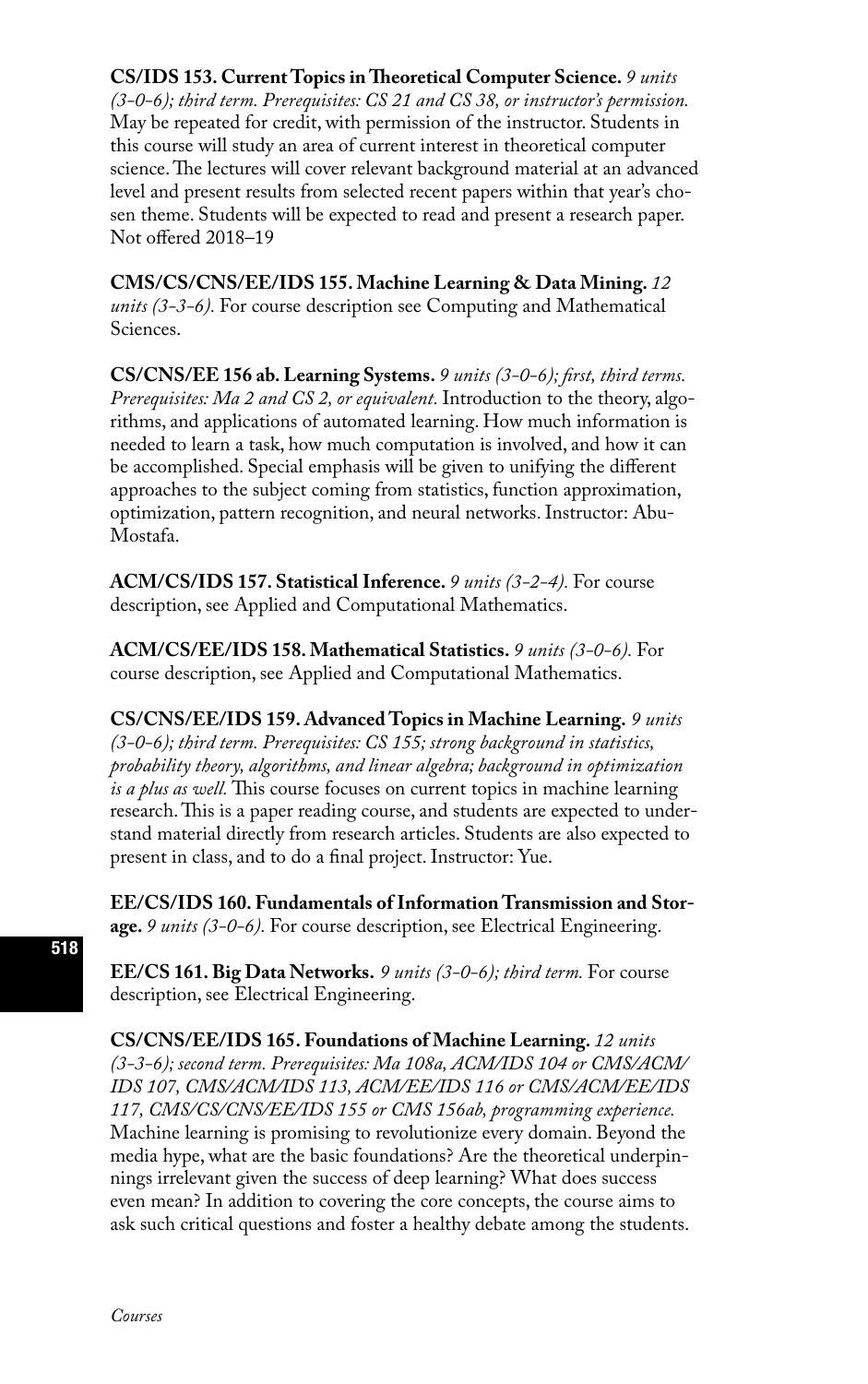Assignments will include exploring failure modes of popular algorithms, in addition to traditional problem-solving type questions. The core concepts covered include: linear models, kernel methods, probabilistic models, spectral methods (matrices and tensors), neural networks representation theory, non-convex optimization, generalization in deep neural networks, causality etc. The course assumes students are comfortable with analysis, probability, statistics, and basic programming. Instructor: Anandkumar.

**EE/CS/IDS 167. Introduction to Data Compression and Storage.** *9 units (3-0-6).* For course description, see Electrical Engineering.

**CS/CNS 171. Computer Graphics Laboratory.** *12 units (3-6-3); first term. Prerequisites: Extensive programming experience and proficiency in linear algebra, starting with CS2 and Ma1b.* This is a challenging course that introduces the basic ideas behind computer graphics and some of its fundamental algorithms. Topics include graphics input and output, the graphics pipeline, sampling and image manipulation, three-dimensional transformations and interactive modeling, basics of physically based modeling and animation, simple shading models and their hardware implementation, and some of the fundamental algorithms of scientific visualization. Students will be required to perform significant implementations. Instructor: Barr.

**CS/CNS 174. Computer Graphics Projects.** *12 units (3-6-3); third term. Prerequisites: Extensive programming experience, CS/CNS 171 or instructor's permission.* This laboratory class offers students an opportunity for independent work including recent computer graphics research. In coordination with the instructor, students select a computer graphics modeling, rendering, interaction, or related algorithm and implement it. Students are required to present their work in class and discuss the results of their implementation and possible improvements to the basic methods. May be repeated for credit with instructor's permission. Instructor: Barr.

**EE/CS/MedE 175. Digital Circuits Analysis and Design with Complete VHDL and RTL Approach.** *9 units (3-6-0).* For course description, see Electrical Engineering.

**CS 176. Computer Graphics Research.** *9 units (3-3-3); second term. Prerequisites: CS/CNS 171, or 173, or 174.* The course will go over recent research results in computer graphics, covering subjects from mesh processing (acquisition, compression, smoothing, parameterization, adaptive meshing), simulation for purposes of animation, rendering (both photo- and nonphotorealistic), geometric modeling primitives (image based, point based), and motion capture and editing. Other subjects may be treated as they appear in the recent literature. The goal of the course is to bring students up to the frontiers of computer graphics research and prepare them for their own research. Not offered 2018–19.

**CS/ACM 177 ab. Discrete Differential Geometry: Theory and Applications.** *9 units (3-3-3); second, third terms. Working knowledge of multivariate calculus and linear algebra as well as fluency in some implementation language is expected.* Subject matter covered: differential geometry of curves and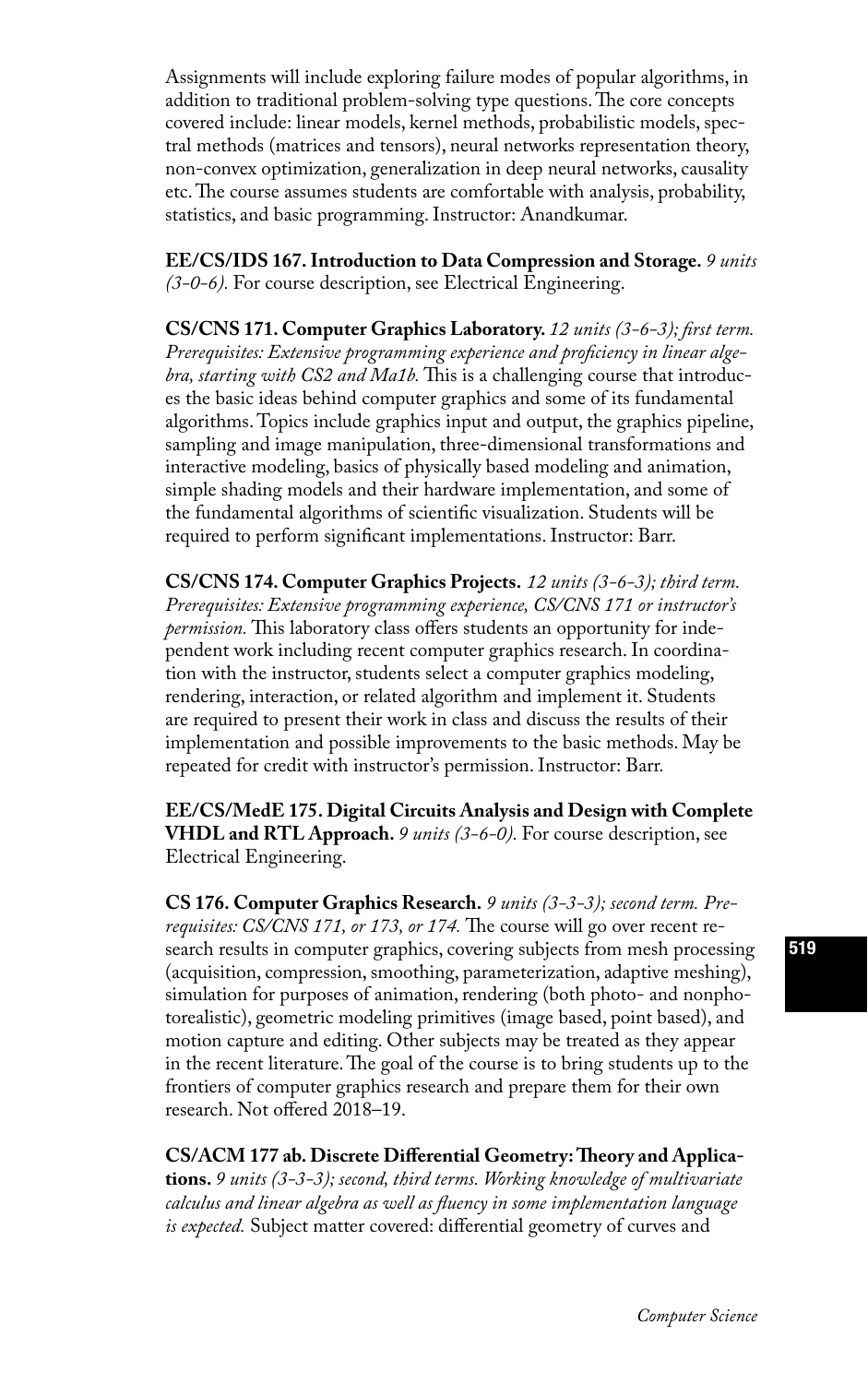surfaces, classical exterior calculus, discrete exterior calculus, sampling and reconstruction of differential forms, low dimensional algebraic and computational topology, Morse theory, Noether's theorem, Helmholtz-Hodge decomposition, structure preserving time integration, connections and their curvatures on complex line bundles. Applications include elastica and rods, surface parameterization, conformal surface deformations, computation of geodesics, tangent vector field design, connections, discrete thin shells, fluids, electromagnetism, and elasticity. Instructor: Schröder.

**CS/IDS 178. Numerical Algorithms and their Implementation.** *9 units (3-3-3); second term. Prerequisites: CS 2.* This course gives students the understanding necessary to choose and implement basic numerical algorithms as needed in everyday programming practice. Concepts include: sources of numerical error, stability, convergence, ill-conditioning, and efficiency. Algorithms covered include solution of linear systems (direct and iterative methods), orthogonalization, SVD, interpolation and approximation, numerical integration, solution of ODEs and PDEs, transform methods (Fourier, Wavelet), and low rank approximation such as multipole expansions Instructor: Desbrun.

**CS 179. GPU Programming.** *9 units (3-3-3); third term. Prerequisites: Good working knowledge of C/C++. Some experience with computer graphics algorithms preferred.* The use of Graphics Processing Units for computer graphics rendering is well known, but their power for general parallel computation is only recently being explored. Parallel algorithms running on GPUs can often achieve up to 100x speedup over similar CPU algorithms. This course covers programming techniques for the Graphics processing unit, focusing on visualization and simulation of various systems. Labs will cover specific applications in graphics, mechanics, and signal processing. The course will use nVidia's parallel computing architecture, CUDA. Labwork requires extensive programming. Instructor: Barr

**CS 180. Master's Thesis Research.** *Units (total of 45) are determined in accordance with work accomplished.* 

**Bi/BE/CS 183. Introduction to Computational Biology and Bioinformatics.** 9 units (3-0-6). For course description, see Biology.

**CNS/Bi/EE/CS/NB 186. Vision: From Computational Theory to Neuronal Mechanisms.** *12 units (4-4-4).* For course description, see Computation and Neural Systems.

**CNS/Bi/Ph/CS/NB 187. Neural Computation.** *9 units (3-0-6).* For course description, see Computation and Neural Systems.

**BE/CS/CNS/Bi 191 ab. Biomolecular Computation.** *9 units (3-0-6).* For course description, see Bioengineering.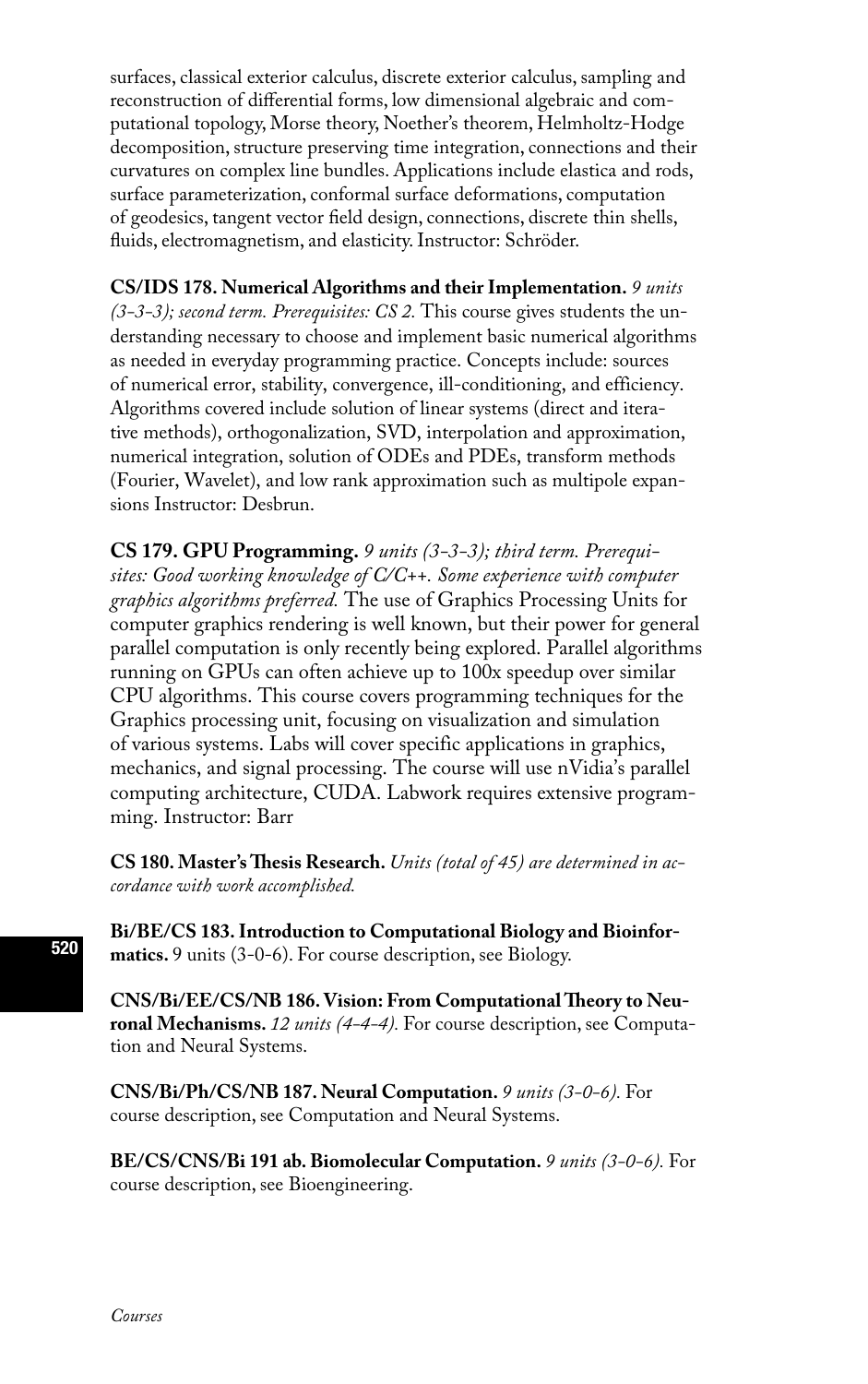**BE/CS 196 ab. Design and Construction of Programmable Molecular Systems.** *12 units ; a (3-6-3) second term; b (2-8-2).* For course description, see Bioengineering.

**Ph/CS 219 abc. Quantum Computation.** *9 units (3-0-6); first, second, third terms.* For course description, see Physics.

**SS/CS 241. Topics in Algorithmic Economics.** *9 units (3-0-6).* For course description, see Social Science.

**CS 274 abc. Topics in Computer Graphics.** *9 units (3-3-3); first, second, third terms. Prerequisite: instructor's permission.* Each term will focus on some topic in computer graphics, such as geometric modeling, rendering, animation, human-computer interaction, or mathematical foundations. The topics will vary from year to year. May be repeated for credit with instructor's permission. Not offered 2018–19.

**CS 280. Research in Computer Science.** *Units in accordance with work accomplished. Approval of student's research adviser and option adviser must be obtained before registering.* 

**CS 282 abc. Reading in Computer Science.** *6 units or more by arrangement; first, second, third terms. Instructor's permission required.* 

**CS 286 abc. Seminar in Computer Science.** *3, 6, or 9 units, at the instructor's discretion. Instructor's permission required.*

# COMPUTING AND MATHEMATICAL SCIENCES

**CMS/ACM/IDS 107. Linear Analysis with Applications.** *12 units (3-3- 6); first term. Prerequisites: ACM/IDS 104 or equivalent, Ma 1 b or equivalent.* Covers the basic algebraic, geometric, and topological properties of normed linear spaces, inner-product spaces, and linear maps. Emphasis is placed both on rigorous mathematical development and on applications to control theory, data analysis and partial differential equations. Instructor: Stuart.

**CMS/ACM/IDS 113. Mathematical Optimization.** *12 units (3-0-9); first term. Prerequisites: ACM 95/100 ab, ACM 11, ACM/IDS 104, or instructor's permission.* This class studies mathematical optimization from the viewpoint of convexity. Topics covered include duality and representation of convex sets; linear and semidefinite programming; connections to discrete, network, and robust optimization; relaxation methods for intractable problems; as well as applications to problems arising in graphs and networks, information theory, control, signal processing, and other engineering disciplines. Instructor: Chandrasekaran.

**CMS/ACM/EE/IDS 117. Probability and Random Processes.** *12 units (3-0-9); first term. Prerequisites: ACM/IDS 104, ACM/EE/IDS 116, Ma*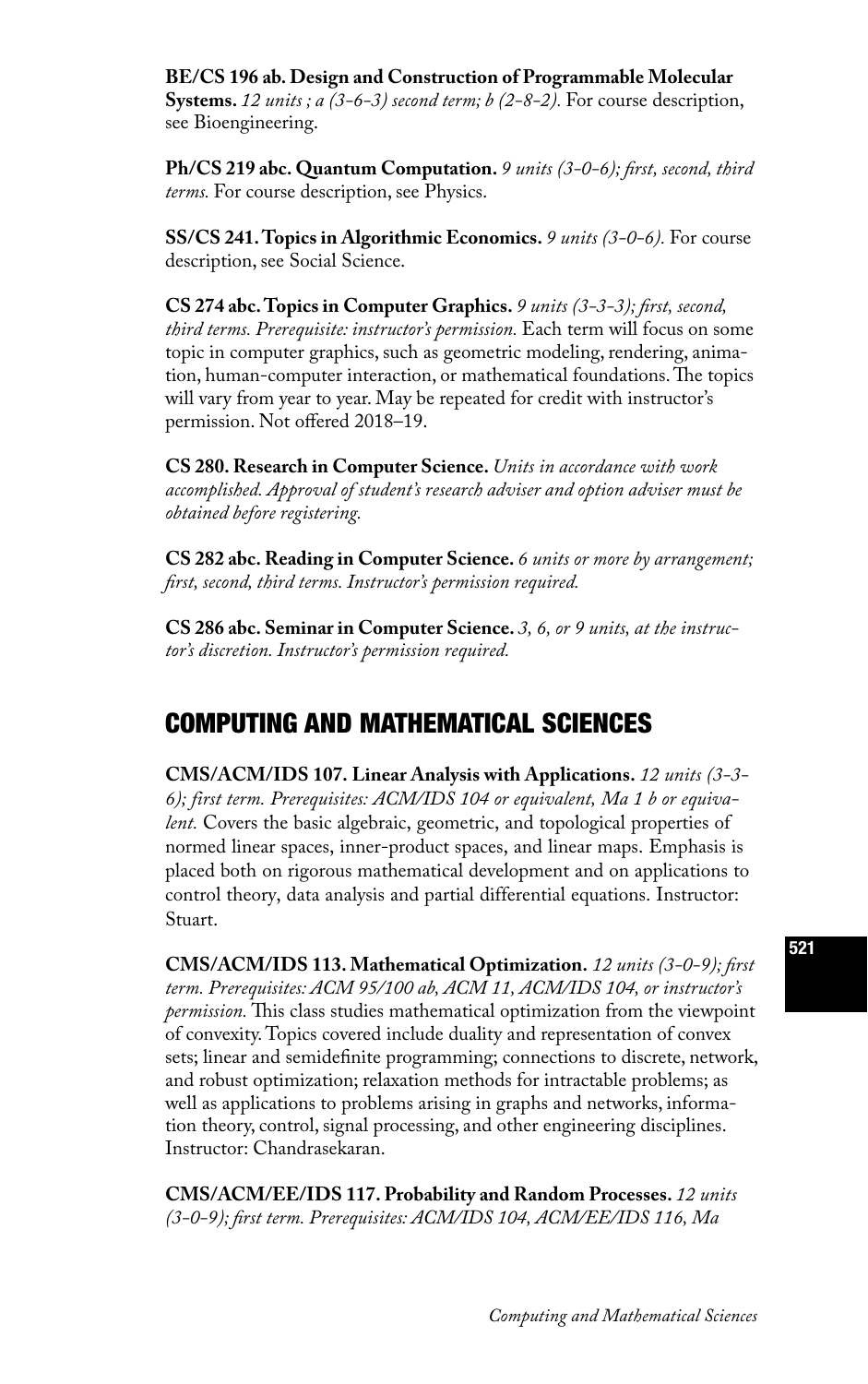*108 b, ACM/IDS 101 ab or equivalent.* The course will start with a quick reminder on probability spaces, discrete and continuous random variables. It will cover the following core topics: branching processes, Poisson processes, limit theorems, Gaussian variables, vectors, spaces, processes and measures, the Brownian motion, Gaussian learning, game theory and decision theory (finite state space), martingales (concentration, convergence, Doob's inequalities, optional/optimal stopping, Snell's envelope), large deviations (introduction, if time permits). Instructor: Owhadi.

**CMS/CS/IDS 139. Analysis and Design of Algorithms.** *12 units (3-0-9); second term. Prerequisites: Ma 2, Ma 3, Ma/CS 6a, CS 21, CS 38/138, and ACM/EE/IDS 116 or CMS/ACM/IDS 113 or equivalent.* This course develops core principles for the analysis and design of algorithms. Basic material includes mathematical techniques for analyzing performance in terms of resources, such as time, space, and randomness. The course introduces the major paradigms for algorithm design, including greedy methods, divideand-conquer, dynamic programming, linear and semidefinite programming, randomized algorithms, and online learning. Instructor: Vidick.

**CMS/CS/EE/IDS 144. Networks: Structure & Economics.** *12 units* 

*(3-3-6); second term. Prerequisites: Ma 2, Ma 3, Ma/CS 6 a, and CS 38, or instructor permission.* Social networks, the web, and the internet are essential parts of our lives and we all depend on them every day, but do you really know what makes them work? This course studies the "big" ideas behind our networked lives. Things like, what do networks actually look like (and why do they all look the same)? How do search engines work? Why do memes spread the way they do? How does web advertising work? For all these questions and more, the course will provide a mixture of both mathematical analysis and hands-on labs. The course assumes students are comfortable with graph theory, probability, and basic programming. Instructor: Wierman.

#### **CMS/CS/CNS/EE/IDS 155. Machine Learning & Data Mining.**

*12 units (3-3-6); second term. Prerequisites: CS/CNS/EE 156 a. Having a sufficient background in algorithms, linear algebra, calculus, probability, and statistics, is highly recommended.* This course will cover popular methods in machine learning and data mining, with an emphasis on developing a working understanding of how to apply these methods in practice. The course will focus on basic foundational concepts underpinning and motivating modern machine learning and data mining approaches. We will also discuss recent research developments Instructor: Yue.

**CMS 290 abc. Computing and Mathematical Sciences Colloquium.** *1 unit; first, second, third terms.* Registration is limited to graduate students in the CMS department only. This course is a research seminar course covering topics at the intersection of mathematics, computation, and their applications. Students are asked to attend one seminar per week (from any seminar series on campus) on topics related to computing and mathematical sciences. This course is a requirement for first-year PhD students in the CMS department. Instructor: Staff.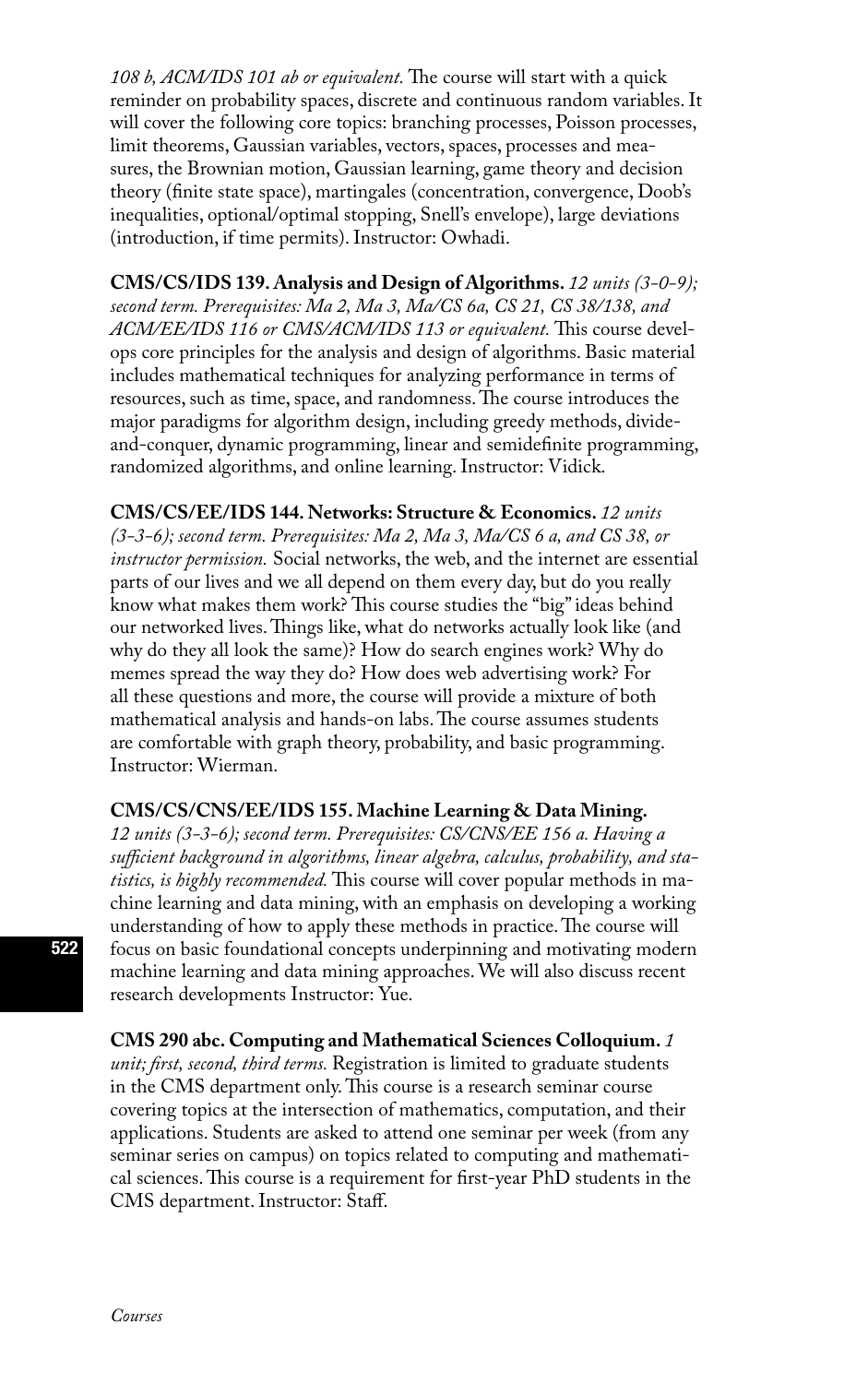### **CMS 300. Research in Computing and Mathematical Sciences.** *Hours*

*and units by arrangement.* Research in the field of computing and mathematical science. By arrangement with members of the staff, properly qualified graduate students are directed in research. Instructors: Staff.

### CONTROL AND DYNAMICAL SYSTEMS

**CDS 90 abc. Senior Thesis in Control and Dynamical Systems.** *9 units (0-0-9); first, second, third terms. Prerequisite: CDS 110 or CDS 112 (may be taken concurrently).* Research in control and dynamical systems, supervised by a Caltech faculty member. The topic selection is determined by the adviser and the student and is subject to approval by the CDS faculty. First and second terms: midterm progress report and oral presentation during finals week. Third term: completion of thesis and final presentation. Not offered on a pass/fail basis. Instructor: Staff.

**CDS 110. Introduction to Feedback Control Systems.** *9 units (3-3-3); third term. Prerequisites: Ma 1abc and Ma 2/102 or equivalents.* An introduction to analysis and design of feedback control systems, including classical control theory in the time and frequency domain. Input/output modeling of dynamical systems using differential equations and transfer functions. Stability and performance of interconnected systems, including use of block diagrams, Bode plots, the Nyquist criterion, and Lyapunov functions. Design of feedback controllers in state space and frequency domain based on stability, performance and robustness specifications. Not offered 2018–19.

**CDS 112. Optimal Control and Estimation.** *9 units (3-0-6); second term. Prerequisites: CDS 110 (or equivalent) and CDS 131.* Optimization-based design of control systems, including optimal control and receding horizon control. Introductory random processes and optimal estimation. Kalman filtering and nonlinear filtering methods for autonomous systems. Instructor: Chung.

**CDS 131. Linear Systems Theory.** *9 units (3-0-6); first term. Prerequisites: Ma 1b, Ma 2, ACM/IDS 104 or equivalent (may be taken concurrently).* Basic system concepts; state-space and I/O representation. Properties of linear systems, including stability, performance, robustness. Reachability, observability, minimality, state and output-feedback. Instructor: Murray.

**CDS 141. Network Control Systems.** *9 units (3-2-4); third term.* Variety of case studies and projects from control, communication and computing in complex tech, bio, neuro, eco, and socioeconomic networks, particularly smartgrid, internet, sensorimotor control, cell biology, medical physiology, and human and animal social organization. Emphasis on leveraging universal laws and architectures but adding domain specific details. Can be taken after CDS 231 (to see applications of the theory) or before (to motivate the theory). Instructor: Doyle.

**CDS 190. Independent Work in Control and Dynamical Systems.** *Units to be arranged; first, second, third terms; maximum two terms. Prerequisite: CDS*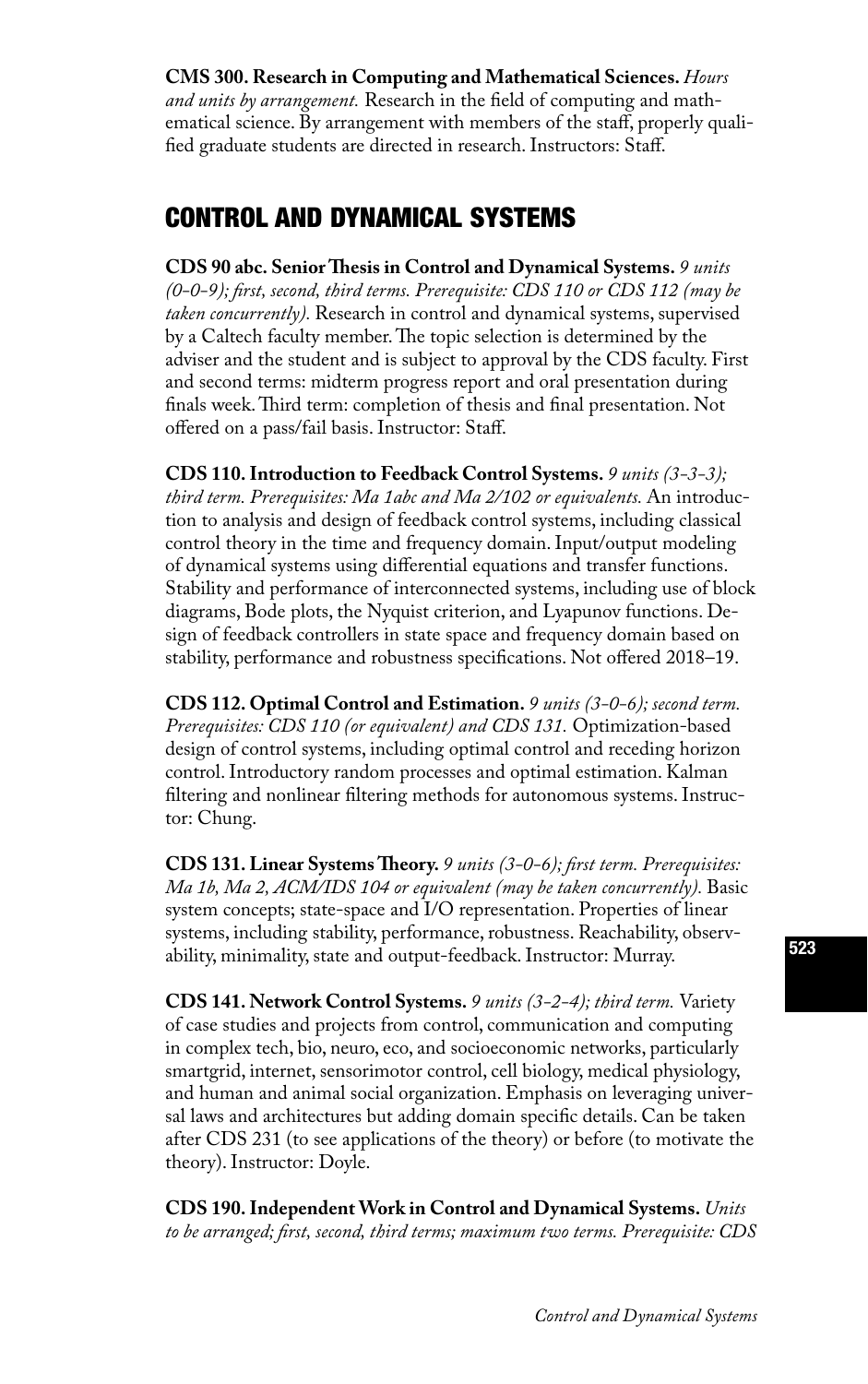*110.* Research project in control and dynamical systems, supervised by a CDS faculty member.

**CDS 231. Robust Control Theory.** *9 units (3-2-4); second term. Prerequisites: CMS/ACM/IDS 107, CMS/ACM/IDS 113, and CDS 131 (or equivalents).* Linear input/output models (multi-state difference and differential equations). Stability, input/output norms. Uncertainty, including noise, disturbances, parametric uncertainty, unmodeled dynamics, and structured uncertainty (LTI/LTV). Tradeoffs, robustness versus efficiency, conservation laws and hard limits in time and frequency domain. Synthesis of robust control systems. Co-design of sparse and limited (delayed, quantized, saturating, noisy) sensing, communications, computing, and actuation. Layering, localization, and distributed control. Interplay between automation, optimization, control, modeling and system identification, and machine learning. Computational scalability exploiting sparsity and structure, nonlinear dynamics and sum of squares, global stability, regions of attraction. Motivation throughout from case studies from tech, neuro, bio, and socioeconomic networks, explored in more detail in CDS 141. Instructor: Doyle.

**CDS 232. Nonlinear Dynamics.** *9 units (3-0-6); second term. Prerequisites: CMS/ACM/ IDS107 and CDS 231.* This course studies nonlinear dynamical systems beginning from first principles. Topics include: existence and uniqueness properties of solutions to nonlinear ODEs, stability of nonlinear systems from the perspective of Lyapunov, and behavior unique to nonlinear systems; for example: stability of periodic orbits, Poincaré maps and stability/invariance of sets. The dynamics of robotic systems will be used as a motivating example. Instructor: Ames.

**CDS 233. Nonlinear Control.** *9 units (3-0-6); third term. Prerequisites: CDS 231 and CDS 232.* This course studies nonlinear control systems from Lyapunov perspective. Beginning with feedback linearization and the stabilization of feedback linearizable system, these concepts are related to control Lyapunov functions, and corresponding stabilization results in the context of optimization based controllers. Advanced topics that build upon these core results will be discussed including: stability of periodic orbits, controller synthesis through virtual constraints, safety-critical controllers, and the role of physical constraints and actuator limits. The control of robotic systems will be used as a motivating example. Instructor: Ames.

**CDS 242. Hybrid Systems: Dynamics and Control.** *9 units (3-2-4); third term. Prerequisites: CDS 231 and CDS 232.* This class studies hybrid dynamical systems: systems that display both discrete and continuous dynamics. This includes topics on dynamic properties unique to hybrid system: stability types, hybrid periodic orbits, Zeno equilibria and behavior. Additionally, the nonlinear control of these systems will be considered in the context of feedback linearization and control Lyapunov functions. Applications to mechanical systems undergoing impacts will be considered, with a special emphasis on bipedal robotic walking. Not offered 2018–19.

**CDS 243. Adaptive Control.** *4 units (2-0-2); third term. Prerequisites: CDS 231 AND CDS 232.* Specification and design of control systems that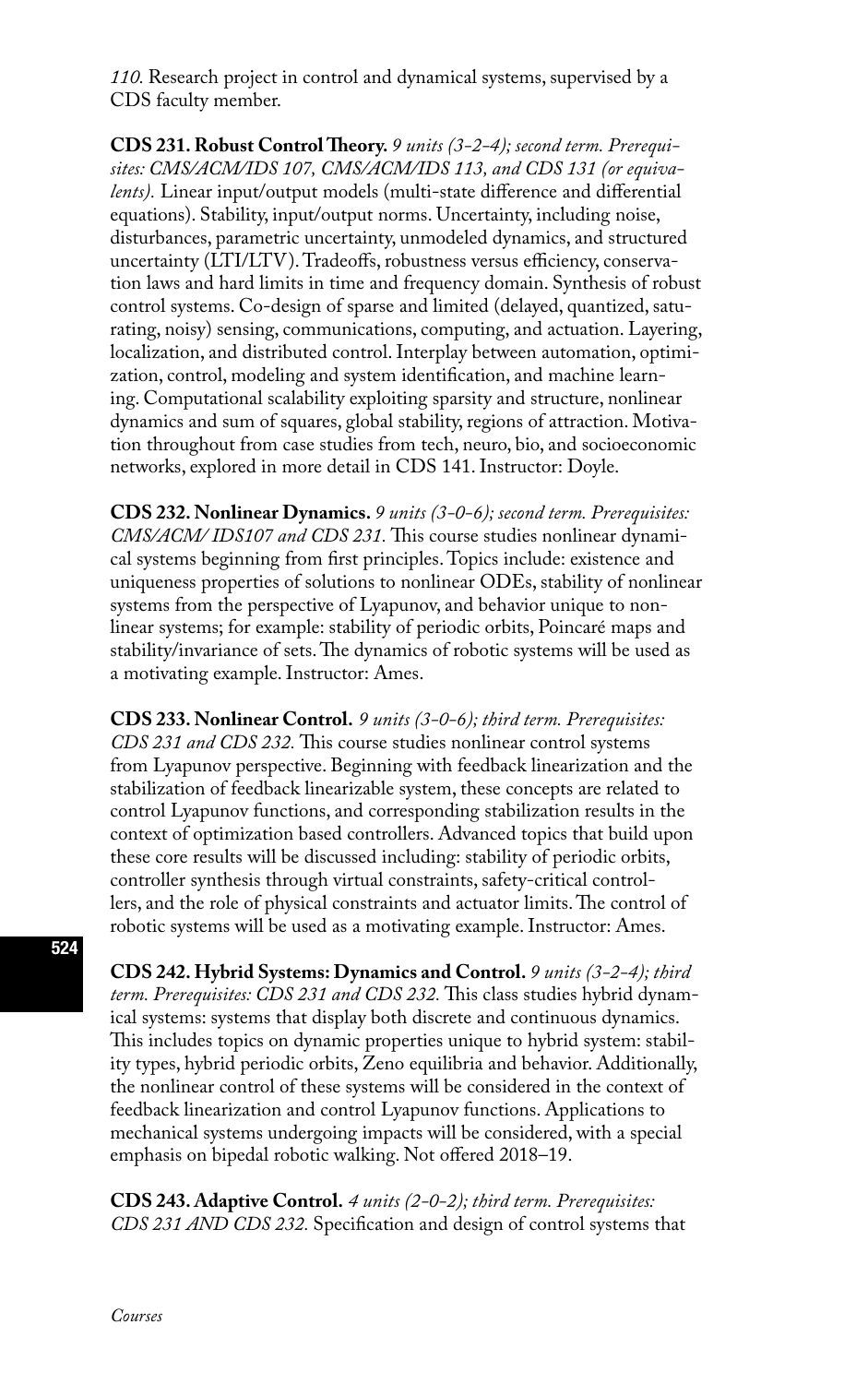operate in the presence of uncertainties and unforeseen events. Robust and optimal linear control methods, including LQR, LQG and LTR control. Design and analysis of model reference adaptive control (MRAC) for nonlinear uncertain dynamical systems with extensions to output feedback. Offered in alternate years. Not offered 2018–19.

**CDS 244. System Identification.** *4 units (2-0-2); third term. Prerequisites: CDS 231 and CDS 232.* Mathematical treatment of system identification methods for dynamical systems, with applications. Nonlinear dynamics and models for parameter identification. Gradient and least-squares estimators and variants. System identification with adaptive predictors and state observers. Parameter estimation in the presence of non-parametric uncertainties. Introduction to adaptive control. Offered in alternate years. Instructors: Staff.

**Ae/CDS/ME 251 ab. Closed Loop Flow Control.** *9 units; (3-0-6 a, 1-3- 5- b).* For course description, see Aerospace.

**CDS 270. Advanced Topics in Systems and Control.** *Hours and units by arrangement.* Topics dependent on class interests and instructor. May be repeated for credit.

**CDS 300 abc. Research in Control and Dynamical Systems.** *Hours and units by arrangement.* Research in the field of control and dynamical systems. By arrangement with members of the staff, properly qualified graduate students are directed in research. Instructor: Staff.

# ECONOMICS

**Ec 11. Introduction to Economics.** *9 units (3-2-4); first, second terms.* An introduction to economic methodology, models, and institutions. Includes both basic microeconomics and an introduction to modern approaches to macroeconomic issues. Students are required to participate in economics experiments. Instructors: Plott, Rangel.

**Ec 97. Undergraduate Research.** *Units to be arranged; any term. Prerequisites: Advanced economics and instructor's permission.* This course offers advanced undergraduates the opportunity to pursue research in Economics individually or in a small group. Graded pass/fail.

**Ec 98 abc. Senior Research and Thesis.** *Prerequisite: instructor's permission.*  Senior economics majors wishing to undertake research may elect a variable number of units, not to exceed 12 in any one term, for such work under the direction of a member of the economics faculty.

**Ec 101. Selected Topics in Economics.** *Units to be determined by arrangement with the instructor; offered by announcement.* Topics to be determined by instructor. Instructors: Staff, visiting lecturers.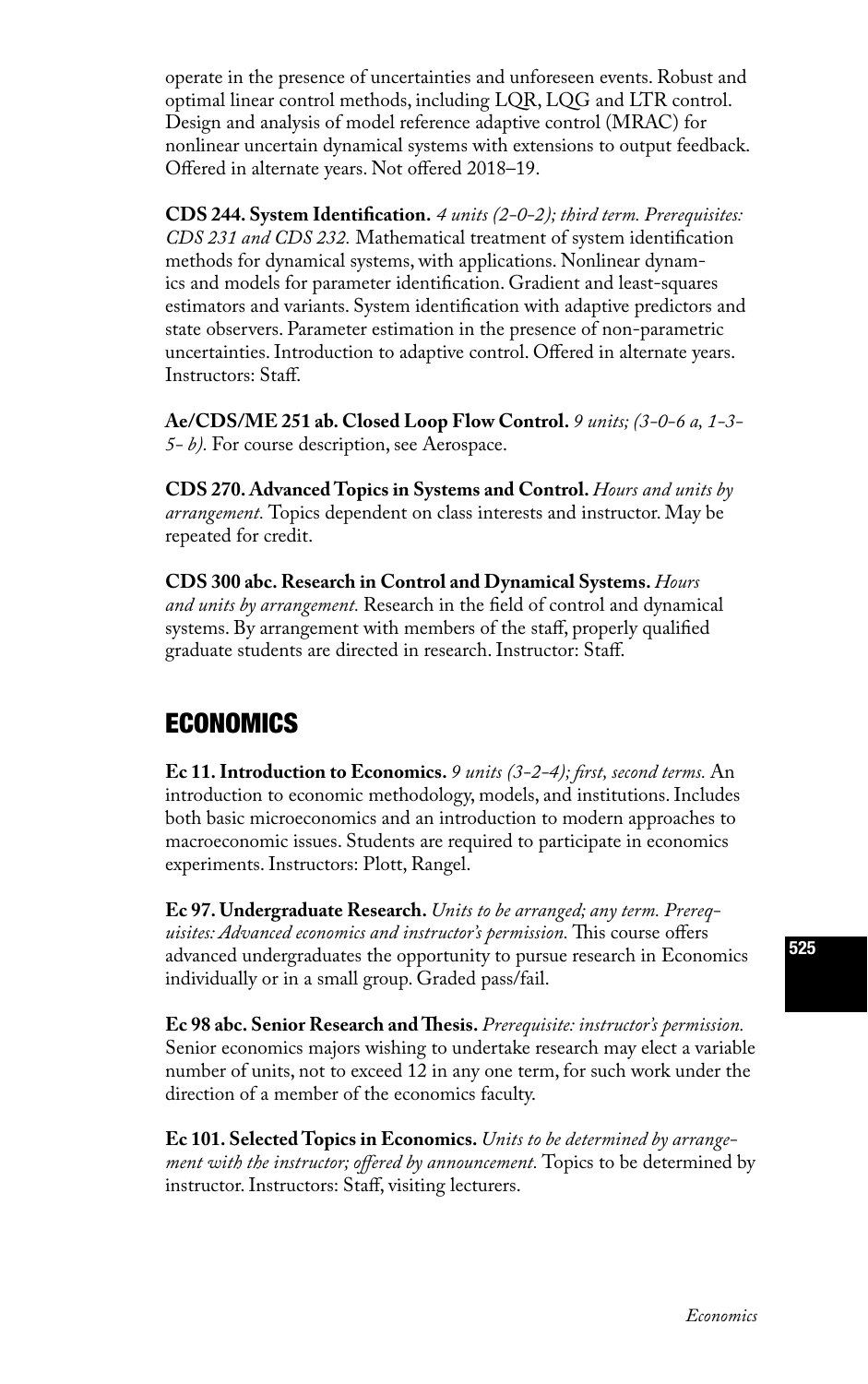**Ec 105. Industrial Organization.** *9 units (3-0-6); first term. Prerequisites: Ec 11 or equivalent.* A study of how technology affects issues of market structure and how market structure affects observable economic outcomes, such as prices, profits, advertising, and research and development expenditures. Emphasis will be on how the analytic tools developed in the course can be used to examine particular industries—especially those related to internet commerce—in detail. Each student is expected to write one substantial paper. Instructor: Shum.

**Ec/Psy 109. Frontiers in Behavioral Economics.** *9 units (3-0-6), first term. Prerequisites: Ec 11.* Behavioral economics studies agents who are biologically limited in computational ability, willpower and pure self-interest. An important focus is how those limits interact with economic institutions and firm behavior. This reading-driven course will cover new papers that are interesting and draw attention to a topic of importance to economics. Readings will cover lab and field experiments, axiomatic models of behavioral phenomena, and welfare. Each weekly discussion will begin with a 10-minute overview, then an inspection of the paper's scientific machinery, judge whether its conclusions are justified, and speculate about the scope of its generalizability. It should help students as referees and as writers. Assignments are two 1000-word summary-critiques. Instructor: Camerer.

**Ec/ACM/CS 112. Bayesian Statistics.** *9 units (3-0-6); second term. Prerequisites: Ma 3, ACM/EE/IDS 116 or equivalent.* This course provides an introduction to Bayesian Statistics and its applications to data analysis in various fields. Topics include: discrete models, regression models, hierarchical models, model comparison, and MCMC methods. The course combines an introduction to basic theory with a hands-on emphasis on learning how to use these methods in practice so that students can apply them in their own work. Previous familiarity with frequentist statistics is useful but not required. Instructor: Rangel.

**Ec 117. Matching Markets.** *9 units (3-0-6); second term.* We will tackle the fundamental question of how to allocate resources and organize exchange in the absence of prices. Examples includes finding a partner, allocating students to schools, and matching donors to patients in the context of organ transplantations. While the main focus will be on formal models, we will also reason about the practical implications of the theory. Instructor: Pomatto.

**Ec 121 ab. Theory of Value.** *9 units (3-0-6); first, second terms. Prerequisites: Ec 11 and Ma 1b (may be taken concurrently).* A study of consumer preference, the structure and conduct of markets, factor pricing, measures of economic efficiency, and the interdependence of markets in reaching a general equilibrium. Instructors: Border, Echenique.

**Ec 122. Econometrics.** *9 units (3-0-6); first term. Prerequisites: Ma 3.* The application of statistical techniques to the analysis of economic data. Instructor: Sherman.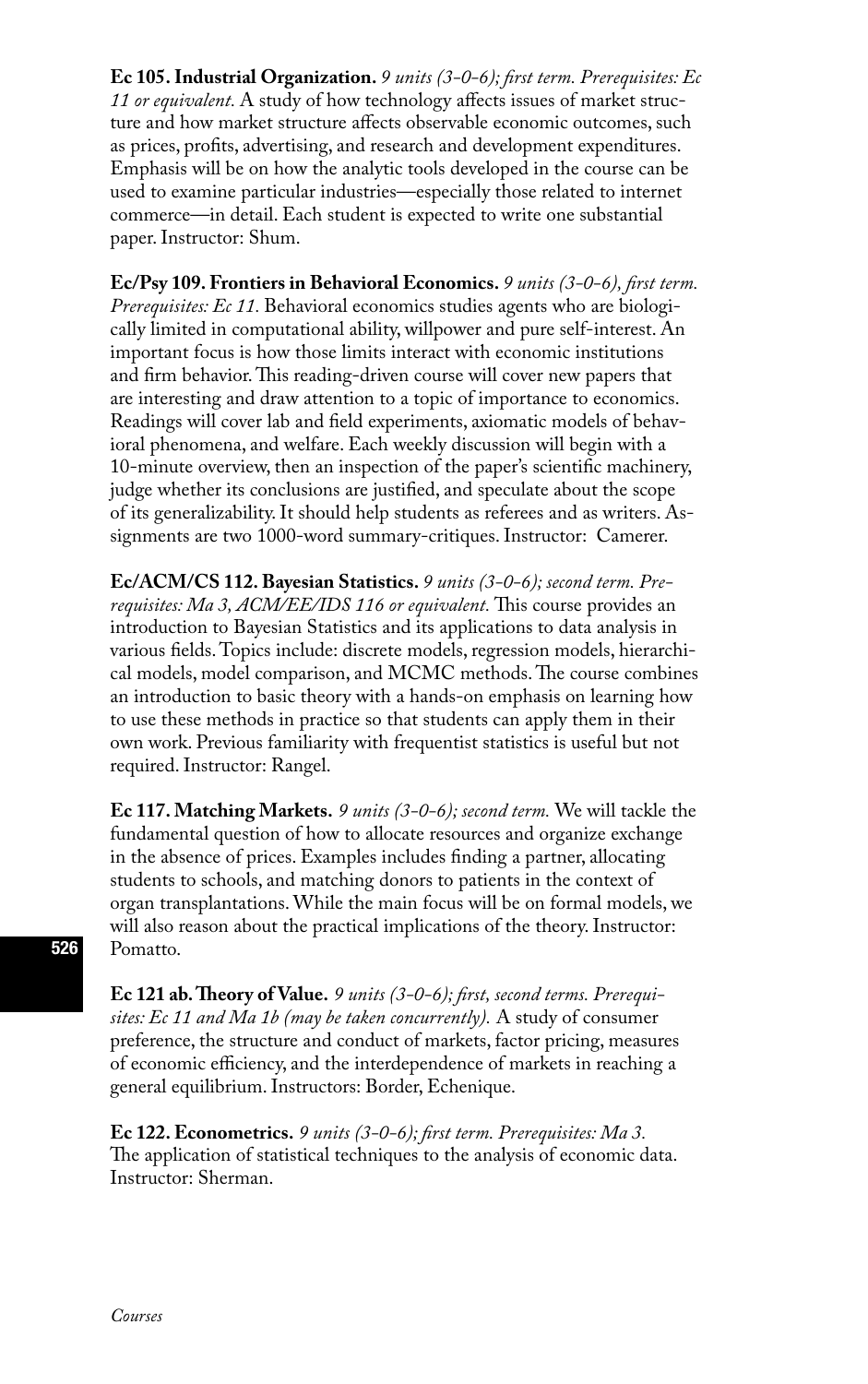**Ec/SS 124. Identification Problems in the Social Sciences.** *9 units (3- 0-6); second term. Prerequisites: Ec 122.* Statistical inference in the social sciences is a difficult enterprise whereby we combine data and assumptions to draw conclusions about the world we live in. We then make decisions, for better or for worse, based on these conclusions. A simultaneously intoxicating and sobering thought! Strong assumptions about the data generating process can lead to strong but often less than credible (perhaps incredible?) conclusions about our world. Weaker assumptions can lead to weaker but more credible conclusions. This course explores the range of inferences that are possible when we entertain a range of assumptions about how data is generated. We explore these ideas in the context of a number of applications of interest to social scientists. Instructor: Sherman.

**Ec/SS 129. Economic History of the United States.** *9 units (3-0-6); second term. Prerequisites: Ec 11.* An examination of certain analytical and quantitative tools and their application to American economic development. Each student is expected to write two substantial papers—drafts will be read by instructor and revised by students. Not offered 2018–19.

### **Ec/SS 130. Economic History of Europe from the Middle Ages to the Twentieth Century.** *9 units (3-0-6); third term. Prerequisites: Ec 11.*

Employs the theoretical and quantitative techniques of economics to help explore and explain the development of the European cultural area between 1000 and 1980. Topics include the rise of commerce, the demographic transition, the Industrial Revolution, and changes in inequality, international trade, social spending, property rights, and capital markets. Each student is expected to write nine weekly essays and a term paper. Not offered 2018–19.

**Ec 135. Economics of Uncertainty and Information.** *9 units (3-0-6); third term. Prerequisite: Ec 11.* An analysis of the effects of uncertainty and information on economic decisions. Included among the topics are individual and group decision making under uncertainty, expected utility maximization, insurance, financial markets and speculation, product quality and advertisement, and the value of information. Instructor: Agranov.

**Ec 136. Behavioral Decision Theory.** *9 units (3-0-6); second term. Prerequisites: Ma 3. Ec 121 is recommended as background, but is not a prerequisite.*  This course is an intermediate-level class on individual-level theory. The method used posits precise assumptions about general behavior (axioms) then finds equivalent ways to model them in mathematically convenient terms. We will cover both the traditional "rational'' approach, and more recent "behavioral'' models that incorporate psychological principles, in domains of intertemporal choice, random (stochastic) choice, menu choice, and revealed preferences. Students are expected to understand rigorous mathematical proofs. The class also includes serious discussion of the value of experimental evidence motivating new theories. Instructors: Saito.

**Ec 140. Economic Progress.** *9 units (3-0-6); third term. Prerequisites: Ec 11; Ec 122 recommended.* This course examines the contemporary literature on economic growth and development from both a theoretical and historical/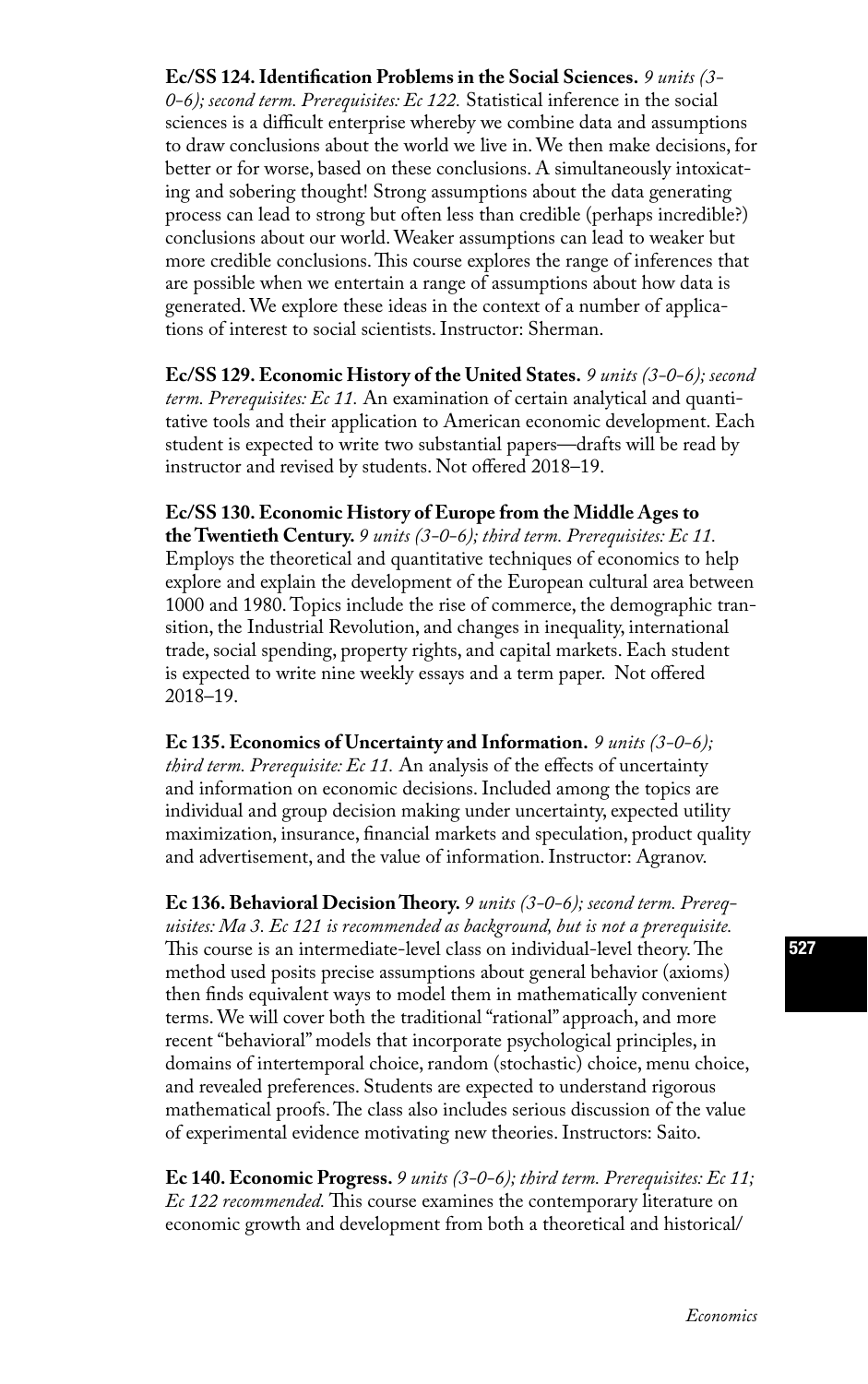empirical perspective. Topics include a historical overview of economic progress and the lack thereof; simple capital accumulation models; equilibrium/planning models of accumulation; endogenous growth models; empirical tests of convergence; the measurement and role of technological advancement; and the role of trade, institutions, property rights, human capital, and culture. Instructors: Hoffman.

**CS/SS/Ec 149. Algorithmic Economics.** *9 units (3-0-6).* For course description, see Computer Science.

**BEM/Ec 150. Business Analytics.** *9 units (3-0-6). Prerequisites: ACM 118 or Ec 122, and knowledge of R.* For course description, see Business Economics and Management.

**Ec/PS 160 abc. Laboratory Experiments in the Social Sciences.** *9 units (3-3-3); first, second, third terms. Section a required for sections b and c.* An examination of recent work in laboratory testing in the social sciences with particular reference to work done in social psychology, economics, and political science. Students are required to design and conduct experiments. Instructor: Plott.

**PS/Ec 172. Game Theory.** *9 units (3-0-6).* For course description, see Political Science.

**Ec 181 ab. Convex Analysis and Economic Theory.** *9 units (3-0-6); first, second terms. Prerequisites: Ma 1. Ec 121a is recommended.* Introduction to the use of convex analysis in economic theory. Includes separating hyperplane theorems, continuity and differentiability properties of convex and concave functions, support functions, subdifferentials, Fenchel conjugates, saddlepoint theorem, theorems of the alternative, polyhedra, linear programming, and duality in graphs. Introduction to discrete convex analysis and matroids. Emphasis is on the finite-dimensional case, but infinite-dimensional spaces will be discussed. Applications to core convergence, cost and production functions, mathematical finance, decision theory, incentive design, and game theory. Instructor: Border.

# ELECTRICAL ENGINEERING

**EE 1. The Science of Data, Signals, and Information.** *9 units (3-0- 6); third term.* Electrical Engineering has given rise to many key developments at the interface between the physical world and the information world. Fundamental ideas in data acquisition, sampling, signal representation, and quantification of information have their origin in electrical engineering.This course introduces these ideas and discusses signal representations, the interplay between time and frequency domains, difference equations and filtering, noise and denoising, data transmission over channels with limited capacity, signal quantization, feedback and neural networks, and how humans interpret data and information. Applications in various areas of science and engineering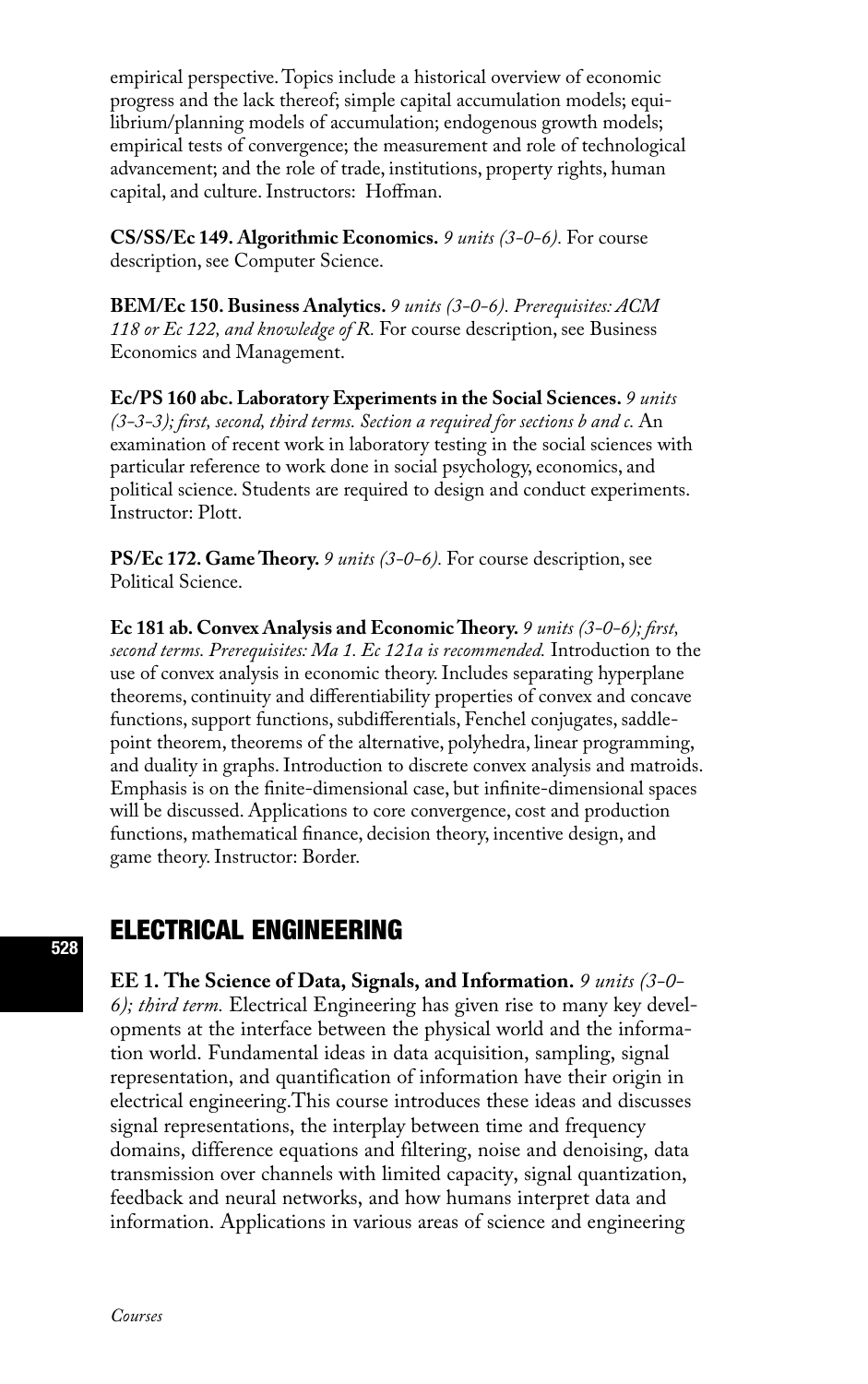are covered. Satisfies the menu requirement of the Caltech core curriculum. Instructor: Vaidyanathan.

**EE 2. Electrical Engineering Entrepreneurial and Research Seminar.** *1 unit; second term. Required for EE undergraduates.* Weekly seminar given by successful entrepreneurs and EE faculty, broadly describing their path to success and introducing different areas of research in electrical engineering: circuits and VLSI, communications, control, devices, images and vision, information theory, learning and pattern recognition, MEMS and micromachining, networks, electromagnetics and opto-electronics, RF and microwave circuits and antennas, robotics and signal processing, specifically, research going on at Caltech and in the industry. Instructor: Emami.

**EE/ME 7. Introduction to Mechatronics.** *6 units (2-3-1); first term.*

Mechatronics is the multi-disciplinary design of electro-mechanical systems. This course is intended to give the student a basic introduction to such systems. The course will focus on the implementations of sensor and actuator systems, the mechanical devices involved and the electrical circuits needed to interface with them. The class will consist of lectures and short labs where the student will be able to investigate the concepts discussed in lecture. Topics covered include motors, piezoelectric devices, light sensors, ultrasonic transducers, and navigational sensors such as accelerometers and gyroscopes. Graded pass/fail. Instructor: George.

**APh/EE 9 ab. Solid-State Electronics for Integrated Circuits.** *6 units (2-2-2).* For course description, see Applied Physics.

**EE/CS 10 ab. Introduction to Digital Logic and Embedded Systems.** *6 units (2-3-1); second, third terms.* This course is intended to give the student a basic understanding of the major hardware and software principles involved in the specification and design of embedded systems. The course will cover basic digital logic, programmable logic devices, CPU and embedded system architecture, and embedded systems programming principles (interfacing to hardware, events, user interfaces, and multi-tasking). Instructor: George.

**EE 13. Electronic System Prototyping.** *3 units (0-3-0); first term.* This course is intended to introduce the student to the technologies and techniques used to fabricate electronic systems. The course will cover the skills needed to use standard CAD tools for circuit prototyping. This includes schematic capture and printed circuit board design. Additionally, soldering techniques will be covered for circuit fabrication as well as some basic debugging skills. Each student will construct a system from schematic to PCB to soldering the final prototype. Instructor: George.

**EE 40. Introduction to Semiconductors Devices.** *9 units (3-0-6); third term. Prerequisites: APh/EE 9 ab, Ma 2, Ph 2.* This course provides an introduction to semiconductors and semiconductor sensors. The fundamental physics of semiconductor electronics and devices will be emphasized, together with their applications. Overview of electronic properties of semiconductor that are significant to device operation for integrated circuits.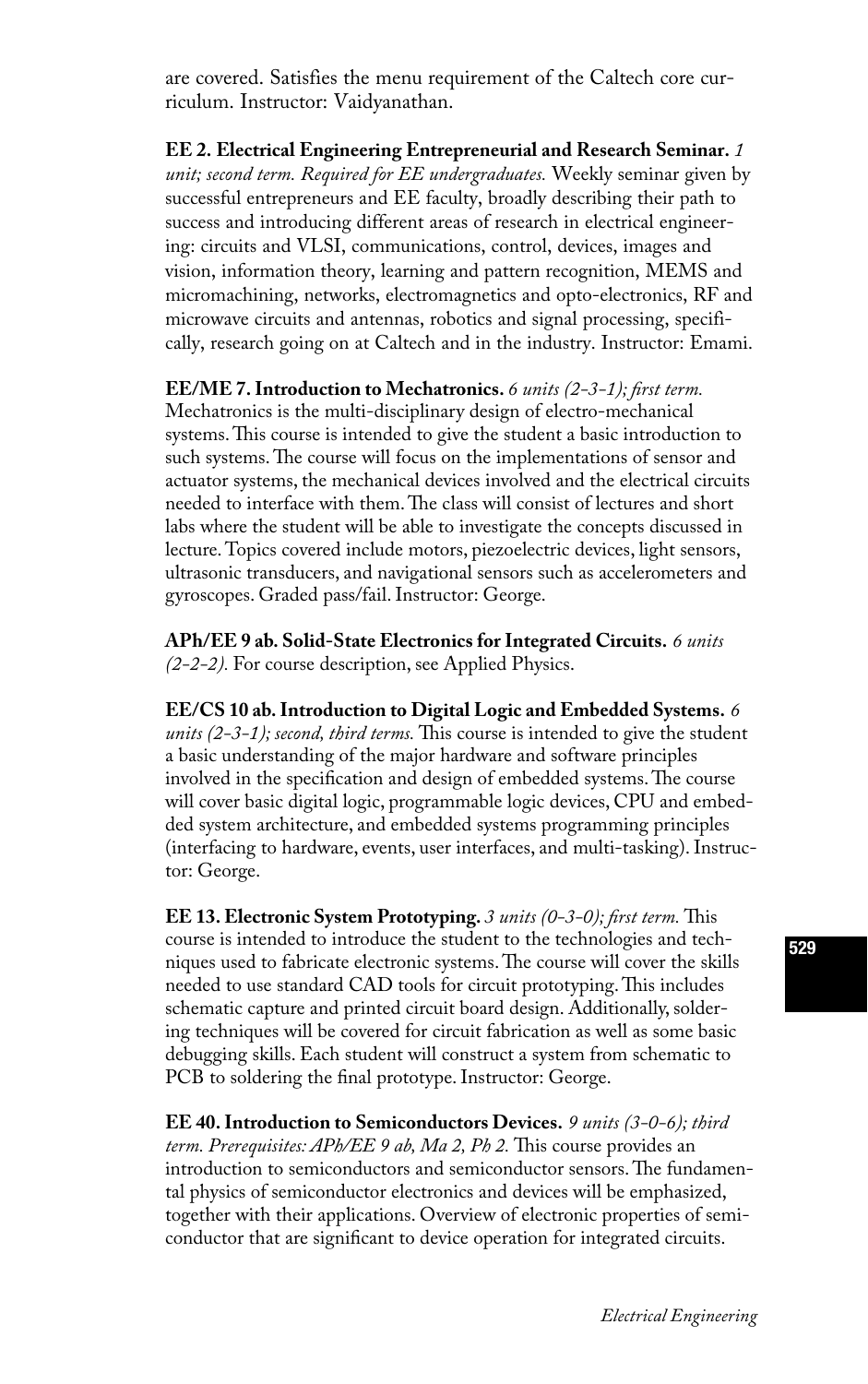Silicon device fabrication technology. Metal-semiconductor contacts, p-n junctions, bipolar transistors, photoconductors, diodes, transistors, CCDs, MOS/MOSFET/CMOS imagers, temperature sensors, magnetic sensors, thermoelectricity, piezoresistivity, piezoelectrics, etc. Instructor: Pedroni.

**EE 44. Circuits and Systems.** *12 units (4-0-8); first term. Prerequisites: Ph1 abc, should be taken concurrently with Ma 2 and Ph 2 a.* Fundamentals of circuits and network theory, circuit elements, linear circuits, terminals and port presentation, nodal and mesh analysis, time-domain analysis of circuits and systems, sinusoidal response, introductory frequency domain analysis, transfer functions, poles and zeros, time and transfer constants, network theorems, transformers. Instructor: Hajimiri.

**EE 45. Electronics Laboratory.** *12 units (3-3-6); second term. Prerequisites: EE 44.* Fundamentals of electronic circuits and systems. Lectures on diodes, transistors, small-signal analysis, frequency- domain analysis, application of Laplace transform, gain stages, differential signaling, operational amplifiers, introduction to radio and analog communication systems. Laboratory sessions on transient response, steady-state sinusoidal response and phasors, diodes, transistors, amplifiers. Instructor: Staff.

**EE/CS 53. Microprocessor Project Laboratory.** *12 units (0-12-0); first, second, third terms. Prerequisites: EE/CS 10 ab or equivalent.* A project laboratory to permit the student to select, design, and build a microprocessorbased system. The student is expected to take a project from proposal through design and implementation (possibly including PCB fabrication) to final review and documentation. May be repeated for credit. Instructor: George.

**CS/EE/ME 75 abc. Multidisciplinary Systems Engineering.** *3 units (2-0-1), 6 units (2-0-4), or 9 units (2-0-7) first term; 6 units (2-3-1), 9 units (2-6-1), or 12 units (2-9-1) second and third terms;* For course description, see Computer Science.

**EE 80 abc. Senior Thesis.** *9 units; first, second, third terms. Prerequisite: instructor's permission, which should be obtained during the junior year to allow sufficient time for planning the research.* Individual research project, carried out under the supervision of a member of the electrical engineering or computer science faculty. Project must include significant design effort. Written report required. Open only to senior electrical engineering, computer science, or electrical and computer engineering majors. Not offered on a pass/fail basis. Instructor: Staff.

**EE 90. Analog Electronics Project Laboratory.** *9 units (1-8-0); third term. Prerequisites: EE 40 and EE 45.* A structured laboratory course that gives the student the opportunity to design and build a simple analog electronics project. The goal is to gain familiarity with circuit design and construction, component selection, CAD support, and debugging techniques. Instructor: Megdal.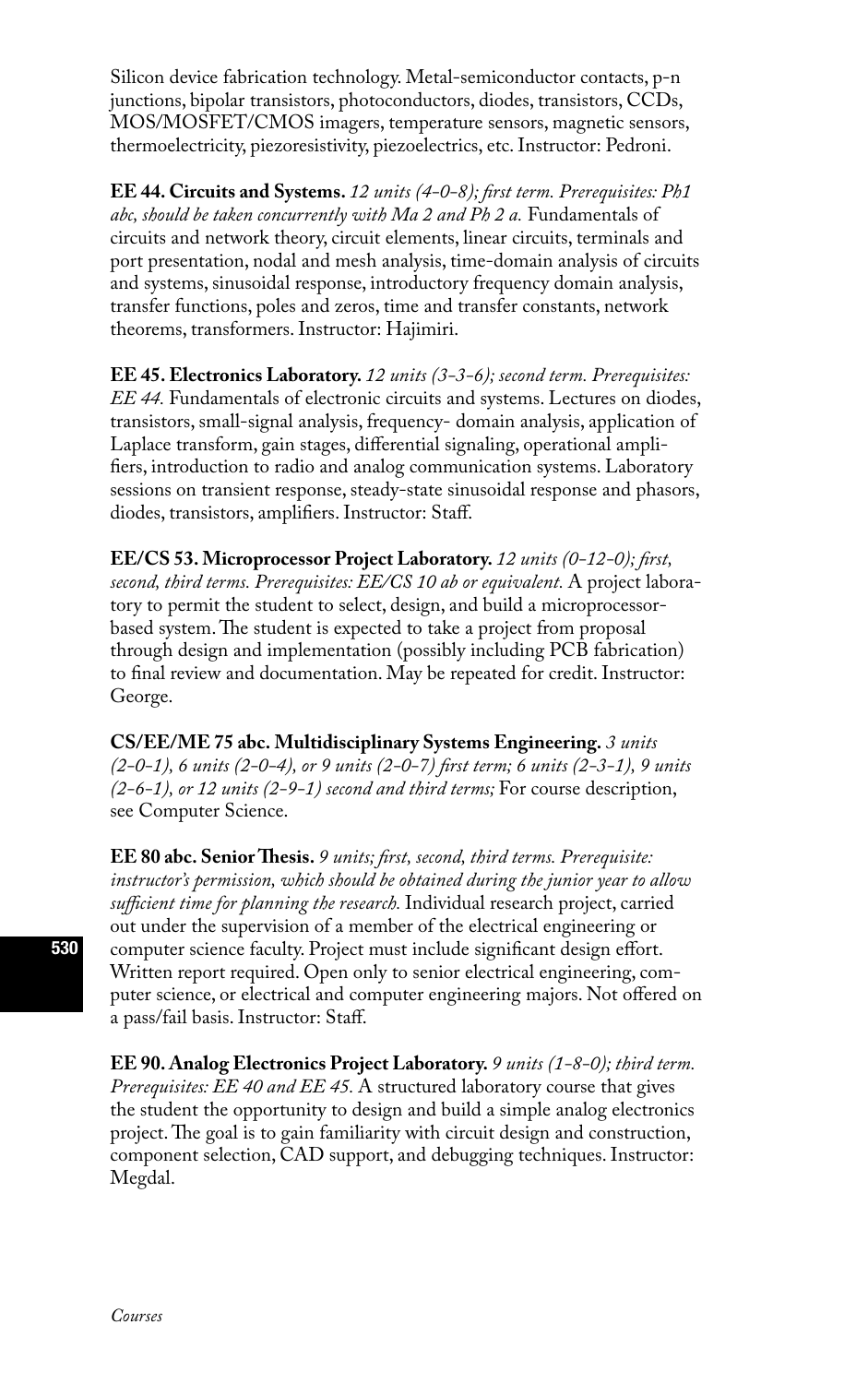### **EE 91 ab. Experimental Projects in Electronic Circuits.** *Units by ar-*

*rangement; first, second terms; 12 units minimum each term. Prerequisites: EE 45. Recommended: EE/CS 10 ab, and EE/MedE 114 ab (may be taken concurrently).* Open to seniors; others only with instructor's permission. An opportunity to do advanced original projects in analog or digital electronics and electronic circuits. Selection of significant projects, the engineering approach, modern electronic techniques, demonstration and review of a finished product. DSP/microprocessor development support and analog/digital CAD facilities available. Text: literature references. Instructor: Megdal.

**EE 99. Advanced Work in Electrical Engineering.** *Units to be arranged.*  Special problems relating to electrical engineering will be arranged. For undergraduates; students should consult with their advisers. Graded pass/fail.

**EE 105 abc. Electrical Engineering Seminar.** *1 unit; first, second, third terms.* All candidates for the M.S. degree in electrical engineering are required to attend any graduate seminar in any division each week of each term. Graded pass/fail. Instructor: Emami.

**ACM/EE 106 ab. Introductory Methods of Computational Mathematics.** *12 units (3-0-9);* For course description, see Applied and Computational Mathematics.

**ME/EE/EST 109. Energy Technology and Policy.** *9 units (3-0-6); first term.* For course description, see Mechanical Engineering.

**EE 110 abc. Embedded Systems Design Laboratory.** *9 units (3-4-2); first, second, third terms.* The student will design, build, and program a specified microprocessor-based embedded system. This structured laboratory is organized to familiarize the student with large-scale digital and embedded system design, electronic circuit construction techniques, modern development facilities, and embedded systems programming. The lectures cover topics in embedded system design such as display technologies, interfacing to analog signals, communication protocols, PCB design, and programming in high-level and assembly languages. Given in alternate years; not offered 2018–19. Instructor: George.

**EE 111. Signal-Processing Systems and Transforms.** *9 units (3-0-6); first term. Prerequisites: Ma 1.* An introduction to continuous and discrete time signals and systems with emphasis on digital signal processing systems. Study of the Fourier transform, Fourier series, z-transforms, and the fast Fourier transform as applied in electrical engineering. Sampling theorems for continuous to discrete-time conversion. Difference equations for digital signal processing systems, digital system realizations with block diagrams, analysis of transient and steady state responses, and connections to other areas in science and engineering. Instructor: Vaidyanathan.

**EE 112. Introduction to Signal Processing from Data.** *9 units (3-0- 6); second term. Prerequisites: EE 111 or equivalent. Math 3 recommended.*  Fundamentals of digital signal processing, extracting information from data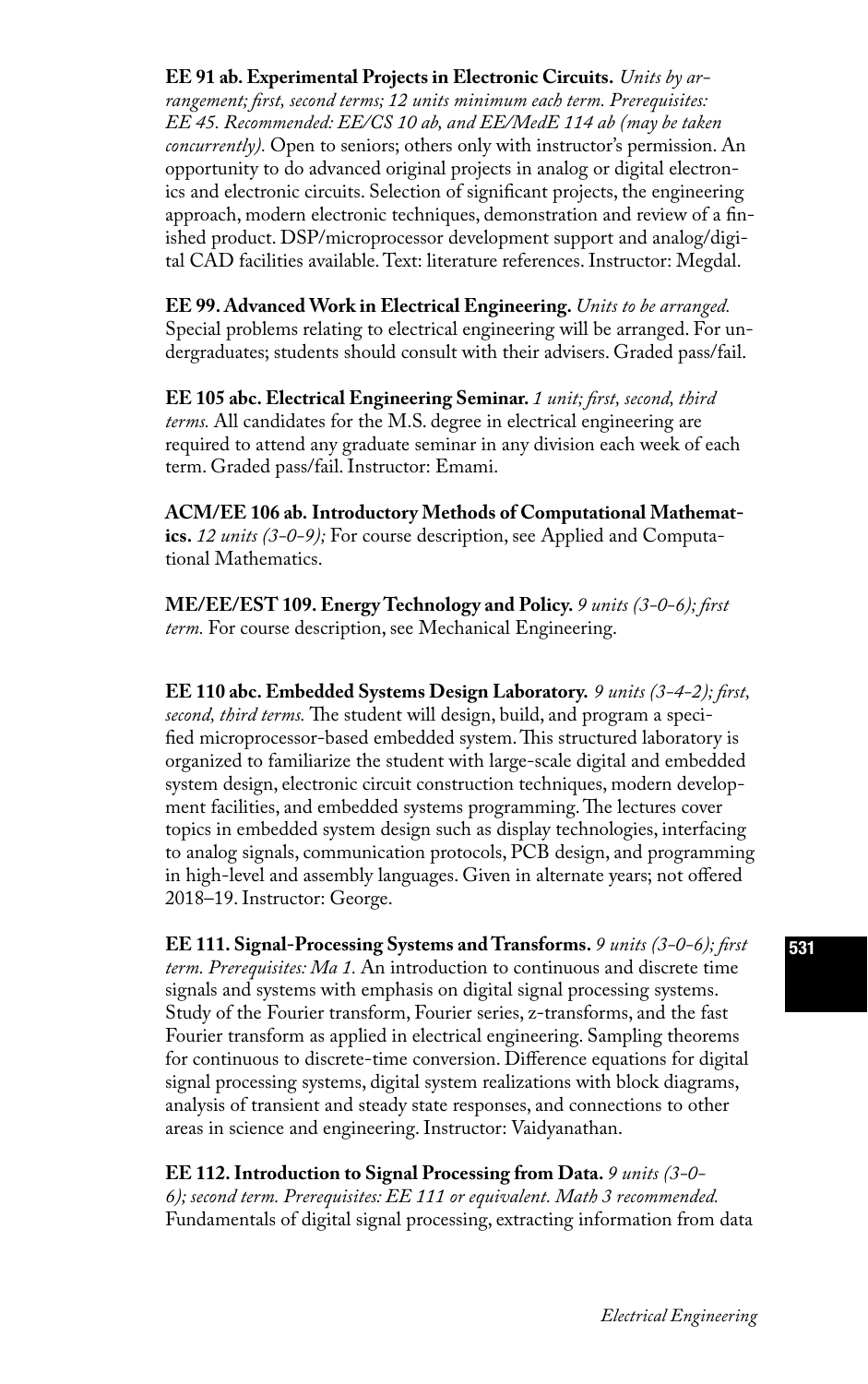by linear filtering, recursive and non-recursive filters, structural and flow graph representations for filters, data-adaptive filtering, multrirate sampling, efficient data representations with filter banks, Nyquist and sub-Nyquist sampling, sensor array signal processing, estimating direction of arrival (DOA) information from noisy data, and spectrum estimation. Not offered 2018–19. Instructor: Vaidyanathan.

**EE 113. Feedback and Control Circuits.** *9 units (3-3-3); third term. Prerequisites: EE 45 or equivalent.* This class studies the design and implementation of feedback and control circuits. The course begins with an introduction to basic feedback circuits, using both op amps and transistors. These circuits are used to study feedback principles, including circuit topologies, stability, and compensation. Following this, basic control techniques and circuits are studied, including PID (Proportional-Integrated-Derivative) control, digital control, and fuzzy control. There is a significant laboratory component to this course, in which the student will be expected to design, build, analyze, test, and measure the circuits and systems discussed in the lectures. Instructor: George.

**EE/MedE 114 ab. Analog Circuit Design.** *12 units (4-0-8); second, third terms. Prerequisites: EE 44 or equivalent.* Analysis and design of analog circuits at the transistor level. Emphasis on design-oriented analysis, quantitative performance measures, and practical circuit limitations. Circuit performance evaluated by hand calculations and computer simulations. Recommended for juniors, seniors, and graduate students. Topics include: review of physics of bipolar and MOS transistors, low-frequency behavior of single-stage and multistage amplifiers, current sources, active loads, differential amplifiers, operational amplifiers, high-frequency circuit analysis using time- and transfer constants, high-frequency response of amplifiers, feedback in electronic circuits, stability of feedback amplifiers, and noise in electronic circuits, and supply and temperature independent biasing. A number of the following topics will be covered each year: trans-linear circuits, switched capacitor circuits, data conversion circuits (A/D and D/A), continuous-time Gm.C filters, phase locked loops, oscillators, and modulators. Offered 2018–19 Instructor: Hajimiri.

**EE/MedE 115. Micro-/Nano-scales Electro-Optics.** *9 units (3-0-6); first term. Prerequisites: Introductory electromagnetic class and consent of the instructor.* The course will cover various electro-optical phenomena and devices in the micro-/nano-scales. We will discuss basic properties of light, imaging, aberrations, eyes, detectors, lasers, micro-optical components and systems, scalar diffraction theory, interference/interferometers, holography, dielectric/plasmonic waveguides, and various Raman techniques. Topics may vary. Not offered 2018–19.

**ACM/EE/IDS 116. Introduction to Probability Models.** *9 units (3-1-5).*  For course description, see Applied and Computational Mathematics.

**CMS/ACM/EE/IDS 117. Probability and Random Processes.** *12 units (3-0-9).* For course description, see Computation and Mathematical Sciences.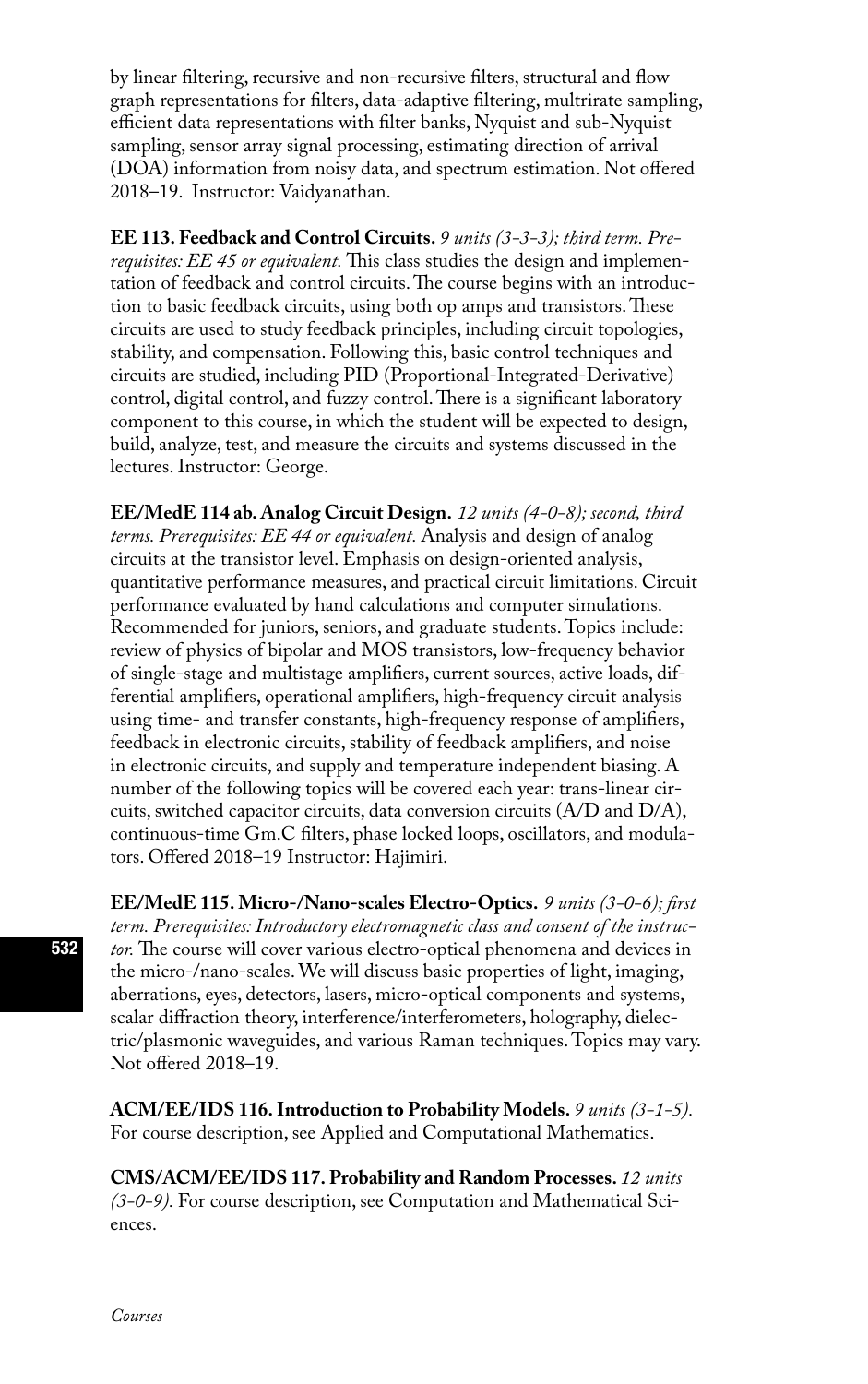**Ph/APh/EE/BE 118 abc. Physics of Measurement.** *9 units (3-0-6); first, second, third terms.* For course description, see Physics.

**EE/CS 119 abc. Advanced Digital Systems Design.** *9 units (3-3-3); first, second term; 9 units (1-8-0) third term. Prerequisites: EE/CS 10 a or CS 24.*  Advanced digital design as it applies to the design of systems using PLDs and ASICs (in particular, gate arrays and standard cells). The course covers both design and implementation details of various systems and logic device technologies. The emphasis is on the practical aspects of ASIC design, such as timing, testing, and fault grading. Topics include synchronous design, state machine design, ALU and CPU design, application-specific parallel computer design, design for testability, PALs, FPGAs, VHDL, standard cells, timing analysis, fault vectors, and fault grading. Students are expected to design and implement both systems discussed in the class as well as self-proposed systems using a variety of technologies and tools. Instructor: George.

**EE 121. Computational Signal Processing. (***3-0-9); first. Prerequisites: EE 111, ACM/EE/IDS 116, ACM/IDS 104.* The role of computation in the acquisition, representation, and processing of signals. The course develops methodology based on linear algebra and optimization, with an emphasis on the interplay between structure, algorithms, and accuracy in the design and analysis of the methods. Specific topics covered include deterministic and stochastic signal models, statistical signal processing, inverse problems, and regularization. Problems arising in contemporary applications in the sciences and engineering are discussed, although the focus is on the common abstractions and methodological frameworks that are employed in the solution of these problems. Instructor: Chandrasekaran.

**EE/MedE 124. Mixed-mode Integrated Circuits.** *9 units (3-0-6); first term. Prerequisites: EE 45 a or equivalent.* Introduction to selected topics in mixed-signal circuits and systems in highly scaled CMOS technologies. Design challenges and limitations in current and future technologies will be discussed through topics such as clocking (PLLs and DLLs), clock distribution networks, sampling circuits, high-speed transceivers, timing recovery techniques, equalization, monitor circuits, power delivery, and converters (A/D and D/A). A design project is an integral part of the course. Instructor: Emami

**EE/CS/MedE 125. Digital Electronics and Design with FPGAs and VHDL.** *9 units (3-6-0); third term. Prerequisite: basic knowledge of digital electronics.* Study of programmable logic devices (CPLDs and FPGAs). Detailed study of the VHDL language, with basic and advanced applications. Review and discussion of digital design principles for combinationallogic, combinational-arithmetic, sequential, and state-machine circuits. Detailed tutorials for synthesis and simulation tools using FPGAs and VHDL. Wide selection of complete, real-world fundamental advanced projects, including theory, design, simulation, and physical implementation. All designs are implemented using state-of-the-art development boards. Instructor: Pedroni.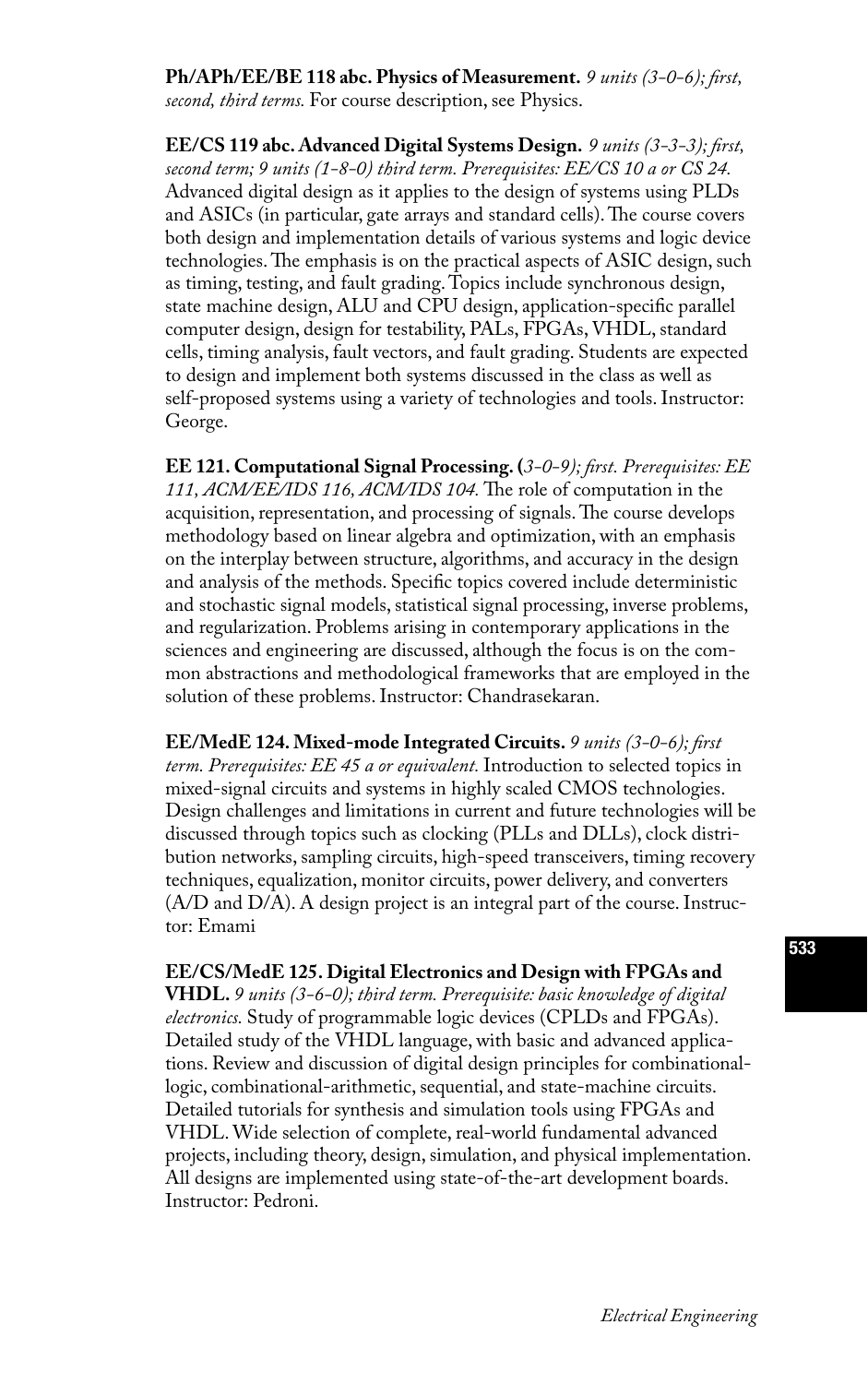**EE/Ma/CS 126 ab. Information Theory.** *9 units (3-0-6); first, second terms. Prerequisites: Ma 3.* Shannon's mathematical theory of communication, 1948-present. Entropy, relative entropy, and mutual information for discrete and continuous random variables. Shannon's source and channel coding theorems. Mathematical models for information sources and communication channels, including memoryless, Markov, ergodic, and Gaussian. Calculation of capacity and rate-distortion functions. Universal source codes. Side information in source coding and communications. Network information theory, including multiuser data compression, multiple access channels, broadcast channels, and multiterminal networks. Discussion of philosophical and practical implications of the theory. This course, when combined with EE 112, EE/Ma/CS/IDS 127, EE/CS 161, and EE/CS/ IDS 167, should prepare the student for research in information theory, coding theory, wireless communications, and/or data compression. Instructor: Effros.

**EE/Ma/CS/IDS 127. Error-Correcting Codes.** 9 *units (3-0-6); second term. Prerequisites: Ma 2.* This course develops from first principles the theory and practical implementation of the most important techniques for combating errors in digital transmission or storage systems. Topics include algebraic block codes, e.g., Hamming, BCH, Reed-Solomon (including a self-contained introduction to the theory of finite fields); and the modern theory of sparse graph codes with iterative decoding, e.g. LDPC codes, turbo codes. The students will become acquainted with encoding and decoding algorithms, design principles and performance evaluation of codes. Instructor: Kostina.

**EE 128 ab. Selected Topics in Digital Signal Processing.** *9 units (3-0-6); second, third terms. Prerequisites: EE 111 and EE/CS/IDS 160 or equivalent required, and EE 112 or equivalent recommended.* The course focuses on several important topics that are basic to modern signal processing. Topics include multirate signal processing material such as decimation, interpolation, filter banks, polyphase filtering, advanced filtering structures and nonuniform sampling, optimal statistical signal processing material such as linear prediction and antenna array processing, and signal processing for communication including optimal transceivers. Not offered 2018–19.

**APh/EE 130. Electromagnetic Theory.** *9 units (3-0-6); first term.* For course description, see Applied Physics.

**EE/APh 131. Light Interaction with Atomic Systems—Lasers.** *9 units (3-0-6); second term. Prerequisites: APh/EE 130.* Light-matter interaction, spontaneous and induced transitions in atoms and semiconductors. Absorption, amplification, and dispersion of light in atomic media. Principles of laser oscillation, generic types of lasers including semiconductor lasers, mode-locked lasers. Frequency combs in lasers. The spectral properties and coherence of laser light. Instructor: Yariv. Not offered 2018–19.

**APh/EE 132. Special Topics in Photonics and Optoelectronics.** *9 units (3-0-6); third term.* For course description, see Applied Physics.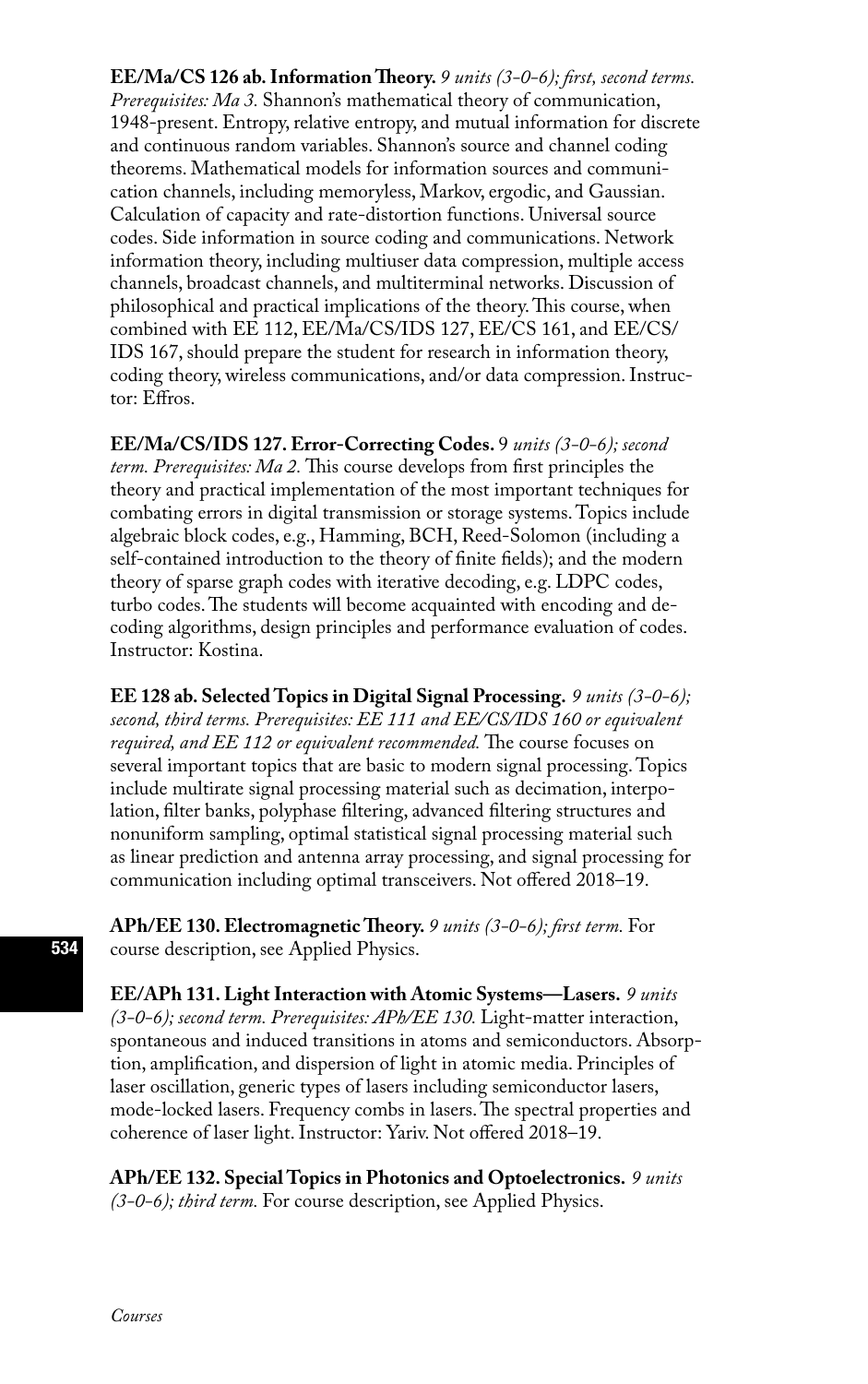**CS/EE/ME 134. Autonomy.** *9 units (3-0-6); third term.* For course description, see Computer Science.

**EE/CS/EST 135. Power System Analysis.** *9 units (3-3-3); second term. Prerequisites: EE 44, Ma 2, or equivalent.* Basic power system analysis: phasor representation, 3-phase transmission system, transmission line models, transformer models, per-unit analysis, network matrix, power flow equations, power flow algorithms, optimal powerflow (OPF) problems, swing dynamics and stability. Current research topics such as (may vary each year): convex relaxation of OPF, frequency regulation, energy functions and contraction regions, volt/var control, storage optimization, electric vehicles charging, demand response. Instructor: Low.

**EE/Ma/CS/IDS 136. Topics in Information Theory.** *9 units (3-0-6); third term. Prerequisites: undergraduate calculus and probability.* This class introduces information measures such as entropy, information divergence, mutual information, information density from a probabilistic point of view, and discusses the relations of those quantities to problems in data compression and transmission, statistical inference, language modeling, game theory and control. Topics include information projection, data processing inequalities, sufficient statistics, hypothesis testing, single-shot approach in information theory, large deviations. Instructor: Kostina. Not Offered 2018–19.

**CS/EE/IDS 143. Communication Networks.** *9 units (3-3-3).* For course description, see Computer Science.

**CMS/CS/EE/IDS 144. Networks: Structure & Economics.** *12 units (3- 3-6).* For course description, see Computing and Mathematical Sciences.

**CS/EE 145. Projects in Networking.** *9 units (0-0-9).* For course description, see Computer Science.

**CS/EE 146. Advanced Networking.** *9 units (3-3-3).* For course description, see Computer Science.

**EE/CS 147. Digital Ventures Design.** *9 units (3-3-3); first term. Prerequisites: none.* This course aims to offer the scientific foundations of analysis, design, development, and launching of innovative digital products and study elements of their success and failure. The course provides students with an opportunity to experience combined team-based design, engineering, and entrepreneurship. The lectures present a disciplined step-by-step approach to develop new ventures based on technological innovation in this space, and with invited speakers, cover topics such as market analysis, user/ product interaction and design, core competency and competitive position, customer acquisition, business model design, unit economics and viability, and product planning. Throughout the term students will work within an interdisciplinary team of their peers to conceive an innovative digital product concept and produce a business plan and a working prototype. The course project culminates in a public presentation and a final report. Every year the course and projects focus on a particular emerging technology theme. Instructor: Staff. Not offered 2018–19.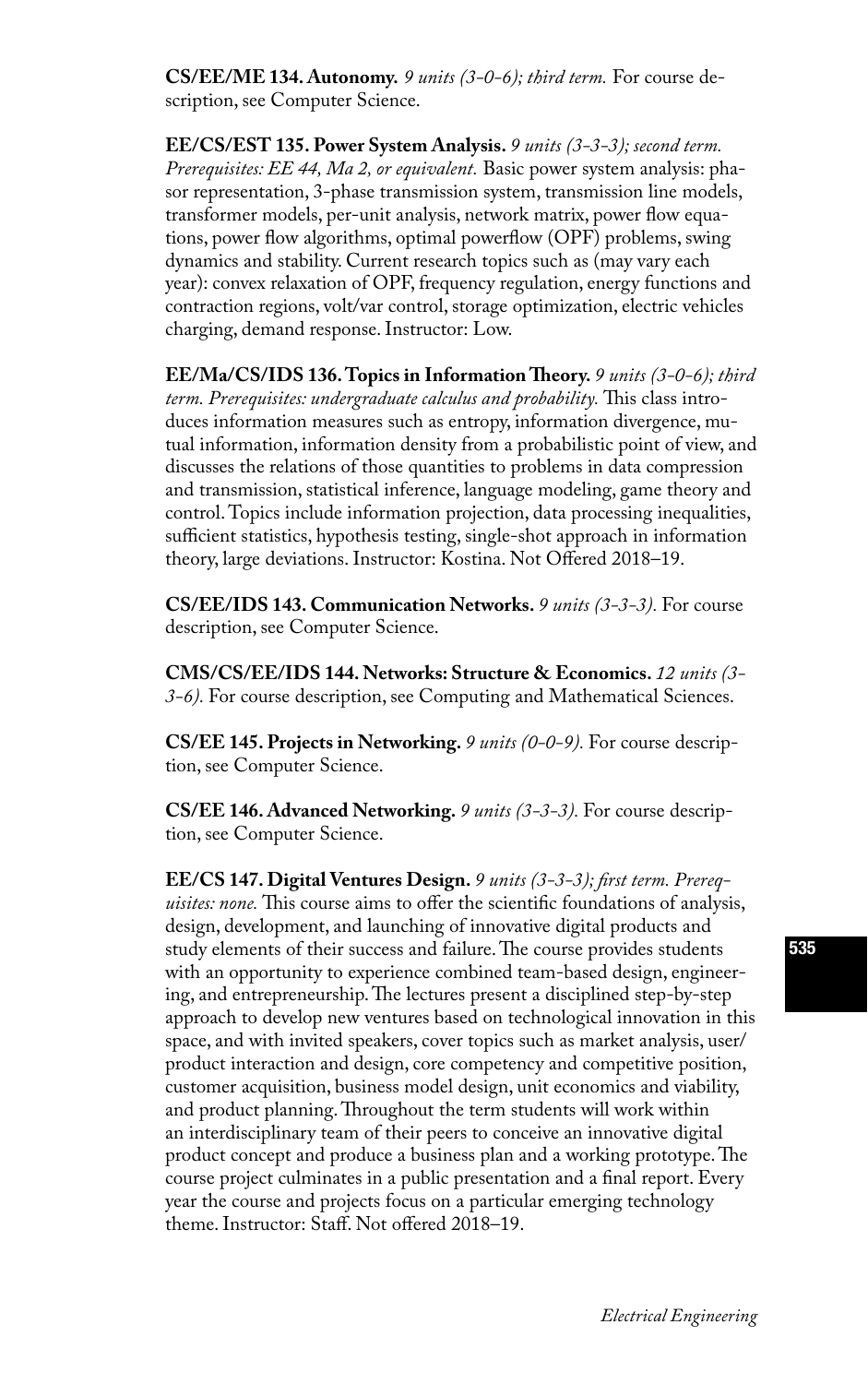### **EE/CNS/CS 148. Selected Topics in Computational Vision.** *9 units*

*(3-0-6); third term. Prerequisites: undergraduate calculus, linear algebra, geometry, statistics, computer programming.* The class will focus on an advanced topic in computational vision: recognition, vision-based navigation, 3-D reconstruction. The class will include a tutorial introduction to the topic, an exploration of relevant recent literature, and a project involving the design, implementation, and testing of a vision system. Instructor: Perona. Not offered 2018–19.

**EE 150. Topics in Electrical Engineering.** *Units to be arranged; terms to be arranged.* Content will vary from year to year, at a level suitable for advanced undergraduate or beginning graduate students. Topics will be chosen according to the interests of students and staff. Visiting faculty may present all or portions of this course from time to time. Instructor: Staff.

**EE 151. Electromagnetic Engineering.** *9 units (3-0-6); third term. Prerequisite: EE 45.* Foundations of circuit theory—electric fields, magnetic fields, transmission lines, and Maxwell's equations, with engineering applications. Instructor: Yang

**EE 152. High Frequency Systems Laboratory.** *12 units (2-3-7); first term. Prerequisites: EE 45 or equivalent. EE 153 recommended.* The student will develop a strong, working knowledge of high-frequency systems covering RF and microwave frequencies. The essential building blocks of these systems will be studied along with the fundamental system concepts employed in their use. The first part of the course will focus on the design and measurement of core system building blocks; such as filters, amplifiers, mixers, and oscillators. Lectures will introduce key concepts followed by weekly laboratory sessions where the student will design and characterize these various system components. During the second part of the course, the student will develop their own high-frequency system, focused on a topic within remote sensing, communications, radar, or one within their own field of research. Instructor: Russell. Not offered 2018–19.

**EE 153. Microwave Circuits and Antennas.** *12 units (3-2-7); third term. Prerequisite: EE 45.* High-speed circuits for wireless communications, radar, and broadcasting. Design, fabrication, and measurements of microstrip filters, directional couplers, low-noise amplifiers, oscillators, detectors, and mixers. Design, fabrication, and measurements of wire antennas and arrays. Instructor: Antsos.

**EE 154 ab. Practical Electronics for Space Applications.** *9 units (2-3-4); second and third terms.* Part a: Subsystem Design: Students will be exposed to design for subsystem electronics in the space environment, including an understanding of the space environment, common approaches for low cost spacecraft, atmospheric / analogue testing, and discussions of risk. Emphasis on a practical exposure to early subsystem design for a TRL 3-4 effort. Part b: Subsystems to System Interfacing: Builds upon the first term by extending subsystems to be compatible with "spacecraft", including a nearspace "flight" of prototype subsystems on a high-altitude balloon flight.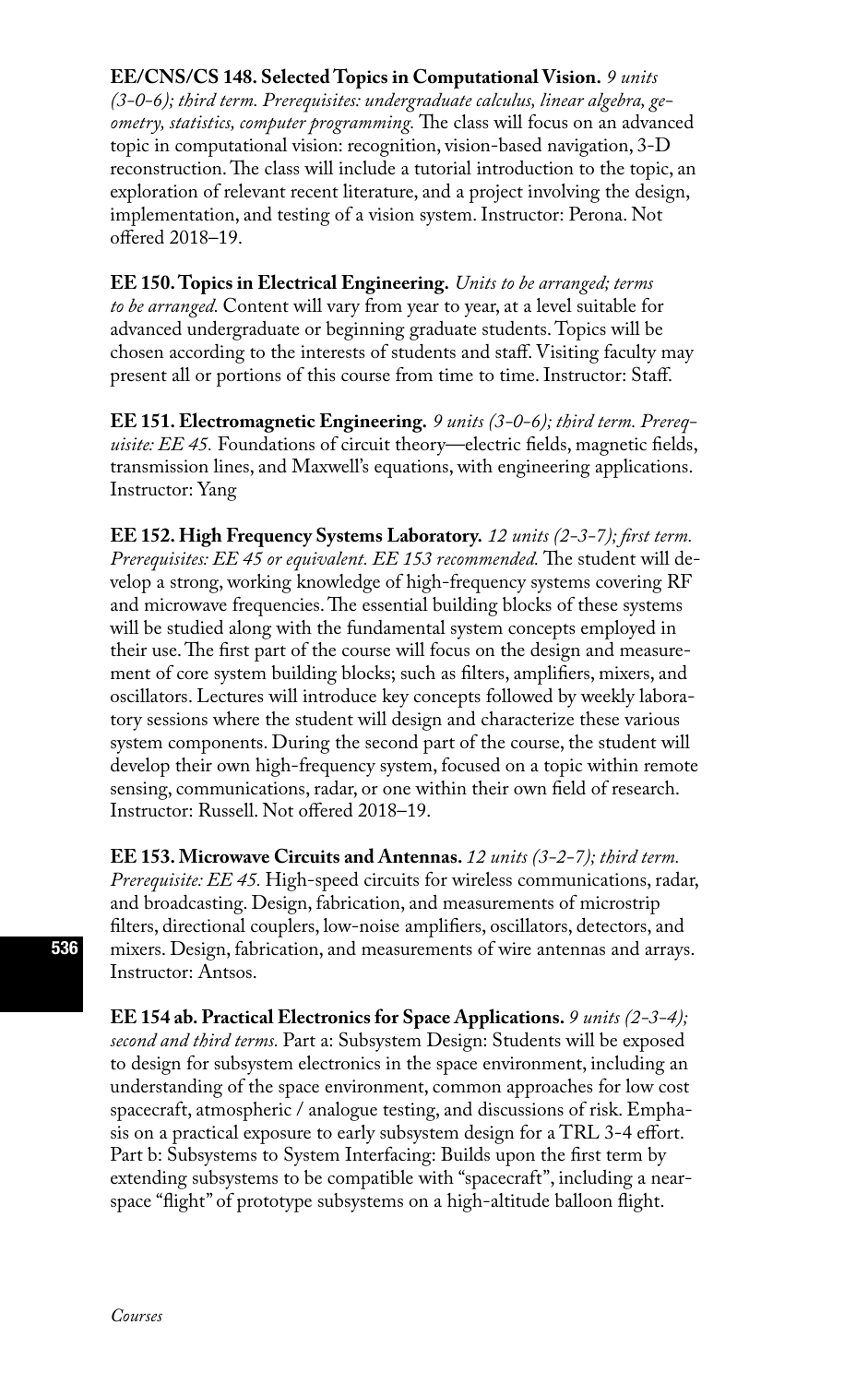Focus on qualification for the flight environment appropriate to a TRL 4-5 effort. Instructor: Klesh.

**CMS/CS/CNS/EE/IDS 155. Machine Learning & Data Mining.** *12 units (3-3-6).* For course description, see Computing and Mathematical Sciences.

**CS/CNS/EE 156 ab. Learning Systems.** *9 units (3-0-6).* For course description, see Computer Science.

**EE/Ae 157 ab. Introduction to the Physics of Remote Sensing.** *9 units (3-0-6); first, second terms. Prerequisite: Ph 2 or equivalent.* An overview of the physics behind space remote sensing instruments. Topics include the interaction of electromagnetic waves with natural surfaces, including scattering of microwaves, microwave and thermal emission from atmospheres and surfaces, and spectral reflection from natural surfaces and atmospheres in the near-infrared and visible regions of the spectrum. The class also discusses the design of modern space sensors and associated technology, including sensor design, new observation techniques, ongoing developments, and data interpretation. Examples of applications and instrumentation in geology, planetology, oceanography, astronomy, and atmospheric research. Instructor: van Zyl.

**Ge/EE/ESE 157 c. Remote Sensing for Environmental and Geological Applications.** *9 units (3-3-3).* For course description, see Geological and Planetary Sciences.

**ACM/CS/EE/IDS 158. Mathematical Statistics.** *9 units (3-0-6).* For course description, see Applied and Computational Mathematics.

**CS/CNS/EE/IDS 159. Advanced Topics in Machine Learning.** *9 units (3-0-6).* For course description, see Computer Science.

**EE/CS/IDS 160. Fundamentals of Information Transmission and Storage.** *9 units (3-0-6); second term.* Basics of information theory: entropy, mutual information, source and channel coding theorems. Basics of coding theory: error-correcting codes for information transmission and storage, block codes, algebraic codes, sparse graph codes. Basics of digital communications: sampling, quantization, digital modulation, matched filters, equalization. Instructor: Hassibi. Offered 2018–19.

**EE/CS 161. Big Data Networks.** *9 units (3-0-6); third term. Prerequisites: Linear Algebra ACM/IDS 104 and Probability and Random Processes ACM/EE/IDS 116 or their equivalents.* Next generation networks will have tens of billions of nodes forming cyber-physical systems and the Internet of Things. A number of fundamental scientific and technological challenges must be overcome to deliver on this vision. This course will focus on (1) How to boost efficiency and reliability in large networks; the role of network coding, distributed storage, and distributed caching; (2) How to manage wireless access on a massive scale; modern random access and topology formation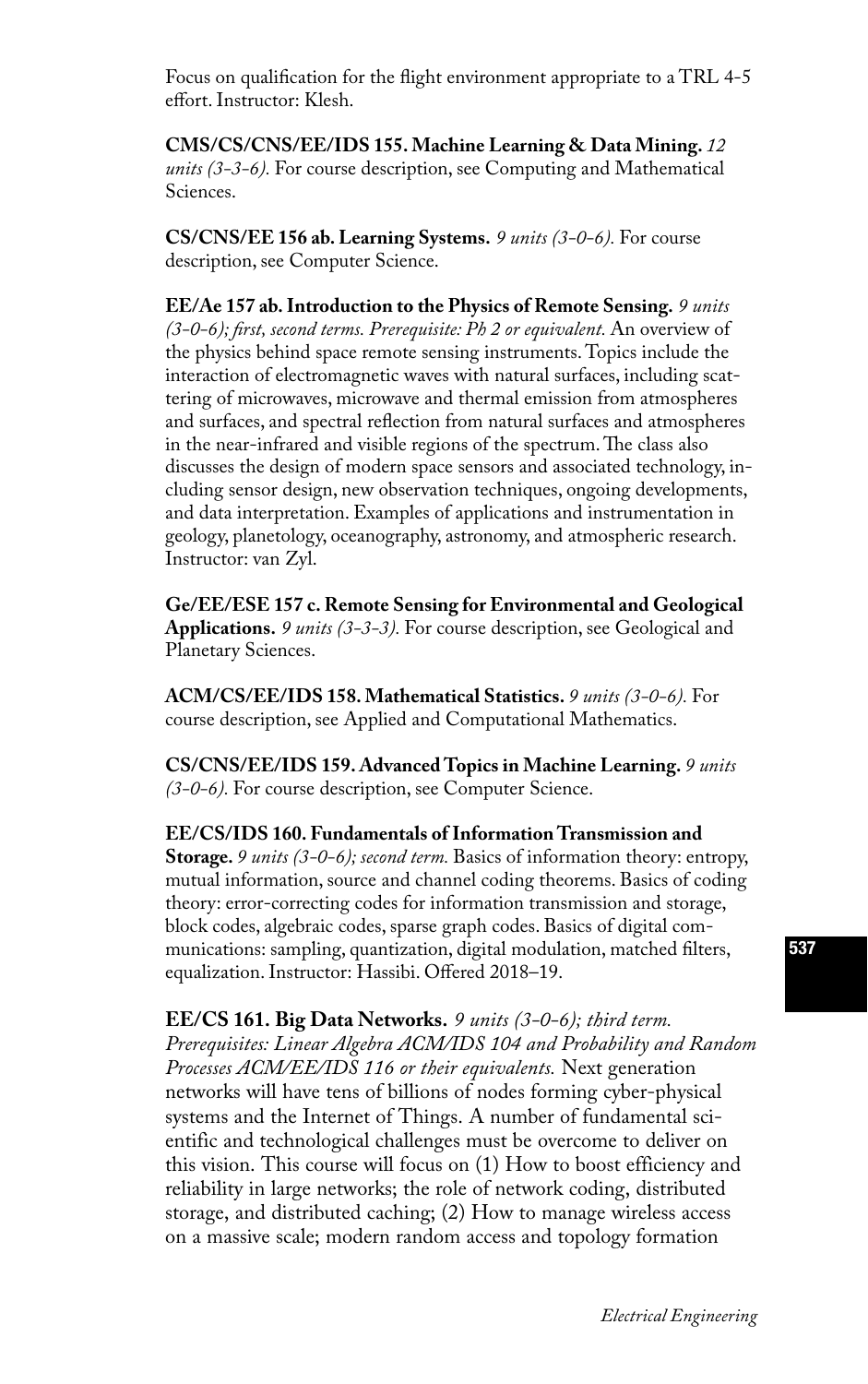techniques; and (3) New vistas in big data networks, including distributed computing over networks and crowdsourcing. A selected subset of these problems, their mathematical underpinnings, state-of-the-art solutions, and challenges ahead will be covered. Instructor: Hassibi. Given in alternate years. Not offered 2018–19.

**EE 163. Communication Theory.** *9 units (3-0-6); second term. Prerequisites: EE 111; ACM/EE/IDS 116 or equivalent.* Mathematical models of communication processes; signals and noise as random processes; sampling; modulation; spectral occupancy; intersymbol interference; synchronization; optimum demodulation and detection; signalto-noise ratio and error probability in digital baseband and carrier communication systems; linear and adaptive equalization; maximum likelihood sequence estimation; multipath channels; parameter estimation; hypothesis testing; optical communication systems. Capacity measures; multiple antenna and multiple carrier communication systems; wireless networks; different generations of wireless systems. Instructor: Staff. Not Offered 2018–19

**EE 164. Stochastic and Adaptive Signal Processing.** *9 units (3-0-6); third term. Prerequisite: ACM/EE/IDS 116 or equivalent.* Fundamentals of linear estimation theory are studied, with applications to stochastic and adaptive signal processing. Topics include deterministic and stochastic least-squares estimation, the innovations process, Wiener filtering and spectral factorization, state-space structure and Kalman filters, array and fast array algorithms, displacement structure and fast algorithms, robust estimation theory and LMS and RLS adaptive fields. Given in alternate years; Not offered 2018–19. Instructor: Hassibi.

**CS/CNS/EE/IDS 165. Foundations of Machine Learning.** *12 units (3-3- 6).* For course description, see Computer Science.

**EE/CS/IDS 167. Introduction to Data Compression and Storage.** *9 units (3-0-6); third term. Prerequisites: Ma 3 or ACM/EE/IDS 116.* The course will introduce the students to the basic principles and techniques of codes for data compression and storage. The students will master the basic algorithms used for lossless and lossy compression of digital and analog data and the major ideas behind coding for flash memories. Topics include the Huffman code, the arithmetic code, Lempel-Ziv dictionary techniques, scalar and vector quantizers, transform coding; codes for constrained storage systems. Given in alternate years; offered 2018–19. Instructor: Kostina.

**MedE/EE/BE 168 ab. Biomedical Optics: Principles and Imaging.** *9 units (4-0-5).* For course description, see Medical Engineering.

**ACM/EE/IDS 170. Mathematics of Signal Processing.** *12 units (3-0-9).* For course description, see Applied and Computational Mathematics.

**EE/CS/MedE 175. Digital Circuits Analysis and Design with Complete VHDL and RTL Approach.** *9 units (3-6-0); third term.*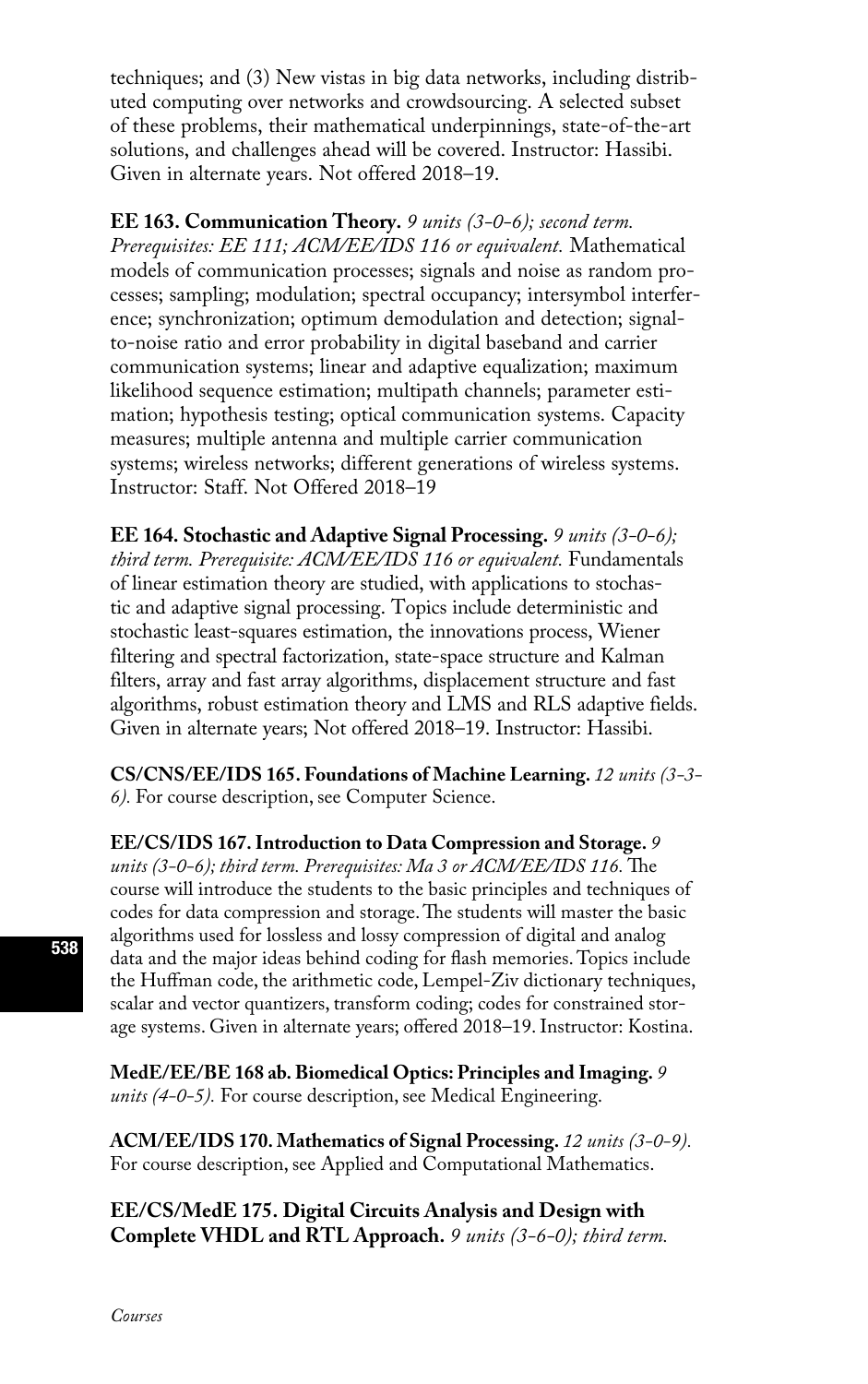*Prerequisites: medium to advanced knowledge of digital electronics.* A careful balance between synthesis and analysis in the development of digital circuits plus a truly complete coverage of the VHDL language. The RTL (register transfer level) approach. Study of FPGA devices and comparison to ASIC alternatives. Tutorials of software and hardware tools employed in the course. VHDL infrastructure, including lexical elements, data types, operators, attributes, and complex data structures. Detailed review of combinational circuits followed by full VHDL coverage for combinational circuits plus recommended design practices. Detailed review of sequential circuits followed by full VHDL coverage for sequential circuits plus recommended design practices. Detailed review of state machines followed by full VHDL coverage and recommended design practices. Construction of VHDL libraries. Hierarchical design and practice on the hard task of project splitting. Automated simulation using VHDL testbenches. Designs are implemented in state-of-the-art FPGA boards. Instructor: Pedroni. Not Offered 2018–19.

**EE/APh 180. Nanotechnology.** *6 units (3-0-3); first term.* This course will explore the techniques and applications of nanofabrication and miniaturization of devices to the smallest scale. It will be focused on the understanding of the technology of miniaturization, its history and present trends towards building devices and structures on the nanometer scale. Examples of applications of nanotechnology in the electronics, communications, data storage and sensing world will be described, and the underlying physics as well as limitations of the present technology will be discussed. Instructor: Scherer.

**APh/EE 183. Physics of Semiconductors and Semiconductor Devices.** *9 units (3-0-6).* For course description, see Applied Physics.

**EE/BE/MedE 185. MEMS Technology and Devices.** *9 units (3-0-6); third term. Prerequisite: APh/EE 9 ab, or instructor's permission.* Micro-electro-mechanical systems (MEMS) have been broadly used for biochemical, medical, RF, and lab-on-a-chip applications. This course will cover both MEMS technologies (e.g., micro- and nanofabrication) and devices. For example, MEMS technologies include anisotropic wet etching, RIE, deep RIE, micro/nano molding and advanced packaging. This course will also cover various MEMS devices used in microsensors and actuators. Examples will include pressure sensors, accelerometers, gyros, FR filters, digital mirrors, microfluidics, micro total-analysis system, biomedical implants, etc. Not offered 2018–19.

**CNS/Bi/EE/CS/NB 186. Vision: From Computational Theory to Neuronal Mechanisms.** *12 units (4-4-4).* For course description, see Computation and Neural Systems.

**EE/MedE 187. VLSI and ULSI Technology.** *9 units (3-0-6); third term. Prerequisites: APh/EE 9 ab, EE/APh 180 or instructor's permission.* This course is designed to cover the state-of-the-art micro/nanotechnologies for the fabrication of ULSI including BJT, CMOS, and BiCMOS. Technologies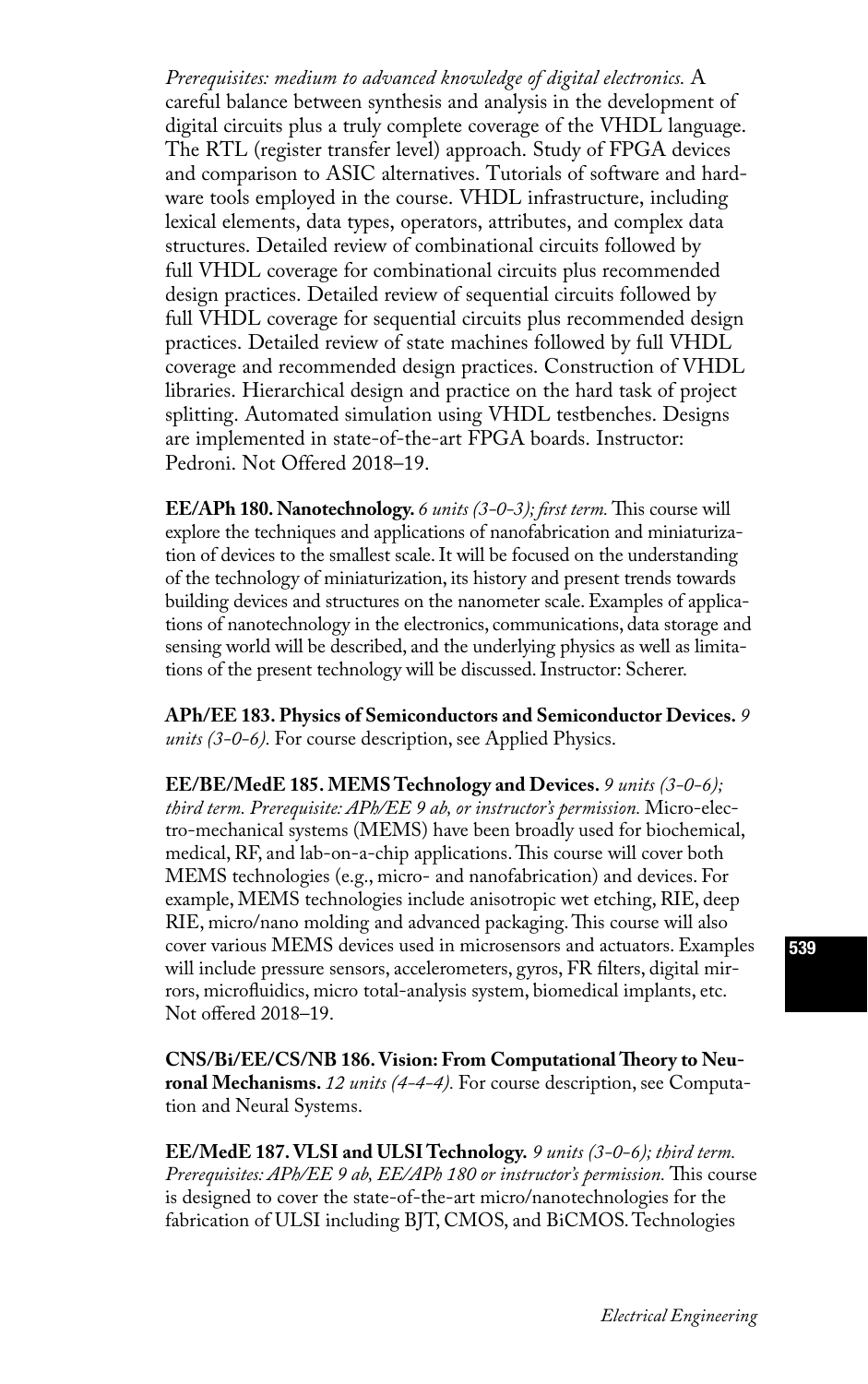include lithography, diffusion, ion implantation, oxidation, plasma deposition and etching, etc. Topics also include the use of chemistry, thermal dynamics, mechanics, and physics. Not offered 2018–19.

**BE/EE/MedE 189 ab. Design and Construction of Biodevices.** *12 units (3-6-3) a=first and third term. b=third term.* For course description, see Bioengineering.

**EE 291. Advanced Work in Electrical Engineering.** *Units to be arranged.*  Special problems relating to electrical engineering. Primarily for graduate students; students should consult with their advisers.

**ACM/EE/IDS 217. Advanced Topics in Stochastic Analysis.** *9 units (3- 0-6).* For course description, see Applied and Computational Mathematics.

# ENERGY SCIENCE AND TECHNOLOGY

**ME/EE/EST 109. Energy Technology and Policy.** *9 units (3-0-6).* For course description, see Mechanical Engineering.

**EE/CS/EST 135. Power System Analysis.** *9 units (3-3-3).* For course description, see Electrical Engineering.

# ENGINEERING (GENERAL)

**E 2. Frontiers in Engineering and Applied Science.** *1 unit; first term. Open for credit to freshmen and sophomores.* Weekly seminar by a member of the EAS faculty to discuss his or her area of engineering and group's research at an introductory level. The course can be used to learn more about different areas of study within engineering and applied science. Graded pass/fail. Instructor: Ravichandran.

**E 10. Technical Seminar Presentations.** *3 units (1-0-2); first, second, third terms. (Seniors required to take E 10 are given priority in registration. NOTE: Those who neither preregister nor attend the organizational meeting may not be permitted to enroll.)* Guidance and practice in organizing and preparing topics for presentation and in speaking with the help of visual aids, including whiteboards and video projectors. Instructor: Fender.

**E 11. Written Technical Communication in Engineering and Applied Science.** *3 units (1-0-2); second, third, fourth terms.* This class provides the opportunity for students to gain experience in technical writing in engineering and applied science. Students will choose a technical topic of interest, possibly based on a previous research or course project, and write a paper in a form that would be appropriate as an engineering report, a technical conference paper, or a peer-reviewed journal paper. The topic of ethical considerations for engineers and scientists as they arise in the publication and peer review process will also be discussed. A Caltech faculty member, a postdoctoral scholar, or technical staff member serves as a technical mentor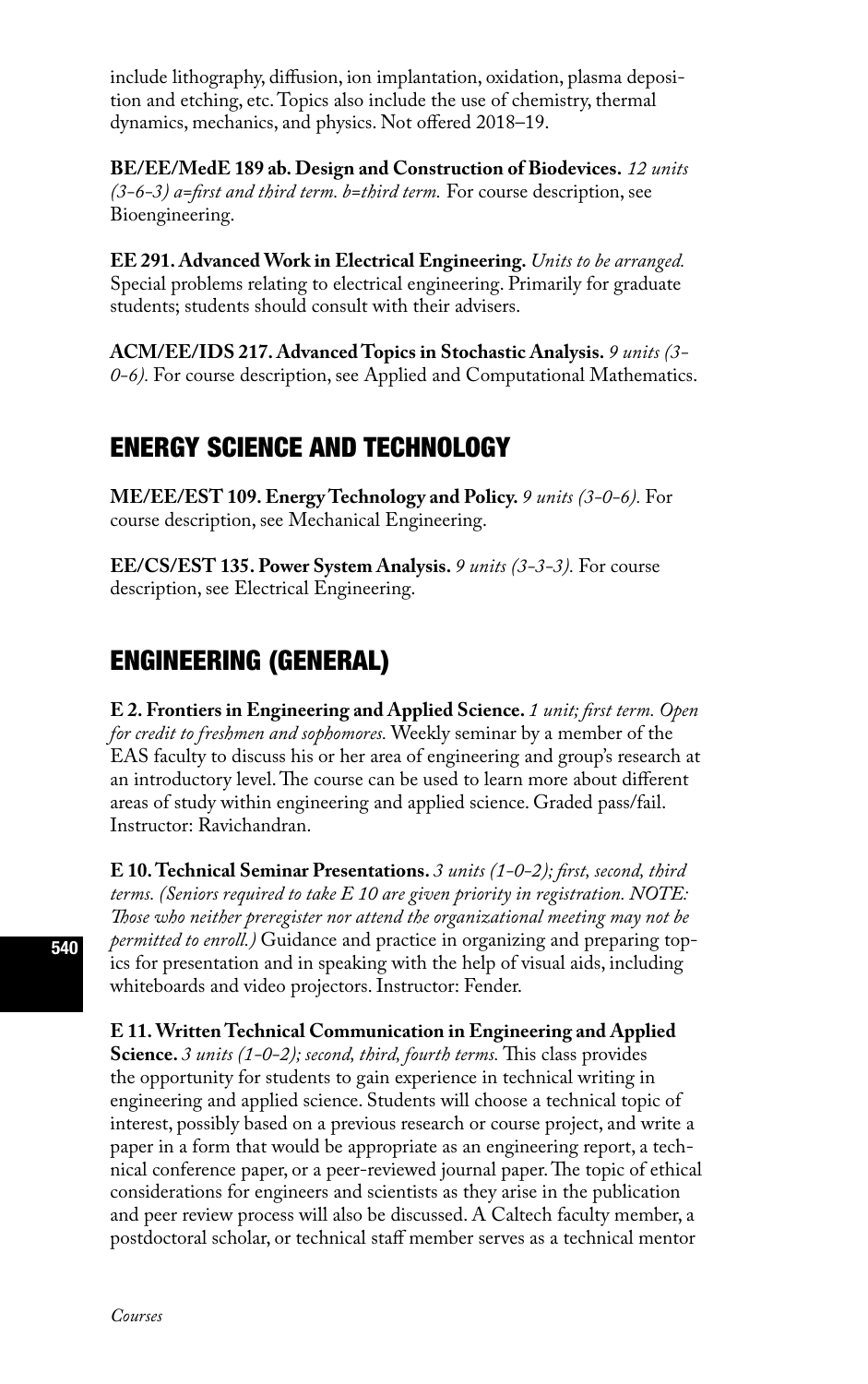for each student, to provide feedback on the content and style of the report. Fulfills the Institute scientific writing requirement. Enrollment is limited to students in E&AS options (and PMA options in fourth term) and priority is given to seniors. Instructors: TBD.

**E/Art 88. Critical Making.** *9 units (3-0-6); third term.* This course examines the concepts and practices of maker culture through hands-on engagement, guest workshops, lectures, reading and discussions on the relations between technology, culture and society. Classes may include digital fabrication, physical computing, and other DIY technologies as well as traditional making. Major writings and practitioners' work may be covered from the study of maker culture, DIY culture, media, critical theory, histories of science, design and art. Instructor: Mushkin.

**E/H/Art 89. New Media Arts in the 20th and 21st Centuries.** *9 units (3- 0-6); second term. Prerequisites: none.* This course will examine artists' work with new technology, fabrication methods and media from the late 19th Century to the present. Major artists, exhibitions, and writings of the period will be surveyed. While considering this historical and critical context, students will create their own original new media artworks using technologies and/or fabrication methods they choose. Possible approaches to projects may involve robotics, electronics, computer programming, computer graphics, mechanics and other technologies. Students will be responsible for designing and fabricating their own projects. Topics may include systems in art, the influence of industrialism, digital art, robotics, telematics, media in performance, interactive installation art, and technology in public space. Artists studied may include Eadweard Muybridge, Marcel Duchamp, Vladmir Tatlin, John Cage, Jean Tinguely, Stelarc, Survival Research Laboratories, Lynne Hershman Leeson, Edwardo Kac, Natalie Jeremenjenko, Heath Bunting, Janet Cardiff and others. Instructor: Mushkin.

**E 100. Special Topics in Engineering Applied Science.** *Units to be arranged; terms to be arranged; offered by announcement. Prerequisites: none.*  Content may vary from year to year, at a level suitable for advanced undergraduate or graduate students. Topics will be chosen to meet the emerging needs of students. Instructors: to be determined.

**E 102. Scientific and Technology Entrepreneurship.** *9 units (3-0-6); third term.* This course introduces students to the conceptual frameworks, the analytical approaches, the personal understanding and skills, and the actions required to launch a successful technology-based company. Specifically, it addresses the challenges of evaluating new technologies and original business ideas for commercialization, determining how best to implement those ideas in a startup venture, attracting the resources needed for a new venture (e.g., key people, corporate partners, and funding), organizing and operating a new enterprise, structuring and negotiating important business relationships, and leading early stage companies toward "launch velocity". Instructor: TBD.

**E/ME 103. Management of Technology.** *9 units (3-0-6); first term.* A course intended for students interested in learning how rapidly evolving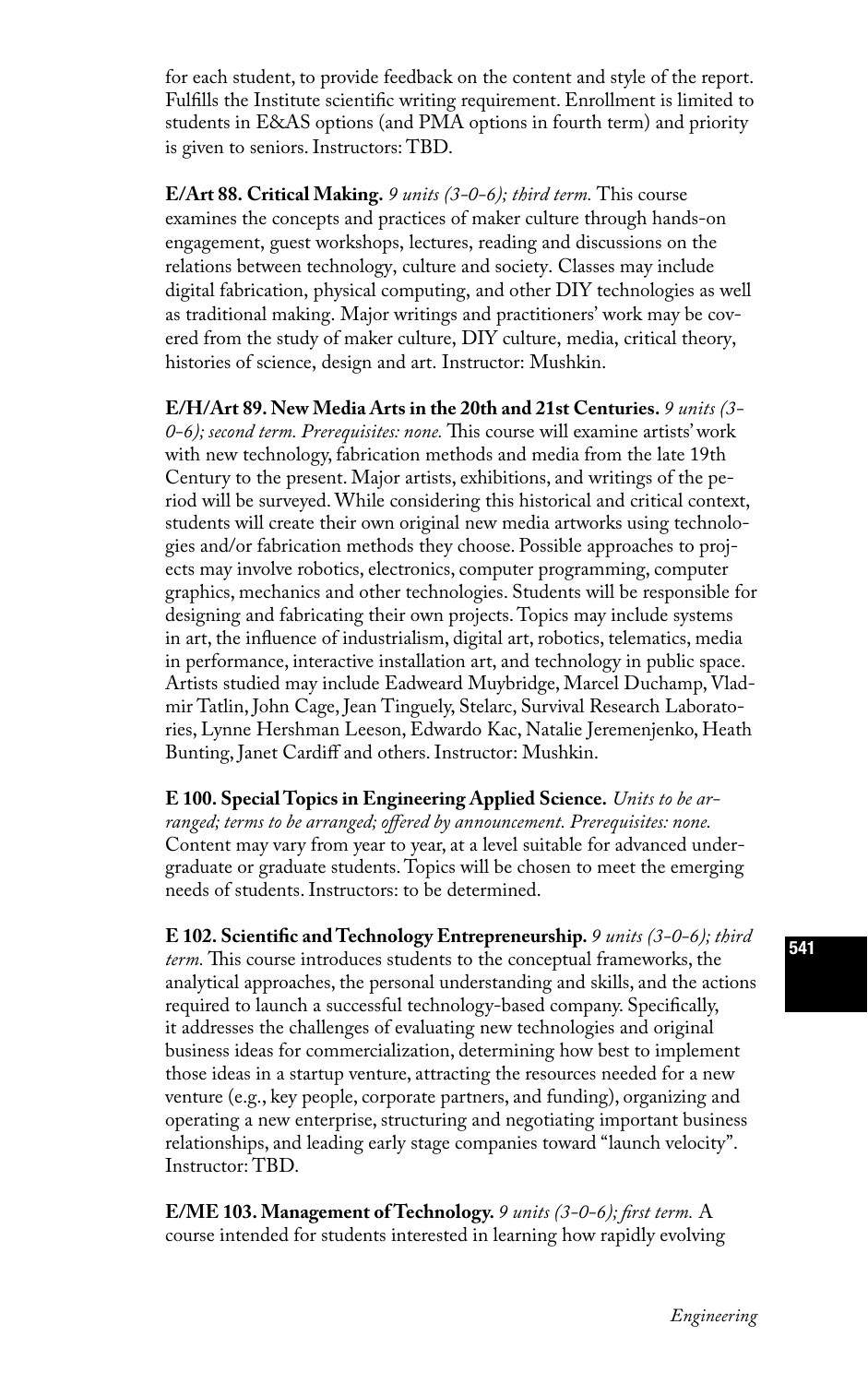technologies are harnessed to produce useful products or fertile new area for research. Students will work through Harvard Business School case studies, supplemented by lectures to elucidate the key issues. There will be a term project where students predict the future evolution of an exciting technology. The course is team-based and designed for students considering choosing an exciting research area, working in companies (any size, including start-ups) or eventually going to business school. Topics include technology as a growth agent, financial fundamentals, integration into other business processes, product development pipeline and portfolio management, learning curves, risk assessment, technology trend methodologies (scenarios, projections), motivation, rewards and recognition. Industries considered will include electronics (hardware and software), aerospace, medical, biotech, etc. Students will perform both primary and secondary research and through analysis present defensible projections. E 102 and E/ ME/MedE 105 are useful but not required precursors. Instructor: Pickar.

**E/ME/MedE 105 ab. Design for Freedom from Disability.** *9 units (3-0- 6); terms to be arranged; offered by announcement.* This Product Design class focuses on people with Disabilities and is done in collaboration with Rancho Los Amigos National Rehabilitation Center. Students visit the Center to define products based upon actual stated and observed needs. Designs and testing are done in collaboration with Rancho associates. Speakers include people with assistive needs, therapists and researchers. Classes teach normative design methodologies as adapted for this special area. Instructor: TBD.

**E 110. Principles of University Teaching and Learning in STEM.** *3 units (2-0-1); second term.* Research on university-level teaching and learning in Science, Technology, Engineering, and Mathematics (STEM) disciplines has progressed rapidly in recent years; a well-established body of evidencebased principles now exists to inform instructors and students at the undergraduate and graduate levels. Increasingly, future PIs and faculty are called upon to demonstrate knowledge of and ability to apply established teaching and assessment practices, as well as to analyze the efficacy of new approaches. In this course, weekly interactive meetings will provide focused overviews and guided application of key pedagogical research, such as prior knowledge and misconceptions, novice-expert differences, and cognitive development as applied to university teaching. We will also explore emerging university teaching and learning practices and their theoretical basis (e.g., the flipped classroom, online learning). Readings will inform in-class work and students will apply principles to a project of their choice. Instructors: Weaver.

#### **E 111. Effective Communication Strategies for Engineers and Scien-**

**tists.** *6 units (3-0-3); terms to be arranged; offered by announcement. Prerequisites: none.* This graduate course offers instruction and practice in written, oral, and media communication for scientists and engineers. The course is designed to increase students' effectiveness in communicating complex technical information to diverse audiences and to deepen their understanding of communication tools and techniques. Students will explore scientific storytelling through the following communication genres: research manu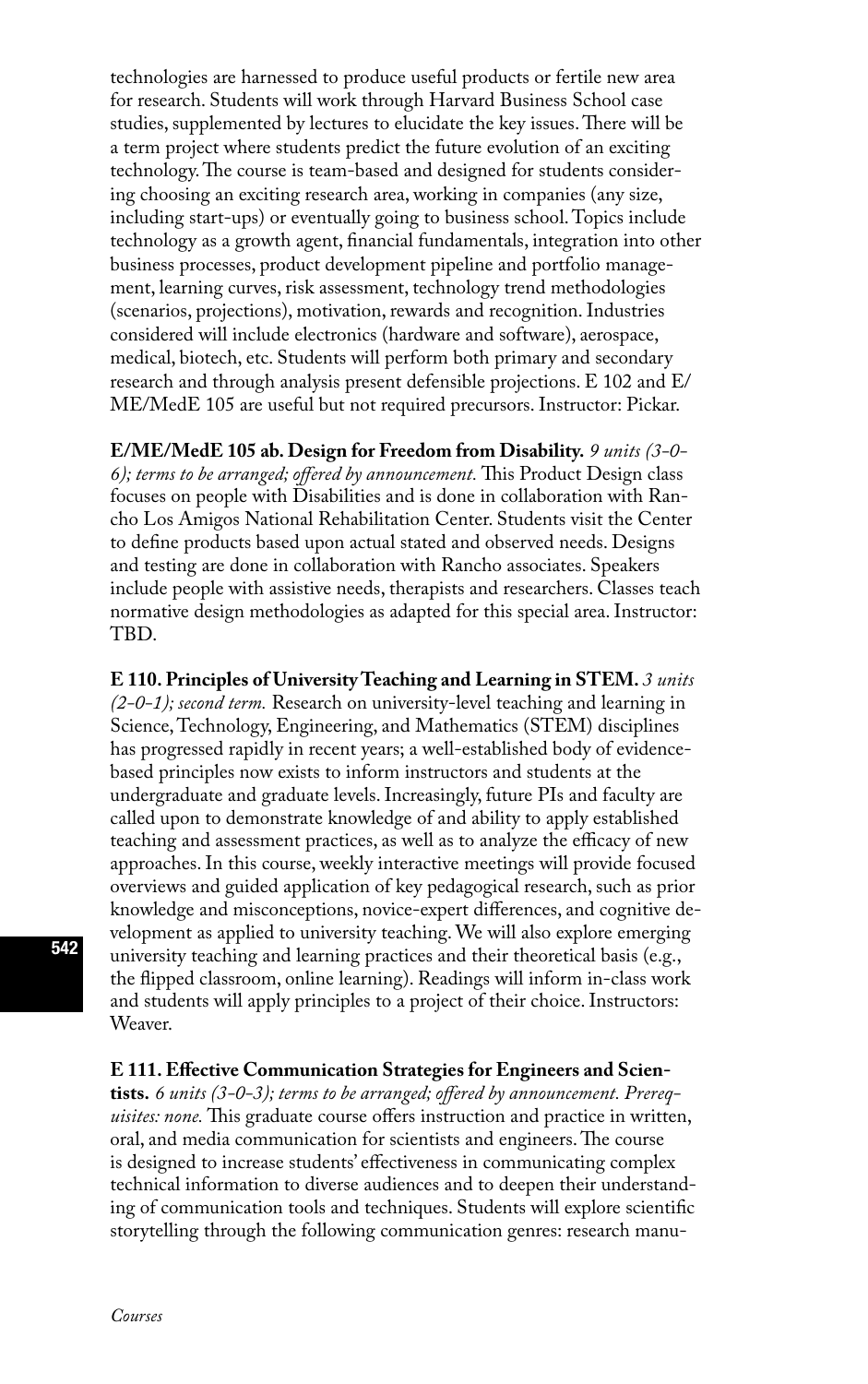scripts, abstracts, and proposals; figures, slide decks, and oral presentations; as well as traditional and social media channels. Students will engage with social media, write a science news piece, prepare a conference abstract, present a short technical talk, and create a video pitch. In-class workshops will provide students with the opportunity to revise their work and consider feedback from instructors and peers. Instructors: TBD.

**E 120. Data Visualization Projects.** *6 units (2-0-4); third term.* This course will provide students with a forum for discussing and working through challenges of visualizing students' data using techniques and principles from graphic design, user experience design, and visual practices in science and engineering. Working together, we will help create and edit students' graphics and other visual forms of data to improve understanding. We will consider the strengths and weaknesses of communicating information visually in drawing, design and diagramming forms such as flow charts, brainstorming maps, graphs, illustrations, movies, animation, as well as public presentation materials, depending on the needs of students' projects. Our approach will be derived from design principles outlined by Edward Tufte and others. The course is targeted towards students across disciplines using visual display and exploration in research. There is no pre-requisite, but students should be competent in acquiring and processing data. Instructors: Not offered 2018–19.

# ENGLISH

**Hum/En 20. Greek Epic and Drama.** *9 units (3-0-6).* For course description, see Humanities.

**Hum/En 21. The Marvelous and the Monstrous: Literature at the Boundaries of the Real.** *9 units (3-0-6).* For course description, see Humanities.

**Hum/En 22. Inequality.** *9 units (3-0-6).* For course description, see Humanities.

**Hum/En 23. Literature and Medicine.** *9 units (3-0-6).* For course description, see Humanities.

**Hum/En 24. The Scientific Imagination in English Literature.** *9 units (3-0-6).* For course description, see Humanities.

**Hum/En 26. Encountering Difference in Medieval Literature.** *9 units (3-0-6).* For course description, see Humanities.

**Hum/En 29. Dream Narratives.** *9 units (3-0-6).* For course description, see Humanities.

**Hum/En 33. Modern Metamorphoses.** *9 units (3-0-6).* For course description, see Humanities.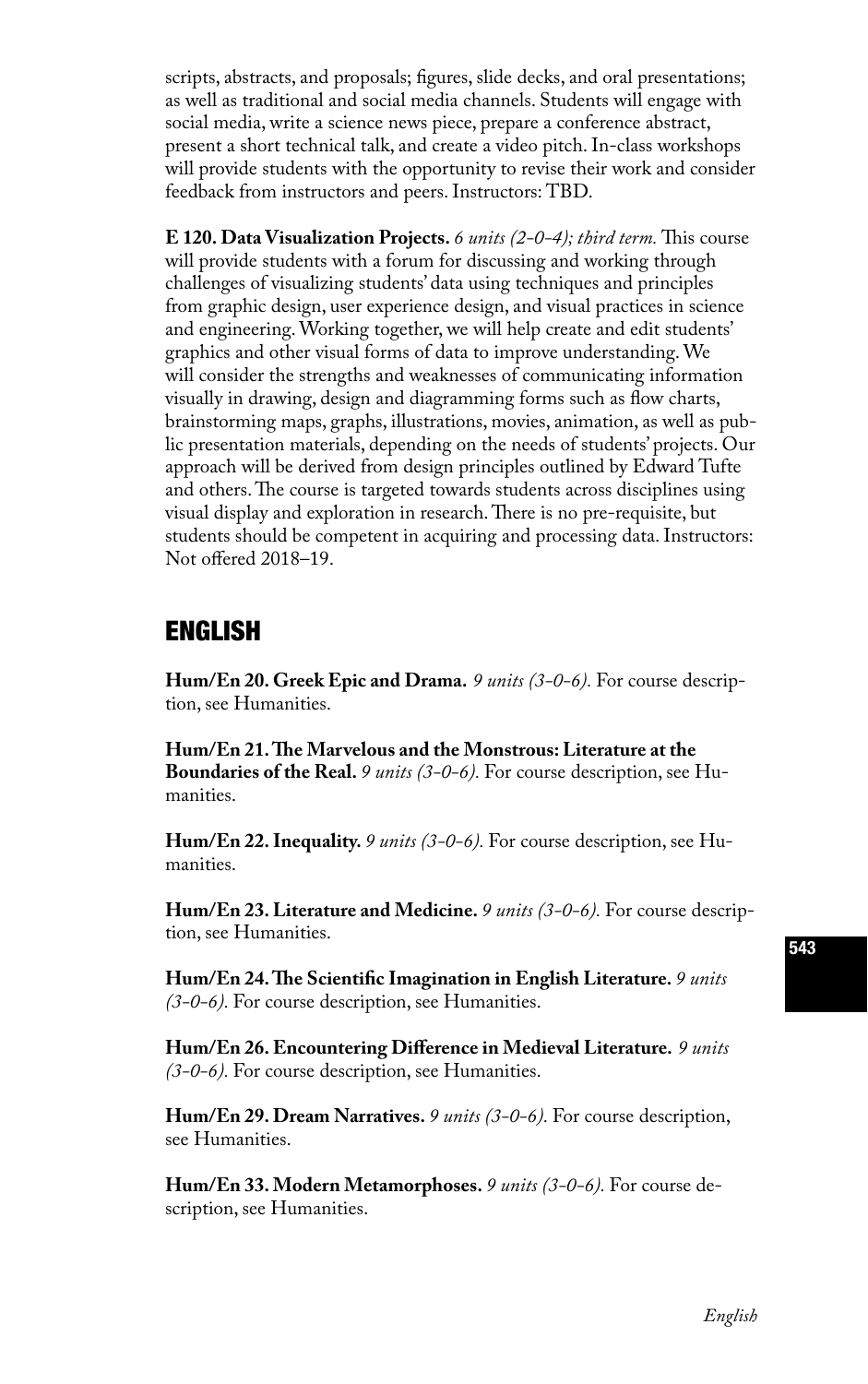**Hum/En 35. Major British Authors.** *9 units (3-0-6).* For course description, see Humanities.

**Hum/En 36. American Literature and Culture.** *9 units (3-0-6).* For course description, see Humanities.

**Hum/En 37. Modern European Literature.** *9 units (3-0-6).* For course description, see Humanities.

**Hum/En 38. Telling Time in American Modernism.** *9 units (3-0-6).* For course description, see Humanities.

**Hum/En 39. Contemporary American Fiction.** *9 units (3-0-6).* For course description, see Humanities.

**En 83. History of the English Language.** *9 units (3-0-6); third term.* This course introduces students to the historical development of the English language, from its Proto-Indo-European roots through its earliest recorded forms (Old English, Middle English, and Early Modern English) up to its current status as a world language. English is a language that is constantly evolving, and students will gain the linguistic skills necessary for analyzing the features of its evolution. We will study the variation and development in the language over time and across regions, including variations in morphology, phonology, syntax, grammar, and vocabulary. We will also examine sociological, political, and literary phenomena that accompany and shape changes in the language. Not offered 2018–19.

**En/Wr 84. Writing About Science.** *9 units (3-0-6); third term.* Instruction and practice in writing about science and technology for non-specialist audiences. The course considers how to convey complex technical information in clear, engaging prose in a variety of contexts. Readings in different genres (newspaper journalism, creative non-fiction, and advocacy) raise issues for discussion and serve as models for preliminary writing assignments. A more substantial final project will be on a topic and in the genre of the student's choosing. Includes oral presentation. Satisfies the Institute scientific writing requirement and the option oral communications requirement for humanities majors. Instructor: Hall, S.

**En 85. Poetry Writing.** *9 units (3-0-6); third term.* When William Blake wrote "to see a World in a Grain of Sand," he tapped into poetry's power to model the universe. For instance, once we set up a simile between "world" and "grain of sand", we can test this hypothesis of sameness. How is sand like the world? Where will the model fail? And what might that tell us? Imagery, sensory language, arguments, ideas, and verse form itself can lead poetry toward power and discovery. This pursuit can reach from the page into one's own life. We will work hard together on poems, our own and one another's. Students may apply one term of 85, 86, or 89 to the additional HSS requirements, and all other courses in this series will receive institute credit. Instructors: Factor.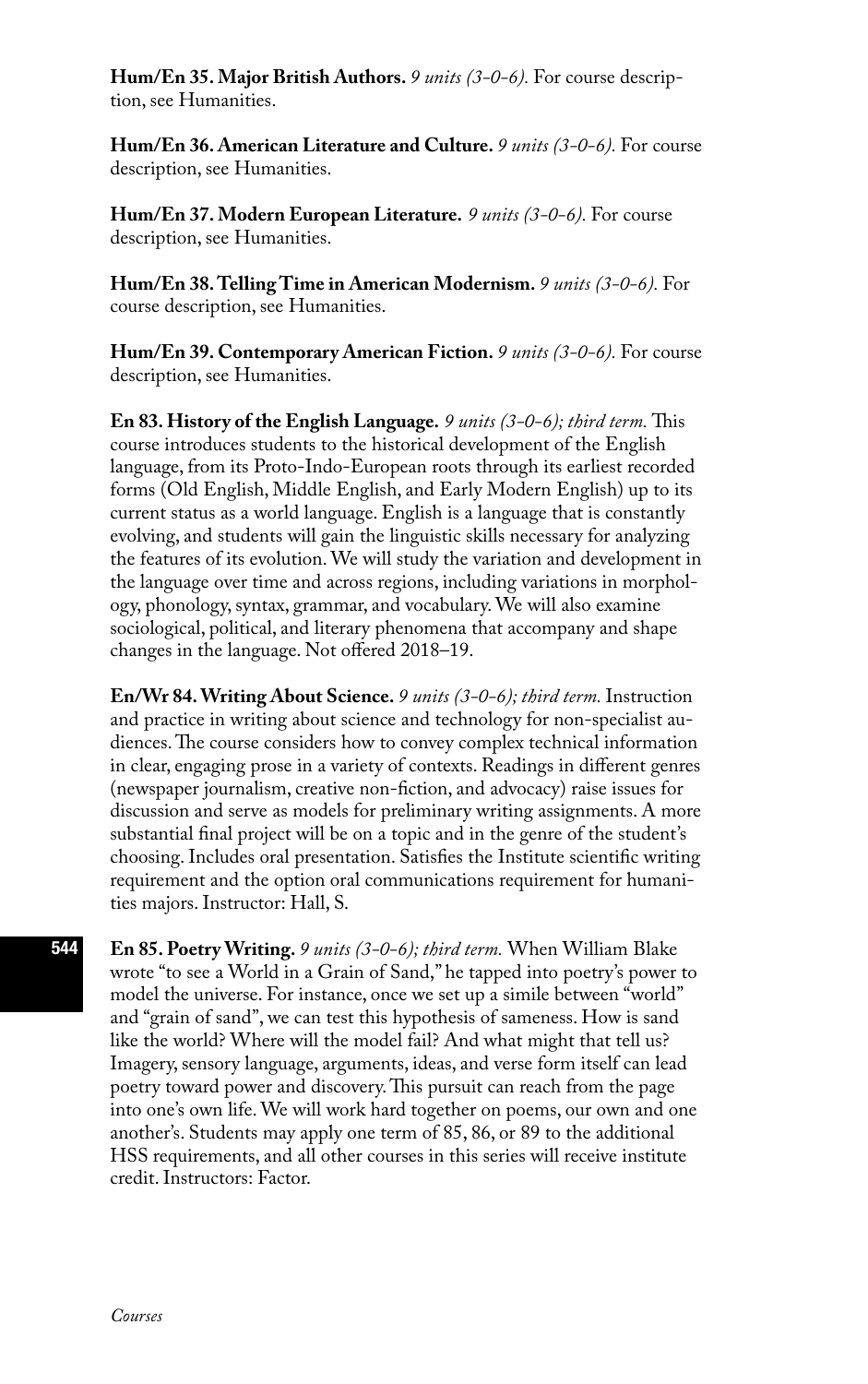**En 86. Fiction and Creative Nonfiction Writing.** *9 units (3-0-6); second term.* The class is conducted as a writing workshop in the short-story and personal essay/memoir form. Modern literary stories and essays are discussed, as well as the art and craft of writing well, aspects of "the writing life," and the nature of the publishing world today. Students are urged to write fiction or nonfiction that reflects on the nature of life. Humor is welcome, although not genre fiction such as formula romance, horror, thrillers, fantasy, or sci-fi. Students may apply one term of En 85, 86, or 89 to the additional HSS requirements, and all other courses in this series will receive Institute credit. Instructor: Gerber.

**En 89. Writing the News—Journalistic Writing.** *9 units (3-0-6); third term.* This class explores journalistic writing—writing that pays close attention to fact, accuracy, clarity and precision. It examines various aspects of the craft, such as reporting and interviewing, theme and scene, character and storytelling. It looks closely at how traditional print journalism offers up the news through newspapers—their structure, rules, process and presentation. It looks at new media, its process and principles. It also explores long-form journalistic writing. Students will produce numerous stories and other writing during the class, including profiles, issues, and reviews. Several of these will be offered for publication in *The California Tech*. There may be visits by professional journalists and off-campus excursions, including an outing to the *Los Angeles Times*. Students may apply one term of En 85, 86, or 89 to the additional HSS requirements, and all other courses in this series will receive Institute credit. Instructor: Kipling.

**En 98. Reading in English.** *9 units (1-0-8). Prerequisite: instructor's permission.* An individual program of directed reading in English or American literature, in areas not covered by regular courses. En 98 is intended primarily for English majors and minors. Interested students should confer with an English faculty member and agree upon a topic before registering for the course. Instructor: Staff.

**En 99 ab. Senior Tutorial for English Majors.** *9 units (1-0-8).* Students will study research methods and write a research paper. Required of students in the English option. Instructor: Staff.

**En 102. Origins of Science Fiction.** *9 units (3-0-6); first term.* Most histories of science fiction leave out medieval literature entirely, and often much of the early modern era — and some even skip straight forward to begin in the 20th century. But many of the fundamental characteristics of modern science fiction in fact have their origins in much earlier literature. In this course, we will read several classics of modern science fiction alongside medieval and early modern texts, considering how and why science fiction has remained such a powerful imaginative form for so long. Modern readings may include Ursula Le Guin's *The Left Hand of Darkness*, Miller's *A Canticle for Leibowitz*, or Octavia Butler's "The Book of Martha." Medieval and early modern readings may include Mandeville's *Travels*; More's *Utopia*; medieval bestiaries, lapidaries, and herbiaries; alchemical texts; Kepler's *Somnium*; or Margaret Cavendish's *The Blazing World*. Instructor: Klement.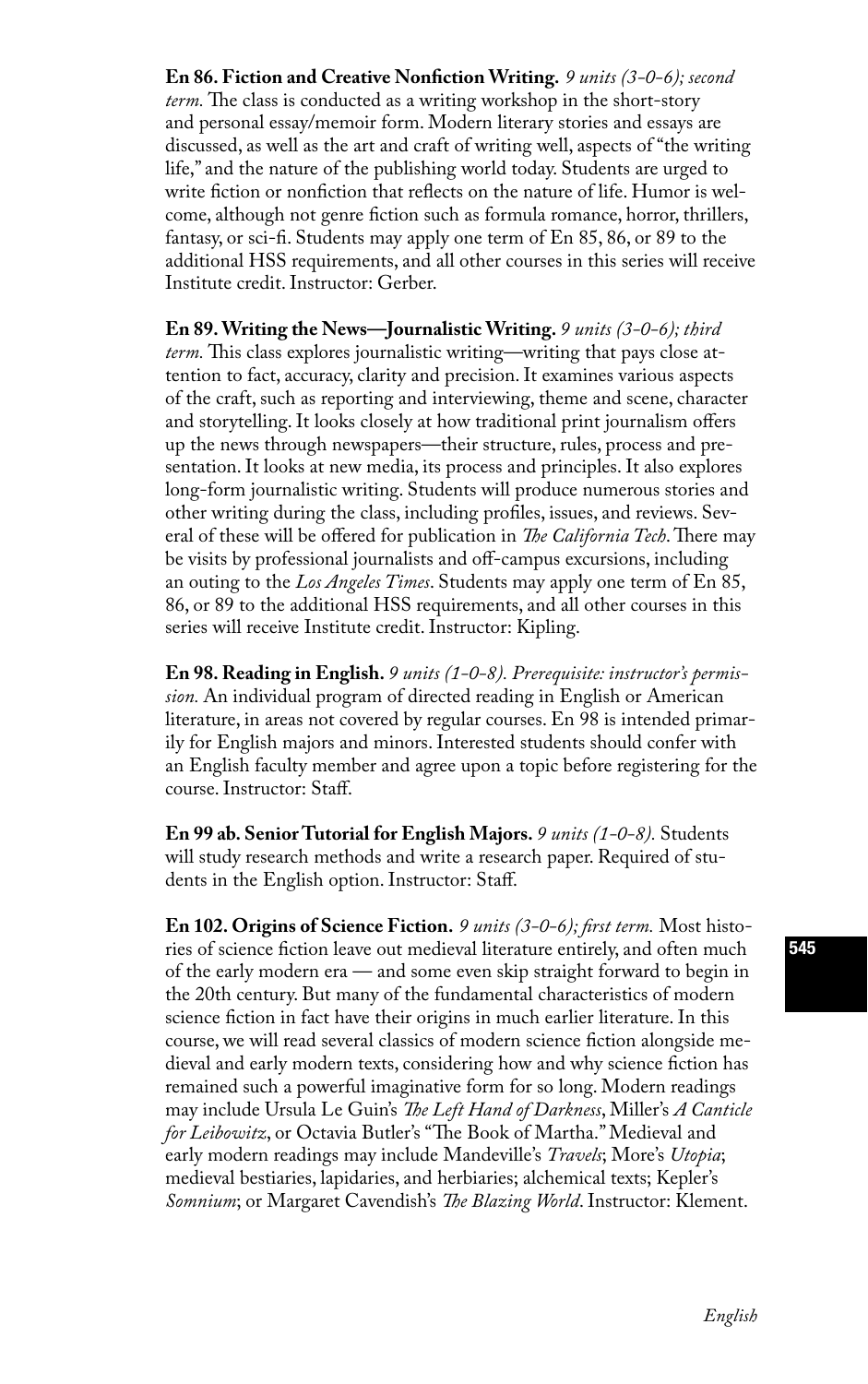**En 103. Introduction to Medieval British Literature.** *9 units (3-0-6); first term.* This course offers a tour of major (as well as some minor) genres and works written in Britain prior to 1500. Far from a literary "dark age," the Middle Ages fostered dramatic experiments in narrative form, bequeathing to modern literature some of its best-loved genres and texts. We will practice reading in Middle English-the language of Chaucer and his contemporaries-while we concentrate on the following questions: how did these texts circulate among readers? How do they establish their authority? What kinds of historical and cultural currents to they engage? Texts may include the lives of saints, the confessions of sinners, dranma, lyrics, romances, selections from Chaucer's Canterbury Tales, and Malory's *Morte Darthur*. Readings will be in Middle and modern English. Not offered 2018–19.

**En 104. Imagining the Medieval in the Nineteenth Century.** *9 units (3-0-6); third term.* Following the Enlightenment and amidst the Industrial Revolution, the late-eighteenth and nineteenth centuries saw a surging interest in the literature, lives, art, and architecture of the Middle Ages. In this course, we will explore how authors represented, invoked, and often idealized the medieval past-with its knights, peasants, saints, and monstersas a way to think through the challenges-social, literary, political, aestheticof their own time. We will read several novels, poems, and treatises, including Henry David Thoreau's essay, "Walking;" Mark Twain's A Connecticut Yankee in King Arthur's Court; Alfred Lord Tennyson's Idylls of the King; and others. Requirements for the course will include weekly response papers and two essays. Not offered 2018–19.

**En 105. Old English Literature.** *9 units (3-0-6); first term.* "Moððe word fræt." Want to learn how to read the riddle that begins with these words? This course will introduce students to Old English: the earliest form of the English language, spoken in England from roughly the years 450 to 1100. In studying the language, we will turn to its diverse and exciting body of literature, including one poem commemorating the brutal defeat by a Viking army and another based on the biblical story of Judith, who tricks the evil king Holofernes into sleeping with her-but not before slicing off his drunken head. We will also read a variety of shorter texts: laws, medical recipes, humorously obscene riddles. Successful completion of the course will give students a richer sense not only of the earliest period of English literature, but also of the English language as it is written and spoken today. No prior experience with Old or Middle English is necessary for this course. Not offered 2018–19.

**En 106. Poetic Justice: Histories of Literature and Law.** *9 units (3-0- 6); third term.* How does literature help us to frame questions of equity and fairness? How do writers represent broad concepts like the "common good" or the "body politic," and what does poetry do in the world to shape political action and ideas? This course takes the long historical view on these questions, exploring the overlapping histories of law and literary representation within premodern and contemporary contexts. We will ask how literature thinks about problems of justice, violence, and mercy, and how the courtroom becomes a key site for representing the dramas of social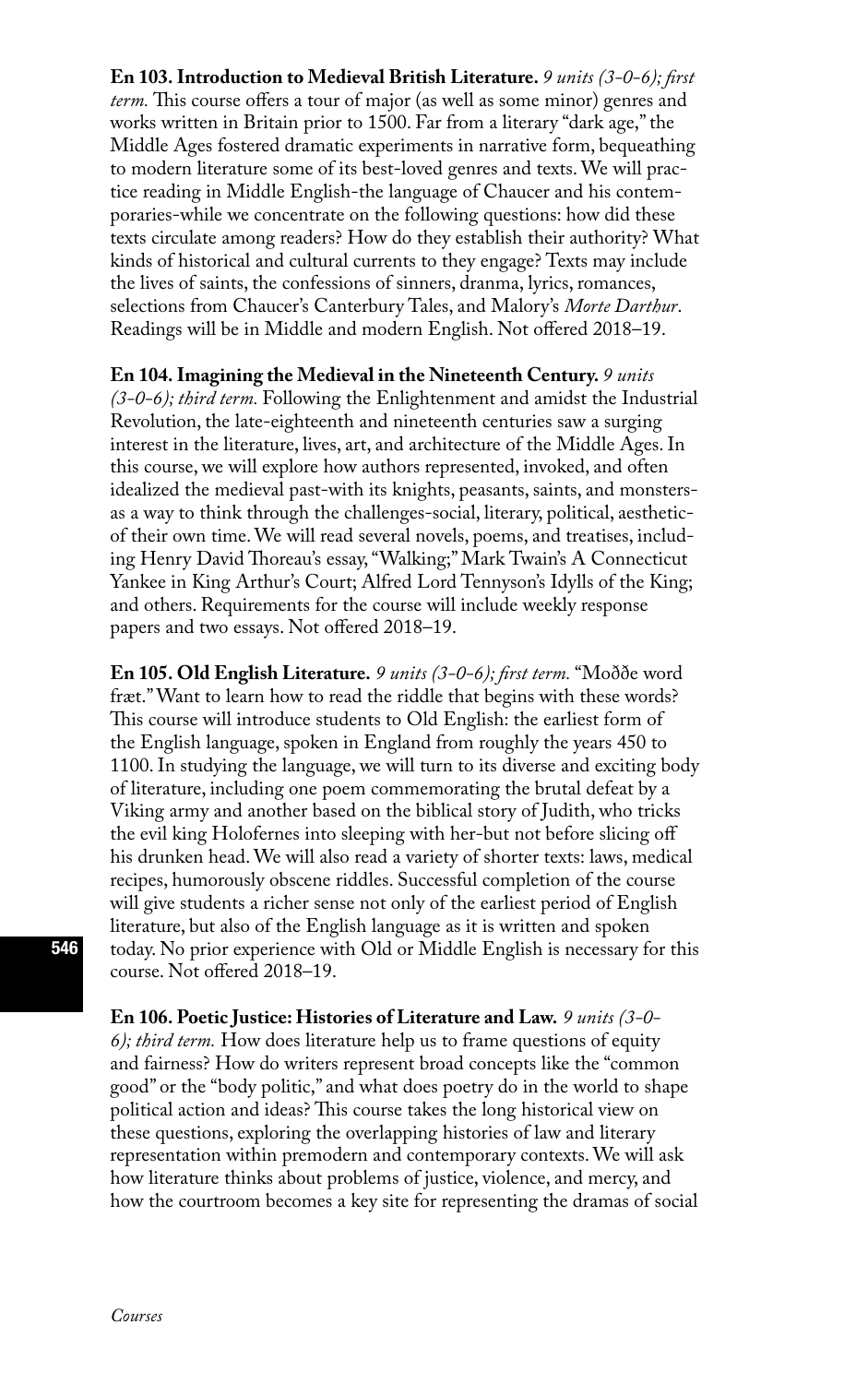inclusion and exclusion. Possible authors and texts include Dante, Chaucer, Langland, Shakespeare, and Behn. Instructor: Jahner. Not offered 2018–19.

**En 107. Medieval Romance.** *9 units (3-0-6); second term.* The medieval term romanz designated both a language, French, and a genre, romance, dedicated to the adventures of knights and ladies and the villains, monsters, magic, and miles that stood in their way. This course explores key examples from the twelfth through the fifteenth centuries, while also examining evolutions in the form. We will consider how romances figured love and desire as well as negotiated questions of law, territory, and cultural difference. Authors and texts may include Chretien de Troyes, Marie de France, Gawain and the Green Knight, Arthurian legends, outlaw tales, and hagiography. Instructor: Jahner.

**En 110. Sinners, Saints, and Sexuality in Premodern Literature.** *9 units (3-0-6); third term.* What made the difference between saint and sinner in medieval and Renaissance literature? This class takes up this question by focusing on the unruly problems of embodiment. We will read across a wide range of literatures, including early medical texts, saints' lives, poetry and romance, as we examine how earlier periods understood gender and sexual difference. Questions we may consider include the following: how did writers construct the "naturalness" or "unnaturalness" of particular bodies and bodily acts? How did individuals assert control over their own bodies and those of others? In what ways did writing authorize, scrutinize, or police the boundaries of the licit and illicit? Finally, how have modern critics framed these questions? Possible readings include Aristotle, Freud, Chaucer, Margery Kempe, Christine de Pizan, Sidney, Shakespeare. Instructor: Jahner.

**En 113 ab. Shakespeare's Career.** *9 units (3-0-6); second term.* A survey of Shakespeare's career as a dramatist. The first term will study his comedies and histories; the second, his tragedies and tragicomedies. Students will need to read one play per week. Instructor: Pigman.

**En 118. Classical Mythology.** *9 units (3-0-6); third term.* Why did the Greeks and Romans remain fascinated with the same stories of gods and demigods for more than a thousand years? On the other hand, how did they adapt those stories to fit new times and places? Starting with the earliest Greek poems and advancing through classical Athens, Hellenistic Alexandria, and Augustan Rome, we consider the history of writing poetry as a history of reading the past; the course also serves as an excellent introduction to ancient literary history at large. Readings may include Homer's 'Odyssey,' Hesiod, Aeschylus, Euripides, Apollonius Rhodius, Ovid, and Seneca. Instructor: Haugen.

**En 119. Displacement.** *9 units (3-0-6); first term.* The literary fascination with people who change places, temporarily or permanently, over a short distance or across the globe, in works dating from our lifetimes and from the recent and the remote past. How readily can such stories be compared, how easy is it to apply traditional categories of literary evaluation, and, in the contemporary world, how have poetry and prose fictions about migration survived alongside other media? 21st-century works will receive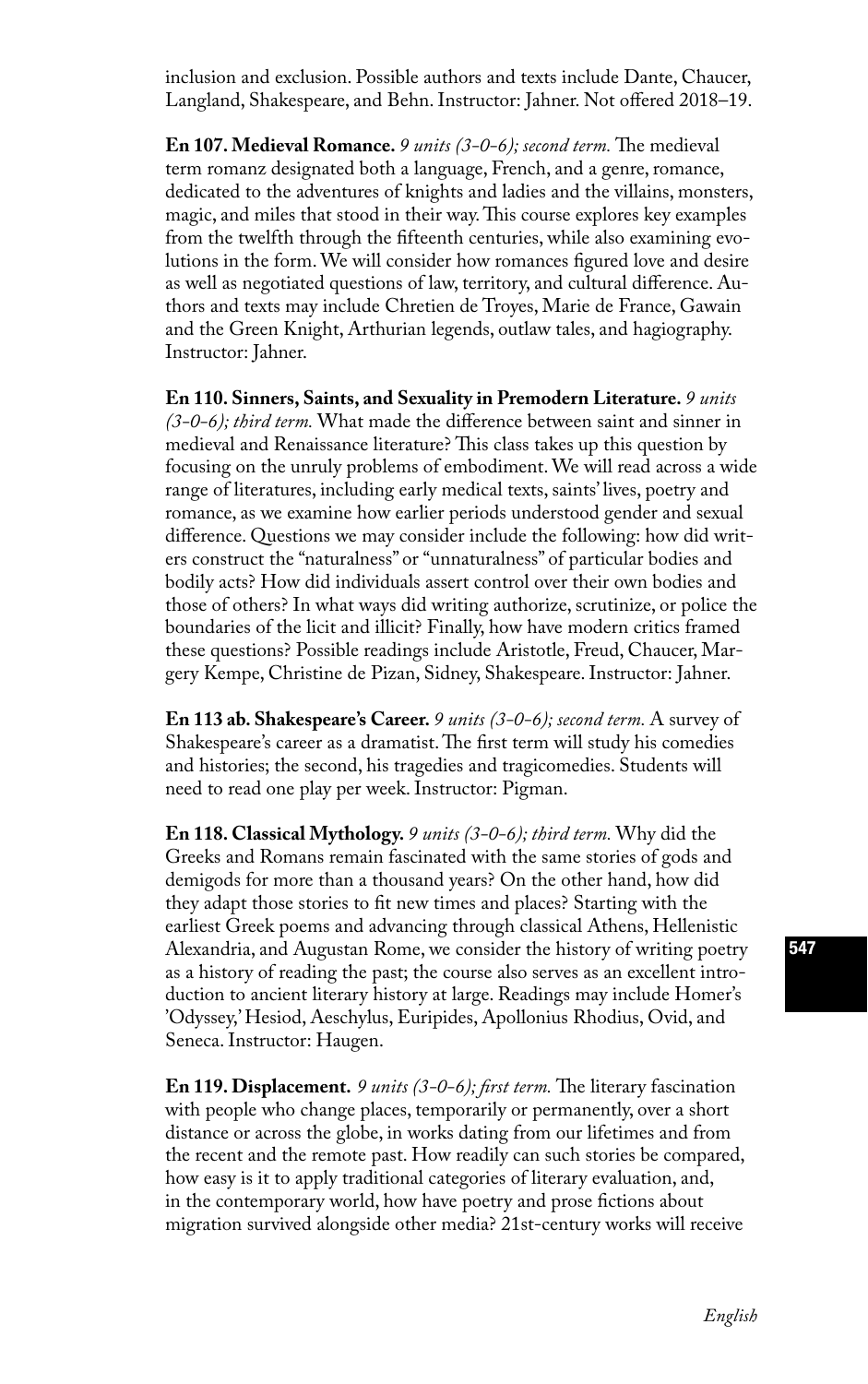considerable attention; other readings may include Virgil, Swift, Flaubert, Mann, Achebe, Nabokov, Didion, Morrison. Not offered 2018–19.

**En 121. Literature and Its Readers.** *9 units (3-0-6); third term.* The course will investigate readers who have made adventurous uses of their favorite works of literature, from Greek antiquity through the 20th century. Sometimes those readers count, at least temporarily, as literary critics, as when the philosopher Aristotle made Sophocles' *Oedipus the King* the central model in his wildly successful essay on the literary form of tragedy. Other readers have been even more experimental, as when Sigmund Freud, studying the same play, made the "Oedipus complex" a meeting point for his theory of psychology, his vision of human societies, and his fascination with literary narrative. It will discuss some basic questions about the phenomenon of literary reading. Does a book have a single meaning? Can it be used rightly or wrongly? Instructor: Haugen.

**En 122. Early History of the Novel.** *9 units (3-0-6); third term.* The realistic novel is a surprising, even experimental moment in the history of fiction. How and why did daily life become a legitimate topic for narrative in the 18th century? The realistic turn clearly attracted new classes of readers, but did it also make the novel a better vehicle for commenting on society at large? Why were the formal conventions of realistic writing so tightly circumscribed? Authors may include Cervantes, Defoe, Richardson, Fielding, Sterne, Walpole, Boswell, and Austen. Not offered 2018–19.

**En 123. The 19th-Century English Novel.** *9 units (3-0-6); first term.* A survey of the 19th-century novel from Austen through Conrad, with special emphasis upon the Victorians. Major authors may include Austen, Shelley, Dickens, Eliot, Thackeray, Gaskell, Brontë, Collins, Trollope, Stoker, Hardy. Not offered 2018–19.

**En 124. 20th-Century British Fiction.** *9 units (3-0-6); third term.* A survey of the 20th-century British and Irish novel, from the modernist novel to the postcolonial novel. Major authors may include Conrad, Joyce, Woolf, Forster, Lawrence, Orwell, Amis, Lessing, Rushdie. Not offered 2018–19.

**En 125. British Romantic Literature.** *9 units (3-0-6); second term.* A selective survey of English writing in the late 18th and early 19th centuries. Major authors may include Blake, Wordsworth, Coleridge, Byron, Keats, Percy Shelley, Mary Shelley, and Austen. Particular attention will be paid to intellectual and historical contexts and to new understandings of the role of literature in society. Instructor: Gilmartin. Not offered 2018-19.

**En 126. Gothic Fiction.** *9 units (3-0-6); second term.* The literature of horror, fantasy, and the supernatural, from the late 18th century to the present day. Particular attention will be paid to gothic's shifting cultural imperative, from its origins as a qualified reaction to Enlightenment rationalism, to the contemporary ghost story as an instrument of social and psychological exploration. Issues will include atmosphere and the gothic sense of space; gothic as a popular pathology; and the gendering of gothic narrative. Fiction by Walpole, Shelley, Brontë, Stoker, Poe, Wilde, Angela Carter, and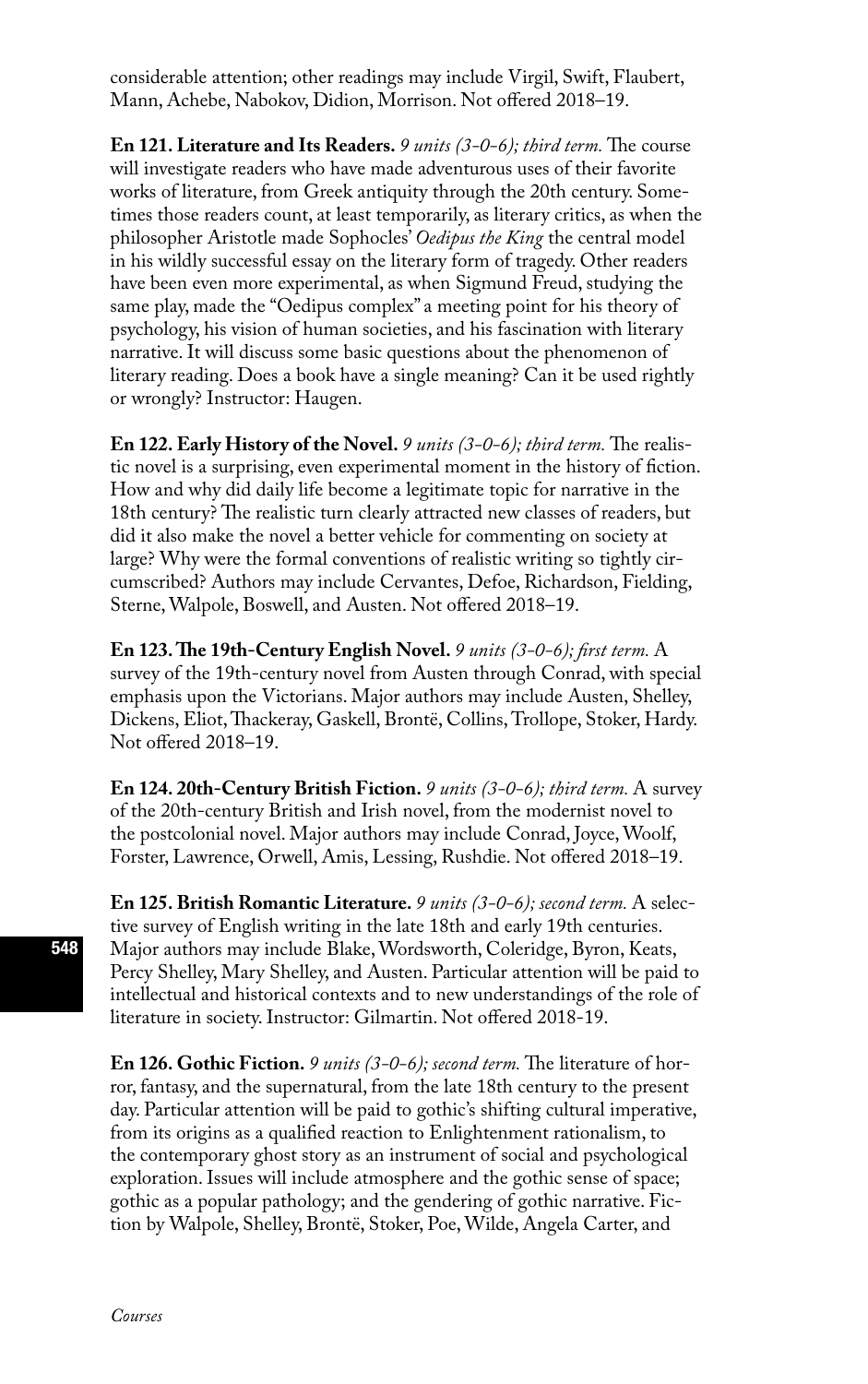Toni Morrison. Film versions of the gothic may be included. Not offered 2018–19.

**En 127. Jane Austen.** *9 units (3-0-6); second term.* This course will focus on the major novels of Jane Austen: Northanger Abbey, Sense and Sensibility, Pride and Prejudice, Mansfield Park, Emma, and Persuasion. Film and television adaptations will also be considered, and students may have the opportunity to read Austen's unfinished works, as well as related eighteenth- and nineteenth-century British fiction and non-fiction. Instructor: Gilmartin. Not offered 2018–19.

**En 128. Modern and Contemporary Irish Literature.** *9 units (3-0-6); first term.* The development of Irish fiction, poetry, and drama from the early 20th-century Irish literary renaissance, through the impact of modernism, to the Field Day movement and other contemporary developments. Topics may include the impact of political violence and national division upon the literary imagination; the use of folk and fairy-tale traditions; patterns of emigration and literary exile; the challenge of the English language and the relation of Irish writing to British literary tradition; and recent treatments of Irish literature in regional, postcolonial, and global terms. Works by Joyce, Yeats, Synge, Friel, O'Brien, Heaney, Boland, and others. Instructor: Gilmartin.

**En 129. Early Irish Literature.** *9 units (3-0-6); third term.* In the most recent Star Wars films, the young Jedi Rey finds Luke Skywalker hiding out on a remote island covered with ancient stone huts. These scenes were filmed in a real place: Skellig Micheal, a medieval monastic site off the coast of Ireland. What was the culture that produced this beautiful and strange place like? This course will introduce students to the literature and culture of early Ireland. We will read about a great war waged by the warrior queen Medbh to steal a famous bull; accounts of travel to a mysterious otherworld in the West; the story of the transformation of a king into a bird, cursed to live in tree tops and recite verse for the rest of his life; vicious and entertaining satirical poetry; and intricate poems written by professional poets for their powerful patrons. All texts will be read in English translation, but this course will also include a basic introduction to Irish, the Celtic language still spoken in Ireland, and the island's primary literary and popular language up to the modern era. Instructor: Klement.

**En 131. Poe's Afterlife.** *9 units (3-0-6); second term.* This course focuses on Edgar Allan Poe and the considerable influence his works have had on other writers. Authors as diverse as Charles Baudelaire, Jules Verne, Jorge Luis Borges, Vladimir Nabokov, John Barth, and Philip Roth have used Poe's stories as departure points for their own work. We shall begin by reading some of Poe's s classic short stories, including "The Narrative of Arthur Gordon Pym," "The Purloined Letter," and others. We shall then explore how and why Poe's stories have been so important for authors, despite the fact that his reputation as a great American writer, unlike Hawthorne's and Melville's, for example, is a relatively recent phenomenon. Not offered 2018–19.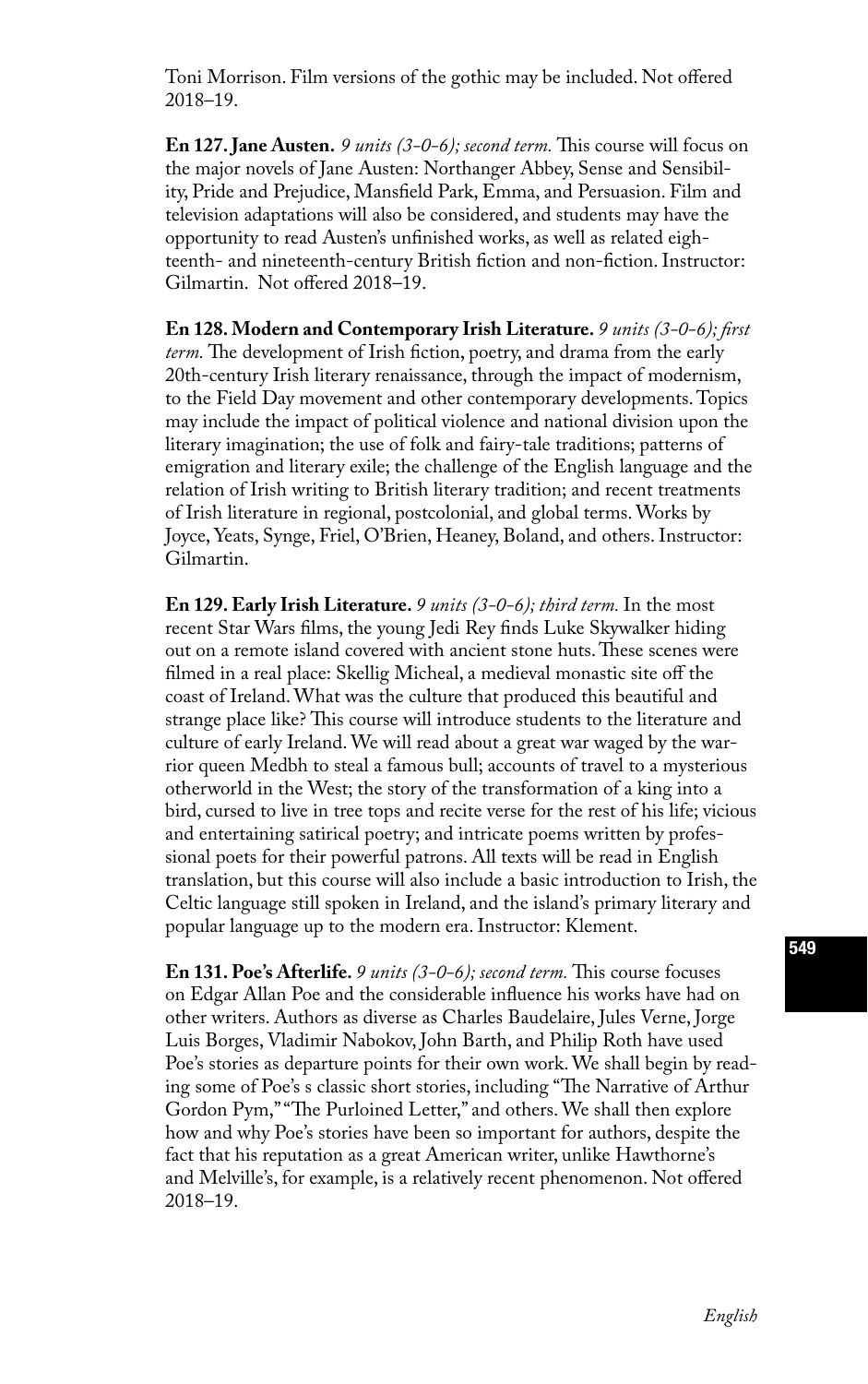**En 135. Dickens's London.** *9 units (3-0-6); third term.* Charles Dickens and London have perhaps the most famous relationship of any writer and city in English. In this course, we will investigate both the London Dickens knew, and the portrait of the city that he painted, by reading some of Dickens's great mid-career novels alongside a selection of primary and secondary historical sources. We will think about the gap-or overlap- between history and fiction, the idea of the novelist as alternative historian, and the idea of the novel as historical document. Historical topics covered may include: the development of the Victorian police force; plague and public health; Victorian poverty; colonialism and imperialism; Dickens and his illustrators; Victorian exhibition culture; and marriage and the cult of domesticity, among others. In addition to written work, students should expect to be responsible for making a short research presentation at some point in the term. Instructor: Gilmore

**En 136. The Fiction of Charles Dickens.** *9 units (3-0-6).* An overview of the Great Inimitable's fiction, concentrating on four texts representative of different phases of his novel-writing career and their relationship to the changing world of Victorian Britain: *Oliver Twist*, *Dombey and Son*, *Bleak House*, *Our Mutual Friend.* Not offered 2018–19.

**En 137. African American Literature.** *9 units (3-0-6); second term.* This course analyzes some of the great works of American literature written by African Americans. This body of writing gives rise to two crucial questions: How does African American literature constitute a literary tradition of its own? How is that tradition inextricable from American literary history? From slave narratives to Toni Morrison's *Beloved,* from the Harlem Renaissance to Alice Walker, from Ralph Ellison to Walter Mosley, African American literature has examined topics as diverse and important as race relations, class identification, and family life. We shall analyze these texts not only in relation to these cultural issues, but also in terms of their aesthetic and formal contributions. Not offered 2018–19.

**En 138. Twain and His Contemporaries.** *9 units (3-0-6); third term.* This course will study the divergent theories of realism that arose in the period after the Civil War and before World War I. Authors covered may include Howells, James, Charlotte Perkins Gilman, Twain, Sarah Orne Jewett, Jacob Riis, Stephen Crane, and W. E. B. DuBois. Not offered 2018–19.

**En 139. Reading Resistance in Cold War American Literature.** *9 units (3-0-6); first term.* This course will examine the complexities and contradictions of US Cold War culture. Through literary texts featuring a diverse range of protagonists, we will engage characters who question the status quo, often by exploring the limits and exclusions of national belonging in this period. Though the 1950s saw the rise of McCarthyism and the threat of nuclear war, landmark events in these years also galvanized the civil rights movement and demands for social justice. Course readings in Cold War fiction, drama, and poetry will demonstrate how mainstream social identities conditioned by racial, class, gender and sexual norms, were being challenged and subverted in ways that would intensify and take on collective expression in the 1960s. Authors studied may include: Gwendo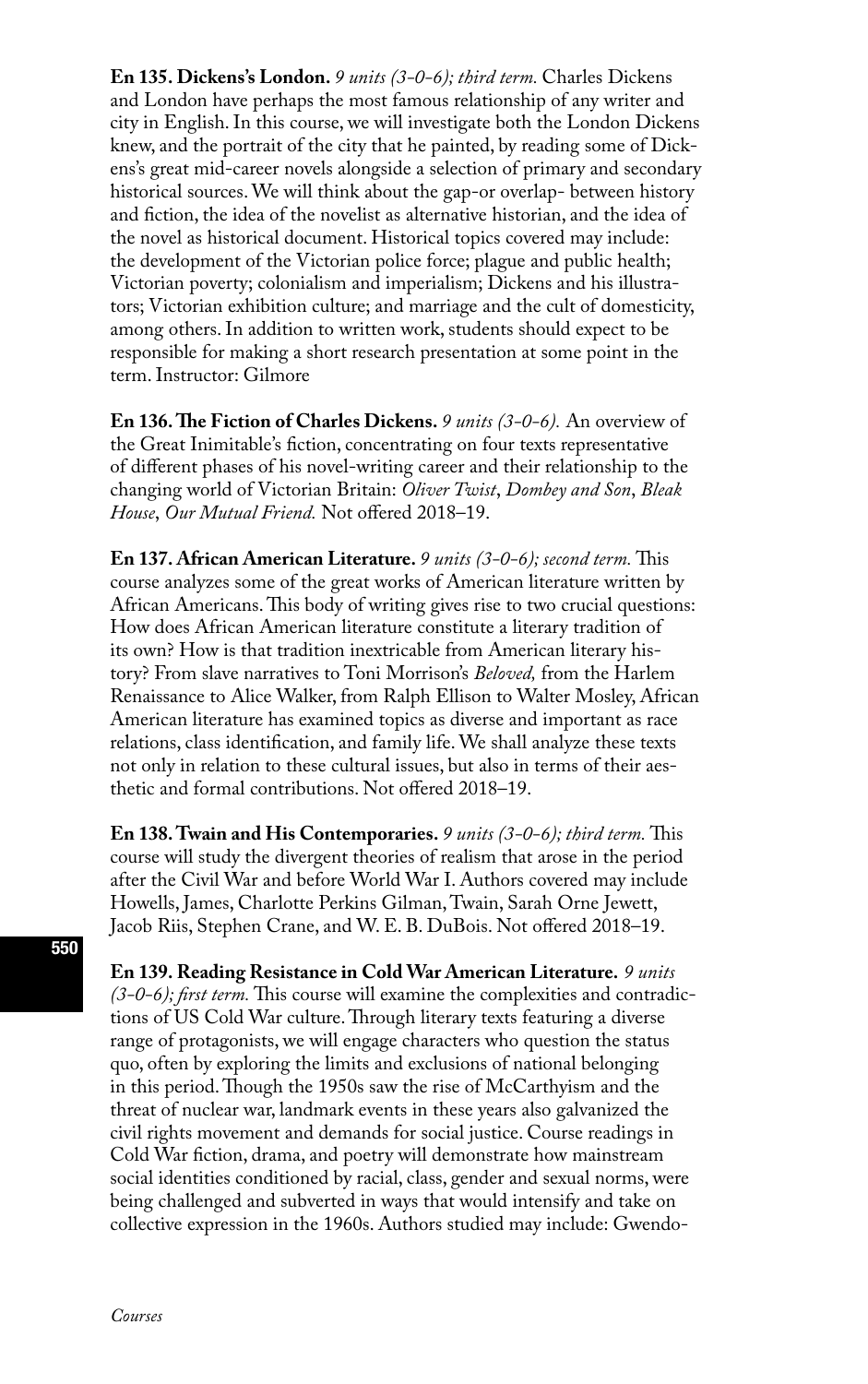lyn Brooks, William Demby, Lorraine Hansberry, Jack Kerouac, William S. Burroughs, Carson McCullers, Mitsuye Yamada, Sylvia Plath, and John Okada. Instructor: Sherazi. Not offered 2018–19.

**En 140. African American Expatriate Culture in Postwar Europe.** *9 units (3-0-6); second term.* In the years following World War II, an unprecedented number of African American writers and artists moved to Paris and Rome, many seeking greater personal liberties and a refuge from racial discrimination at home. As we explore literature, nonfiction, and visual culture created by African Americans in postwar Europe, we will consider: how and why does the postwar creative scene in Paris differ from that of Rome? We will analyze postwar African American expatriate writing's unique and often critical perspectives regarding American society and culture and identify the literary strategies that writers used to address the changing times, promote social justice, and advance new narrative forms, often by crossing traditional boundaries of genre and nation. Authors and artists studied may include: James Baldwin, Richard Wright, Barbara Chase-Riboud, William Demby, Maya Angelou, and Ralph Ellison. Instructor: Sherazi. Not offered 2018–19.

**En 141. Contemporary African American Literature.** *9 units (3-0-6); first term.* This course will engage works of contemporary African American literature, including Ishmael Reed's experimental novel Mumbo Jumbo (1972) and Octavia Butler's time-travel novel Kindred (1979) and selected Afrofuturist short stories. We will read critical essays about temporality and consider these authors' use of temporal strategies, including anachronisms, non-linear narration, historiography, and the creation of speculative worlds. How does the artistic project of narrating the racialized past create possibilities for imagining alternative futures? The course will analyze the role of slavery, trauma, and collective memory in our readings, and it will set these literary texts in conversation with Afrofuturist music and visual culture from the 1970s to the present. Students will have the opportunity to examine archival materials from the Huntington Library related to Octavia Butler's published fiction Instructors: Sherazi.

**En 142. Post-1945 American Literature and 'The Death of the Author'.**  *9 units (3-0-6); second term.* This course will explore the ambiguous status of literature that is published in the wake of an author's death. Should "unfinished" work be edited and published in the late author's name? What if the author left behind no express wishes for her/his unpublished writing or asked that it be destroyed? Alongside such questions, we will analyze posthumously published post-1945 American literature's formal features and its engagements with socio-political transformations related to race, class, gender, and sexuality. Course readings will include Roland Barthes' "The Death of the Author" (1967) and Michel Foucault's "What is an Author?" (1969), as well as posthumously published modernist fiction and poetry by authors including Ralph Ellison, Sylvia Plath, Jack Kerouac and William Burroughs Instructors: Sherazi.

**En 150. Chaos and Literature.** *9 units (3-0-6); second term.* We tend to think of literary texts as models of a stable poetic order, but modern and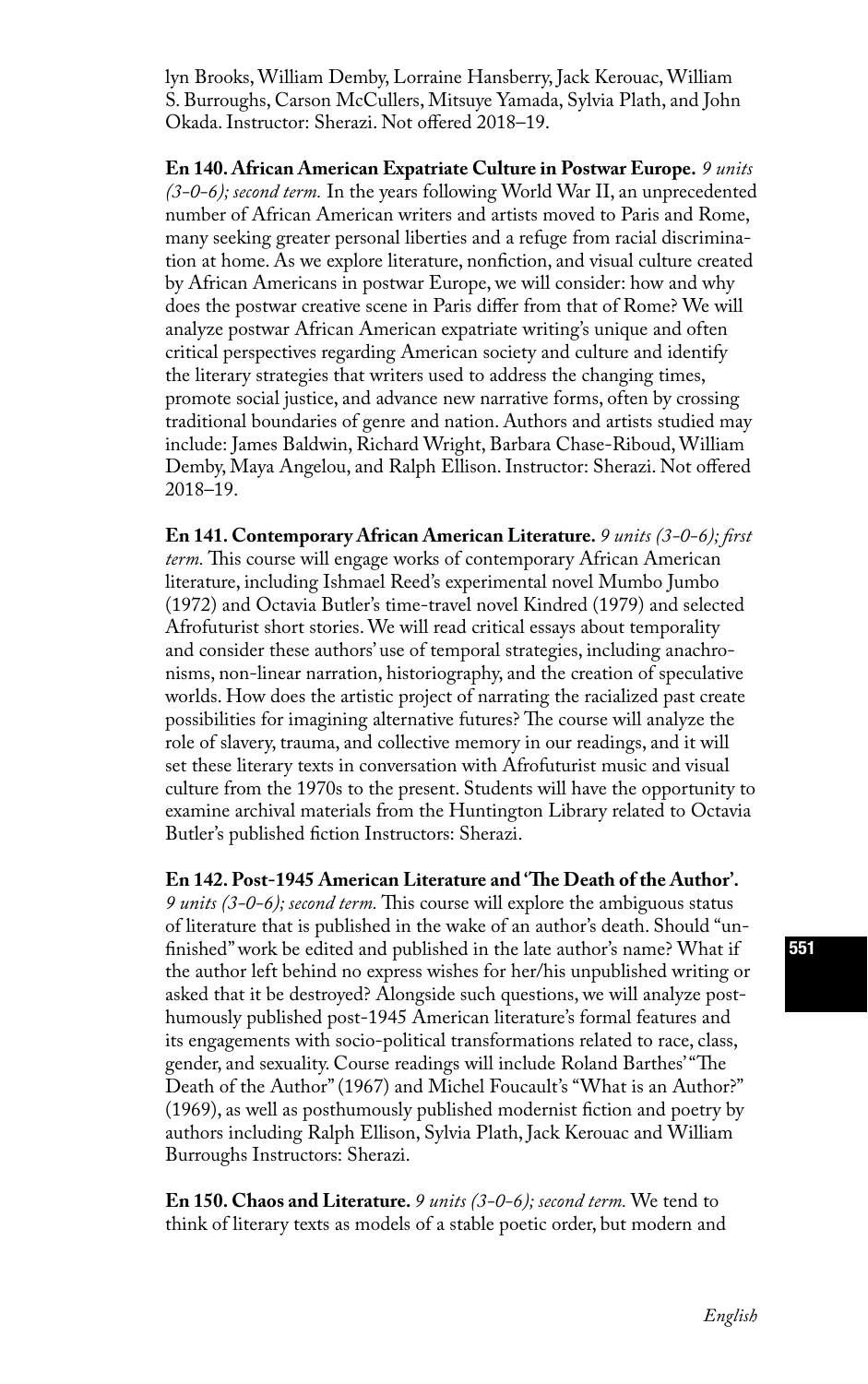postmodern writers conduct increasingly bold experiments to test the contrary. This class explores how writers from the nineteenth century onward draw upon ancient and contemporary concepts of chaos to test out increasingly sophisticated models of disorder though writing. Readings to include Lucretius, Serres, Calvino, Barth, Stoppard, and Kehlmann. Instructor: Holland.

**En/F 160 ab. Classical Hollywood Cinema.** *9 units (3-0-6); first term.* This course introduces students to Hollywood films and filmmaking during the classical period, from the coming of sound through the '50s. Students will develop the techniques and vocabulary appropriate to the distinct formal properties of film. Topics include the rise and collapse of the studio system, technical transformations (sound, color, deep focus), genre (the musical, the melodrama), cultural contexts (the Depression, World War II, the Cold War), audience responses, and the economic history of the film corporations. Terms may be taken independently. Part a covers the period 1927- 1940. Part b covers 1941-1960. Instructor: Jurca. Not offered 2018–19.

**En/F 161. The New Hollywood.** *9 units (3-0-6); first term.* This course examines the post-classical era of Hollywood filmmaking with a focus on the late 1960s through the 1970s, a period of significant formal and thematic experimentation especially in the representation of violence and sexuality. We will study American culture and politics as well as film in this era, as we consider the relation between broader social transformations and the development of new narrative conventions and cinematic techniques. We will pay particular attention to the changing film industry and its influence on this body of work. Films covered may include Bonnie and Clyde, The Wild Bunch, The Last Picture Show, Jaws, and Taxi Driver. Instructor: Jurca.

**En 178. Medieval Subjectivities.** *9 units (3-0-6); second term.* In the seventeenth century, Descartes penned his famous expression "I think therefore I am!" and thus the modern subject was born-or so the simplified story goes. But long before the age of Descartes, the Middle Ages produced an astonishing range of theories and ideas about human selfhood, subjectivity, and interiority. For instance, writing from prison more than one thousand years earlier, Boethius came to realize that what distinguishes a human being from all other creatures is his capacity to "know himself." The meaning of this opaque statement and others like it will command our attention throughout this course, as we explore the diverse, distinctive, and often highly sophisticated notions of subjectivity that developed in the literatures of the Middle Ages. We will take up questions of human agency, free will, identity, self-consciousness, confession, and secrecy as we encounter them in some of the most exciting texts written during the period, including among others) Augustine's Confessions, Prudentius's Psychomachia, the Old English poem The Wanderer, the mystical writings of Margery Kempe and Julian of Norwich, and Chaucer's Troilus and Criseyde. Not offered 2018–19.

#### **En 179. Constituting Citizenship before the Fourteenth Amendment.**

*9 units (3-0-6); second term.* What can a slave's narrative teach us about citizenship? How did the new nation identify citizens when its Constitu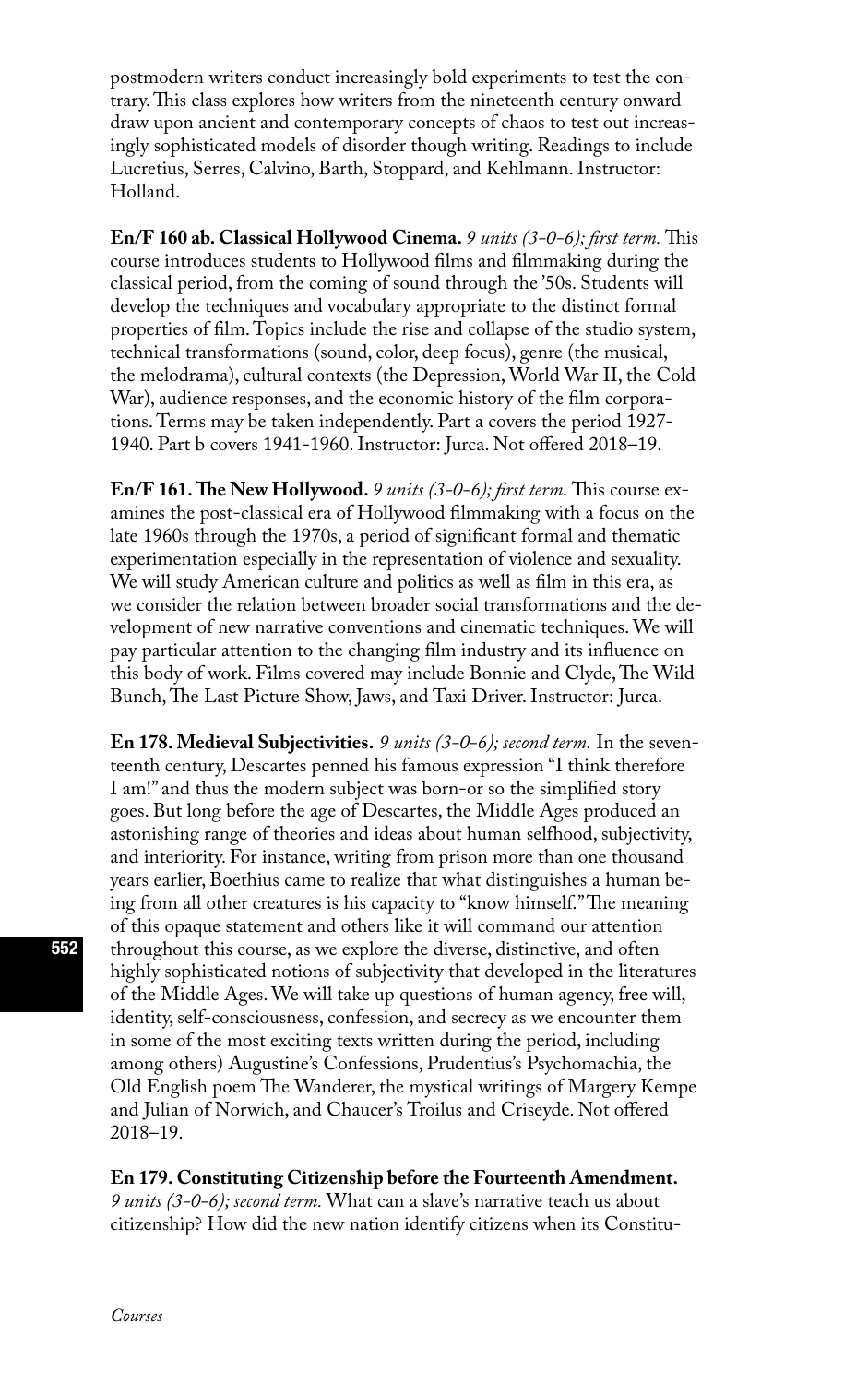tion seemed so silent on the matter? And how did one tailor's pamphlet result in one of most massive restrictions of free speech in U.S. history? Our goal over the semester will be to sketch a story of African American literary production from the latter half of the eighteenth century to the Civil War and to tease out, through this literature, developing understandings of citizenship in the United States. We will read letters, poems, sermons, songs, constitutions and bylaws, short stories, and texts that simply defy easy categorization. We will also spend several sessions becoming familiar with key newspapers and magazines-Freedom's Journal, Frederick Douglass's Paper, The Anglo-African Magazine, Christian Recorder, and The Crisis-to deepen our understanding of the kinds of things people were reading and writing on a regular basis and the kinds of arguments they were making. Writers up for discussion may include: Frederick Douglass, James Madison, Harriet Jacobs, Henry David Thoreau, Sojourner Truth, and David Walker. Not offered 2018–19.

**En 180. Special Topics in English.** *9 units (3-0-6). See registrar's announcement for details.* Instructor: Staff.

**En 181. Hardy: The Wessex Novels.** *9 units (3-0-6); third term.* This course will examine the body of work that the late Victorian novelist Thomas Hardy published under the general title *The Wessex Novels,* that is, the sequence of works from *Far from the Madding Crowd* to *Jude the Obscure.* The six main novels will be read critically to give a sense of the totality of this greatest British regional novelist's achievement. Not offered 2018–19.

**En 182. Literature and the First Amendment.** *9 units (3-0-6); third term.* "Freedom of speech," writes Benjamin Cardozo in Palko v. Connecticut (1937), "is the matrix, the indispensable condition, of nearly every other form of freedom." We will go inside the matrix, focusing on how it has affected the books we read. This is not a course in constitutional law or political philosophy, but an opportunity to examine how American literary culture has intersected with law and politics. We will investigate the ways in which the meanings of "freedom," what it entails, and who is entitled to it have changed over time. Possible topics include the obscenity trials surrounding Allen Ginsberg's Howl and James Joyce's Ulysses, crackdowns on anti-war propagandists, and the legal battle between Hustler publisher Larry Flynt and televangelist and Moral Majority cofounder Jerry Falwell. Not offered 2018–19.

**En 183. Victorian Crime Fiction.** *9 units (3-0-6); third term.* In 19th-century Britain, for the first time in human history, more of a nation's citizens came to live in urban areas than in rural ones. This result of the Industrial Revolution produced many effects, but in the fiction of the period, one of the most striking was an obsession with the problem of crime. Victorian authors filled their novels with murder, prisons, poisonings, prostitution, criminals, and the new figure of the detective; in this class we will look at the social history, publishing developments, and formal dilemmas that underlay such a response. Authors studied may include Dickens, Collins, Braddon, Conan Doyle, Chesterton, and Conrad, among others. Instructor: Gilmore. Not offered 2018–19.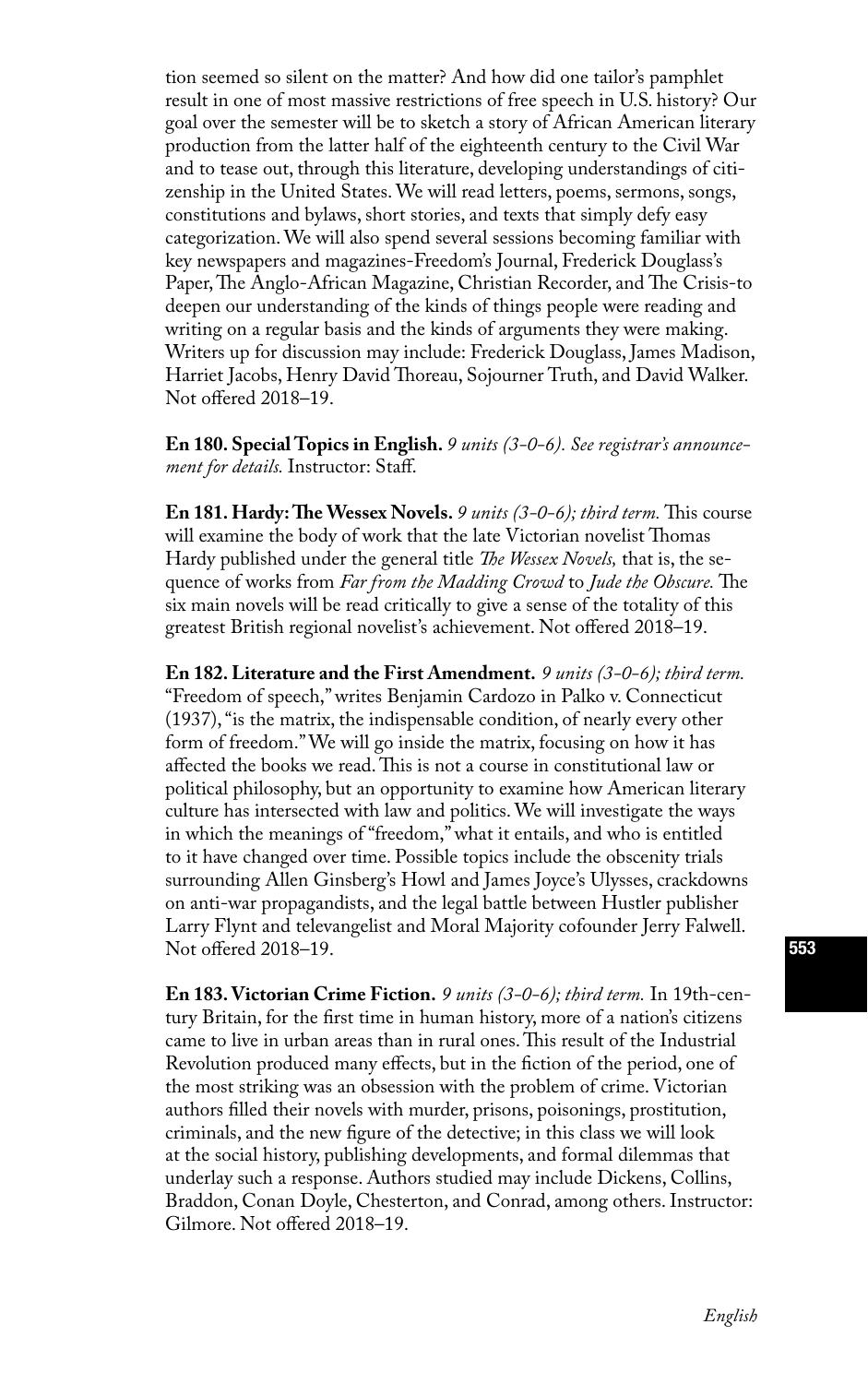**En 185. Dickens and the Dickensian.** *9 units (3-0-6).* The adjective "Dickensian" makes an almost daily appearance in today's newspapers, magazines, and other media sources. It is used to describe everything from outrageous political scandals, to Bollywood musicals, to multiplot novels. But what does the word really mean? And what part of Charles Dickens's output does it refer to? This class will consider some of Dickens's most famous works alongside a series of contemporary novels, all critically described in "Dickensian" terms. The main concern will be equally with style and form, and 19th-century and present-day circumstances of production (e.g., serialization, mass production, Web publication, etc.). Authors considered (aside from Dickens) may include Richard Price, Zadie Smith, Monica Ali, and Jonathan Franzen. Not offered 2018–19.

**En 186. The Novel of Education.** *9 units (3-0-6); first term.* What does it mean to be educated? This class will consider this question via a series of novels that take us from secondary school to the university, and from the nineteenth century to the present. Concentrating on British literature, with its compelling tendency to focalize historical anxieties about class, race and social reform through depictions of formal schooling practices, we too will consider these issues as we enter classrooms and eavesdrop on faculty conversations. At the same time, there will be ample scope to engage with more abstract questions about power, pedagogy, and alienation, and we will use our reading's rich stock of schoolyard bullies, boarding school mean girls, struggling scholars and power-mad professors as the concrete anchor for such considerations. Authors read may include Dickens, Bronte, Waugh, Amis, Spark, Lodge, Ishiguro and Zadie Smith. Instructor: Gilmore. Not offered 2018–19.

**En 190. Chaucer.** *9 units (3-0-6); second term.* This course devotes itself to the writings of the diplomat, courtier, bureaucrat, and poet, Geoffrey Chaucer. Best known for the Canterbury Tales, Chaucer also authored dream visions, lyrics, and philosophical meditations. This course will introduce you to some better-known and lesser-known works in the Chaucerian corpus, while also exploring questions central to the production and circulation of literature in the fourteenth and fifteenth centuries. What did it mean to "invent" a literary work in late medieval England? How did Chaucer imagine himself as a writer and reader? What are the hallmarks of Chaucerian style, and how did Chaucer become the canonical author he is today? We will read Chaucer's works in their original language, Middle English, working slowly enough to give participants time to familiarize themselves with syntax and spelling. No previous experience with the language is necessary. Instructor: Jahner. Not offered 2018–19.

**En 191. Masterworks of Contemporary Latin American Fiction.** *9 units (3-0-6); third term.* This course studies Latin America's most influential authors in the 20th and 21st centuries, with a focus on short stories and novellas produced by the region's avant-garde and "boom" generations. Authors may include Allende, Bombal, Borges, García Márquez, Quiroga, Poniatowska, and Vargas Llosa. All readings and discussions are in English. Not offered 2018–19.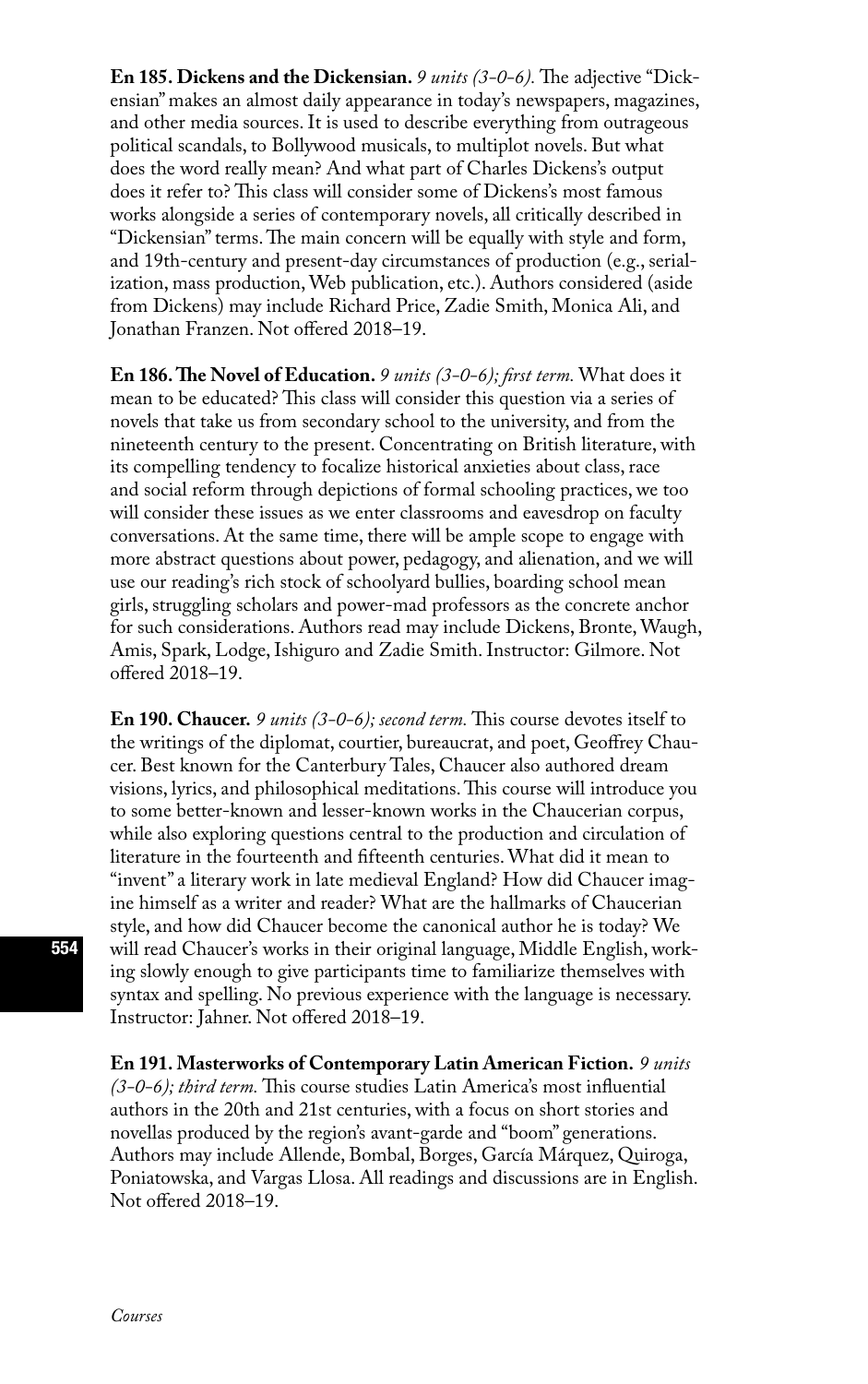### **En/H 193. Cervantes, Truth or Dare: Don Quixote in an Age of Empire.**

*9 units (3-0-6); second term.* Studies Cervantes's literary masterpiece, Don Quixote, with a view to the great upheavals that shaped the early modern world: Renaissance Europe's discovery of America; feudalism's demise and the rise of mass poverty; Reformation and Counter-Reformation; extermination of heretics and war against infidels; and the decline of the Hapsburg dynasty. The hapless protagonist of Don Quixote calls into question the boundaries between sanity and madness, truth and falsehood, history and fiction, objectivity and individual experience. What might be modern, perhaps even revolutionary, in Cervantes's dramatization of the moral and material dilemmas of his time? Conducted in English. Instructor: Wey-Gomez.

**En/H 197. American Literature and the Technologies of Reading.** *9 units (3-0-6); second term.* This course explores the material forms of American literature from the colonial era through the nineteenth century. We will study how and by whom books and other kinds of texts were produced, and how these forms shaped and were shaped by readers' engagement with them. Possible topics include the history of such printing technologies as presses, types, paper, ink, binding, and illustration; the business of bookmaking and the development of the publishing industry; the rise of literary authorship; the career of Benjamin Franklin; print, politics, and the American Revolution; and manuscript culture. Not offered 2018–19.

# ENGLISH AS A SECOND LANGUAGE

Please see page 312 for requirements regarding English competency. All of the following courses are open to international graduate students only.

**ESL 101 ab. Oral Communication and Pronunciation.** *3 units (3-0-0); first, second terms.* Communication and pronunciation in spoken English. Development of pronunciation, vocabulary, listening comprehension, and accuracy and fluency in speaking. Aspects of American culture will be discussed. The first term is required for all first-year international students designated by the ESL screening process. Passing the class is based on attendance and effort. Graded pass/fail. Instructor: Staff.

**ESL 107. ESL Graduate Writing Seminar.** *Noncredit; third term.* Strategies for improving academic writing. Emphasis on grammar, word choice, organization, logical connectors, and punctuation. Classroom exercises and editing practice based on student writing samples. Instructors: Staff.

# ENVIRONMENTAL SCIENCE AND ENGINEERING

**ESE 1. Earth's Climate.** *9 units (3-0-6); third term.* An introduction to the coupling between atmospheric composition and climate on Earth. How Earth's climate has changed in the past and its evolving response to the rapid increase in carbon dioxide and methane happening today. Model projections of future climate and associated risks. Development of climate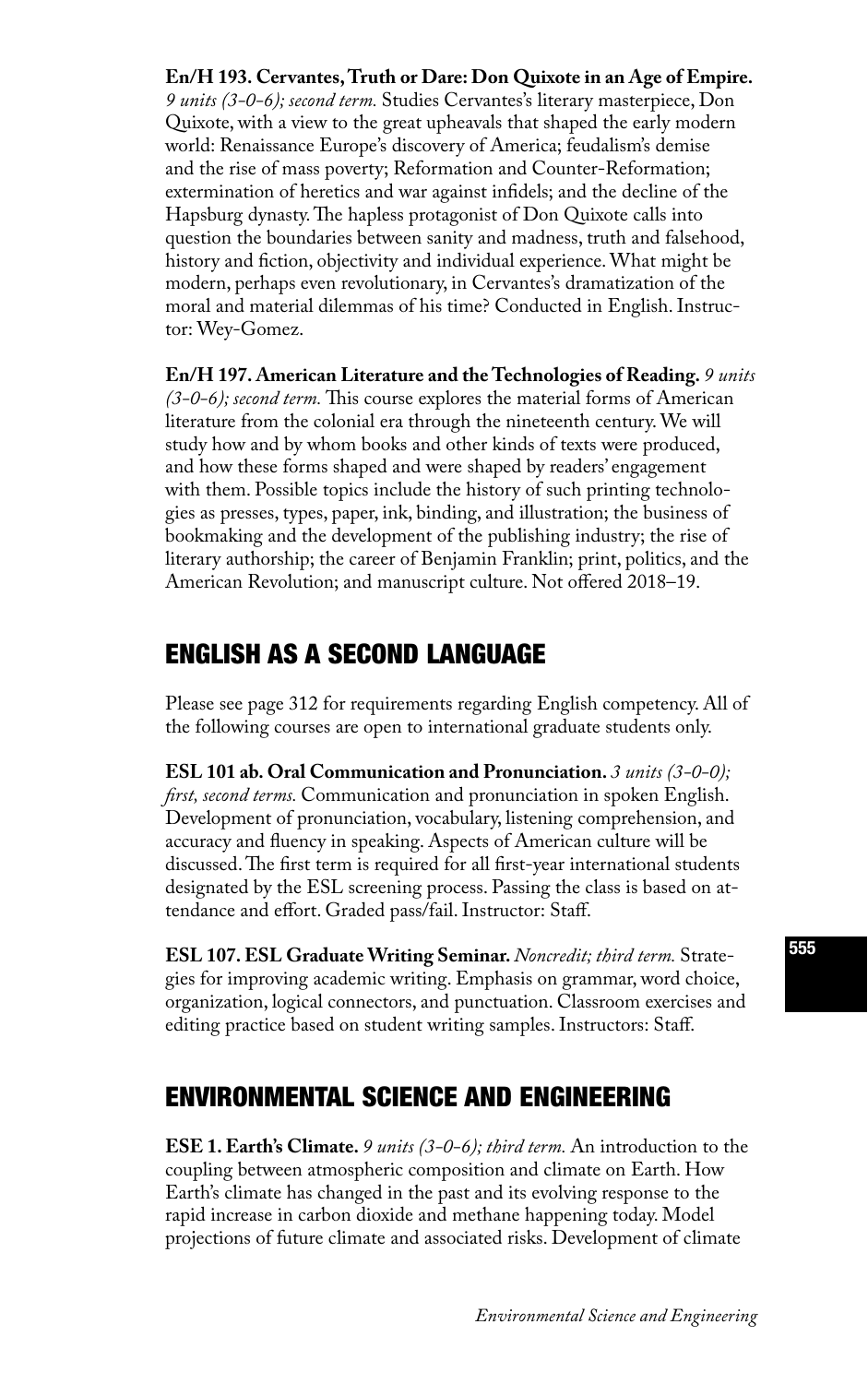policies in face of uncertainty in these projections and risks. Enrollment is limited. Satisfies the menu requirement of the Caltech core curriculum. Juniors and Seniors who have satisfied their menu course requirement should enroll in ESE 101. Instructor: Wennberg.

### **ESE 90. Undergraduate Laboratory Research in Environmental Science**

**and Engineering.** *Units by arrangement; any term. Approval of research supervisor required prior to registration.* Independent research on current environmental problems; laboratory or field work is required. A written report is required for each term of registration. Graded pass/fail. Instructor: Staff.

### **ESE 100. Special Problems in Environmental Science and Engineering.**

*Up to 12 units by arrangement; any term. Prerequisites: instructor's permission.* Special courses of readings or laboratory instruction. Graded pass/fail. Instructor: Staff.

**ESE 101. Earth's Atmosphere.** *9 units (3-0-6); first term.* Introduction to the fundamental processes governing atmospheric circulations and climate. Starting from an overview of the observed state of the atmosphere and its variation over the past, the course discusses Earth's radiative energy balance including the greenhouse effect, Earth's orbit around the Sun and climatic effects of its variations, and the role of atmospheric circulations in maintaining the energy, angular momentum, and water balances, which determine the distributions of temperatures, winds, and precipitation. The focus throughout is on order-of-magnitude physics that is applicable to climates generally, including those of Earth's past and future and of other planets. Instructor: Schneider.

**ESE 102. Earth's Oceans.** *9 units (3-0-6); first term.* This course will provide a basic introduction to physical, chemical and biological properties of Earth's ocean. Topics to be covered include: oceanographic observational and numerical methods as well as the phenomenology and distribution of temperature, salinity, and tracers. Fundamentals of ocean dynamics, such as Ekman layers, wind-driven gyres, and overturning circulations. Ocean biology and chemistry: simple plankton population models, Redfield ratios, air-sea gas exchange, productivity and respiration, carbon cycle basics. Changes in ocean circulation over Earth's history and its impact on past climate changes. Instructor: Thompson.

**ESE 103. Earth's Biogeochemical Cycles.** *9 units (3-0-6); second term.*  Global cycles of carbon, nitrogen and sulfur. Photosynthesis, respiration and net primary production. Soil formation, erosion, and carbon storage. Ecosystem processes, metrics, and function. Nutrient supply and limitation. Microbial processes underlying weathering, decomposition, and carbon remineralization. Stable isotope tracers in the carbon and hydrologic cycles. The human footprint on the Earth. Instructor: Frankenberg.

**ESE 104. Current Problems in Environmental Science and Engineering.**  *1 unit; first term.* Discussion of current research by ESE graduate students, faculty, and staff. Instructor: Thompson.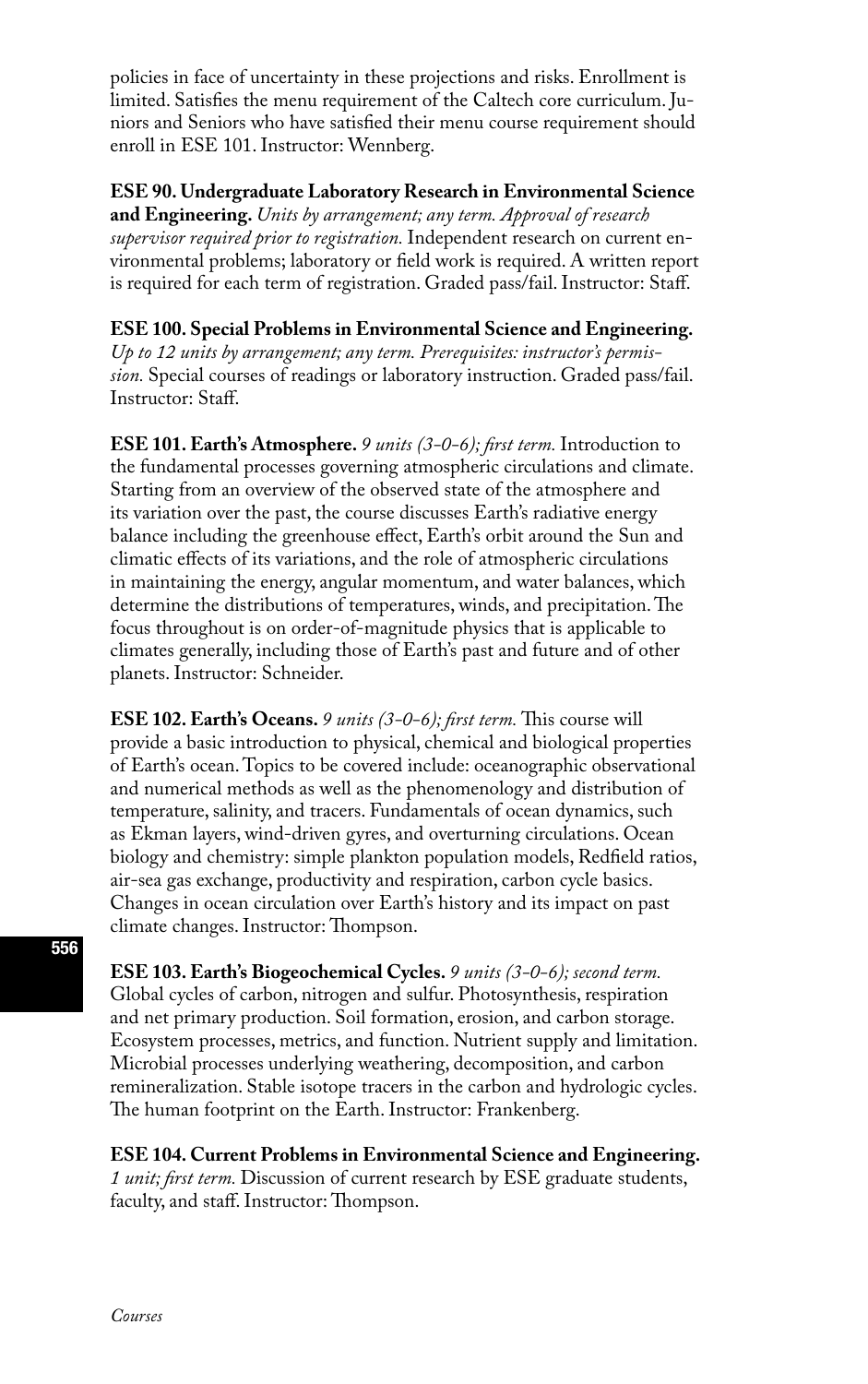**Bi/Ge/ESE 105. Evolution.** *12 units (3-4-5); second term.* For course description, see Biology.

**ESE 106. Research in Environmental Science and Engineering.** *Units by arrangement; any term.* Prerequisites: instructor's permission. Exploratory research for first-year graduate students and qualified undergraduates. Graded pass/fail. Instructors: Staff.

**ESE 110 abc. Seminar in Environmental Science and Engineering.** *1 unit; first, second, third terms.* Seminar on current developments and research in environmental science and engineering. Graded pass/fail. Instructor: Frankenberg.

**Ge/ESE 118. Methods in Data Analysis.** *9 units (3-0-6); first term. Prerequisites: Ma 1 or equivalent.* For course description, see Geology.

**ESE 130. Atmosphere Dynamics.** *9 units (3-0-6); first term. Prerequisites: ESE 101 or instructor's permission.* Introduction to geophysical fluid dynamics of large-scale flows in the atmosphere. Governing equations and approximations that describe these rotation and stratification dominated flows. Topics include: conservation laws, equations of state, geostrophic and thermal wind balance, vorticity and potential vorticity dynamics, shallow water dynamics, atmospheric waves. Instructor: Bordoni.

**ESE 131 a. Physical Oceanography I.** *9 units (3-0-6); second term. Prerequisites: ESE 102 or instructor's permission.* This course gives an introduction to the fluid dynamics of the world ocean. Starting from the equations of motion, approximate models are formulated to understand the observed circulation and how the ocean might respond to different forcing conditions in past and future climates. Topics include Ekman boundary layers, winddriven gyres, thermocline theory, baroclinic instability of mean currents, mesoscale eddies, dynamics of the Antarctic Circumpolar Current, surface gravity waves, tides, and inertia-gravity waves. Instructor: Callies.

**ESE 131 b. Physical Oceanography II.** *9 units (3-0-6); third term. Prerequisites: ESE 102 or instructor's permission.* This course will continue to develop topics that were introduced in the second term, but will focus on global characteristics of the ocean circulation and the ocean's role in the climate system. The material will elucidate the different components that give rise to the large-scale ocean circulation and control the uptake and storage of heat and gases. Topics include ocean turbulence, mixing and energetics; dynamics of the abyssal circulation; high latitude processes, including ocean-ice interactions; equatorial and coastal dynamics; the role of ocean circulation on sea level rise, carbon uptake and glacial-interglacial cycles Instructor: Thompson.

**ESE 132. Tropical Atmosphere Dynamics.** *9 units (3-0-6); third term. Prerequisite: ESE 130 or instructor's permission.* Phenomenological description of tropical atmospheric circulations at different scales, and theories or models that capture the underlying fundamental dynamics, starting from the large-scale energy balance and moving down to cumulus convection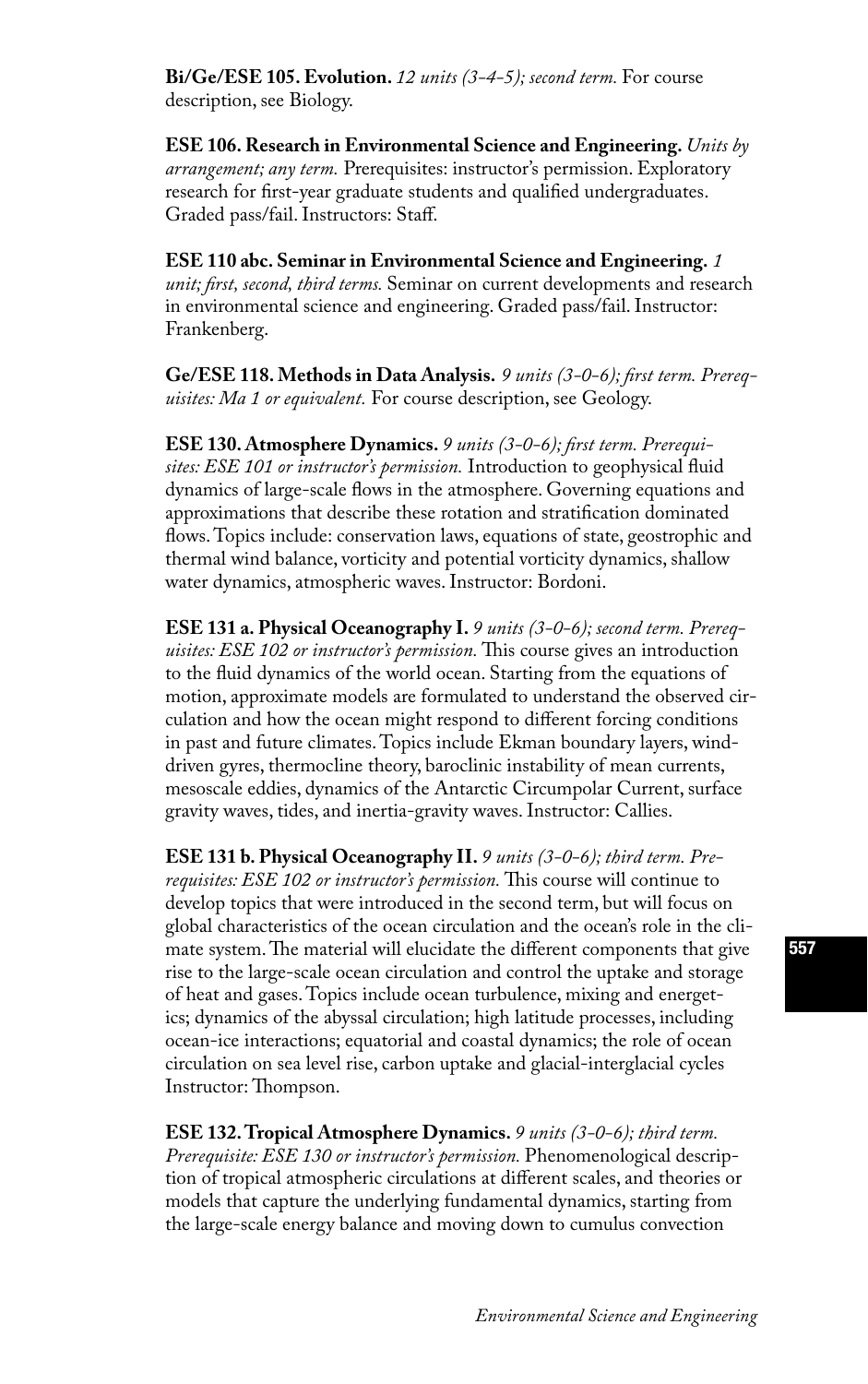and hurricanes. Topics to be addressed include: large-scale circulations such as the Hadley, Walker, and monsoonal circulations, the intertropical convergence zone, equatorial waves, convectively coupled waves, and hurricanes. Instructor: Bordoni. Not offered 2018–19.

**ESE 133. Global Atmospheric Circulations.** *9 units (3-0-6); second term. Prerequisites: ESE 130 or instructor's permission.* Introduction to the globalscale fluid dynamics of atmospheres, beginning with a phenomenological overview of observed circulations on Earth and other planets and leading to currently unsolved problems. Topics include constraints on atmospheric circulations and zonal winds from angular momentum balance; Rossby wave generation, propagation, and dissipation and their roles in the maintenance of global circulations; Hadley circulations and tropical-extratropical interactions; energy cycle and thermodynamic efficiency of atmospheric circulations. The course focuses on Earth's atmosphere but explores a continuum of possible planetary circulations and relationships among them as parameters such as the planetary rotation rate chance. Instructor: Bordoni.

**ESE 134. Cloud and Boundary Layer Dynamics.** *9 units (3-0-6); third term. Prerequisites: ESE 130 or instructor's permission.* Introduction to the dynamics controlling boundary layers and clouds and how they may change with climate, from a phenomenological overview of cloud and boundary layer morphologies to closure theories for turbulence and convection. Topics include similarity theories for boundary layers; mixed-layer models; moist thermodynamics and stability; stratocumulus and trade-cumulus boundary layers; shallow cumulus convection and deep convection. Instructor: Schneider. Not offered 2018–19.

**ESE 135. Topics in Atmosphere and Ocean Dynamics.** *6 units (2-0-4); third term. Prerequisites: ESE 101/102 or equivalent.* A lecture and discussion course on current research in atmosphere and ocean dynamics. Topics covered vary from year to year and may include global circulations of planetary atmospheres, geostrophic turbulence, atmospheric convection and cloud dynamics, wave dynamics and large-scale circulations in the tropics, marine physical-biogeochemical interactions, and dynamics of El Niño and the Southern Oscillation. Instructor: Callies.

**ESE 136. Climate Models.** *6 units (2-0-4); third term. Prerequisites: ESE 101 or instructor's permission.* Introduction to climate models, from numerical methods for the underlying equations of motion to parameterization schemes for processes such as clouds, sea ice, and land hydrology. The course will move from an overview of modeling concepts to the practice of climate modeling, with hands-on exercises in running a climate model and analyzing and understanding its output. It will enable students to design their own model experiments and to evaluate modeling results critically. Instructor: Schneider.

**ESE 137. Polar Oceanography.** *9 units (3-0-6); third term. Prerequisites: ESE 131 or instructor's permission.* This course focuses on high latitude processes related to the the Earth's oceans and their interaction with the cryosphere, including glaciers, ice shelves and sea ice. The course starts with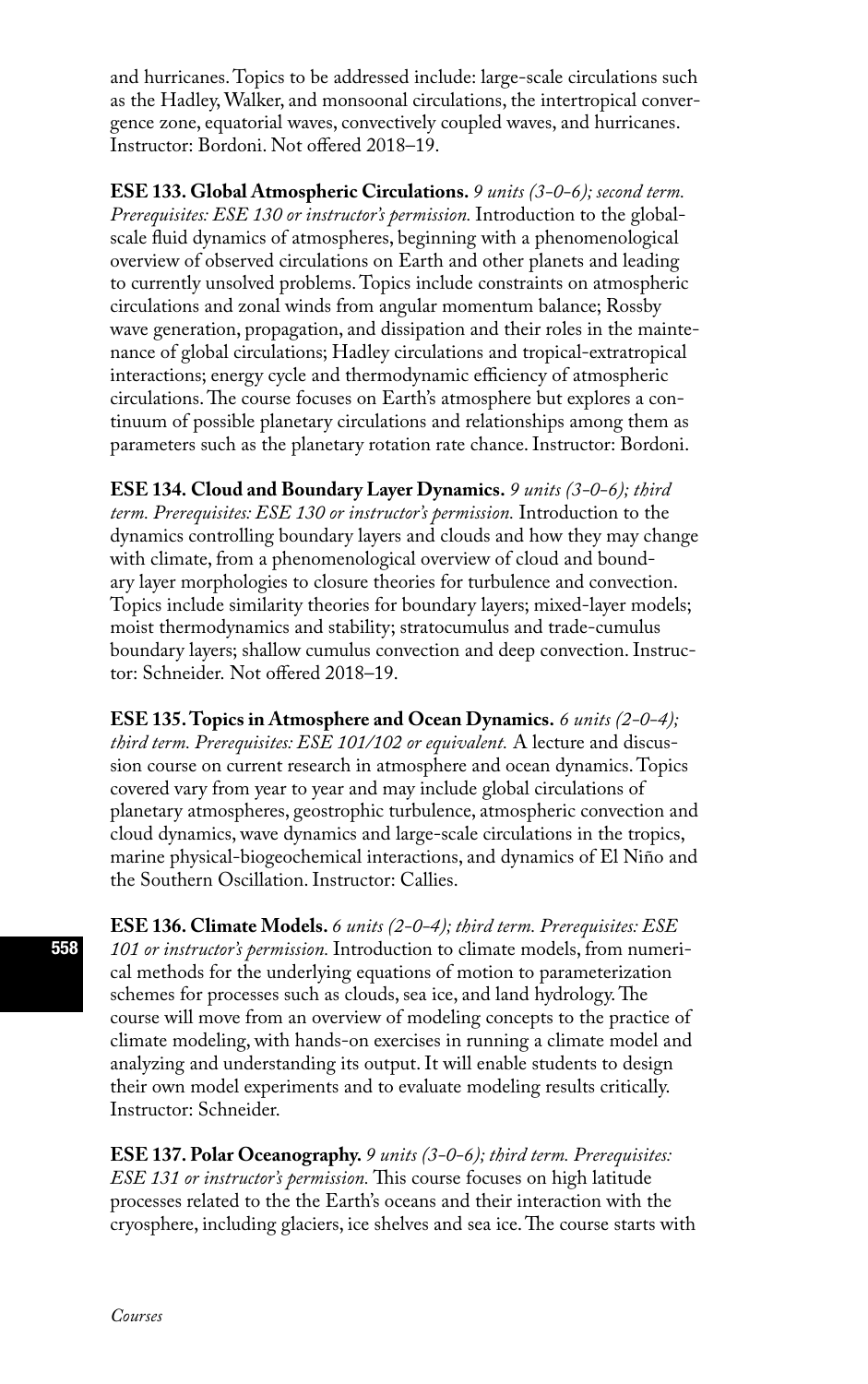introductory lectures related to regional circulation features, water mass modification and ice dynamics. A single topic will be selected to explore in detail through the scientific literature and through individual projects. Instructor: Thompson. Given in alternate years; not offered 2018–19.

**ESE 138. Ocean Turbulence and Wave Dynamics.** *9 units (3-0-6); third term. Prerequisite: ESE 131 or instructor's permission.* Introduction to the dynamics of ocean mixing and transport with a focus on how these processes feedback on large-scale ocean circulation and climate. Topics include: vorticity and potential vorticity dynamics, planetary and topographic Rossby waves, inertia-gravity waves, mesoscale eddies, turbulent transport of tracers, eddy diffusivity in turbulent flows, frontogenesis and submesoscale dynamics, diapycnal mixing. This course will also include a discussion of observational techniques for measuring mesoscale and small-scale processes in the ocean. Not offered 2018–19.

**Ge/ESE 139. Introduction to Atmospheric Radiation.** *9 units (3-0-6); third term.* For course description in Geological and Planetary Sciences.

**Ge/ESE 140 c. Stable Isotope Biogeochemistry.** *9 units (3-0-6).* For course description, see Geological and Planetary Sciences.

**ESE/Ge 142. Aquatic Chemistry of Natural Waters.** *9 units (3-0-6); third term. Prerequisites: Ch 1 or instructor's permission.* Inorganic chemistry of natural waters with an emphasis on equilibrium solutions to problems in rivers, lakes, and the ocean. Topics will include, acid-base chemistry, precipitation, complexation, redox reactions, and surface chemistry. Examples will largely be drawn from geochemistry and geobiology. Selected topics in kinetics will be covered based on interest and time. Instructor: Adkins.

**Ge/ESE 143. Organic Geochemistry.** *9 units (3-2-4).* For course description, see Geological and Planetary Sciences.

**ESE 144. Climate from Space.** *9 units (3-0-6); second term.* Introduction to satellite remote sensing. Earth's energy balance. Atmospherics physics and composition. Ocean dynamics and ice physics from space. The water, energy and carbon cycles. The Earth's biosphere from space. The climate system. Instructor: Staff.

**Ge/ESE 149. Marine Geochemistry.** *9 units (3-0-6).* For course description, see Geological and Planetary Sciences.

**Ge/ESE 150. Planetary Atmospheres.** *9 units (3-0-6).* For course description, see Geological and Planetary Sciences.

**Ge/ESE 154. Readings in Paleoclimate.** *3 units (1-0-2).* For course description, see Geological and Planetary Sciences.

**Ge/ESE 155. Paleoceanography.** *9 units (3-0-6).* For course description, see Geological and Planetary Sciences.

### 559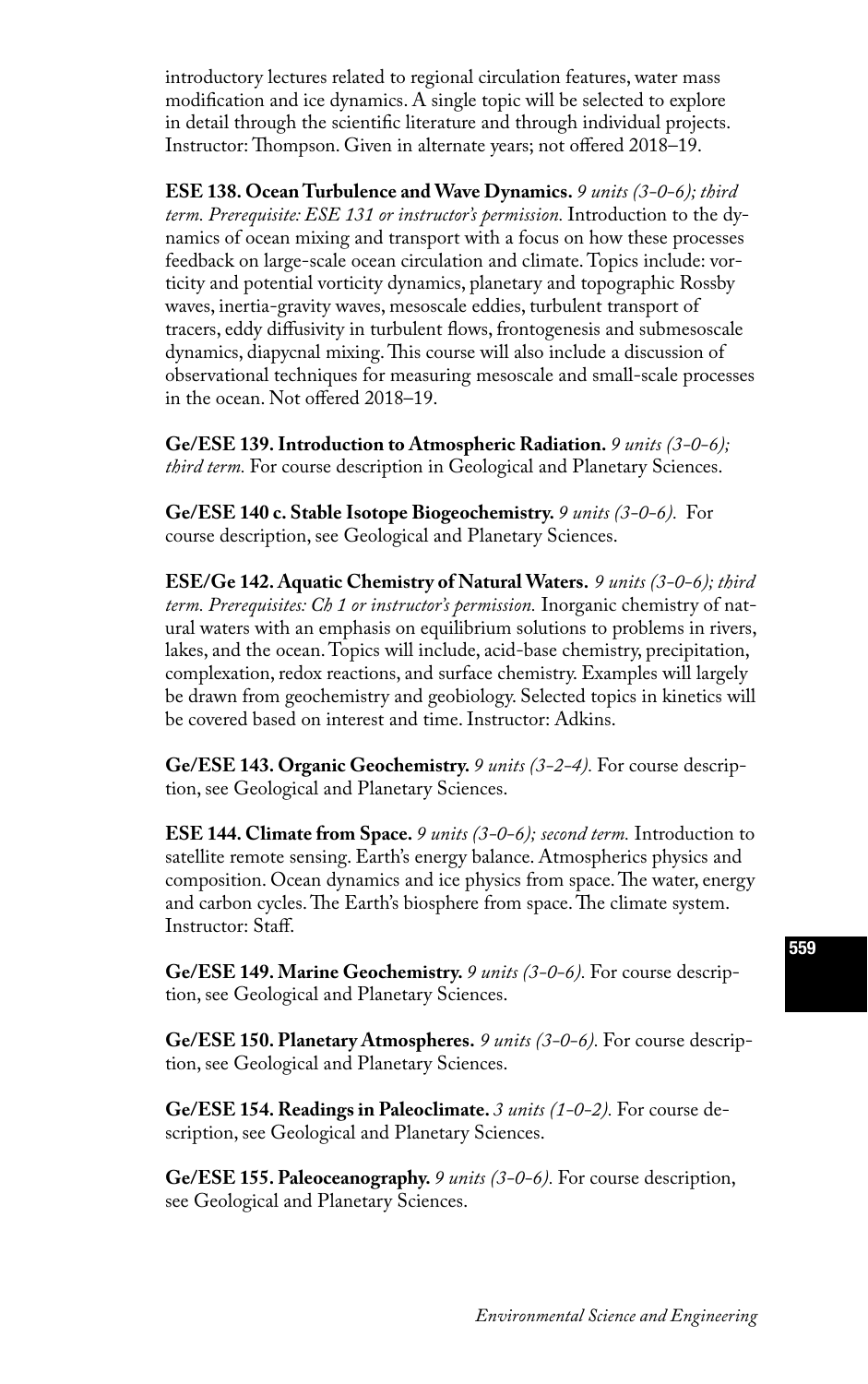**ESE 156. Remote Sensing of the Atmosphere and Biosphere.** *9 units (3- 0-6); first term.* An introduction into methods to quantify trace gases as well as vegetation properties remotely (from space, air-borne or ground-based). This course will provide the basic concepts of remote sensing, using handson examples to be solved in class and as problem-sets. Topics covered include: Absorption spectroscopy, measurement and modeling techniques, optimal estimation theory and error characterization, applications in global studies of biogeochemical cycles and air pollution/quality. This course is complementary to EE/Ae 157ab and Ge/EE/ESE 157c with stronger emphasis on applications for the atmosphere and biosphere. Students will work with real and synthetic remote sensing data (basic knowledge of Python advantageous, will make use of Jupyter notebooks extensively). Instructor: Frankenberg.

**Ge/EE/ESE 157 c. Remote Sensing for Environmental and Geological Applications.** *9 units (3-3-3).* For course description, see Geological and Planetary Sciences.

**ESE/ChE 158. Aerosol Physics and Chemistry.** *9 units (3-0-6); second term; Open to graduate students and seniors with instructor's permission.*  Fundamentals of aerosol physics and chemistry; aerodynamics and diffusion of aerosol particles; condensation and evaporation; thermodynamics of particulate systems; nucleation; coagulation; particle size distributions; optics of small particles. Instructor: Seinfeld. Given in alternate years; not offered 2018–19.

**ESE/Bi 166. Microbial Physiology.** *9 units (3-1-5); first term. Recommended prerequisite: one year of general biology.* A course on growth and functions in the prokaryotic cell. Topics covered: growth, transport of small molecules, protein excretion, membrane bioenergetics, energy metabolism, motility, chemotaxis, global regulators, and metabolic integration. Instructor: Leadbetter.

**ESE/Bi 168. Microbial Metabolic Diversity.** *9 units (3-0-6); second term. Prerequisites: ESE 142, ESE/Bi 166.* A course on the metabolic diversity of microorganisms. Basic thermodynamic principles governing energy conservation will be discussed, with emphasis placed on photosynthesis and respiration. Students will be exposed to genetic, genomic, and biochemical techniques that can be used to elucidate the mechanisms of cellular electron transfer underlying these metabolisms. Instructor: Newman. Given in alternate years; offered 2018–19.

**Ge/ESE 170. Microbial Ecology.** *9 units (3-2-4); third term.* For course description, see Geological and Planetary Sciences.

**ESE/Ge/Ch 171. Atmospheric Chemistry I.** *9 units (3-0-6); third term. Prerequisite: Ch 1 or equivalent.* A detailed course about chemical transformation in Earth's atmosphere. Kinetics, spectroscopy, and thermodynamics of gas-phase chemistry of the stratosphere and troposphere; sources, sinks, and lifetimes of trace atmospheric species; stratospheric ozone chemistry;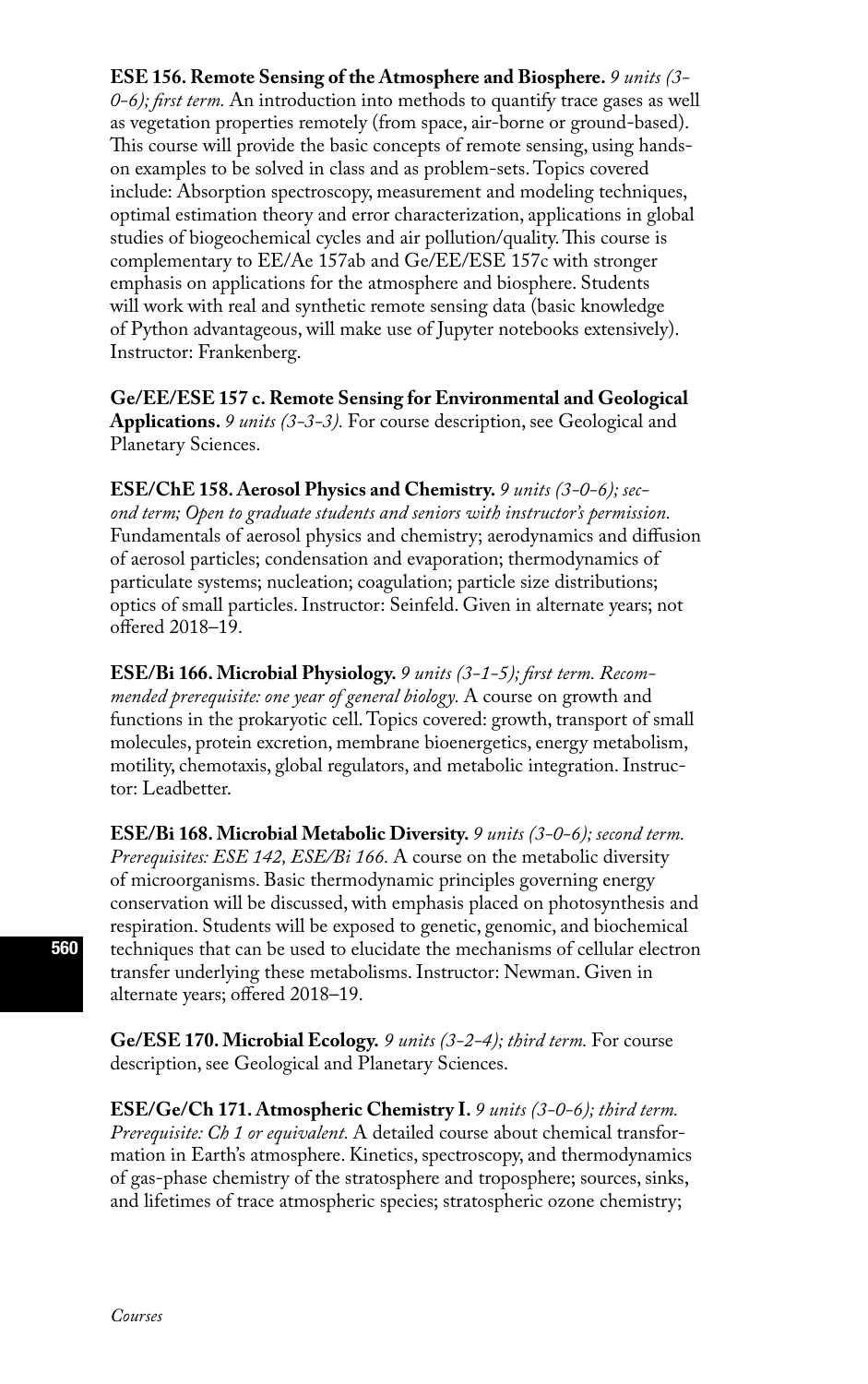oxidation mechanisms in the troposphere. Instructors: Seinfeld, Wennberg. Offered 2018–19.

**ESE/Ge/Ch 172. Atmospheric Chemistry II.** *3 units (3-0-0); first term. Prerequisite: ESE/Ge/Ch 171 or equivalent.* A lecture and discussion course about active research in atmospheric chemistry. Potential topics include halogen chemistry of the stratosphere and troposphere; aerosol formation in remote environments; coupling of dynamics and photochemistry; development and use of modern remote-sensing and in situ instrumentation. Graded pass/fail. Instructors: Seinfeld, Wennberg. Offered 2018–19.

**ESE/Ch 175. Physical Chemistry of Engineered Waters.** *9 units (3- 0-6); second term. Prerequisites: Ch 1 or instructor's permission.* This course will cover selected aspects of the chemistry of engineered water systems and related water treatment processes. Lectures cover basic principles of physical-organic and physical-inorganic chemistry relevant to the aquatic environment under realistic conditions. Specific topics include acid-base chemistry, metal-ligand chemistry, redox reactions, photochemical transformations, biochemical transformations, heterogeneous surface reactions, catalysis, and gas-transfer dynamics. The primary emphasis during the winter term course will be on the physical chemistry of engineered waters. Instructor: Hoffmann.

**ESE/Ch 176. Physical Organic Chemistry of Natural Waters.** *9 units (3-0-6); third term.* This course will cover selected aspects of the chemistry of natural and engineered aquatic systems. Lectures cover basic principles of physical-organic and physical-inorganic chemistry relevant to the aquatic environment under realistic conditions. Specific topics that are covered include the principles of equilibrium chemistry in natural water, acid-base chemistry of inorganic and organic acids including aquated carbon dioxide, metal-ligand chemistry, ligand substitution kinetics, kinetics and mechanisms of organic and inorganic redox reactions, photochemical transformations of chemical compounds, biochemical transformations of chemical compounds in water and sediments, heterogeneous surface reactions and catalysis. Thermodynamic, transport, kinetics and reaction mechanisms are emphasized. The primary emphasis during the spring term course will be on the organic chemistry of natural waters emphasizing the fate and behavior of organic compounds and persistent organic pollutants in the global environment. Instructor: Hoffmann.

**ESE 200. Advanced Topics in Environmental Science and Engineering.**  *Units by arrangement; any term.* Course on contemporary topics in environmental science and engineering. Topics covered vary from year to year, depending on the interests of the students and staff.

**Ge/Bi/ESE 246. Molecular Geobiology Seminar.** *6 units (2-0-4).* For course description, see Geological and Planetary Sciences.

**ESE 300. Thesis Research.**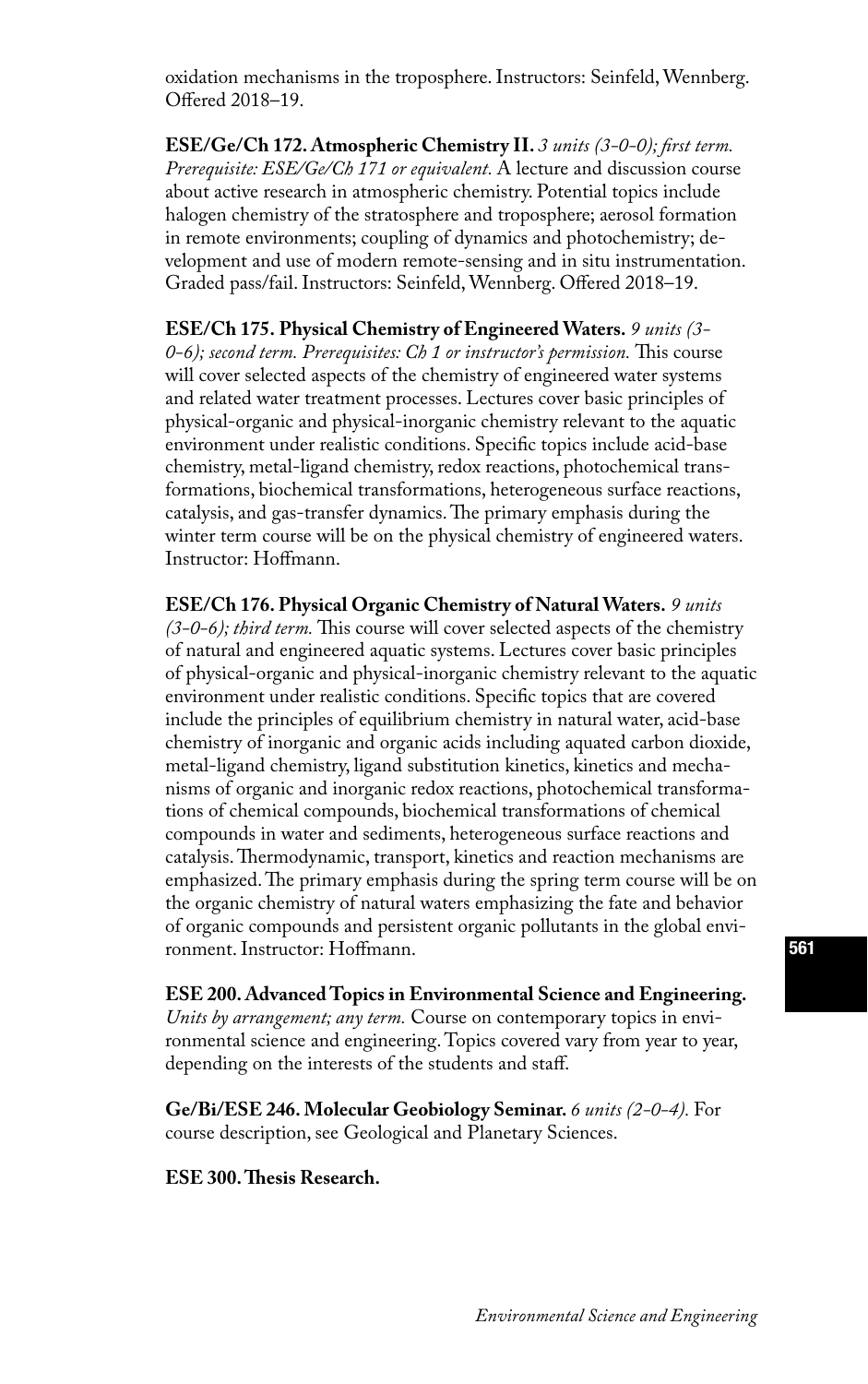For other closely related courses, see listings under Chemistry, Chemical Engineering, Civil Engineering, Mechanical Engineering, Biology, Geological and Planetary Sciences, Economics, and Social Science.

# FILM

**Hum/F 50. Introduction to Film.** *9 units (3-0-6).* For course description, see Humanities.

**F 104. French Cinema.** *9 units (3-0-6).* For course description, see L 104.

**L/F 109. Introduction to French Cinema from Its Beginning to the Present.** *9 units (3-0-6).* For course description, see Languages.

**En/F 160 ab. Classical Hollywood Cinema.** *9 units (3-0-6).* For course description, see English.

**En/F 161. The New Hollywood.** *9 units (3-0-6).* For course description, see English.

# FRESHMAN SEMINARS

**FS 2. Freshman Seminar: The Origins of Ideas.** *6 units (2-0-4); second term.* Why do we have 60 minutes in an hour? Why do we use a fork or chopsticks when we eat? Why do we have music? Why do we have sports? The goal of the class is to learn how to enjoy ignorance, be curious and try and discover the origin and the evolutionary processes that led to the ideas and artifacts that are a part of our life. The class is collaborative and interactive: You will teach as much as you will learn—you will learn as much as you will teach. Most importantly, you will realize the fun in discovery and the joy of human interaction. Freshmen only; limited enrollment. Not offered 2018–19.

**FS/Ay 3. Freshman Seminar: Automating Discovering the Universe.** *6 units (2-0-4); second term.* Powerful new instruments enable astronomers to collect huge volumes of data on billions of objects. As a result, astronomy is changing dramatically: by the end of this decade, most astronomers will probably be analysing data collected in large surveys, and only a few will still be visiting observatories to collect their own data. The tool chest of future astronomers will involve facility with "big data", developing clever queries, algorithms (some based on machine learning) and statistics, and combining multiple databases. This course will introduce students to some of these tools. After "recovering" known objects, students will be unleashed to make their own astronomical discoveries in new data sets. Limited enrollment. Not offered 2018–19.

**FS/Ph 4. Freshman Seminar: Astrophysics and Cosmology with Open Data.** *6 units (3-0-3); first term.* Astrophysics and cosmology are in the midst of a golden age of science-rich observations from incredibly powerful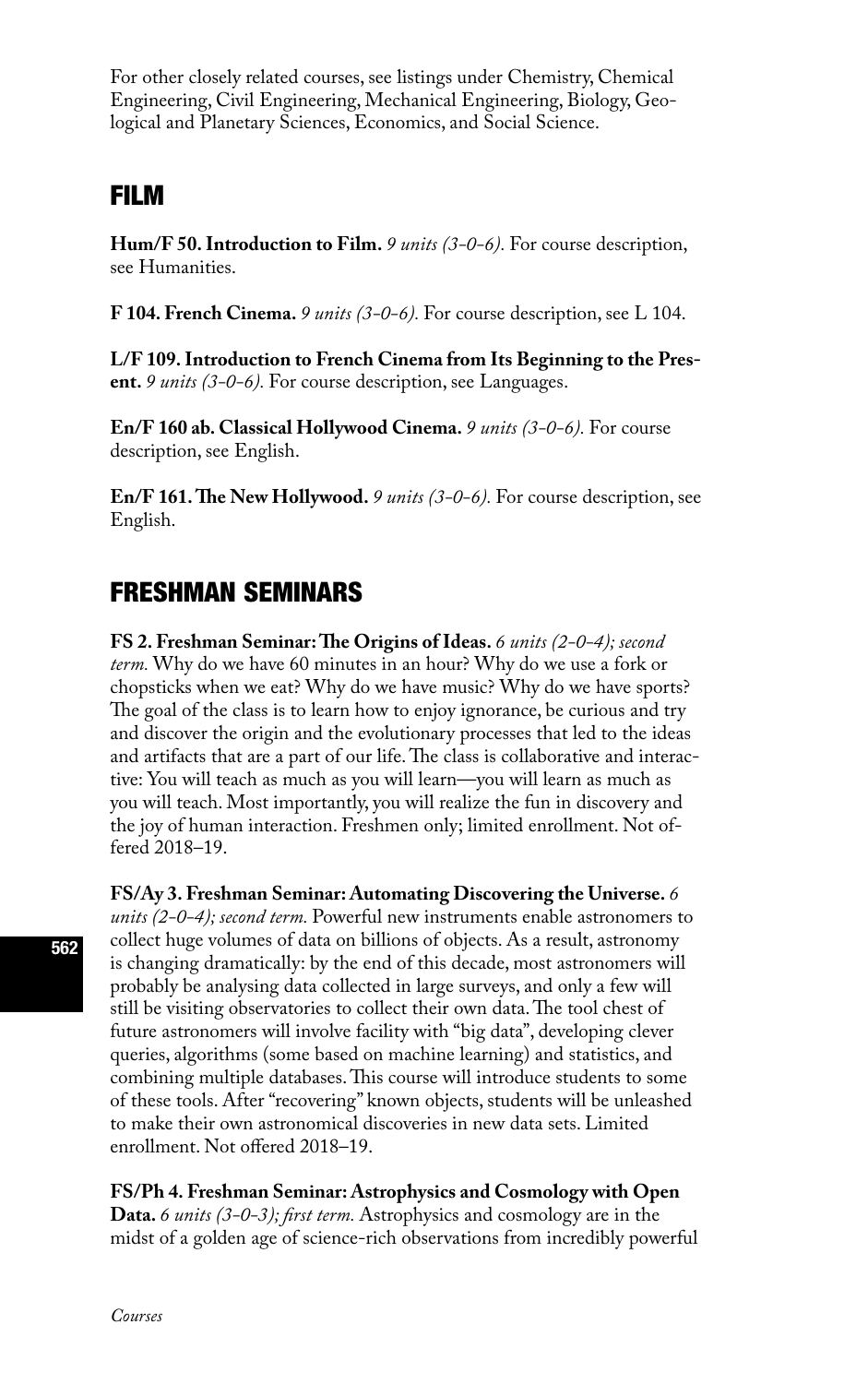telescopes of various kinds. The data from these instruments are often freely available on the web. Anyone can do things like study x-rays from pulsars in our galaxy or gamma rays from distant galaxies using data from Swift and Fermi; discover planets eclipsing nearby stars using data from Kepler; measure the expansion of the universe using supernovae data; study the cosmic microwave background with data from Planck; find gravitational waves from binary black hole mergers using data from LIGO; and study the clustering of galaxies using Hubble data. We will explore some of these data sets and the science than can be extracted from them. A primary goal of this class is to develop skills in scientific computing and visualization bring your laptop! Not offered 2018–19.

**FS/Ph 9. Freshman Seminar: The Science of Music.** *6 units (2-0-4); first term.* This course will focus on the physics of sound, how musical instruments make it, and how we hear it, including readings, discussions, demonstrations, and student observations using sound analysis software. In parallel we will consider what differentiates music from other sounds, and its role psychically and culturally. Students will do a final project of their choice and design, with possibilities including a book review, analysis of recordings of actual musical instruments, or instrument construction and analysis. *Freshmen only; limited enrollment.* Instructor: Politzer**.**

**FS/Ph 11 abc. Freshman Seminar: Beyond Physics.** *6 units (2-0-4); second, third terms of freshman year and first term of sophomore year.* Freshmen are offered the opportunity to enroll in this class by submitting potential solutions to problems posed in the fall term. A small number of solutions will be selected as winners, granting those students permission to register. This course demonstrates how research ideas arise, are evaluated, and tested and how the ideas that survive are developed. Weekly group discussions and one-on-one meetings with faculty allow students to delve into cutting edge scientific research. Ideas from physics are used to think about a huge swath of problems ranging from how to detect life on extrasolar planets to exploring the scientific underpinnings of science fiction in Hollywood films to considering the efficiency of molecular machines. Support for summer research at Caltech between freshman and sophomore years will be automatic for students making satisfactory progress. Graded pass/fail. Freshmen only; limited enrollment. Instructors: Phillips, Stevenson.

**FS/Ma 12. Freshman Seminar: The Mathematics of Enzyme Kinetics.** *6 units* (*2-0-4); third term. Prerequisites: Ma 1a, b.* Enzymes are at the heart of biochemistry. We will begin with a down to earth discussion of how, as catalysts, they are used to convert substrate to product. Then we will model their activity by using explicit equations. Under ideal conditions, their dynamics are described by a system of first order differential equations. The difficulty will be seen to stem from them being non-linear. However, under a steady state hypothesis, they reduce to a simpler equation, whose solution can describe the late time behavior. The students will apply it to some specially chosen, real examples. Not offered 2018–19.

**FS/Ge 16. Freshman Seminar: Earthquakes.** *6 units (2-0-4); first term.* Earthquakes and volcanic eruptions constitute some of the world's major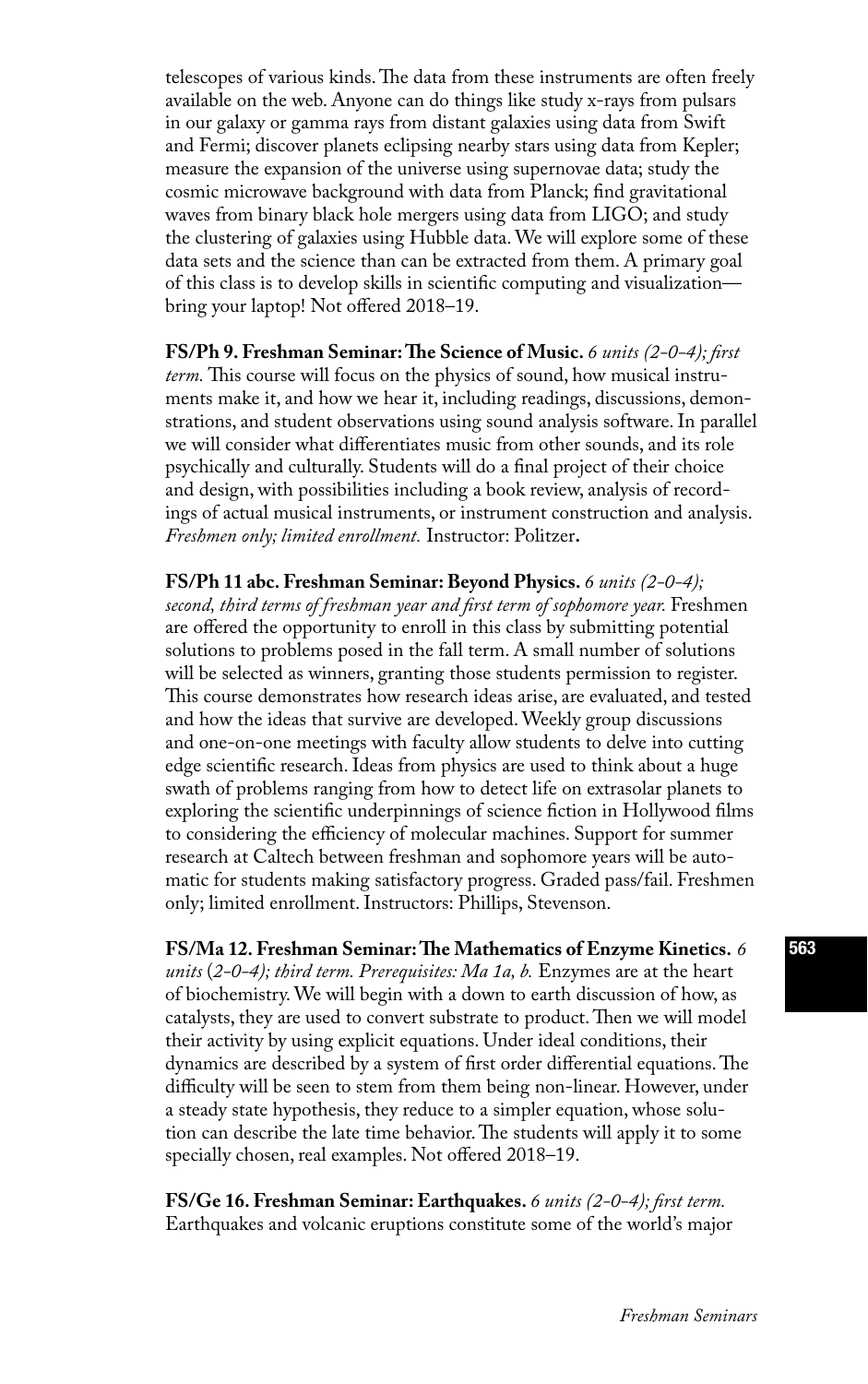natural hazards. What is the science behind prediction and/or rapid response to these events? We will review the current understanding of the science, the efforts that have been made in earthquake and volcano forecasting, and real-time response to these events. We will learn about advances in earthquake preparation in Southern California, and volcanic eruption forecasting and hazard mitigation elsewhere. There is a required field trip to visit faults and volcanoes somewhere in southern California. *Freshmen only; limited enrollment.* Instructor: Stock.

### **FS 17. Freshman Seminar: The Business Side of Sports.** *6 units (2-0-4);*

*second term.* Ken Lewis's Moneyball (2003) attributes the remarkable success of the low-budget Oakland A's in competing against teams with much larger payrolls to their ability to exploit market failure. The purpose of this course is to evaluate the central claims of the Moneyball thesis. Students will read Moneyball, many of the classic essays published by Bill James in the Baseball Abstract, and some of the classic works in decision theory. The course will necessarily focus on the way baseball executives evaluate both highly quantitative and highly subjective information. Freshmen only; limited enrollment. Not offered 2018–19.

# GEOLOGICAL AND PLANETARY SCIENCES GEOLOGY, GEOBIOLOGY, GEOCHEMISTRY, GEOPHYSICS, PLANETARY SCIENCE

**Ge 1. Earth and Environment.** *9 units (3-3-3); third term.* An introduction to the ideas and approaches of earth and planetary sciences, including both the special challenges and viewpoints of these kinds of science as well as the ways in which basic physics, chemistry, and biology relate to them. In addition to a wide-ranging lecture-oriented component, there will be a required field trip component. The lectures and topics cover such issues as solid Earth structure and evolution, plate tectonics, oceans and atmospheres, climate change, and the relationship between geological and biological evolution. Not offered on a pass/fail basis. Instructor: Asimow. *Satisfies the menu requirement of the Caltech core curriculum.*

**Ge 10. Frontiers in Geological and Planetary Sciences.** *2 units (2-0-0); second term. The course may be taken multiple times.* Weekly seminar by a member of the Division of Geological and Planetary Sciences or a visitor to discuss a topic of his or her current research at an introductory level. The course is designed to introduce students to research and research opportunities in the division and to help students find faculty sponsors for individual research projects. Graded pass/fail. Instructor: Clayton.

**Ge 11 a. Introduction to Earth and Planetary Sciences: Earth as a Planet.** *9 units (3-3-3); first term.* Systematic introduction to the physical and chemical processes that have shaped Earth as a planet over geological time, and the observable products of these processes—rock materials, minerals, land forms. Geophysics of Earth. Plate tectonics; earthquakes; igneous activity. Metamorphism and metamorphic rocks. Rock deformation and mountain building. Weathering, erosion, and sedimentary rocks. The causes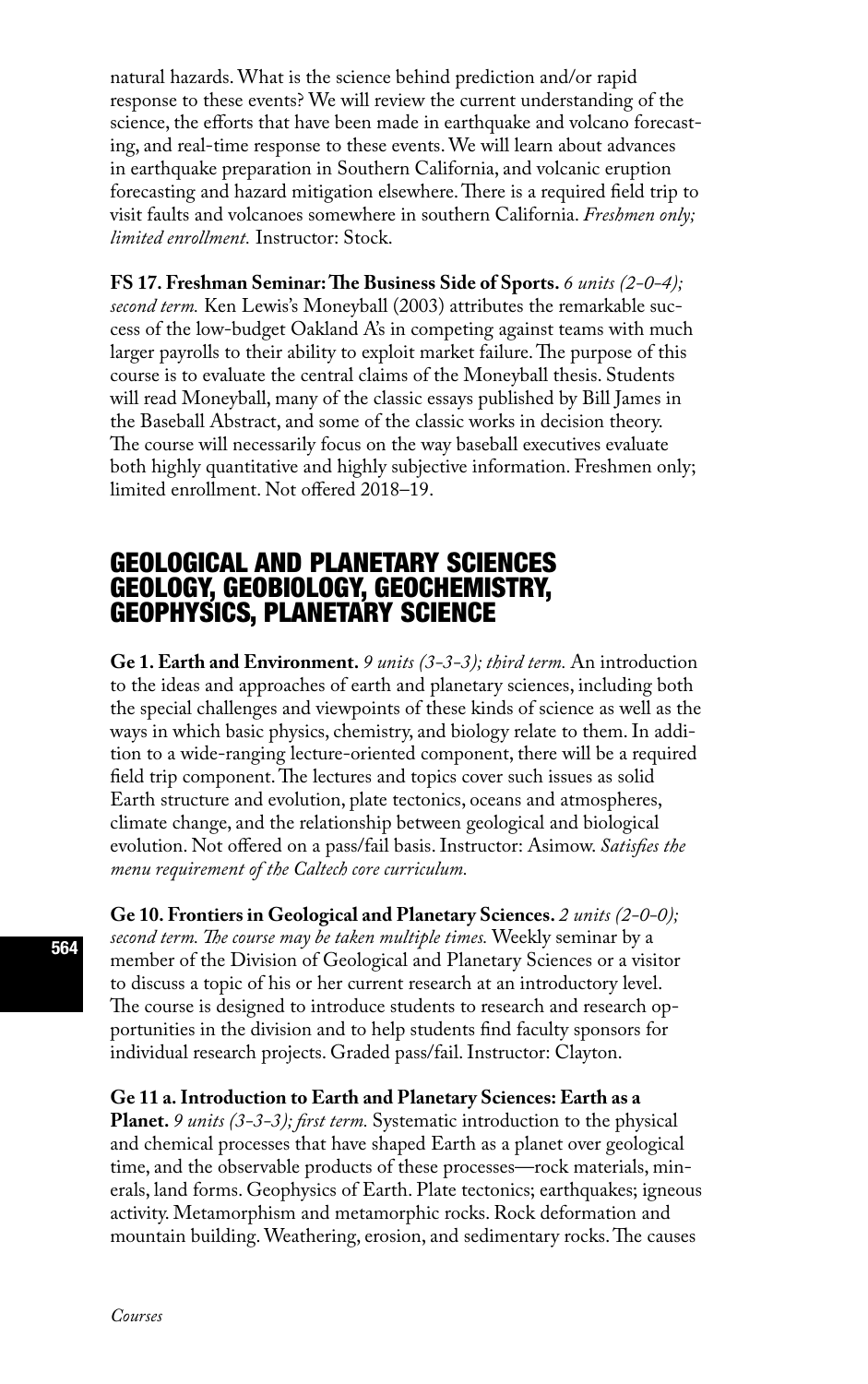and recent history of climate change. The course includes an overnight field trip and a weekly laboratory section focused on the identification of rocks and minerals and the interpretation of topographic and geological maps. Although Ge 11 abcd is designed as a sequence, any one term may be taken as a standalone course. Instructor: Wernicke.

**Ge 11 b. Introduction to Earth and Planetary Sciences: Earth and the Biosphere.** *9 units (3-3-3); second term. Prerequisite: Ch 1 a.* Systematic introduction to the origin and evolution of life and its impact on the oceans, atmosphere, and climate of Earth. Topics covered include ancient Earth surface environments and the rise of atmospheric oxygen. Microbial and molecular evolution, photosynthesis, genes as fossils. Banded iron stones, microbial mats, stromatolites, and global glaciation. Biological fractionation of stable isotopes. Numerical calibration of the geological timescale, the Cambrian explosion, mass extinctions, and human evolution. The course usually includes one major field trip and laboratory studies of rocks, fossils, and geological processes. Although Ge 11 abcd is designed as a sequence, any one term may be taken as a standalone course. Biologists are particularly welcome. Instructors: Fischer, Kirschvink.

**Ge/Ay 11 c. Introduction to Earth and Planetary Sciences: Planetary Sciences.** *9 units (3-0-6); third term. Prerequisites: Ma 1 ab, Ph 1 ab.* A broad introduction to the present state and early history of the solar system, including terrestrial planets, giant planets, moons, asteroids, comets, and rings. Earth-based observations, observations by planetary spacecraft, study of meteorites, and observations of extrasolar planets are used to constrain models of the dynamical and chemical processes of planetary systems. Although Ge 11 abcd is designed as a sequence, any one term may be taken as a standalone course. Physicists and astronomers are particularly welcome. Instructor: Brown

**Ge 11 d. Introduction to Earth and Planetary Sciences: Geophysics.** *9*  units (3-0-6); second term. Prerequisites: Ch 1, Ma 2 a, Ph 2 a. An introduction to the geophysics of the solid earth; formation of planets; structure and composition of Earth; interactions between crust, mantle, and core; surface and internal dynamics; mantle convection; imaging of the interior; seismic tomography. Although Ge 11 abcd is designed as a sequence, any one term can be taken as a standalone course. Instructors: Clayton, Gurnis.

**FS/Ge 16. Freshman Seminar: Earthquakes.** *6 units (2-0-4); first term.* For course description, see Freshman Seminar.

**Ge 40. Special Problems for Undergraduates.** *Units to be arranged; any term.* This course provides a mechanism for undergraduates to undertake honors-type work in the geologic sciences. By arrangement with individual members of the staff. Graded pass/fail.

**Ge 41 abc. Undergraduate Research and Bachelor's Thesis.** *Units to be arranged; first, second, third terms.* Guidance in seeking research opportunities and in formulating a research plan leading to preparation of a bachelor's thesis is available from the GPS option representatives. Graded pass/fail.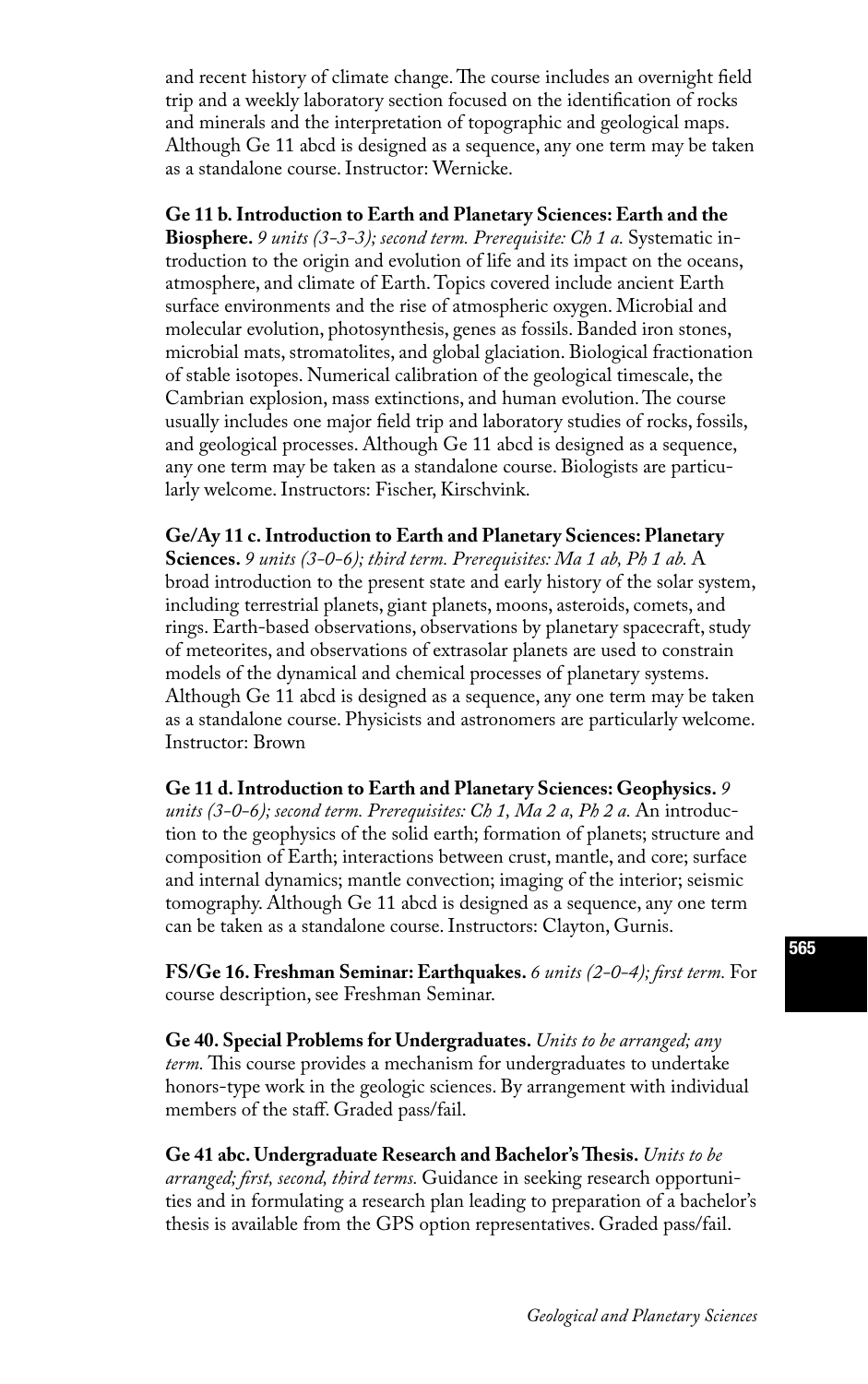### **Ge 101. Introduction to Geology and Geochemistry.** *9 units (3-0-6);*

*first term. Prerequisites: graduate standing or instructor's permission.* A broad, high-level survey of geology and geochemistry with emphasis on quantitative understanding. Historical deduction in the geological and planetary sciences. Plate tectonics as a unifying theory of geology. Igneous and metamorphic processes, structural geology and geomorphology; weathering and sedimentary processes. Nucleosynthesis and chemical history of the solar system; distribution of the elements in the earth; isotopic systems as tracers and clocks; evolution of the biosphere; global geochemical and biogeochemical cycles; geochemical constraints on deep Earth structure. One mandatory overnight field trip, selected laboratory exercises, and problem sets. Instructor: Wernicke.

**Ge 102. Introduction to Geophysics.** *9 units (3-0-6); second term. Prerequisites: Ma 2, Ph 2, or Ge 108, or equivalents.* An introduction to the physics of the earth. The present internal structure and dynamics of the earth are considered in light of constraints from the gravitational and magnetic fields, seismology, and mineral physics. The fundamentals of wave propagation in earth materials are developed and applied to inferring Earth structure. The earthquake source is described in terms of seismic and geodetic signals. The following are also considered: the contributions that heat-flow, gravity, paleomagnetic, and earthquake mechanism data have made to our understanding of plate tectonics, the driving mechanism of plate tectonics, and the energy sources of mantle convection and the geodynamo. Instructors: Clayton, Gurnis.

**Ge 103. Introduction to the Solar System.** *9 units (3-0-6); third term. Prerequisite: instructor's permission.* Formation and evolution of the solar system. Interiors, surfaces, and atmospheres. Orbital dynamics, chaos, and tidal friction. Cratering. Comets and asteroids. Extrasolar planetary systems. Instructor: Brown.

**Ge 104. Introduction to Geobiology.** *9 units (3-0-6); second term. Prerequisite: instructor's permission.* Lectures about the interaction and coevolution of life and Earth surface environments. We will cover essential concepts and major outstanding questions in the field of geobiology, and introduce common approaches to solving these problems. Topics will include biological fractionation of stable isotopes; history and operation of the carbon and sulfur cycles; evolution of oxygenic photosynthesis; biomineralization; mass extinctions; analyzing biodiversity data; constructing simple mathematical models constrained by isotope mass balance; working with public databases of genetic information; phlyogenetic techniques; microbial and molecular evolution. Instructors: Fischer, Kirschvink.

**Bi/Ge/ESE 105. Evolution.** *12 units (3-4-5); second term. Prerequisites: Completion of Core Curriculum Courses.* For course description, see Biology.

**Ge 106. Introduction to Structural Geology.** *9 units (3-0-6); second term. Prerequisite: Ge 11 ab.* Description and origin of main classes of deformational structures. Introduction to continuum mechanics and its application to rock deformation. Interpretation of the record of deformation of the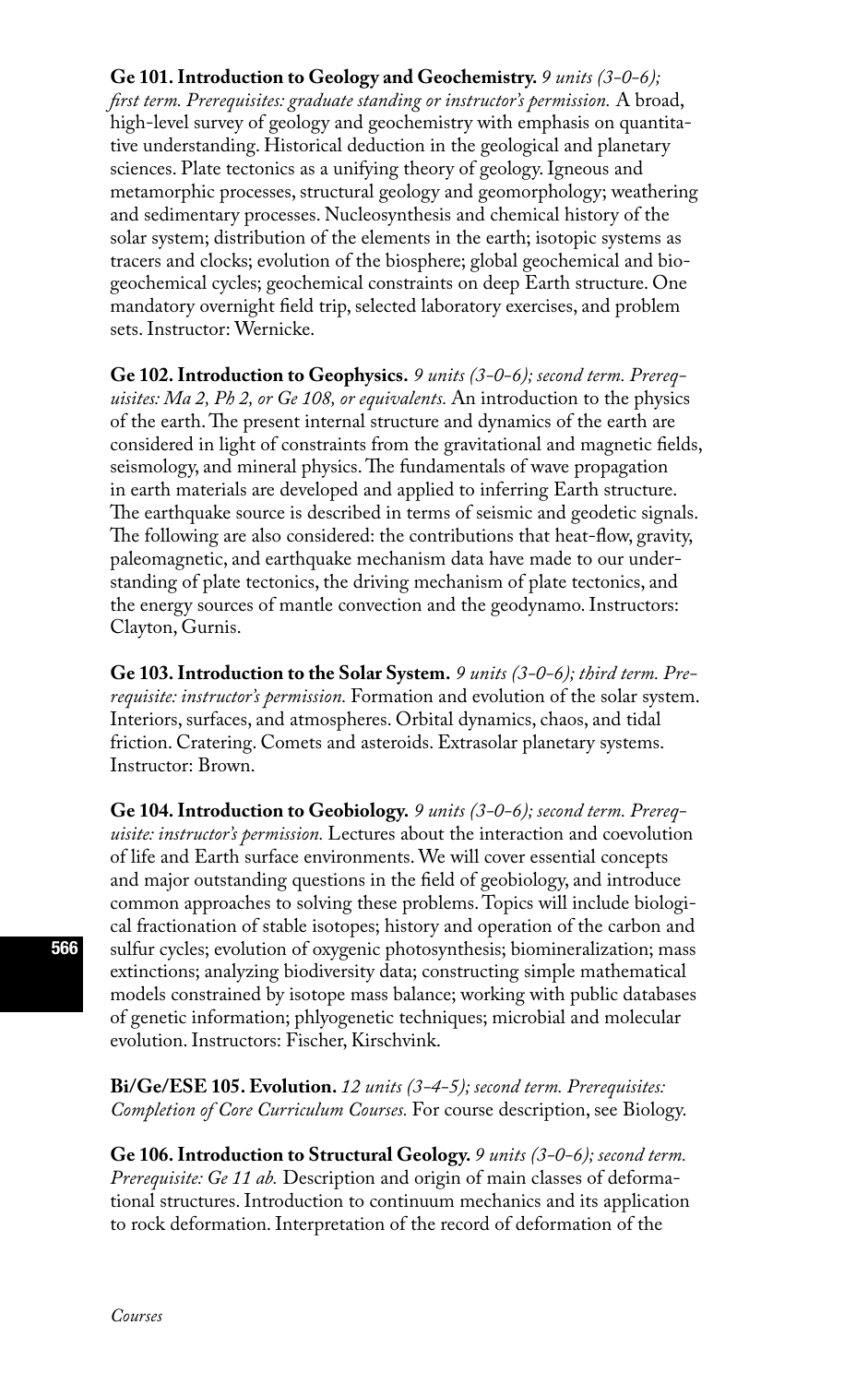earth's crust and upper mantle on microscopic, mesoscopic, and megascopic scales. Introduction to the tectonics of mountain belts. Instructor: Avouac.

**Ge 108. Applications of Physics to the Earth Sciences.** *9 units (3-0-6); first term. Prerequisites: Ph 2 and Ma 2 or equivalent.* An intermediate course in the application of the basic principles of classical physics to the earth sciences. Topics will be selected from: mechanics of rotating bodies, the two-body problem, tidal theory, oscillations and normal modes, diffusion and heat transfer, wave propagation, electro- and magneto-statics, Maxwell's equations, and elements of statistical and fluid mechanics. Instructor: Brown.

**Ge 109. Oral Presentation.** *Units to be arranged.* Practice in the effective organization and the delivery of oral presentation of scientific results before groups. Units and scheduling are done by the individual options. Graded pass/fail. Instructor: Staff.

**Ge 110. Geographic Information System for Geology and Planetary Sciences.** *3 units (0-3-0); first term.* Formal introduction to modern computerbased geospatial analysis. Covers methods and applications of Geographic Information Systems (GIS) in Earth and planetary sciences in the form of practical lab exercises using the ArcGIS software package and a variety of geo-referenced data (Digital Elevation Models, geodetic measurements, satellite images, geological maps). Not offered 2018–19.

**Ge 111 ab. Applied Geophysics Seminar and Field Course.** *6 units (3- 3-0); second term. Prerequisite: instructor's permission. 9 units (0-3-6); spring break, third term. Prerequisite: Ge 111 a.* An introduction to the theory and application of basic geophysical field techniques consisting of a comprehensive survey of a particular field area using a variety of methods (e.g., gravity, magnetic, electrical, GPS, seismic studies, and satellite remote sensing). The course will consist of a seminar that will discuss the scientific background for the chosen field area, along with the theoretical basis and implementation of the various measurement techniques. The 4-5-day field component will be held in spring break, and the data analysis component is covered in Ge 111 b. May be repeated for credit with an instructor's permission. Instructors: Clayton, Simons.

**Ge 112. Sedimentology and Stratigraphy.** *12 units (3-5-4); first term. Prerequisite: Ge 11 ab.* Systematic analysis of transport and deposition in sedimentary environments and the resulting composition, texture, and structure of both clastic and chemical sedimentary rocks. The nature and genesis of sequence architecture of sedimentary basins and cyclic aspects of sedimentary accumulation will be introduced. Covers the formal and practical principles of definition of stratigraphic units, correlation, and the construction of a geologic timescale. Field trip and laboratory exercises. Instructor: Grotzinger. Given in alternate years; not offered 2018–19.

**Ge 114 a. Mineralogy.** *9 units (3-4-2); first term.* Atomic structure, composition, physical properties, occurrence, and identifying characteristics of the major mineral groups. The laboratory work involves the characteriza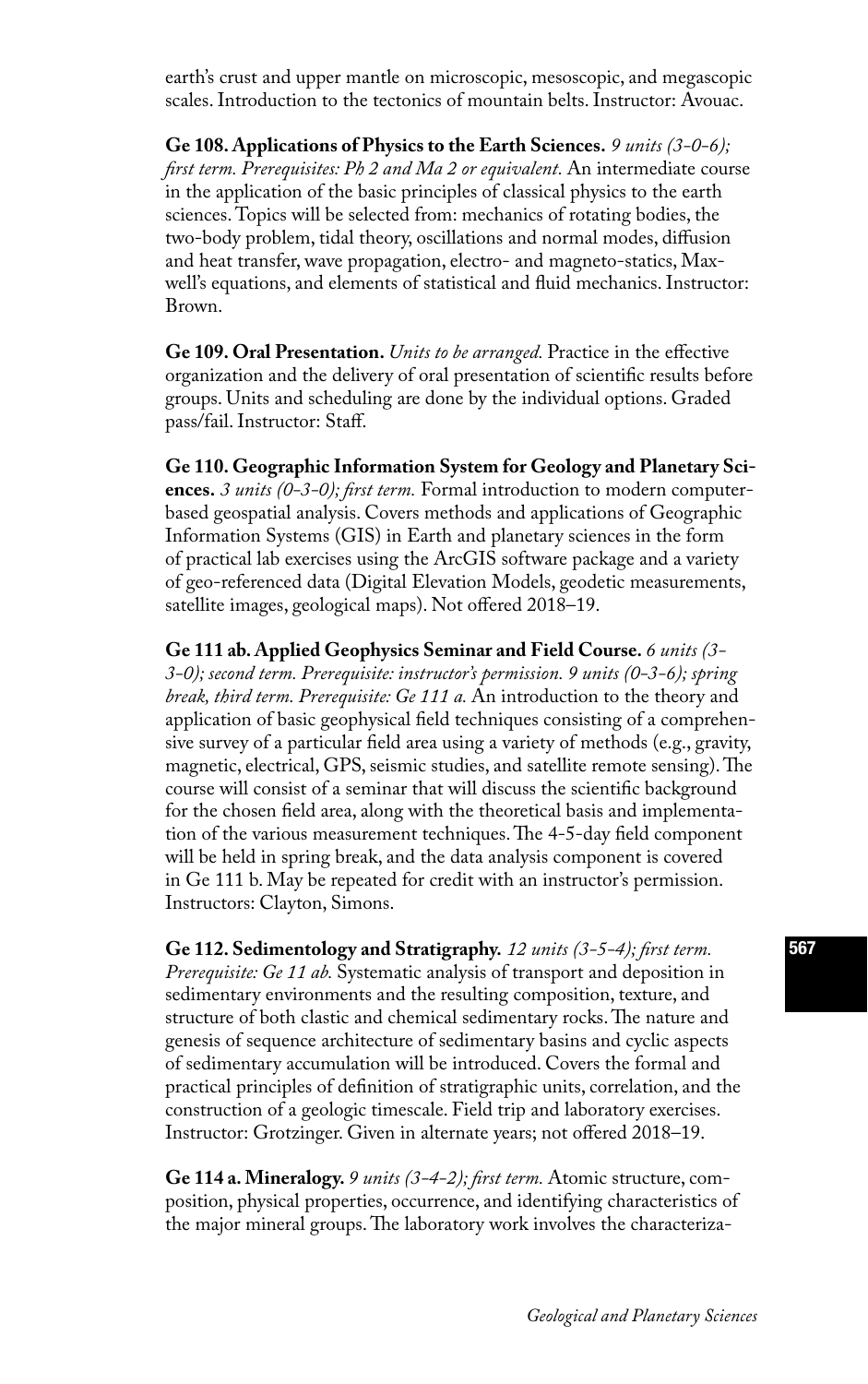tion and identification of important minerals by their physical properties. Instructor: Rossman.

**Ge 114 b. Mineralogy Laboratory.** *3 units (0-2-1); first term. Prerequisite: concurrent enrollment in Ge 114 a or instructor's permission.* Additional laboratory studies of optical crystallography, the use of the petrographic microscope, and optical methods of mineral identification. Instructor: Rossman.

**Ge 115 a. Petrology and Petrography: Igneous Petrology.** *9 units (3-3-3); second term. Prerequisites: Ge 114 ab.* Study of the origin, occurrence, tectonic significance and evolution of igneous rocks with emphasis on use of phase equilibria and geochemistry. Instructor: Stolper. Given in alternate years; not offered 2018–19.

**Ge 115 b. Petrology and Petrography: Metamorphic Petrology.** *9 units (3-3-3); second term. Prerequisites: Ge 114 ab.* The mineralogic and chemical composition, occurrence, and classification of metamorphic rocks; interpretation of mineral assemblages in the light of chemical equilibrium and experimental studies. Discussion centers on the use of metamorphic assemblages to understand tectonic, petrologic, and geochemical problems associated with convergent plate boundaries and intrusion of magmas into the continental crust. May be taken before Ge 115 a. Instructor: Eiler. Given in alternate years; offered 2018–19.

**Ge 116. Analytical Techniques Laboratory.** *9 units (1-4-4); second term. Prerequisites: Ge 114 a or instructor's permission.* Methods of quantitative laboratory analysis of rocks, minerals, and fluids in geological and planetary sciences. Consists of five intensive two-week modules covering scanning electron microscopy (imaging, energy-dispersive X-ray spectroscopy, electron backscatter diffraction); the electron microprobe (wavelength-dispersive X-ray spectroscopy); X-ray powder diffraction; optical, infrared, and Raman spectroscopy; and plasma source mass spectrometry for elemental and radiogenic isotope analysis. Satisfies the Institute core requirement for an additional introductory laboratory course. Instructors: Asimow, Jackson, Rossman.

**Ge/Ay 117. Bayesian Statistics and Data Analysis.** *9 units (3-0-6); second term. Prerequisites: CS1 or equivalent.* In modern fields of planetary science and astronomy, vast quantities of data are often available to researchers. The challenge is converting this information into meaningful knowledge about the universe. The primary focus of this course is the development of a broad and general tool set that can be applied to the student's own research. We will use case studies from the astrophysical and planetary science literature as our guide as we learn about common pitfalls, explore strategies for data analysis, understand how to select the best model for the task at hand, and learn the importance of properly quantifying and reporting the level of confidence in one's conclusions. Instructor: Knutson.

**Ge/ESE 118. Methods in Data Analysis.** *9 units (3-0-6); first term. Prerequisites: Ma 1 or equivalent.* Introduction to methods in data analysis. Course will be an overview of different ways that one can quantitatively analyze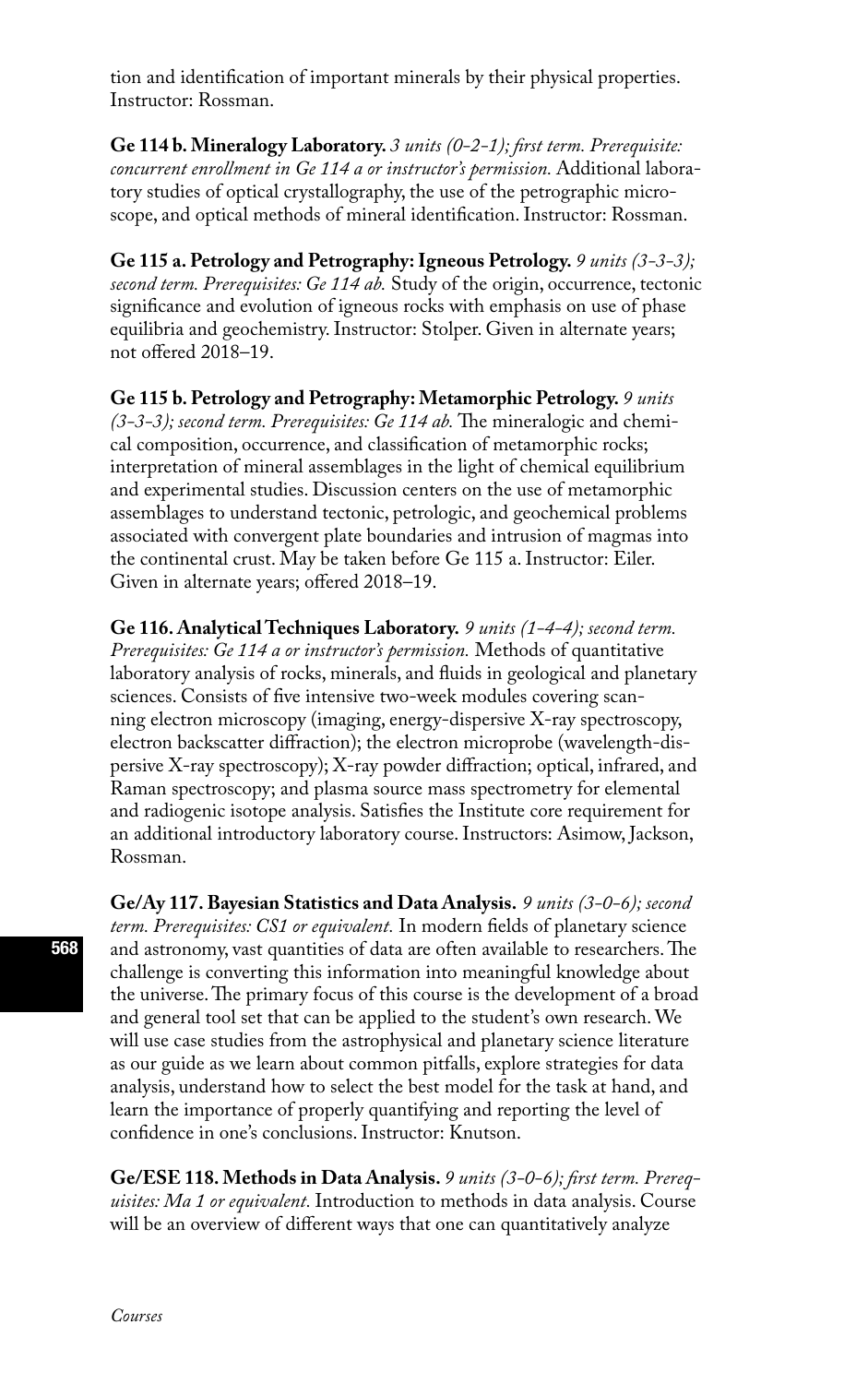data, and will not focus on any one methodology. Topics will include linear regression, least squares inversion, Fourier analysis, principal component analysis, and Bayesian methods. Emphasis will be on both a theoretical understanding of these methods and on practical applications. Exercises will include using numerical software to analyze real data. Instructor: Tsai.

**Ge 120 a. Field Geology: Introduction to Field Geology.** *9 units (3-6-0); third term. Prerequisites: Ge 11 ab, Ge 106 (may be taken concurrently with Ge 106).* A comprehensive introduction to methods of geological field mapping in preparation for summer field camp. Laboratory exercises introduce geometrical and graphical techniques in the analysis of geologic maps. Field trips introduce methods of geological mapping. Instructor: Bucholz.

**Ge 120 b. Field Geology: Summer Field Camp.** *15 units (0-15-0); summer. Prerequisites: Ge 120 a or instructor's permission.* Intensive three-week field course in a well-exposed area of the southwestern United States covering techniques of geologic field observation, documentation, and analysis. Field work begins immediately following Commencement Day in June. Instructor: Bucholz.

**Ge 121 abc. Advanced Field Geology.** *12 units (0-9-3); first, second, third terms. Prerequisites: Ge 120 or equivalent, or instructor's permission.* Field mapping and supporting laboratory studies in topical problems related to the geology of the southwestern United States. Course provides a breadth of experience in igneous, metamorphic, or sedimentary rocks or geomorphology. Multiple terms of 121 may be taken more than once for credit if taught by different instructors. Instructors: Avouac (a), Kirschvink (b), Wernicke (c).

**Ge 122 abc. Field Geology Seminar.** *6 units (1-3-2); first, second, third terms. Prerequisites: Ge 11ab or Ge 101, or instructor's permission.* Each term, a different field topic in Southern California will be examined in both seminar and field format. Relevant readings will be discussed in a weekly class meeting. During the 3-day weekend field trip we will examine field localities relevant to the topic, to permit detailed discussion of the observations. Topic: tbd. Graded pass/fail. Instructor: Stock. Not offered first and third terms of 2018–19.

**Ge 123. Continental Crust Seminar.** *6 units (2-0-4); second term.* A seminar course focusing on a topic related to the continental crust which will be decided depending on the interest of participating students. Potential seminar focuses could be the origin and evolution of the continental crust, the role of arc magmatism and/or accretionary orogens in forming the continental crust, or the Archean-Proterozoic transition as preserved in the igneous and metamorphic rock record. The course will comprise weekly student-led discussions of peer-reviewed literature. Instructor: Bucholz.

**Ge 124 a. Paleomagnetism and Magnetostratigraphy.** *6 units (0-0-6); third term.* Application of paleomagnetism to the solution of problems in stratigraphic correlation and to the construction of a high-precision geological timescale. A field trip to the southwest United States or Mexico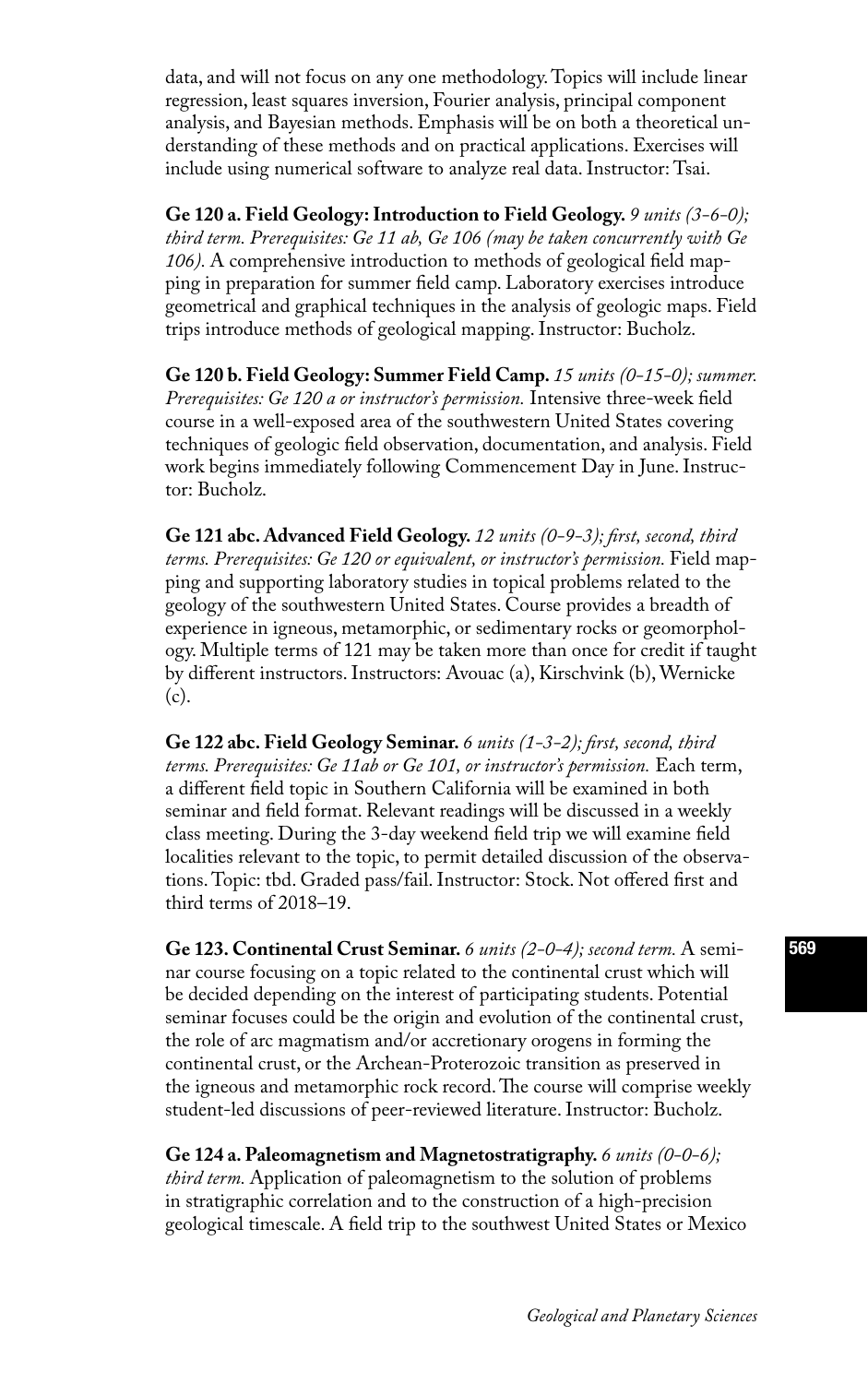to study the physical stratigraphy and magnetic zonation, followed by lab analysis. Instructor: Kirschvink. Given in alternate years; offered 2018–19.

**Ge 124 b. Paleomagnetism and Magnetostratigraphy.** *9 units (3-3-3); third term. Prerequisite: Ge 11 ab.* The principles of rock magnetism and physical stratigraphy; emphasis on the detailed application of paleomagnetic techniques to the determination of the history of the geomagnetic field. Instructor: Kirschvink. Given in alternate years; offered 2018–19.

**Ge 125. Geomorphology.** *12 units (3-5-4); first term. Prerequisite: Ge 11 a or instructor's permission.* A quantitative examination of landforms, runoff generation, river hydraulics, sediment transport, erosion and deposition, hillslope creep, landslides and debris flows, glacial processes, and submarine and Martian landscapes. Field and laboratory exercises are designed to facilitate quantitative measurements and analyses of geomorphic processes. Instructor: Lamb. Not offered 2018–19.

**Ge 126. Topics in Earth Surface Processes.** *6 units (2-0-4); second term.* A seminar-style course focusing on a specific theme within geomorphology and sedimentology depending on student interest. Potential themes could include river response to climate change, bedrock erosion in tectonically active mountain belts, or delta evolution on Earth and Mars. The course will consist of student-led discussions centered on readings from peer-reviewed literature. Instructor: Lamb. Not offered 2018–19.

**Ge/Ch 127. Nuclear Chemistry.** *9 units (3-0-6); first term. Prerequisite: instructor's permission.* A survey course in the properties of nuclei, and in atomic phenomena associated with nuclear-particle detection. Topics include rates of production and decay of radioactive nuclei; interaction of radiation with matter; nuclear masses, shapes, spins, and moments; modes of radioactive decay; nuclear fission and energy generation. Instructor: Burnett. Given in alternate years; not offered 2018–19.

**Ge/Ch 128. Cosmochemistry.** *9 units (3-0-6); first term. Prerequisites: instructor's permission.* Examination of the chemistry of the interstellar medium, of protostellar nebulae, and of primitive solar-system objects with a view toward establishing the relationship of the chemical evolution of atoms in the interstellar radiation field to complex molecules and aggregates in the early solar system that may contribute to habitability. Emphasis will be placed on identifying the physical conditions in various objects, timescales for physical and chemical change, chemical processes leading to change, observational constraints, and various models that attempt to describe the chemical state and history of cosmological objects in general and the early solar system in particular. Instructor: Blake. Given in alternate years; not offered 2018–19.

**Ge 131. Planetary Structure and Evolution.** *9 units (3-0-6); third term. Prerequisite: instructor's permission.* A critical assessment of the physical and chemical processes that influence the initial condition, evolution, and current state of planets, including our planet and planetary satellites. Topics to be covered include a short survey of condensed-matter physics as it applies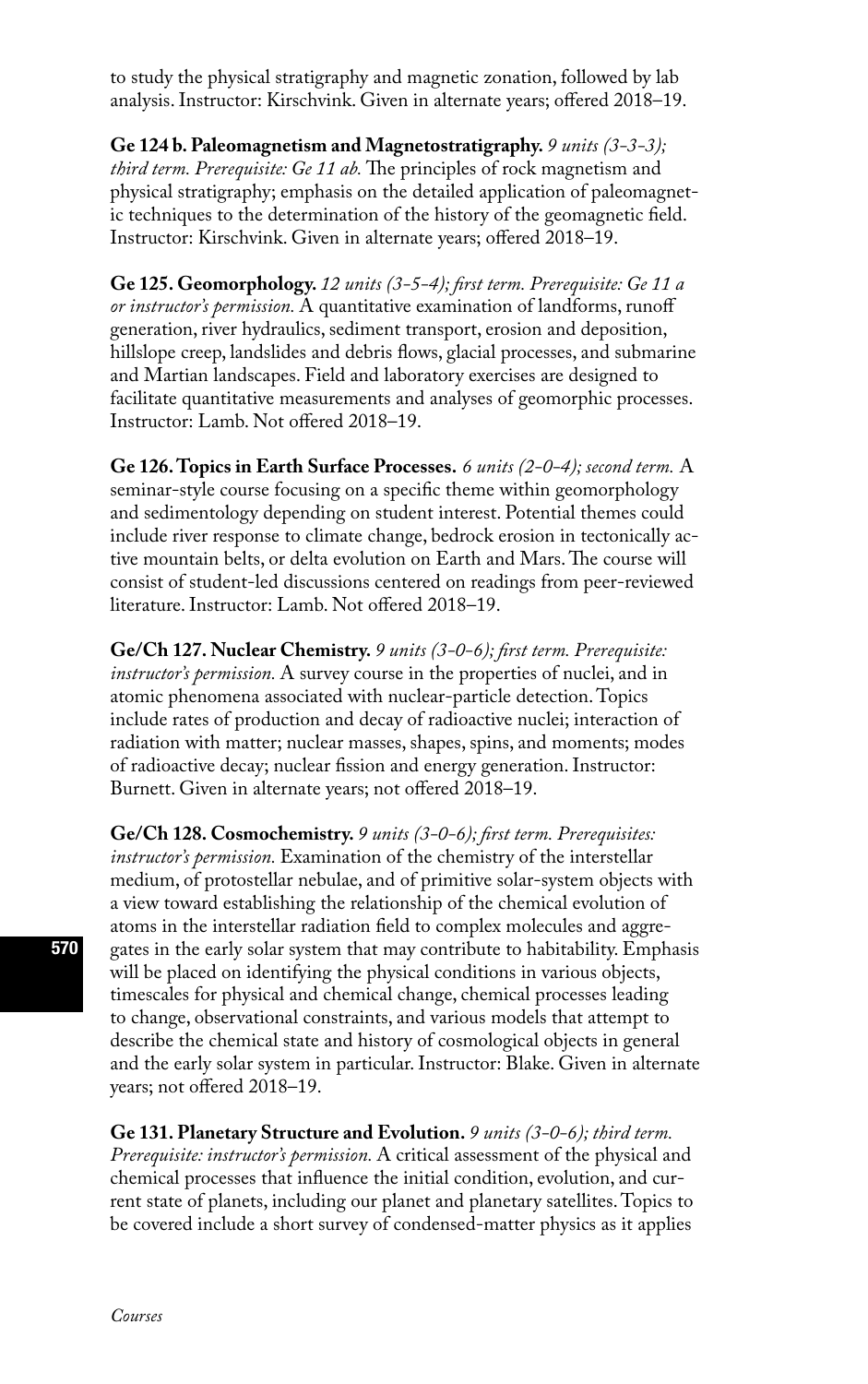to planetary interiors, remote sensing of planetary interiors, planetary modeling, core formation, physics of ongoing differentiation, the role of mantle convection in thermal evolution, and generation of planetary magnetic fields. Instructor: Stevenson.

**Ge/Ay 132. Atomic and Molecular Processes in Astronomy and Plan-**

**etary Sciences.** *9 units (3-0-6); first term. Prerequisite: instructor's permission.*  Fundamental aspects of atomic and molecular spectra that enable one to infer physical conditions in astronomical, planetary, and terrestrial environments. Topics will include the structure and spectra of atoms, molecules, and solids; transition probabilities; photoionization and recombination; collisional processes; gas-phase chemical reactions; and isotopic fractionation. Each topic will be illustrated with applications in astronomy and planetary sciences, ranging from planetary atmospheres and dense interstellar clouds to the early universe. Instructor: Blake. Given in alternate years; offered 2018–19.

**Ge/Ay 133. The Formation and Evolution of Planetary Systems.** *9 units (3-0-6); third term.* Review current theoretical ideas and observations pertaining to the formation and evolution of planetary systems. Topics to be covered include low-mass star formation, the protoplanetary disk, accretion and condensation in the solar nebula, the formation of gas giants, meteorites, the outer solar system, giant impacts, extrasolar planetary systems. Instructor: Batygin.

**Ge 136 abc. Regional Field Geology of the Southwestern United States.**  *3 units (1-0-2); first, second, or third terms, by announcement. Prerequisite: Ge 11 ab or Ge 101, or instructor's permission.* Includes approximately three days of weekend field trips into areas displaying highly varied geology. Each student is assigned the major responsibility of being the resident expert on a pertinent subject for each trip. Graded pass/fail. Instructor: Kirschvink.

**Ge/Ay 137. Planetary Physics.** *9 units (3-0-6); second term. Prerequisites: Ph 106 abc, ACM 95/100 ab.* A quantitative review of dynamical processes that characterize long-term evolution of planetary systems. An understanding of orbit-orbit resonances, spin-orbit resonances, secular exchange of angular momentum and the onset of chaos will be developed within the framework of Hamiltonian perturbation theory. Additionally, dissipative effects associated with tidal and planet-disk interactions will be considered. Instructor: Batygin.

**Ge/ESE 139. Introduction to Atmospheric Radiation.** *9 units (3-0-6); second term*. The basic physics of absorption and scattering by molecules, aerosols, and clouds. Theory of radiative transfer. Band models and correlated-k distributions and scattering by cloud and aerosol particles. Solar insolation, thermal emission, heating rates, and examples of applications to climate and remote sensing of Earth, planets and exoplanets. Instructor: Yung. Given in alternate years; not offered 2018–19.

**Ge 140 a. Stable Isotope Geochemistry.** *9 units (3-0-6); second term.* An introduction to the principles and applications of stable isotope systems to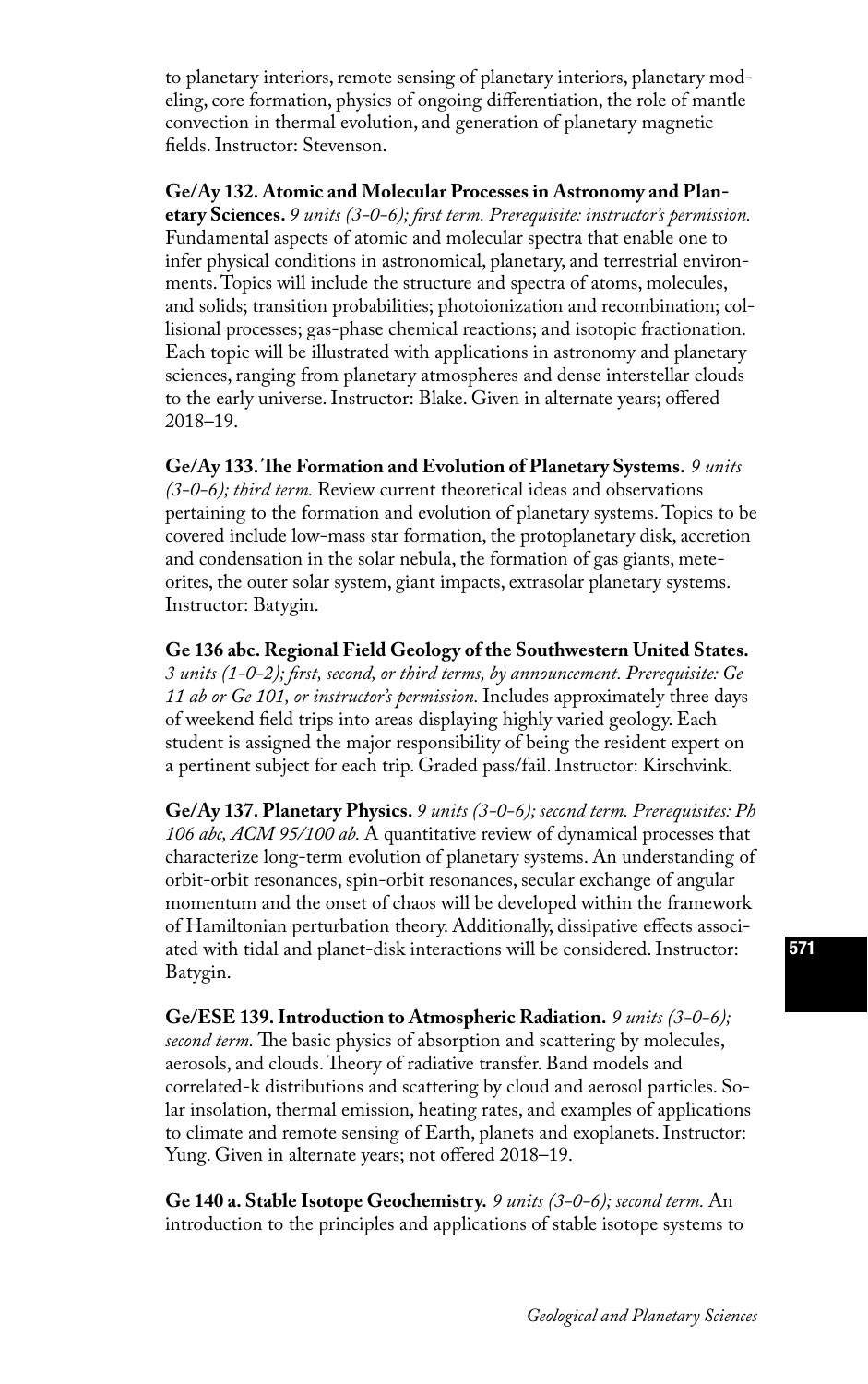earth science, emphasizing the physical, chemical and biological processes responsible for isotopic fractionation, and their underlying chemicalphysics principles. Topics include the kinetic theory of gases and related isotopic fractionations, relevant subjects in quantum mechanics and statistical thermodynamics, equations of motion of charged particles in electrical and magnetic fields (the basis of mass spectrometry), the photochemistry of isotopic species, and applications to the earth, environmental and planetary sciences. Instructor: Eiler. Taught in odd years; alternates with Ge 140b. Offered 2018–19.

**Ge 140 b. Radiogenic Isotope Geochemistry.** *9 units (3-0-6); second term.* An introduction to the principles and applications of radiogenic isotope systems in earth science. Topics to be covered include radioactive decay phenomena, geochronometry, isotopes as tracers of solar system and planetary evolution, extinct radioactivities, and cosmogenic isotopes. Instructor: Farley. Taught in even years; alternates with Ge 140a. Not offered 2018–19.

**Ge/ESE 140 c. Stable Isotope Biogeochemistry.** *9 units (3-0-6); third term. Prerequisites: Ge 140a or equivalent.* An introduction to the use of stable isotopes in biogeochemistry, intended to give interested students the necessary background to understand applications in a variety of fields, from modern carbon cycling to microbial ecology to records of Ancient Earth. Topics include the principles of isotope distribution in reaction networks; isotope effects in enzyme-mediated reactions, and in metabolism and biosynthesis; characteristic fractionations accompanying carbon, nitrogen, and sulfur cycling; and applications of stable isotopes in the biogeosciences. Instructor: Sessions. Not offered 2018–19.

**ESE/Ge 142. Aquatic Chemistry of Natural Waters.** *9 units (3-0-6); third term.* For course description, see Environmental Science and Engineering.

**Ge/ESE 143. Organic Geochemistry.** *9 units (3-2-4); third term. Prerequisite: Ch 41 a or equivalent.* Main topics include the analysis, properties, sources, and cycling of natural organic materials in the environment, from their production in living organisms to burial and decomposition in sediments and preservation in the rock record. Specific topics include analytical methods for organic geochemistry, lipid structure and biochemistry, composition of organic matter, factors controlling organic preservation, organic climate and CO2 proxies, diagenesis and catagenesis, and biomarkers for ancient life. A laboratory component (three evening labs) teaches the extraction and analysis of modern and ancient organic biomarkers by GC/ MS. Class includes a mandatory one-day (weekend) field trip to observe the Monterey Formation. Instructor: Sessions. Offered 2018–19.

**Ge 145. Isotope-Ratio Mass Spectrometry.** *9 units (1-4-4); first term.* This class provides a hands-on introduction to the construction and operating principles of instrumentation used for isotope-ratio mass spectrometry. The class is structured as a 1-hour lecture plus 4-hour lab each week examining the major subsystems of an IRMS, including vacuum systems, ionization source, mass analyzer, and detector. Laboratories involve hands-on deconstruction and re-assembly of a retired IRMS instrument to examine its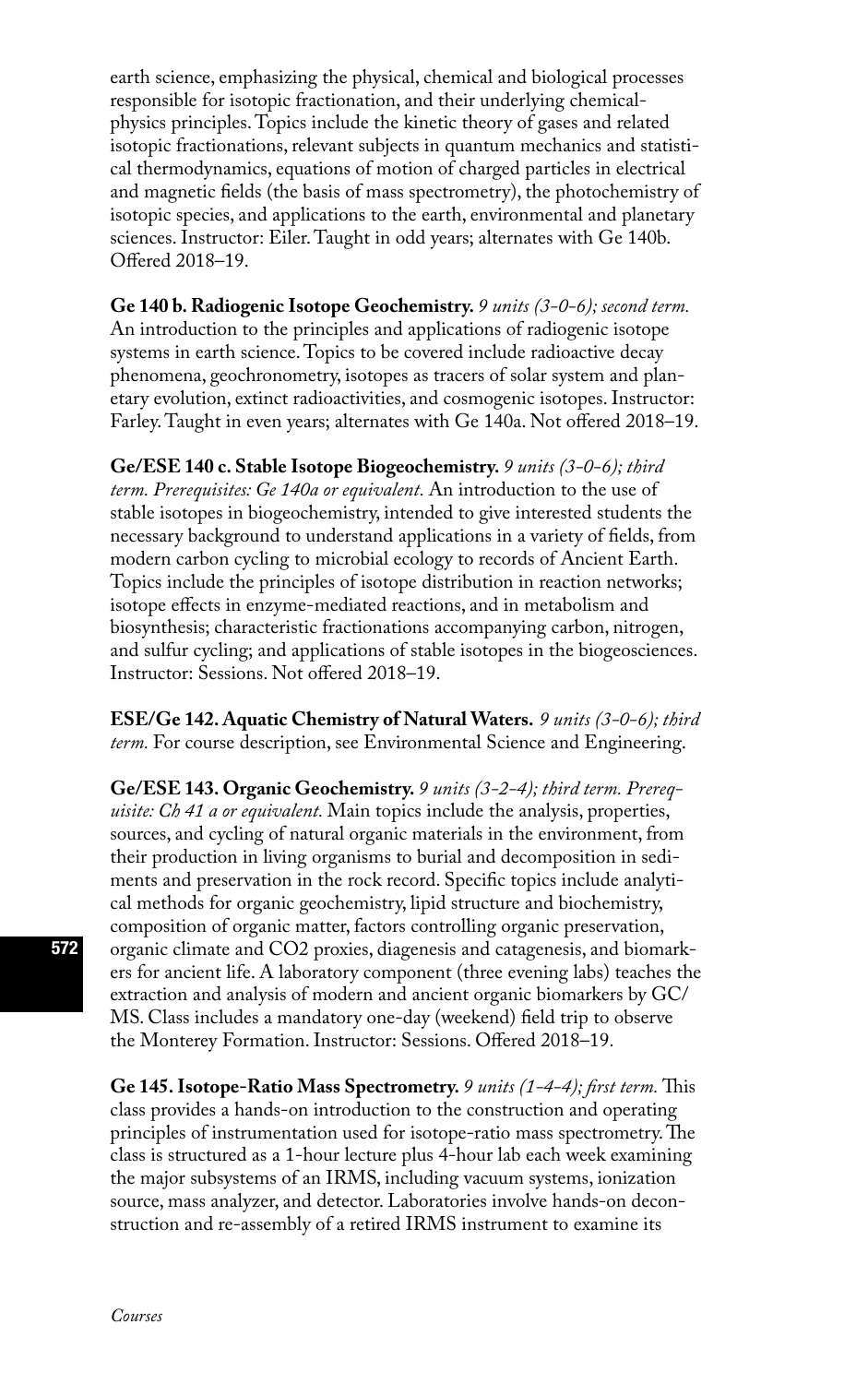components. Course is limited to 6 students at the discretion of the instructor, with preference given to graduate students using this instrumentation in their research. Instructor: Sessions. Taught in odd-numbered years; not offered 2018–19.

**Ge/ESE 149. Marine Geochemistry.** *9 units (3-0-6); second term. Prerequisites: ESE 102.* Introduction to chemical oceanography and sediment geochemistry. We will address the question "Why is the ocean salty?" by examining the processes that determine the major, minor, and trace element distributions of seawater and ocean sediments. Topics include river and estuarine chemistry, air/sea exchange, nutrient uptake by the biota, radioactive tracers, redox processes in the water column and sediments, carbonate chemistry, and ventilation. Instructor: Adkins. Given in alternate years; not offered 2018–19.

**Ge/ESE 150. Planetary Atmospheres.** *9 units (3-0-6); second term. Prerequisites: Ch 1, Ma 2, Ph 2, or equivalents.* Origin of planetary atmospheres, escape, and chemical evolution. Tenuous atmospheres: the moon, Mercury, and outer solar system satellites. Comets. Vapor-pressure atmospheres: Triton, Io, and Mars. Spectrum of dynamical regimes on Mars, Earth, Venus, Titan, and the gas giant planets. Instructor: Ingersoll.

**Ge 151. Planetary Surfaces.** *9 units (3-3-3); first term.* Exogenous (impact cratering, space weathering) and endogenous (tectonic, volcanic, weathering, fluvial, aeolian, and periglacial) processes shape the surfaces of planets. We will review the mechanisms responsible for the formation and modification of the surfaces of solar system bodies, studying both composition and physical processes. Instructor: Ehlmann.

**Ge/ESE 154. Readings in Paleoclimate.** *3 units (1-0-2); second term. Prerequisite: instructor's permission.* Lectures and readings in areas of current interest in paleoceanography and paleoclimate. Instructor: Adkins.

**Ge/ESE 155. Paleoceanography.** *9 units (3-0-6); second term. Prerequisites: ESE 102.* Evaluation of the data and models that make up our current understanding of past climates. Emphasis will be placed on a historical introduction to the study of the past ten thousand to a few hundred thousand years, with some consideration of longer timescales. Evidence from marine and terrestrial sediments, ice cores, corals, and speleothems will be used to address the mechanisms behind natural climate variability. Models of this variability will be evaluated in light of the data. Topics will include sea level and ice volume, surface temperature evolution, atmospheric composition, deep ocean circulation, tropical climate, ENSO variability, and terrestrial/ocean linkages. Instructor: Adkins. Given in alternate years; offered 2018–19.

**Ge 156. Topics in Planetary Surfaces.** *6 units (3-0-3). Offered by announcement only.* Reading about and discussion of current understanding of the surface of a selected terrestrial planet, major satellite, or asteroid. Important "classic" papers will be reviewed, relative to the data that are being returned from recent and current missions. May be repeated for credit.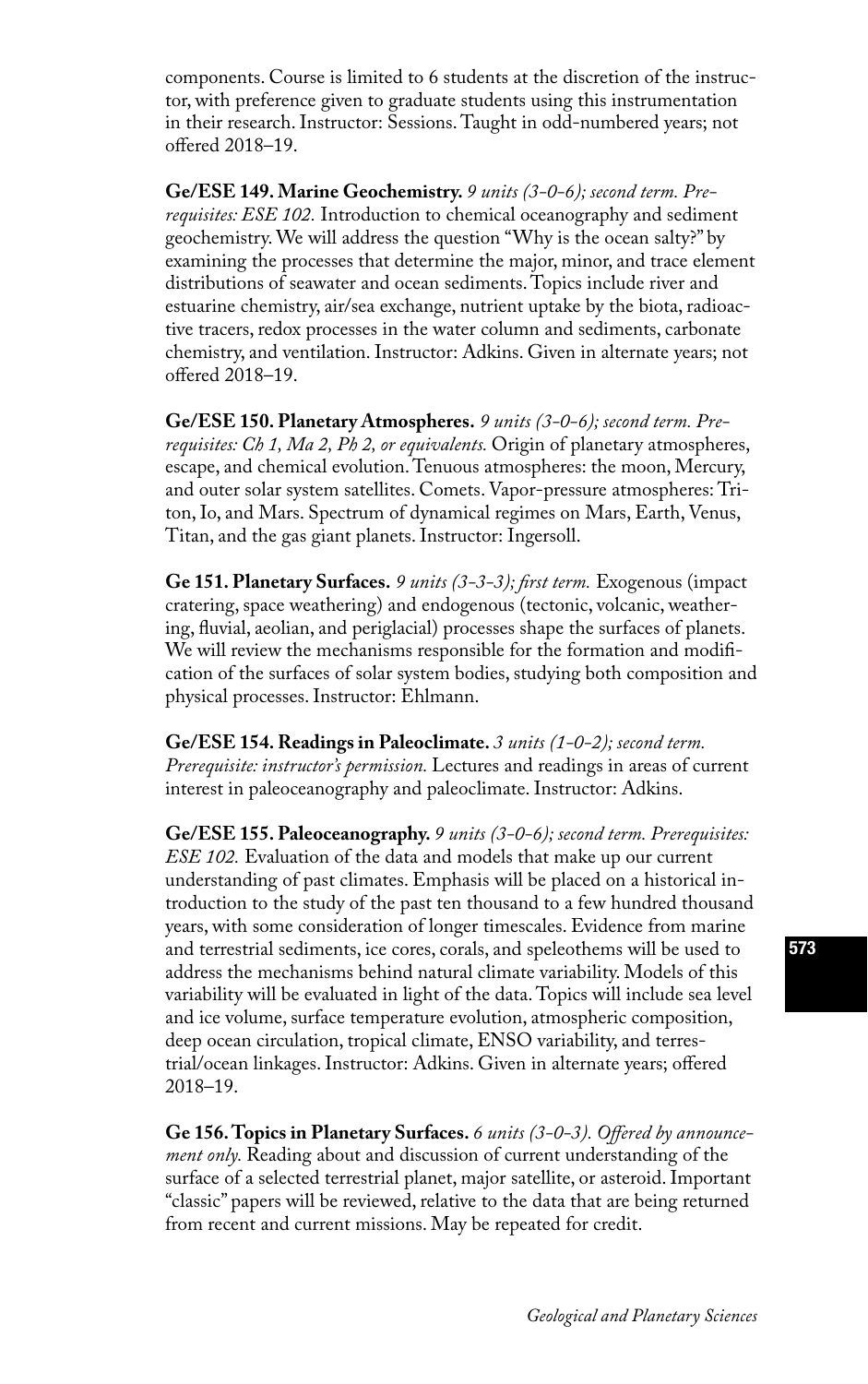### **Ge/EE/ESE 157 c. Remote Sensing for Environmental and Geologi-**

**cal Applications.** *9 units (3-3-3); third term.* Analysis of electromagnetic radiation at visible, infrared, and radio wavelengths for interpretation of the physical and chemical characteristics of the surfaces of Earth and other planets. Topics: interaction of light with materials, spectroscopy of minerals and vegetation, atmospheric removal, image analysis, classification, and multi-temporal studies. This course does not require but is complementary to EE 157ab with emphasis on applications for geological and environmental problems, using data acquired from airborne and orbiting remote sensing platforms. Students will work with digital remote sensing datasets in the laboratory and there will be one field trip. Instructor: Ehlmann.

**Ge/Ay 159. Astrobiology.** *9 units (3-0-6); second term*. We approach the age-old questions "Why are we here?" and "Are we alone?" by covering topics in cosmology, the origins of life, planetary habitability, the detection of biosignatures, the search for extraterrestrial intelligence, and humanity's future in space. Specific topics include: the emergence of life at hydrothermal vents; the habitable zone and the Gaia hypothesis; the search for ancient habitable environments on Mars; icy satellites like Europa, Enceladus, and Titan as astrobiological prospects; and the hunt for atmospheric biosignatures on exoplanets. There will be one in-class lab activity demonstrating the physics and chemistry of hydrothermal vents. Instructor: Yung.

**Ae/Ge/ME 160 ab. Continuum Mechanics of Fluids and Solids.** *9 units (3-0-6).* For course description, see Aerospace.

**Ge 161. Plate Tectonics.** *9 units (3-0-6); first term. Prerequisite: Ge 11 ab or equivalent.* Geophysical and geological observations related to plate tectonic theory. Instantaneous and finite motion of rigid plates on a sphere; marine magnetic and paleomagnetic measurements; seismicity and tectonics of plate boundaries; reference frames and absolute plate motions. Interpretations of geologic data in the context of plate tectonics; plate tectonic evolution of the ocean basins. Instructor: Stock.

**Ge 162. Seismology.** *9 units (3-0-6); second term. Prerequisite: ACM 95/100 ab or equivalent.* Review of concepts in classical seismology. Topics to be covered: basic theories of wave propagation in the earth, instrumentation, Earth's structure and tomography, theory of the seismic source, physics of earthquakes, and seismic risk. Emphasis will be placed on how quantitative mathematical and physical methods are used to understand complex natural processes, such as earthquakes. Instructor: Zhan.

**Ge 163. Geodynamics.** *9 units (3-0-6); third term. Prerequisite: Ae/Ge/ME 160 ab.* Quantitative introduction to the dynamics of the earth, including core, mantle, lithosphere, and crust. Mechanical models are developed for each of these regions and compared to a variety of data sets. Potential theory applied to the gravitational and geomagnetic fields. Special attention is given to the dynamics of plate tectonics and the earthquake cycle. Instructor: Gurnis.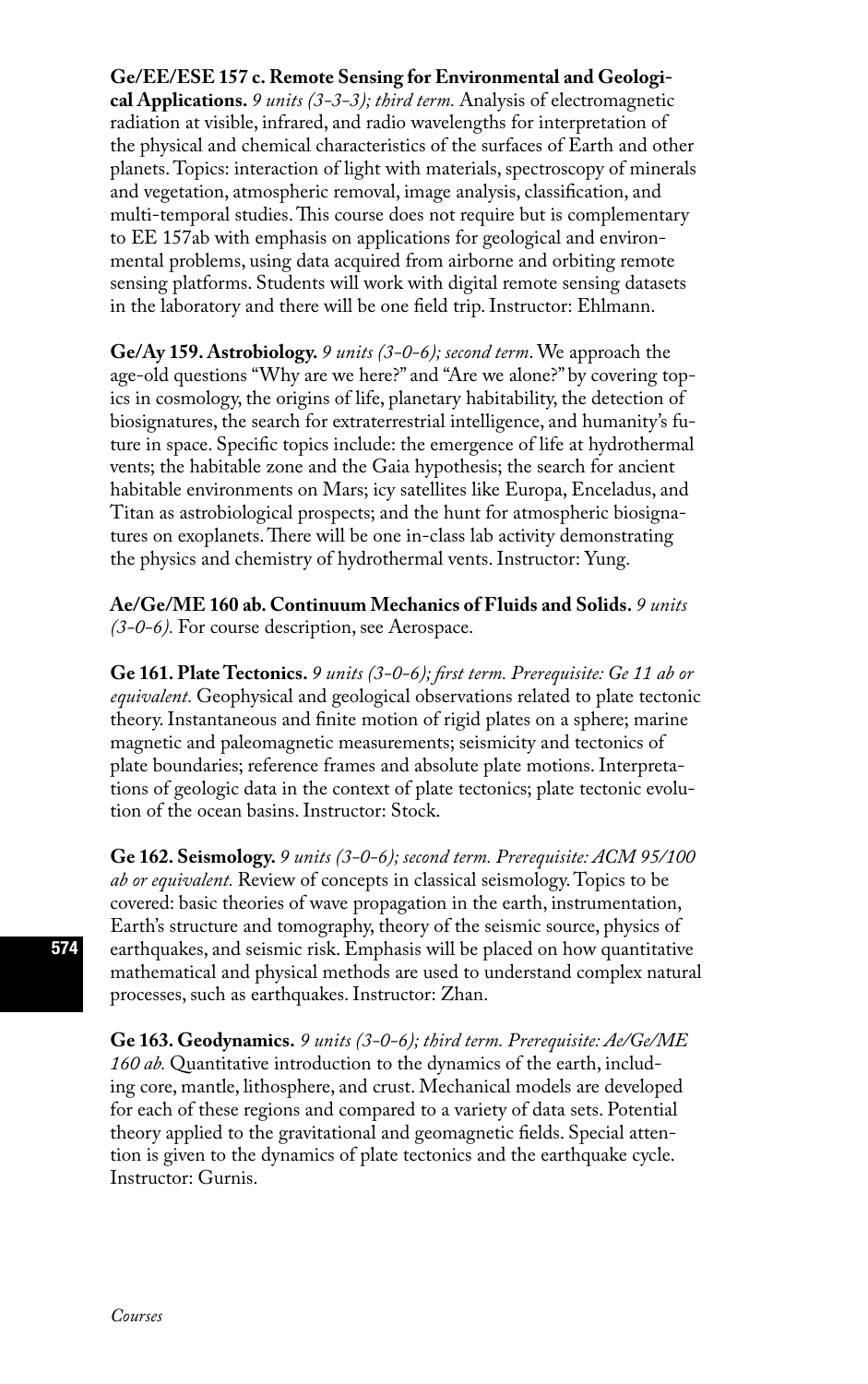**Ge 164. Mineral Physics.** *9 units (3-0-6); second term. Prerequisites: Ge 11 ad or equivalent, or instructor's permission.* Introduction to the mineral physics of Earth's interior. Topics covered: mineralogy and phase transitions at high pressures and temperatures; elasticity and equations of state; vibrational, electronic, and transport properties; application of mineral physics data to Earth and planetary interiors. Instructor: Jackson. Offered 2018–19.

**Ge 165. Geophysical Data Analysis and Seismic Imaging.** *9 units (3-0-6); first term. Prerequisites: basic linear algebra and Fourier transforms.* Introduction to modern digital analysis: discrete Fourier transforms, filters, correlation, convolution, deconvolution and auto-regressive models. Imaging with seismic reflection and refraction data, tomography, receiver functions and surface waves. Instructor: Clayton. Not offered 2018–19.

**Ge 166. Hydrology.** *9 units (3-0-6); third term. Prerequisites: Math 1 or equivalent.* Introduction to hydrology. Focus will be on how water moves on earth, including in groundwater, rivers, oceans, glaciers, and the atmosphere. Class will be based in fluid mechanics, which will be covered. Specific topics will include the Navier-Stokes equation, Darcy's law, aquifer flow, contaminant transport, turbulent flow, gravity waves, tsunami propagation, geostrophic currents, Ekman transport, glacier flow laws, and the Hadley circulation. Instructor: Tsai. Given in alternate years; not offered 2018–19.

**Ge 167. Tectonic Geodesy.** *9 units (3-0-6); second term. Prerequisites: a working knowledge of unix/linux or equivalent, linear algebra, and coursework in geophysics.* An introduction to the use of modern geodetic observations (e.g., GPS and InSAR) to constrain crustal deformation models. Secular velocity fields, coseismic and time-dependent processes; volcano deformation and seasonal loading phenomena. Basic inverse approaches for parameter estimation and basic temporal filtering algorithms. Instructor: Simons. Given in alternate years; not offered 2018–19.

**Ge 169 abcd. Readings in Geophysics.** *6 units (3-0-3); first, second, third, fourth terms.* Reading courses are offered to teach students to read critically the work of others and to broaden their knowledge about specific topics. Each student will be required to write a short summary of each paper that summarizes the main goals of the paper, to give an assessment of how well the author achieved those goals, and to point out related issues not discussed in the paper. Each student will be expected to lead the discussion on one or more papers. The leader will summarize the discussion on the paper(s) in writing. A list of topics offered each year will be posted on the Web. Individual terms may be taken for credit multiple times without regard to sequence. Instructor: Staff.

**Ge/ESE 170. Microbial Ecology.** *9 units (3-2-4); third term. Prerequisites: Either ESE/Bi 166 or ESE/Bi 168.* Structural, phylogenetic, and metabolic diversity of microorganisms in nature. The course explores microbial interactions, relationships between diversity and physiology in modern and ancient environments, and influence of microbial community structure on biogeochemical cycles. Introduction to ecological principles and molecular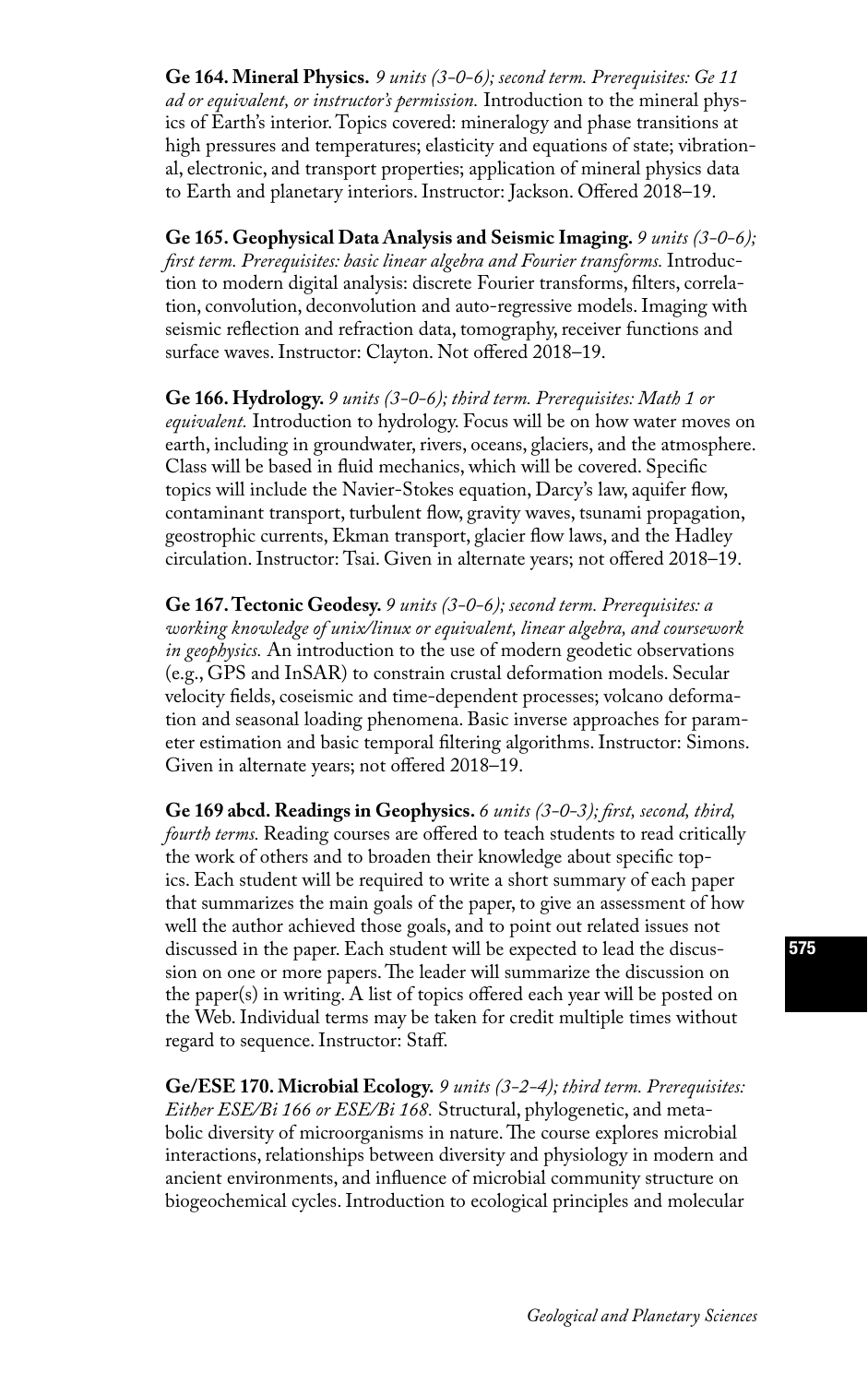approaches used in microbial ecology and geobiological investigations. Instructor: Orphan. Offered in alternate years; offered 2018–19.

**ESE/Ge/Ch 171. Atmospheric Chemistry I.** *9 units (3-0-6).* For course description, see Environmental Science and Engineering.

**ESE/Ge/Ch 172. Atmospheric Chemistry II.** *3 units (3-0-0).* For course description, see Environmental Science and Engineering.

**CE/ME/Ge 173. Mechanics of Soils.** *9 units (3-0-6); second term.* For course description, see Civil Engineering.

**ME/CE/Ge 174. Mechanics of Rocks.** *9 units (3-0-6); third term.* For course description, see Mechanical Engineering.

**Ge 177. Active Tectonics.** *12 units (3-3-6); third term. Prerequisites: Ge 112 and Ge 106 or equivalent.* Introduction to techniques for identifying and quantifying active tectonic processes. Geomorphology, stratigraphy, structural geology, and geodesy applied to the study of active faults and folds in a variety of tectonic settings. Relation of seismicity and geodetic measurements to geologic structure and active tectonics processes. Review of case studies of selected earthquakes. Instructor: Avouac. Offered in alternate years; not offered 2018–19.

**Ge 190. The Nature and Evolution of the Earth.** *Units to be arranged. Offered by announcement only.* Advanced-level discussions of problems of current interest in the earth sciences. Students may enroll for any or all terms of this course without regard to sequence. Instructor: Staff.

**Ge 191. Special Topics in Geochemistry.** *Units to be arranged; Offered by announcement only.* Advanced-level discussions of problems of current interest in geochemistry. Students may enroll for any or all terms of this course without regard to sequence. Instructors: Staff.

**Ge 192. Special Topics in the Geological Sciences.** *Units to be arranged. Offered by announcement only.* Advanced-level discussions of problems of current interest in the geological sciences. Students may enroll for any or all terms of this course without regard to sequence. Instructor: Staff.

**Ge 193. Special Topics in Geophysics.** *Units to be arranged. Offered by announcement only.* Advanced-level discussions of problems of current interest in geophysics. Students may enroll for any or all terms of this course without regard to sequence. Instructor: Staff.

**Ge 194. Special Topics in Planetary Sciences.** *Units to be arranged. Offered by announcement only.* Advanced-level discussions of problems of current interest in planetary sciences. Students may enroll for any or all terms of this course without regard to sequence. Instructor: Staff.

**Ge 195. Special Topics in Field Geology.** *Units to be arranged. Offered by announcement.* Field experiences in different geological settings. Support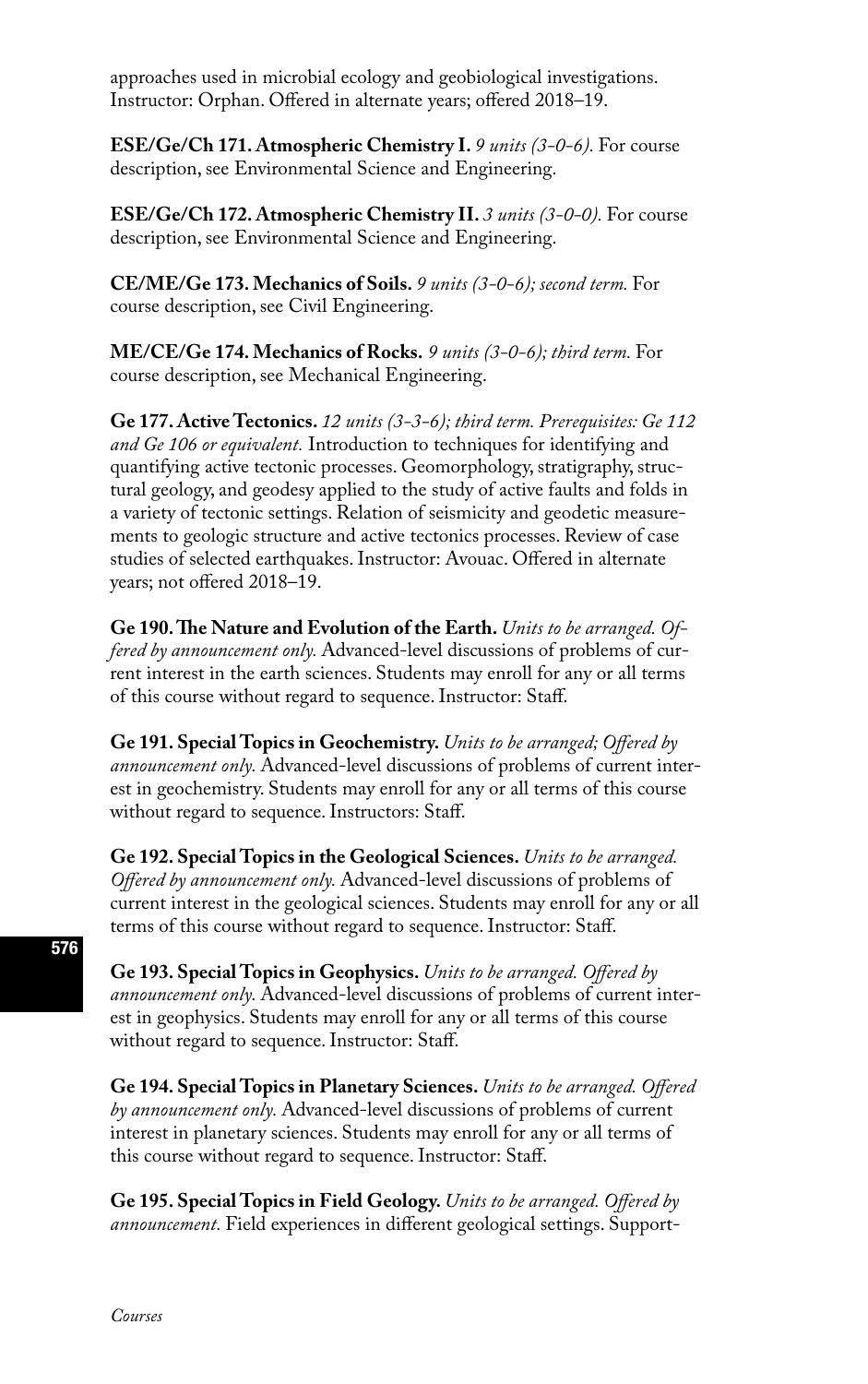ing lectures will usually occur before and during the field experience. This course will be scheduled only when special opportunities arise. Class may be taken more than once. Instructor: Staff.

**Ge 196. Special Topics in Atmospheres and Oceans.** *Units to be arranged. Offered by announcement only.* Advanced-level discussions of problems of current interest in atmospheric and ocean sciences. Instructor: Staff.

**Ge 197. Special Topics in Geobiology.** *Units to be arranged. Offered by announcement only.* Advanced-level discussions of problems of current interest in geobiological sciences. Students may enroll for any or all terms of this course without regard to sequence. Instructor: Staff.

**Ay/Ge 198. Special Topics in the Planetary Sciences.** *9 units (3-0-6); third term.* For course description, see Astrophysics.

**Ge 211. Applied Geophysics II.** *Units to be arranged; second term. Prerequisite: instructor's permission.* Intensive geophysical field experience in either marine or continental settings. Marine option will include participation in a student training cruise, with several weeks aboard a geophysical research vessel, conducting geophysical measurements (multibeam bathymetry, gravity, magnetics, and/or seismics), and processing and interpreting the data. Supporting lectures and problem sets on the theoretical basis of the relevant geophysical techniques and the tectonic background of the survey area will occur before and during the training cruise. The course might be offered in a similar format in other isolated situations. The course will be scheduled only when opportunities arise and this usually means that only six months' notice can be given. Auditing not permitted. Class may be taken more than once. Instructors: Staff.

**Ge 212. Thermodynamics of Geological Systems.** *9 units (3-0-6); first term. Prerequisites: Either Ch 21 abc, Ge 115 a, or equivalents.* Chemical thermodynamics as applied to geological and geochemical problems. Classical thermodynamics, including stability criteria, homogeneous and heterogeneous equilibria, equilibria subject to generalized constraints, equations of state, ideal and non-ideal solutions, redox systems, and electrolyte conventions. Brief discussion of statistical foundations and an introduction to the thermodynamics of irreversible processes. Instructor: Asimow. Given in alternate years; not offered 2018–19.

**Ge 214. Spectroscopy of Minerals.** *9 units (3-0-6); third term. Prerequisites: Ge 114 a, Ch 21 ab, or instructor's permission.* An overview of the interaction of minerals with electromagnetic radiation from gamma rays to microwaves. Particular emphasis is placed on visible, infrared, Raman, and Mössbauer spectroscopies as applied to mineralogical problems such as phase identification, chemical analysis, site populations, and origin of color and pleochroism. Instructor: Rossman. Given in alternate years; offered 2018–19.

**Ge 215. Topics in Advanced Petrology.** *9 units (3-0-6); first term. Prerequisite: Ge 115 ab or instructor's permission.* Lectures, readings, seminars, and/ or laboratory studies in igneous or metamorphic petrology, paragenesis, and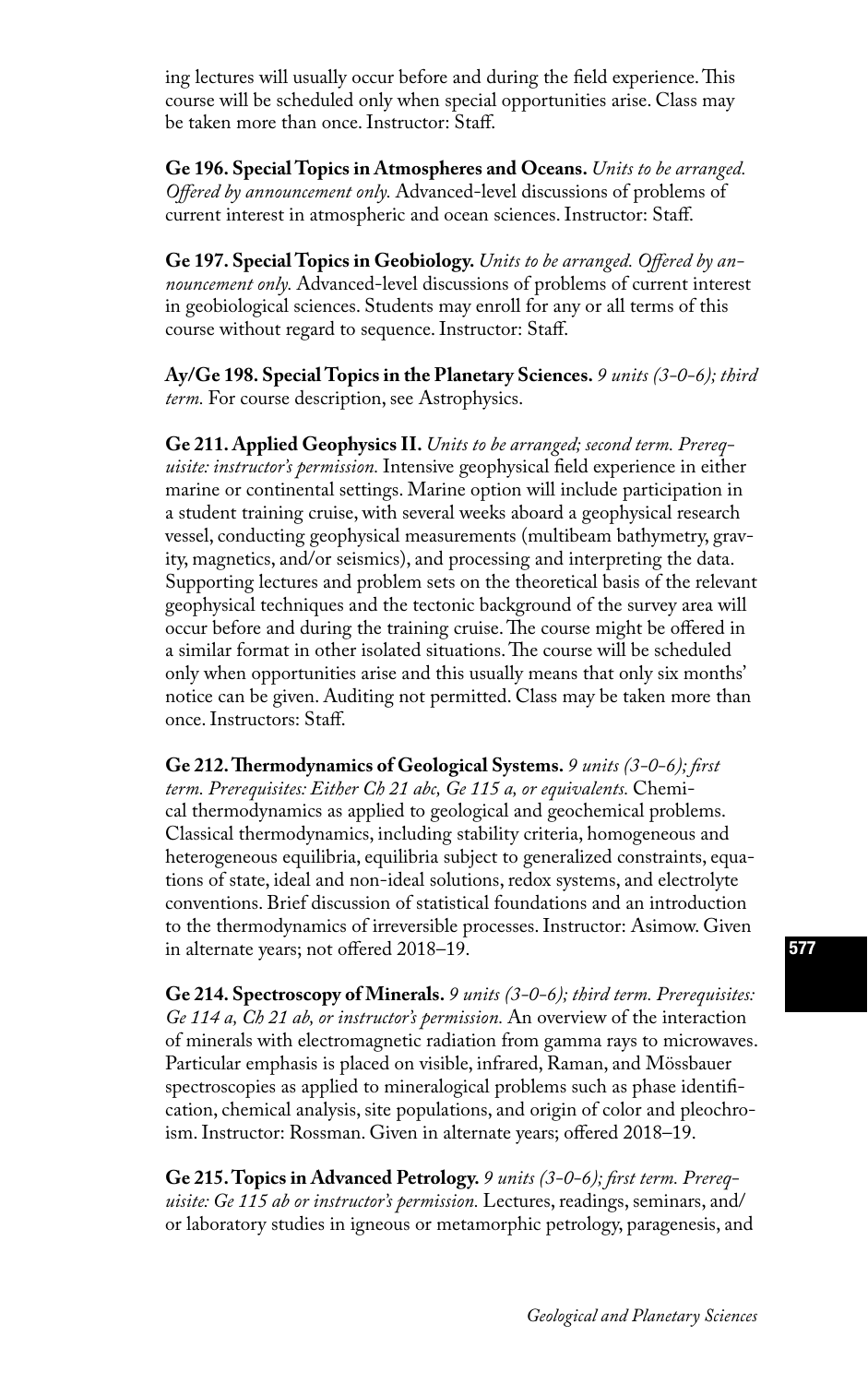petrogenesis. The course may cover experimental, computational, or analytical methods. Format and content are flexible according to the needs of the students. Instructor: Asimow. Given in alternate years; offered 2018–19.

**Ge 217. Radiogenic Isotopes Seminar.** *6 units (3-0-3); second term. Prerequisites: Ge 140b or permission of instructor.* The course deals with advanced topics in radiogenic isotope geochemistry and builds on Ge 140b, addressing unconventional applications of radioisotopes as well as treating several conventional radiogenic systems in more detail. Topics to be covered will be guided by class interests. Given in alternate years; offered 2018–19. Instructor: Farley. Given in alternate years; offered 2018–19.

**Ge 218. Stable Isotopes Seminar.** *6 units (3-0-3); second term. Prerequisites: Ge 140 or permission of instructor.* The course deals with advanced topics in stable isotope geochemistry and builds on Ge 140. The course will explore in depth the theory and applications of a subject in stable isotope geochemistry, selected by consensus of the enrolled students at or before the beginning of term. Example subjects could include: stable isotope thermometry; paleoclimate studies; paleoaltimetry; the early solar system; terrestrial weathering; photochemistry; or biosynthetic fractionations. The class will read and discuss classic papers in that subject area, supplemented with instructor lectures and broader background reading. All participants will lead discussions of papers and present one lecture on a relevant subject. Instructor: Eiler. Given in alternate years; not offered 2018–19.

**Ge 219. Non-traditional Isotopes Seminar.** *6 units (2-0-4); third term. Prerequisites: Ge 140a or b, or permission of instructor.* The course deals with advanced topics in stable and radiogenic isotope geo-/cosmochemistry and builds on Ge 140a and b, with emphasis on non-traditional isotope systems (Mg, Fe, Ti, Mo, U, etc.). Starting with close examination of seminal papers, each topic will build up to a discussion of the remaining outstanding questions. Topics to be covered will be guided by class interests. Example subjects could include: the early solar system, extinct radioactivities, nucleosynthetic anomalies, the early Earth, paleoredox reconstructions, medical use of stable isotopes. All participants will lead discussions of papers and present a lecture on a relevant subject. Grades will include participation, a review/proposal paper, and oral examination(s). Instructor: Tissot.

**CE/Ge/ME 222. Earthquake Source Processes, Debris Flows, and Soil Liquefaction: Physics-based Modeling of Failure in Granular Media.** *6 units (2-0-4); third term.* For course description, see Civil Engineering.

**Ae/AM/ME/Ge 225. Special Topics in Solid Mechanics.** *Units to be arranged.* For course description, see Aerospace.

#### **Ge 232. Chemistry of the Solar System.** *9 units (3-0-6); first term.*

*Prerequisites: instructor's permission.* The isotopic and elemental compositions of extraterrestrial materials provide clues to conditions, events, and processes during the formation of the solar system. Specific topics include: solar elemental and isotopic compositions; chronology from short-lived nuclei; the unique role of volatile elements; pre-solar grains from meteor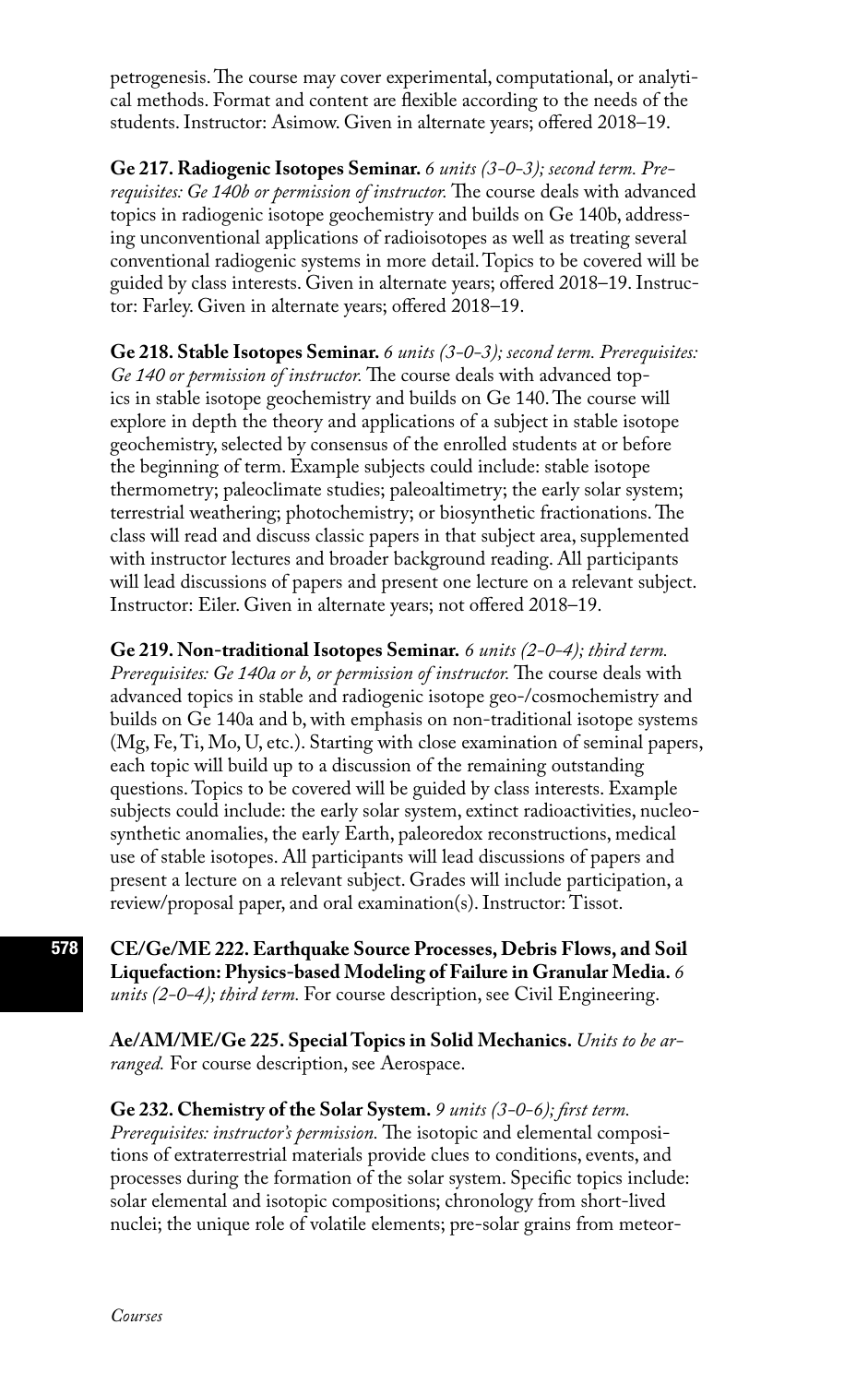ites; chondritic meteorite components as clues to solar nebula and asteroid evolution; interplanetary and comet coma dust; asteroidal igneous rocks; overview of lunar materials. Instructor: Burnett. Given in alternate years; offered 2018–19.

**Ge/Bi 244. Paleobiology Seminar.** *6 units (3-0-3); third term.* Critical reviews and discussion of classic investigations and current research in paleoecology, evolution, and biogeochemistry. Instructor: Kirschvink.

**Ge/Bi/ESE 246. Molecular Geobiology Seminar.** *6 units (2-0-4); second term. Recommended preparation: ESE/Bi 166.* Critical reviews and discussion of classic papers and current research in microbiology and geomicrobiology. As the topics will vary from year to year, it may be taken multiple times. Instructor: Orphan.

**Ge 261. Advanced Seismology.** *9 units (3-0-6); third term.* Continuation of Ge 162 with special emphasis on particular complex problems; includes generalizations of analytical methods to handle nonplanar structures and methods of interfacing numerical-analytical codes in two and three dimensions; construction of Earth models using tomographic methods and synthetics. Requires a class project. Instructor: Zhan.

**Ge 263. Computational Geophysics.** *9 units (3-0-6); first term. Prerequisites: introductory class in geophysics, class in partial differential equations, some programming experience.* Finite-difference, pseudo-spectral, finite-element, and spectral-element methods will be presented and applied to a number of geophysical problems including heat flow, deformation, and wave propagation. Students will program simple versions of methods. Instructors: Clayton, Gurnis. Given in alternate years; offered 2018–19.

**ME/Ge/Ae 266 ab. Dynamic Fracture and Frictional Faulting.** *9 units (3-0-6).* For course description, see Mechanical Engineering.

**Ge 270. Continental Tectonics.** *9 units (3-0-6); third term. Prerequisites: ACM 95/100 or ACM 113; Ge 11 ab, Ge 106, Ge 162, or Ge 161.* The nature of nonplate, finite deformation processes in the evolution of the continental lithosphere, using the Alpine orogen as an example. Rheological stratification; isostatic and flexural response to near-vertical loads; rifting and associated basin development; collision and strike-slip tectonics; deep crustal processes. Instructor: Wernicke. Given in alternate years; not offered 2018–19.

**Ge 277. Active Tectonics Seminar.** *6 units (2-0-4); second term.* Discussion of key issues in active tectonics based on a review of the literature. The topic of the seminar is adjusted every year based on students' interest and recent literature. Instructor: Avouac. Given in alternate years; not offered 2018–19.

**Ge 297. Advanced Study.** *Units to be arranged.* 

**Ge 299. Thesis Research.** Original investigation, designed to give training in methods of research, to serve as theses for higher degrees, and to yield contributions to scientific knowledge.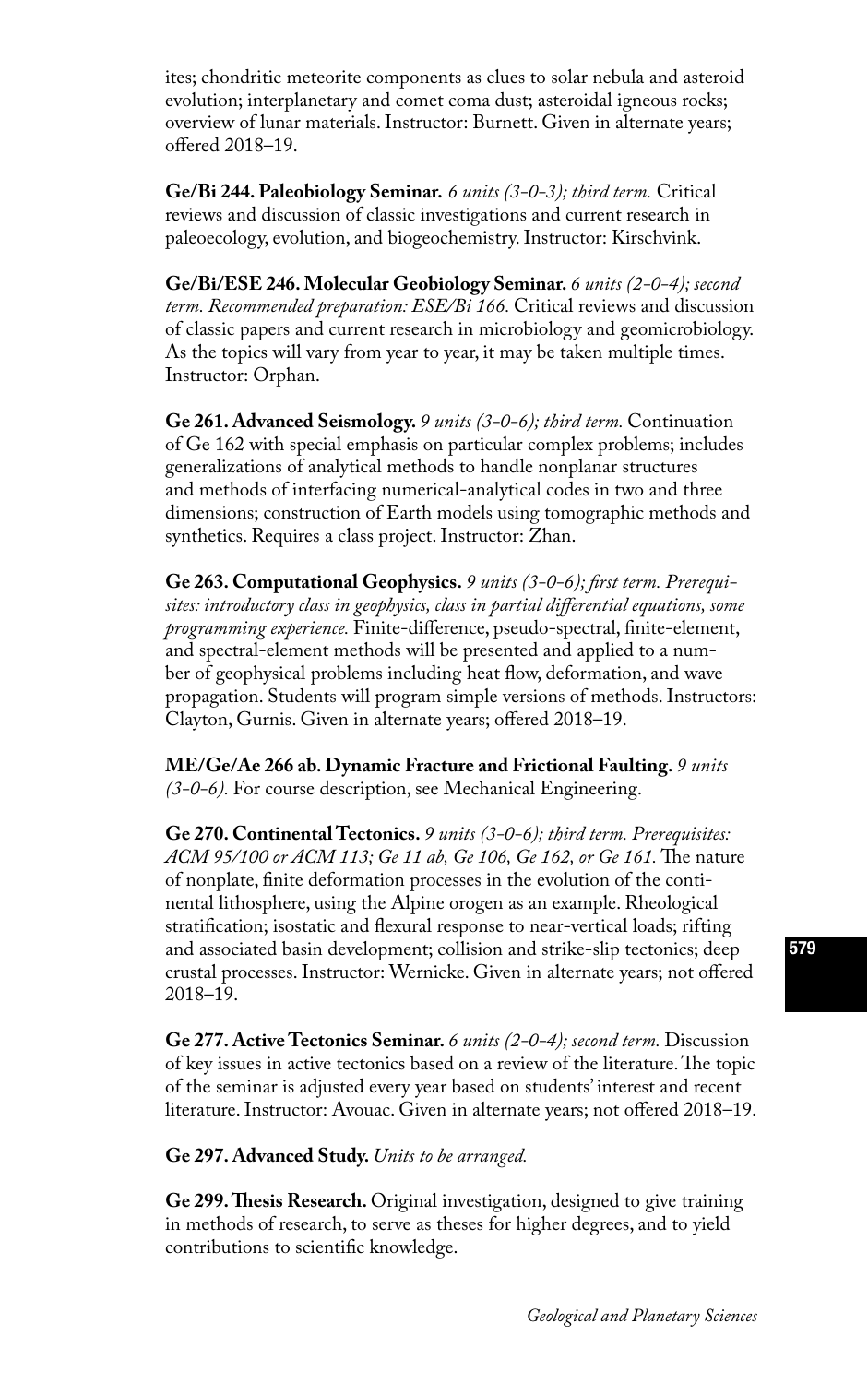# **HISTORY**

**Hum/H 1. American History.** *9 units (3-0-6).* For course description, see Humanities.

**Hum/H 3. The United States in the Twentieth Century.** *9 units (3-0-6).* For course description, see Humanities.

**Hum/H 5. The History of the Chinese Empire.** *9 units (3-0-6).* For course description, see Humanities.

**Hum/H 8 a. Civilization, Science, and Archaeology: Before Greece: The Origins of Civilization in Mesopotamia.** *9 units (3-0-6).* For course description, see Humanities.

**Hum/H 8 b. Civilization, Science, and Archaeology: The Development of Science from Babylon through the Renaissance.** *9 units (3-0-6).* For course description, see Humanities.

**Hum/H 8 c. Civilization, Science, and Archaeology: The Nature of Religious Beliefs in Ancient Egypt, Mesopotamia, and Israel and the Nature of Religious Belief.** *9 units (3-0-6).* For course description, see Humanities.

**Hum/H 9 a. European Civilization: The Classical and Medieval Worlds.**  *9 units (3-0-6).* For course description, see Humanities.

**Hum/H 9 b. European Civilization: Early Modern Europe.** *9 units (3-0- 6).* For course description, see Humanities.

**Hum/H 9 c. European Civilization: Modern Europe.** *9 units (3-0-6).* For course description, see Humanities.

**Hum/H 10. Medieval Europe: The Problem of Violence.** *9 units (3-0-6).*  For course description, see Humanities.

**Hum/H 11. Love and Death: Using Demography to Study the History of Europe from 1700.** *9 units (3-0-6).* For course description, see Humanities.

**Hum/H/HPS 18. Introduction to the History of Science.** *9 units (3-0-6).*  For course description, see Humanities.

**H 60. Reading in History.** *Units to be determined for the individual by the division; any term.* Reading in history and related subjects, done either in connection with the regular courses or independently, but under the direction of members of the department. A brief written report will usually be required. Graded pass/fail. Not available for credit toward humanities-social science requirement.

**E/H/Art 89. New Media Arts in the 20th and 21st Centuries.** *9 units (3- 0-6).* For course description, see Engineering.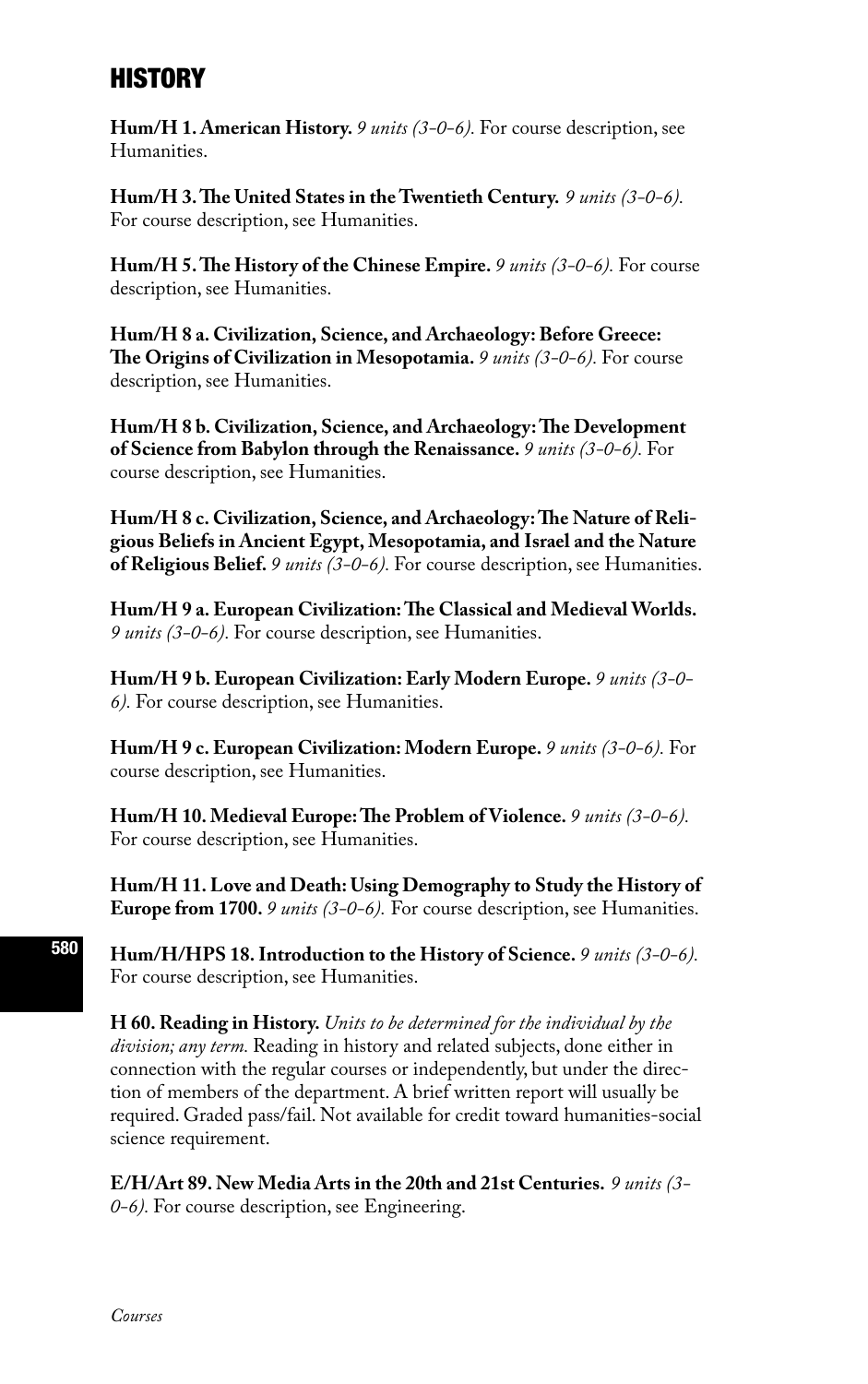**H 98. Reading in History.** *9 units (1-0-8). Prerequisite: instructor's permission.* An individual program of directed reading in history, in areas not covered by regular courses. Instructor: Staff.

**H 99 abc. Research Tutorial.** *9 units (1-0-8). Prerequisite: instructor's permission.* Students will work with the instructor in the preparation of a research paper, which will form the basis of an oral examination. Instructor: Staff.

**H 108 a. The Early Middle Ages.** *9 units (3-0-6); second term.* This course is designed to introduce students to the formative period of Western medieval history, roughly from the fourth through the tenth centuries. It will emphasize the development of a new civilization from the fusion of Roman, Germanic, and Christian traditions, with a focus on the Frankish world. The course focuses on the reading, analysis, and discussion of primary sources. Instructor: Brown. Not offered 2018–19.

**H 108 b. The High Middle Ages.** *9 units (3-0-6); third term.* This course is designed to introduce students to European history between 1000 and 1400. It will provide a topical as well as chronological examination of the economic, social, political, and religious evolution of western Europe during this period, with a focus on France, Italy, England, and Germany. The course emphasizes the reading, analysis, and discussion of primary sources. Instructor: Brown. Not offered 2018–19.

**H 109. Medieval Knighthood.** *9 units (3-0-6); first term.* This course tells the story of the knight from his beginnings in the early Middle Ages, through his zenith in the 11th, 12th, and 13th centuries, to his decline and transformation in the late medieval and early modern periods. The course treats the knight not simply as a military phenomenon but also as a social, political, religious, and cultural figure who personified many of the elements that set the Middle Ages apart. Not offered 2018–19.

**H 111. The Medieval Church.** *9 units (3-0-6); first term.* This course takes students through the history of the medieval Christian Church in Europe, from its roots in Roman Palestine, through the zenith of its power in the high Middle Ages, to its decline on the eve of the Reformation. The course focuses on the church less as a religion (although it will by necessity deal with some basic theology) than as an institution that came to have an enormous political, social, cultural, and economic impact on medieval life, and for a brief time made Rome once more the mistress of Europe. Instructor: Brown.

**H 112. The Vikings.** *9 units (3-0-6); third term.* This course will take on the Scandinavian seafaring warriors of the 8th–11th centuries as a historical problem. What were the Vikings, where did they come from, and how they did they differ from the Scandinavian and north German pirates and raiders who preceded them? Were they really the horned-helmeted, bloodthirsty barbarians depicted by modern popular media and by many medieval chronicles? What effect did they have in their roughly two centuries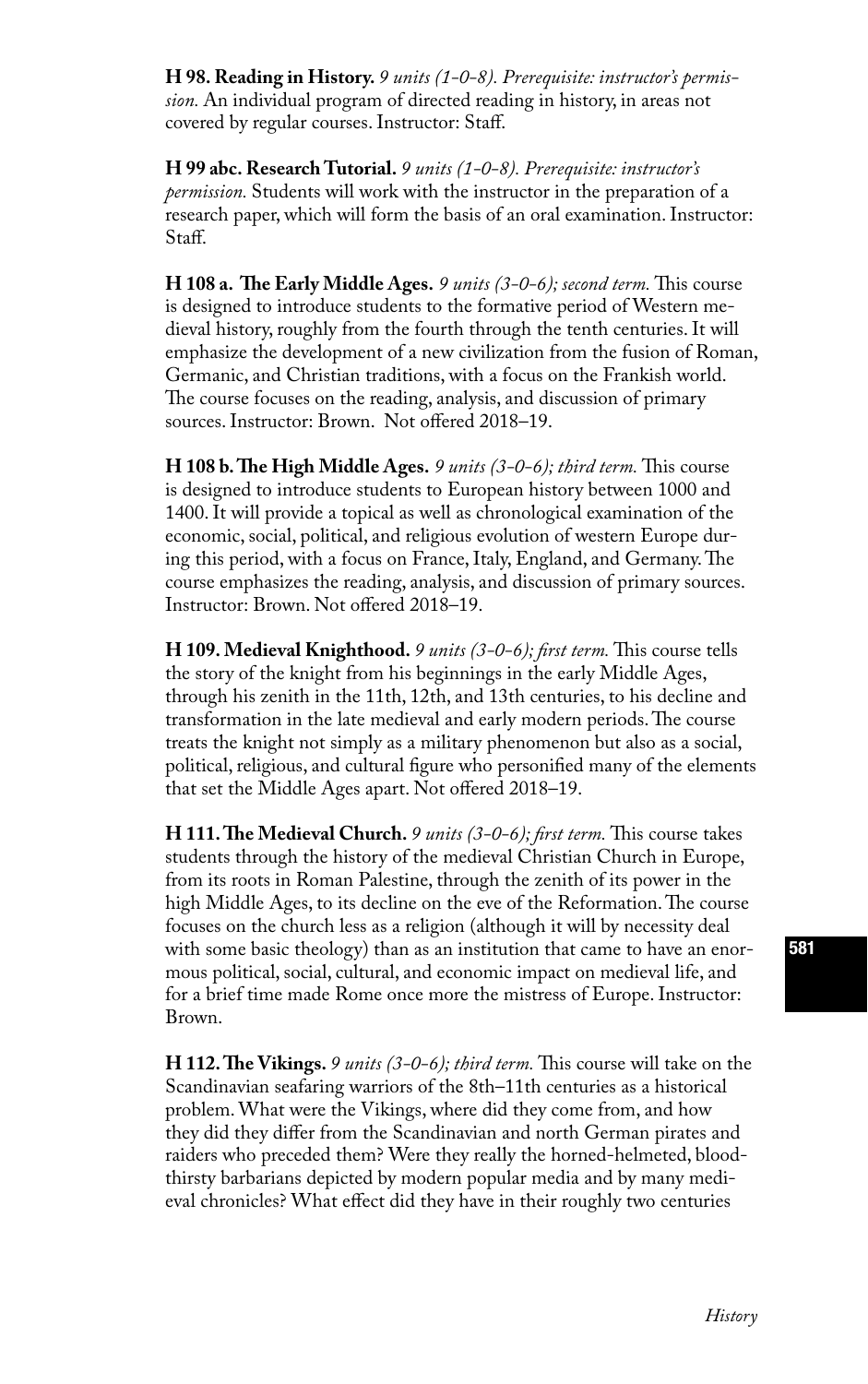of raiding and colonization on the civilizations of medieval and ultimately modern Europe? Not offered 2018–19.

**H 113. The Troubadours.** *9 units (3-0-6); first term.* Our literary tradition in the West goes back to the troubadours, who were the first poets writing in a spoken language (i.e. not Latin) who have had a continuous influence ever since. Who were these poets, and why did what they created have such a decisive impact? Some have claimed that the troubadours invented our basic assumptions about the relations between the self and the world. Certainly they affected ideas about the status of women, since they sang of poets in service to their unattainable ladies. We shall examine the troubadours' interactions with their religious culture, showing how they were affected by Islam and Christianity, and how in turn they helped prepare the early thirteenth century explosion of religious mysticism. Our aim is to assess their contribution to building the basis for modern culture. We shall analyze how these poets developed a unique concept of subjectivity that made it possible for the self to acquire emotional knowledge about the world. In turn, that emotional basis became a foundation for the self that acquires scientific knowledge. Instructors: Motzkin.

**H 114. Mysticism and the Self.** *9 units (3-0-6); second term.* Creating the emotional self may have been as significant for the modern project as was formulating an appropriate theory of knowledge. One source for the modern conception of the self lay in the mystical tradition. We shall examine Medieval mysticism, beginning with Saint Francis of Assisi and continuing through the Dominican followers of Meister Eckhardt. We shall also look at the Dutch mystic Jan van Ruusbroec, and then turn our attention to the woman mystics, such as, for example, Marguerite Porete, Julian of Norwich, and Margery Kempe. Finally we shall examine the sixteenth century Spanish mystics, St. John of the Cross and St. Teresa of Avila. Our focus will be on the way these mystics think about themselves in relation to God. We shall try to find out whether the conceptions of the self in this tradition have anything to do with how we think about the self. Instructors: Motzkin.

**H 115 abc. British History.** *9 units (3-0-6); first, second, third terms.* The political and cultural development of Great Britain from the early modern period to the twentieth century. H 115 a covers the Reformation and the making of a Protestant state (1500–1700). H 115 b examines the Enlightenment and British responses to revolutions in France and America (1700–1830). H 115 c is devoted to the Victorian and Edwardian eras (1830–1918). H 115 a is not a prerequisite for H 115 b; neither it nor H 115 b is a prerequisite for H 115 c. Not offered 2018–19.

**H 121. American Radicalism.** *9 units (3-0-6); offered by announcement.* The course will cover a number of radical social, political, and artistic movements in 20th-century America. A focus on the first two decades of the century will center around the poet, journalist, and revolutionary John Reed and his circle in Greenwich Village. Topics will include their involvement with artistic experimentation, the Industrial Workers of the World, the Mexican Revolution, the Russian Revolution, and the movements for birth control and against American involvement in World War I. Other areas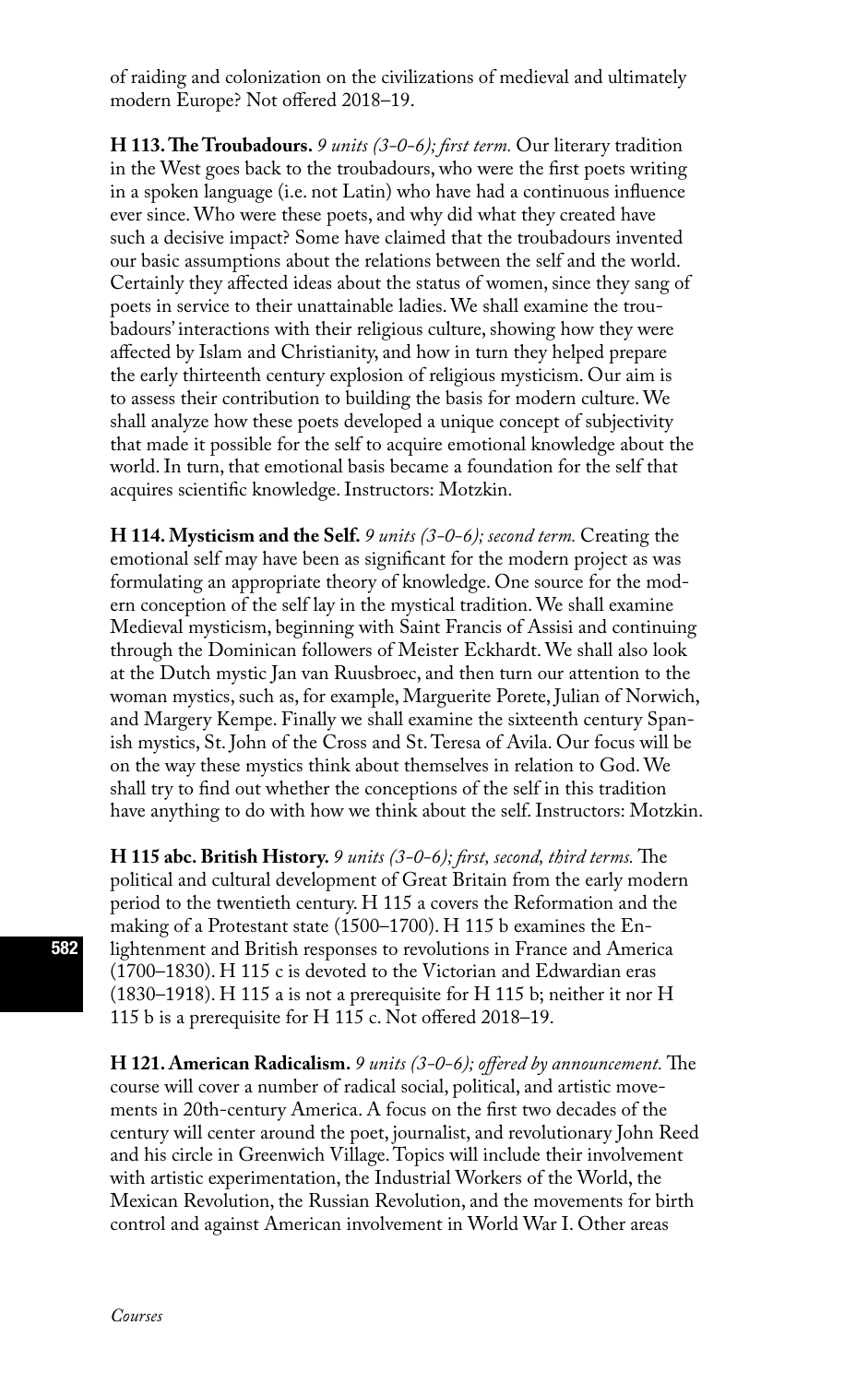of concentration will be the Great Depression of the '30s, with its leftist political and labor actions, and the freewheeling radicalism of the '60s, including the anti-Vietnam protests, Students for a Democratic Society, and the ethnic struggles for social and political equality. Some reference will be made to the anti-globalization movements of today. Not offered 2018–19.

**H/SS 124. Problems in Historical Demography**. *9 units (3-0-6); first term.* Birth, marriage, and death—the most basic events in people's lives—are inextricably linked to larger economic and social phenomena. An understanding of these basic events can thus shed light on the economic and social world inhabited by people in the past. In this course students will be introduced to the sources and methods used by historical demographers to construct demographic measures for past populations. In addition, the course will cover a broad range of problems in historical demography, including mortality crises, fertility control, infant mortality, and the role of economic and social institutions in demographic change. While the emphasis is on societies in the past, there will be some discussion of modern demographic trends in various parts of the world. Not offered 2018–19.

**H 125. Soviet Russia.** *9 units (3-0-6); first term.* Why was the Russian Revolution of 1917 successful? And how did the Soviet system survive nearly 75 years? These questions will be addressed in the wider context of Russian history, with a focus on political, economic, and social institutions in the pre- and post-revolutionary period. Subjects covered include the ideological underpinnings of Bolshevism, Lenin and the Bolshevik coup, the rise of Stalin, collectivization, socialist realism, the command economy, World War II, the Krushchev 'thaw', dissident culture and the arts, popular culture, and Gorbachev's perestroika. A variety of sources will be used, including secondary historical literature, fiction, film, and art. Instructor: Dennison.

**H 130. Innovative History.** *9 units (3-0-6); second term.* In recent years some historians have experimented with new and innovative ways of telling the past-on the printed page, using film and video, and on the Internet. The course will focus on these new approaches to historical presentation and knowledge. Students will read, watch, and interact with various examples of these innovative historical works. They will also be exposed to the critiques of traditional historical writing from philosophers, literary critics, and postmodern theorists, which provide intellectual underpinning for experimenting with new forms of history. Not offered 2018–19.

**H 131. History of Extinction.** *9 units (3-0-6); first term.* Humans are in the midst of the sixth mass extinction—the first to be caused by human activity. Extinction has been viewed in changing ways over the past 200 years, and this course takes an interdisciplinary approach to learning about the extinction process from a historical as well as a modern perspective. Our focus will be on the extinction of biological entities, but we will also touch on other systems that have disappeared: languages, technologies, habitats, and ways of living. Central to our endeavors will be asking what it means to live in this time of loss: Should we mourn? And if so, how do we mourn for what many or most of us do not see, but only read about? Finally, we will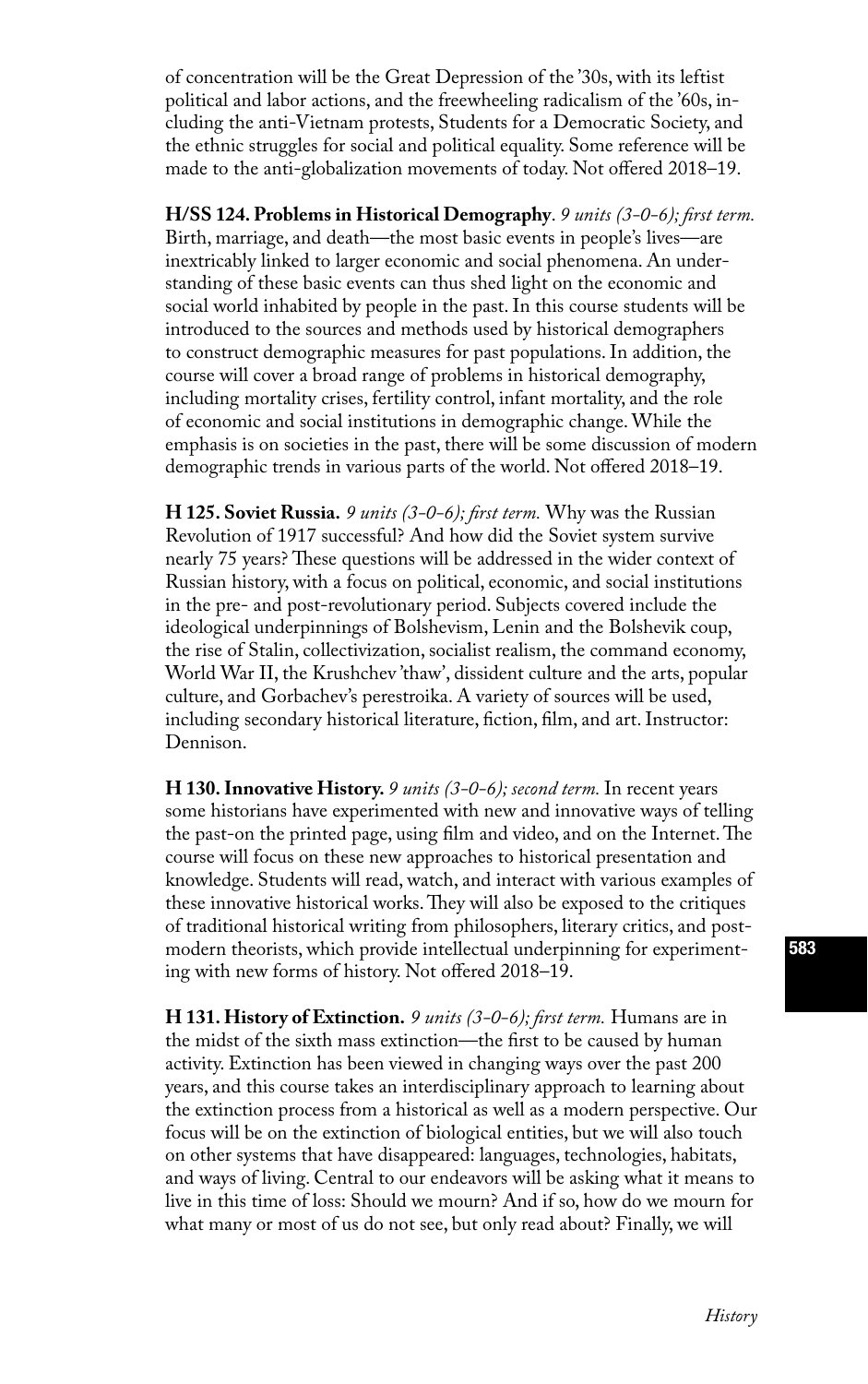scrutinize what the practical effects of extinction have been, are, and will be. We will also make at least one visit to a natural history museum to view some extinct species behind the scenes. Instructor: Lewis.

**H 132. Humanistic Ecology.** *9 units (3-0-6); third term.* Humans' conceptions of nature have changed dramatically over time. Ecological systems influence human culture, politics, law, and many other spheres, and in turn, humans influence those systems. This class introduces students to the field of humanistic ecology—a discipline that looks to a number of cultural, political, historical and economic elements to better understand the role of ecology in a larger sphere outside of its scientific structure and uses. Humanistic ecology is designed to provide context for the study of ecology, and in a fundamental way, focuses on the appropriate role of humanity in its relationship to nature: what is ethical, or not, what is useful, or not, and a variety of other matters that should be considered when taking a fully three-dimensional view of ecological science. Instructor: Lewis.

**H 135. War, Conquest, and Empires.** *9 units (3-0-6); third term.* This course will use historical examples of war and conquest and ask why some periods of history were times of warfare and why certain countries developed a comparative advantage in violence. The examples will come from the history of Europe and Asia, from ancient times up until World War I, and the emphasis throughout will be on the interplay between politics, military technology, and social conditions. Instructor: Hoffman.

**H 136. Caltech in the Archives.** *9 units (3-0-6); first term.* This class will introduce students to the methods of archival work in the humanities and social sciences. Over the course of the quarter students will receive an introduction to factors surrounding the collection, organization, and use of various types of archives as a background to several small-scale projects working in an archival collection of their own choosing. The seminar will center around weekly projects and synthetic analytical essays about the archival process and archival discoveries. Students hoping to combine their course work with an archive-based research paper may sign up for a separate independent study and conduct research concurrently, with instructor approval. Instructor: Dykstra. Not offered 2018–19.

**H 137. Criminals, Outlaws, and Justice in a Thousand Years of Chinese History.** *9 units (3-0-6); second term.* This course explores the shifting boundary between discourses of crime and disobedience over the last millennium or so of Chinese history. It offers fictional, philosophical, political, propagandistic, official, and personal writings on crime and those who commit it as a basis for a wide-ranging series of discussions about when breaking the law is good, when breaking the law is bad, and who gets to decide where the line between a criminal and an outlaw should be drawn. Instructor: Dykstra.

**H 138. From Sage Kings to the CCP: A Primer on Ruler, State and Empire in the History of Chinese Government.** *9 units (3-0-6); second term.* This course surveys a large sample of writings on the craft of governance from across the span of Chinese history. It offers students a chance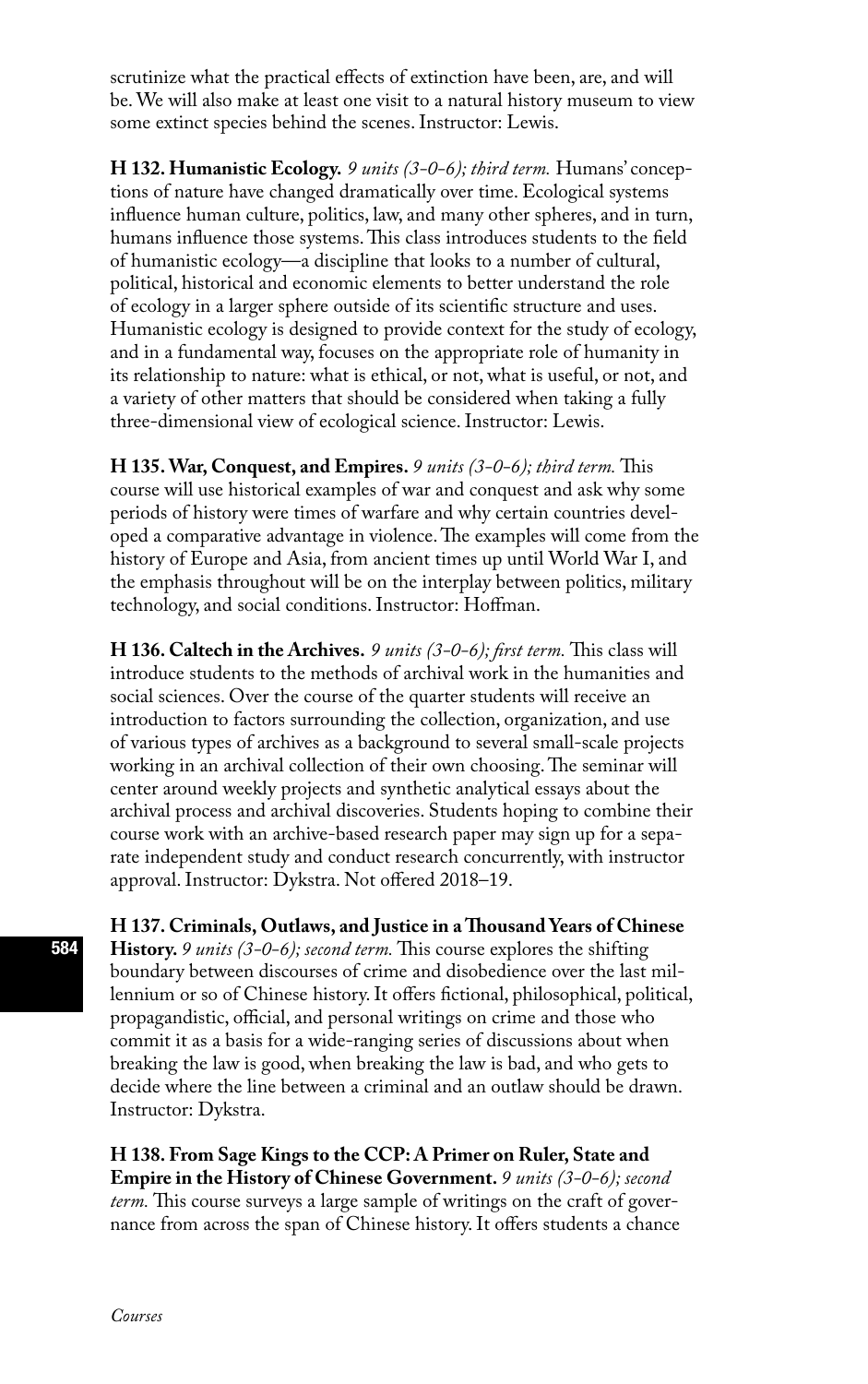to explore new and old perspectives on leadership, organization, discipline, bureaucracy, justice, and other classic themes of statecraft writings. These materials will be placed in the context of several shifts in and disagreements about the methods of governance in Chinese history so that students may reflect on the dynamic tension between theory, belief, intention, and action in dictating the way that individuals describe the state. Instructor: Dykstra.

**H 139. Translation Theory and Practice (Chinese Historical Sources Seminar).** *9 units (3-0-6)*. For course description, see L 139. Instructor: Dykstra.

**H/L 142. Perspectives on History through Russian Literature.** *9 units (3-0-6); first term.* The Russian intelligentsia registered the arrival of modern urban society with a highly articulate sensitivity, perhaps because these changes—industrialization, the breakdown of traditional hierarchies and social bonds, the questioning of traditional beliefs—came to Russia so suddenly. This gives their writings a paradigmatic quality; the modern dilemmas that still haunt us are made so eloquently explicit in them that they have served as models for succeeding generations of writers and social critics. This course explores these writings (in English translation) against the background of Russian society, focusing especially on particular works of Chekhov, Dostoevsky, Goncharov, Tolstoy, and Turgenev. Instructor: Dennison. Not offered 2018–19.

Law/PS/H 148 ab. The Supreme Court in U.S. History. 9 units (3-0-6). For course description, see Law.

**H 150. America in the 1960s.** *9 units (3-0-6); first term.* The course adopts a thematic approach to the "long 1960s," engaging in depth with the political, social, and cultural trends that shaped the decade. Topics include the African American struggle for civil rights, the "urban crisis," Cold War culture, liberalism at high tide, the Vietnam War, sexual liberation, the New Left and counterculture, as well as the rise of the New Right. Throughout, the course interrogates the privileged role given the 1960s in American history, questioning to what extent the decade marked a departure from the American past or a continuation of long-running trends. Instructors: Savage.

**H 151. The Long(er) Civil Rights Movement: From Emancipation to Black Lives Matter.** *9 units (3-0-6); third term.* Taking historian Jacqueline Dowd Hall's call to expand the chronology of the civil rights narrative rather generously, this course explores African American freedom struggles over a period bookended by emancipation and the Black Lives Matter movement. Through an analysis of a wide array of historical sources, the course will also examine topics such as Reconstruction, the rise of Jim Crow, the Great Migration, the civil rights movement of the 1950s and 1960s, Northern and Western segregation, and mass incarceration. Instructors: Savage.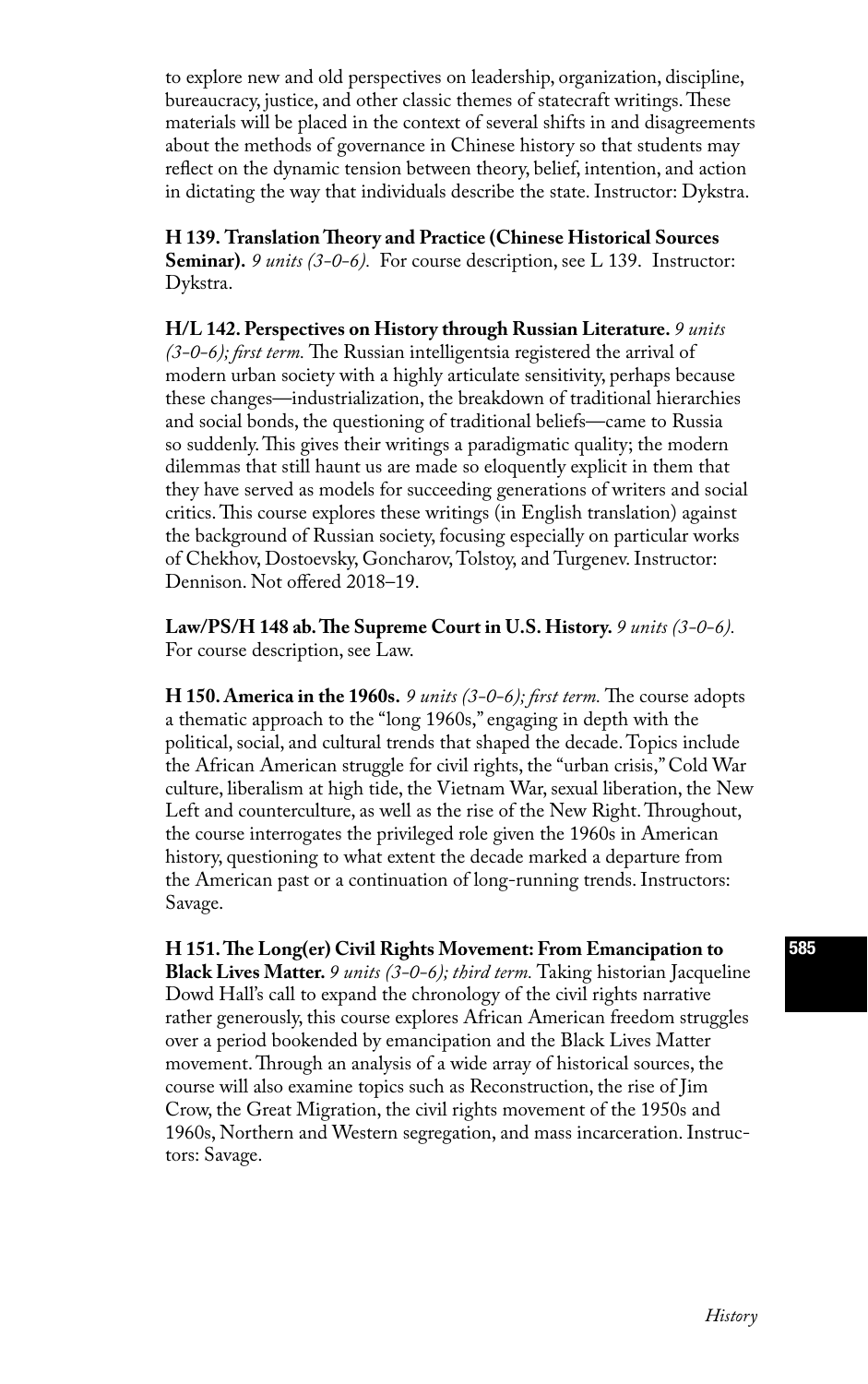### **HPS/H 160. Einstein and His Generation: The History of Modern**

**Physical Sciences.** *9 units (3-0-6).* For course description, see History and Philosophy of Science.

**H 161. Selected Topics in History.** *9 units (3-0-6)*. Instructors: Staff, visiting lecturers.

**HPS/H 162. Social Studies of Science.** *9 units (3-0-6).* For course description, see History and Philosophy of Science.

**HPS/H 166. Historical Perspectives on the Relations between Science and Religion.** *9 units (3-0-6).* For course description, see History and Philosophy of Science.

**HPS/H 167. Experimenting with History/Historic Experiment.** *9 units (3-0-6).* For course description, see History and Philosophy of Science.

**HPS/H 168. History of Electromagnetism and Heat Science.** *9 units (3- 0-6).* For course description, see History and Philosophy of Science.

**HPS/H 169. Selected Topics in the History of Science and Technology.** *9 units (3-0-6).* For course description, see History and Philosophy of Science.

**HPS/H 170. History of Light from Antiquity to the 20th Century.** *9 units (3-0-6).* For course description, see History and Philosophy of Science.

**HPS/H 171. History of Mechanics from Galileo through Euler.** 9 units (3-0-6). For course description, see History and Philosophy of Science.

**HPS/H 172. History of Mathematics: A Global View with Close-ups.**  *9 units (3-0-6).* For course description, see History and Philosophy of Science.

**HPS/H 175. Matter, Motion, and Force: Physical Astronomy from Ptolemy to Newton.** *9 units (3-0-6).* For course description, see History and Philosophy of Science.

**H 184. Travel, Mobility, Migration.** *9 units (3-0-6); third term.* People, objects, and knowledge in the European Age of Revolutions, 1770-1848. The aim of this course is to examine the movement of peoples, cultural artifacts, and the dissemination of different sorts of knowledge, during and after the Revolutionary upheavals and nationalist struggles of the late eighteenth and early nineteenth centuries. Topics will include nationalism and multinational communities; political and intellectual exile; imperial ambition, science and knowledge; the effects of warfare on patterns of migration; looting, theft and cultural property. The class will include a number of indepth case studies, including Italy and South Asia. Not offered 2018–19.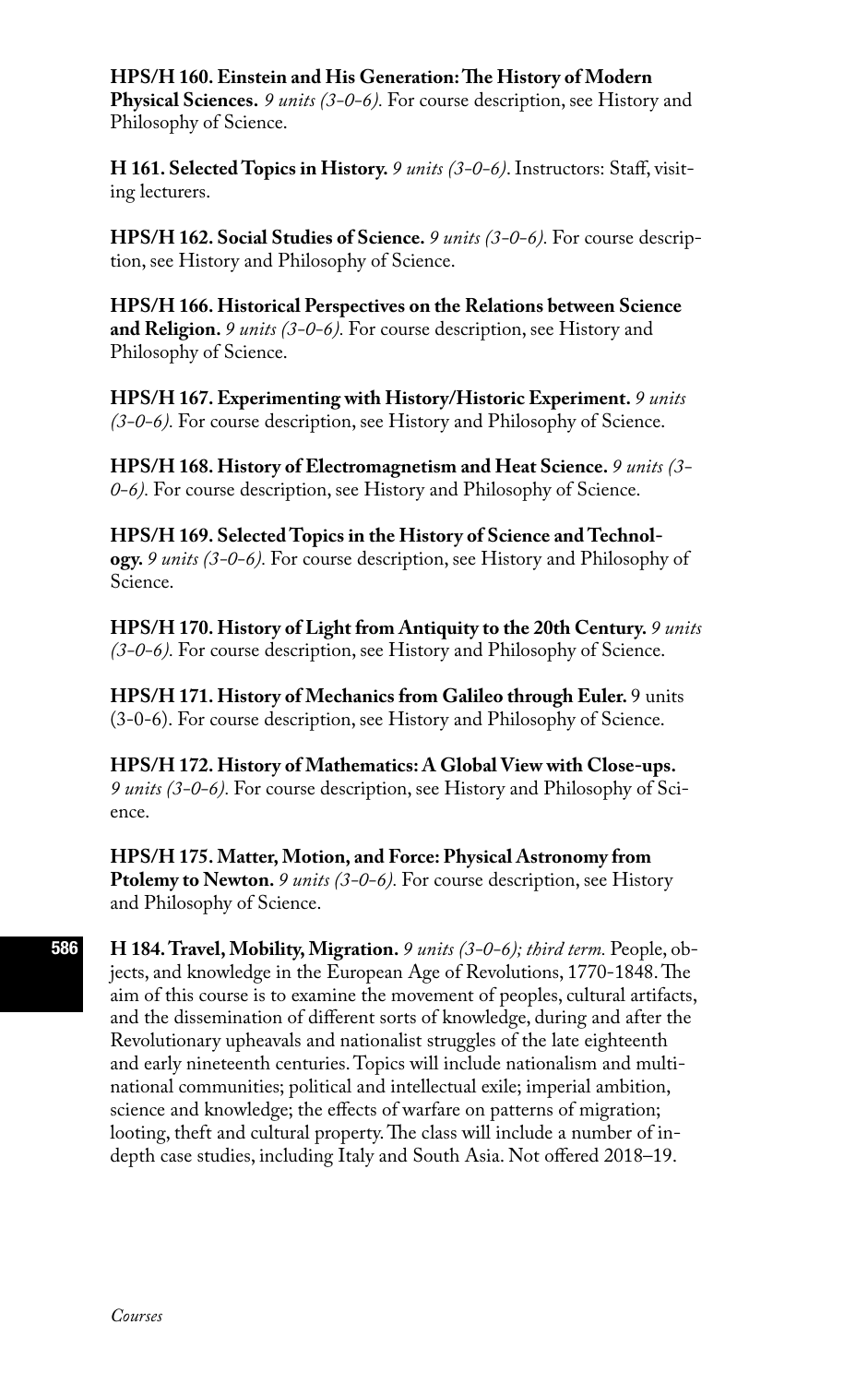**H/HPS 185. Angels and Monsters: Cosmology, Anthropology, and the Ends of the World.** *9 units (3-0-6); first term.* This course explores late medieval European understandings of the origins, structure, and workings of the cosmos in the realms of theology, physics, astronomy, astrology, magic, and medicine. Attention is given to the position of humans as cultural creatures at the intersection of nature and spirit; as well as to the place of Christian Europeans in relation to non-Christians and other categories of outsiders within and beyond Europe. We will examine the knowledge system that anticipated racializing theories in the West. Instructor: Wey-Gomez. Not offered 2018–19.

**H/HPS 186. From Plato to Pluto: Maps, Exploration and Culture from Antiquity to the Present.** *9 units (3-0-6); third term.* This course covers a broad range of topics in the history of maps and exploration from Antiquity to the present. These topics range from the earliest visualizations of earth and space in the Classical world to contemporary techniques in interplanetary navigation. By way of maps, students will explore various ways in which different cultures have conceptualized and navigated earth and space. While maps emulate the world as perceived by the human eye, they, in fact, comprise a set of observations and perceptions of the relationship between bodies in space and time. Thus, students will study maps, and the exploration they enable, as windows to the cultures that have produced them, not only as scientific and technical artifacts to measure and navigate our world. Instructors: Wey-Gomez, Ceva.

**H 187. The Constitution in the Early Republic.** *9 units (3-0-6); first term.* This course will trace many of the major constitutional debates that occurred during the first half-century of U.S. History. We will look to the courts, to the legislatures, to Presidents, and to constitutional theorists of the Early Republic to gain insight into how the first generations of Americans understood their Constitution and the governments and rights it recognized. During this formative period, Americans contemplate the location of sovereignty in a federated republic, the rights and privileges of citizenship, and the role of judicial review in a democratic society. Though we will remain firmly entrenched in the period before the Civil War, we will find that many of the issues that created constitutional strife two centuries ago are still relevant to the constitutional questions of today. Not offered 2018–19.

**H 188. Origins of the US Civil War.** *9 units (3-0-6); first term.* The purpose of this course is to investigate the various causes of the US Civil War. Students will be exposed to prevailing interpretations, which rely mostly on national frames of reference when identifying the economic, political, and constitutional causes of the Sectional Crisis and War. Half of the term will be devoted to these themes. Subsequently, we will be spending the second half of the term examining recent scholarship that examines the international factors on the brewing Sectional Crisis, from the ramifications of British Emancipation to the fluctuating global cotton market. During the last week, we will discuss these interpretative differences and identify possible avenues of synthesis. Students will leave the course with a thorough understanding of the causes of the Civil War and an introduc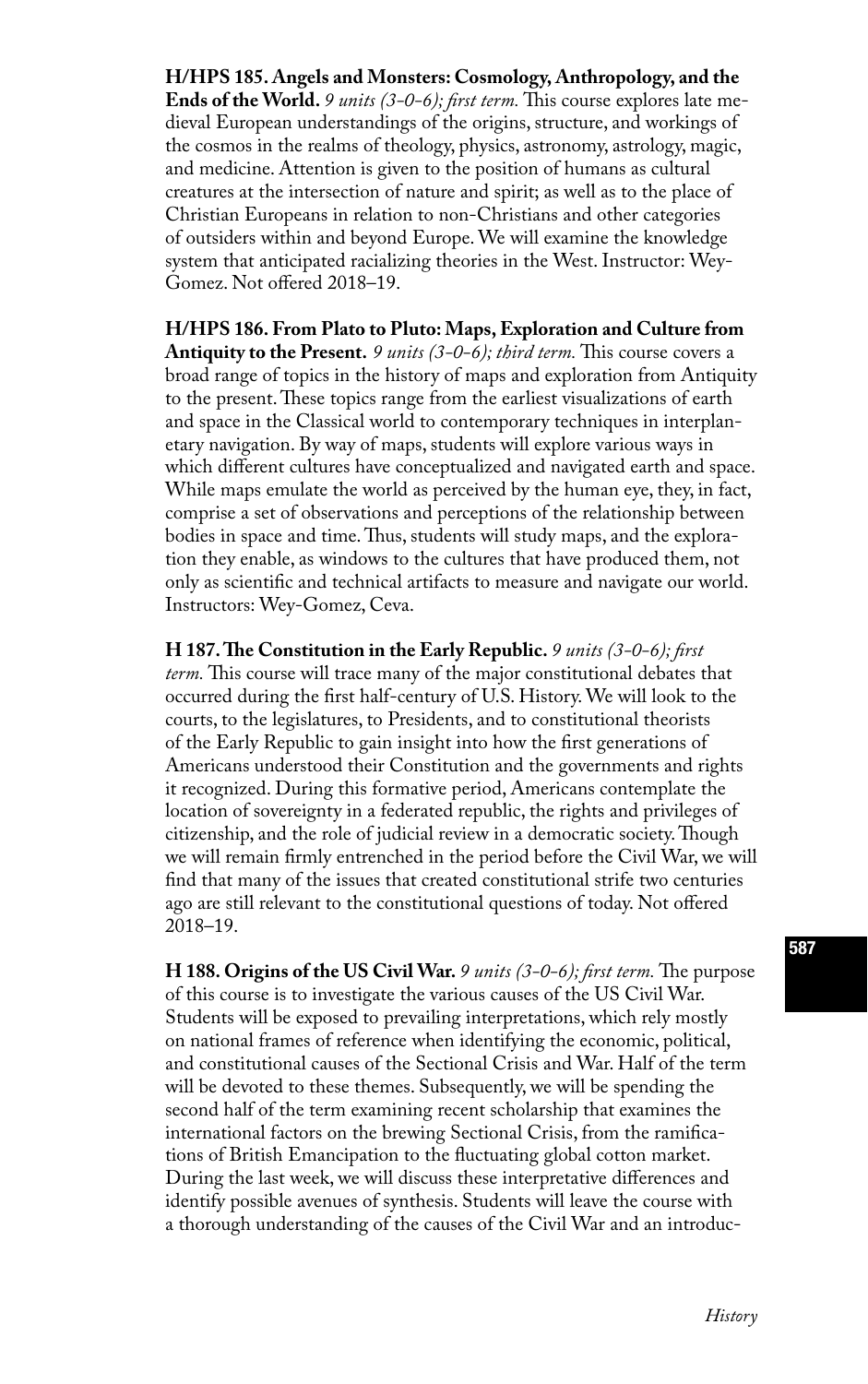tion to transnational influences on American historical development. Not offered 2018–19.

**H 189. The Ethics of War.** *9 units (3-0-6); third term.* We tend to think of violence as a breakdown in social order, but warfare, as an organized form of violence, complicates this perspective. Can waging war and upholding justice go hand in hand? In this seminar, we will explore theories of just war from Classical antiquity through the Middle Ages, paying particular attention to methods of categorizing warfare, women at war, and pacifist critiques. The course will conclude by assessing depictions of medieval warfare in contemporary culture, such as Vikings or Game of Thrones. Readings may include Aristotle, Cicero, Augustine, Thomas Aquinas, medieval handbooks of chivalry, Ælfric of Eynsham, documents from the trial of Joan of Arc, and Thomas More. Not offered 2018–19.

**H/L 191. Perspectives on History through German Literature.** *9 units (3- 0-6); third term.* Industrialization, economic growth, and democracy came to Germany much later than to England and France, and the forms they took in Germany were filtered through the specific institutional character of Central Europe. German-speaking writers and intellectuals saw these trends from the perspective of indigenous intellectual traditions, and the resulting collisions of values and priorities largely shaped European and American social, political, and literary debates for much of the nineteenth and twentieth centuries. This course explores these writings (in English translation) against the historical background of Central European society, focusing on particular works of Goethe, Hoffmann, Heine, Nietzsche, Kafka, Rilke, and Mann. Instructor: Dennison.

**H 192. The Crusades.** *9 units (3-0-6); third term.* This course will introduce students to the series of religiously motivated European invasions of the Middle and Near East that began at the end of the eleventh century and that led to the creation of Latin Christian principalities in Palestine. Though the crusading movement came to embroil much of Europe itself, the course will focus strictly on the military expeditions to what the Crusaders called the Holy Land, and the history of the Crusader states up to the point of their destruction at the end of the thirteenth century. The course will be guided by the following questions: how did medieval Christianity justify wars of aggression against foreign peoples and religions? What motivated western Europeans to leave their homes and march into a hostile environment, where they often faced impoverishment if not death and where maintaining a Christian presence was a constant struggle? How did they manage to erect stable political entities in alien territory that lasted as long as they did, and how did they have to adapt their own culture to do so? Finally, how did the native peoples of the regions the Crusaders invaded and conquered—Muslim but also Christian and Jewish — perceive the Crusaders? How did the Crusaders' presence affect life in a region whose populations had their own ancient histories and patterns of life? Not offered 2018–19.

### **En/H 193. Cervantes, Truth or Dare: Don Quixote in an Age of Empire.**

*9 units (3-0-6).* For course description, see English.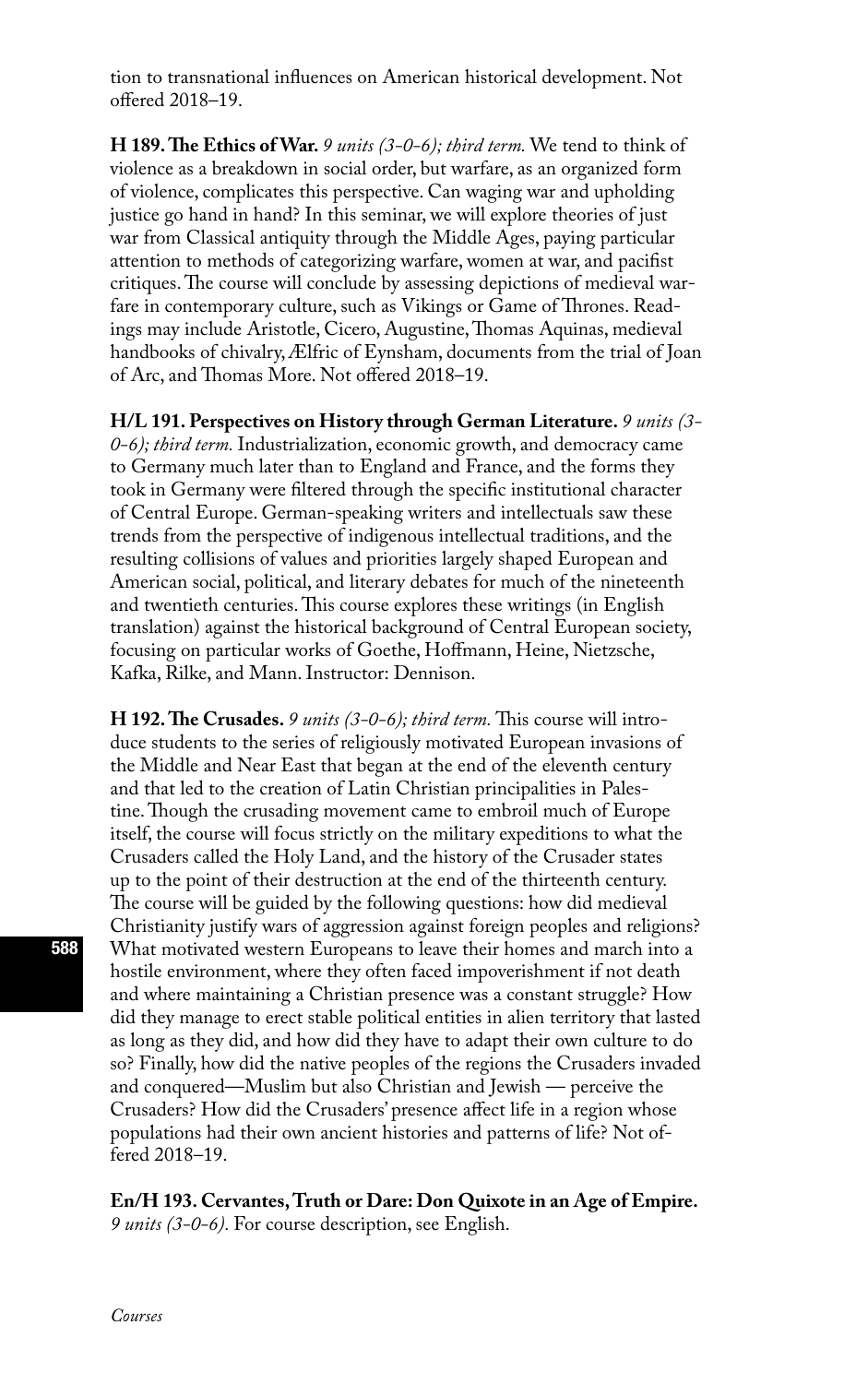**H 195. Vesuvius and Pompeii: Geology, Archaeology and Antiquity from the Enlightenment to the Present.** *9 units (3-0-6); first term.* This course examines Vesuvius and Pompeii and the relations between them from the earliest Pompeian discoveries to the present debate about the fate of the buried city, and the plans to cope with an impending Vesuvian eruption. It analyses the changing debates about the volcano—and its place in earth sciences—the development of archaeological techniques and their discoveries, the relationship between a tourist economy and the region, and the public debates about how to deal with disasters and conservation in a rapidly changing political environment. Not offered 2018–19.

**En/H 197. American Literature and the Technologies of Reading.** *9 units (3-0-6);* For course description, see English.

**H 201. Reading and Research for Graduate Students.** *Units to be determined for the individual by the division.* 

# HISTORY AND PHILOSOPHY OF SCIENCE

**Hum/H/HPS 18. Introduction to the History of Science.** *9 units (3-0-6).*  For course description, see Humanities.

**HPS 98. Reading in History and Philosophy of Science.** *9 units (1-0- 8). Prerequisite: instructor's permission.* An individual program of directed reading in history and philosophy of science, in areas not covered by regular courses. Instructor: Staff.

**HPS 102 ab. Senior Research Seminar.** *12 units (2-0-10). Offered in any two consecutive terms, by arrangement with HPS faculty.* Under the guidance of an HPS faculty member, students will research and write a focused research paper of 15,000 words (approximately 50 pages). Work in the first term will comprise intensive reading in the relevant literature and/or archival or other primary source research. In the second term, students will draft and revise their paper. Open to seniors in the HPS option and to others by special permission of an HPS faculty member. Instructor: Staff.

**HPS 103. Public Lecture Series.** *1 unit; first, second, third terms.* Student attend four lectures, featuring speakers from outside Caltech, on topics in the history and philosophy of science. Students may choose from a variety of regularly scheduled HPS lectures, including HPS seminars, Harris lectures, and Munro seminars (history or philosophy of science only). Graded on attendance. *Not available for credit toward the humanities–social science requirement.* Graded pass/fail. Instructors: Visiting lecturers. Not offered 2018–19.

**HPS/Pl/CS 110. Causation and Explanation.** *9 units (3-0-6); third term.* An examination of theories of causation and explanation in philosophy and neighboring disciplines. Topics discussed may include probabilistic and counterfactual treatments of causation, the role of statistical evidence and experimentation in causal inference, and the deductive-nomological model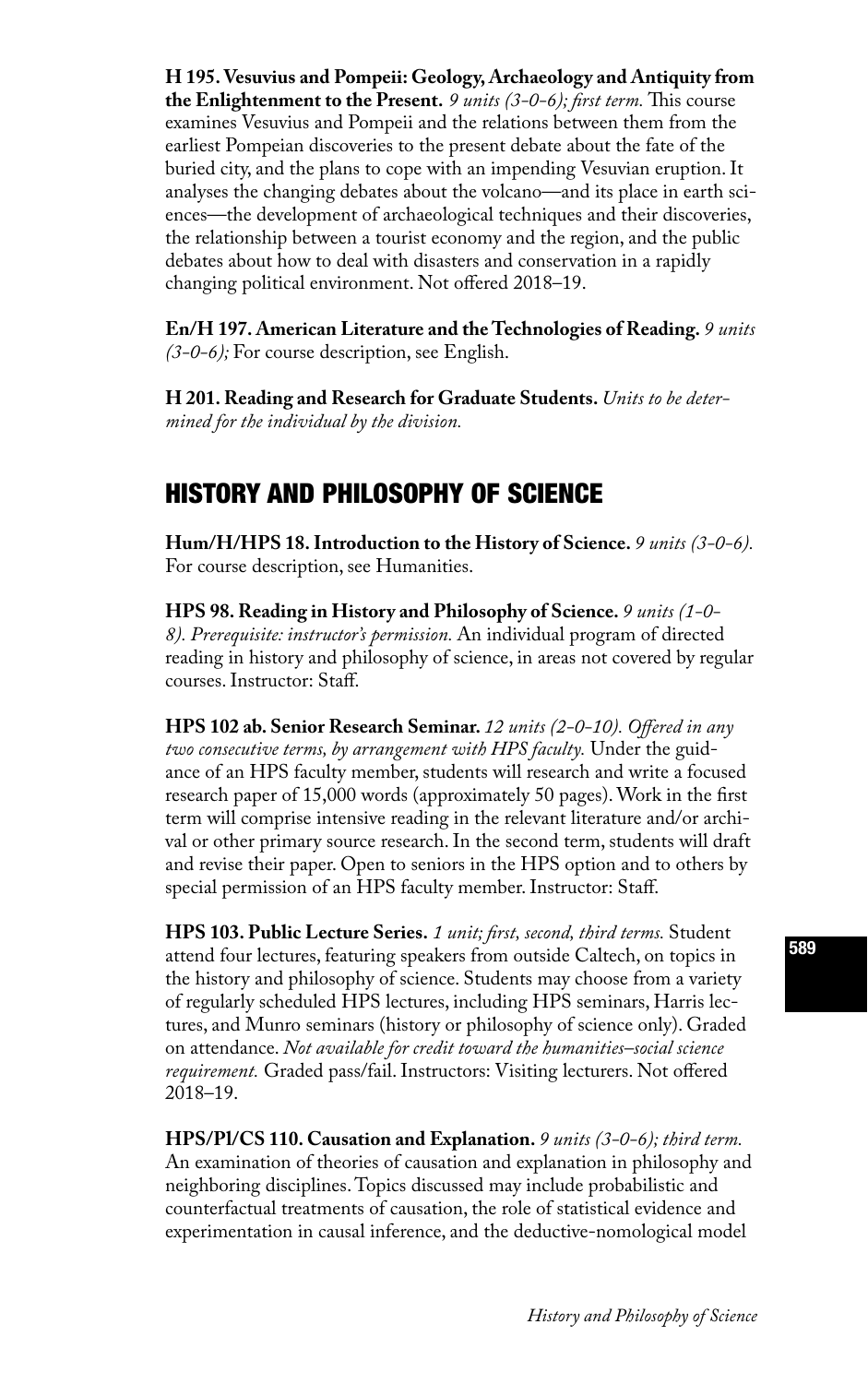of explanation. The treatment of these topics by important figures from the history of philosophy such as Aristotle, Descartes, and Hume may also be considered. Instructor: Eberhardt.

**HPS/Pl 120. Introduction to Philosophy of Science.** *9 units (3-0-6); third term.* An introduction to fundamental philosophical problems concerning the nature of science. Topics may include the character of scientific explanation, criteria for the conformation and falsification of scientific theories, the relationship between theory and observation, philosophical accounts of the concept of "law of nature," causation, chance, realism about unobservable entities, the objectivity of science, and issues having to do with the ways in which scientific knowledge changes over time. Instructor: Babic

**HPS/Pl 122. Probability, Evidence, and Belief.** *9 units (3-0-6); second term.* Philosophical and conceptual issues arising from the study of probability theory and how it relates to rationality and belief. Topics discussed may include the foundations and interpretations of probability, arguments for and against the view that we ought to have personal degrees of belief, rational change in beliefs over time, and the relationship between probability and traditional epistemological topics like evidence, justification, and knowledge. Instructor: Babic.

**HPS/Pl 123. Introduction to the Philosophy of Physics.** *9 units (3-0-6); first term. Prerequisites: Ph 1abc or instructor's permission.* This course will examine the philosophical foundations of the physical theories covered in the freshman physics sequence: classical mechanics, electromagnetism, and special relativity. Topics may include: the goals of physics; what laws of nature are; the unification of physical theories; symmetries; determinism; locality; the reality of fields; the arrow of time. Instructor: Sebens.

**HPS/Pl 124. Philosophy of Space and Time.** *9 units (3-0-6); first term.*  This course will focus on questions about the nature of space and time, particularly as they arise in connection with physical theory. Topics may include the nature and existence of space, time, and motion; the relationship between geometry and physical space (or space-time); entropy and the direction of time; the nature of simultaneity; and the possibility of time travel. Instructor: Hitchcock.

**HPS/Pl 125. Philosophical Issues in Quantum Physics.** *9 units (3-0-6); third term. Prerequisites: Ph 2b or Ph 12b.* This course will focus on philosophical and foundational questions raised by quantum physics. Questions may include: Is quantum mechanics a local theory? Is the theory deterministic or indeterministic? What is the role of measurement and observation? Does the wave function always obey the Schrödinger equation? Does the wave function give a complete description of the state of a system? Are there parallel universes? How are we to understand quantum probabilities? Instructor: Sebens.

**HPS/Pl 128. Philosophy of Mathematics.** *9 units (3-0-6); third term.*  An examination of conceptual issues that arise in mathematics. The sorts of issues addressed may include the following: Are mathematical objects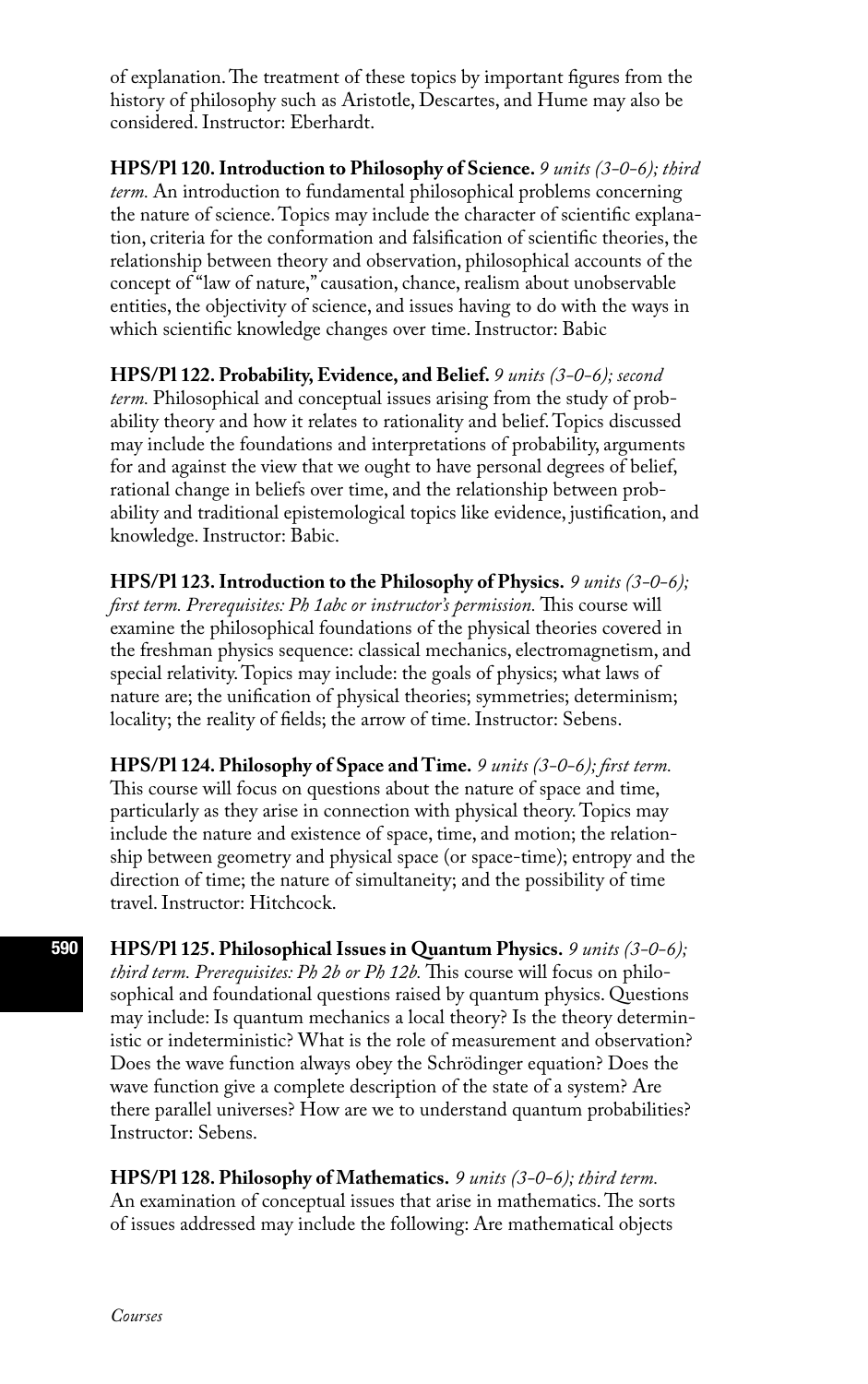such as numbers in some sense real? How do we obtain knowledge of the mathematical world? Are proofs the only legitimate source of mathematical knowledge? What is the relationship between mathematics and the world? How is it possible to apply abstract theory to the world? Views of major historical figures such as Plato, Hume, Kant, and Mill, as well as of contemporary writers are examined. The course will also examine philosophical issues that arise in particular areas of mathematics such as probability theory and geometry. Instructor: Hitchcock. Not offered 2018–19.

**HPS/Pl 130. Philosophy and Biology.** *9 units (3-0-6); second term.* A selection of philosophical issues arising in the biological sciences. Topics will vary by term. Not offered 2018–19.

**HPS/Pl 134. Current Issues in Philosophical Psychology.** *9 units (3-0-6); third term.* An in-depth examination of one or more issues at the intersection of contemporary philosophy and the brain and behavioral sciences. Topics may include the development of a theory of mind and self-representation, theories of representation and neural coding, the nature of rationality, the nature and causes of psychopathology, learning and innateness, the modularity of mind. Not offered 2018–19.

**HPS/Pl 135. Moral Philosophy and the Brain.** *9 units (3-0-6); first term.* This course will examine the impact of recent advances in neuroscience on moral philosophy. Topics to be addressed include: the evolution of morality and a naturalistic perspective on ethics; the role of brain imaging in adjudicating between deontological vs. consequentialist perspectives on moral decision-making and judgment; the relation between virtue theory and habit systems in the brain; brain imaging of altruism and its implications for egoism, empathy, and moral motivation; moral agency and free will; the neuroscience of distributive justice; the debate regarding the normative significance of neuroscience for moral philosophy. Not offered 2018–19.

**HPS/Pl 136. Happiness and the Good Life.** *9 units (3-0-6); first term.* This course will critically examine the emerging science of happiness and positive psychology, its philosophical assumptions, methodology, and its role in framing social policy and practice. Topics to be addressed include: the relation between happiness as subjective well-being or life satisfaction and philosophical visions of the good life; the relation between happiness and virtue; the causes of happiness and the role of life experience; happiness and economic notions of human welfare, attempts to measure happiness, and the prospect for an economics of happiness; happiness as a brain state and whether brain science can illuminate the nature of happiness; mental illness and psychiatry in light of positive psychology. Instructor: Quartz.

**HPS/Pl 137. Minds, Brains, and Selves.** *9 units (3-0-6); third term.* This course will critically examine the impact of recent advances in psychology, economics, artificial intelligence, and neuroscience on philosophical questions about the nature of the self and self-identity. Topics to be addressed include: the nature of self-awareness; the role of the self in decisionmaking, reasoning, and planning; the possibility, and accuracy of, selfknowledge; whether the self is unitary, multiple, fragmented, or illusory;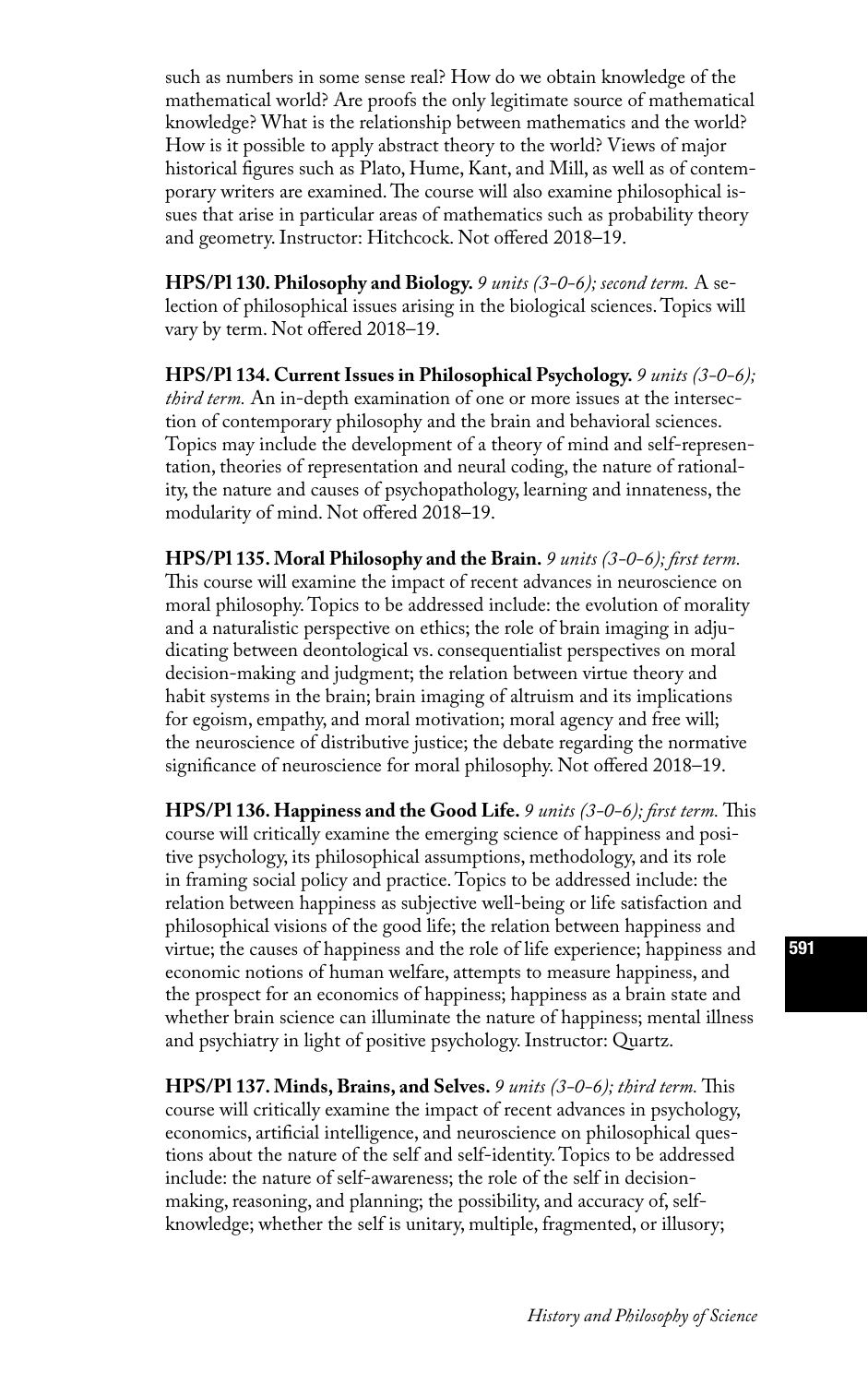self-related emotions; the narrative structure of the self; and how selves are instantiated in neural tissue and whether selves could be instantiated in non-biological substrates (technological singularity). Not offered 2018–19.

**HPS/Pl 138. Human Nature and Society.** *9 units (3-0-6); second term.* This course will investigate how assumptions about human nature shape political philosophy, social institutions, and social policy. The course will begin with a historical perspective, examining the work of such political philosophers as Plato, Locke, Rousseau, and Marx, along with such psychologists as Freud and Skinner. Against this historical perspective, it will then turn to examine contemporary views on human nature from cognitive neuroscience and evolutionary psychology and explore their potential implications for political philosophy and social policy. Among topics to be discussed will be the nature of human sociality and cooperation; economic systems and assumptions regarding production and consumption; and propaganda, marketing, and manipulation. Instructor: Quartz.

**HPS/H 160. Einstein and His Generation: The History of Modern** 

**Physical Sciences.** *9 units (3-0-6); third term*. An exploration of the most significant scientific developments in the physical sciences, structured around the life and work of Albert Einstein (1879-1955), with particular emphasis on the new theories of radiation, the structure of matter, relativity, and quantum mechanics. While using original Einstein manuscripts, notebooks, scientific papers, and personal correspondence, we shall also study how experimental and theoretical work in the sciences was carried out; scientific education and career patterns; personal, political, cultural, and sociological dimensions of science. Instructor: Kormos-Buchwald.

**HPS/H 162. Social Studies of Science.** *9 units (3-0-6); third term.* A comparative, multidisciplinary course that examines the practice of science in a variety of locales, using methods from the history, sociology, and anthropology of scientific knowledge. Topics covered include the high-energy particle laboratory as compared with a biological one; Western as compared to non-Western scientific reasoning; the use of visualization techniques in science from their inception to virtual reality; gender in science; and other topics. Instructors: Feingold.

**HPS/Pl 165. Selected Topics in Philosophy of Science.** *9 units (3-0-6).* Instructors: Staff, visiting lecturers.

**HPS/H 166. Historical Perspectives on the Relations between Science and Religion.** *9 units (3-0-6); second term.* The course develops a framework for understanding the changing relations between science and religion in Western culture since antiquity. Focus will be on the ways in which the conceptual, personal, and social boundaries between the two domains have been reshaped over the centuries. Questions to be addressed include the extent to which a particular religious doctrine was more or less amenable to scientific work in a given period, how scientific activity carved an autonomous domain, and the roles played by scientific activity in the overall process of secularization. Instructor: Feingold.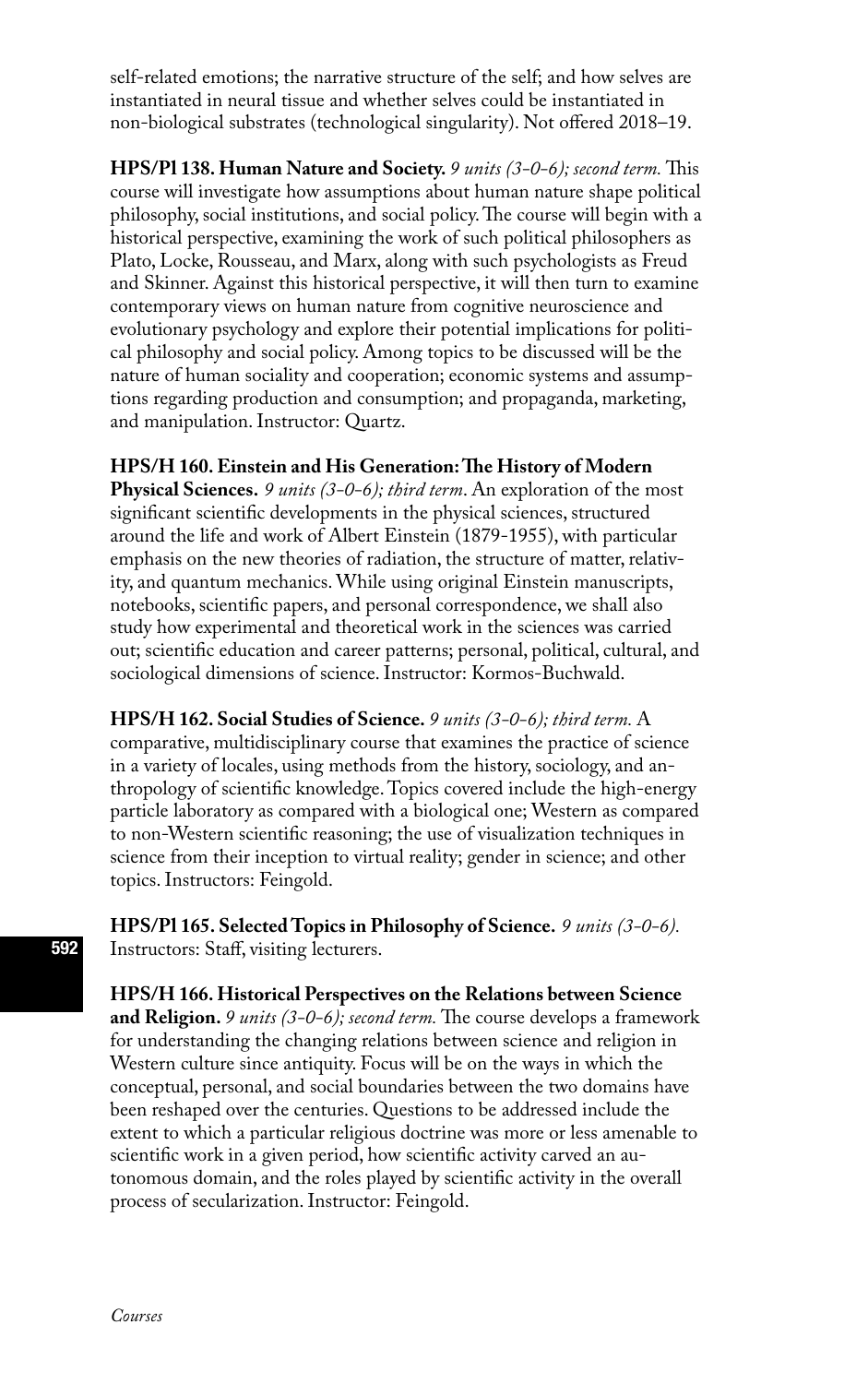**HPS/H 167. Experimenting with History/Historic Experiment.** *9 units (3-0-6). Prerequisites: Ph 1 abc, and Ph 2 abc (may be taken concurrently).*  This course uses a combination of lectures with hands-on laboratory work to bring out the methods, techniques, and knowledge that were involved in building and conducting historical experiments. We will connect our laboratory work with the debates and claims made by the original discoverers, asking such questions as how experimental facts have been connected to theories, how anomalies arise and are handled, and what sorts of conditions make historically for good data. Typical experiments might include investigations of refraction, laws of electric force, interference of polarized light, electromagnetic induction, or resonating circuits and electric waves. We will reconstruct instrumentation and experimental apparatus based on a close reading of original sources. Not offered 2018–19.

**HPS/H 168. History of Electromagnetism and Heat Science.** *9 units (3-0-6); third term. Prerequisites: Ph 1 abc, and Ph 2 abc (may be taken concurrently).* This course covers the development of electromagnetism and thermal science from its beginnings in the early 18th century through the early 20th century. Topics covered include electrostatics, magnetostatics, electrodynamics, Maxwell's field theory, the first and second laws of thermodynamics, and statistical mechanics as well as related experimental discoveries. Instructor: Buchwald.

**HPS/H 169. Selected Topics in the History of Science and Technology.** *9 units (3-0-6).* Instructors: Staff, visiting lecturers.

**HPS/H 170. History of Light from Antiquity to the 20th Century.** *9 units (3-0-6); second, third terms. Prerequisites: Ph 1 abc, and Ph 2 abc (may be taken concurrently).* A study of the experimental, mathematical, and theoretical developments concerning light, from the time of Ptolemy in the 2nd century A.D. to the production of electromagnetic optics in the 20th century. Instructor: Buchwald, J. Not offered 2018–19.

**HPS/H 171. History of Mechanics from Galileo through Euler.** *9 units (3-0-6). Prerequisites: Ph 1 abc, and Ph 2 abc (may be taken concurrently).*  This course covers developments in mechanics, as well as related aspects of mathematics and models of nature, from just before the time of Galileo through the middle of the 18th century, which saw the creation of fluid and rotational dynamics in the hands of Euler and others. Not offered 2018–19.

**HPS/H 172. History of Mathematics: A Global View with Close-ups.** *9 units (3-0-6); offered by announcement.* The course will provide students with a brief yet adequate survey of the history of mathematics, characterizing the main developments and placing these in their chronological, cultural, and scientific contexts. A more detailed study of a few themes, such as Archimedes' approach to infinite processes, the changing meanings of "analysis" in mathematics, Descartes' analytic geometry, and the axiomatization of geometry c. 1900; students' input in the choice of these themes will be welcomed. Not offered 2018–19.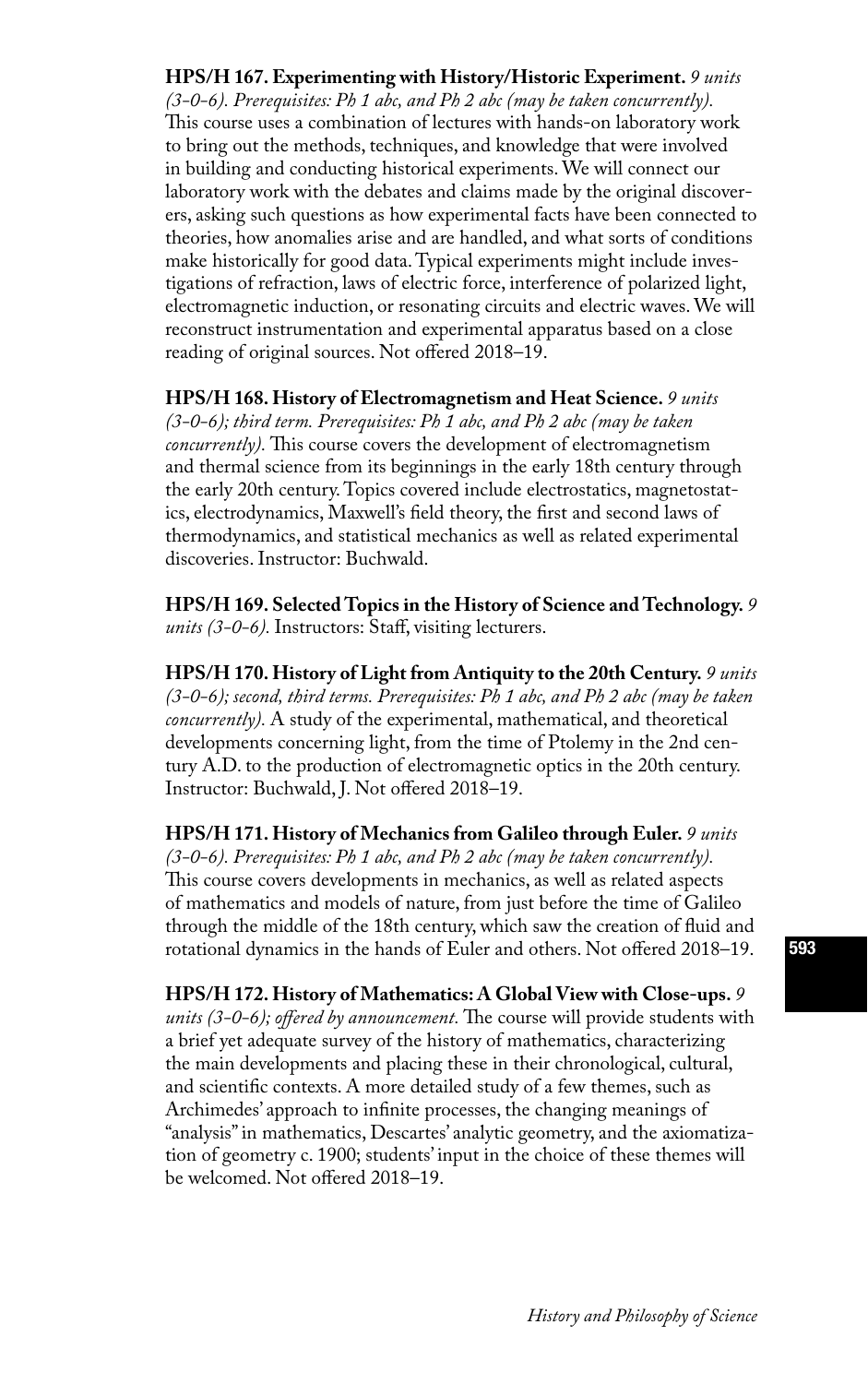#### **HPS/H 175. Matter, Motion, and Force: Physical Astronomy from Ptol-**

**emy to Newton.** *9 units (3-0-6); second term.* The course will examine how elements of knowledge that evolved against significantly different cultural and religious backgrounds motivated the great scientific revolution of the 17th century. Not offered 2018–19.

**Pl/HPS 183. Bioethics.** *9 units (3-0-6).* For course description, see Philosophy.

**H/HPS 185. Angels and Monsters: Cosmology, Anthropology, and the Ends of the World.** *9 units (3-0-6).* For course description, see History.

**H/HPS 186. From Plato to Pluto: Maps, Exploration and Culture from Antiquity to the Present.** *9 units (3-0-6).* For course description, see History.

**HPS/Pl 188. The Evolution of Cognition.** *9 units (3-0-6); second term.*  By many measures, Homo sapiens is the most cognitively sophisticated animal on the planet. Not only does it live in a huge variety of habitats, and not only has it transformed its environment in unprecedented ways, but it is also responsible for such cultural artifacts as language, science, religion, and art. These are achievements that other species, however successful they may be in other respects, have not accomplished. This course investigates the cognitive, behavioral, and environmental bases for humans' surprising cultural dominance of our planet. Possible topics include the evolution of language, the evolution of morality, the evolution of religion, the evolution of cooperation, and the advent of technology, math, science, and the Internet. Contact the instructor to find out what the topic in any given term is. Instructor: Cowie. Not offered 2018–19.

### HUMANITIES

**Hum/H 1. American History.** *9 units (3-0-6); first term.* Among the major events, trends, and problems of our country's history are the American Revolution, the framing and development of the Constitution, wars, slavery and emancipation, ethnic and gender relations, immigration, urbanization, westward conquest, economic fluctuations, changes in the sizes and functions of governments, foreign relations, class conflicts, domestic violence, and social and political movements. Although no one course can treat all of these themes, each freshman American history course will deal with two or more of them. How have American historians approached them? What arguments and evidence have scholars offered for their interpretations and how can we choose between them? In a word, what can we know about our heritage? Instructor: Kousser.

**Hum/H 3. The United States in the Twentieth Century.** *9 units (3-0-6); third term.* Designed to introduce students to the academic study of history, this course examines key issues and events that shaped the political, social, and cultural history of the United States in the Twentieth Century. Through a wide variety of historical sources—including primary docu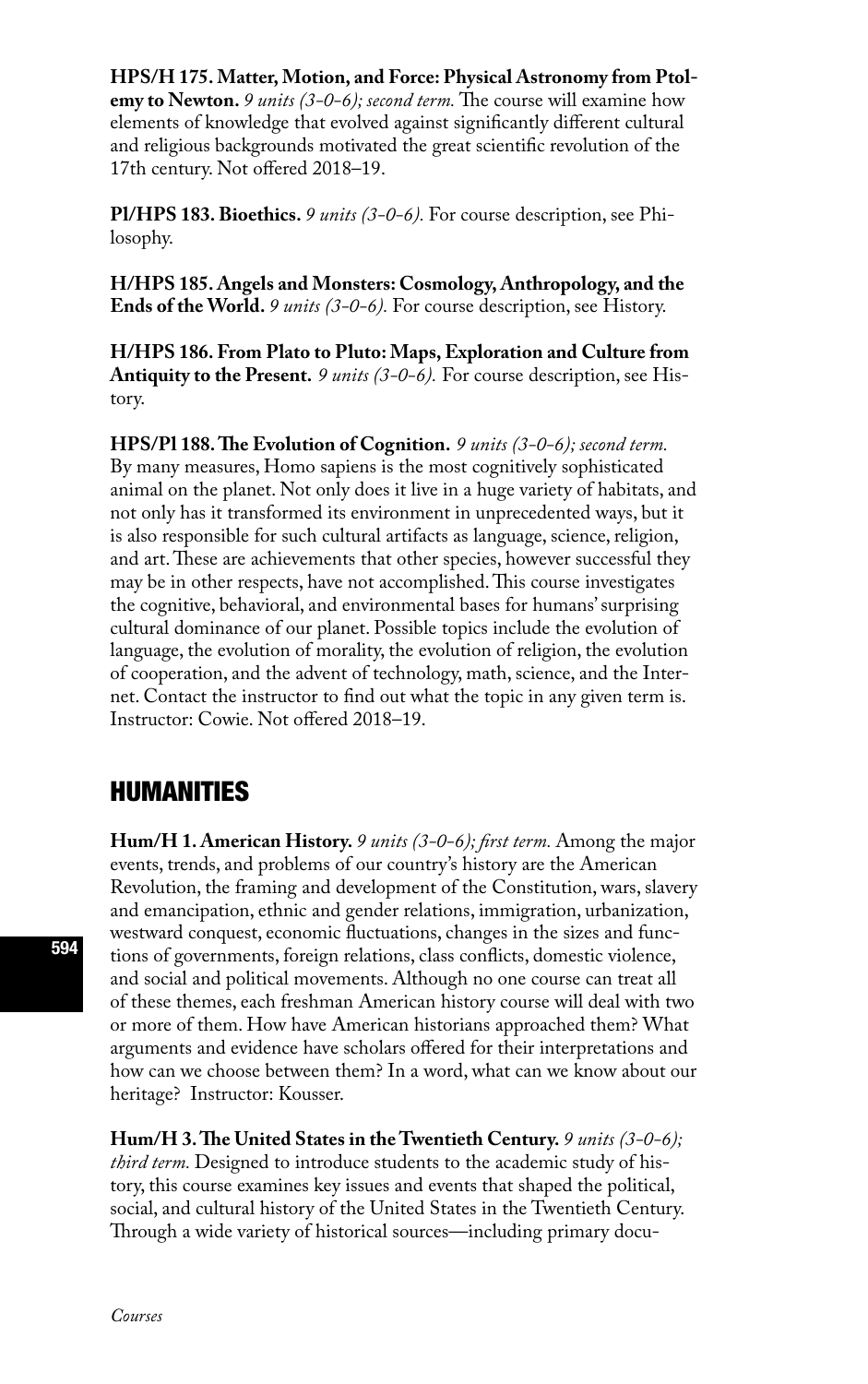ments, fiction, and music—students will explore issues such as popular culture, immigration and labor, the civil rights movement, political realignment, and American intervention abroad. Instructors: Savage.

**Hum/H 5. The History of the Chinese Empire.** *9 units (3-0-6); first term.*  This class will explore several facets of how the concept of empire and its historical formation in China was defined, portrayed, and developed over time. It offers students a chance to reflect on the interaction of event, record, and remembrance as these components combine in the creation and contestation of history. This course will particularly emphasize how the making, writing, and remembering of history responds to the advent of different regimes of legitimacy in order to give students a new perspective on the relationship between action, authorship, and interpretation in history. Instructor: Dykstra.

**Hum/H 8 a. Civilization, Science, and Archaeology: Before Greece: The Origins of Civilization in Mesopotamia.** *9 units (3-0-6); third term.* This course will introduce students to the early development of civilization in Mesopotamia and Egypt from 4000 B.C.E. through 1000 B.C.E. Origins of agriculture and writing, the evolution of the city, and the structures of the Mesopotamian economy and social order will be discussed. Comparison with contemporary developments in Egypt during the Old and Middle Kingdoms may include a reading of Gilgamesh from 3000 B.C.E. and of the Egyptian Tale of Sinuhe. The course concludes with a discussion of life during the late Bronze Age. Focus will be on life as it was lived and experienced by many groups in pre-classical antiquity rather than on kings and dynasties. Instructor: Buchwald.

**Hum/H 8 b. Civilization, Science, and Archaeology: The Development of Science from Babylon through the Renaissance.** *9 units (3-0-6); second and third terms.* Connections in antiquity between astrology and astronomy, early theories of light, Islamic science, new concepts of knowledge during the European Middle Ages and Renaissance, the early laboratory, the development of linear perspective, the origins of the Copernican and Keplerian systems of astronomy, and the science of Galileo. Instructor: Buchwald. Not offered 2018–19.

**Hum/H 8 c. Civilization, Science, and Archaeology: The Nature of Religious Belief in Ancient Egypt, Mesopotamia, and Israel.** *9 units (3- 0-6); offered by announcement.* The civilizations of Egypt and Mesopotamia gave rise to complex forms of religious practices connected to the social order, moral behavior, and the afterlife. The course examines the origins of concepts of moral death and of sin as a violation of cosmic order in antiquity, the nature of polytheism, and the manner in which monotheism arose out of it. In addition to historical analyses the course includes readings by anthropologists who have studied cult structures as well as contemporary theories by evolutionary psychologists. Not offered 2018–19.

**Hum/H 9 a. European Civilization: The Classical and Medieval Worlds.**  *9 units (3-0-6); offered by announcement.* Will survey the evolution of Mediterranean and European civilization from antiquity through the end of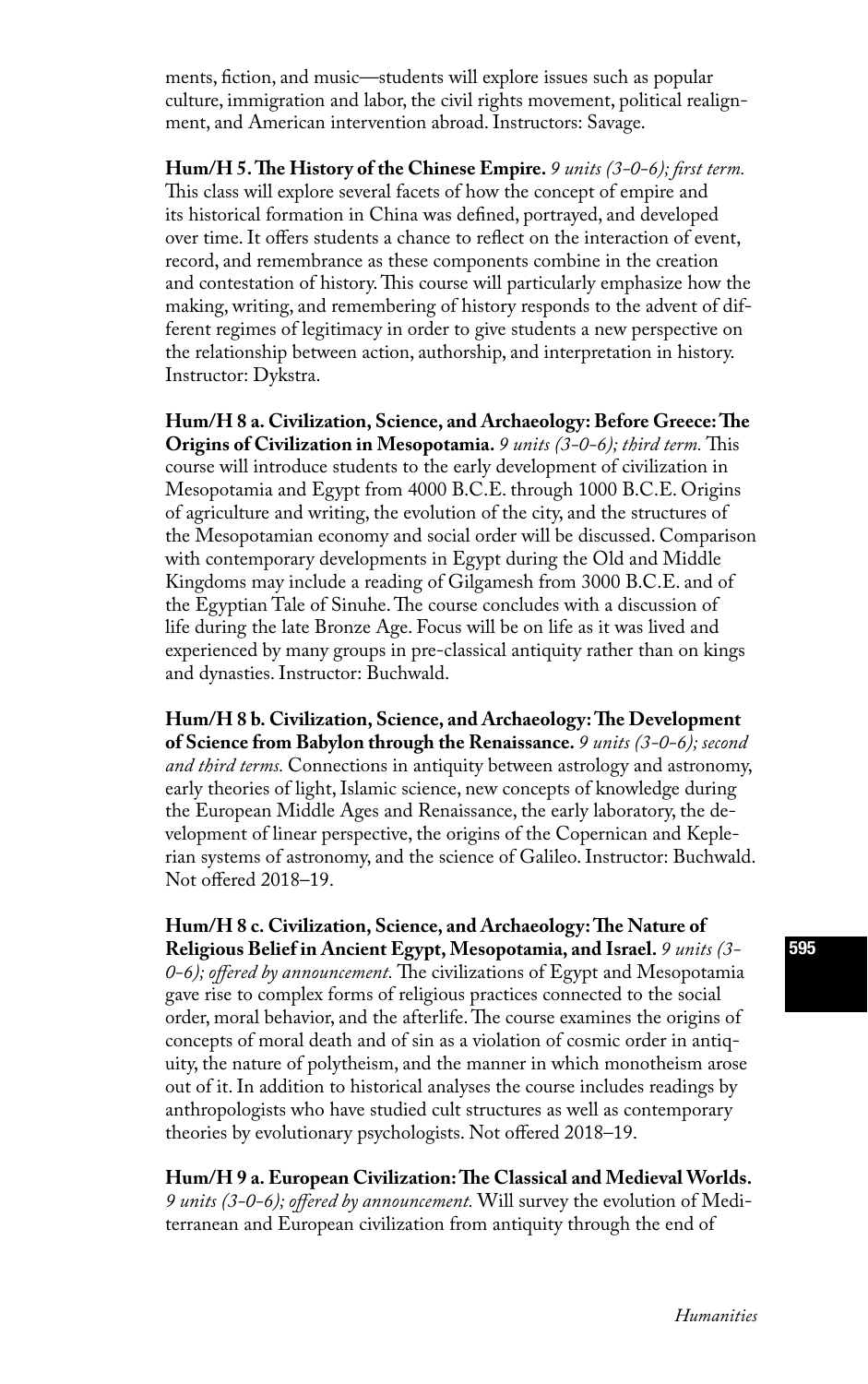the Middle Ages. It will emphasize the reading and discussion of primary sources, especially but not exclusively literary works, against the backdrop of the broad historical narrative of the periods. The readings will present students with the essential characteristics of various ancient and medieval societies and give students access to those societies' cultural assumptions and perceptions of change. Not offered 2018–19.

**Hum/H 9 b. European Civilization: Early Modern Europe.** *9 units (3-0- 6); second and third terms.* Will survey the evolution of European civilization from the 14th century to the early 19th century. The topics covered will depend on the individual instructor, but they will include some of the major changes that transformed Western civilization in the early modern period, such as the Renaissance, the Reformation, the rise of sovereign states and the concomitant military revolution, the Scientific Revolution and the Enlightenment, and the French and industrial revolutions. Readings will include major works from the period, as well as studies by modern historians. Instructors: Hoffman, Wey-Gomez.

**Hum/H 9 c. European Civilization: Modern Europe.** *9 units (3-0-6); third term.* Will introduce students to major aspects of the politics and culture of modernity that have profoundly transformed Western society and consciousness from the French Revolution to the contemporary era. A variety of historical, literary, and artistic works will be used to illuminate major social, intellectual, and cultural movements. The focus will be on significant and wide-ranging historical change (e.g., the industrial revolution, imperialism, socialism, fascism); on cultural innovation (e.g., modernism, impressionism, cubism); and on the work of significant thinkers. Instructors: Kormos-Buchwald.

**Hum/H 10. Medieval Europe: The Problem of Violence.** *9 units (3-0-6); first term.* This course will explore how people understood violence in Europe between ca. 500 and ca. 1400 AD. It will focus on the various norms that governed the use of violence in a period when the right of free people to carry and use weapons was considered self-evident. Working through primary sources, students will explore the relationship between violence and vengeance, the law, central authority and public order, religion, emotions, public ritual, and economics. As they go along students will consider whether violence can coexist with or even promote stable, ordered societies, or whether it by definition creates disorder. Instructor: Brown.

**Hum/H 11. Love and Death: Using Demography to Study the History of Europe from 1700.** *9 units (3-0-6); first, third terms.* Demographic events births, marriages, deaths—have always been highly responsive to changes in the local environment. Decisions about when to marry, how many children to have, or what kind of household to live in have always been closely correlated to decisions people take in other areas of their lives and, as a result, can tell us a great deal about the economic, social, and cultural worlds people inhabit. This course examines differences in demographic trends in Europe across space and time, from 1700 to the present, as well as existing explanations for these differences, including political economic factors, social and cultural norms, biology and disease environments. Some topics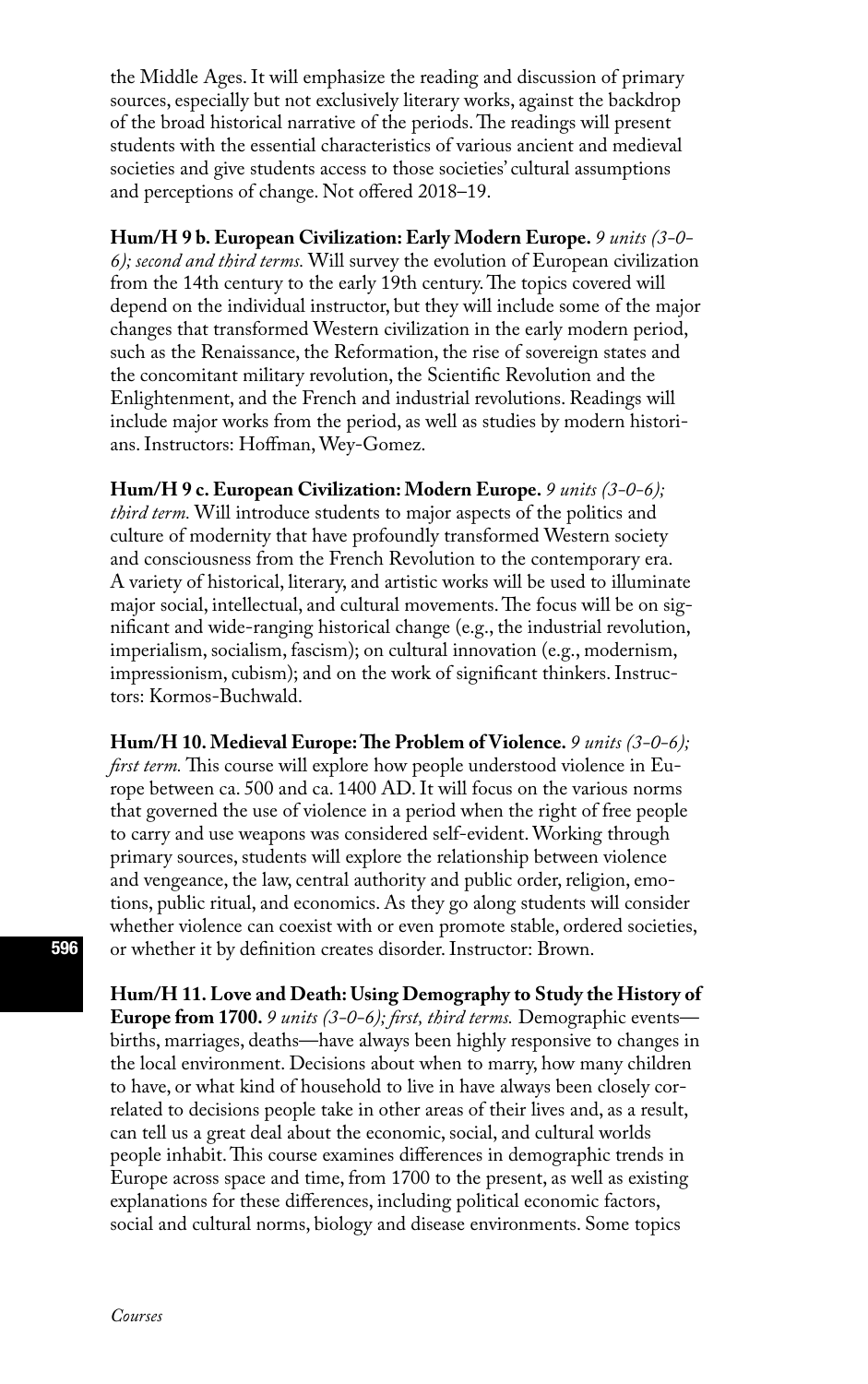include: the demographic effects of war, industrialization, and urbanization; changes related to the emergence of reliable contraceptive technologies; changes related to the expansion of economic opportunities for women; the effects of government policies on demographic decisions. Instructors: Dennison.

**Hum/H/HPS 18. Introduction to the History of Science.** *9 units (3-0-6); second, third terms.* Major topics include the following: What are the origins of modern Western science, when did it emerge as distinct from philosophy and other cultural and intellectual productions, and what are its distinguishing features? When and how did observation, experiment, quantification, and precision enter the practice of science? What were some of the major turning points in the history of science? What is the changing role of science and technology? Using primary and secondary sources, students will take up significant topics in the history of science, from ancient Greek science to the 20th-century revolution in physics, biology, and technology. Hum/H/HPS 10 may be taken for credit toward the additional 36-unit HSS requirement by HPS majors and minors who have already fulfilled their freshman humanities requirement and counts as a history course in satisfying the freshman humanities breadth requirement. Instructor: Feingold.

**Hum/En 20. Greek Epic and Drama.** *9 units (3-0-6); first, second terms.*  The epic poems attributed to Homer, the Iliad and the Odyssey, and Athenian drama of the fifth and early fourth centuries BCE have been masterpieces of the western literary tradition for thousands of years. We will study one or both epics, tragedies by Aeschylus, Sophocles, and Euripides, and comedies by Aristophanes. Instructor: Pigman.

**Hum/En 21. The Marvelous and the Monstrous: Literature at the Boundaries of the Real.** *9 units (3-0-6); second, third terms.* Marvels flourish at the boundaries of literary invention, religious belief, and scientific inquiry, challenging assumptions about natural processes and expected outcomes. From Grendel, the monstrous foe of Beowulf, to Satan, Milton's charismatic antihero, this seminar examines the uses of the marvelous in a variety of texts and genres, including Shakespearian drama, medieval romance, and early travel-writing. Readings may include Beowulf, Marie de France, Chaucer, John Mandeville, Shakespeare, Milton. Instructor: Jahner.

**Hum/En 22. Inequality.** *9 units (3-0-6); second term.* Throughout the history of Europe, America, and beyond, poets and philosophers have asked hard questions about unequal relationships, whether between kings and subjects, gods and humans, men and women, rich and poor, or machines and people. Our authors take no single point of view; our goal is to analyze sophisticated and often surprising arguments and to enter new cultural worlds. Readings may include Ovid, Milton, Sei Shonagon, Machiavelli, Rousseau, and Alexievich. Instructor: Haugen.

**Hum/En 23. Literature and Medicine.** *9 units (3-0-6); third term.* The relationship between patients and doctors, the ill and the well, involves a constant exchange of stories. In this course we will look more closely at the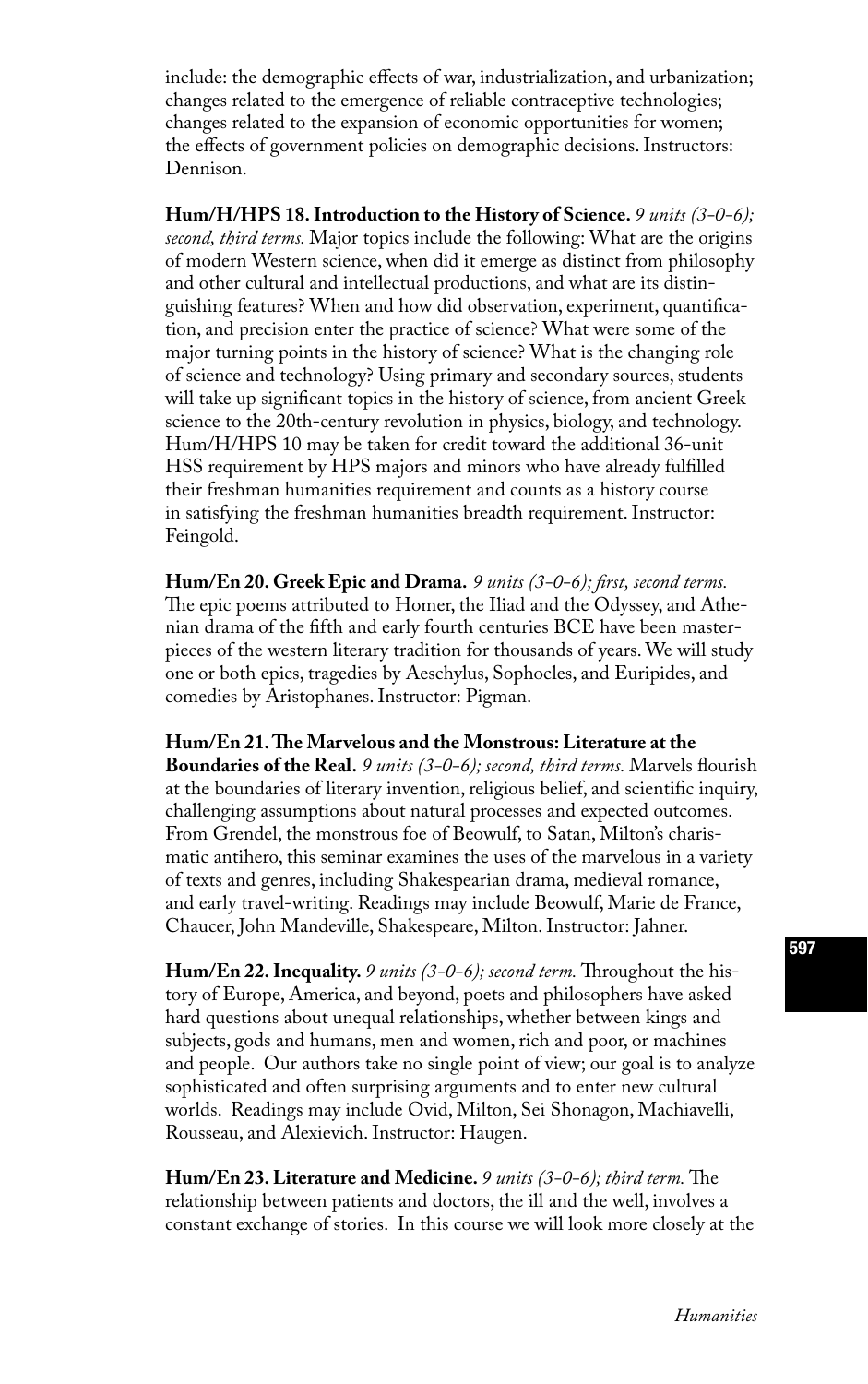relationship between medicine and narrative through a selection of fiction, essays and poems that investigate the interplay between doubt and diagnosis, the idea of the case study, the problem of medical responsibility, and the language of pain and illness. Authors covered may include Sontag, Mantel, Conan Doyle, Freud, Woolf, Dickinson, Ishiguro and Shelley. Instructor: Gilmore.

**Hum/En 24. The Scientific Imagination in English Literature.** *9 units (3-0-6); second term.* This course considers three periods of major scientific development—the Renaissance, the nineteenth century, and the modern period— to explore the influence new ideas, discoveries, and theories had on the imagination of English writers. We will look at the early modern interplay between magic and science, Romantic and Victorian debates about evolution, and the twentieth-century advent of modern physics as we confront consistent tropes like the mad scientist, the scientist-hero, and the problem of uncertainty. Authors covered may include Shakespeare, Marlowe, Bacon, Shelley, Darwin, Conan Doyle, Stevenson, Auden, McEwan, and Stoppard. Instructor: Gilmore.

**Hum/En 26. Encountering Difference in Medieval Literature.** *9 units (3-0-6); first, third terms.* Encountering those who are different from us can be both exciting and challenging, obliging us to reevaluate the boundaries that separate ourselves from others. In this course, we will consider how religious, ethnic, cultural and other categories have been used to differentiate between self and other, the relationship between violence and difference, and the role that language itself plays in constructing narratives of difference. Readings may include Chaucer, The Travels of Ibn Battutah, The Book of Margery Kempe, medieval popular romances, eyewitness accounts of the Crusades, and the writings of early explorers. Instructor: Klement.

**Hum/En 29. Dream Narratives.** *9 units (3-0-6); first term.* Dream narratives reveal as much about cultural beliefs and superstitions as they do about techniques of narration and interpretation. This course investigates key developments in the literature on dreams and dream interpretations during a time period when they were subjected to competing religious and scientific interpretations. Examples will focus on the time period between the Renaissance and the Enlightenment and will include texts by Descartes, Calderón, Shakespeare, and Diderot. Instructor: Holland.

**Hum/En 33. Modern Metamorphoses.** *9 units (3-0-6); second term.* Narratives of metamorphosis have traditionally used their dramatic subject matter—a radical change of form—as a vehicle for social criticism. This course explores the ways in which twentieth-century writers experiment with the concept of metamorphosis to take on the most pressing political and social issues of their day, including slavery, women's rights, and critiques of capitalist excess. Readings to include Kafka, Garnett, Orwell, Tawada, and Erpenbeck. Instructor: Holland.

**Hum/En 35. Major British Authors.** *9 units (3-0-6); offered by announcement.* This course will introduce students to one or more of the genres of English literature, including poetry, drama, and prose fiction, by studying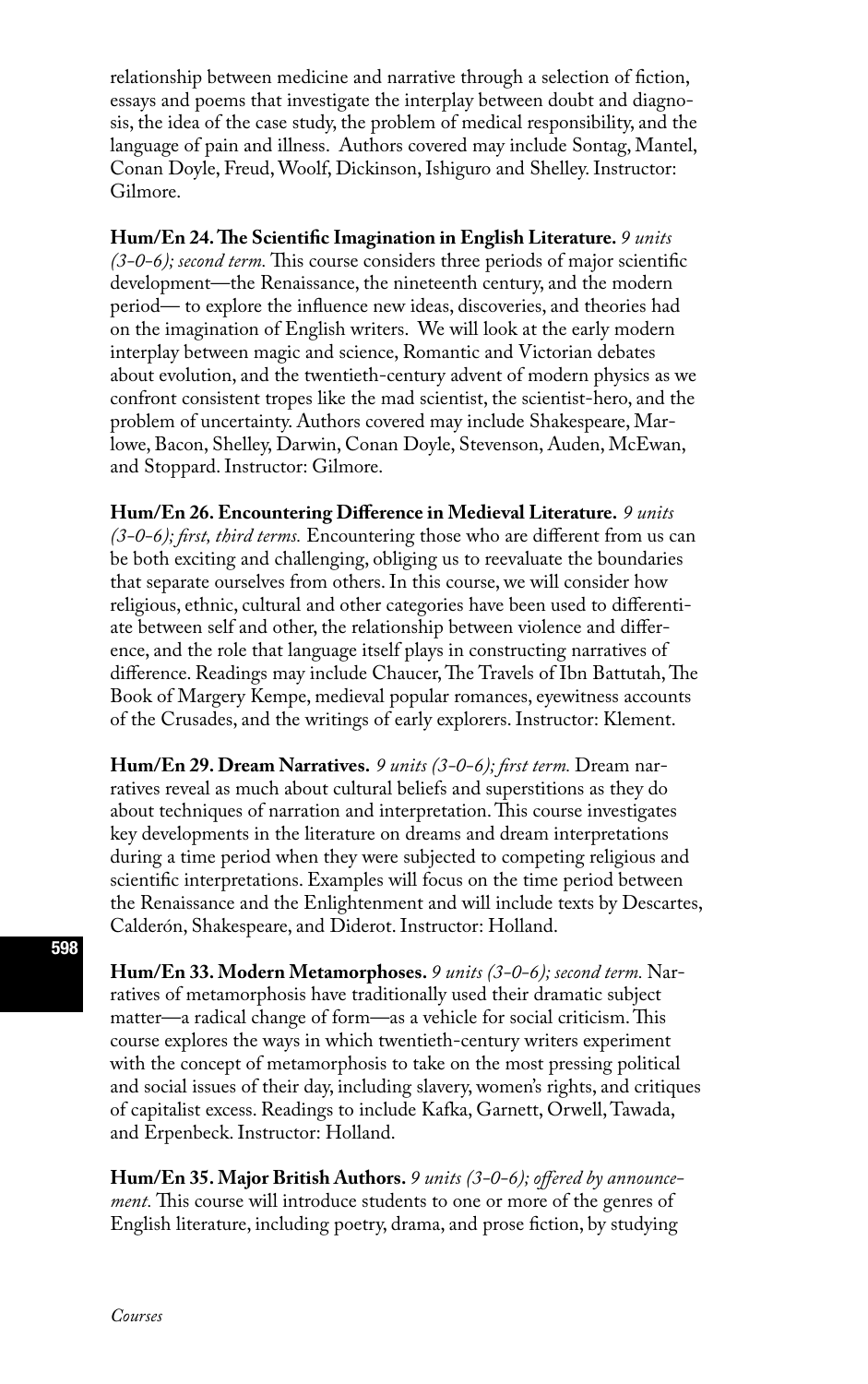major authors from different periods. Sometimes the course will cover a wide range of authors, while at others it will concentrate on a few. Authors might include Chaucer, Shakespeare, Milton, Austen, George Eliot, or Joyce. Not offered 2018–19.

**Hum/En 36. American Literature and Culture.** *9 units (3-0-6); offered by announcement.* Studies of American aesthetics, genres, and ideas from the birth of the nation to the present. Students will be introduced to the techniques of formal analysis. We will consider what constitutes evidence in relation to texts and how to develop a persuasive interpretation. Topics may include *Nature's Nation*, slavery and its aftermath, individualism and the marketplace, the "New Woman," and the relation between word and image. Not offered 2018–19.

**Hum/En 37. Modern European Literature.** *9 units (3-0-6); offered by announcement.* An introduction to literary analysis through a sustained exploration of the rise and aftermath of modernism. What was the modernist revolt of the early 20th century, how did it challenge literary tradition and existing social forms, and to what extent have we inherited a world remade by modernism? While the course will focus on British and Continental literature, writers from other parts of the world whose work closely engages the European tradition may also be considered. Authors may include Flaubert, James, Conrad, Joyce, Woolf, Kafka, Borges, Yeats, and Eliot. Not offered 2018–19.

**Hum/En 38. Telling Time in American Modernism.** *9 units (3-0-6); first term.* This course will explore modernist literature's relationship to time. We will identify the methods that modernist narratives use to characterize the experience of lived time, or temporality, such as stream of consciousness, non-linear storytelling, and narrative omissions. We will ask: what challenges does temporal experience pose to clock time and, more broadly, historical time? The course will emphasize the influence of new technologies on modernist representations of time and space, including rural and urban space, and modernism's engagement with changing attitudes regarding race, gender and sexuality. Students will learn about key movements within American modernism, including the Harlem Renaissance, and may opt to analyze modernist literature's relationships to other genres, including music and visual culture. Authors studied will include: Gertrude Stein, Jean Toomer, Nella Larsen, and William Faulkner. Instructor: Sherazi. Not offered 2018–19.

**Hum/En 39. Contemporary American Fiction.** *9 units (3-0-6); first term.*  This course will engage works of contemporary American fiction, with particular attention paid to experimental narrative strategies and their effects, including non-chronological storytelling, metafictionality, and narrative omissions. Notably, the literature we will read is set during and/ or in the aftermath of World War II and/or the Vietnam War. How do the novel's central characters understand their roles in American society before, during, and beyond wartime? We will consider the ways in which social movements, including the civil rights and women's liberation movements, informed these works of fiction and how such literature resonates in our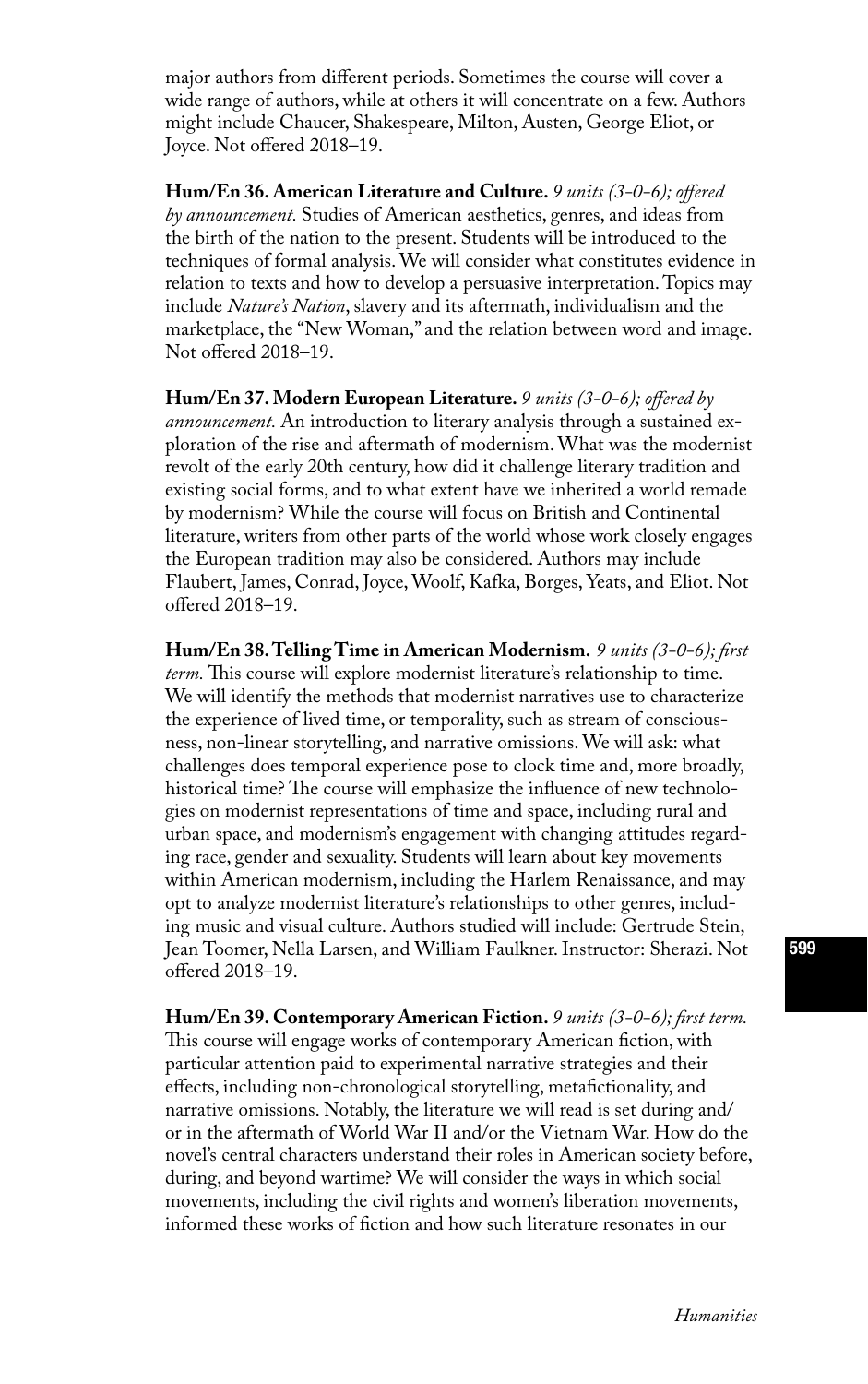current moment. Authors/texts studied will include John Okada's No-No Boy (1957), Joan Didion's Democracy (1984), and Susan Choi's American Woman (2003). Instructor: Sherazi.

**Hum/Pl 40. Right and Wrong.** *9 units (3-0-6); first and second terms.* This course addresses questions such as: Where do our moral ideas come from? What justifies them? How should they guide our conduct, as individuals and as a society? What kind of person should one aspire to be? Topics the course may deal with include meta-ethical issues (e.g., What makes an action right or wrong? When is one morally responsible for one's actions? How should society be organized?) and normative questions (e.g., Is eating meat morally acceptable? What should we tolerate and why? What are society's obligations toward the poor?). In addition, the psychological and neural substrates of moral judgment and decision making may be explored. The course draws on a variety of sources, including selections from the great works of moral and political philosophy (e.g., Aristotle's Nichomachean Ethics, Hobbes's Leviathan, Kant's Groundings for a Metaphysics of Morals, and Rawls's A Theory of Justice), contemporary discussions of particular moral issues, and the science of moral thought. Instructor: Hay

**Hum/Pl 41. Knowledge and Reality.** *9 units (3-0-6); second and third terms.*  The theme of this course is the scope and limitations of rational belief and knowledge. Students will examine the nature of reality, the nature of the self, the nature of knowledge, and how we learn about the natural world. Students will be introduced to these issues through selections from some of the world's greatest philosophical works, including Descartes's *Meditations,* Pascal's *Pensées,* Hume's *Enquiry Concerning Human Understanding,* Berkeley's *Principles of Human Knowledge,* and Kant's *Prolegomena to any Future Metaphysics.* A variety of more contemporary readings will also be assigned. Instructors: Babic, Eberhardt, Hitchcock.

**Hum/Pl 42. Philosophy and Gender.** 9 *units (3-0-6); first term.* This course discusses the metaphysics of gender and explores some of its social and political dimensions. The main intellectual approach is that of analytic philosophy, but source materials from other philosophical traditions and intellectual disciplines will be examined. The first part of the course examines various philosophical answers to the question: What makes someone a woman or a man (or both or neither)? The second part illustrates why the metaphysics matters: views about the nature of gender not only affect individuals' own senses of identity, but also have ramifications for politics, anthropology, history, psychology, and the arts. Instructor: Cowie. Not offered 2018–19.

**Hum/Pl 43. Meaning in Life.** *9 units (3-0-6); first, second terms.* Experiencing one's life as meaningful is important for most people. Yet, what is it for a life to be meaningful? This course explores philosophical inquiries into meaning in life, examining such questions as, How does meaning in life relate to moral, epistemic, aesthetic, and hedonic final values in life? What does meaning in life imply regarding the metaphysics of value? What is the relation between meaning and welfare, achievement, and goal-directedness? What sort of activities, from work to leisure, can be sources of meaning in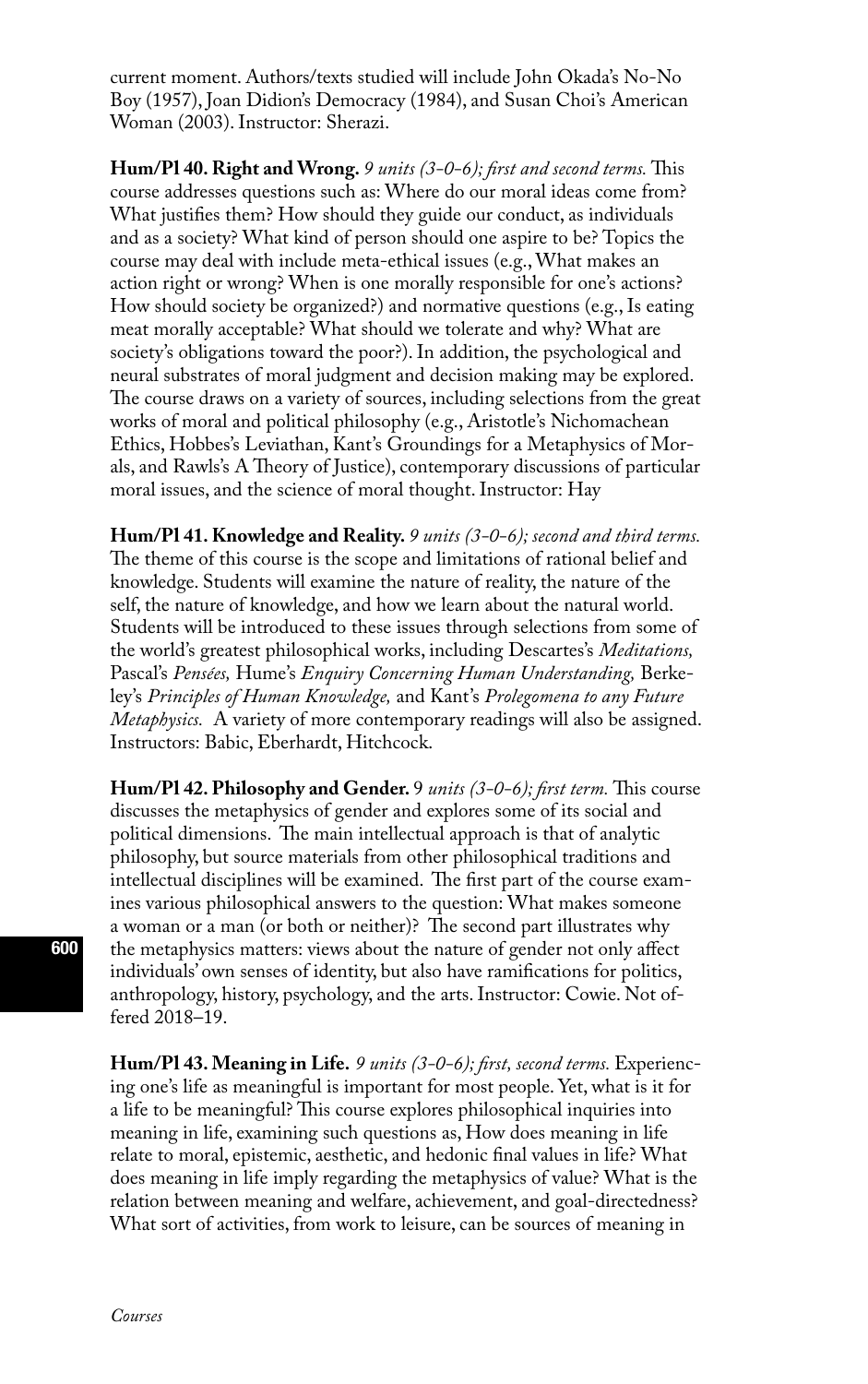life? Drawing principally on recent work in analytic philosophy, the course will also examine whether scientific approaches, principally neuroscience and psychology, can illuminate the nature of meaning in life and will examine recent nihilistic challenges to meaning in life. Instructors: Quartz.

**Hum/Pl 44. Philosophy Through Science Fiction.** *9 units (3-0-6); third term.* This course will provide a broad introduction to philosophy using examples from science fiction to make abstract philosophical problems vivid. Topics may include: time travel and the reality of the past and future; teleportation and what makes someone the same person over time; fictional tales of extended deception and Cartesian skepticism; futuristic utopias and the question of what make a life good; the moral status of aliens and animals; intelligent robots and the relation between mind and body; parallel universes and the philosophical foundations of quantum physics. Instructors: Sebens.

**Hum/F 50. Introduction to Film.** *9 units (3-0-6); first term.* This course examines film as a technology, entertainment medium, and commercial art with an emphasis on American and European contexts. Students will acquire the basic vocabulary and techniques of film analysis, with an emphasis on style and structure, and develop an understanding of the historical development of film as both an art form and an industry from 1895 through the twentieth century. Topics covered include actualities and the birth of narrative film, silent film comedy, German expressionism, the Hollywood star system, Italian neo-realism, and the French New Wave. Instructors: Jurca.

**Hum 75. Selected Topics in Humanities.** *9 units (3-0-6); offered by announcement.* See registrar's announcement for details. Instructors: Staff, visitors.

**Hum 80. Frontiers in the Humanities.** *1 unit (1-0-0); third term.* Weekly seminar by a member of the Caltech humanities faculty or a visitor to discuss a topic of his or her current research at an introductory level. The course can be used to learn more about different areas of study within the humanities. For those interested in (or who become interested) in pursuing a second option in the humanities, the course will introduce students to the kinds of research carried out by members of the humanities faculty and help them find faculty advisors. Instructors: Brown/Dykstra. Not offered 2018–19.

**Hum 105 ab. Topics in French Culture and Literature.** *9 units (3-0-6).*  For course description, see L 105 ab.

**Hum 114 abc. Spanish and Latin American Literature***. 9 units (3-0-6).*  For course description, see L 114 abc.

**Hum 119. Selected Topics in Humanities.** *9 units (3-0-6); offered by announcement.* Instructors: Staff, visitors.

**L/Hum 152 ab. French Literature in Translation: Classical and Modern.**  *9 units (3-0-6).* For course description, see Languages.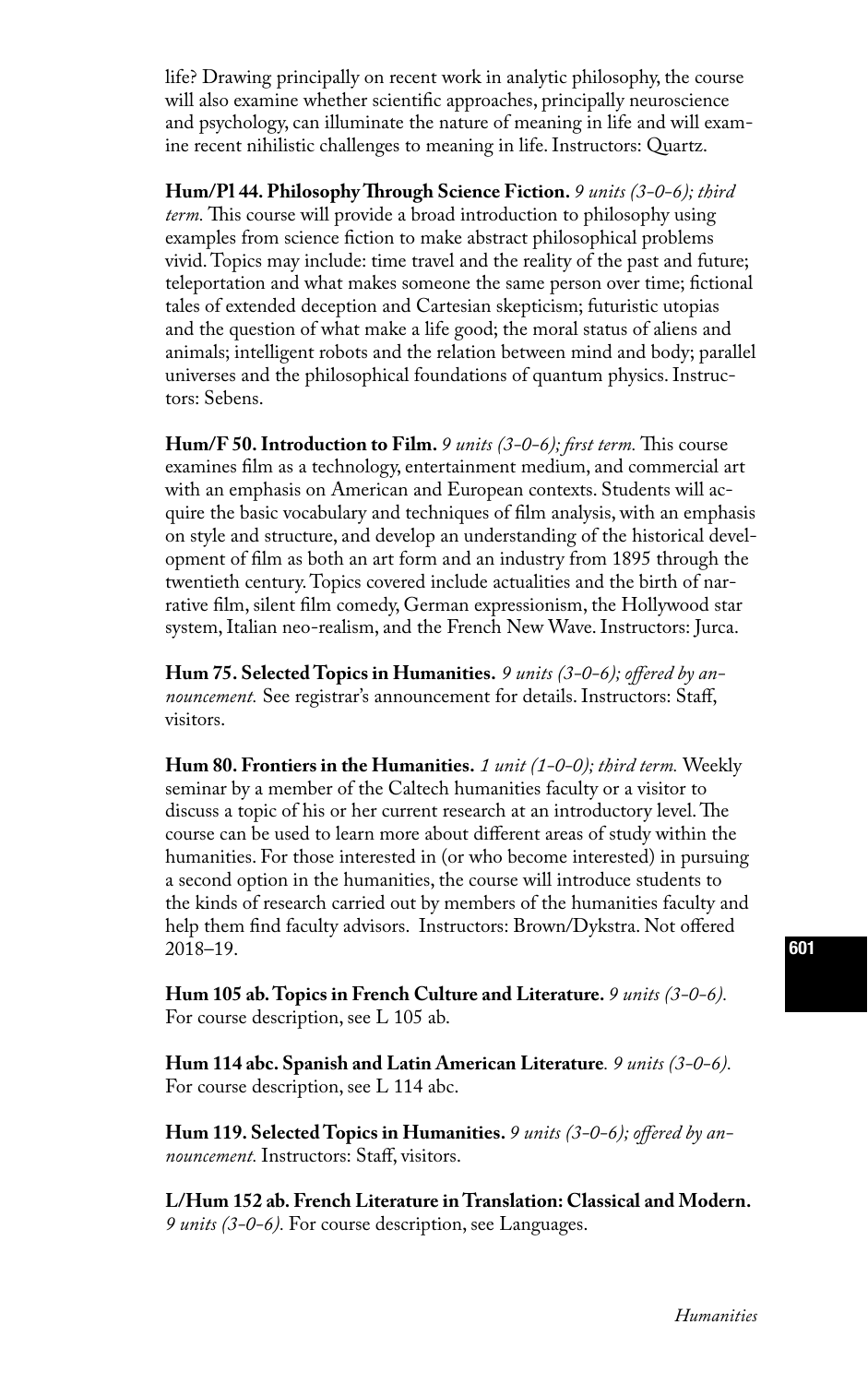### **L/Hum 162. Spanish and Latin American Literature in Translation.** *9*

*units (3-0-6).* For course description, see Languages.

**Hum 174. Advanced Chinese II: Topics in Chinese Literature.** *9 units (3- 0-6).* For course description, see L 174.

# INFORMATION AND DATA SCIENCES

**IDS 9. Introduction to Information and Data Systems Research.** *1 unit (1-0-0); second term.* This course will introduce students to research areas in IDS through weekly overview talks by Caltech faculty and aimed at first-year undergraduates. Others may wish to take the course to gain an understanding of the scope of research in computer science. Graded pass/ fail. Instructor: Ralph.

**ACM/IDS 101 ab. Methods of Applied Mathematics.** *12 units (4-0-8).*  For course description, see Applied and Computational Mathematics.

**ACM/IDS 104. Applied Linear Algebra.** *9 units (3-1-5).* For course description, see Applied and Computational Mathematics.

**CMS/ACM/IDS 107. Linear Analysis with Applications.** *12 units (3-3- 6).* For course description, see Computing and Mathematical Sciences.

**CMS/ACM/IDS 113. Mathematical Optimization.** *12 units (3-3-6).* For course description, see Computing and Mathematical Sciences.

**ACM/CS/IDS 114. Parallel Algorithms for Scientific Applications.** *9 units (3-0-6).* For course description, see Applied and Computational **Mathematics** 

**ACM/EE/IDS 116. Introduction to Probability Models.** *9 units (3-1-5).*  For course description, see Applied and Computational Mathematics.

**CMS/ACM/EE/IDS 117. Probability and Random Processes.** *12 units (3-0-9).* For course description, see Computation and Mathematical Sciences.

**CS/IDS 121. Relational Databases.** *9 units (3-0-6).* For course description, see Computer Science.

**CS/IDS 122. Database System Implementation.** *9 units (3-3-3).* For course description, see Computer Science.

**EE/Ma/CS/IDS 127. Error-Correcting Codes.** *9 units (3-0-6).* For course description, see Electrical Engineering.

**EE/Ma/CS/IDS 136. Topics in Information Theory.** *9 units (3-0-6).* For course description, see Electrical Engineering.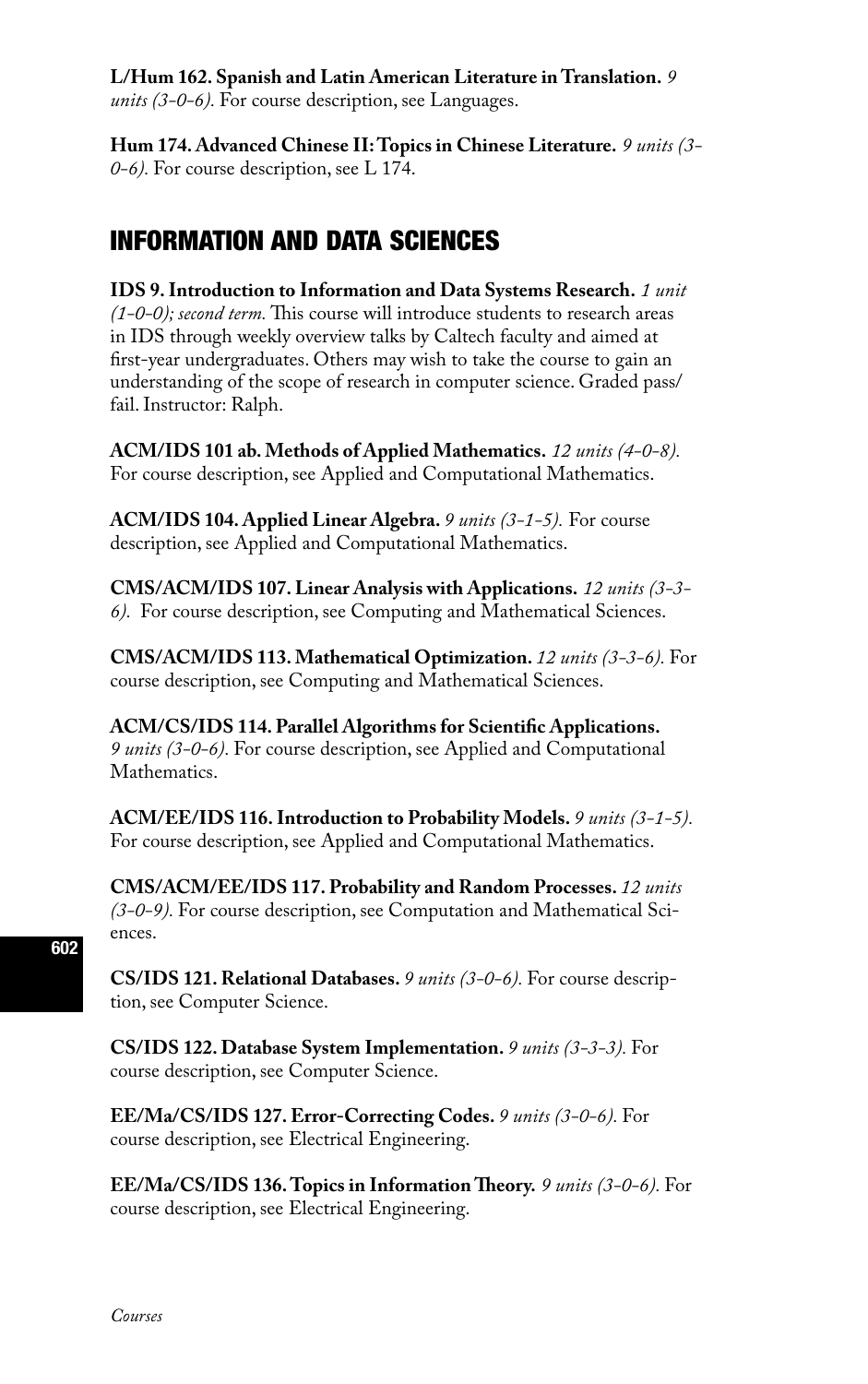**CMS/CS/IDS 139. Analysis and Design of Algorithms.** *12 units (3-0-9).*  For course description, see Computation and Mathematical Sciences.

**CS/IDS 142. Distributed Computing.** *9 units (3-0-6).* For course description, see Computer Science.

**CS/EE/IDS 143. Communication Networks.** *9 units (3-3-3).* For course description, see Computer Science.

**CMS/CS/EE/IDS 144. Networks: Structure & Economics.** *12 units (3- 3-6).* For course description, see Computing and Mathematical Sciences.

**Ma/ACM/IDS 144 ab. Probability.** *9 units (3-0-6)*. For course description, see Mathematics.

**CS/IDS 150. Probability and Algorithms.** *9 units (3-0-6).* For course description, see Computer Science.

**CS/IDS 153. Current Topics in Theoretical Computer Science.** *9 units (3-0-6).* For course description, see Computer Science.

**ACM/IDS 154. Inverse Problems and Data Assimilation.** *9 units (3-0-6).* For course description, see Applied and Computational Mathematics.

**CMS/CS/CNS/EE/IDS 155. Machine Learning & Data Mining.** *12 units (3-3-6).* For course description, see Computing and Mathematical Sciences.

**ACM/CS/IDS 157. Statistical Inference.** *9 units (3-2-4).* For course description, see Applied and Computational Mathematics.

**ACM/CS/EE/IDS 158. Mathematical Statistics.** *9 units (3-0-6).* For course description, see Applied and Computational Mathematics.

**CS/CNS/EE/IDS 159. Advanced Topics in Machine Learning.** *9 units (3-0-6).* For course description, see Computer Science.

**EE/CS/IDS 160. Fundamentals of Information Transmission and Storage.** *9 units (3-0-6).* For course description, see Electrical Engineering.

**CS/CNS/EE/IDS 165. Foundations of Machine Learning.** *12 units (3-3- 6).* For course description, see Computer Science.

**EE/CS/IDS 167. Introduction to Data Compression and Storage.** *9 units (3-0-6).* For course description, see Electrical Engineering.

**ACM/EE/IDS 170. Mathematics of Signal Processing.** *12 units (3-0-9).*  For course description, see Applied and Computational Mathematics.

**CS/IDS 178. Numerical Algorithms and their Implementation.** *9 units (3-3-3).* For course description, see Computer Science.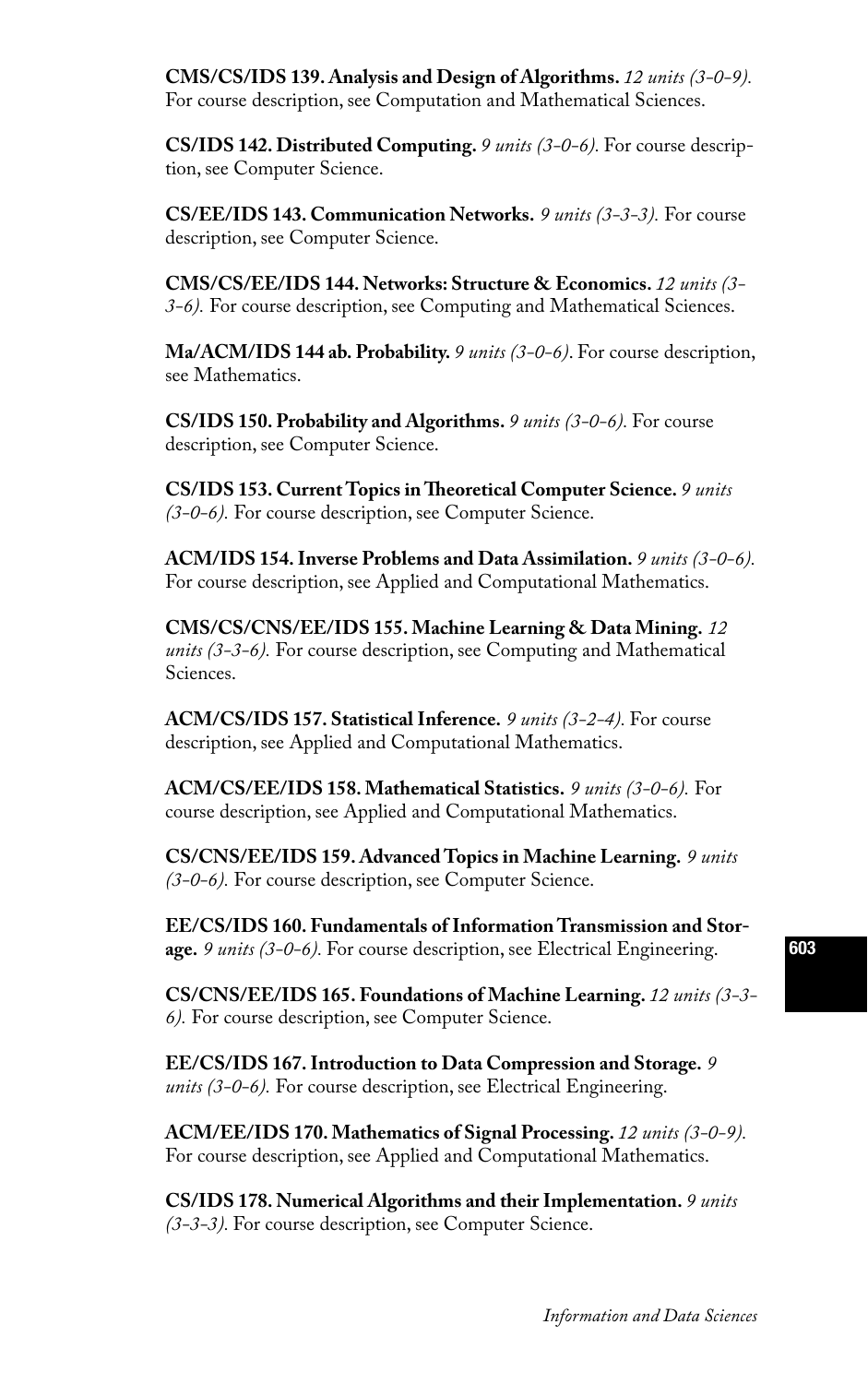### **IDS 197. Undergraduate Reading in the Information and Data Sciences.**

*Units are assigned in accordance with work accomplished; first, second, third terms. Prerequisites: Consent of supervisor is required before registering.* Supervised reading in the information and data sciences by undergraduates. The topic must be approved by the reading supervisor and a formal final report must be presented on completion of the term. Graded pass/fail. Instructor: Staff.

#### **IDS 198. Undergraduate Projects in Information and Data Sciences.**

*Units are assigned in accordance with work accomplished; first, second, third terms. Prerequisites: Consent of supervisor is required before registering.* Supervised research in the information and data sciences. The topic must be approved by the project supervisor and a formal report must be presented upon completion of the research. Graded pass/fail. Instructor: Staff.

#### **IDS 199. Undergraduate thesis in the Information and Data Sciences.** *9*

*units (1-0-8); first, second, third terms. Prerequisites: instructor's permission, which should be obtained sufficiently early to allow time for planning the research.* Individual research project, carried out under the supervision of a faculty member and approved by the option representative. Projects must include significant design effort and a written Report is required. Open only to upperclass students. Not offered on a pass/fail basis. Instructor: Staff.

**ACM/IDS 204. Topics in Linear Algebra and Convexity.** *12 units (3-0-9).*  For course description, see Applied and Computational Mathematics.

**ACM/IDS 213. Topics in Optimization.** *9 units (3-0-6).* For course description, see Applied and Computational Mathematics.

**ACM/IDS 216. Markov Chains, Discrete Stochastic Processes and Applications.** *9 units (3-0-6).* For course description, see Applied and Computational Mathematics.

**ACM/EE/IDS 217. Advanced Topics in Stochastic Analysis.** *9 units (3- 0-6).* For course description, see Applied and Computational Mathematics.

# INFORMATION SCIENCE AND TECHNOLOGY

**IST 4. Information and Logic.** *9 units (3-0-6); third term.* The course explains the key concepts at the foundations of computing with physical substrates, including representations of numbers, Boolean algebra as an axiomatic system, Boolean functions and their representations, composition of functions and relations, implementing functions with circuits, circuit complexity, representation of computational processes with state diagrams, state diagrams as a composition of Boolean functions and memory, and the implementation of computational processes with finite state machines. The basic concepts covered in the course are connected to advanced topics like programming, computability, logic, complexity theory, information theory, and biochemical systems. Not offered on a pass/fail basis. Satisfies the menu requirement of the Caltech core curriculum. Instructor: Bruck.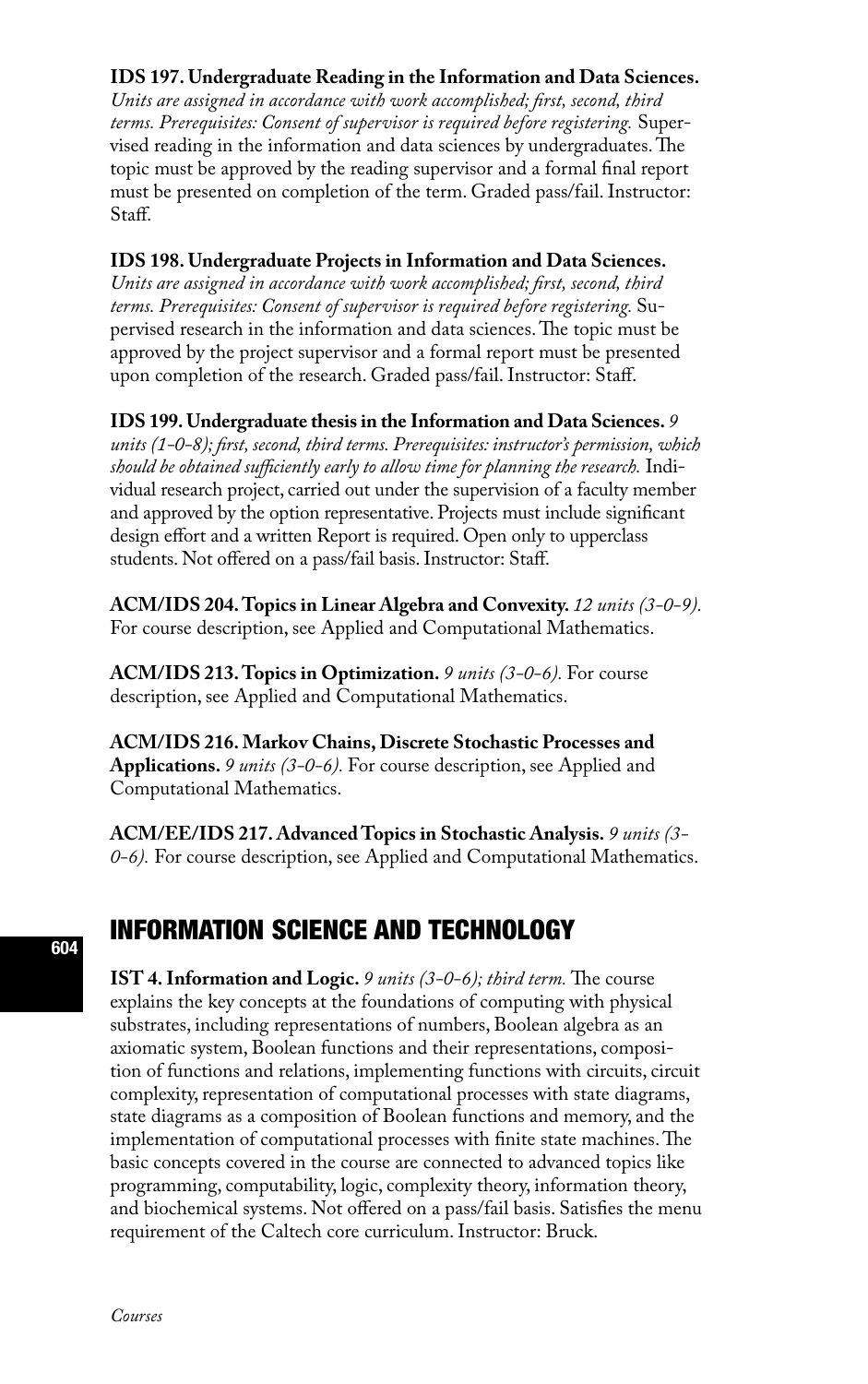# INTERDISCIPLINARY STUDIES PROGRAM

Students who have chosen to enter the Interdisciplinary Studies Program (ISP) instead of a formulated undergraduate option may enroll in special ISP courses. These courses are designed to accommodate individual programs of study or special research that fall outside ordinary course offerings. The student and the instructor first prepare a written course contract specifying the work to be accomplished and the time schedule for reports on progress and for work completed.

The units of credit and form of grading are decided by mutual agreement between the instructor, the student, and his or her advisory committee. See pages 294–295 for complete details.

## LANGUAGES

**L 60 ab. German Literature in Translation.** *9 units (3-0-6).* First term: *"Tales of Hollywood"*, German exile literature 1933–45; second term: German literature of the 19th century—Biedermeier, young Germany, realism, and naturalism. Not offered 2018–19.

**L 102 abc. Elementary French.** *9 units (3-0-6); first, second, third terms.* The course uses French in Action, a multimedia program, and emphasizes the acquisition of fundamental skills: oral ability, comprehension, writing, and reading. Students are evaluated on the basis of quizzes and compositions (1/3), midterm and final (1/3), and class participation (1/3). The course is mainly designed for students with no previous knowledge of French. Students who have had French in secondary school or college must consult with the instructor before registering. Instructor: Orcel.

**L 103 abc. Intermediate French.** *9 units (3-0-6); first, second, third terms. Prerequisites: L 102 abc or equivalent.* The first two terms feature an extensive grammar review and group activities that promote self- expression. Op-Ed articles and a series of literary texts provide a basis for classroom discussion and vocabulary expansion. Several short written compositions are required. The third term is designed to further develop an active command of the language. A variety of 19th- and 20th-century short stories are discussed in class to improve comprehension and oral proficiency. Students are expected to do an oral presentation, to write four short compositions, and a final paper. Instructors: Merrill, Orcel.

**L 104. French Cinema.** *9 units (3-0-6); first term. Offered concurrently with F 104. Prerequisites: L 103 abc or equivalent.* A critical survey of major directors, genres, and movements in French cinema. Particular attention is devoted to the development of film theory and criticism in France and their relation to film production. The course may also focus on problems of transposition from literature to cinema. The course includes screenings of films by Melies, Dulac, Clair, Renoir, Carne, Pagnol, Cocteau, Bresson, Tati, Truffaut, Godard, Resnais, Lelouch, Malle, Pialat, Rohmer, and Varda. Students are expected to write three 5-page critical papers. Conducted in French. Students who write papers in English may enroll in this class as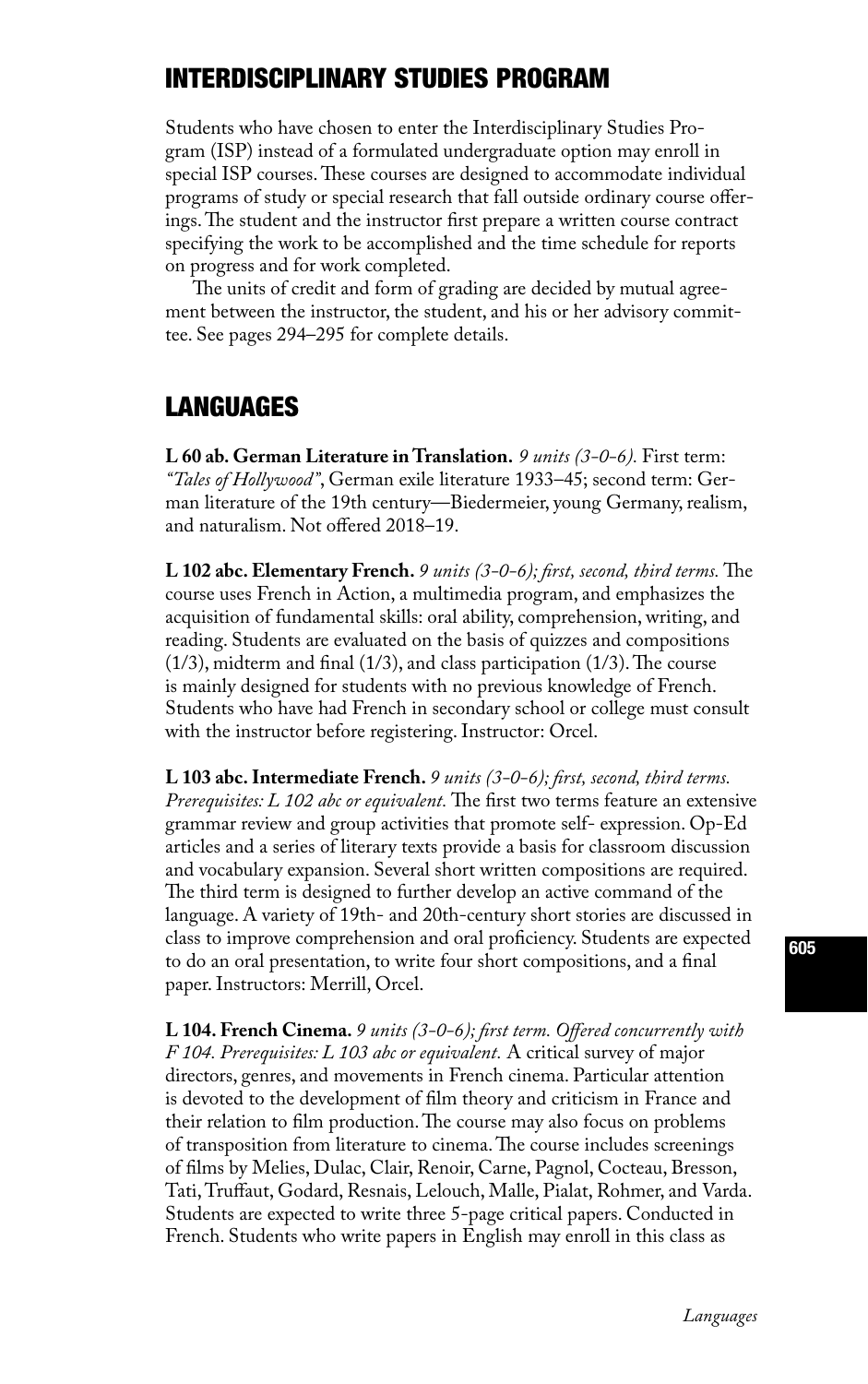F 104, which satisfies the advanced humanities requirement. Not offered 2018–19.

**L 105 ab. Topics in French Culture and Literature.** *9 units (3-0-6); second term.* Offered concurrently with Hum 105 ab. L 105 a and L 105 b taught in alternate years. Prerequisites: L 103 abc or equivalent. Part a: 20th-century French literature. Part b: Contemporary France. Conducted in French. Students who write papers in English may enroll in this class as Hum 105 ab, which satisfies the advanced humanities requirement. Instructor: Orcel.

**L 106 abc. Elementary Japanese.** *9 units (4-0-5); first, second, third terms. Prerequisites: Section a is required for sections b and c. Emphasis on oral-aural* skills, and understanding of basic grammar. Immediate introduction of the native script—hiragana, katakana—and gradual introduction to 300 to 500 characters. Instructor: Fujio.

**L 107 abc. Intermediate Japanese.** *9 units (3-0-6); first, second, third terms. Prerequisites: L 106 abc or equivalent.* Continued instruction and practice in conversation, building up vocabulary, and understanding complex sentence patterns. The emphasis, however, will be on developing reading skills. Recognition of approximately 1,000 characters. Instructors: Hirai.

**L 108 abc. Advanced Japanese.** *9 units (3-0-6); first, second, third terms. Prerequisites: L 107 abc or equivalent.* Developing overall language skills. Literary and newspaper readings. Technical and scientific translation. Improvement of listening and speaking ability so as to communicate with Japanese people in real situations. Recognition of the 1,850 general-use characters. Instructors: Hirai.

**L/F 109. Introduction to French Cinema from Its Beginning to the Present.** *9 units (3-0-6); first term.* This course will introduce students to the artistic style and the social, historical, and political content of French films, starting with Méliès and the Lumière brothers and working through surrealism and impressionism, 1930s poetic realism, the Occupation, the New Wave, the Cinema du look, and the contemporary cinema. The class will teach students to look at film as a medium with its own techniques and formal principles. Conducted in English. Instructor: Orcel.

**L 110 abc. Elementary Spanish.** *9 units (3-0-6); first, second, third terms.*  Grammar fundamentals and their use in understanding, speaking, reading, and writing Spanish. Exclusively for students with no previous knowledge of Spanish. Instructors: Arjona, Garcia.

**L 112 abc. Intermediate Spanish.** *9 units (3-0-6); first, second, third terms. Prerequisite: L 110 abc or equivalent.* Grammar review, vocabulary building, practice in conversation, and introduction to relevant history, literature, and culture. Literary reading and writing are emphasized in the second and third terms. Students who have studied Spanish elsewhere must consult with the instructor before registering. Instructor: Arjona.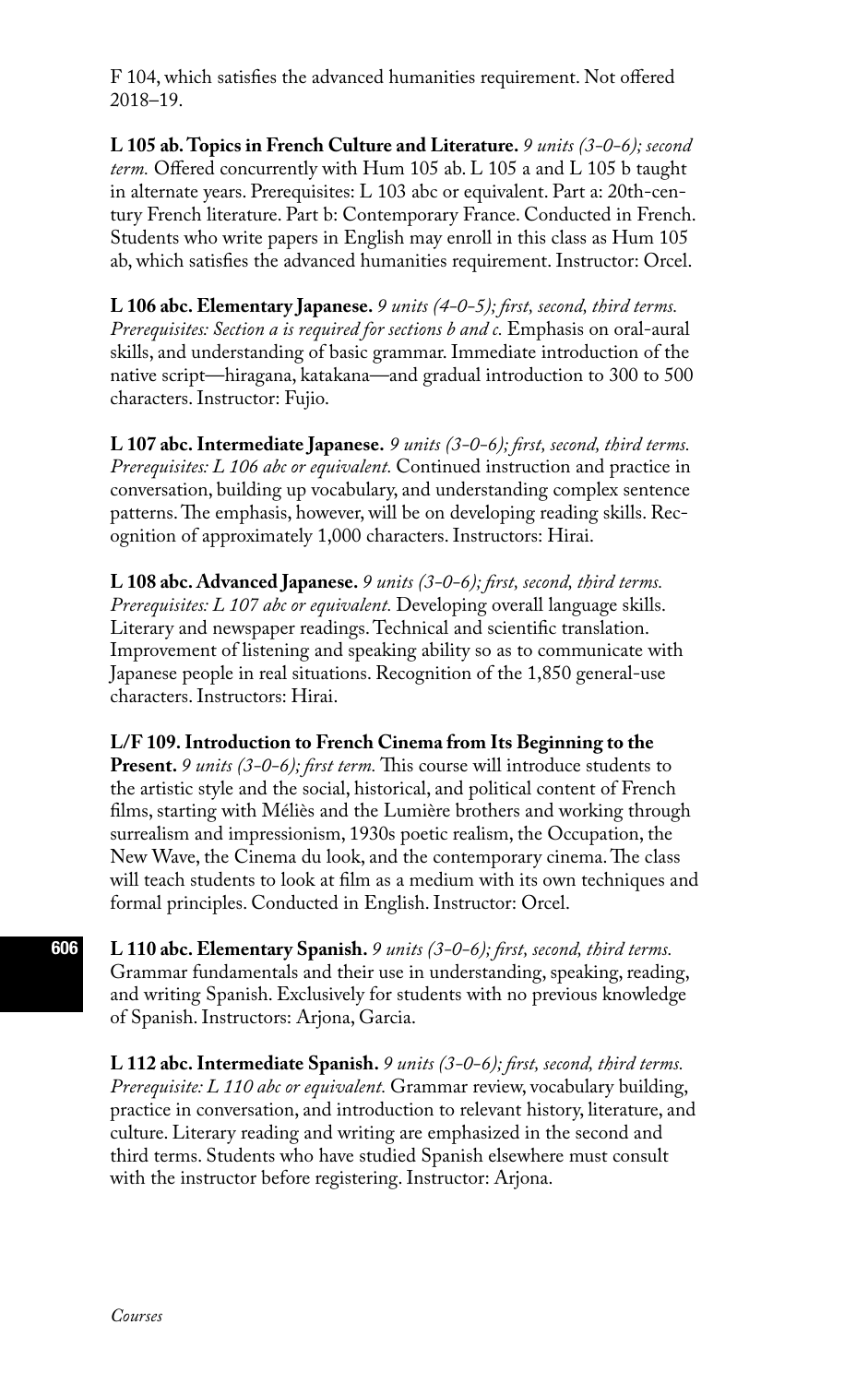**L 114 abc. Spanish and Latin American Literature.** *9 units (3-0-6); first, second, third terms.* Offered concurrently with Hum 114 abc. Prerequisites: L 112 abc or equivalent. First and second terms: study of literary texts from the Spanish American and Spanish traditions, their cultural and historical relevance, covering all periods, with emphasis on contemporary authors. Third term: contemporary topics in literature and/or film of the Hispanic world. Conducted in Spanish. Students who write papers in English may enroll in this class as Hum 114 abc, which satisfies the advanced humanities requirement. Instructor: Garcia.

**L 130 abc. Elementary German.** *9 units (3-0-6); first, second, third terms.*  Grammar fundamentals and their use in aural comprehension, speaking, reading, and writing. Students who have had German in secondary school or college must consult with the instructor before registering. Instructor: Aebi.

**L 132 abc. Intermediate German.** *9 units (3-0-6); first, second, third terms. Prerequisite: L 130 abc or equivalent.* Reading of short stories and plays, grammar review, aural and oral drills and exercises, expansion of vocabulary, and practice in reading, writing, and conversational skills. Second and third terms will emphasize written expression, technical/ scientific translation, and literary readings. Students who have studied German elsewhere must consult with the instructor before registering. Instructor: Aebi.

**L 139. Translation Theory and Practice (Chinese Historical Sources Seminar).** *9 units (3-0-6); first term.* This seminar will introduce students to the problems and practices of historical translation for academic purposes, with a focus on primary materials from Chinese history. Students will take responsibility for an individual translation project, participate in seminar discussions and collaborative projects to improve the translations being made, and discuss the philosophical and methodological questions at the heart of the practice of translation. Advanced proficiency in written Chinese is required. Students who write analyses (4,000 words) of the sources being translated may enroll in this class as H 139, which satisfies the advanced humanities credit. Instructor: Dykstra. Not offered 2018–19.

**L 140 abc. German Literature.** *9 units (3-0-6). Prerequisite: L 132 c or equivalent (two years of college German), or instructor's permission.* Reading and discussion of works by selected 12th–21st-century authors, current events on Internet/TV, exposure to scientific and technical writing, business communication. Viewing and discussion of German-language films. Conducted in German. Not offered 2018–19.

**H/L 142. Perspectives on History through Russian Literature.** *9 units (3-0-6).* For course description, see History.

**L/Hum 152 ab. French Literature in Translation: Classical and Modern.**  *9 units (3-0-6); third term.* First term: French classical literature of the 17th and 18th centuries; third term: reading and discussion of works by selected 19th- and 20th-century authors. The approach is both historical and criti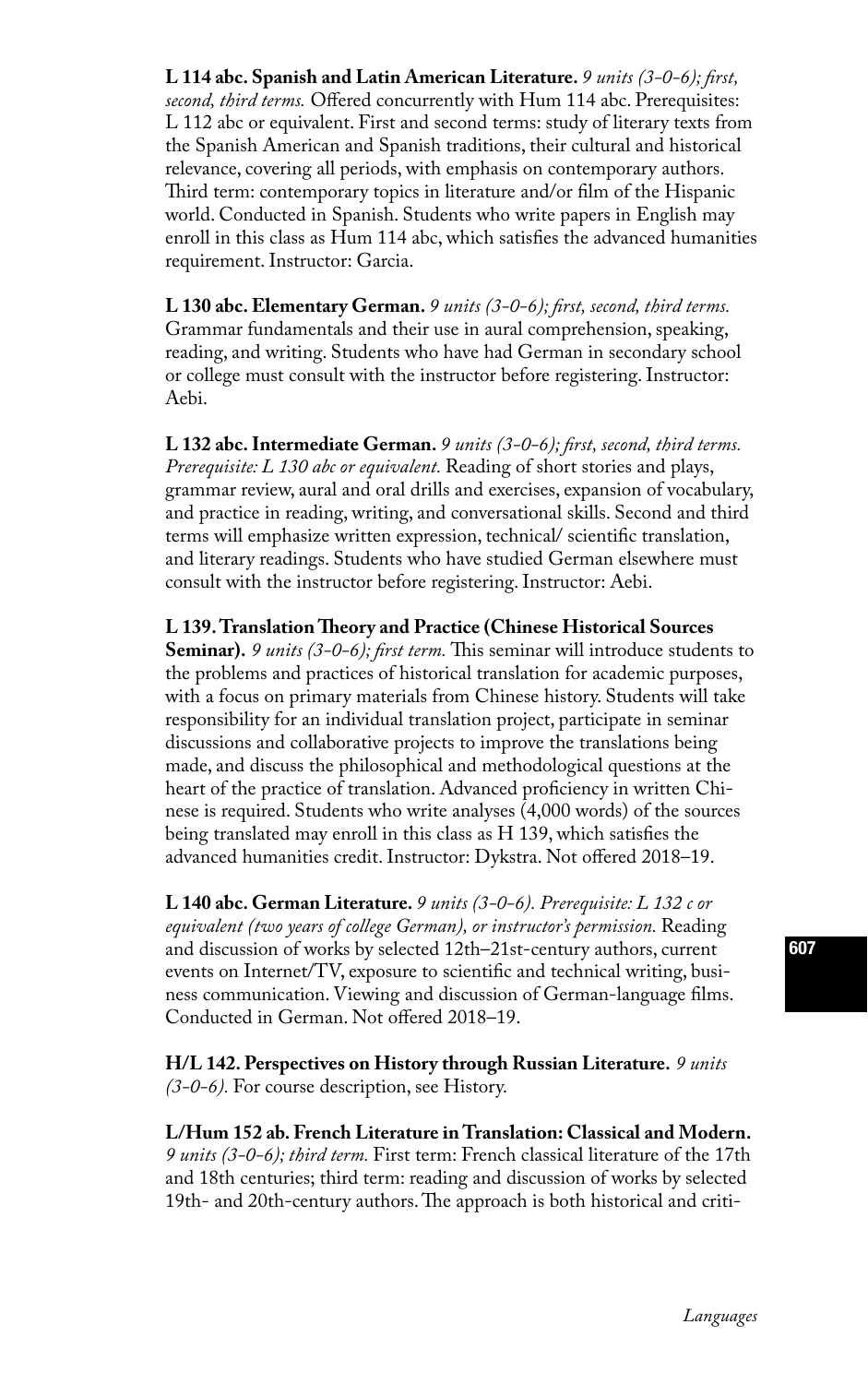cal. Conducted in English, but students may read the French originals. Film versions of the texts studied may be included. Instructor: Merrill.

**L/Hum 162. Spanish and Latin American Literature in Translation.** *9 units (3-0-6); offered by announcement.* This class is an introduction to the literary masterworks of the Hispanic tradition from the 16th to the 20th centuries. Readings and discussions are in English, but students may read Spanish originals. Not offered 2018–19.

**L 167 abc. Latin Literature.** *9 units (3-0-6); third term. Prerequisite: three years of high-school Latin.* Major works of Latin literature, usually one per term. No work will be studied more than once in four years, and students may repeat the course for credit. Instructor: Pigman.

**L 170 abc. Introduction to Chinese.** *9 units (3-0-6); first, second, third terms.* An introductory course in standard Chinese (Mandarin) designed for students with no previous knowledge of the language. The course introduces the fundamentals of Chinese, including pronunciation, grammar, and Chinese characters, emphasizing the four basic language skills: listening, speaking, reading, and writing. By the end of the three-term sequence, students will have acquired knowledge of basic rules of grammar and the ability to converse, read, and write on simple topics of daily life, and will have command of more than 800 Chinese compounds and 700 characters. Instructor: Wang.

**L 171 abc. Elementary Chinese.** *9 units (3-0-6); first, second, third terms. Prerequisite: placement exam results or instructor's permission.* A fast-paced course for students who have had prior exposure to the language. Students are introduced to the basic principles of written and oral communication. Emphasis will be placed on consolidating basic grammar, and developing the ability to use the language creatively in talking about oneself and in dealing with daily situations within a Chinese cultural context. Instructor: Ming.

**L 172 abc. Intermediate Chinese.** *9 units (3-0-6); first, second, third terms. Prerequisite: L 170 abc or L 171 abc or equivalent.* A course designed to meet the personal interests and future professional goals of students who have had one year of elementary modern Chinese. Students will learn new vocabulary, sentence patterns, idiomatic expressions, and proverbs, as well as insights into Chinese society, culture, and customs. Instructor: Wang.

**L 173 ab. Advanced Chinese.** *9 units (3-0-6); first, second terms. Prerequisite: L 172 abc or equivalent.* A course designed to further develop overall language proficiency through extensive reading of selected texts representing a wide variety of styles and genres, including newspapers and magazines, visual materials, and a selection of works of major modern writers. Classes are conducted primarily in Chinese. Instructor: Ming.

**L 174. Advanced Chinese II: Topics in Chinese Literature.** *9 units (3-0-6); third term.* Offered concurrently with Hum 174. Prerequisites: instructor's permission. Reading and discussion of representative Chinese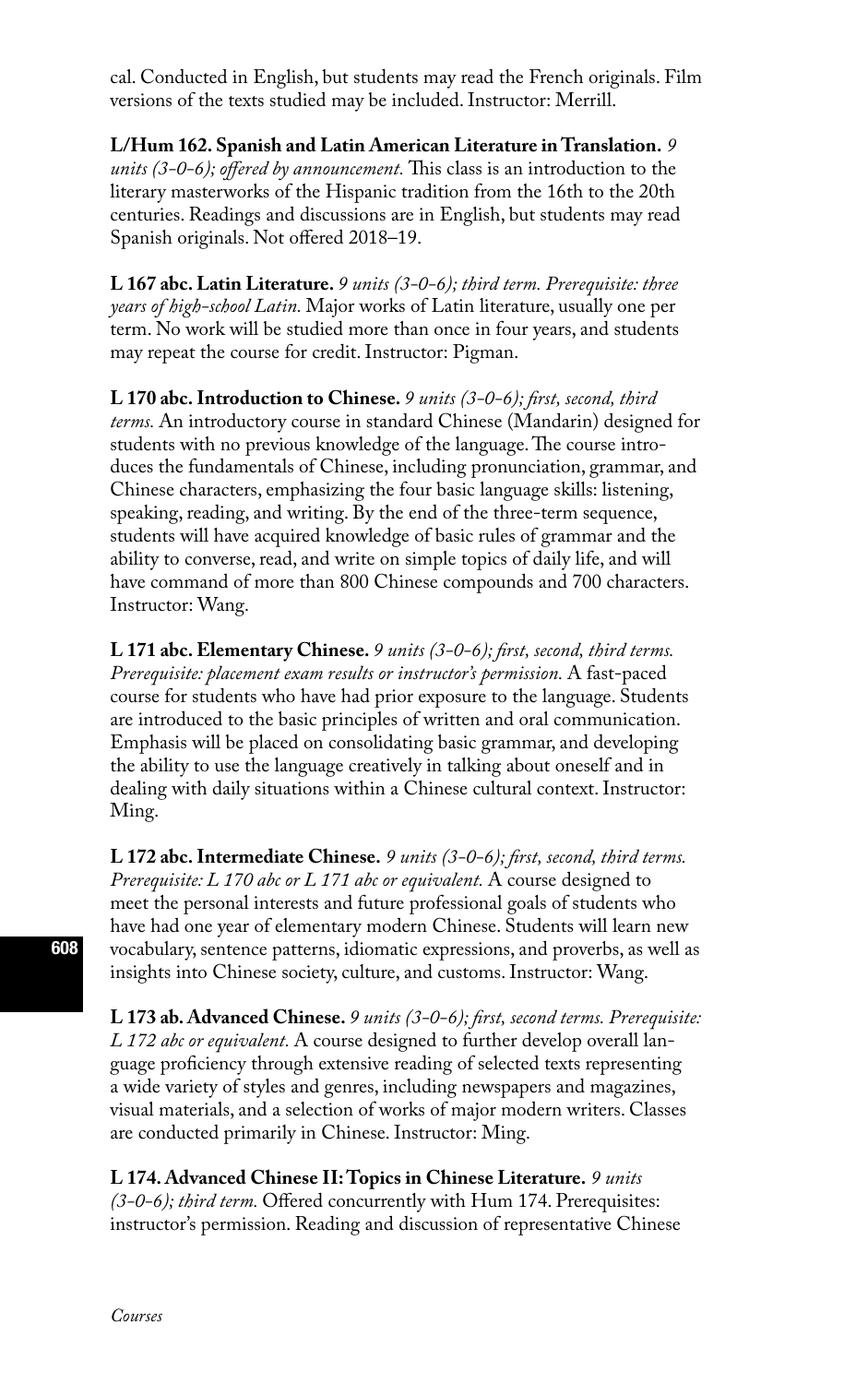works from the 16th century to the present, including contemporary works from China, Taiwan, and Hong Kong. Conducted in Chinese. Students are expected to examine literary works in light of their sociopolitical and historical contexts. Students who write papers in English may enroll in this class as Hum 174, which satisfies the advanced humanities requirement. Instructor: Ming.

**L 175. French Conversation.** *6 units (3-0-3); third term. Prerequisites: L 102 abc and L 103 abc or equivalent.* Intense training in oral expression, pronunciation, vocabulary, listening comprehension and fluency. The class is designed for students planning to attend Ecole Polytechnique. Discussion materials and guest lectures will focus on technical language to prepare students for their classes in math and science. Taught in French. Enrollment limited to 12. L 175 can be repeated for credit since the content is never the same (different speakers, different articles discussed in class). Instructor: Orcel

**H/L 191. Perspectives on History through German Literature.** *9 units (3-0-6).* For course description, see History.

### LAW

**Pl/Law 99. Causation and Responsibility.** *9 units (3-0-6).* For course description, see Philosophy.

Law/PS/H 148 ab. The Supreme Court in U.S. History. 9 units (3-0-6); *second, third terms.* The development of the Supreme Court, its doctrines, personalities, and role in U.S. history through analyses of selected cases. The first half of the course, which is a prerequisite for the second half but may also be taken by itself, will deal with such topics as federalism, economic regulation, political rights, and free speech. The second half will cover such issues as the rights of the accused, equal protection, and privacy. Instructor: Kousser.

# MATERIALS SCIENCE

**MS 78 abc. Senior thesis.** *9 units; first, second, third terms. Prerequisite: instructor's permission.* Supervised research experience, open only to senior materials science majors. Starting with an open-ended topic, students will plan and execute a project in materials science and engineering that includes written and oral reports based upon actual results, synthesizing topics from their course work. Only the first term may be taken pass/fail. Instructor: Staff.

**MS 90. Materials Science Laboratory.** *9 units (1-6-2); third term.* An introductory laboratory in relationships between the structure and properties of materials. Experiments involve materials processing and characterization by X-ray diffraction, scanning electron microscopy, and optical microscopy. Students will learn techniques for measuring mechanical and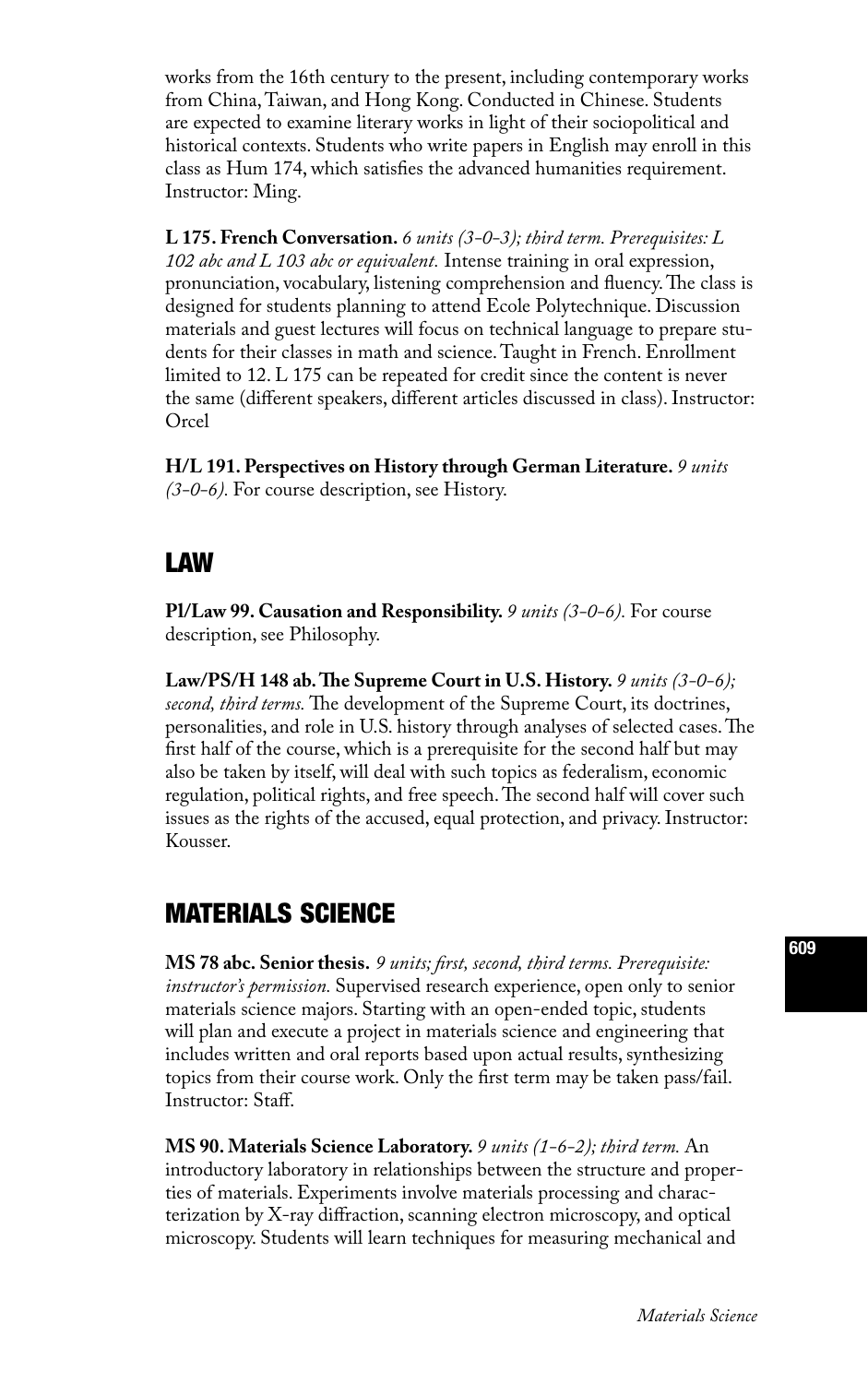electrical properties of materials, as well as how to optimize these properties through microstructural and chemical control. Independent projects may be performed depending on the student's interests and abilities. Instructor: Hofmann.

**MS 100. Advanced Work in Materials Science.** The staff in materials science will arrange special courses or problems to meet the needs of students working toward the M.S. degree or of qualified undergraduate students. Graded pass/fail for research and reading. Instructor: Staff.

**APh/MS 105 abc. States of Matter.** *9 units (3-0-6); first, second, third terms.*  For course description, see Applied Physics.

**MS 110 abc. Materials Research Lectures.** *1 unit (1-0-0); first, second, third terms.* A seminar course designed to introduce advanced undergraduates and graduate students to modern research in materials science. Instructors: Bernardi, Faber, Fultz.

**MS 115. Fundamentals of Materials Science.** *9 units (3-0-6); first term. Prerequisites: Ph 2.* An introduction to the structure and properties of materials and the processing routes utilized to optimize properties. All major classes of materials are covered, including metals, ceramics, electronic materials, composites, and polymers. The relationships between chemical bonding, crystal structure, thermodynamics, phase equilibria, microstructure, and properties are described. Instructor: Faber.

**MS/ME/MedE 116. Mechanical Behavior of Materials.** *9 units (3-0-6); second term.* Introduction to the mechanical behavior of solids, emphasizing the relationships between microstructure, architecture, defects, and mechanical properties. Elastic, inelastic, and plastic properties of crystalline and amorphous materials. Relations between stress and strains for different types of materials. Introduction to dislocation theory, motion and forces on dislocations, strengthening mechanisms in crystalline solids. Nanomaterials: properties, fabrication, and mechanics. Architected solids: fabrication, deformation, failure, and energy absorption. Biomaterials: mechanical properties of composites, multi-scale microstructure, biological vs. synthetic, shear lag model. Fracture in brittle solids and linear elastic fracture mechanics. Instructor: Greer.

**MS 121. Laboratory Research Methods in Materials Science.** *9 units (1-4-4); second term. Prerequisites: MS 115 or graduate standing.* Introduction to experimental methods and approaches for the analysis of structure, dynamics, and properties of materials. Staff members with expertise in various areas including mechanical testing, calorimetry, X-ray diffraction, scanning and transmission electron microscopy, solid state NMR and electrochemistry will introduce and supervise experiments in their specialty. As the situation permits, students are given a choice in selecting experiments. Instructor: Ahn.

**MS/APh 122. Diffraction, Imaging, and Structure.** *9 units (0-4-5); first term. Prerequisites: MS 132, may be taken concurrently.* Experimental meth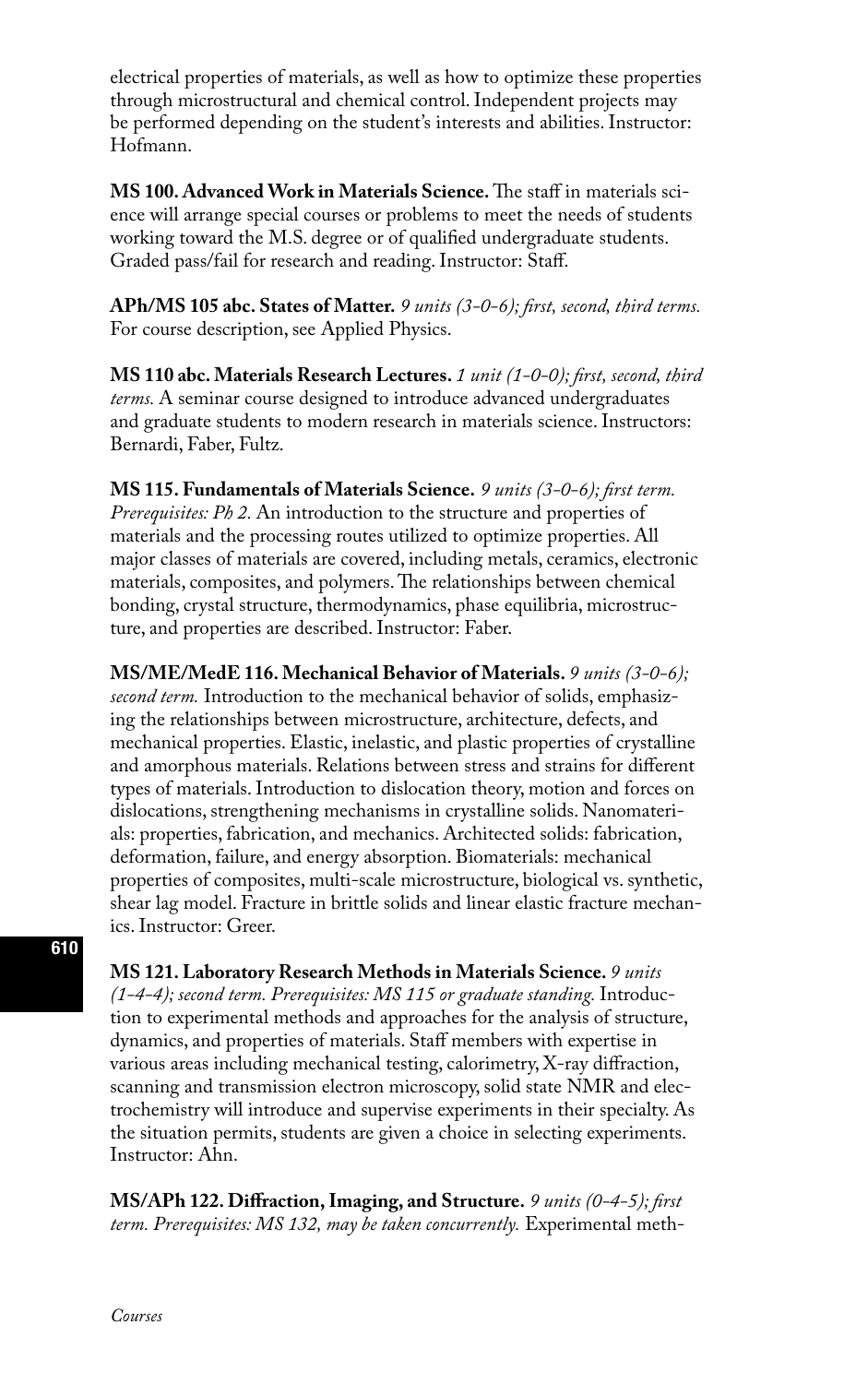ods in transmission electron microscopy of inorganic materials including diffraction, spectroscopy, conventional imaging, high resolution imaging and sample preparation. Weekly laboratory exercises to complement material in MS 132. Instructor: Ahn.

**MS 125. Advanced Transmission Electron Microscopy.** *9 units (1-6-2); third term. Prerequisite: MS 122.* Diffraction contrast analysis of crystalline defects. Phase contrast imaging. Physical optics approach to dynamical electron diffraction and imaging. Microbeam methods for diffraction and imaging. Chemical analysis by energy dispersive X-ray spectrometry and electron energy loss spectrometry. Instructor: Staff. Not offered 2018–2019.

**MS 131. Structure and Bonding in Materials.** *9 units (3-0-6); second term. Prerequisites: graduate standing or introductory quantum mechanics.* Electronic structure and orbitals in atoms. Structure and symmetry of crystals. Reciprocal space and Brillouin zone. Born-Oppenheimer approximation. Bloch states and band theory. Tight binding and plane-waves. Lattice vibrations and lattice waves. Total energy, entropy, and Gibbs free energy in solids. Stability criteria. Bonding and electronic structure in metals, semiconductors, ionic crystals, and transition metal oxides. Point and line defects. Introduction to surfaces and amorphous materials. Instructor: Bernardi.

**MS 132. Diffraction and Structure.** *9 units (3-0-6); first term. Prerequisites: graduate standing or instructor's permission.* Principles of electron, X-ray, and neutron diffraction with applications to materials characterization. Imaging with electrons, and diffraction contrast of crystal defects. Kinematical theory of diffraction: effects of strain, size, disorder, and temperature. Correlation functions in solids, with introduction to space-time correlation functions. Instructor: Fultz.

**MS 133. Kinetic Processes in Materials.** *9 units (3-0-6); third term. Prerequisite: APh 105 b or ChE/Ch 164, or instructor's permission.* Kinetic master equation, uncorrelated and correlated random walk, diffusion. Mechanisms of diffusion and atom transport in solids, liquids, and gases. Coarsening of microstructures. Nonequilibrium processing of materials. Instructors: Faber/Kornfield.

**MS 142. Application of Diffraction Techniques in Materials Science.** *9 units (2-3-4); second term. Prerequisite: Instructor's permission.* Applications of X-ray and neutron diffraction methods to the structural characterization of materials. Emphasis is on the analysis of polycrystalline materials but some discussion of single crystal methods is also presented. Techniques include quantitative phase analysis, crystalline size measurement, lattice parameter refinement, internal stress measurement, quantification of preferred orientation (texture) in materials, Rietveld refinement, and determination of structural features from small angle scattering. Homework assignments will focus on analysis of diffraction data. Samples of interest to students for their thesis research may be examined where appropriate. Not offered 2018-2019.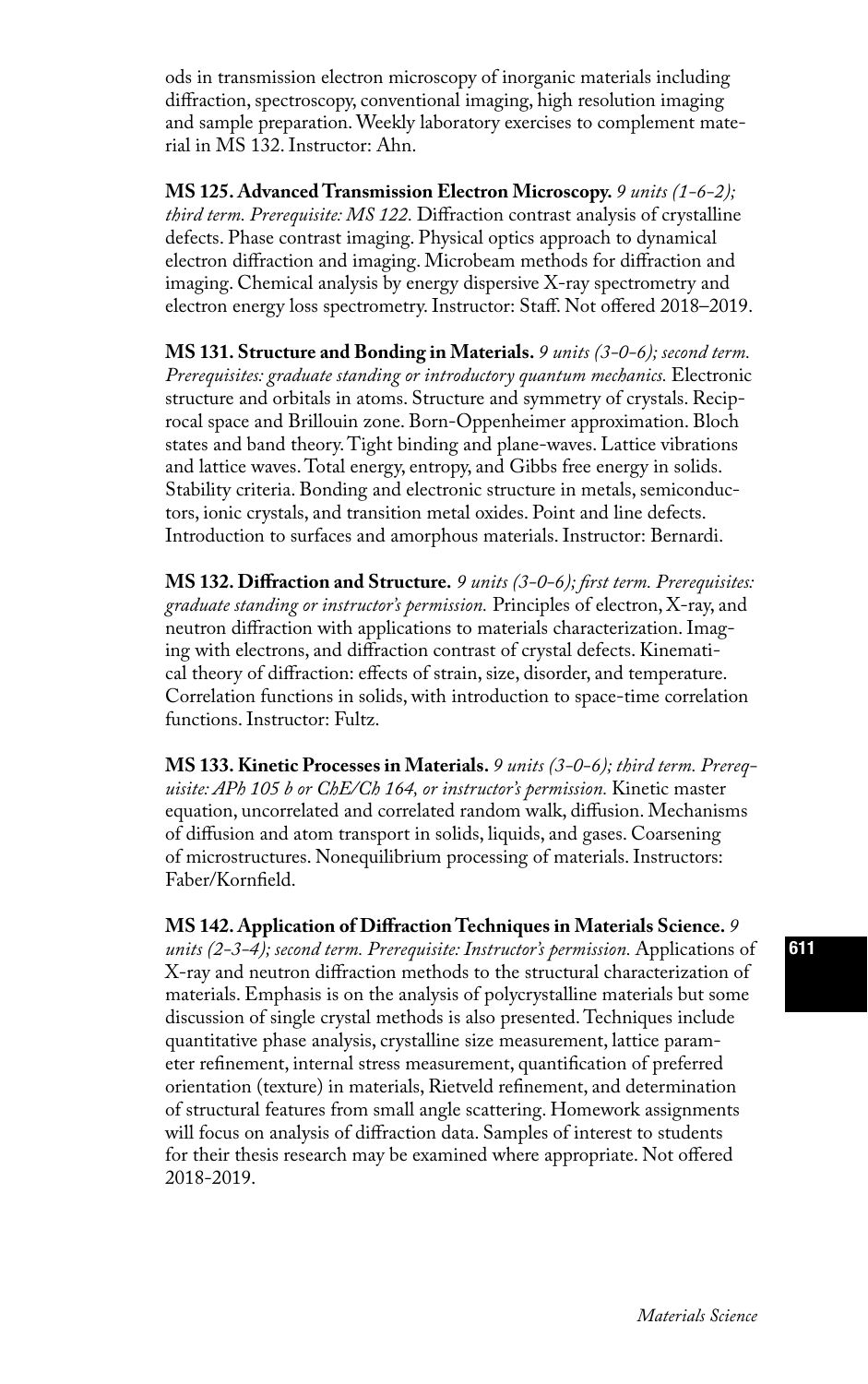### **MS 150abc. Topics in Materials Science.** *Units to be arranged; first, second,*

*third terms.* Content will vary from year to year, but will be at a level suitable for advanced undergraduate or graduate students. Topics are chosen according to the interests of students and faculty. Visiting faculty may present portions of the course. Instructor: Staff.

**MS/ME 161. Imperfections in Crystals.** *9 units (3-0-6); third term. Prerequisite: graduate standing or MS 115.* The relation of lattice defects to the physical and mechanical properties of crystalline solids. Introduction to point imperfections and their relationships to transport properties in metallic, covalent, and ionic crystals. Kroeger-Vink notation. Introduction to dislocations: geometric, crystallographic, elastic, and energetic properties of dislocations. Dislocation reactions and interactions including formation of locks, stacking faults, and surface effects. Relations between collective dislocation behavior and mechanical properties of crystals. Introduction to computer simulations of dislocations. Grain boundaries. The structure and properties of interfaces in solids. Emphasis on materials science aspects of role of defects in electrical, morphological, optical, and mechanical properties of solids. Instructor: Greer.

**MS/ME 166. Fracture of Brittle Solids.** *9 units (3-0-6); third term. Prerequisites: MS 115a (or equivalent).* The mechanical response of brittle materials (ceramics, glasses and some network polymers) will be treated using classical elasticity, energy criteria, and fracture mechanics. The influence of environment and microstructure on mechanical behavior will be explored. Transformation toughened systems, large-grain crack-bridging systems, nanostructured ceramics, porous ceramics, anomolous glasses, and the role of residual stresses will be highlighted. Strength, flaw statistics and reliability will be discussed. Not offered 2018-2019.

**MS 200. Advanced Work in Materials Science.** The staff in materials science will arrange special courses or problems to meet the needs of advanced graduate students.

**Ae/AM/MS/ME 213. Mechanics and Materials Aspects of Fracture.** *9 units (3-0-6).* For course description, see Aerospace.

**APh/MS 256. Computational Solid State Physics and Materials Science.** 9 units (*3-3-3); third term. Prerequisites: Ph125 or equivalent and APh114ab or equivalent.* For course description, see Applied Physics.

**ME/MS 260. Micromechanics.** *9 units (3-0-6).* For course description, see Mechanical Engineering.

**MS 300. Thesis Research.**

# MATHEMATICS

**Ma 1 abc. Calculus of One and Several Variables and Linear Algebra.**  *9 units (4-0-5); first, second, third terms. Prerequisites: high-school algebra,*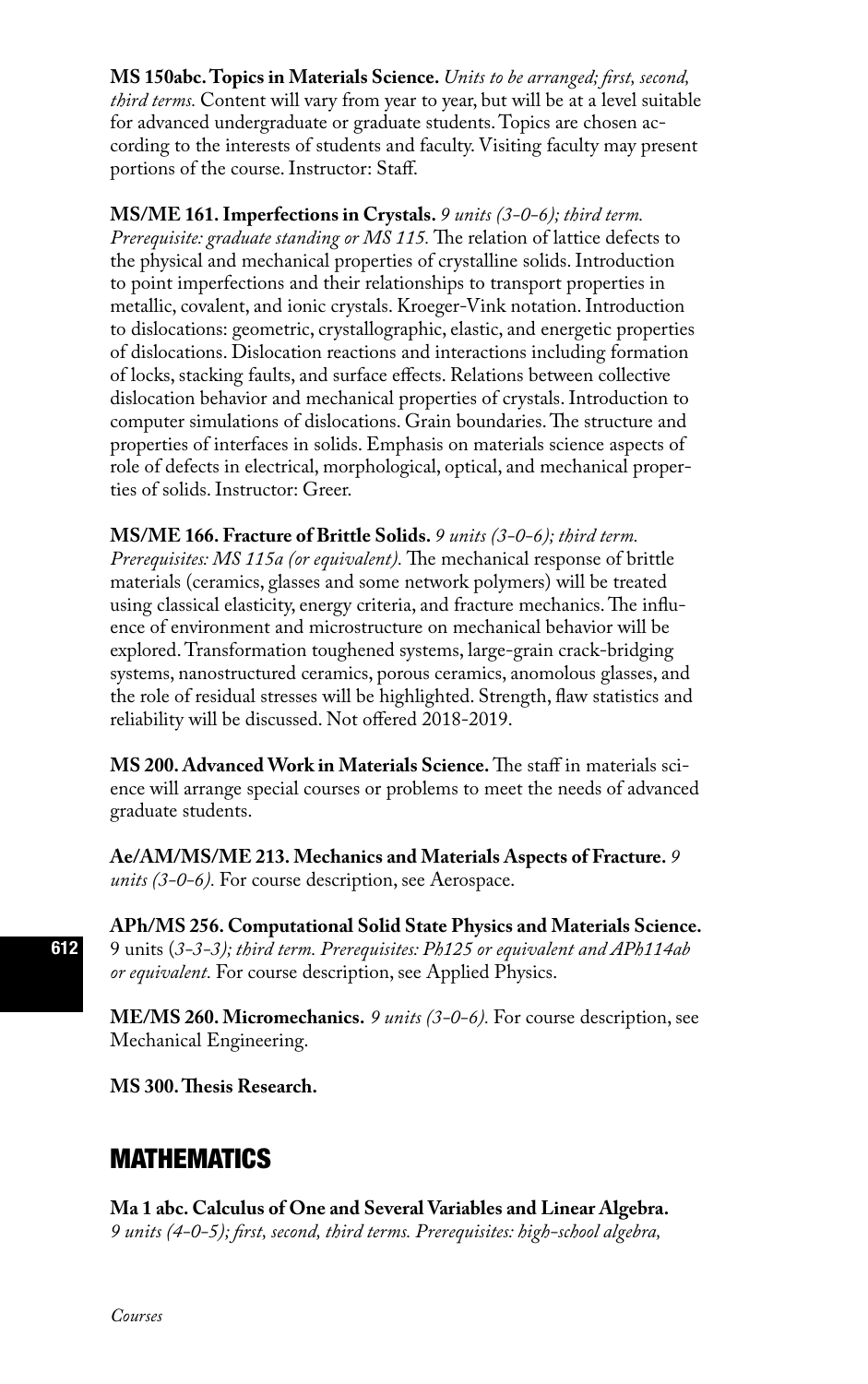*trigonometry, and calculus. Special section of Ma 1 a, 12 units (5-0-7).* Review of calculus. Complex numbers, Taylor polynomials, infinite series. Comprehensive presentation of linear algebra. Derivatives of vector functions, multiple integrals, line and path integrals, theorems of Green and Stokes. Ma 1 b, c is divided into two tracks: analytic and practical. Students will be given information helping them to choose a track at the end of the fall term. There will be a special section or sections of Ma 1 a for those students who, because of their background, require more calculus than is provided in the regular Ma 1 a sequence. These students will not learn series in Ma 1 a and will be required to take Ma 1 d. Instructors: Amir Khosravi, Ramakrishnan, Kechris, Rains, Flach, Katz.

**Ma 1 d. Series.** *4 units (2-0-2); second term only. Prerequisites: special section of Ma 1 a.* This is a course intended for those students in the special calculus-intensive sections of Ma 1 a who did not have complex numbers, Taylor polynomials, and infinite series during Ma 1 a. It may not be taken by students who have passed the regular Ma 1 a. Instructor: Mantovan.

**Ma 2/102. Differential Equations.** 9 units (4-0-5); first term. Prerequisites: Ma 1 abc. The course is aimed at providing an introduction to the theory of ordinary differential equations, with a particular emphasis on equations with well known applications ranging from physics to population dynamics. The material covered includes some existence and uniqueness results, first order linear equations and systems, exact equations, linear equations with constant coefficients, series solutions, regular singular equations, Laplace transform, and methods for the study of nonlinear equations (equilibria, stability, predator-prey equations, periodic solutions and limiting cycles). Instructor: Isett.

**Ma 3/103. Introduction to Probability and Statistics.** *9 units (4-0-5); second term. Prerequisites: Ma 1 abc.* Randomness is not anarchy-it follows mathematical laws that we can understand and use to clarify our knowledge of the universe. This course is an introduction to the main ideas of probability and statistics. The first half is devoted to the fundamental concepts of probability theory, including distributions and random variables, independence and conditional probability, expectation, the Law of Averages (Laws of Large Numbers), and "the bell curve" (Central Limit Theorem). The second half is devoted to statistical reasoning: given our observations of the world, what can we infer about the stochastic mechanisms generating our data? Major themes include estimation of parameters (e.g. maximum likelihood), hypothesis testing, confidence intervals, and regression analysis (least squares). Students will be expected to be able to carry out computer-based analyses. Instructor: Border.

**Ma 4/104. Introduction to Mathematical Chaos.** *9 units (3-0-6); third term.* An introduction to the mathematics of "chaos." Period doubling universality, and related topics; interval maps, symbolic itineraries, stable/ unstable manifold theorem, strange attractors, iteration of complex analytic maps, applications to multidimensional dynamics systems and real-world problems. Possibly some additional topics, such as Sarkovski's theorem,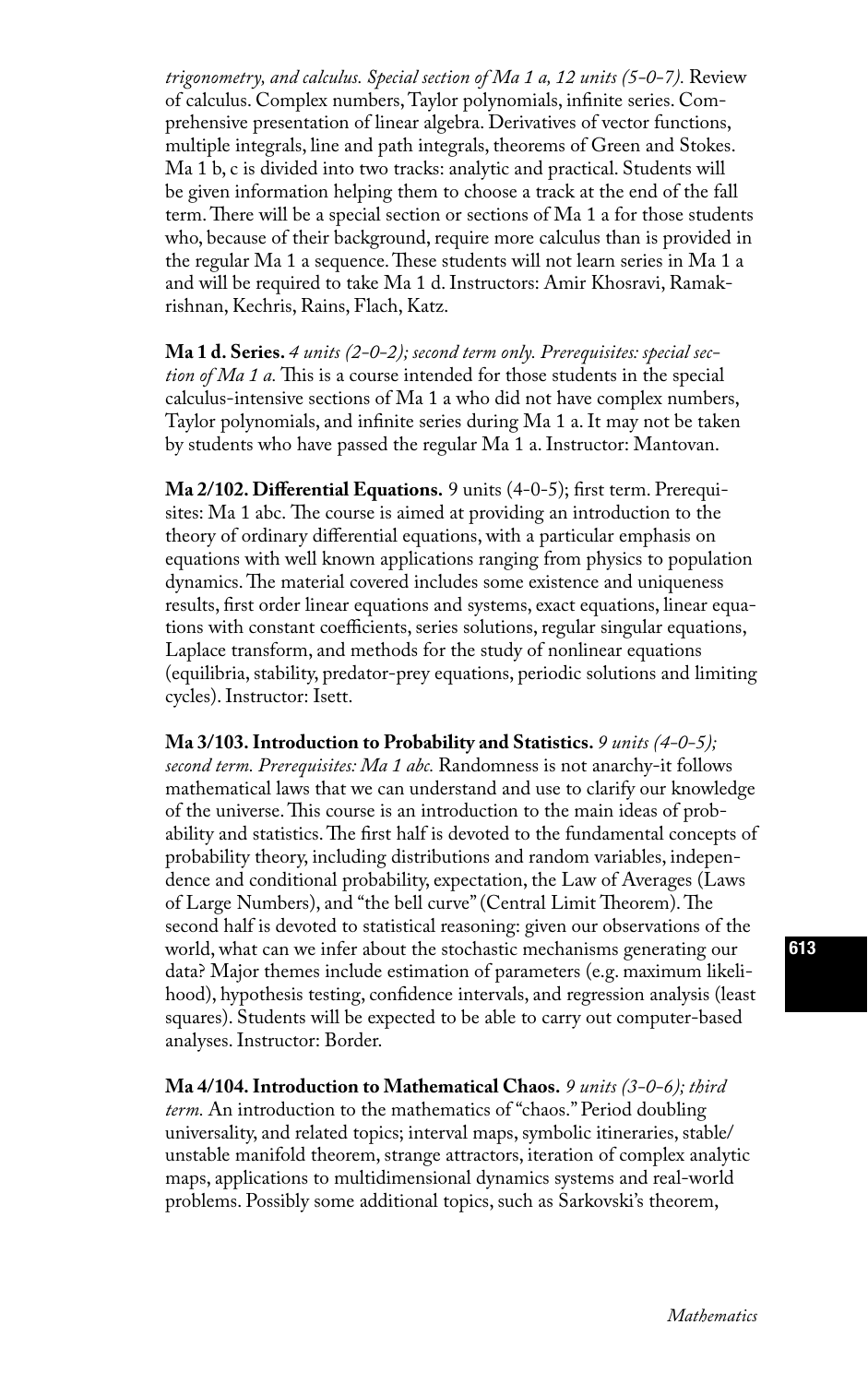absolutely continuous invariant measures, sensitivity to initial conditions, and the horseshoe map. Instructor: Parikh.

**Ma 5/105 abc. Introduction to Abstract Algebra.** *9 units (3-0-6); first, second, third terms.* Introduction to groups, rings, fields, and modules. The first term is devoted to groups and includes treatments of semidirect products and Sylow's theorem. The second term discusses rings and modules and includes a proof that principal ideal domains have unique factorization and the classification of finitely generated modules over principal ideal domains. The third term covers field theory and Galois theory, plus some special topics if time permits. Instructors: Graber, Mantovan, Xu.

**Ma/CS 6/106 abc. Introduction to Discrete Mathematics.** *9 units (3-0- 6); first, second, third terms. Prerequisites: for Ma/CS 6 c, Ma/CS 6 a or Ma 5 a or instructor's permission.* First term: a survey emphasizing graph theory, algorithms, and applications of algebraic structures. Graphs: paths, trees, circuits, breadth-first and depth-first searches, colorings, matchings. Enumeration techniques; formal power series; combinatorial interpretations. Topics from coding and cryptography, including Hamming codes and RSA. Second term: directed graphs; networks; combinatorial optimization; linear programming. Permutation groups; counting nonisomorphic structures. Topics from extremal graph and set theory, and partially ordered sets. Third term: elements of computability theory and computational complexity. Discussion of the P=NP problem, syntax and semantics of propositional and first-order logic. Introduction to the Gödel completeness and incompleteness theorems. Instructors: Katz, Durcik, Kechris.

**Ma 7/107. Number Theory for Beginners.** *9 units (3-0-6); third term.* Some of the fundamental ideas, techniques, and open problems of basic number theory will be introduced. Examples will be stressed. Topics include Euclidean algorithm, primes, Diophantine equations, including an + bn  $=$  cn and a2—db2 =  $\hat{A} \pm 1$ , constructible numbers, composition of binary quadratic forms, and congruences. Instructor: Burungale.

**Ma 8. Problem Solving in Calculus.** *3 units (3-0-0); first term. Prerequisite: simultaneous registration in Ma 1 a.* A three-hour per week hands-on class for those students in Ma 1 needing extra practice in problem solving in calculus. Instructor: Mantovan.

**Ma 10. Oral Presentation.** *3 units (2-0-1); first term. Open for credit to*  anyone. Freshmen must have instructor's permission to enroll. In this course, students will receive training and practice in presenting mathematical material before an audience. In particular, students will present material of their own choosing to other members of the class. There may also be elementary lectures from members of the mathematics faculty on topics of their own research interest. Instructor: Graber.

**Ma 11. Mathematical Writing.** *3 units (0-0-3); third term. Freshmen must have instructor's permission to enroll.* Students will work with the instructor and a mentor to write and revise a self-contained paper dealing with a topic in mathematics. In the first week, an introduction to some matters of style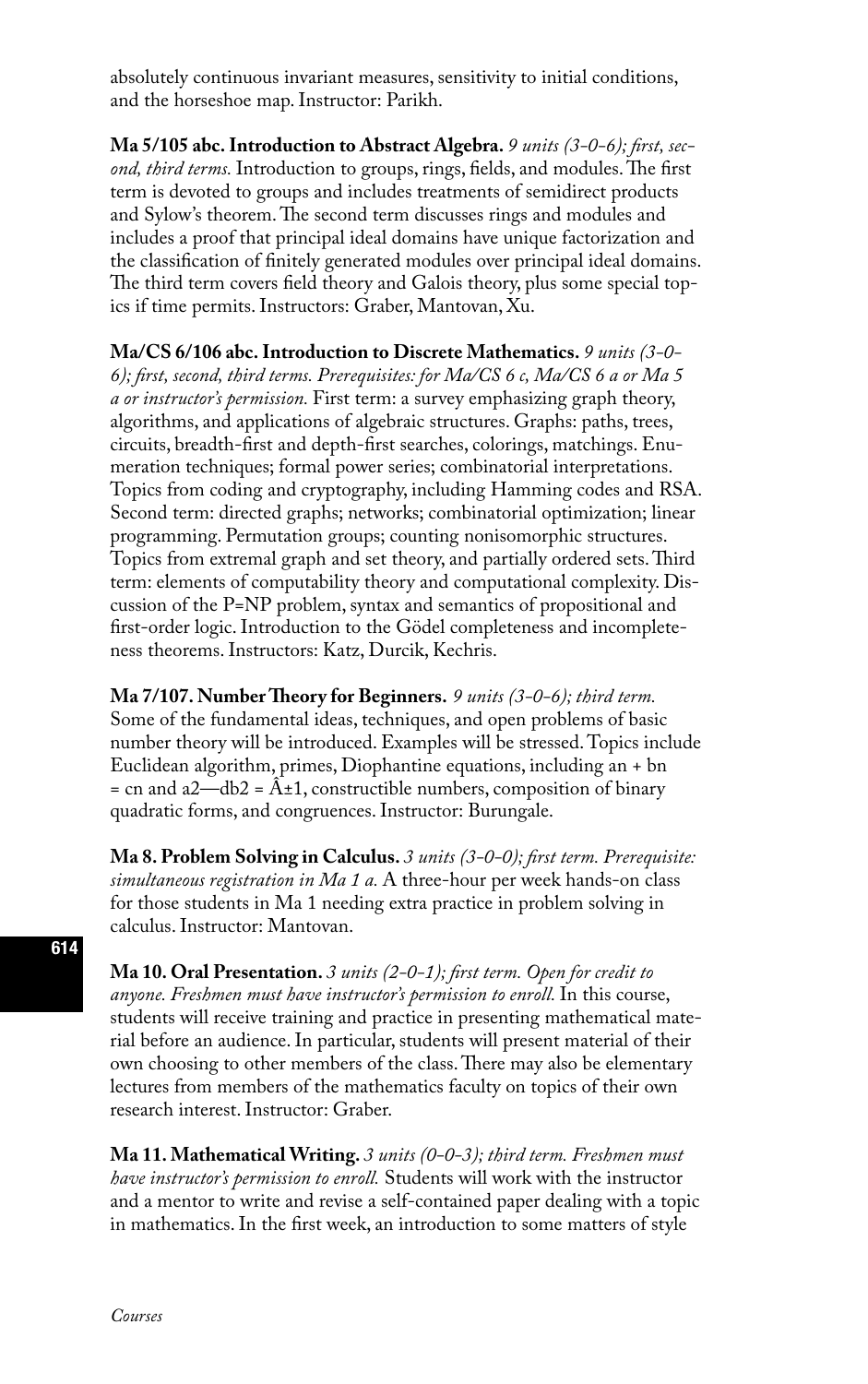and format will be given in a classroom setting. Some help with typesetting in TeX may be available. Students are encouraged to take advantage of the Hixon Writing Center's facilities. The mentor and the topic are to be selected in consultation with the instructor. It is expected that in most cases the paper will be in the style of a textbook or journal article, at the level of the student's peers (mathematics students at Caltech). *Fulfills the Institute scientific writing requirement.* Not offered on a pass/fail basis. Instructor: Ni.

**FS/Ma 12. The Mathematics of Enzyme Kinetics.** *6 units (2-0-4); third term. Prerequisites: Ma 1a, b.* For course description, see Freshman Seminars.

**Ma 13. Problem Solving in Vector Calculus.** *2 units (2-0-0); second term. Prerequisites: Concurrent registration in Ph 1b.* A two-hour per week, handson class for those students enrolled in Ph 1b needing extra practice with problem solving in vector calculus. Instructor: Mantovan.

**Ma 17. How to Solve It.** 4 units (2-0-2); first term. There are many problems in elementary mathematics that require ingenuity for their solution. This is a seminar-type course on problem solving in areas of mathematics where little theoretical knowledge is required. Students will work on problems taken from diverse areas of mathematics; there is no prerequisite and the course is open to freshmen. May be repeated for credit. Graded pass/ fail. Instructor: Katz.

**Ma 20. Frontiers in Mathematics.** *1 unit (1-0-0); first term. Prerequisites: Open for credit to freshman and sophomores.* Weekly seminar by a member of the math department or a visitor, to discuss his or her research at an introductory level. The course aims to introduce students to research areas in mathematics and help them gain an understanding of the scope of the field. Graded pass/fail. Instructor: Graber.

**Ma 92 abc. Senior Thesis.** *9 units (0-0-9); first, second, third terms. Prerequisites: To register, the student must obtain permission of the mathematics undergraduate representative.* Open only to senior mathematics majors who are qualified to pursue independent reading and research. This research must be supervised by a faculty member. The research must begin in the first term of the senior year and will normally follow up on an earlier SURF or independent reading project. Two short presentations to a thesis committee are required: the first at the end of the first term and the second at the midterm week of the third term. A draft of the written thesis must be completed and distributed to the committee one week before the second presentation. Graded pass/fail in the first and second terms; a letter grade will be given in the third term.

**Ma 97. Research in Mathematics.** *Units to be arranged in accordance with work accomplished.* This course is designed to allow students to continue or expand summer research projects and to work on new projects. Students registering for more than 6 units of Ma 97 must submit a brief (no more than 3 pages) written report outlining the work completed to the undergraduate option rep at the end of the term. Approval from the research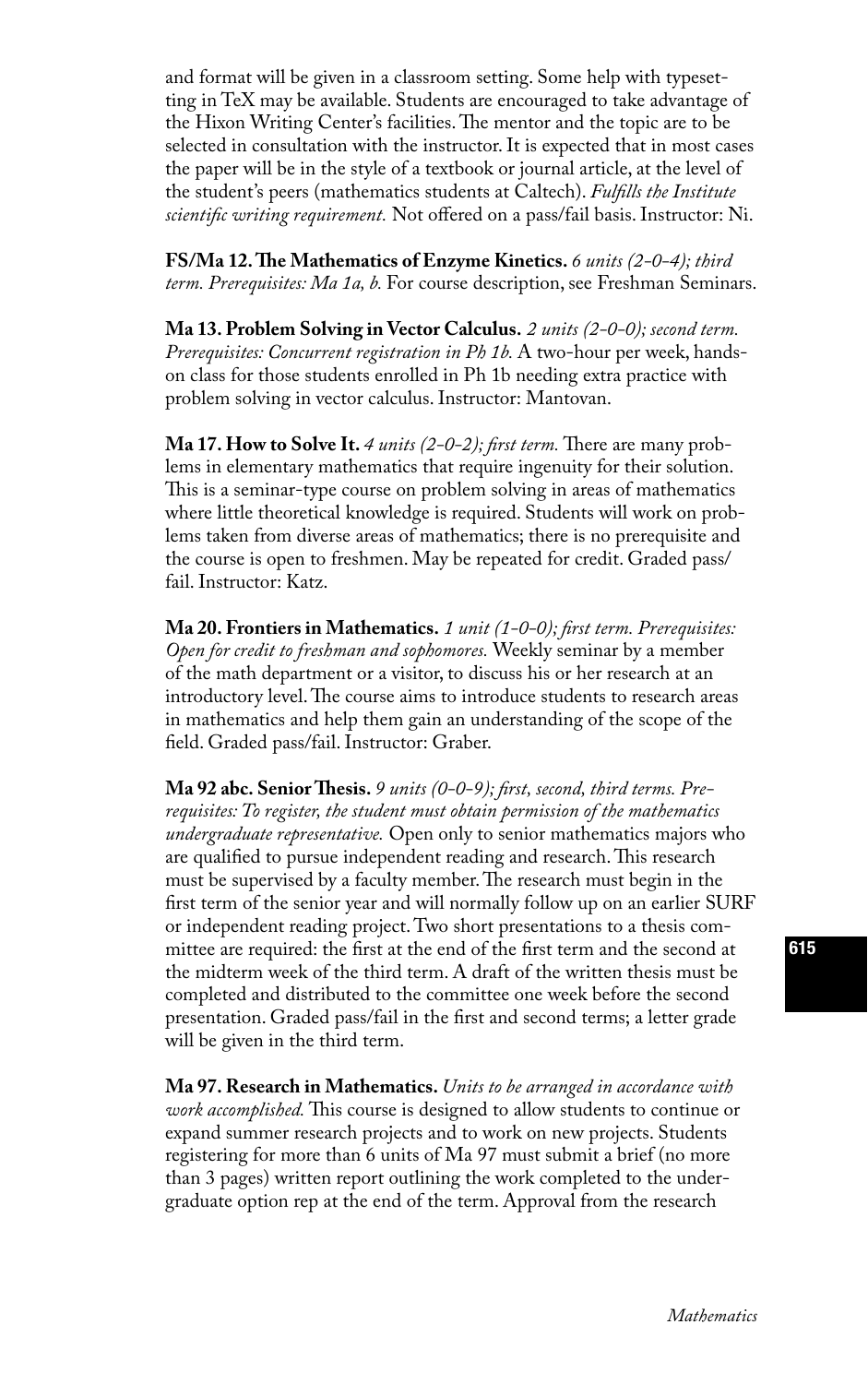supervisor and student's advisor must be granted prior to registration. Graded pass/fail.

**Ma 98. Independent Reading.** *3–6 units by arrangement.* Occasionally a reading course will be offered after student consultation with a potential supervisor. Topics, hours, and units by arrangement. Graded pass/fail.

**Ma 108 abc. Classical Analysis.** *9 units (3-0-6); first, second, third terms. Prerequisites: Ma 1 or equivalent, or instructor's permission.* May be taken concurrently with Ma 109. First term: structure of the real numbers, topology of metric spaces, a rigorous approach to differentiation in R^n. Second term: brief introduction to ordinary differential equations; Lebesgue integration and an introduction to Fourier analysis. Third term: the theory of functions of one complex variable. Instructors: Lazebnik, Durcik, Ivrii.

**Ma 109 abc. Introduction to Geometry and Topology.** *9 units (3-0-6); first, second, third terms. Prerequisites: Ma 2 or equivalent, and Ma 108 must be taken previously or concurrently.* First term: aspects of point set topology, and an introduction to geometric and algebraic methods in topology. Second term: the differential geometry of curves and surfaces in two- and threedimensional Euclidean space. Third term: an introduction to differentiable manifolds. Transversality, differential forms, and further related topics. Instructors: Markovic, Chen.

**Ma 110 abc. Analysis.** *9 units (3-0-6); first, second, third terms. Prerequisites: Ma 108 or previous exposure to metric space topology, Lebesgue measure.* First term: integration theory and basic real analysis: topological spaces, Hilbert space basics, Fejer's theorem, measure theory, measures as functionals, product measures, L^p -spaces, Baire category, Hahn- Banach theorem, Alaoglu's theorem, Krein-Millman theorem, countably normed spaces, tempered distributions and the Fourier transform. Second term: basic complex analysis: analytic functions, conformal maps and fractional linear transformations, idea of Riemann surfaces, elementary and some special functions, infinite sums and products, entire and meromorphic functions, elliptic functions. Third term: harmonic analysis; operator theory. Harmonic analysis: maximal functions and the Hardy-Littlewood maximal theorem, the maximal and Birkoff ergodic theorems, harmonic and subharmonic functions, theory of  $H^{\wedge}p$  -spaces and boundary values of analytic functions. Operator theory: compact operators, trace and determinant on a Hilbert space, orthogonal polynomials, the spectral theorem for bounded operators. If time allows, the theory of commutative Banach algebras. Instructors: Makarov, Durcik.

**Ma 111 ab. Topics in Analysis.** *9 units (3-0-6); second, third terms. Prerequisites: Ma 110 or instructor's permission.* This course will discuss advanced topics in analysis, which vary from year to year. Topics from previous years include potential theory, bounded analytic functions in the unit disk, probabilistic and combinatorial methods in analysis, operator theory, C\*-algebras, functional analysis. The third term will cover special functions: gamma functions, hypergeometric functions, beta/Selberg integrals and \$q\$-ana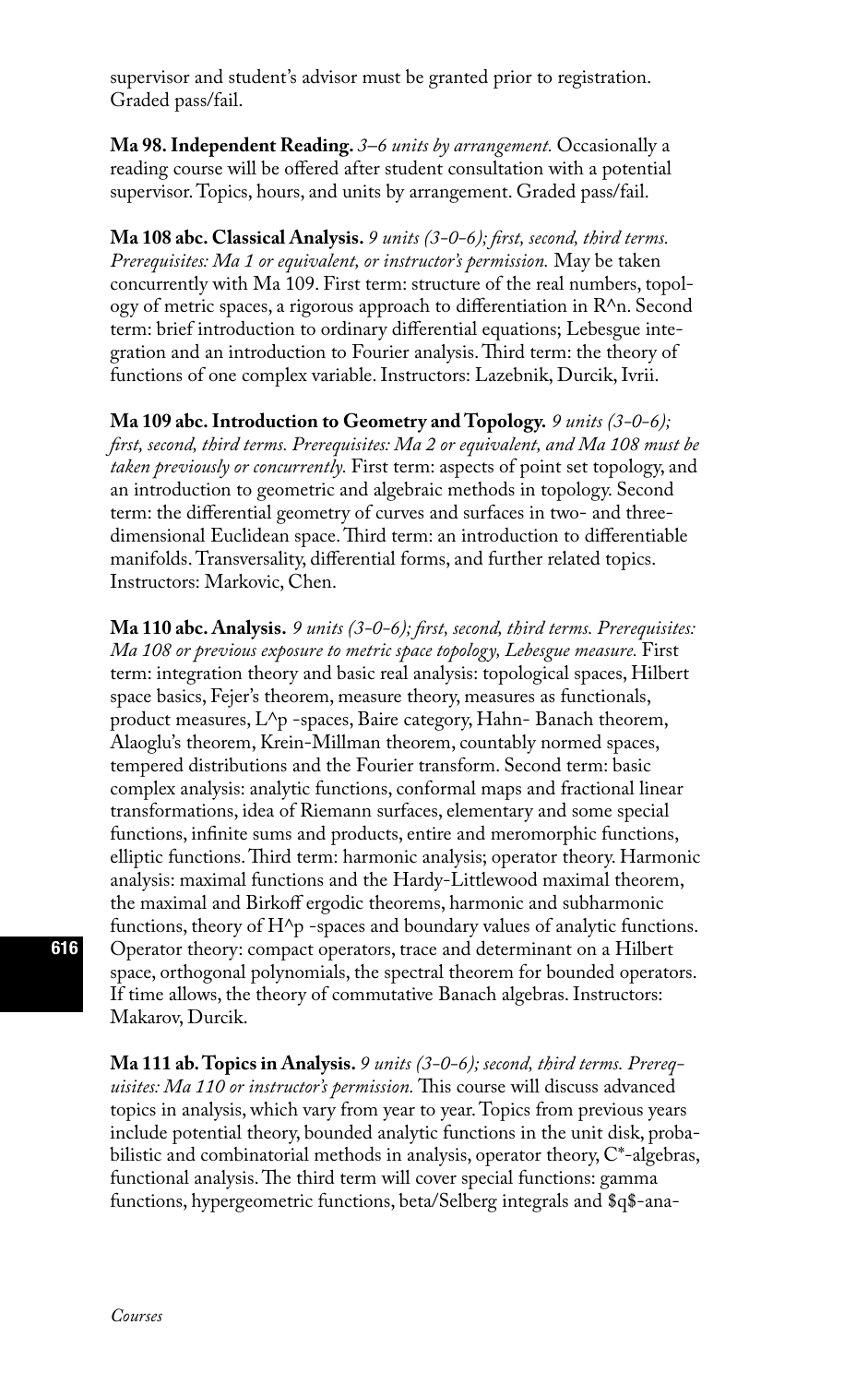logues. Time permitting: orthogonal polynomials, Painleve transcendents and/or elliptic analogues Instructors: Ivrii, Lazebnik.

**Ma 112 ab. Statistics.** *9 units (3-0-6); second term. Prerequisite: Ma 2 a probability and statistics or equivalent.* The first term covers general methods of testing hypotheses and constructing confidence sets, including regression analysis, analysis of variance, and nonparametric methods. The second term covers permutation methods and the bootstrap, point estimation, Bayes methods, and multistage sampling. Not offered 2018–19.

**Ma 116 abc. Mathematical Logic and Axiomatic Set Theory.** *9 units (3-0-6); first, second, third terms. Prerequisites: Ma 5 or equivalent, or instructor's permission.* First term: Introduction to first-order logic and model theory. The Godel Completeness Theorem and the Completeness Theorem. Definability, elementary equivalence, complete theories, categoricity. The Skolem-Lowenheim Theorems. The back and forth method and Ehrenfeucht-Fraisse games. Farisse theory. Elimination of quantifiers, applications to algebra and further related topics if time permits. Second and third terms: Axiomatic set theory, ordinals and cardinals, the Axiom of Choice and the Continuum Hypothesis. Models of set theory, independence and consistency results. Topics in descriptive set theory, combinatorial set theory and large cardinals. Not offered 2018–19.

**Ma/CS 117 abc. Computability Theory.** *9 units (3-0-6); first, second, third terms. Prerequisite: Ma 5 or equivalent, or instructor's permission.* Various approaches to computability theory, e.g., Turing machines, recursive functions, Markov algorithms; proof of their equivalence. Church's thesis. Theory of computable functions and effectively enumerable sets. Decision problems. Undecidable problems: word problems for groups, solvability of Diophantine equations (Hilbert's 10th problem). Relations with mathematical logic and the Gödel incompleteness theorems. Decidable problems, from number theory, algebra, combinatorics, and logic. Complexity of decision procedures. Inherently complex problems of exponential and superexponential difficulty. Feasible (polynomial time) computations. Polynomial deterministic vs. nondeterministic algorithms,  $NP$ -complete problems and the  $P = NP$ question. Instructors: Kechris, Panagiotopolous.

**Ma 118. Topics in Mathematical Logic: Geometrical Paradoxes.** *9 units (3-0-6); second term. Prerequisite: Ma 5 or equivalent, or instructor's permission.* This course will provide an introduction to the striking paradoxes that challenge our geometrical intuition. Topics to be discussed include geometrical transformations, especially rigid motions; free groups; amenable groups; group actions; equidecomposability and invariant measures; Tarski's theorem; the role of the axiom of choice; old and new paradoxes, including the Banach-Tarski paradox, the Laczkovich paradox (solving the Tarski circle-squaring problem), and the Dougherty-Foreman paradox (the solution of the Marczewski problem). Not offered 2018–19.

**Ma 120 abc. Abstract Algebra.** *9 units (3-0-6); first, second, third terms. Prerequisites: Ma 5 or equivalent or instructor's permission.* This course will discuss advanced topics in algebra. Among them: an introduction to com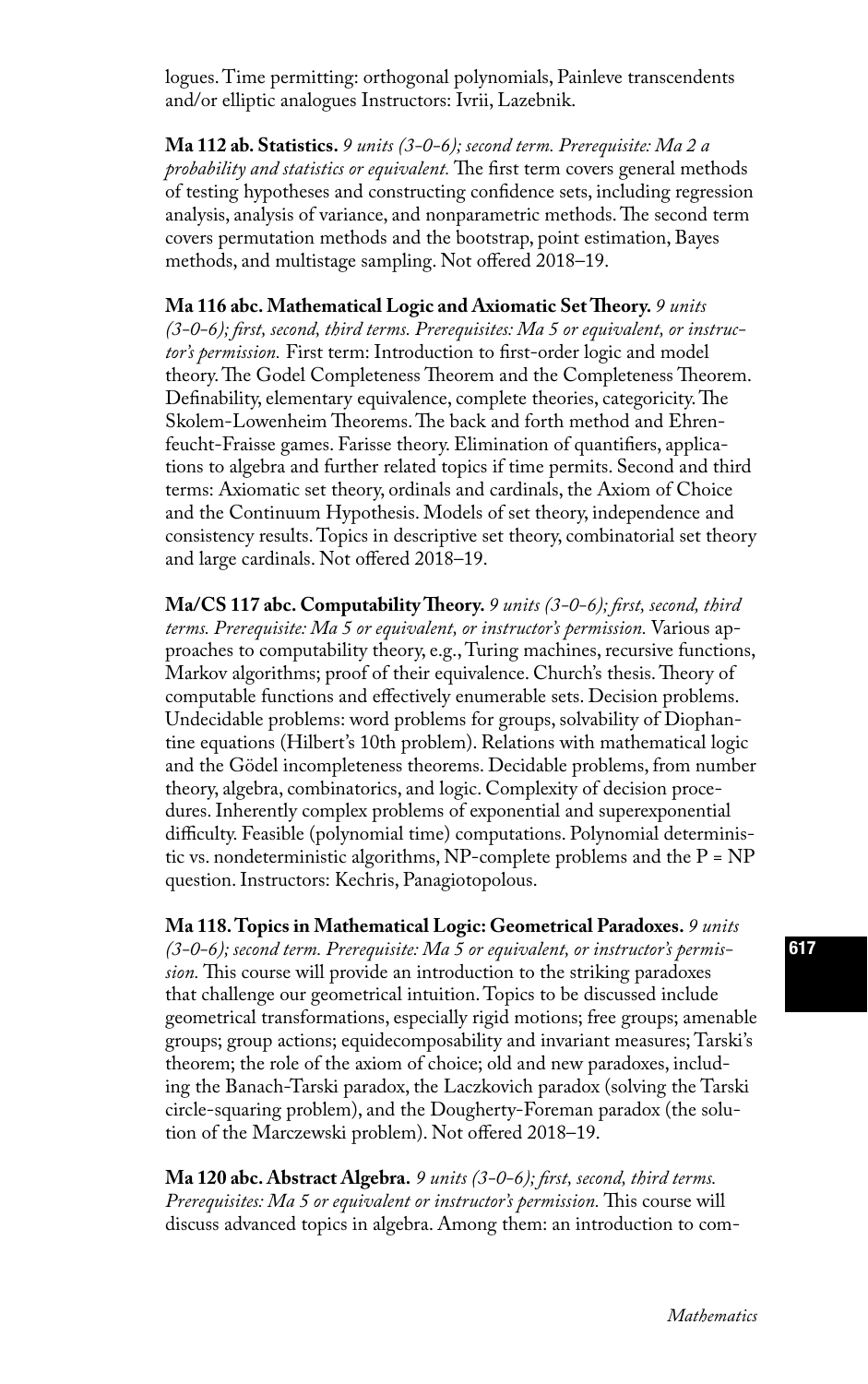mutative algebra and homological algebra, infinite Galois theory, Kummer theory, Brauer groups, semisimiple algebras, Weddburn theorems, Jacobson radicals, representation theory of finite groups. Instructors: Ramakrishnan, Zhu, Yom Din.

**Ma 121 ab. Combinatorial Analysis.** *9 units (3-0-6); first, second terms. Prerequisite: Ma 5.* A survey of modern combinatorial mathematics, starting with an introduction to graph theory and extremal problems. Flows in networks with combinatorial applications. Counting, recursion, and generating functions. Theory of partitions. (0, 1)-matrices. Partially ordered sets. Latin squares, finite geometries, combinatorial designs, and codes. Algebraic graph theory, graph embedding, and coloring. Instructors: Krause, Katz.

**Ma 123. Classification of Simple Lie Algebras.** *9 units (3-0-6); third term. Prerequisite: Ma 5 or equivalent.* This course is an introduction to Lie algebras and the classification of the simple Lie algebras over the complex numbers. This will include Lie's theorem, Engel's theorem, the solvable radical, and the Cartan Killing trace form. The classification of simple Lie algebras proceeds in terms of the associated reflection groups and a classification of them in terms of their Dynkin diagrams. Not offered 2018–2019.

**Ma 124. Elliptic Curves.** *9 units (3-0-6); second term. Prerequisites: Ma 5 or equivalent.* The ubiquitous elliptic curves will be analyzed from elementary, geometric, and arithmetic points of view. Possible topics are the group structure via the chord-and-tangent method, the Nagel-Lutz procedure for finding division points, Mordell's theorem on the finite generation of rational points, points over finite fields through a special case treated by Gauss, Lenstra's factoring algorithm, integral points. Other topics may include diophantine approximation and complex multiplication. Not offered 2018–19.

**Ma 125. Algebraic Curves.** *9 units (3-0-6); third term. Prerequisites: Ma 5.*  An elementary introduction to the theory of algebraic curves. Topics to be covered will include affine and projective curves, smoothness and singularities, function fields, linear series, and the Riemann-Roch theorem. Possible additional topics would include Riemann surfaces, branched coverings and monodromy, arithmetic questions, introduction to moduli of curves. Not offered 2018–19.

**EE/Ma/CS 126 ab. Information Theory.** *9 units (3-0-6); first, second terms. Prerequisites: Ma 3* For course description, see Electrical Engineering.

**EE/Ma/CS/IDS 127. Error-Correcting Codes.** *9 units (3-0-6).* For course description, see Electrical Engineering.

**Ma 128. Homological Algebra.** *9 units (3-0-6); second term. Prerequisites: Math 120 abc or instructor's permission.* This course introduces standard concepts and techniques in homological algebra. Topics will include Abelian and additive categories; Chain complexes, homotopies and the homotopy category; Derived functors; Yoneda extension and its ring structure; Homo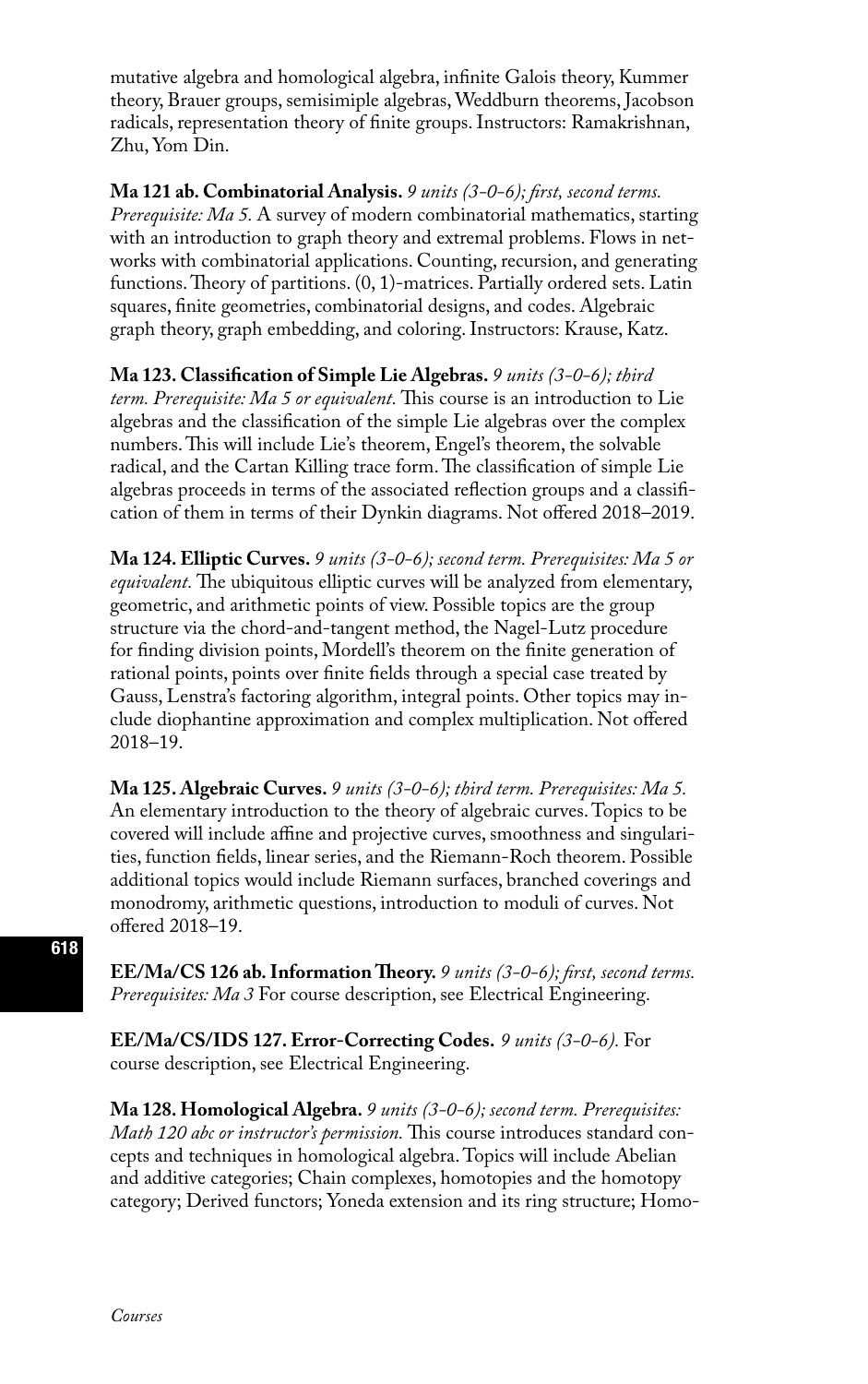logical dimension and Koszul complexe; Spectral sequences; Triangulated categories, and the derived category. Instructor: Qi.

**Ma 130 abc. Algebraic Geometry.** *9 units (3-0-6); first, second, third terms. Prerequisite: Ma 120 (or Ma 5 plus additional reading).* Plane curves, rational functions, affine and projective varieties, products, local properties, birational maps, divisors, differentials, intersection numbers, schemes, sheaves, general varieties, vector bundles, coherent sheaves, curves and surfaces. Instructors: Campbell, Xu.

**Ma 132 ab. Topics in Algebraic Geometry.** *9 units (3-0-6); second, third terms. Prerequisites: Ma 130 or instructor's permission.* This course will cover advanced topics in algebraic geometry that will vary from year to year. Topics will be listed on the math option website prior to the start of classes. Instructors: Graber, Zhu.

**Ma 135 ab. Arithmetic Geometry.** *9 units (3-0-6); first term. Prerequisite: Ma 130.* The course deals with aspects of algebraic geometry that have been found useful for number theoretic applications. Topics will be chosen from the following: general cohomology theories (étale cohomology, flat cohomology, motivic cohomology, or p-adic Hodge theory), curves and Abelian varieties over arithmetic schemes, moduli spaces, Diophantine geometry, algebraic cycles. Not offered 2018-2019.

**EE/Ma/CS/IDS 136. Topics in Information Theory.** *9 units (3-0-6).* For course description, see Electrical Engineering.

**Ma/ACM 142. Ordinary and Partial Differential Equations.** *9 units (3-0-6); second term. Prerequisite: Ma 108; Ma 109 is desirable.* The mathematical theory of ordinary and partial differential equations, including a discussion of elliptic regularity, maximal principles, solubility of equations. The method of characteristics. Instructor: Isett.

**Ma/ACM/IDS 144 ab. Probability.** *9 units (3-0-6); first term. Prerequisites: For 144 a, Ma 108 b is strongly recommended.* Overview of measure theory. Random walks and the Strong law of large numbers via the theory of martingales and Markov chains. Characteristic functions and the central limit theorem. Poisson process and Brownian motion. Topics in statistics. Part b not offered in 2018–19. Instructor: Tamuz.

**Ma 145ab. Representation Theory.** *9 units (3-0-6); second term. Prerequisites: Ma 5.* The study of representations of a group by unitary operators on a Hilbert space, including finite and compact groups, and, to the extent that time allows, other groups. First term: general representation theory of finite groups. Frobenius's theory of representations of semidirect products. The Young tableaux and the representations of symmetric groups. Second term: the Peter-Weyl theorem. The classical compact groups and their representation theory. Weyl character formula. Part a not offered in 2018–19. Instructor: Rains.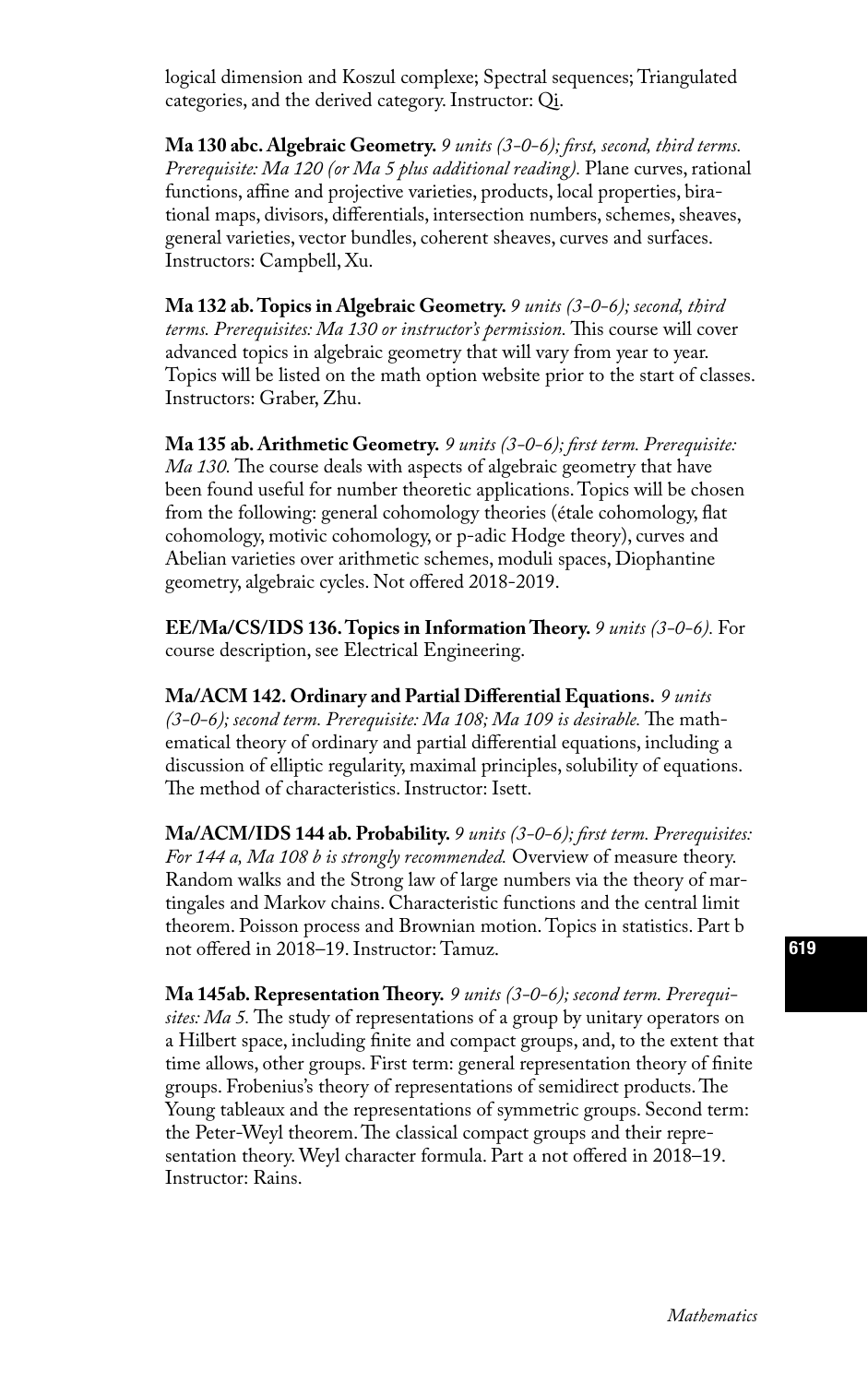**Ma 147 abc. Dynamical Systems.** *9 units (3-0-6); first, second terms. Prerequisites: Ma 108, Ma 109, or equivalent.* First term: real dynamics and ergodic theory. Second term: Hamiltonian dynamics. Third term: complex dynamics. Part c not offered in 2018–19. Instructors: Makarov, Lazebnik.

**Ma 148. Topics in Mathematical Physics.** *9 units (3-0-6); second term.* This course covers a range of topics in mathematical physics. The content will vary from year to year. Topics covered will include some of the following: Lagrangian and Hamiltonian formalism of classical mechanics; mathematical aspects of quantum mechanics: Schroedinger equation, spectral theory of unbounded operators, representation theoretic aspects; partial differential equations of mathematical physics (wave, heat, Maxwell, etc.); rigorous results in classical and/or quantum statistical mechanics; mathematical aspects of quantum field theory; general relativity for mathematicians. Geometric theory of quantum information and quantum entanglement based on information geometry and entropy. Instructors: Parikh.

**Ma 151 abc. Algebraic and Differential Topology.** *9 units (3-0-6); first, second, third terms. Prerequisite: Ma 109 abc or equivalent.* A basic graduate core course. Fundamental groups and covering spaces, homology and calculation of homology groups, exact sequences. Fibrations, higher homotopy groups, and exact sequences of fibrations. Bundles, Eilenberg-Maclane spaces, classifying spaces. Structure of differentiable manifolds, transversality, degree theory, De Rham cohomology, spectral sequences. Instructors: Markovic, Qi, Ni.

**Ma 157 abc. Riemannian Geometry.** *9 units (3-0-6); second, third terms. Prerequisite: Ma 151 or equivalent, or instructor's permission. Part a: basic* Riemannian geometry: geometry of Riemannian manifolds, connections, curvature, Bianchi identities, completeness, geodesics, exponential map, Gauss's lemma, Jacobi fields, Lie groups, principal bundles, and characteristic classes. Part b: basic topics may vary from year to year and may include elements of Morse theory and the calculus of variations, locally symmetric spaces, special geometry, comparison theorems, relation between curvature and topology, metric functionals and flows, geometry in low dimensions. Part c not offered in 2018-2019. Instructor: Smillie.

**Ma 160 abc. Number Theory.** *9 units (3-0-6); first, second, third terms. Prerequisites: Ma 5.* In this course, the basic structures and results of algebraic number theory will be systematically introduced. Topics covered will include the theory of ideals/divisors in Dedekind domains, Dirichlet unit theorem and the class group, p-adic fields, ramification, Abelian extensions of local and global fields. Instructors: Burungale, Campbell, Flach.

**Ma 162 ab. Topics in Number Theory.** *9 units (3-0-6); first term. Prerequisite: Ma 160.* The course will discuss in detail some advanced topics in number theory, selected from the following: Galois representations, elliptic curves, modular forms, L-functions, special values, automorphic representations, p-adic theories, theta functions, regulators. Part b not offered in 2018–19. Instructor: Radziwill.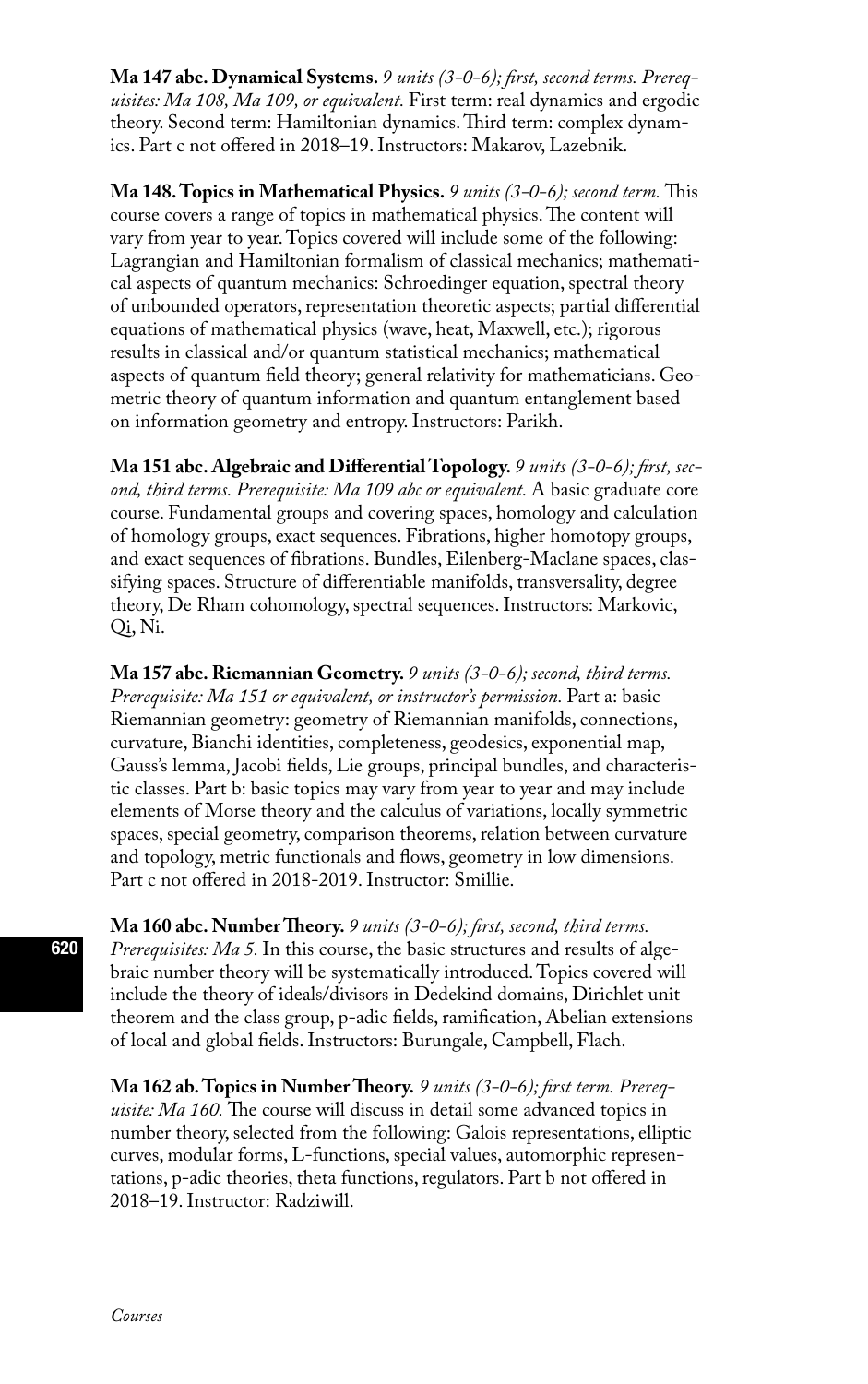**Ma 191 abc. Selected Topics in Mathematics.** *9 units (3-0-6); first, second, third terms.* Each term we expect to give between 0 and 6 (most often 2-3) topics courses in advanced mathematics covering an area of current research interest. These courses will be given as sections of 191. Students may register for this course multiple times even for multiple sections in a single term. The topics and instructors for each term and course descriptions will be listed on the math option website each term prior to the start of registration for that term. Instructors: Panagiotopolous, Ni, Yom Din, Flach, Radziwill, Zhu, Parikh, Ramakrishnan, Amir Khosravi, Rains, Krause, Campbell.

**SS/Ma 214. Mathematical Finance.** *9 units (3-0-6); second term.* For course description, see Social Science.

**Ma 290. Reading.** *Hours and units by arrangement.* Occasionally, advanced work is given through a reading course under the direction of an instructor.

**Ma 390. Research.** *Units by arrangement.*

**See also the list of courses in Applied and Computational Mathematics.**

### MECHANICAL ENGINEERING

Additional advanced courses in the field of mechanical engineering may be found listed in other engineering options such as aerospace engineering, applied mechanics, applied physics, control and dynamical systems, and materials science.

**EE/ME 7. Introduction to Mechatronics.** *6 units (2-3-1).* For course description, see Electrical Engineering.

**ME 10. Thinking Like an Engineer.** *1 unit; first term.* A series of weekly seminars by practicing engineers in industry and academia to introduce students to principles and techniques useful for Mechanical Engineering. The course can be used to learn more about the different areas of study within mechanical engineering. Topics will be presented at an informal, introductory level. Required for ME undergraduates. Graded pass/fail. Instructor: Andrade.

**ME 11 abc. Thermal Science.** *9 units (3-0-6); first, second, third terms. Prerequisites: Sophomore standing required; ME 12 abc, may be taken concurrently.* An introduction to classical thermodynamics and transport with engineering applications. First and second laws; closed and open systems; properties of a pure substance; availability and irreversibility; generalized thermodynamic relations; gas and vapor power cycles; propulsion; mixtures; combustion and thermochemistry; chemical equilibrium; momentum and heat transfer including boundary layers with applications to internal and external flows. Not offered on a pass/fail basis. Instructors: Minnich, Hunt, Colonius.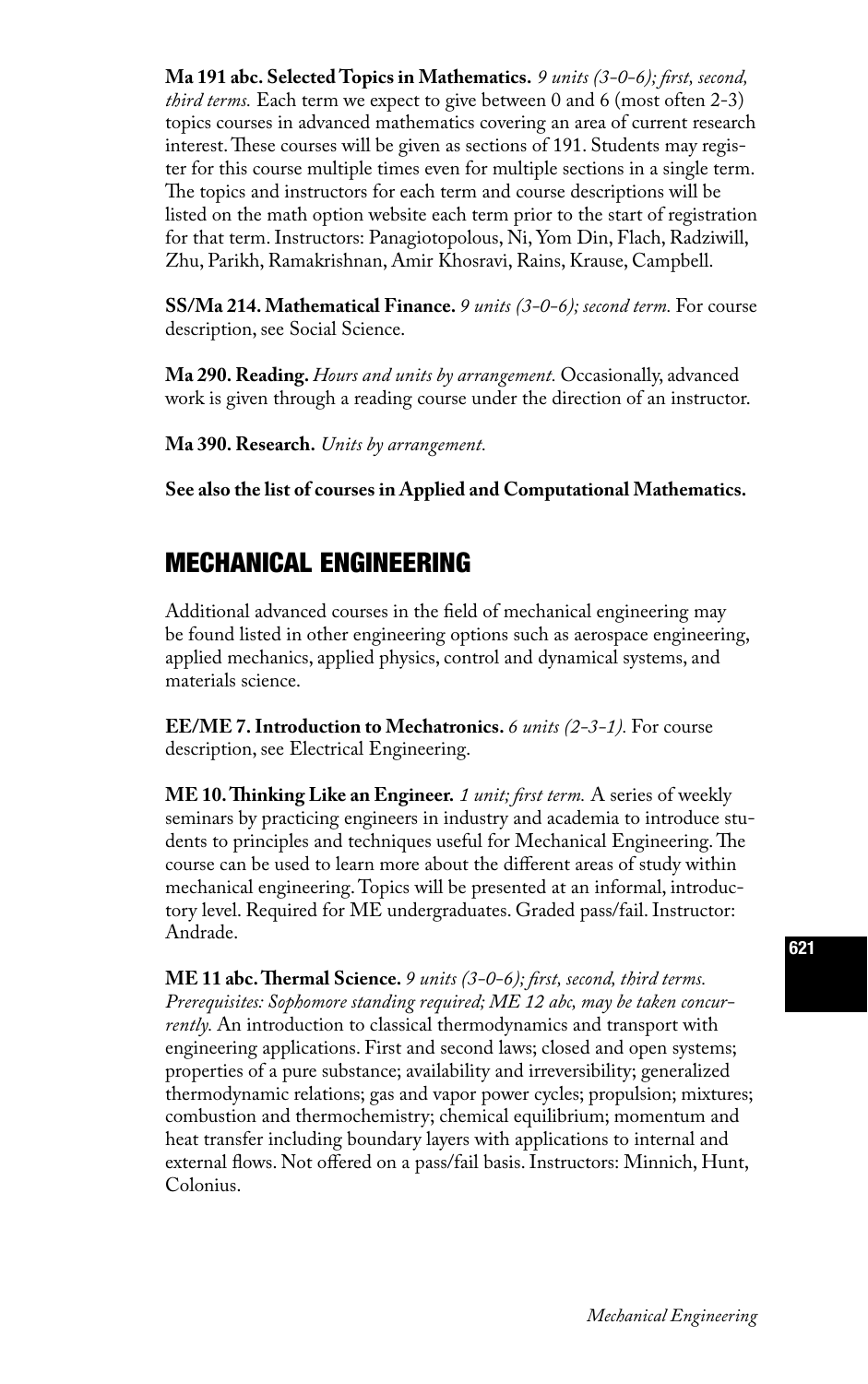**ME 12 abc. Mechanics.** *9 units (3-0-6); first, second, third terms. Prerequisites: Sophomore standing required; ME 11 abc, may be taken concurrently.* An introduction to statics and dynamics of rigid bodies, deformable bodies, and fluids. Equilibrium of force systems, principle of virtual work, distributed force systems, friction, static analysis of rigid and deformable structures, hydrostatics, kinematics, particle dynamics, rigid-body dynamics, Euler's equations, ideal flow, vorticity, viscous stresses in fluids, dynamics of deformable systems, waves in fluids and solids. Not offered on a pass/fail basis. Instructors: Mello, Asimaki, Daraio.

**ME 13/113. Mechanical Prototyping.** *4 units (0-4-0); first, second, summer terms. Enrollment is limited and is based on responses to a questionnaire available in the Registrar's Office.* Introduction to the technologies and practices needed to fabricate mechanical prototypes. Students will acquire the fundamental skills necessary to begin using 3D Computer-Aided Design (CAD) software. Students will learn how to build parametric models of parts and assemblies and learn how to generate detailed drawings of their designs. Students will also be introduced to manual machining techniques, as well as computer-controlled prototyping technologies, such as three-dimensional printing, laser cutting, and water jet cutting. Students will receive safetytraining, instruction on the theories underlying different machining methods, and hands-on demonstrations of machining and mechanical assembly methods. Several prototypes will be constructed using the various technologies available in the mechanical engineering machine shop. Instructors: Van Deusen, Dominguez.

**ME 14. Design and Fabrication.** *9 units (3-5-1); third term. Prerequisites: ME 12ab, ME 13. Enrollment is limited and is based on responses to a questionnaire available in the Registrar's office.* Introduction to mechanical engineering design, fabrication, and visual communication. Concepts are taught through a series of short design projects and design competitions emphasizing physical concepts. Many class projects will involve substantial use of the shop facilities, and construction of working prototypes. Not offered on a pass/fail basis. Instructors: Mello, Van Deusen.

**ME 23/123. CNC Machining.** *4 units (0-4-0); third, summer terms. Prerequisites: ME 13/113.* Enrollment is limited and is based on responses to a questionnaire available in the Registrar's office. Introduction to computer numerical control machining. Students will learn to create Gcode and Mcode using Computer-Aided Manufacturing (CAM) software; they will be instructed on how to safely prepare and operate the machine's functions; and will be taught how to implement programmed data into several different types of CNC equipment. The class will cover the parts and terminology of the equipment, fixturing materials, setting workpiece, and tool offsets. Weekly assignments will include the use of CAM software, machine operation demonstrations, and machining projects. Instructors: Van Deusen, Dominguez.

**ME 50 ab. Experiments and Modeling in Mechanical Engineering.** *9 units (0-6-3); second, third terms. Prerequisites: ME 11 abc, ME 12 abc, ME 13, ME 14, and programming skills at the level of ACM 11.* Two-quarter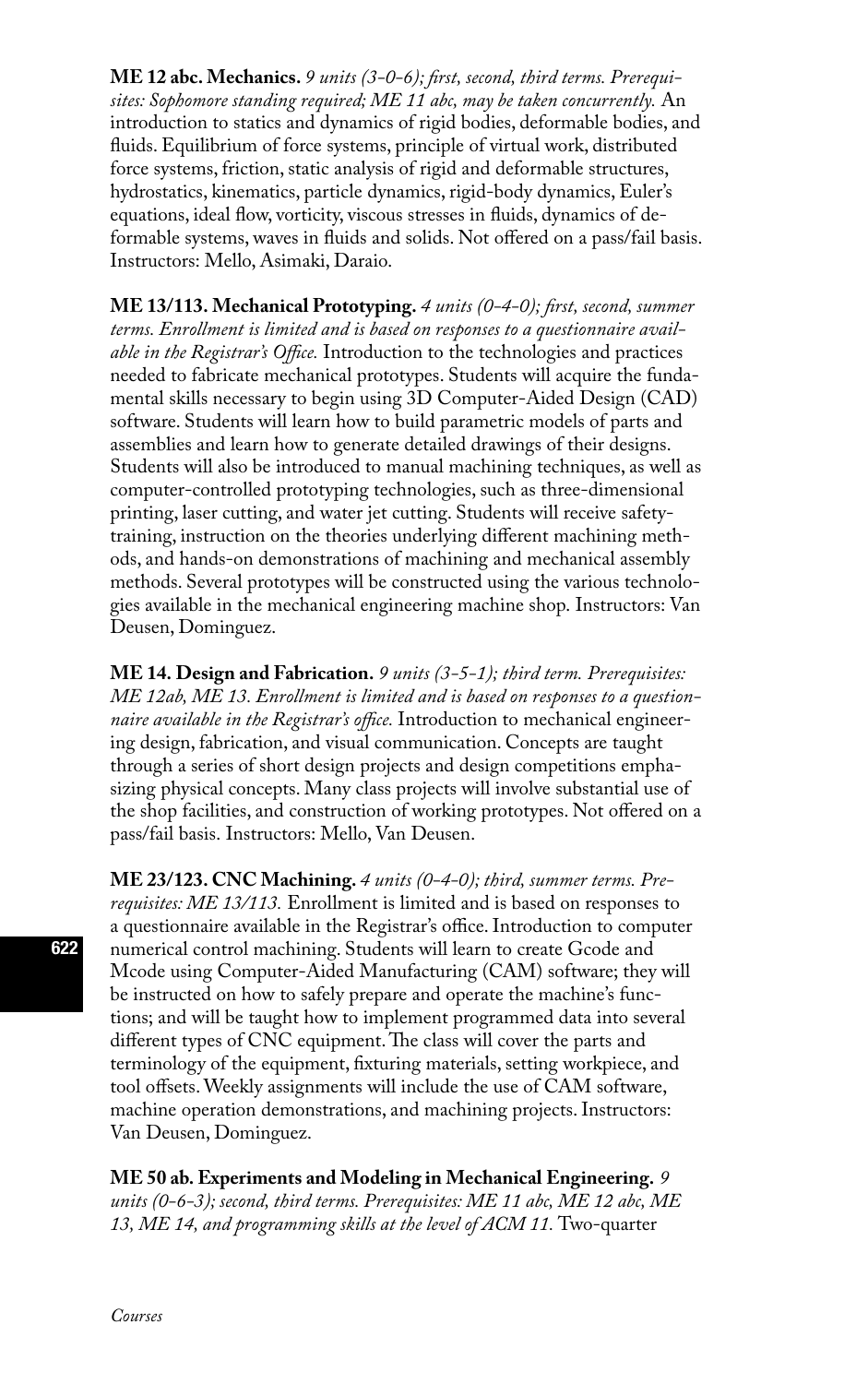course sequence covers the general theory and methods of computational fluid dynamics (CFD) and finite element analysis (FEA) with experimental laboratory methods applied to complementary engineering problems in solid, structural, and fluid mechanics. Computational procedures are discussed and applied to the analysis of steady-state, transient, and dynamic problems using a commercial software. CFD and FEA topics covered include meshing, types of elements, steady and unsteady solvers, inviscid and viscous flow, internal and external flow, drag and lift, static and dynamic mechanical loading, elastic and plastic behavior, and vibrational (modal) analysis. Fluid mechanics laboratory experiments introduce students to the operation of a water tunnel combined with laser particle image velocimetry (PIV) for quantified flow field visualization of velocity and vorticity. Solid mechanics experiments introduce students to the operation of a mechanical (axial/torsional) load frame combined with digital image correlation (DIC) and strain gage transducers for quantification and full field visualization of displacement and strain. Technical writing skills are emphasized through the generation of detailed full-length lab reports using a scientific journal format. Instructor: Mello.

**ME 72 ab. Engineering Design Laboratory.** *9 units (3-4-2) first term; (1- 8-0) second term. Prerequisites: ME 14. Enrollment is limited.* A project-based course in which teams of students design, fabricate, analyze, test, and operate an electromechanical device to compete against devices designed by other student teams. The class lectures and the projects stress the integration of mechanical design, sensing, engineering analysis, and computation to solve problems in engineering system design. The laboratory units of ME 72 can be used to fulfill a portion of the laboratory requirement for the EAS option. Not offered on a pass/fail basis. Instructors: Mello, Van Deusen.

**CS/EE/ME 75 abc. Multidisciplinary Systems Engineering.** *3 units (2-0-1), 6 units (2-0-4), or 9 units (2-0-7) first term; 6 units (2-3-1), 9 units (2-6-1), or 12 units (2-9-1) second and third terms;* For course description, see Computer Science.

**ME 90 abc. Senior Thesis, Experimental.** *9 units; (0-0-9) first term; (0- 9-0) second, third terms. Prerequisites: senior status; instructor's permission.*  Experimental research supervised by an engineering faculty member. The topic selection is determined by the adviser and the student and is subject to approval by the Mechanical Engineering Undergraduate Committee. First and second terms: midterm progress report and oral presentation during finals week. Third term: completion of thesis and final presentation. The second and third terms may be used to fulfill laboratory credit for EAS. Not offered on a pass/fail basis. Instructor: Minnich.

**ME 100. Independent Studies in Mechanical Engineering.** *Units are assigned in accordance with work accomplished.* A faculty mentor will oversee a student proposed, independent research or study project to meet the needs of undergraduate students. Graded pass/fail. The consent of a faculty mentor and a written report is required for each term of work.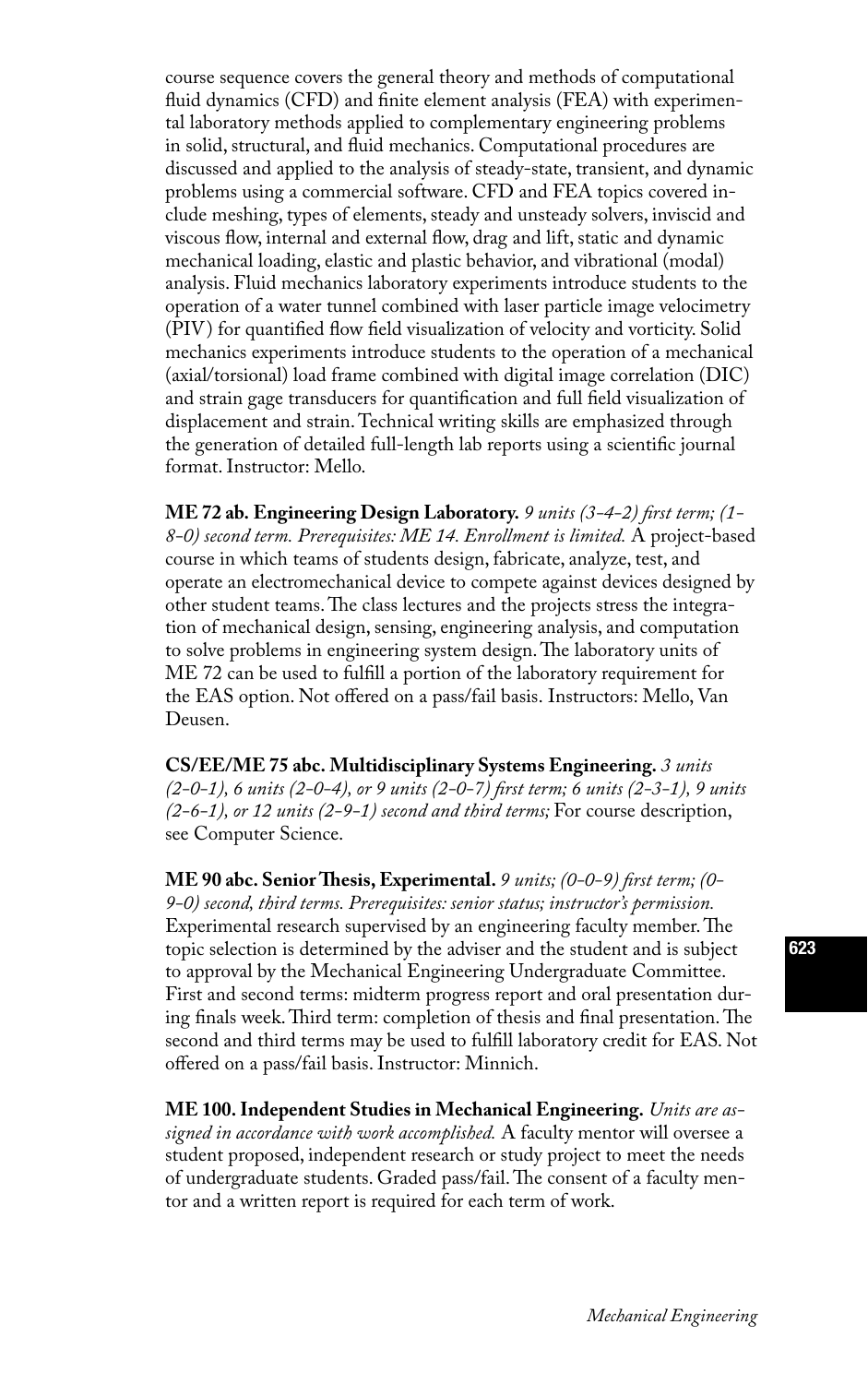**Ae/APh/CE/ME 101 abc. Fluid Mechanics.** *9 units (3-0-6).* For course description, see Aerospace.

**Ae/AM/CE/ME 102 abc. Mechanics of Structures and Solids.** *9 units (3-0-6).* For course description, see Aerospace.

**E/ME 103. Management of Technology.** *9 units (3-0-6).* For course description, see Engineering.

**E/ME/MedE 105 ab. Design for Freedom from Disability.** *9 units (3-0- 6); second, third terms.* For course description, see Engineering.

**ME/EE/EST 109. Energy Technology and Policy.** *9 units (3-0-6); first term. Prerequisites: Ph 1 abc, Ch 1 ab and Ma 1 abc.* Energy technologies and the impact of government policy. Fossil fuels, nuclear power, and renewables for electricity production and transportation. Resource models and climate change policies. New and emerging technologies. Instructor: Hunt.

**ME 110. Special Laboratory Work in Mechanical Engineering.** *3–9 units per term; maximum two terms.* Special laboratory work or experimental research projects may be arranged by members of the faculty to meet the needs of individual students as appropriate. A written report is required for each term of work. Instructor: Staff.

**CE/ME 112 ab. Hydraulic Engineering.** *9 units (3-0-6).* For course description, see Civil Engineering.

**ME 115 ab. Introduction to Kinematics and Robotics.** *9 units (3-0-6); second, third terms. Prerequisites: Ma 2, ACM 95/100 ab recommended.* Introduction to the study of planar, rotational, and spatial motions with applications to robotics, computers, computer graphics, and mechanics. Topics in kinematic analysis will include screw theory, rotational representations, matrix groups, and Lie algebras. Applications include robot kinematics, mobility in mechanisms, and kinematics of open and closed chain mechanisms. Additional topics in robotics include path planning for robot manipulators, dynamics and control, and assembly. Course work will include laboratory demonstrations using simple robot manipulators. Not offered 2018–19.

**MS/ME/MedE 116. Mechanical Behavior of Materials.** *9 units (3-0-6).* For course description, see Materials Science.

**Ae/ME 118. Classical Thermodynamics.** *9 units (3-0-6); first term.* For course description, see Aerospace.

**ME 119 ab. Heat and Mass Transfer.** *9 units (3-0-6); second, third terms. Prerequisites: ME 11 abc, ME 12 abc, ACM 95/100 (may be taken concurrently).* Transport properties, conservation equations, conduction heat transfer, convective heat and mass transport in laminar and turbulent flows, phase change processes, thermal radiation. Not offered 2018–19.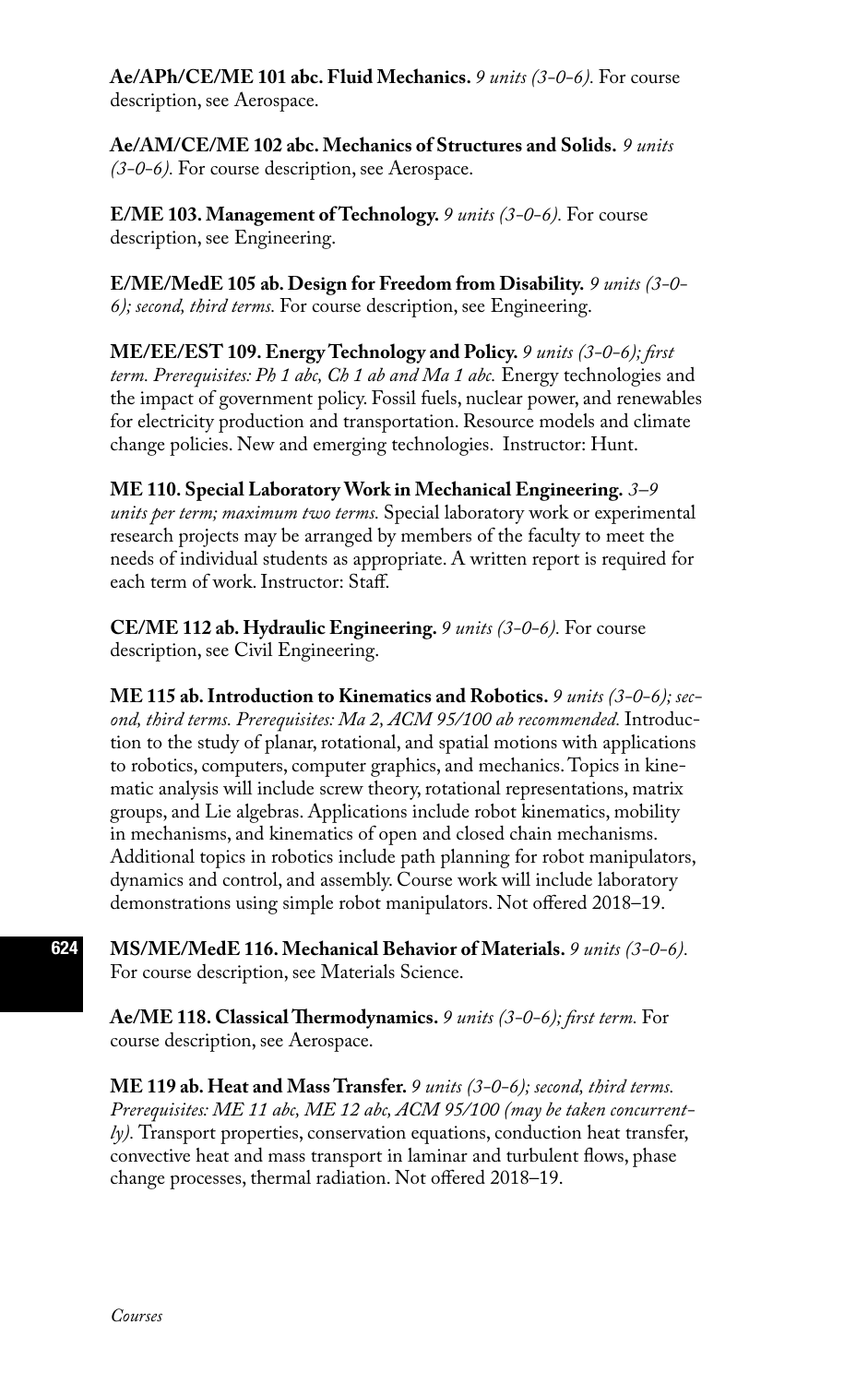**Ae/ME 120 ab. Combustion Fundamentals.** *9 units (3-0-6).* For course description, see Aerospace.

**ME/CS 133 ab. Robotics.** *9 units (3-6-0); first, second terms.* The course focuses on current topics in robotics research in the area of robotic manipulation and sensing. Past topics have included advanced manipulator kinematics, grasping and dextrous manipulation using multifingered hands, and advanced obstacle avoidance and motion planning algorithms. Additional topics include robotics research in the area of autonomous navigation and vision. Including mobile robots, multilegged walking machines, use of vision in navigation systems. The lectures will be divided between a review of the appropriate analytical techniques and a survey of the current research literature. Course work will focus on an independent research project chosen by the student. Instructor: Staff.

**CS/EE/ME 134. Autonomy.** *9 units (3-0-6); third term.* For course description, see Computer Science.

**AM/CE/ME 150 abc. Graduate Engineering Seminar.** *1 unit; each term.*  For course description, see Applied Mechanics.

**Ae/Ge/ME 160 ab. Continuum Mechanics of Fluids and Solids.** *9 units (3-0-6).* For course description, see Aerospace.

**MS/ME 161. Imperfections in Crystals.** *9 units (3-0-6).* For course description, see Materials Science.

#### **ME/CE 163. Mechanics and Rheology of Fluid-Infiltrated Porous**

**Media.** *9 units (3-0-6); third term. Prerequisites: Continuum Mechanics—Ae/ Ge/ME 160 ab.* This course will focus on the physics of porous materials (e.g., geomaterials, biological tissue) and their intimate interaction with interstitial fluids (e.g., water, oil, blood). The course will be split into two parts: Part 1 will focus on the continuum mechanics (balance laws) of multi-phase solids, with particular attention to fluid diffusion-solid deformation coupling. Part 2 will introduce the concept of effective stresses and state of the art rheology available in modeling the constitutive response of representative porous materials. Emphasis will be placed on poro-elasticity and poro-plasticity. Not offered 2018–19.

**AM/ME 165. Finite Elasticity.** *9 units (3-0-6).* For course description, see Applied Mechanics.

**MS/ME 166. Fracture of Brittle Solids.** *9 units (3-0-6); third term.* For course description, see Materials Science.

**CE/ME/Ge 173. Mechanics of Soils.** *9 units (3-0-6); second term.* For course description, see Civil Engineering.

**ME/CE/Ge 174. Mechanics of Rocks.** *9 units (3-0-6); third term. Prerequisites: Ae/Ge/ME 160a.* Basic principles of deformation, strength, and stressing of rocks. Elastic behavior, plasticity, viscoelasticity, viscoplasticity,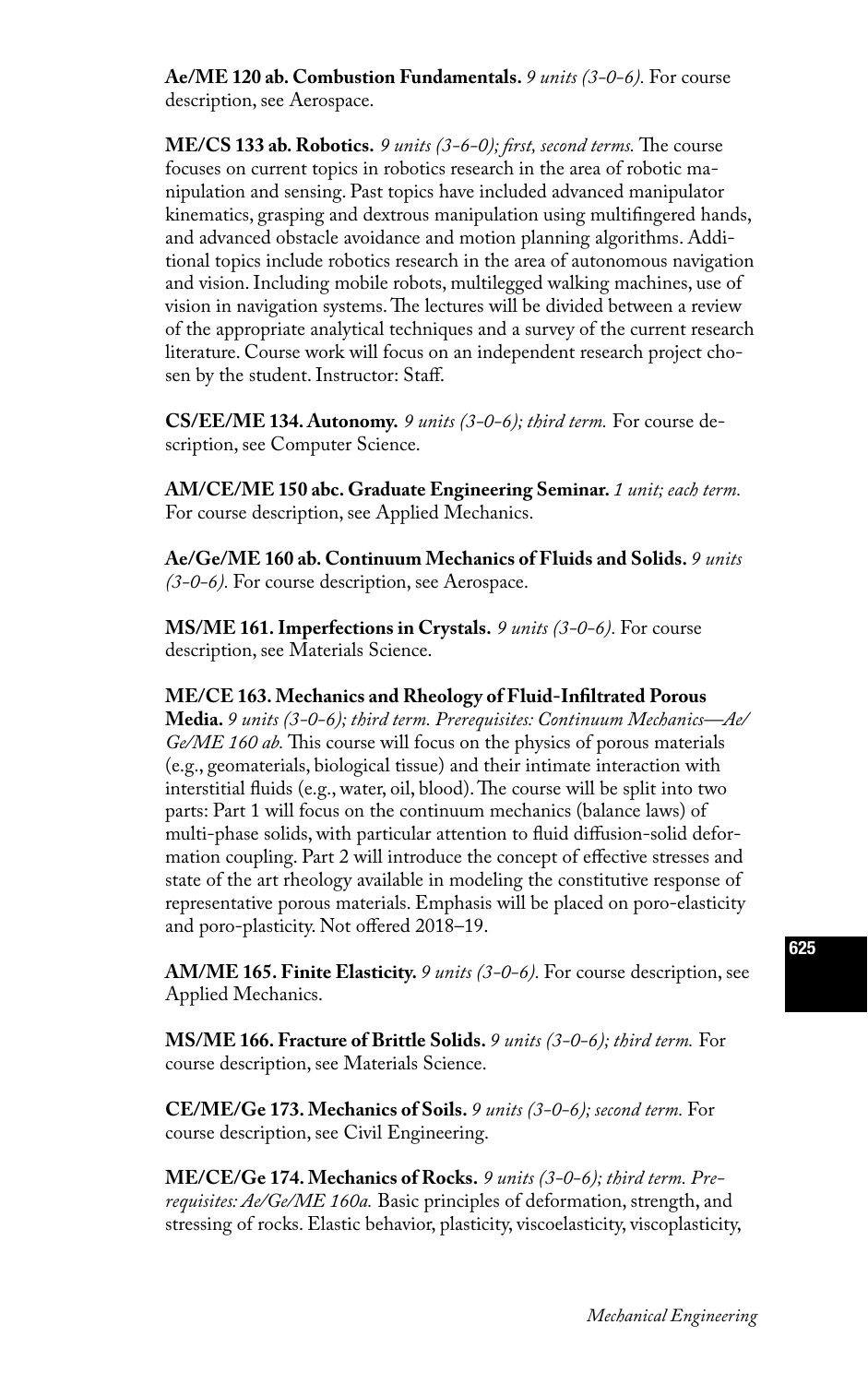creep, damage, friction, failure mechanisms, shear localization, and interaction of deformation processes with fluids. Engineering and geological applications. Instructor: Lapusta.

**ME 200. Advanced Work in Mechanical Engineering.** A faculty mentor will oversee a student proposed, independent research or study project to meet the needs of graduate students. Graded pass/fail. The consent of a faculty mentor and a written report is required for each term of work.

**ME 201. Advanced Topics in Mechanical Engineering.** *9 units (3-0-6).* The faculty will prepare courses on advanced topics to meet the needs of graduate students.

**ME 202 abc. Engineering Two-Phase Flows.** *9 units (3-0-6). Prerequisites: ACM 95/100 ab, Ae/APh/CE/ME 101 abc, or equivalents.* Selected topics in engineering two-phase flows with emphasis on practical problems in modern hydro-systems. Fundamental fluid mechanics and heat, mass, and energy transport in multiphase flows. Liquid/vapor/gas (LVG) flows, nucleation, bubble dynamics, cavitating and boiling flows, models of LVG flows; instabilities, dynamics, and wave propagation; fluid/structure interactions. Discussion of two-phase flow problems in conventional, nuclear, and geothermal power plants, marine hydrofoils, and other hydraulic systems. Not offered 2018–19.

**Ae/AM/MS/ME 213. Mechanics and Materials Aspects of Fracture.** *9 units (3-0-6).* For course description, see Aerospace.

**Ae/AM/CE/ME 214 ab. Computational Solid Mechanics.** *9 units (3-5- 1).* For course description, see Aerospace.

**Ae/AM/ME 215. Dynamic Behavior of Materials.** *9 units (3-0-6).* For course description, see Aerospace.

**Ae/ME 218. Statistical Mechanics.** *9 units (3-0-6); second term.* For course description, see Aerospace.

**CE/Ge/ME 222. Earthquake Source Processes, Debris Flows, and Soil Liquefaction: Physics-based Modeling of Failure in Granular Media.** *6 units (2-0-4); third term.* For course description, see Civil Engineering.

**Ae/AM/ME 223. Plasticity.** *9 units (3-0-6).* For course description, see Aerospace.

**Ae/AM/ME/Ge 225. Special Topics in Solid Mechanics.** *Units to be arranged.* For course description, see Aerospace.

**Ae/ACM/ME 232 abc. Computational Fluid Dynamics.** *9 units (3-0-6).*  For course description, see Aerospace.

**Ae/CDS/ME 251 ab. Closed Loop Flow Control.** *9 units; (3-0-6 a, 1-3- 5- b).* For course description, see Aerospace.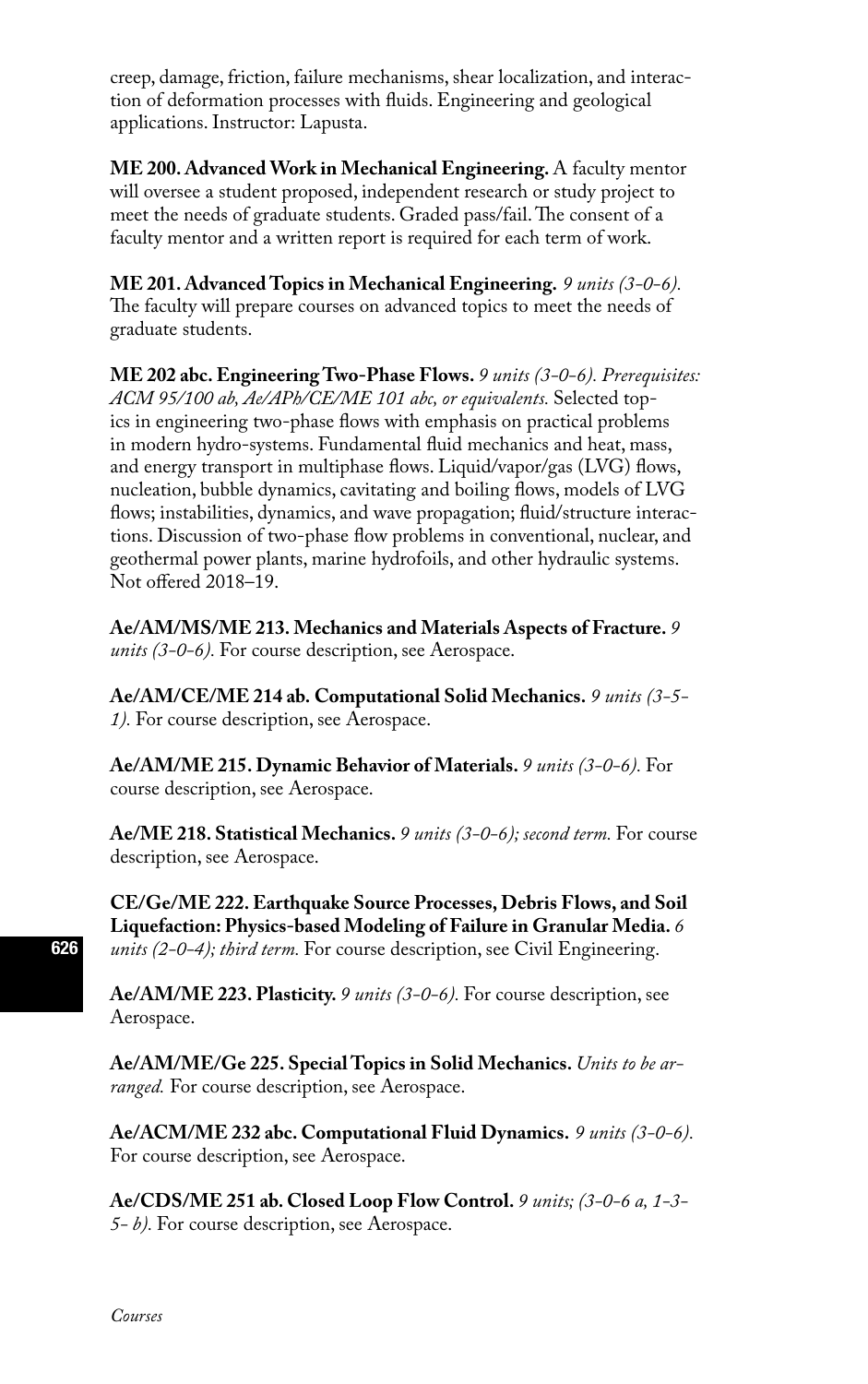**ME/MS 260. Micromechanics.** *9 units (3-0-6); third term. Prerequisites: ACM 95/100 or equivalent, and Ae/AM/CE/ME 102 abc or Ae 160 abc or instructor's permission.* The course gives a broad overview of micromechanics, emphasizing the microstructure of materials, its connection to molecular structure, and its consequences on macroscopic properties. Topics include phase transformations in crystalline solids, including martensitic, ferroelectric, and diffusional phase transformations, twinning and domain patterns, active materials; effective properties of composites and polycrystals, linear and nonlinear homogenization; defects, including dislocations, surface steps, and domain walls; thin films, asymptotic methods, morphological instabilities, self-organization; selected applications to microactuation, thinfilm processing, composite materials, mechanical properties, and materials design. Open to undergraduates with instructor's permission. Not offered 2018–19.

**ME/Ge/Ae 266 ab. Dynamic Fracture and Frictional Faulting.** *9 units (3-0-6); second, third terms. Prerequisites: Ae/AM/CE/ME 102 abc or Ae/ Ge/ME 160 ab or instructor's permission.* Introduction to elastodynamics and waves in solids. Dynamic fracture theory, energy concepts, cohesive zone models. Friction laws, nucleation of frictional instabilities, dynamic rupture of frictional interfaces. Radiation from moving cracks. Thermal effects during dynamic fracture and faulting. Crack branching and faulting along nonplanar interfaces. Related dynamic phenomena, such as adiabatic shear localization. Applications to engineering phenomena and physics and mechanics of earthquakes. Not offered 2018–19.

**ME 300. Research in Mechanical Engineering.** *Hours and units by arrangement.* Research in the field of mechanical engineering. By arrangement with members of the faculty, properly qualified graduate students are directed in research.

# MEDICAL ENGINEERING

**MedE 99. Undergraduate Research in Medical Engineering.** *Variable units as arranged with the advising faculty member; first, second, third terms.* Undergraduate research with a written report at the end of each term; supervised by a Caltech faculty member, or co-advised by a Caltech faculty member and an external researcher. Graded pass/fail. Instructor: Staff.

**MedE 100 abc. Medical Engineering Seminar.** *1 unit; first, second, third terms.* All PhD degree candidates in Medical Engineering are required to attend all MedE seminars. If there is no MedE seminar during a week, then the students should go to any other graduate-level seminar that week. Students should broaden their knowledge of the engineering principles and sciences of medical engineering. Students are expected to learn the forefronts of the research and development of medical materials, technologies, devices and systems from the seminars. Graded pass/fail. Instructors: Gao, Tai and Wang.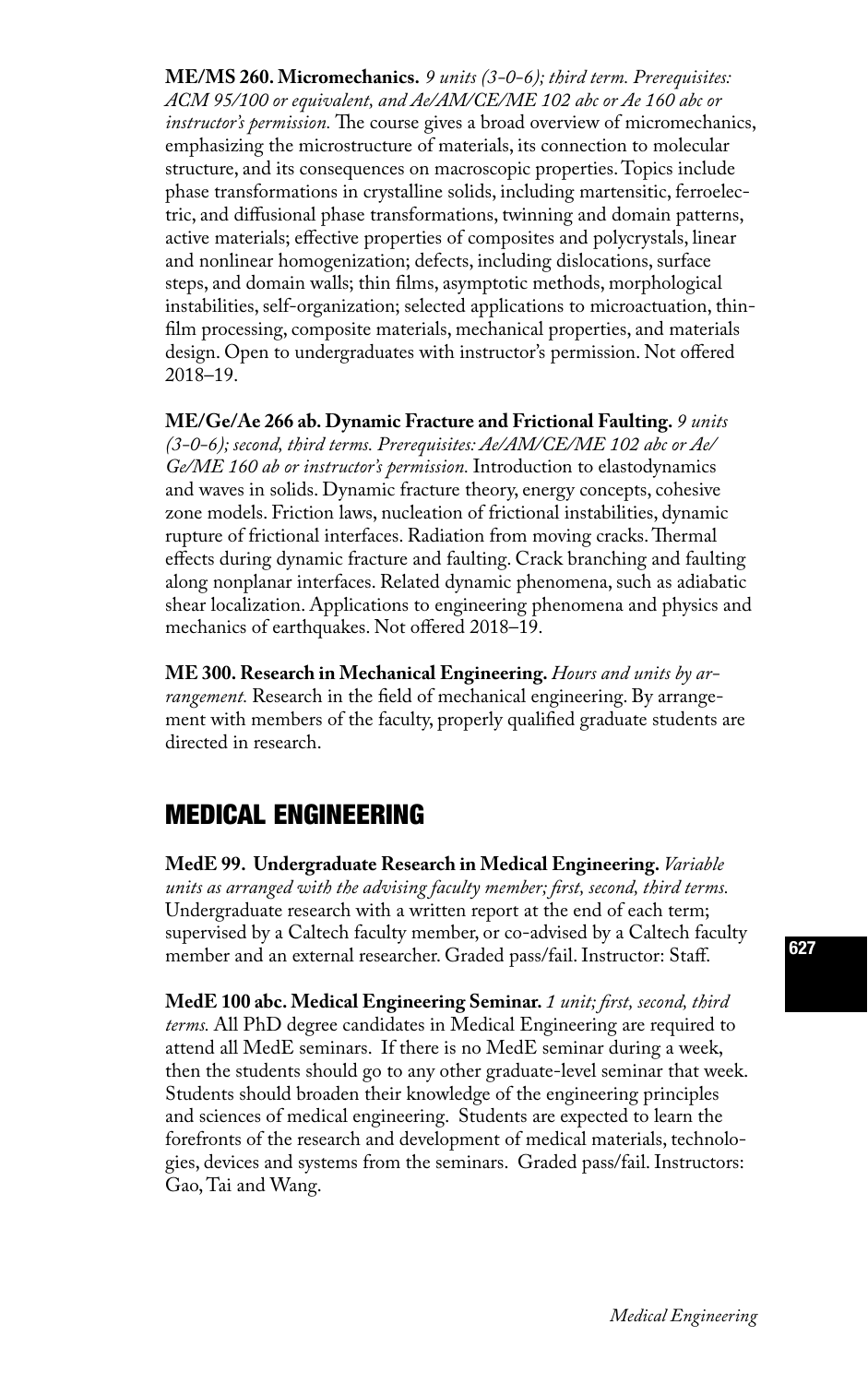#### **MedE 101. Introduction to Clinical Physiology and Pathophysiology for**

**Engineers.** *9 units (3-0-6); First term. Prerequisites: No Prerequisites, Bi 1 or equivalent recommended.* The goal of this course is to introduce engineering scientists to medical physiological systems: with a special emphasis on the clinical relevance. The design of the course is to present two related lectures each week: An overview of the physiology of a system followed by examples of current clinical medical challenges and research highlighting diagnostic and therapeutic modalities. The final three weeks of the course will be a mini-work shop where the class explores challenging problems in medical physiology. The course ultimately seeks to promote a bridge between relevant clinical problems and engineering scientists who desire to solve them. Graded pass/fail. Instructor: Petrasek.

**E/ME/MedE 105 ab. Design for Freedom from Disability.** *9 units (3-0- 6).* For course description, see Engineering.

**ChE/BE/MedE 112. Design, Invention, and Fundamentals of Microfluidic Systems.** *9 units (3-0-6). For co*urse description, see Chemical Engineering.

**EE/MedE 114ab. Analog Circuits Design.** *12 units (4-0-8).* For course description, see Electrical Engineering.

**EE/MedE 115. Micro-/Nano-scales Electro-optics.** *9 units (3-0-6).* For course description, see Electrical Engineering.

**MS/ME/MedE 116. Mechanical Behavior of Materials.** *9 units (3-0-6).* For course description, see Materials Science.

**EE/MedE 124. Mixed-mode Integrated Circuits.** *9 units (3-0-6).* For course description, see Electrical Engineering.

**EE/CS/MedE 125. Digital Electronics and Design with FPGAs and VHDL.** *9 units (3-6-0).* For course description, see Electrical Engineering.

**MedE/EE/BE 168 ab. Biomedical Optics: Principles and Imaging.** *9 units (4-0-5); second and third terms. Prerequisites: Instructor's permission.* The second term covers the principles of optical photon transport in biological tissue. Topics include a brief introduction to biomedical optics, singlescatterer theories, Monte Carlo modeling of photon transport, convolution for broad-beam responses, radiative transfer equation and diffusion theory, hybrid Monte Carlo method and diffusion theory, and sensing of optical properties and spectroscopy. The third term covers optical imaging technologies. Topics include ballistic imaging (confocal microscopy, two-photon microscopy, etc.), optical coherence tomography, Mueller optical coherence tomography, diffuse optical tomography, photoacoustic tomography, and ultrasound-modulated optical tomography. Instructor: Wang.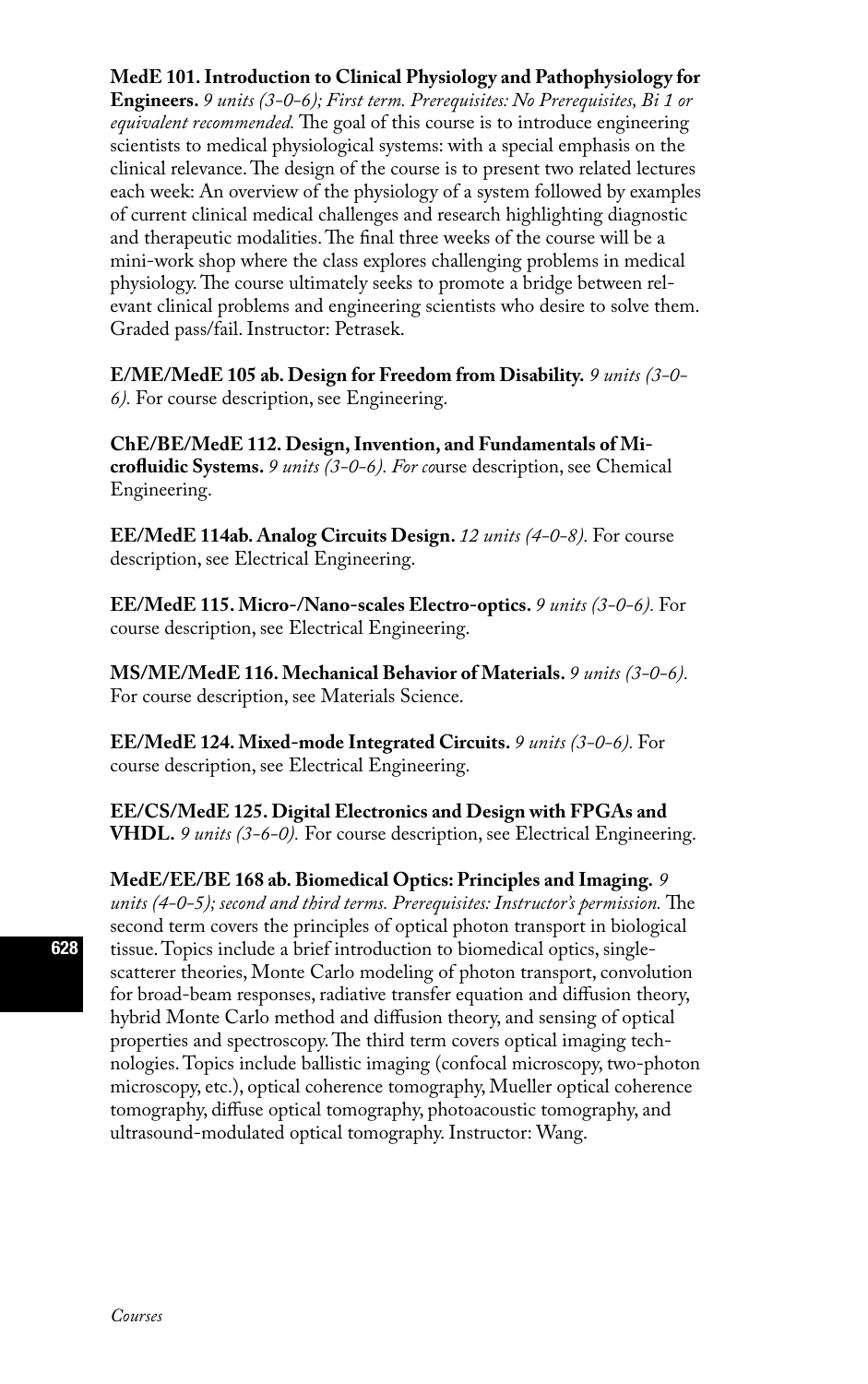**EE/CS/MedE 175. Digital Circuits Analysis and Design with Complete VHDL and RTL Approach.** *9 units (3-6-0).* For course description, see Electrical Engineering.

**EE/BE/MedE 185. MEMS Technology and Devices.** *9 units (3-0- 6).* For course description, see Electrical Engineering.

**EE/MedE 187. VLSI and ULSI Technology.** *9 units (3-0-6).* For course description, see Electrical Engineering.

**ChE/BE/MedE 188. Molecular Imaging.** *9 units (3-0-6).* For course description, see Chemical Engineering.

**BE/EE/MedE 189 ab. Design and Construction of Biodevices.** *12 units (3-6-3) / 9 units (0-9-0).* For course description, see Bioengineering.

**MedE 199. Special Topics in Medical Engineering.** *Units to be arranged, terms to be arranged.* Subject matter will change from term to term depending upon staff and student interest, but will generally center on the understanding and applying engineering for medical problems. Instructor: Staff.

**MedE 201ab. Principles and Design of Medical Devices.** *9 units (3-0-6); second and third term***.** *Prerequisite: instructor's permission.* This course provides a broad coverage on the frontiers of medical diagnostic and therapeutic technologies and devices based on multidisciplinary engineering principles. Topics include biomaterials and biomechanics; micro/nanofluidics; micro/ nano biophotonics and medical imaging; medical electronics, wireless communications through the skin and tissue; electrograms and biotic/abiotic interface; biochips, microPCR and sequencer and biosensors; micro/nano implants. The course will focus on the scientific fundamentals specific to medical applications. However, both the lectures and assignments will also emphasize the design aspects of the topics as well as up-to-date literature study. Instructors: Gao and Tai.

**MedE 202. Sensors in Medicine.** *9 units (3-0-6); second term. Prerequisites: None.* Sensors play a very important role in all aspect of modern life. This course is an essential introduction to a variety of physical, chemical and biological sensors that are used in medicine and healthcare. The fundamental recognition mechanisms, transduction principles and materials considerations for designing powerful sensing and biosensing devices will be covered. We will also discuss the development of emerging electronicskin, wearable and soft electronics toward personalized health monitoring. Participants in the course will develop proposals for novel sensing technologies to address the current medical needs. Instructor: Gao.

**MedE 205. New Frontiers in Medical Technologies.** *6 units (2-0-4);* 

*third term. Prerequisites: None but knowledge of semiconductor physics and some system engineering, basic electrical engineering highly recommended.* New Frontiers of Medical Technologies is an introductory graduate level course that describes space technologies, instruments, and engineering techniques with current and potential applications in medicine. These technologies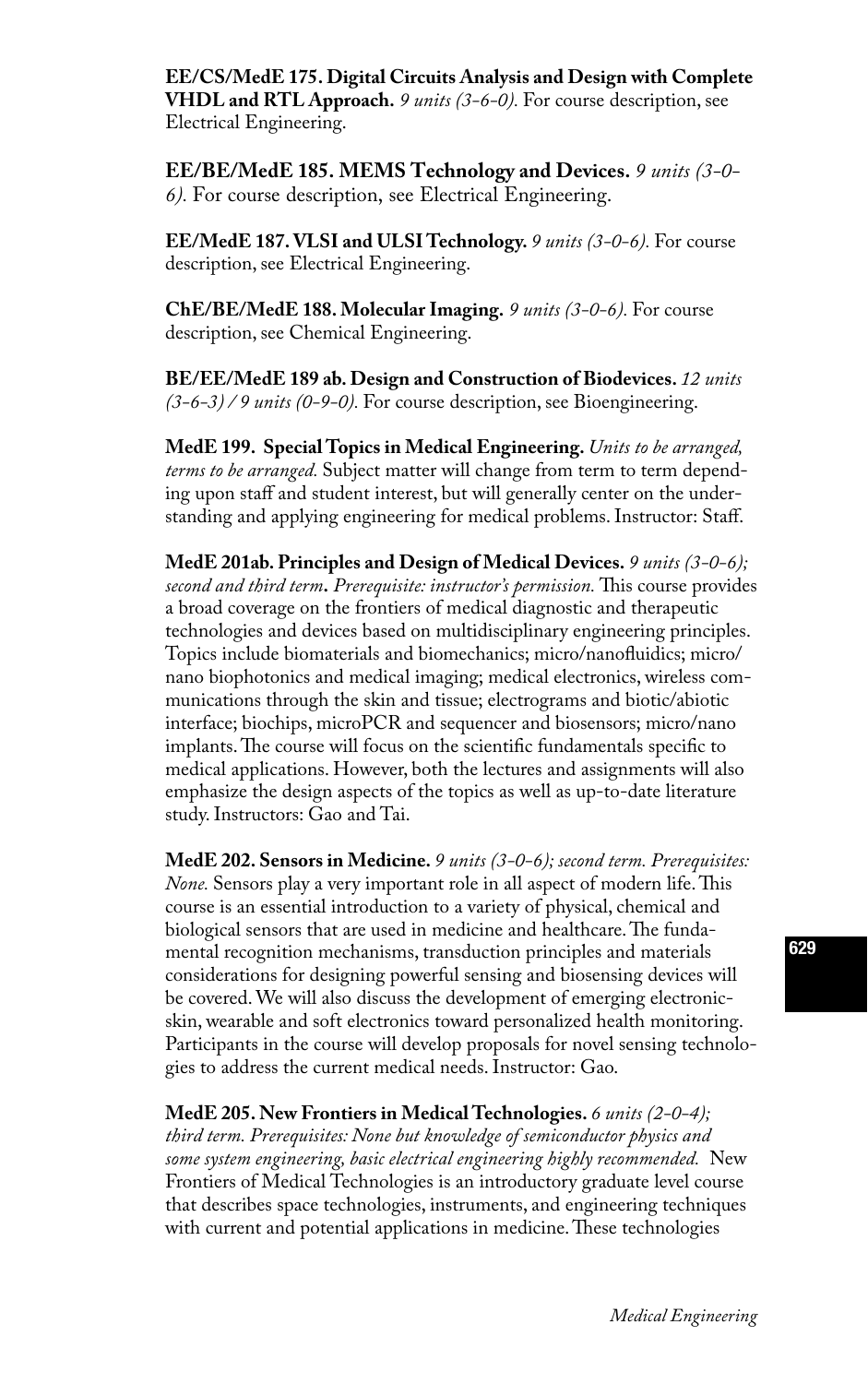have been originally and mainly developed for space exploration. Spinoff applications to medicine have been explored and proven with various degrees of success and maturity. This class introduces these topics, the basics of the technologies, their intended original space applications, and the medical applications. Topics include but are not limited to multimodal imaging, UV/Visible/NIR imaging, imaging spectrometry, sensors, robotics, and navigation. Graded pass/fail. Instructor: Nikzad.

#### **MedE/BE/Ae 243. Biological Flows: Transport and Circulatory**

**Systems.** *9 units (3-0-6); second term. Prerequisite: Ae/APh/CE/ME 101 abc or equivalent or ChE 103 a.* Internal flows: steady and pulsatile blood flow in compliant vessels, internal flows in organisms. Fluid dynamics of the human circulatory system: heart, veins, and arteries (microcirculation). Mass and momentum transport across membranes and endothelial layers. Fluid mechanics of the respiratory system. Renal circulation and circulatory system. Biological pumps. Instructor: Roh

**MedE 291. Research in Medical Engineering.** *Units to be arranged, first, second, third terms.* Qualified graduate students are advised in medical engineering research, with the arrangement of MedE staff.

## MUSIC

**Mu 51. Understanding Music.** *9 units (3-0-6); first term.* The Listening Experience I. How to listen to and what to listen for in classical and other musical expressions. Listening, analysis, and discussion of musical forms, genres, and styles. Course is intended for musicians as well as nonmusicians and is strongly recommended as an introduction to other music courses. Instructor: Neenan. Not offered 2018–19.

**Mu 56. Jazz History.** *9 units (3-0-6); second term.* This course will examine the history of jazz in America from its roots in the unique confluence of racial and ethnic groups in New Orleans around 1900 to the present. The lives and music of major figures such as Robert Johnson, Jelly Roll Morton, Louis Armstrong, Benny Goodman, Duke Ellington, Count Basie, Charlie Parker, Dizzy Gillespie, Thelonius Monk, Miles Davis and others will be explored. Instructor: Neenan. Not offered 2018–19.

**Mu 57. Fundamentals of Music Theory and Elementary Ear Training.**  *9 units (3-0-6); first term.* Basic vocabulary and concepts of music theory (rhythm and pitch notation, intervals, scales, function of key signatures, etc.); development of aural perception via elementary rhythmic and melodic dictation, and sight-singing exercises. Instructor: Neenan.

**Mu 58. Harmony I.** *9 units (3-0-6), second term. Prerequisite: Mu 57 or entrance exam.* Study of tonal harmony and intermediate music theory; techniques of chord progression, modulation, and melody writing according to common practice; ear training, continued. Instructor: Neenan.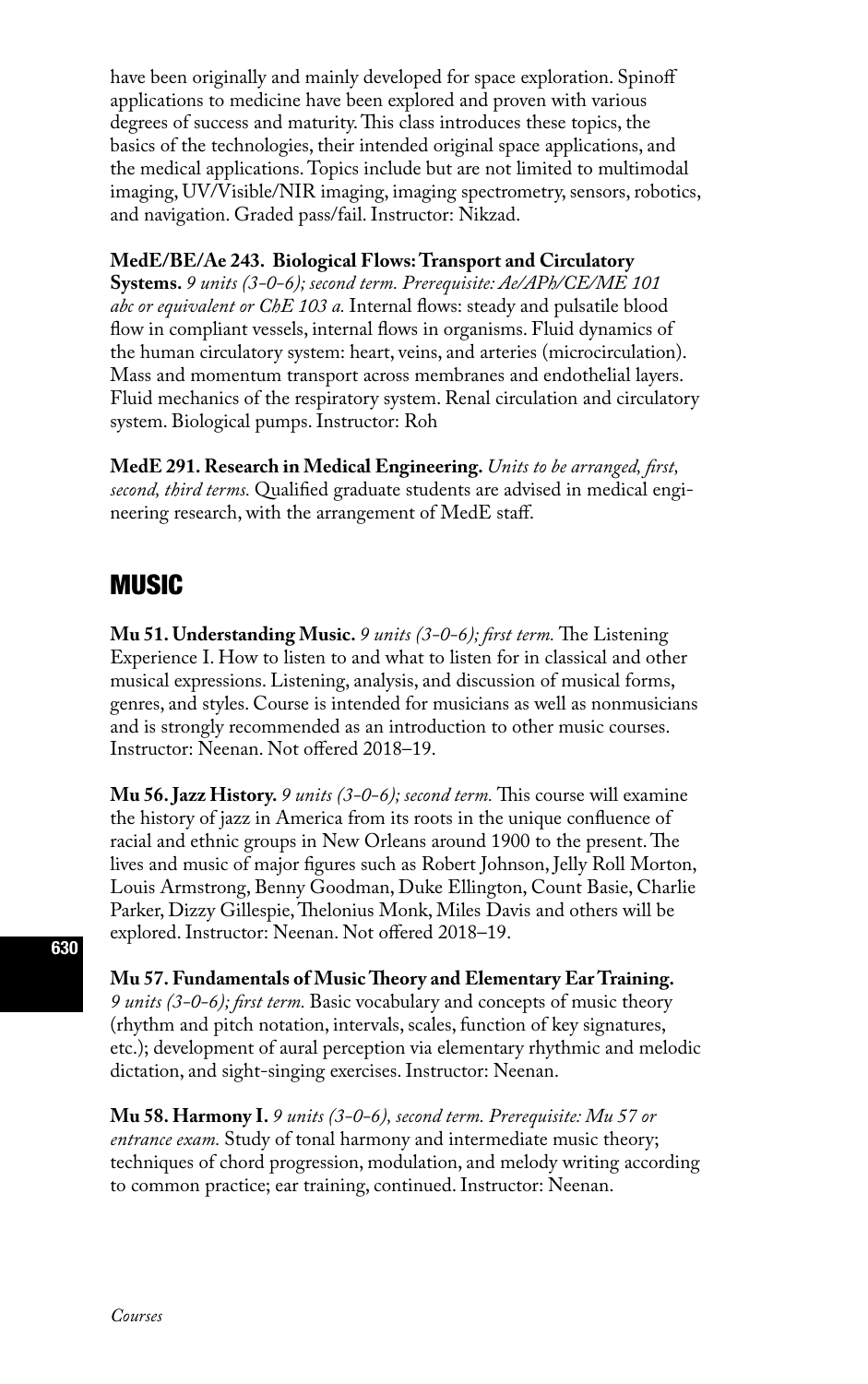**Mu 59. Harmony II.** *9 units (3-0-6), third term. Prerequisite: Mu 58 or entrance exam.* More advanced concepts of music theory, including chromatic harmony, and 20th-century procedures relating to selected popular music styles; ear training, continued. Instructor: Neenan.

**Mu 137. History I: Music History to 1750.** *9 units (3-0-6); first term.* The course traces the history of music from ancient Greece to the time of Bach and Handel. A survey of the contributions by composers such as Machaut, Josquin, and Palestrina will lead to a more in-depth look at the music of Monteverdi, Purcell, Corelli, Vivaldi, and the two most important composers of the high baroque, Bach and Handel. Instructor: Neenan. Not offered 2018–19.

**Mu 138. History II: Music History from 1750 to 1850.** *9 units (3-0-6); second term.* Music composed between 1750 and 1850 is among the most popular concert music of today and the most recorded music in the classical tradition. This course will focus on developments in European music during this critical period. An in-depth look at the music of Haydn, Mozart, and Beethoven along with the cultural and societal influences that shaped their lives will be the primary focus. Music of composers immediately preceding and following them (the Bach sons, Schubert, Chopin, and others) will also be surveyed. Instructor: Neenan.

**Mu 139. History III: Music History from 1850 to the Present.** *9 units (3-0-6); third term.* From the end of the 19th century to the present day, classical music has undergone the fastest and most radical changes in its history. The course explores these changes, tracing the development of various musical styles, compositional methods, and music technologies while examining acknowledged masterpieces from throughout the period. Instructor: Neenan.

**Mu 140. The Great Orchestras: Their History, Repertoire, and Conductors.** *9 units (3-0-6); first term.* This survey course will trace the symphony orchestra from its generally acknowledged beginnings with the Leipzig Gewandhaus Orchestra under Felix Mendelssohn to the present day. Special emphasis will be given to the great orchestras of the late nineteenth and twentieth centuries, their conductors, and the core orchestral repertoire. Making use of historic audio and video recordings from the twentieth century, along with more recent documentary recordings, students will be exposed to the cultural history of modern Europe and America through the medium of classical music. Instructor: Neenan.

### NEUROBIOLOGY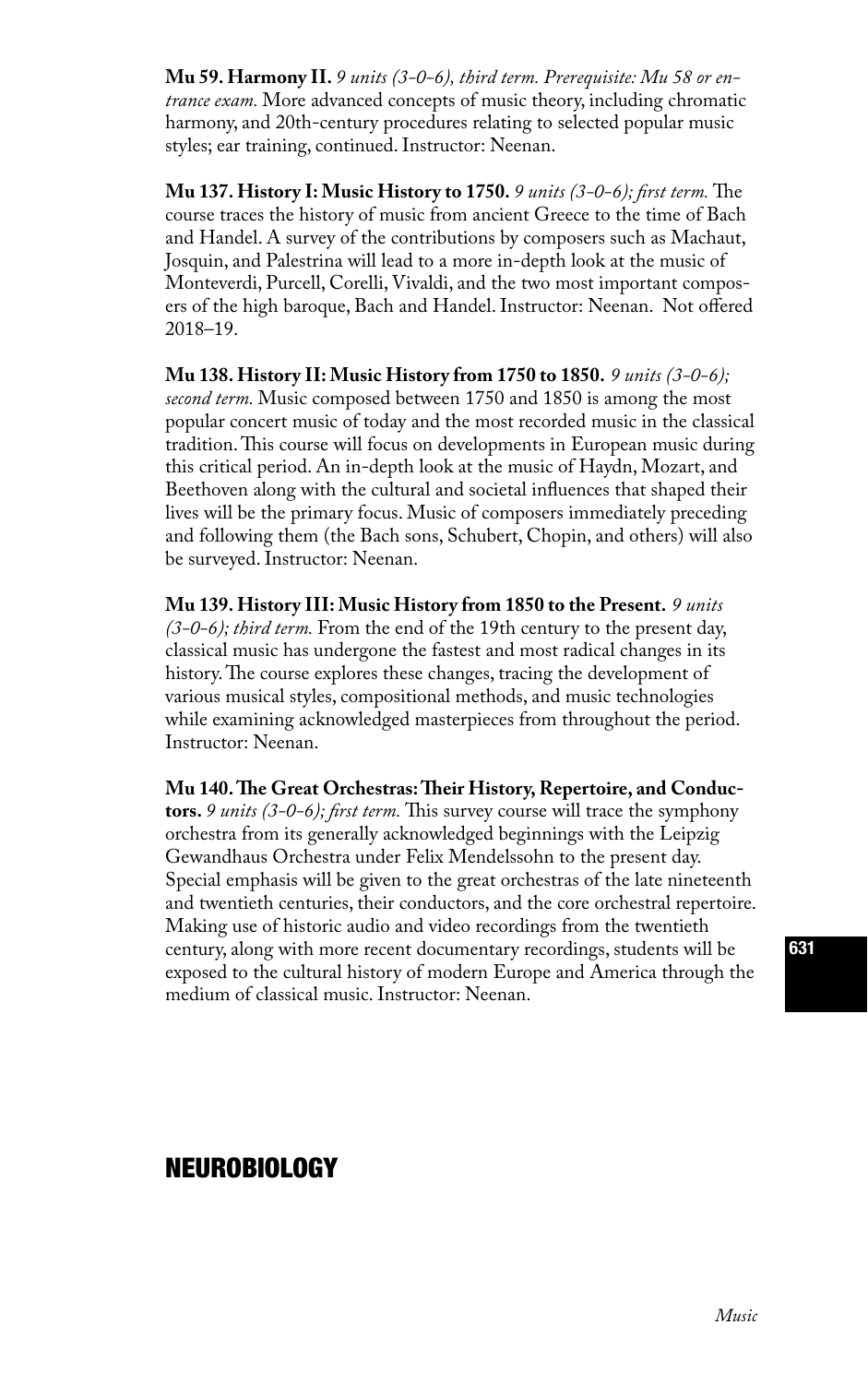**Bi/CNS/NB/Psy 150. Introduction to Neuroscience.** *10 units (4-0-6).* For course description, see Biology.

**Bi/CNS/NB 152. Neural Circuits and Physiology of Appetite and Body Homeostasis.** *6 units (2-0-4).* For course description, see Biology.

**Bi/CNS/NB 154. Principles of Neuroscience.** *9 units (3-0-6).* For course description, see Biology.

**Bi/NB/BE 155. Neuropharmacology.** *6 units (3-0-3).* For course description, see Biology.

**Bi/CNS/NB 157. Comparative Nervous Systems.** *9 units (2-3-4).* For course description, see Biology.

**Pl/CNS/NB/Bi/Psy 161. Consciousness.** *9 units (3-0-6).* For course description, see Philosophy.

**Bi/CNS/NB 162. Cellular and Systems Neuroscience Laboratory.** *12 units (2-4-6).* For course description, see Biology.

**Bi/CNS/NB 164. Tools of Neurobiology.** *9 units (3-0-6). Prerequisites: Bi/ CNS/NB/Psy 150 or equivalent.* For course description, see Biology.

**CNS/Bi/SS/Psy/NB 176. Cognition.** *9 units (4-0-5); third term.* **For course description, see Computation and Neural Systems.**

**Bi/CNS/NB 184. The Primate Visual System.** *9 units (3-1-5).* For course description, see Biology.

**Bi/CNS/NB 185. Large Scale Brain Networks.** *6 units (2-0-4).* For course description, see Biology.

**CNS/Bi/EE/CS/NB 186. Vision: From Computational Theory to Neuronal Mechanisms.** *12 units (4-4-4).* For course description, see Computation and Neural Systems.

**CNS/Bi/Ph/CS/NB 187. Neural Computation.** *9 units (3-0-6).* For course description, see Computation and Neural Systems.

**Bi/CNS/NB 195. Mathematics in Biology.** *9 units (3-0-6).* For course description, see Biology.

**BE/Bi/NB 203. Introduction to Programming for the Biological Sciences Bootcamp.** *6 units; summer.* For course description, see Bioengineering.

**Bi/CNS/NB 216. Behavior of Mammals.** *6 units (2-0-4).* For course description, see Biology.

**Bi/CNS/NB 217. Central Mechanisms in Perception.** *6 units (2-0-4).* For course description, see Biology.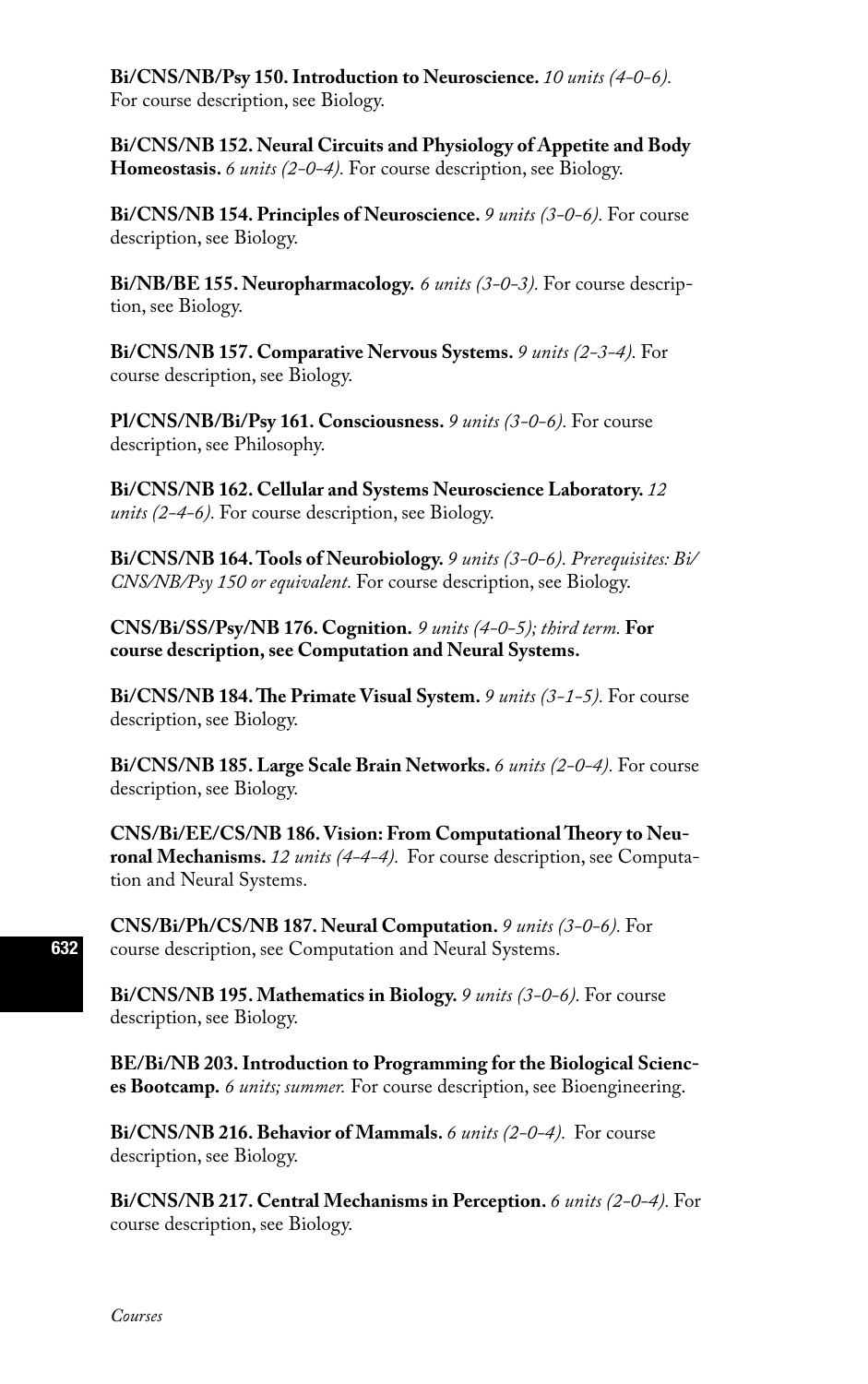Bi/CNS/NB 220. Genetic Dissection of Neural Circuit Function. 6 units (2-0-4)*.* For course description, see Biology.

**Bi/CNS/BE/NB 230. Optogenetic and CLARITY Methods in Experimental Neuroscience.** *9 units (3-2-4).* For course description, see Biology.

**CNS/Bi/NB 247. Cerebral Cortex.** *6 units (2-0-4).* For course description, see Computation and Neural Systems.

**Bi/CNS/NB 250c. Topics in Systems Neuroscience.** *9 units (3-0-6); third term.* For course description, see Biology.

**CNS/Bi/NB 256. Decision Making.** *6 units (2-0-4).* For course description, see Computation and Neural Systems.

**NB 299. Graduate Research.** *Units to be arranged; first, second, third terms.*  Students may register for research units after consultation with their adviser.

### PERFORMING AND VISUAL ARTS

Courses under this heading cover the instructional content of a range of extracurricular activities and work in the fine arts and elsewhere. These courses will appear on the student's transcript, and will be graded pass/ fail only. The units count toward the total unit requirement for graduation, but they do not count toward the 108-unit requirement in humanities and social sciences.

**PVA 30 abc. Guitar.** *3 units (0-3-0); first, second, third terms.* Offered on three levels: beginning (no previous experience required), intermediate, and advanced. Instruction emphasizes a strong classical technique, including an exploration of various styles of guitar-classical, flamenco, folk, and popular. Instructor: Elgart.

**PVA 31 abc. Chamber Music.** *3 units (0-3-0); first, second, third terms.* Study and performance of music for instrumental ensembles of two to eight members, and for piano four-hands. Literature ranges from the 16th to 21st centuries. Open to students who play string, woodwind, brass instruments, guitar, or piano. After auditioning, pianists will be placed in sections by the instructors. Section 1: Mixed ensembles. Section 2: Piano four-hands. Section 3: Guitar ensemble. Instructors: Jasper White, Ward, Elgart.

**PVA 32 abc. Symphony Orchestra.** *3 units (0-3-0); first, second, third terms.* Study and performance of music written for full symphony orchestra and chamber orchestra. The orchestra performs both the standard symphonic repertoire and contemporary music. Two and a half hours of rehearsal per week. Instructor: Gross.

**PVA 33 abc. Wind Orchestra.** *3 units (0-3-0); first, second, third terms.* The Caltech-Occidental Wind Orchestra is comprised of students, faculty, staff,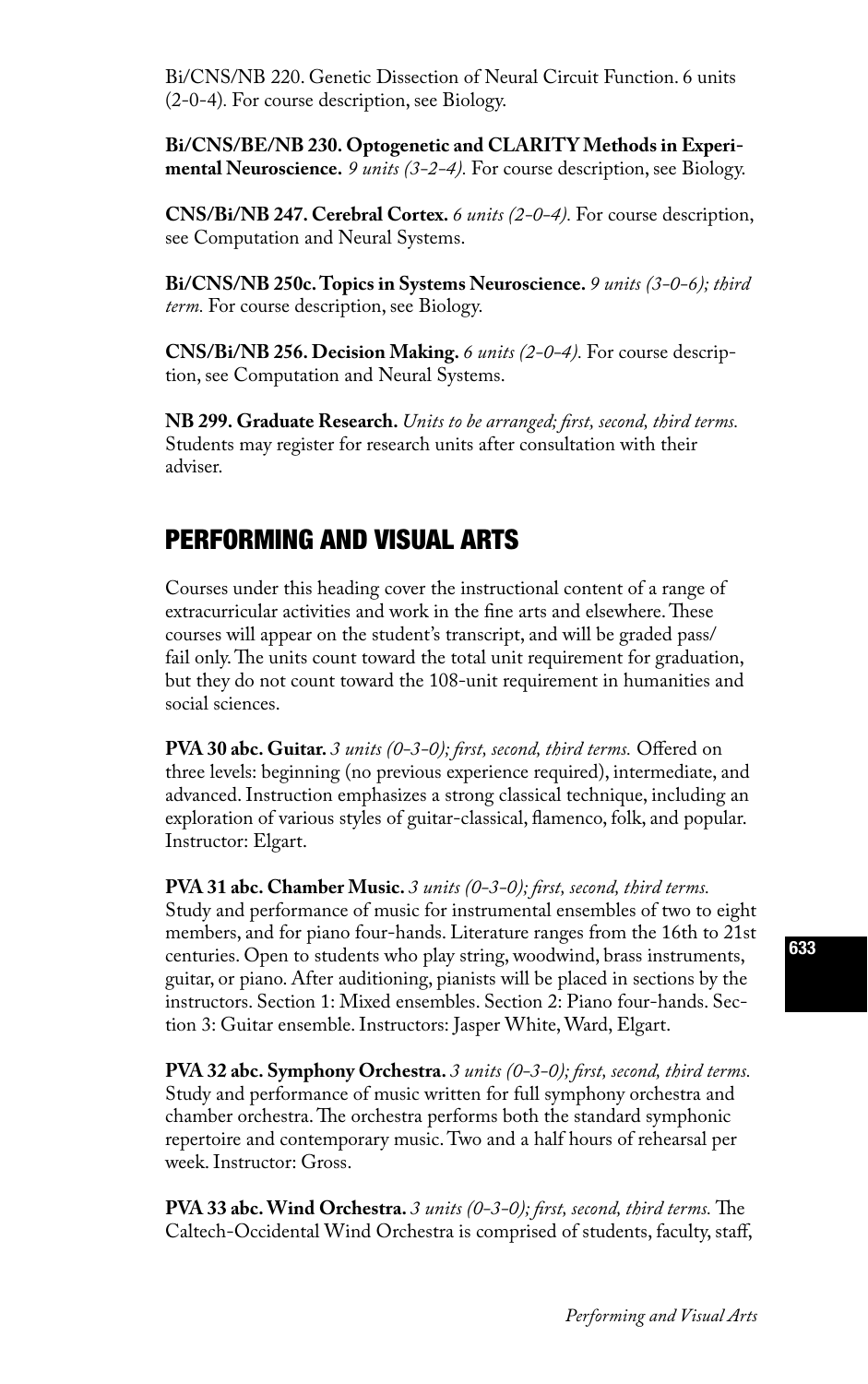and alumni from Caltech and Occidental College. The ensemble rehearses Thursday nights from 7:30-9:45 pm. and performs three programs per year (one per term) at Ramo Auditorium and Thorne Hall. Repertoire is comprised of traditional and contemporary music encompassing a wide variety of styles, and regularly features renowned guest artists. Open to students of all levels of previous experience. Instructor: Price

**PVA 34 abc. Jazz Band/Jazz Improvisation.** *3 units (0-3-0); first, second, third terms.* Study and performance of all styles of big-band jazz from Duke Ellington to Maria Schneider, with additional opportunity for the study of improvisation. Class meets one evening per week.Instructor: Catlin

**PVA 35 abc. Glee Club.** *3 units (0-3-0); first, second, third terms.* Preparation and performance of choral repertoire spanning a range of historical periods and musical styles. Includes occasional collaborative performances with the orchestra. No previous experience required. Three hours a week. Instructor: Sulahian.

**PVA 37 abc. Chamber Singers. 3** *units (0-3-0); first, second, third terms.* Advanced study and performance of SATB choral music. Emphasis is placed on more difficult choral repertoire, both a capella and accompanied. Includes performances with the Glee Clubs as well as at other on-campus events. Audition required. Participation in Glee Clubs required. Instructor: Sulahian.

**PVA 40 abc. Theater Production.** *3 units (2-0-1); first, second, third terms.*  This class is a hands-on, practical immersion in the making of a new production with instruction and application in all phases of theatrical production. Students learn and practice stage combat, costume construction, scenic arts, light/sound/set design, acting, directing, stage management, and set construction. With an emphasis on understanding dramatic structure, production values, and problem solving, the academic value of this material is drawn from 3,000 years of worldwide dramatic literature. Instructors: Brophy.

**PVA 41 abc. Storytelling for Scientists. 3** *units (2-0-1); first, second, third terms.* To be effective leaders and communicators, scientists need to explain/ perform their science. Through a series of writing exercises, performance/ vocal techniques with new media, students explore/write and perform new narratives for the ever-changing 21st century global landscape. The final class culminates in original stories recorded in front of a live audience. May be repeated for credit. Instructors: Brophy.

**PVA 42 abc. Improvisation for Scientists.** *3 units (2-0-1); first, second, third terms.* This class is taught sequentially over the academic year and begins with rudimentary improvisation techniques, and continues in the winter/ spring with professional improvisation guidance, long form improvisation, and advanced techniques with monthly public performances. Instructors: Brophy.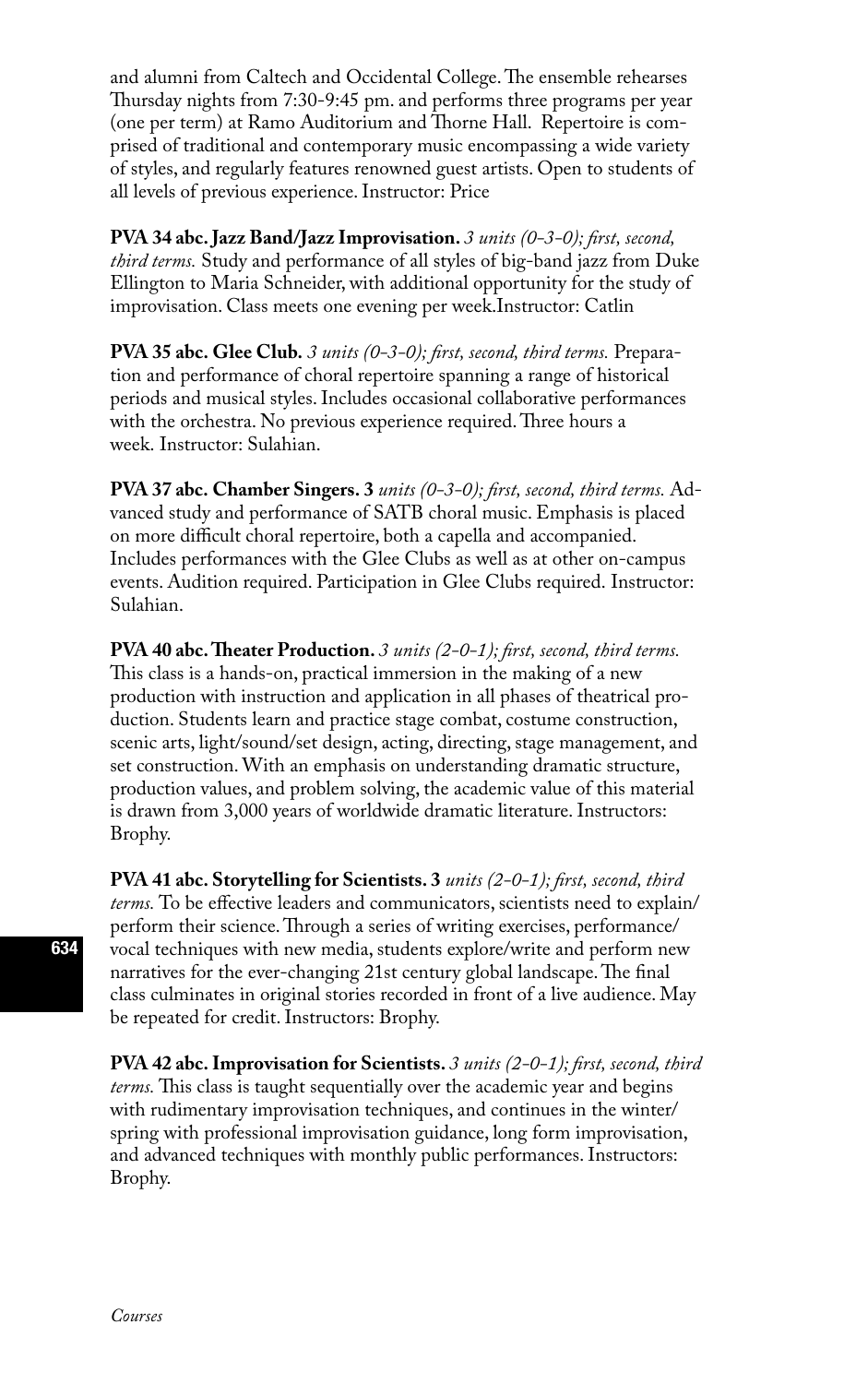**PVA 61 abc. Silkscreen and Silk Painting.** *3 units (0-3-0); first, second, third terms.* Instruction in silkscreening techniques, primarily for T-shirts. Progressive development of silk painting skills for fine art. Instructor: Barry.

**PVA 62 abc. Drawing and Painting.** *3 units (0-3-0); first, second, third terms.* Instruction in techniques of painting in acrylics and watercolor and life drawing of models. Emphasis on student-chosen subject with a large reference library. Instructor: Barry.

**PVA 63 abc. Ceramics.** *3 units (0-3-0); first, second, third terms.* Instruction in the techniques of creating ceramics, including the slab roller and potter's wheel, and glazing methods. Instructor: Freed.

### **PHILOSOPHY**

**Hum/Pl 40. Right and Wrong.** *9 units (3-0-6).* For course description, see Humanities.

**Hum/Pl 41. Knowledge and Reality.** *9 units (3-0-6).* For course description, see Humanities.

**Hum/Pl 42. Philosophy and Gender.** *9 units (3-0-6).* For course description, see Humanities.

**Hum/Pl 43. Meaning In Life.** *9 units (3-0-6).* For course description, see Humanities.

**Hum/Pl 44. Philosophy Through Science Fiction.** *9 units (3-0-6).* For course description, see Humanities.

**Pl 90 ab. Senior Thesis.** *9 units (1-0-8).* Required of students taking the philosophy option. To be taken in any two consecutive terms of the senior year. Students will research and write a thesis of 10,000–12,000 words on a philosophical topic to be determined in consultation with their thesis adviser. Limited to students taking the philosophy option. Instructor: Staff.

**Pl 98. Reading in Philosophy.** *9 units (1-0-8). Prerequisite: instructor's permission.* An individual program of directed reading in philosophy, in areas not covered by regular courses. Instructor: Staff.

**Pl/Law 99. Causation and Responsibility.** *9 units (3-0-6); third term.* This course will examine the interrelationships between the concepts of causation, moral responsibility, and legal liability. It will consider legal doctrines of causation and responsibility, as well as attempts within philosophy to articulate these concepts. Questions to be addressed include: Can you be morally or legally responsible for harms that you do not cause? Is it worse to cause some harm, than to unsuccessfully attempt it? Is it justified to punish those who cause harm more severely than those who attempt harm? When, if ever, can the ends justify the means? What constitutes negligence?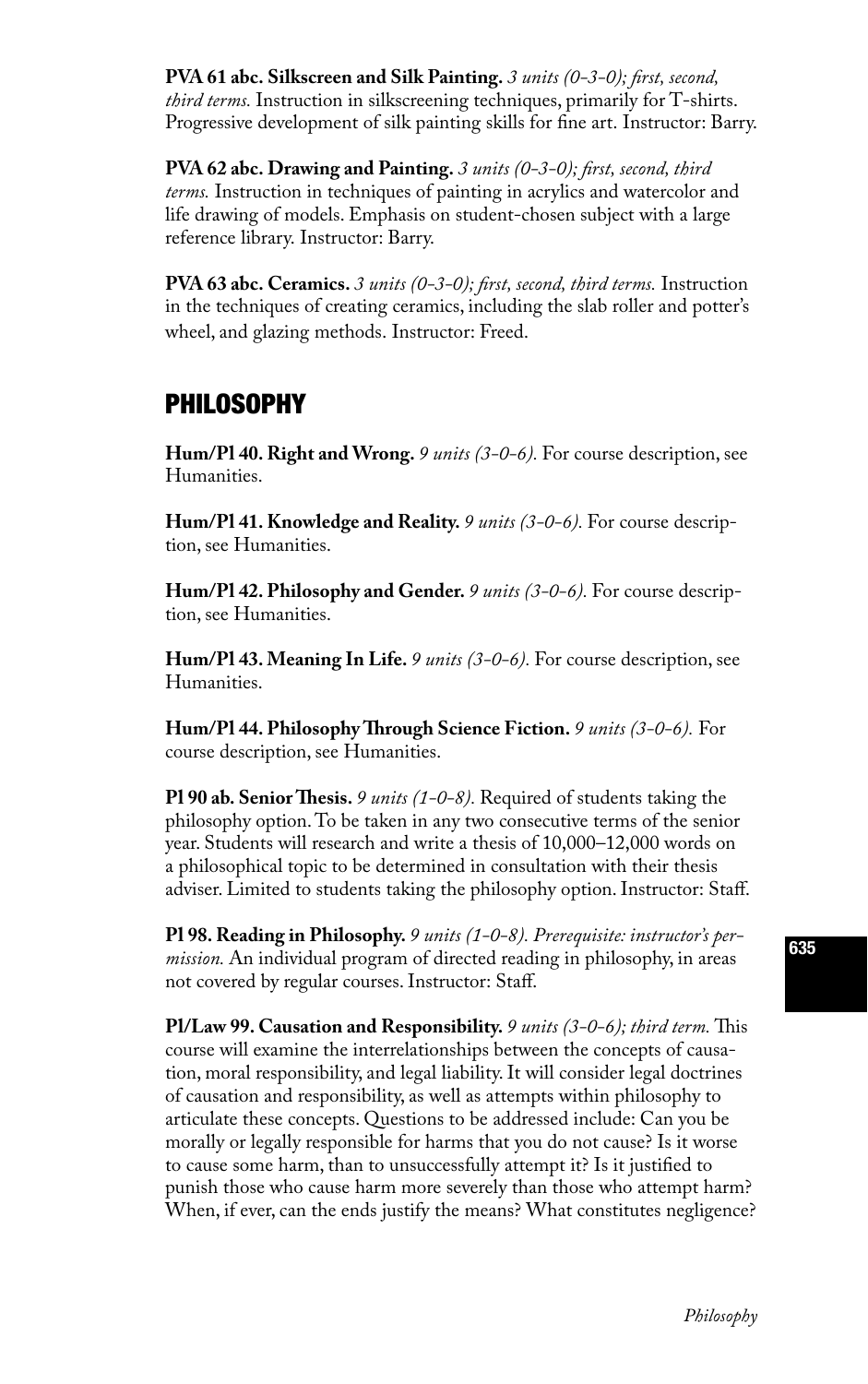Is it worse to cause some harm, than to allow it to happen (when you could have prevented it)? Not offered 2018–19.

**Pl 100. Free Will.** *9 units (3-0-6); third term.* This course examines the question of what it means to have free will, whether and why free will is desirable, and whether humans have free will. Topics may include historical discussions of free will from writers such as Aristotle, Boethius, and Hume; what it means for a scientific theory to be deterministic, and whether determinism is compatible with free will; the connection between free will and moral responsibility; the relationship between free will and the notion of the self; beliefs about free will; the psychology of decision making; and the insanity defense in law. Instructor: Hitchcock. Not offered 2018–19.

**Pl 102. Selected Topics in Philosophy.** *9 units (3-0-6); offered by announcement*. Prerequisite: Hum/Pl 40 or Hum/Pl 41 or instructor's permission.

**HPS/Pl/CS 110. Causation and Explanation.** *9 units (3-0-6).* For course description, see History and Philosophy of Science.

**HPS/Pl 120. Introduction to Philosophy of Science.** *9 units (3-0-6).* For course description, see History and Philosophy of Science.

**HPS/Pl 122. Probability, Evidence, and Belief.** *9 units (3-0-6).* For course description, see History and Philosophy of Science.

**HPS/Pl 123. Introduction to the Philosophy of Physics.** *9 units (3-0-6);*  For course description, see History and Philosophy of Science.

**HPS/Pl 124. Philosophy of Space and Time.** *9 units (3-0-6).* For course description, see History and Philosophy of Science.

**HPS/Pl 125. Philosophical Issues in Quantum Physics.** *9 units (3-0-6).*  For course description, see History and Philosophy of Science.

**HPS/Pl 128. Philosophy of Mathematics.** *9 units (3-0-6).* For course description, see History and Philosophy of Science.

**HPS/Pl 130. Philosophy and Biology.** *9 units (3-0-6).* For course description, see History and Philosophy of Science.

**HPS/Pl 134. Current Issues in Philosophical Psychology.** *9 units (3-0-6).*  For course description, see History and Philosophy of Science.

**HPS/Pl 135. Moral Philosophy and the Brain.** *9 units (3-0-6).* For course description, see History and Philosophy of Science.

**HPS/Pl 136. Happiness and the Good Life.** *9 units (3-0-6).* For course description, see History and Philosophy of Science.

**HPS/Pl 137. Minds, Brains, and Selves.** *9 units (3-0-6).* For course description, see History and Philosophy of Science.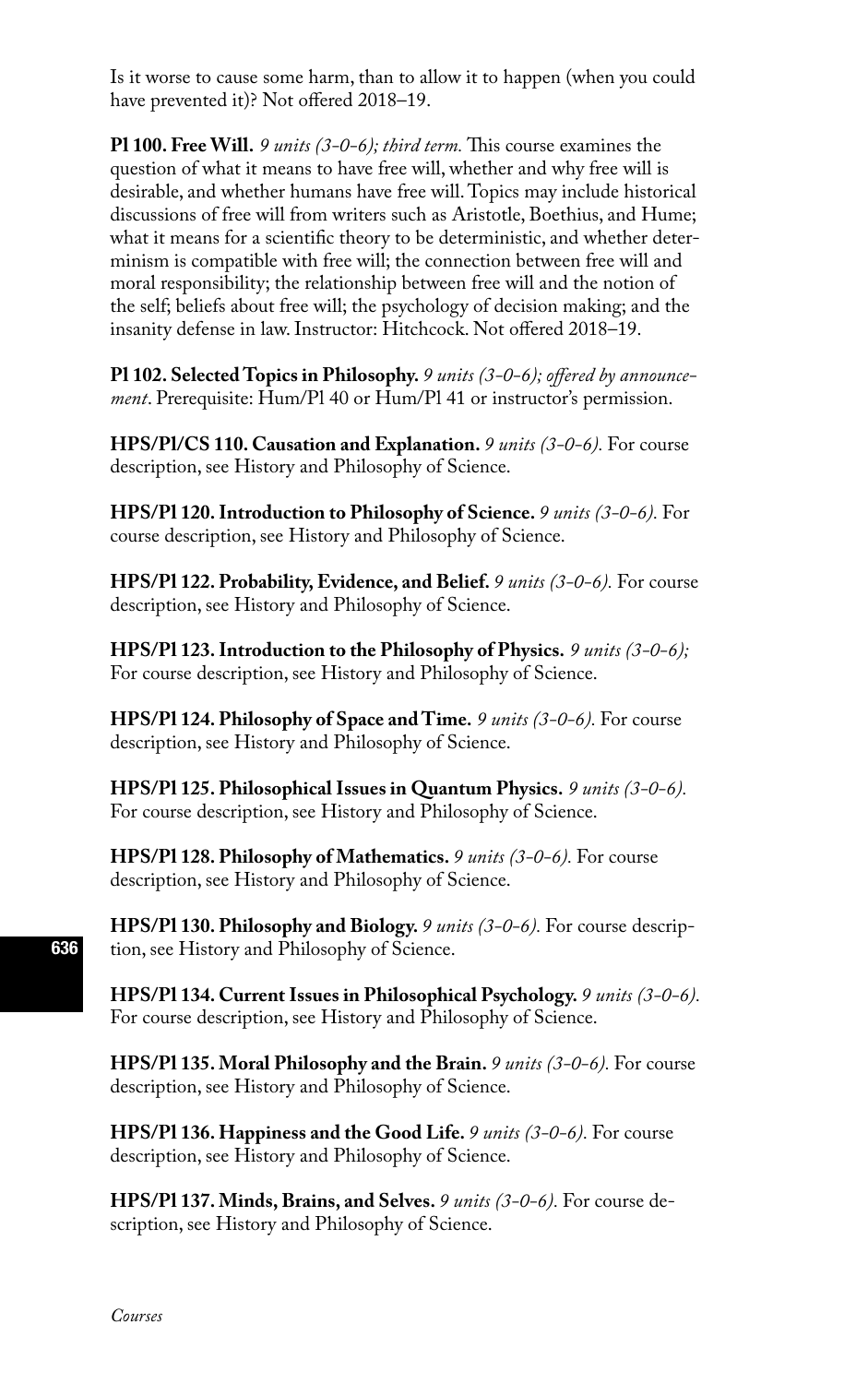**HPS/Pl 138. Human Nature and Society.** *9 units (3-0-6).* For course description, see History and Philosophy of Science.

**Pl/CNS/NB/Bi/Psy 161. Consciousness.** *9 units (3-0-6); second term. Prerequisites: None, but strongly suggest prior background in philosophy of mind and basic neurobiology (such as Bi150).* One of the last great challenges to our understanding of the world concerns conscious experience. What exactly is it? How is it caused or constituted? And how does it connect with the rest of our science? This course will cover philosophy of mind, cognitive psychology, and cognitive neuroscience in a mixture of lectures and in-class discussion. There are no formal pre-requisites, but background in philosophy (equivalent to PI41, PI110) and in neuroscience (equivalent to BI/CNS 150) is strongly recommended and students with such background will be preferentially considered. Limited to 20. Instructors: Eberhardt, Adolphs.

**HPS/Pl 165. Selected Topics in Philosophy of Science.** 9 *units (3-0-6);* For course description, see History and Philosophy of Science.

**Pl/HPS 183. Bioethics.** *9 units (3-0-6); second term.* A survey of issues in bioethics. Topics may include: abortion and reproductive rights; euthanasia; cloning; genetic modification of organisms (including humans); moral status of chimeras; stem-cell research; organ transplantation, distribution and sale; cure vs. enhancement; use of human subjects in research; the concept of informed consent; research on non-human animals. Instructors: Cowie. Not offered 2018–19.

**Pl 185. Moral Philosophy.** *9 units (3-0-6); third term.* A survey of topics in moral philosophy. The emphasis will be on metaethical issues, although some normative questions may be addressed. Metaethical topics that may be covered include the fact/value distinction; the nature of right and wrong (consequentialism, deontological theories, rights-based ethical theories, virtue ethics); the status of moral judgments (cognitivism vs. noncognitivism, realism vs. irrealism); morality and psychology; moral relativism; moral skepticism; morality and self-interest; the nature of justice. The implications of these theories for various practical moral problems may also be considered. Not offered 2018–19.

**HPS/Pl 188. The Evolution of Cognition.** *9 units (3-0-6).* For course description, see History and Philosophy of Science.

## PHYSICAL EDUCATION

**PE 1. Student Designed Fitness.** *3 units; first, second, third terms; May only be used for 3 units of the 9-unit physical education requirement.* This course provides students with knowledge and practical opportunities to develop and implement an individualized program to successfully accomplish their physical fitness goals. Detailed proposals are developed during week two of the term, and journals are maintained throughout the term to monitor progress. Instructor: Staff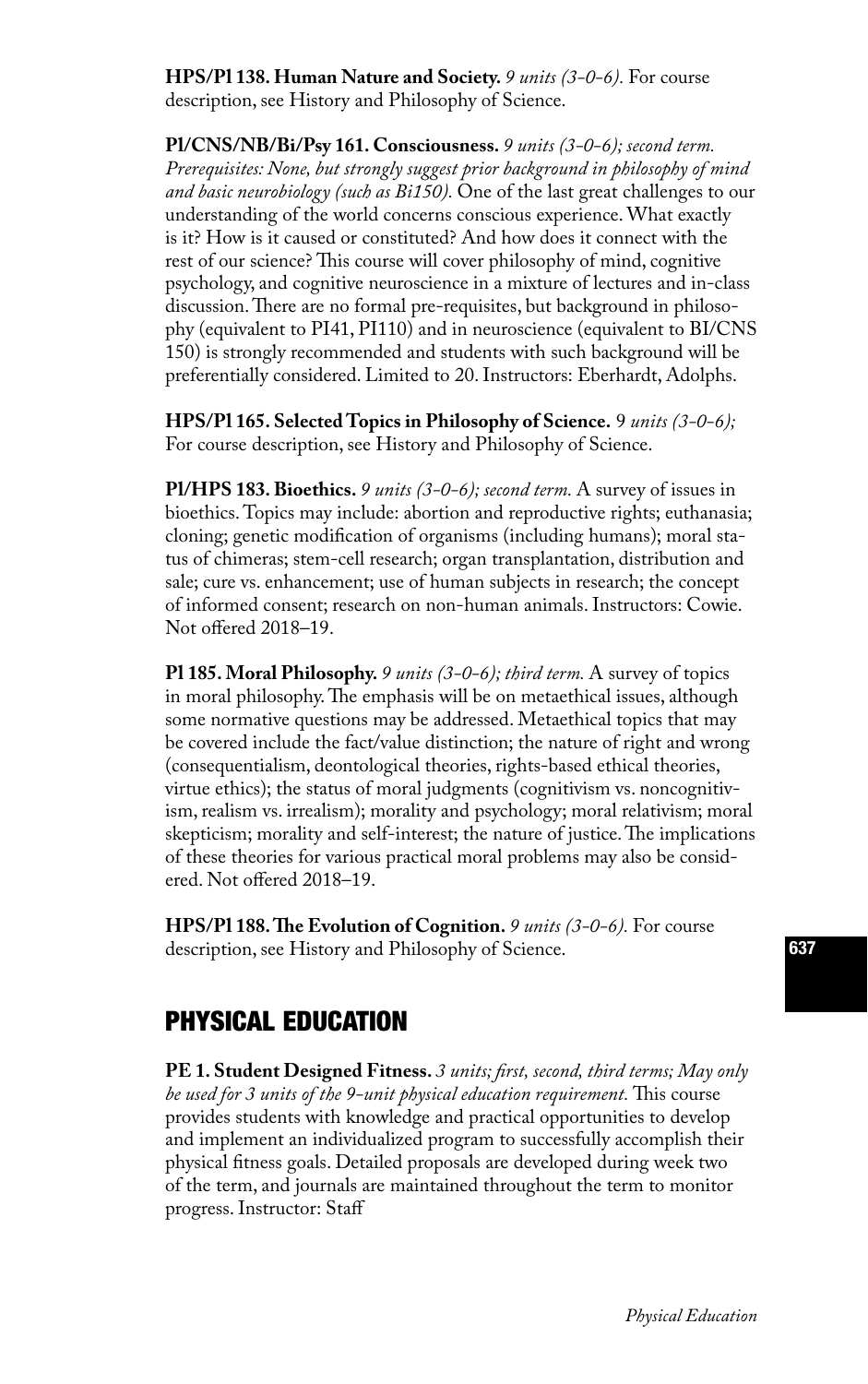**PE 2. Healthier Living.** *3 units; second term. May only be used for 3 units of the 9-unit physical education requirement.* This course is designed to educate students and increase awareness of the dimensions of health and wellness. The course will be implemented through personal assessment, active participation, guest lectures, and engaging dialogue. In addition, the course will emphasize positive personal healthful decisions and encourage students to adopt behaviors to minimize health risks, enhance overall wellness, and foster healthy active lifestyles across the lifespan. Instructor: Staff

**PE 3. Hiking.** *3 units; first, second, third terms.* This course is designed to provide students an opportunity to explore the outdoors of Pasadena and the San Gabriel Mountains while participating in physical fitness activities. Learn about proper hiking gear, basics for safety, trip plans, and how to research trails in the local area. The class will meet on campus and then travel to one of the local trails for an afternoon hike. Students will be asked to use maps, compass, and GPS devices on various hikes to teach them proper use of all forms of location guidance. Along the trail, students will be asked to identify local flora and vegetation, learn trail etiquette, discuss survival scenarios in the event of emergency, and practice basic trail first aid. Topics such as trail nutrition and hydration will be presented, and students will create a search and rescue plans in the event of an overnight emergency. *This class will only be offered on Friday afternoon in the fall and spring, meeting once per week for a three-hour block to accommodate travel off campus.* Instructor: Staff.

**PE 4. Introduction to Power Walking.** *3 units; third term.* Introduction to walking for fitness. Emphasis on cardiovascular benefits for a healthy lifestyle. The program is progressive and suitable for walkers of all levels. Instructor: Staff.

**PE 5. Beginning Running.** *3 units; third term.* Students will learn fundamental principles of sound running training to help with short-term and long-term improvement. The course will cover workout design, running mechanics, injury prevention and other related topics. The course can accommodate a wide range of abilities and experience levels, from beginner to intermediate. Course assessments will include fitness tests to gauge improvement and written work on running-related topics. Instructors: Staff.

**PE 6. Core Training, Beginning/Intermediate.** *3 units; first, second, third terms.* Learn to develop functional fitness using core stability training techniques that focus on working deep muscles of the entire torso at once. The course is taught using exercises that develop core strength, including exercises on a stability ball, medicine ball, wobble boards as well as with Pilates exercise programs. Instructor: Staff.

**PE 7. Speed and Agility Training, Beginning/Intermediate.** *3 units; second term.* Instruction to increase foot speed and agility with targeted exercises designed to help the student increase these areas for use in competitive situations. Instruction will focus on increasing foot speed, leg turnover, sprint endurance, and competitive balance. Proper technique and specific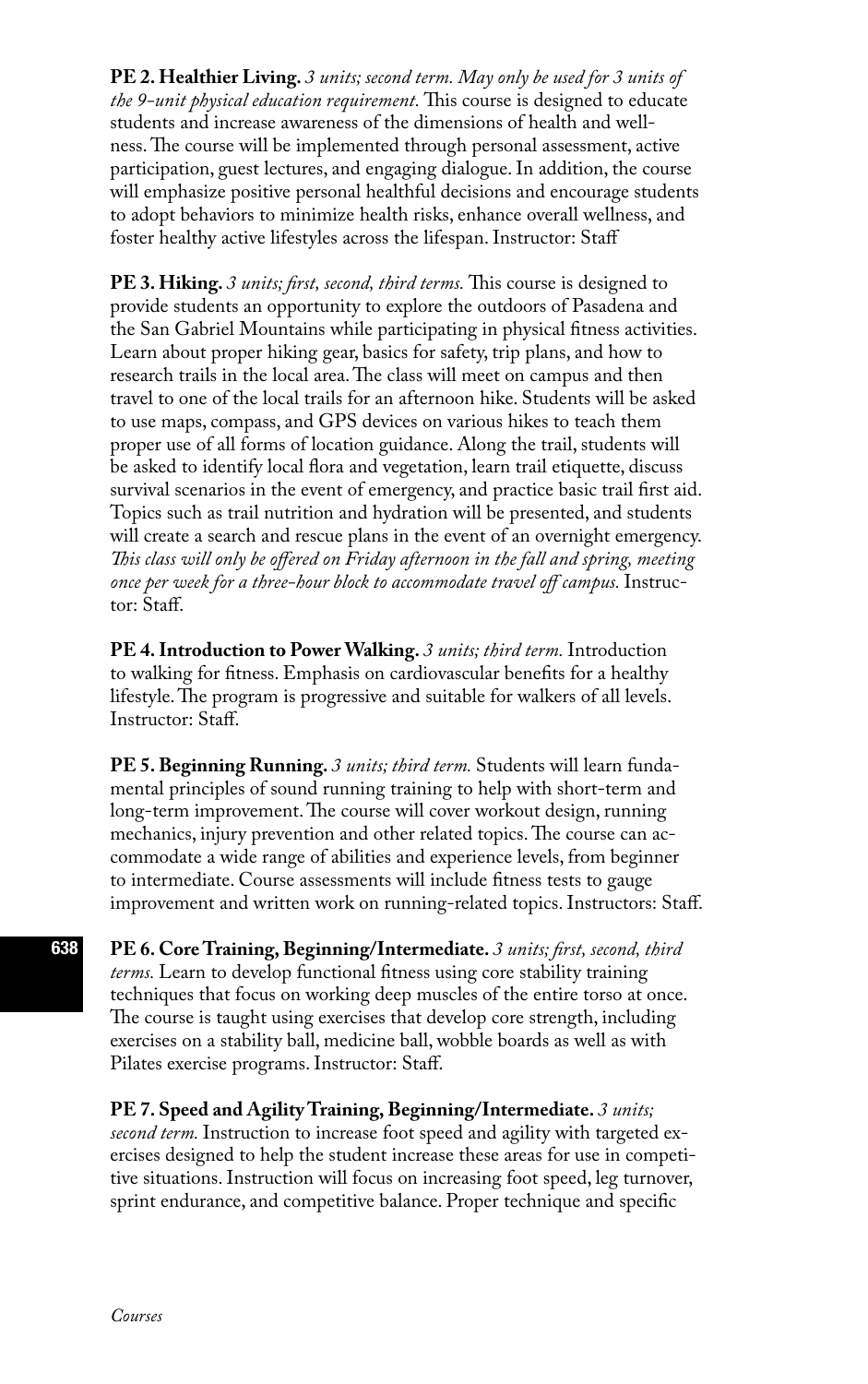exercises as well as development of an individual or sport-specific training workout will be taught. Instructor: Staff.

**PE 8. Fitness Training, Beginning.** *3 units; first, second, third terms.* An introductory course for students who are new to physical fitness. Students will be introduced to different areas of fitness such as weight training, core training, walking, aerobics, yoga, swimming, and cycling. Students will be able to design an exercise program for lifelong fitness. Instructor: Staff.

**PE 9. Soccer.** *3 units; third term.* Fundamental instruction on shooting, passing, trapping, dribbling, penalty kicks, offensive plays, defensive strategies, and goal keeping. Course includes competitive play using small field and full field scrimmages. Instructor: Staff.

**PE 10. Aerobic Dance.** *3 units; first, second, third terms.* Each class includes a thorough warm-up, a cardiovascular workout phase that includes a variety of conditioning exercises designed to tone and strengthen various muscle groups, and a relaxation cool-down and stretch, all done to music. Instructor: Staff.

**PE 11. Rollerblading.** *3 units.* Students will learn the fundamentals of skating safely. We will focus on getting you rolling, turning and maneuvering and teaching you to master the heel brake stop, safely! You will be able to skate, stop and turn so that you can enjoy skating as part of your aerobic and muscular fitness routine. Basic elements of fitness will be taught and incorporated such as stretching, balance, core strength and other components of general fitness such as heart rate monitoring and conditioning. Field trips may be a part of this course. Bringing your own equipment is recommended but see instructor for assistance, some equipment will be provided. Instructors: Staff.

**PE 14. Basketball Skills, Beginning and Intermediate.** *3 units; third term.*  Features fundamental instruction on shooting, dribbling, passing, defensive positioning, and running an offense. Course includes competitive play and free-throw shooting. Instructors: Staff.

**PE 20. Fencing, Beginning.** *3 units; first term.* Beginning fencing includes basic techniques of attack, defense, and counter-offense. Lecture topics include fencing history, strategy, scouting and analysis of opponents, and gamesmanship. Instructor: Staff.

**PE 24. Yoga, Beginning.** *3 units; first, second, third terms.* Hatha Yoga is a system of physical postures designed to stretch and strengthen the body, calm the nervous system, and center the mind. It is a noncompetitive activity designed to reduce stress for improved health of body and mind while increasing flexibility, strength, and stamina, and reducing chance of athletic injury. Instructor: Staff.

**PE 27. Ultimate Frisbee.** *3 units; third term.* Instruction will center on developing students' knowledge of techniques, rules, strategy, etiquette, and safety regulations of the game. Students will develop the ability to perform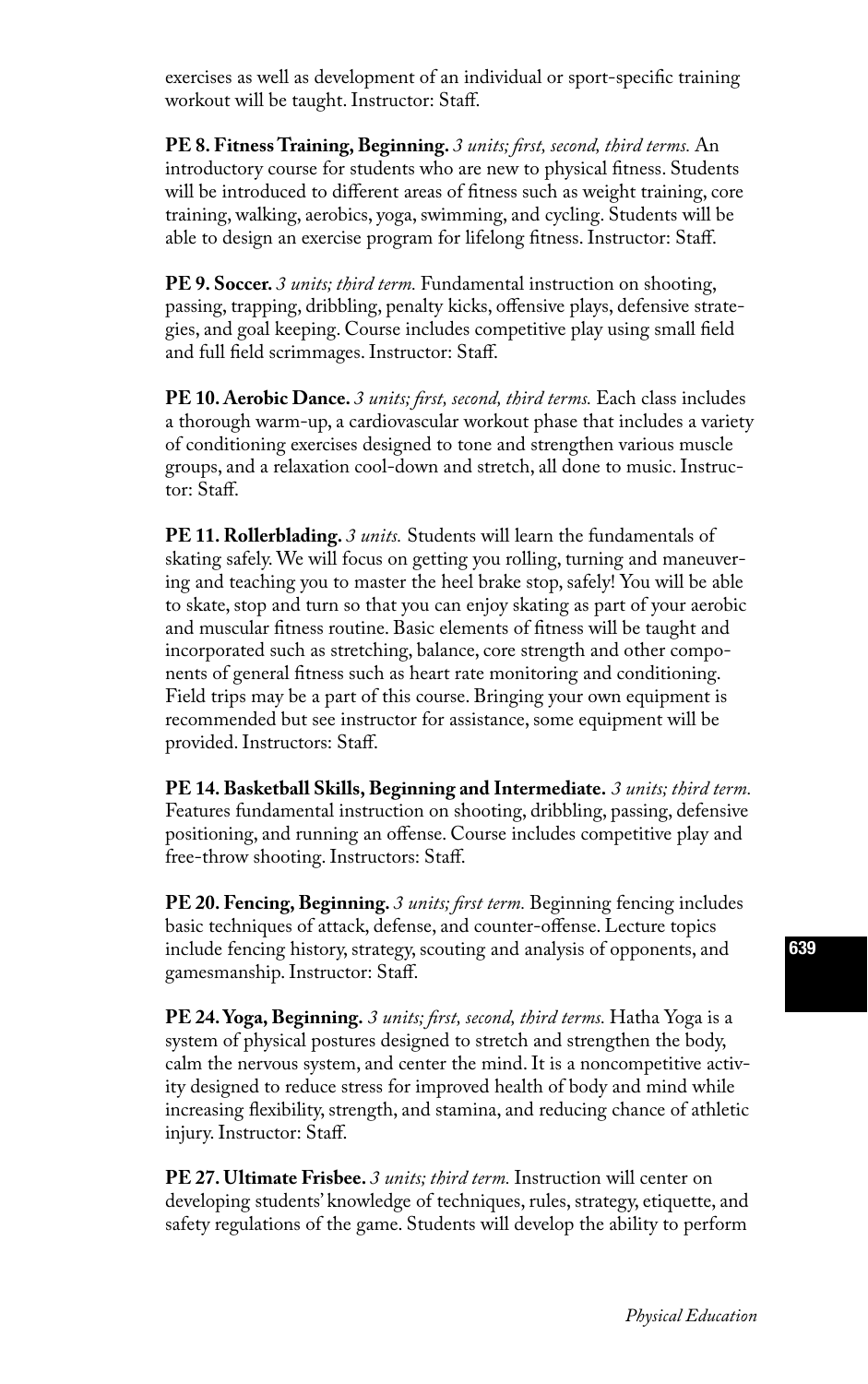all skills necessary to play the game confidently on a recreational basis. Instructor: Staff.

**PE 28. Flying Saucers.** *3 units; first, second terms.* This course is designed to provide students an opportunity to learn proper techniques, form, rules, and game play for various Frisbee activities including Frisbee golf, Frisbee tag, and Ultimate Frisbee while promoting healthy lifestyle behaviors. Students will also improve hand-eye coordination, agility, and foot speed. Instructors: Staff.

**PE 29. Outdoor Lawn Games.** *3 units; third term.* Students will participate in 5 specifically chosen strategic games (Inner Tube Water Polo, Dodgeball, Bocce, Corn Hole, Flag Football) and learn basic strategy and rules, fitness and health components as well as learning how to compete in cooperative team games. Course requirements include great attitude, attendance and effort of having fun and trying something new while working on your coordination and general fitness. Instructors: Staff.

**PE 30. Golf, Beginning and Intermediate.** *3 units; second, third terms.* Beginning course covers fundamentals of the game, including rules, terminology, etiquette, basic grip, set-up, swing, and club selection for each shot. The following shots will be covered: full swing (irons and woods), chip, pitch, sand, and putting. Intermediate course will focus on swing development of specialty shots and on course play management. Instructors: Staff.

**PE 31. Indoor/Outdoor Cycling.** *3 units; first term.* During this introductory course students will utilize both indoor cycling and outdoor cycling as a tool for fitness and fun. Students will also learn and apply principles of lifetime physical fitness utilizing major components of cardio-respiratory endurance, muscular strength and endurance, and flexibility. It is recommended students have a bicycle and helmet however equipment will be provided as needed. Please see instructor. Instructors: Staff.

**PE 33. Beginning Triathlon Training.** *3 units; first term.* This course is designed to help beginners learn to train for a sprint distance triathlon. All three disciplines will be taught, with specific technique instruction in each area. Students will learn how to develop a training schedule, choosing the correct event for their skill, nutrition, safety, and race preparation. The course will include techniques to increase transition efficiency, trouble shoot issues on the route and strategies to record a personal best in future races. Safe training to reduce injury and assure a healthy race is the foundation of this course. Instructor: Staff.

**PE 35. Diving, Beginning/Intermediate.** *3 units; third term.* Students will learn fundamentals of springboard diving to include basic approach, and five standard dives. Intermediate course includes instruction in the back somersault, forward somersault, forward somersault full twist, and reverse somersault. Instructor: Staff.

**PE 36. Swimming, Beginning and Intermediate.** *3 units; first, second, third terms.* Instruction in all basic swimming strokes, including freestyle,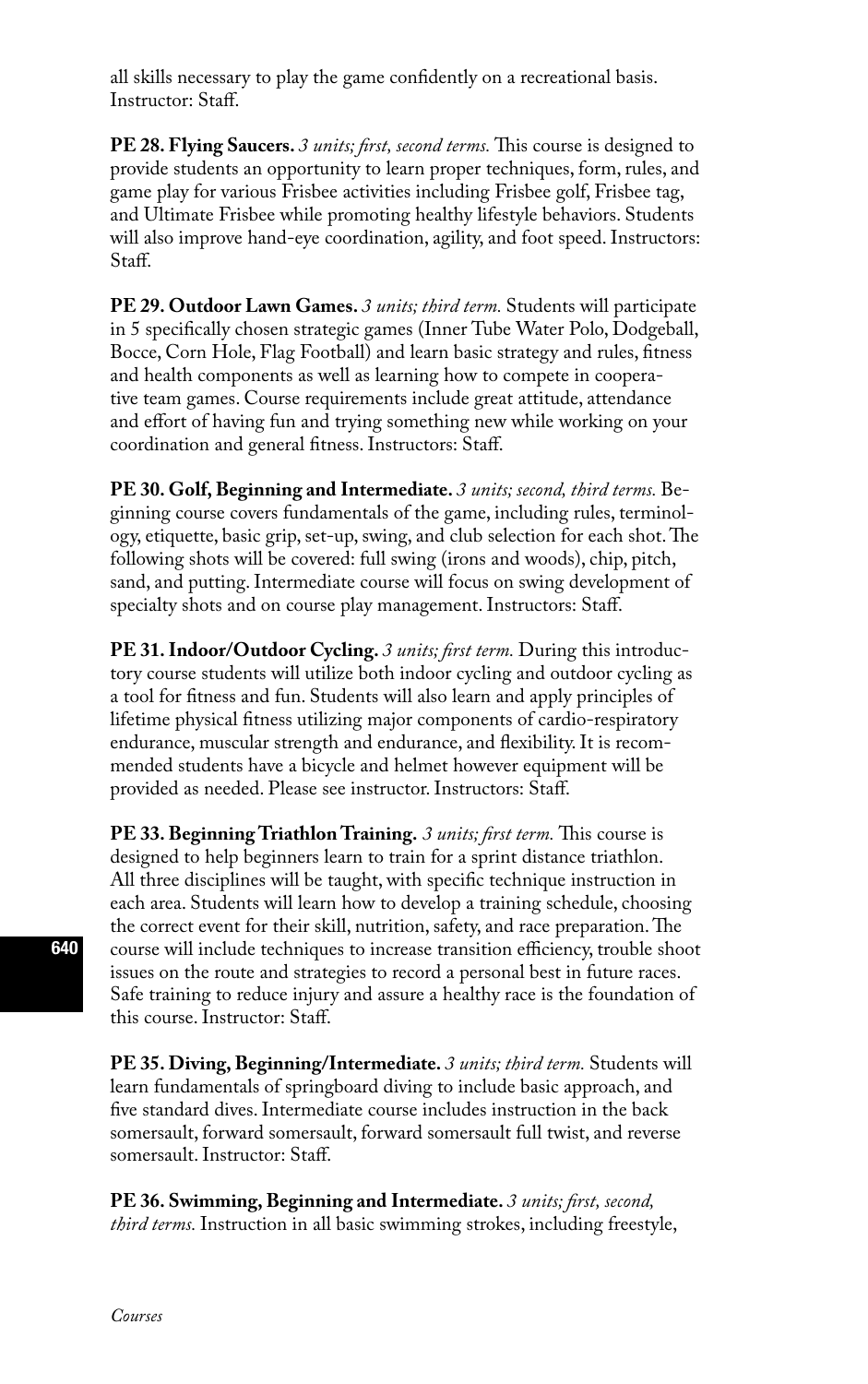elementary backstroke, racing backstroke, breaststroke, sidestroke, and butterfly. Instructors: Staff.

**PE 37. Beginning Kayaking.** *3 units.* This course will provide instruction in basic kayaking skills including kayaking outfitting, stroke technique, selfrescue and kayak maneuvering. The goal is for students to learn to navigate turbulent ocean waters or through whitewater rapids on rivers. No kayaking experience is required. Instruction will focus on whitewater application to ocean kayaking. Students will learn basic paddle techniques and craft control, and a self rescue technique progression culminating in the C-to-C kayak roll. Trips to local bays and rivers will be included and are optional. Class meetings will be held in the Caltech pool. Course Requirement— Students must be proficient swimmers or be able to successfully complete an in-water swim test. Instructors: Staff.

**PE 38. Water Polo.** *3 units; first term.* Basic recreational water polo with instruction of individual skills and team strategies. A background in swimming is encouraged. Instructor: Staff.

**PE 40. Beginning Self Defense.** *3 units.* Students will learn basics of keeping themselves safe when an unknown person threatens their safety. The course is focused on staying safe while rendering an assailant temporarily unable to give chase to allow the student to get help. Techniques taught will assist students in learning vulnerable targets to disable an attacker, using their own body to maximize damage to allow escape, and finding methods to generate force. Using an assailant's attack against him to maintain balance and administer the greatest degree of force necessary to disable a threat is the foundation of the course.

**PE 44. Karate (Shotokan), Beginning and Intermediate/Advanced.** *3 units; first and third terms.* Fundamental self-defense techniques including form practice and realistic sparring. Emphasis on improving muscle tone, stamina, balance, and coordination, with the additional requirement of memorizing one or more simple kata (forms). Instructor: Staff.

**PE 46. Karate (Tang Soo Do), Beginning and Intermediate/Advanced.**  *3 units.* Korean martial art focusing on self-defense and enhancement of physical and mental health. Practical and traditional techniques such as kicks, blocks, hyungs (forms) are taught. Intermediate/Advanced level incorporates technique combinations, sparring skills, jumping and spinning kicks, and history and philosophy.

PE 48. T'ai-Chi Ch'uan, Beginning and Intermediate. *3 units; second term.* Chinese movement art emphasizing relaxation and calm awareness through slow, flowing, meditative movement using only minimum strength needed to accomplish the action. Instructors: Staff.

**PE 50. Badminton, Beginning/Intermediate.** *3 units; third term.* Basic skills will be taught, including grips, services, overhead and underhand strokes, and footwork. Rules, terminology, and etiquette are covered. Intermediate skills such as drives, serve returns, forehand and backhand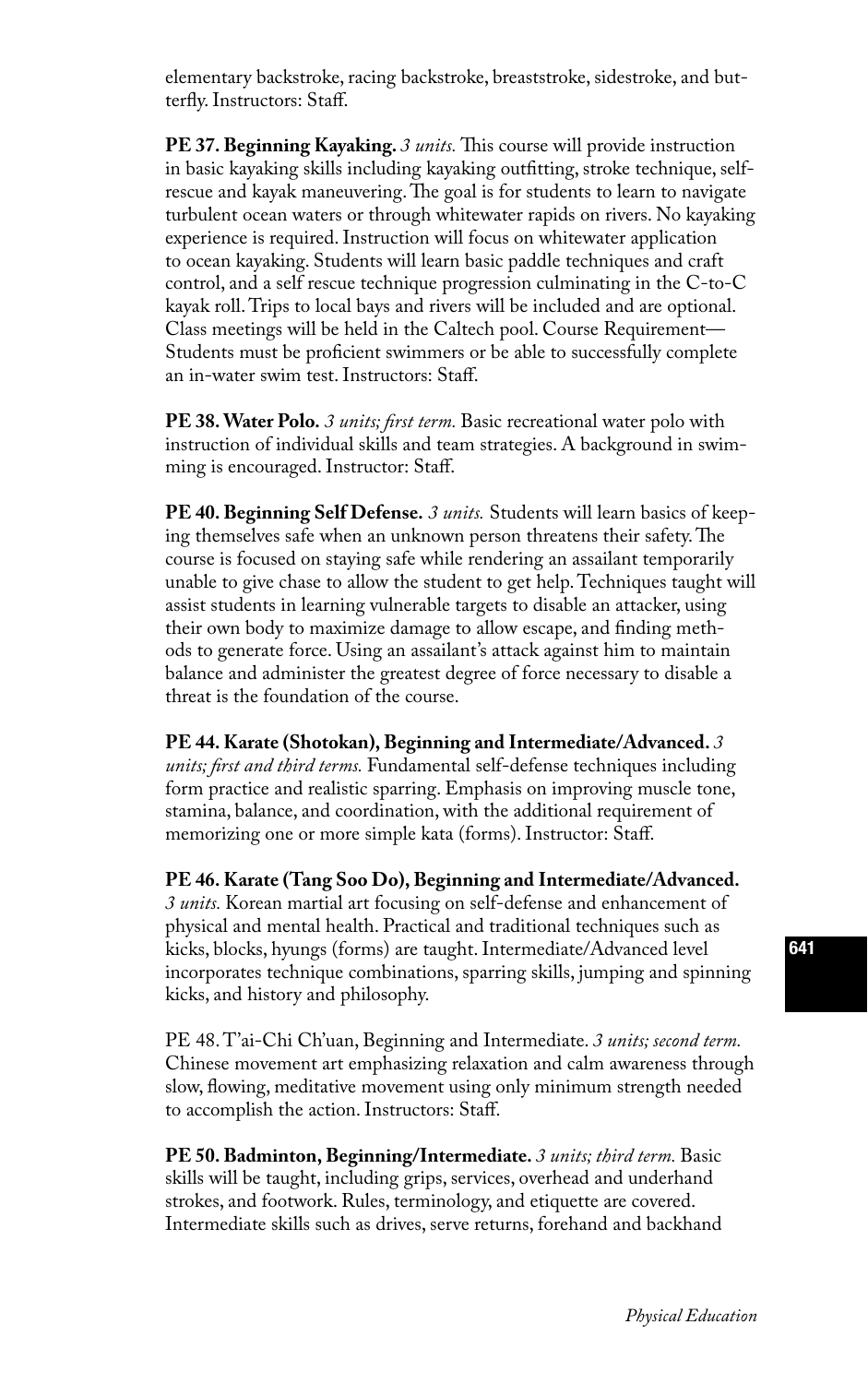smash returns, attacking clears, and sliced drop shots are taught. Singles and doubles play along with drill work throughout the term. Instructor: Staff.

**PE 54. Racquetball, Beginning and Intermediate.** *3 units; first, second, third term.* Fundamentals of the game will be emphasized, including rules, scoring, strategy, and winning shots. All types of serves will be covered, as well as a variety of shots to include kill, pinch-off, passing, ceiling, and off-the-backwall. Singles and doubles games will be played. Intermediate course will review all fundamentals with a refinement of winning shots, serves, and daily games. Instructors: Staff.

**PE 56. Squash, Beginning, Intermediate, Advanced.** *3 units; second term.*  Learn by playing as basic rules and strokes are taught. Fundamentals to include proper grip, stroke, stance, and positioning, along with serve and return of serve. Intermediate and Advanced course will concentrate on skill development with inclusion of forehand and backhand drives, lobs, volleys, and drops, with emphasis on court movement, shot selection, and tactics. Instructor: Staff.

**PE 60. Tennis, Beginning and Intermediate.** *3 units; first, second, third terms.* Stroke fundamentals, singles and doubles play, plus rules, terminology, and etiquette are covered in all classes. Beginning course emphasizes groundstrokes, volleys, serve, and grips. Beginning/Intermediate course is for those players between levels and will concentrate on strategy, drills, and match play. Intermediate level focuses on improving technique, footwork, and court positioning, with instruction on approach shots, volleys, overheads, and lobs. Instructors: Staff.

**PE 70. Weight Training, Beginning/Intermediate.** *3 units; first, second, third terms.* Active participation in a strength and conditioning program designed for individual skill level and desired effect. Course will enlighten students on various methods, terminology, and techniques in isokinetic strength and cardiovascular fitness training. Instructor: Staff.

**PE 71. Advanced Techniques of Human Performance.** *3 units.* Prerequisites: PE 70, instructor approval . This course is intended for those experienced with high level physical training. This course helps individuals improve sport and physical fitness skills by addressing components including muscular strength, foot speed, agility, cardiovascular conditioning and flexibility. Instructor: Staff.

**PE 77. Volleyball, Beginning and Intermediate.** *3 units; third term.*  Fundamental instruction on drills, strategies, and rules, with game-playing opportunities. Basics of serve, pass, set, spike, defense, and court position will be taught. Intermediate level focuses on skill development to a more competitive standard and features multiple offenses and understanding officiating. Instructors: Staff.

**PE 81. Bouldering.** *3 units; first, second, third terms. Taught at the Caltech bouldering cave, Brown Gym.* During this introductory course to bouldering, students will learn terminology, how to properly fit into a harness,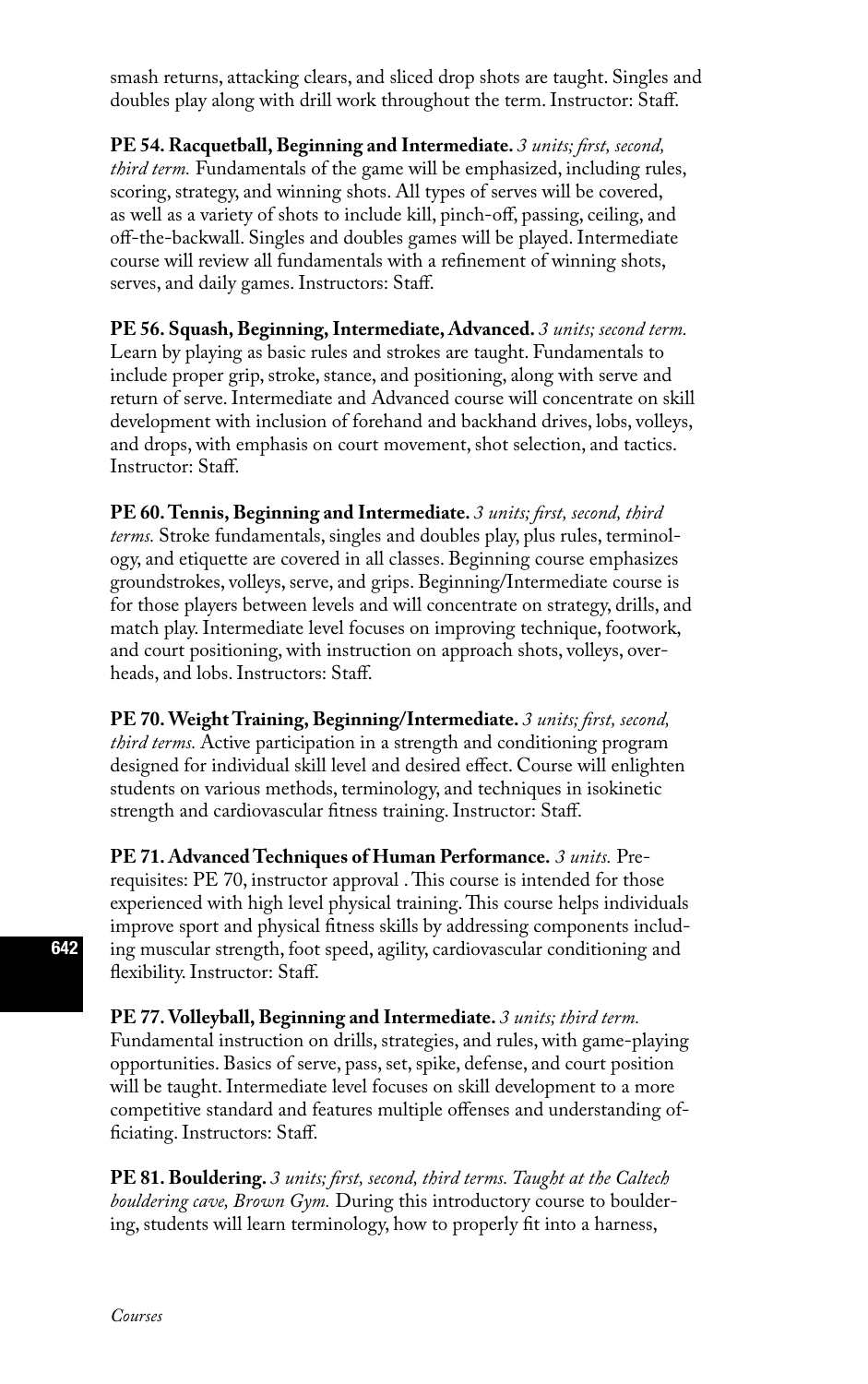set-up and use a tubular belay device, and belay commands. This course will emphasize muscle strength and endurance, balance, and flexibility, as well as be challenging for mind and body. Instructors: Staff.

**PE 82. Rock Climbing, Beginning/Intermediate.** *3 units; first, second, third terms. Taught at the Caltech Climbing Wall, Brown Gym.* Basic skills will be covered to utilize each student's strength and endurance while learning to climb safely. Use of climbing rope and other equipment for belaying, rappelling, and emergency ascent will be taught. Instructor: Staff.

**PE 84. Table Tennis, Beginning/Intermediate.** *3 units; second term.* Introductory course to provide general knowledge of equipment, rules, and basic strokes, including topspin drive, backspin chop, and simple block in both forehand and backhand. Multiball exercise utilizing robot machines and video. Intermediate class covers regulations for international competition and fundamentals of winning table tennis, including footwork drills, smash, serve, and attack. Instructor: Staff.

#### Intercollegiate Teams

**PE 85 ab. Intercollegiate Track and Field Teams.** 3 *units; second, third terms.* Coach: Raphelson.

**PE 87 ab. Intercollegiate Swimming and Diving Teams.** *3 units; first, second terms.* Coach: Hughes.

**PE 89 ab. Intercollegiate Fencing Teams.** *3 units; first, second terms.* Coach: Corbit.

**PE 90 abc. Intercollegiate Water Polo Teams.** 3 *units; first, second, third terms.* Coach: Bonafede.

**PE 91 ab. Intercollegiate Basketball Teams.** *3 units; first, second terms.* Coaches: Eslinger, Reyes.

**PE 92. Intercollegiate Soccer Teams.** *3 units; first term.* Coaches: Murray, Houck.

**PE 93 ab. Intercollegiate Baseball Team.** *3 units; second, third terms.* Coach: Mark.

**PE 95 ab. Intercollegiate Tennis Teams.** *3 units; second, third terms.* Coach: Gamble.

**PE 97. Intercollegiate Cross-Country Teams.** *3 units; first term.* Coach: Raphelson.

**PE 99. Intercollegiate Volleyball Team.** *3 units; first term.* Coaches: Gardner.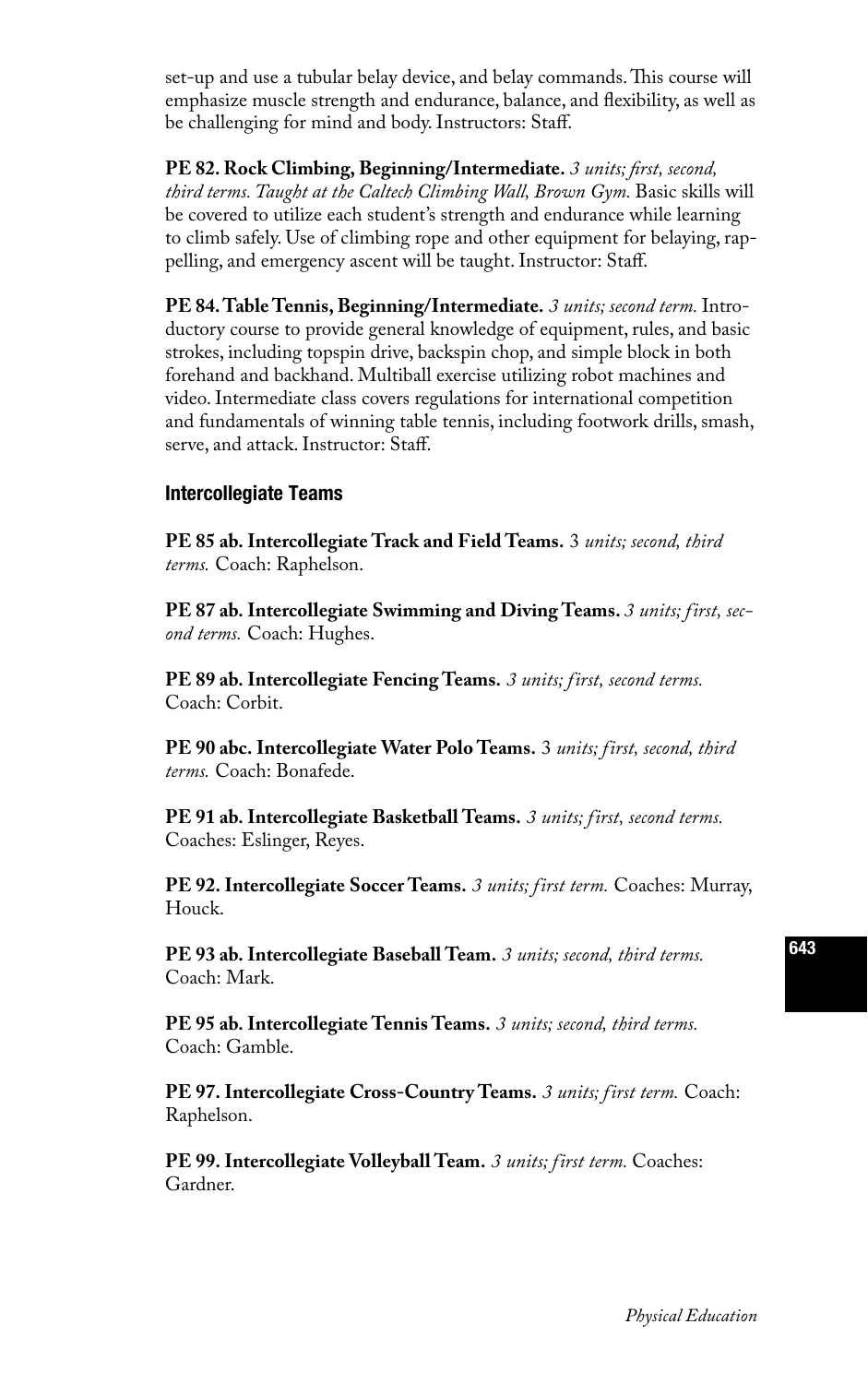# PHYSICS

**Ph 1 abc. Classical Mechanics and Electromagnetism.** *9 units (4-0-5); first, second, third terms.* The first year of a two-year course in introductory classical and modern physics. Topics: Newtonian mechanics in Ph 1 a; electricity and magnetism, and special relativity, in Ph 1 b, c. Emphasis on physical insight and problem solving. Ph 1 b, c is divided into two tracks: the Practical Track emphasizing practical electricity, and the Analytic Track, which teaches and uses methods of multivariable calculus. Students enrolled in the Practical Track are encouraged to take Ph 8 bc concurrently. Students will be given information helping them to choose a track at the end of fall term. Instructors: Cheung, Hsieh, Refael, Alicea.

**Ph 2 abc. Waves, Quantum Mechanics, and Statistical Physics.** *9 units (3-0-6) ; first, second, third terms. Prerequisites: Ph 1 abc, Ma 1 abc.* An introduction to several areas of physics including applications in modern science and engineering. Topics include discrete and continuous oscillatory systems, wave mechanics, applications in telecommunications and other areas (first term); foundational quantum concepts, the quantum harmonic oscillator, the Hydrogen atom, applications in optical and semiconductor systems (second term); ensembles and statistical systems, thermodynamic laws, applications in energy technology and other areas (third term). Although best taken in sequence, the three terms can be taken independently. Instructors: Porter, Cheung, Filippone.

**Ph 3. Introductory Physics Laboratory.** *6 units (0-3-3); first, second, third terms. Prerequisites: Ph 1 a or instructor's permission.* Introduction to experimental physics and data analysis, with techniques relevant to all fields that deal in quantitative data. Specific physics topics include ion trapping, harmonic motion, mechanical resonance, and precision interferometry. Broader skills covered include introductions to essential electronic equipment used in modern research labs, basic digital data acquisition and analysis, statistical interpretation of quantitative data, professional record keeping and documentation of experimental research, and an introduction to the Mathematica programming language. Only one term may be taken for credit. Instructors: Black, Libbrecht.

**FS/Ph 4. Freshman Seminar: Astrophysics and Cosmology with Open Data.** *6 units (3-0-3);.* For course description, see Freshman Seminar.

**Ph 5. Analog Electronics for Physicists.** *9 units (0-5-4); first term. Prerequisites: Ph1abc, Ma1abc, Ma2 taken concurrently.* A fast-paced laboratory course covering the design, construction, and testing of practical analog and interface circuits, with emphasis on applications of operational amplifiers. No prior experience with electronics is required. Basic linear and nonlinear elements and circuits are studied, including amplifiers, filters, oscillators and other signal conditioning circuits. Each week includes a 45 minute lecture/ recitation and a 2½ hour laboratory. The course culminates in a two-week project of the student's choosing. Instructors: Rice, Libbrecht.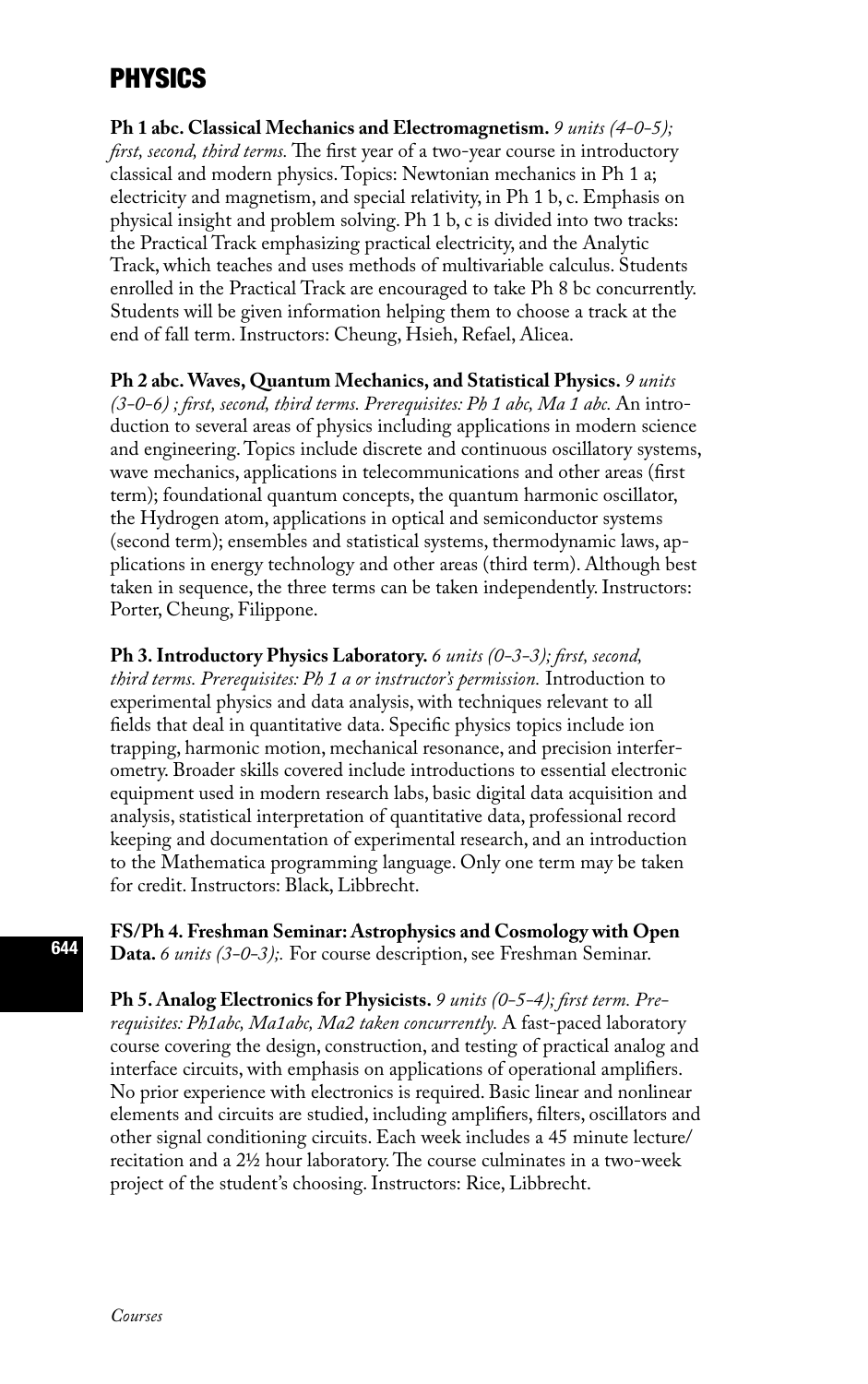**Ph 6. Physics Laboratory.** *9 units; second term. Prerequisites: Ph2a or Ph12a, Ma2, Ph2b or Ph12b taken concurrently, Ma3 taken concurrently.* A laboratory introduction to experimental physics and data analysis. Experiments use research-grade equipment and techniques to investigate topics in classical electrodynamics, resonance phenomena, waves, and other physical phenomena. Students develop critical, quantitative evaluations of the relevant physical theories; they work individually and choose which experiments to conduct. Each week includes a 30 minute individual recitation and a 3 hour laboratory. Instructors: Rice, Politzer.

**Ph 7. Physics Laboratory.** *9 units; third term. Prerequisites: Ph6, Ph2b or Ph12b, Ph2c or Ph12c taken concurrently.* A laboratory course continuing the study of experimental physics introduced in Physics 6. The course introduces some of the equipment and techniques used in quantum, condensed matter, nuclear, and particle physics. The menu of experiments includes some classics which informed the development of the modern quantum theory, including electron diffraction, the Stern-Gerlach experiment, Compton scattering, and the Mössbauer Effect. The course format follows that of Physics 6: students work individually and choose which experiments to conduct, and each week includes a 30 minute individual recitation and a 3 hour laboratory. Instructors: Rice, Politzer.

**Ph 8 bc. Experiments in Electromagnetism.** *3 units (0-3-0); second, third terms. Prerequisite: Ph 1 a.* A two-term sequence of experiments that parallel the material of Ph 1 bc. It includes measuring the force between wires with a homemade analytical balance, measuring properties of a 1,000-volt spark, and building and studying a radio-wave transmitter and receiver. The take-home experiments are constructed from a kit of tools and electronic parts. Measurements are compared to theoretical expectations. Instructor: Spiropulu.

**FS/Ph 9. Freshman Seminar: The Science of Music.** *6 units (2-0-4).* For course description, see Freshman Seminar.

**Ph 10. Frontiers in Physics.** *3 units (2-0-1); first term. Open for credit to freshmen and sophomores.* Weekly seminar by a member of the physics department or a visitor, to discuss his or her research at an introductory level; the other class meetings will be used to explore background material related to seminar topics and to answer questions that arise. The course will also help students find faculty sponsors for individual research projects. Graded pass/fail. Instructor: Spiropulu.

**FS/Ph 11 abc. Research Tutorial.** *6 units (2-0-4).* For course description, see Freshman Seminar.

**Ph 12 abc. Waves, Quantum Physics, and Statistical Mechanics.** *9 units (4-0-5); first, second, third terms. Prerequisites: Ph 1 abc, Ma 1 abc, or equivalents.* A one-year course primarily for students intending further work in the physics option. Topics include classical waves; wave mechanics, interpretation of the quantum wave-function, one-dimensional bound states,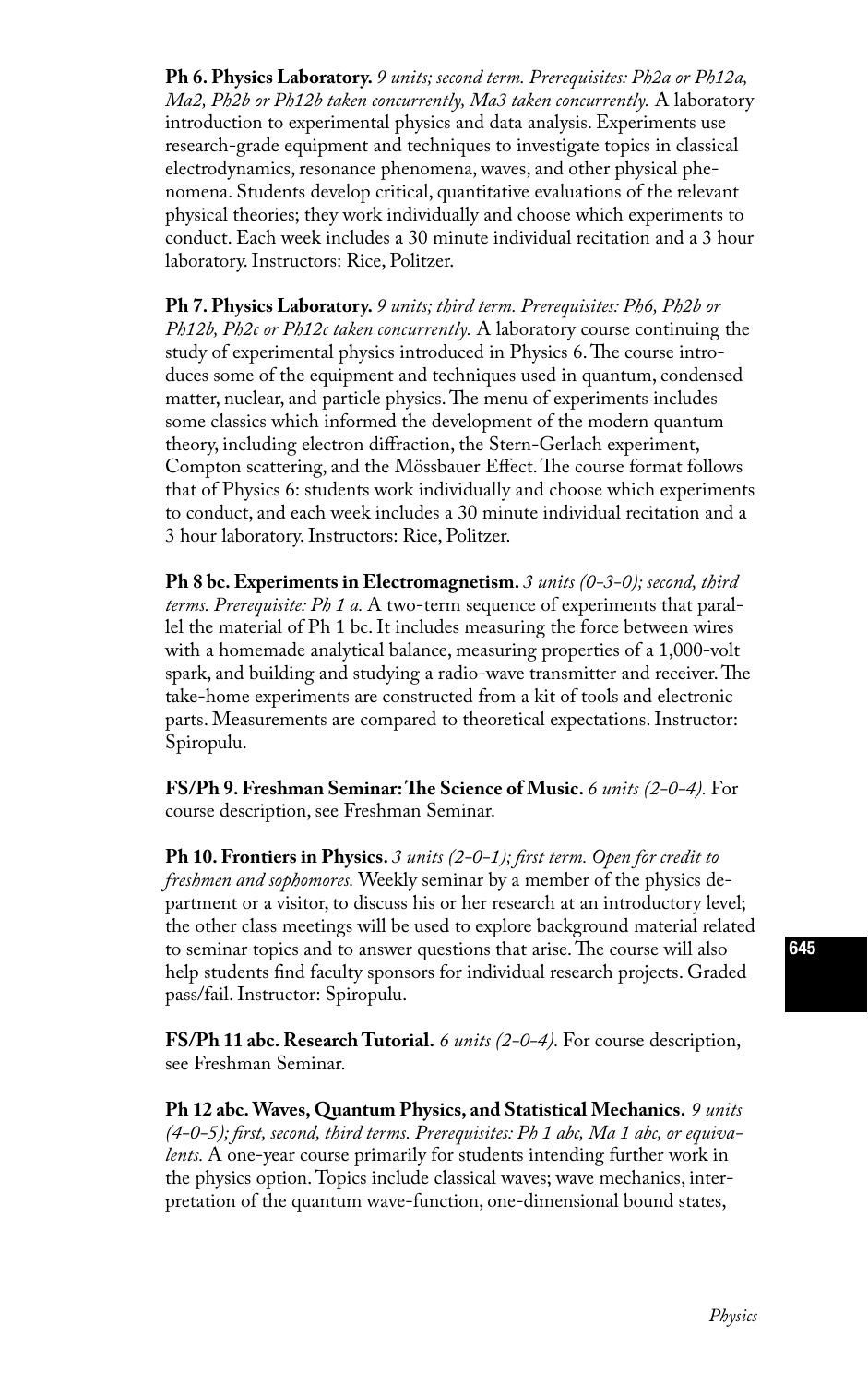scattering, and tunneling; thermodynamics, introductory kinetic theory, and quantum statistics. Instructors: Chen, Filippone, Simmons-Duffin.

**Ph 20. Computational Physics Laboratory I.** 6 units (0-6-0); first, second, *third terms. Prerequisites: CS 1 or equivalent.* Introduction to the tools of scientific computing. Use of numerical algorithms and symbolic manipulation packages for solution of physical problems. Python for scientific programming, Mathematica for symbolic manipulation, Unix tools for software development. Instructors: Mach, Weinstein.

**Ph 21. Computational Physics Laboratory II.** *6 units (0-6-0); second, third terms. Prerequisites: Ph 20 or equivalent experience with programming.* Computational tools for data analysis. Use of python for accessing scientific data from the web. Bayesian techniques. Fourier techniques. Image manipulation with python. Instructors: Mach, Weinstein.

**Ph 22. Computational Physics Laboratory III.** *6 units (0-6-0); second, third terms. Prerequisites: Ph 20 or equivalent experience with programming and numerical techniques.* Computational tools and numerical techniques. Applications to problems in classical mechanics. Numerical solution of 3-body and N-body systems. Monte Carlo integration. Instructors: Mach, Weinstein.

**Ph 50 ab. Caltech Physics League.** *3 units (1-0-2); first, second terms. Prerequisites:* Ph 1 abc. This course serves as a physics club, meeting weekly to discuss and analyze real-world problems in physical sciences. A broad range of topics will be considered, such as energy production, space and atmospheric phenomena, astrophysics, nano-science, and others. Students will use basic physics knowledge to produce simplified (and perhaps speculative) models of complex natural phenomena. In addition to regular assignments, students will also compete in solving challenge problems each quarter with prizes given in recognition of the best solutions. Instructors: Refael, Patterson.

**Ph 70. Oral and Written Communication.** *6 units (2-0-4); first, third terms.* Provides practice and guidance in oral and written communication of material related to contemporary physics research. Students will choose a topic of interest, make presentations of this material in a variety of formats, and, through a guided process, draft and revise a technical or review article on the topic. The course is intended for senior physics majors. *Fulfills the Institute scientific writing requirement.* Instructor: Hitlin.

**Ph 77 abc. Advanced Physics Laboratory.** *9 units (0-5-4); first, second, third terms. Prerequisites: Ph 7 or instructor's permission.* Advanced preparation for laboratory research. Dual emphasis on practical skills used in modern research groups and historic experiments that illuminate important theoretical concepts. Topics include advanced signal acquisition, conditioning, and data processing, introductions to widely-used optical devices and techniques, laser-frequency stabilization, and classic experiments such as magnetic resonance, optical pumping, and doppler-free spectroscopy. Fundamentals of vacuum engineering, thin-film sample growth, and cryogenics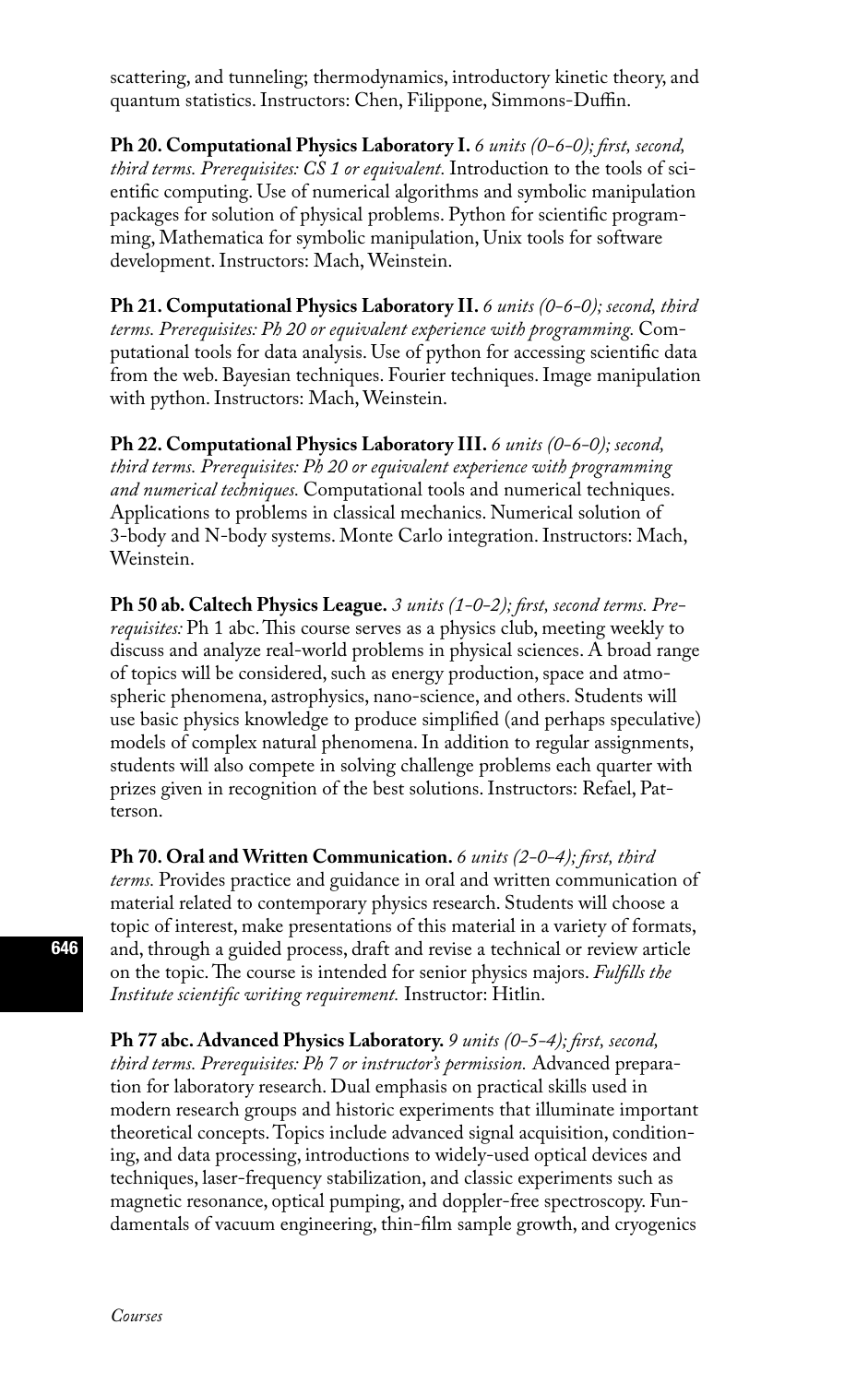are occasionally offered. Special topics and student-led projects are available on request. Instructors: Black, Libbrecht.

**Ph 78 abc. Senior Thesis, Experimental.** *9 units; first, second, third terms. Prerequisite: To register for this course, the student must obtain approval of the chair of the Physics Undergraduate Committee (Ed Stone). Open only to senior physics majors.* This research must be supervised by a faculty member, the student's thesis adviser. Laboratory work is required for this course. Two 15-minute presentations to the Physics Undergraduate Committee are required, one at the end of the first term and the second at the midterm week of the third term. The written thesis must be completed and distributed to the committee one week before the second presentation. Not offered on a pass/fail basis. See Note below.

**Ph 79 abc. Senior Thesis, Theoretical.** *9 units; first, second, third terms. Prerequisite: To register for this course, the student must obtain approval of the chair of the Physics Undergraduate Committee (Ed Stone). Open only to senior physics majors.* This research must be supervised by a faculty member, your thesis adviser. Two 15-minute presentations to the Physics Undergraduate Committee are required, one at the end of the first term and the second at the midterm week of the third term. The written thesis must be completed and distributed to the committee one week before the second presentation. Not offered on a pass/fail basis. See Note below.

**Note:** Students wishing assistance in finding an adviser and/or a topic for a senior thesis are invited to consult with the chair of the Physics Undergraduate Committee, or any other member of this committee. A grade will not be assigned in Ph 78 or Ph 79 until the end of the third term. P grades will be given the first two terms, and then changed at the end of the course to the appropriate letter grade.

**Ph 101. Order-of-Magnitude Physics.** *9 units (3-0-6); third term.* Emphasis will be on using basic physics to understand complicated systems. Examples will be selected from properties of materials, geophysics, weather, planetary science, astrophysics, cosmology, biomechanics, etc. Offered in alternate years. Instructor: Phinney.

**Ay/Ph 104. Relativistic Astrophysics.** *9 units (3-0-6).* For course description, see Astrophysics.

**Ph 105. Analog Electronics for Physicists.** *9 units; first term. Prerequisites: Ph1abc, Ma2, or equivalent.* A laboratory course intended for graduate students, it covers the design, construction, and testing of simple, practical analog and interface circuits useful for signal conditioning and experiment control in the laboratory. No prior experience with electronics is required. Students will use operational amplifiers, analog multipliers, diodes, bipolar transistors, and passive circuit elements. Each week includes a 45 minute lecture/recitation and a 2½ hour laboratory. The course culminates in a twoweek project of the student's choosing. Instructors: Rice, Libbrecht.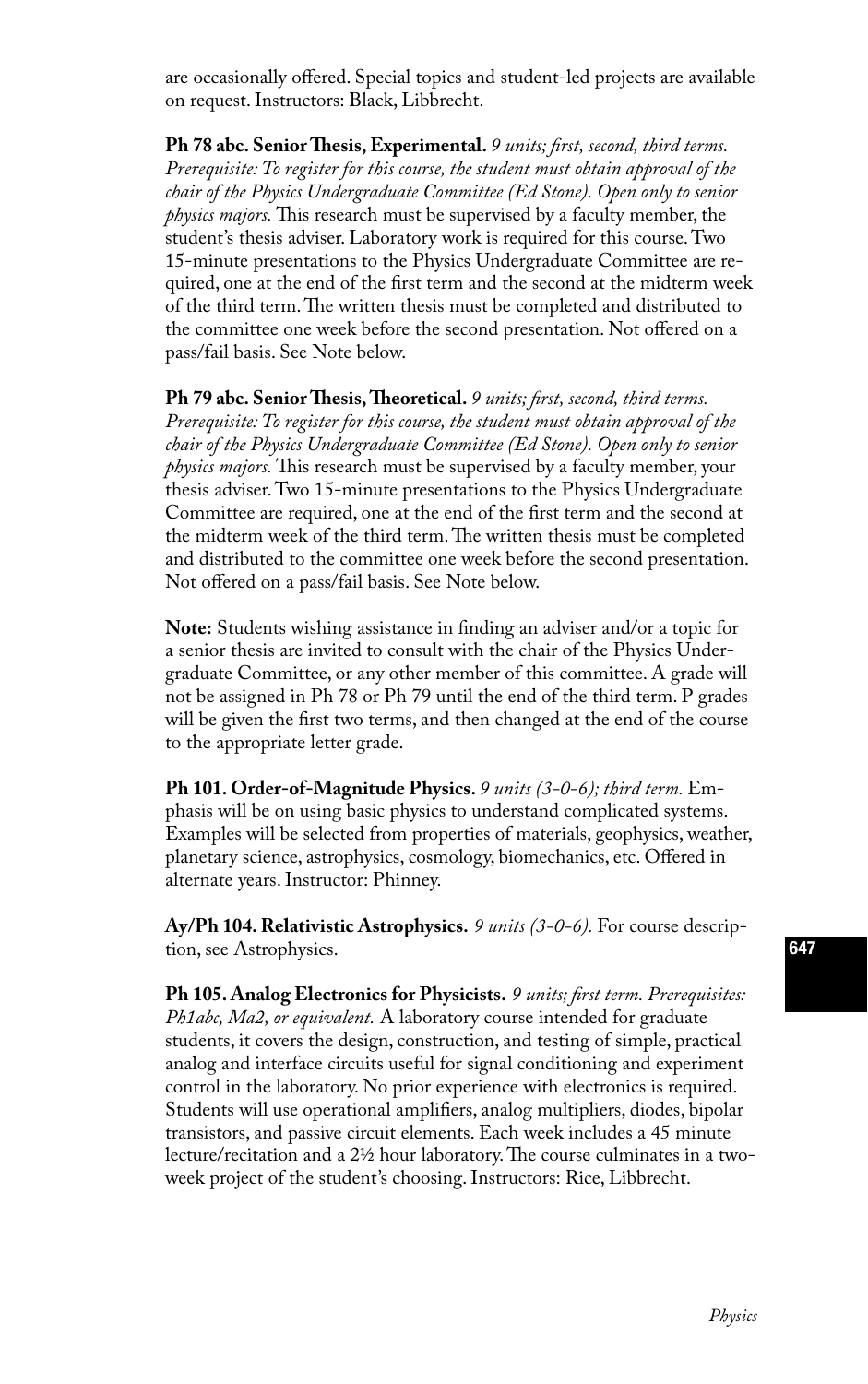**Ph 106 abc. Topics in Classical Physics.** *9 units (4-0-5); first, second, third terms. Prerequisites: Ph 2 ab or Ph 12 abc, Ma 2.* An intermediate course in the application of basic principles of classical physics to a wide variety of subjects. Roughly half of the year will be devoted to mechanics, and half to electromagnetism. Topics include Lagrangian and Hamiltonian formulations of mechanics, small oscillations and normal modes, boundary-value problems, multipole expansions, and various applications of electromagnetic theory. Instructors: Weinstein, Golwala.

**APh/Ph 115. Physics of Momentum Transport in Hydrodynamic Systems.** *12 units (3-0-9).* For course description, see Applied Physics.

**APh/Ph/Ae 116. Physics of Thermal and Mass Transport in Hydrodynamic Systems.** *12 units (3-0-9).* For course description, see Applied Physics.

**Ph/APh/EE/BE 118 abc. Physics of Measurement.** *9 units (3-0-6); first, second terms. Prerequisites: Ph127, APh 105, or equivalent, or permission from instructor.* This course focuses on exploring the fundamental underpinnings of experimental measurements from the perspectives of responsivity, noise, backaction, and information. Its overarching goal is to enable students to critically evaluate real measurement systems, and to determine the ultimate fundamental and practical limits to information that can be extracted from them. Topics will include physical signal transduction and responsivity, fundamental noise processes, modulation, frequency conversion, synchronous detection, signal-sampling techniques, digitization, signal transforms, spectral analyses, and correlations. The first term will cover the essential fundamental underpinnings, while topics in second term will include examples from optical methods, high-frequency and fast temporal measurements, biological interfaces, signal transduction, biosensing, and measurements at the quantum limit. Part c not offered in 2018–19. Instructor: Roukes.

**CS/Ph 120. Quantum Cryptography.** 9 *units (3-0-6); first term.* For course description, see Computer Science.

**Ph 121 abc. Computational Physics Lab.** *6 units (0-6-0); first, second, third terms.* Many of the recent advances in physics are attributed to progress in computational power. In the advanced computational lab, students will hone their computational skills bu working through projects inspired by junior level classes (such as classical mechanics and E, statistical mechanics, quantum mechanics and quantum many-body physics). This course will primarily be in Python and Mathematica. This course is offered pass/fail. Instructors: Simmons-Duffin, Motrunich.

**Ph 125 abc. Quantum Mechanics.** *9 units (4-0-5); first, second, third terms. Prerequisites: Ma 2 ab, Ph 12 abc or Ph 2 ab, or equivalents.* A one-year course in quantum mechanics and its applications, for students who have completed Ph 12 or Ph 2. Wave mechanics in 3-D, scattering theory, Hilbert spaces, matrix mechanics, angular momentum, symmetries, spin-1/2 systems, approximation methods, identical particles, and selected topics in atomic, solid-state, nuclear, and particle physics. Instructors: Wise, Cheung.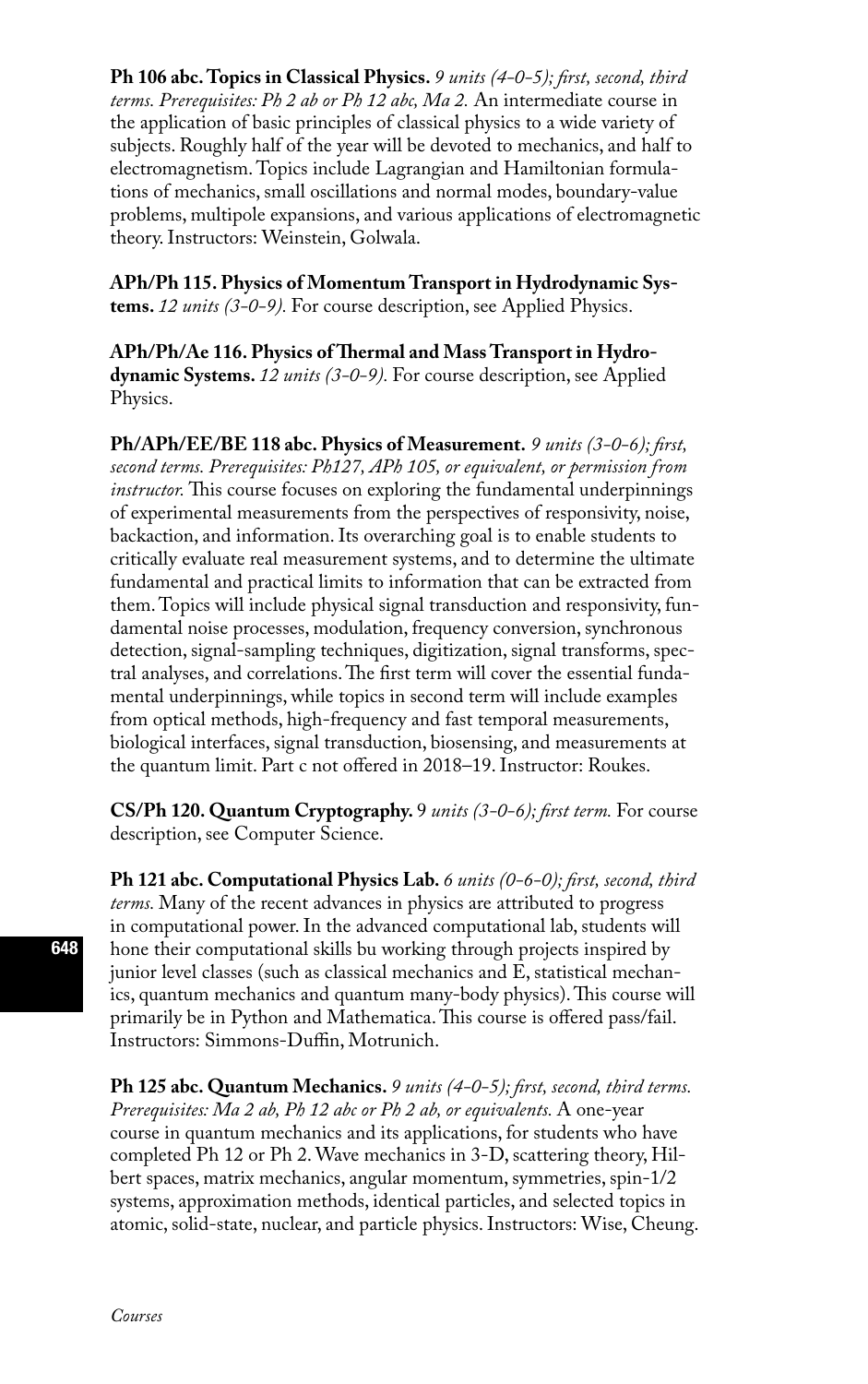**Ph 127 abc. Statistical Physics.** *9 units (4-0-5); first, second terms. Prerequisites: Ph 12 c or equivalent, and a basic understanding of quantum and classical mechanics.* A course in the fundamental ideas and applications of classical and quantum statistical mechanics. Topics to be covered include the statistical basis of thermodynamics; ideal classical and quantum gases (Bose and Fermi); lattice vibrations and phonons; weak interaction expansions; phase transitions; and fluctuations and dynamics. Part c not offered in 2018–19. Instructor: Motrunich.

**Ph 129 abc. Mathematical Methods of Physics.** *9 units (4-0-5); first, second, third terms. Prerequisites: Ph 106 abc and ACM 95/100 ab or Ma 108 abc, or equivalents.* Mathematical methods and their application in physics. First term includes analytic and numerical methods for solving differential equations, integral equations, and transforms, and other applications of real analysis. Second term covers probability and statistics in physics. Third term focuses on group theoretic methods in physics. The three terms can be taken independently. Instructors: Ooguri, Chen, Porter.

**Ph 135. Introduction to Condensed Matter.** *9 units (3-0-6); first term. Prerequisites: Ph 125 abc or equivalent or instructor's permission.* This course is an introduction to condensed matter which covers electronic properties of solids, including band structures, transport, and optical properties. Ph 135a is continued by Ph 223 ab in second and third terms. Instructors: Refael.

**Ph 136 abc. Applications of Classical Physics.** *9 units (3-0-6); first, second, third terms. Prerequisites: Ph 106 abc or equivalent.* Applications of classical physics to topics of interest in contemporary "macroscopic'' physics. Continuum physics and classical field theory; elasticity and hydrodynamics; plasma physics; magnetohydrodynamics; thermodynamics and statistical mechanics; gravitation theory, including general relativity and cosmology; modern optics. Content will vary from year to year, depending on the instructor. An attempt will be made to organize the material so that the terms may be taken independently. Ph 136a will focus on thermodynamics, statistical mechanics, random processes, and optics. Ph136b will focus on fluid dynamics, MHD, turbulence, and plasma physics. Ph 136c will cover an introduction to general relativity. Offered in alternate years. Instructors: Hopkins, Phinney, Teukolsky.

**Ph 137 abc. Atoms and Photons.** *9 units (3-0-6); first, second terms. Prerequisites: Ph 125 abc or equivalent, or instructor's permission.* This course will provide an introduction to the interaction of atomic systems with photons. The main emphasis is on laying the foundation for understanding current research that utilizes cold atoms and molecules as well as quantized light fields. First term: resonance phenomena, atomic/molecular structure, and the semi-classical interaction of atoms/molecules with static and oscillating electromagnetic fields. Techniques such as laser cooling/trapping, coherent manipulation and control of atomic systems. Second term: quantization of light fields, quantized light matter interaction, open system dynamics, entanglement, master equations, quantum jump formalism. Applications to cavity QED, optical lattices, and Rydberg arrays. Third term [not offered 18-19]: Topics in contemporary research. Possible areas include introduc-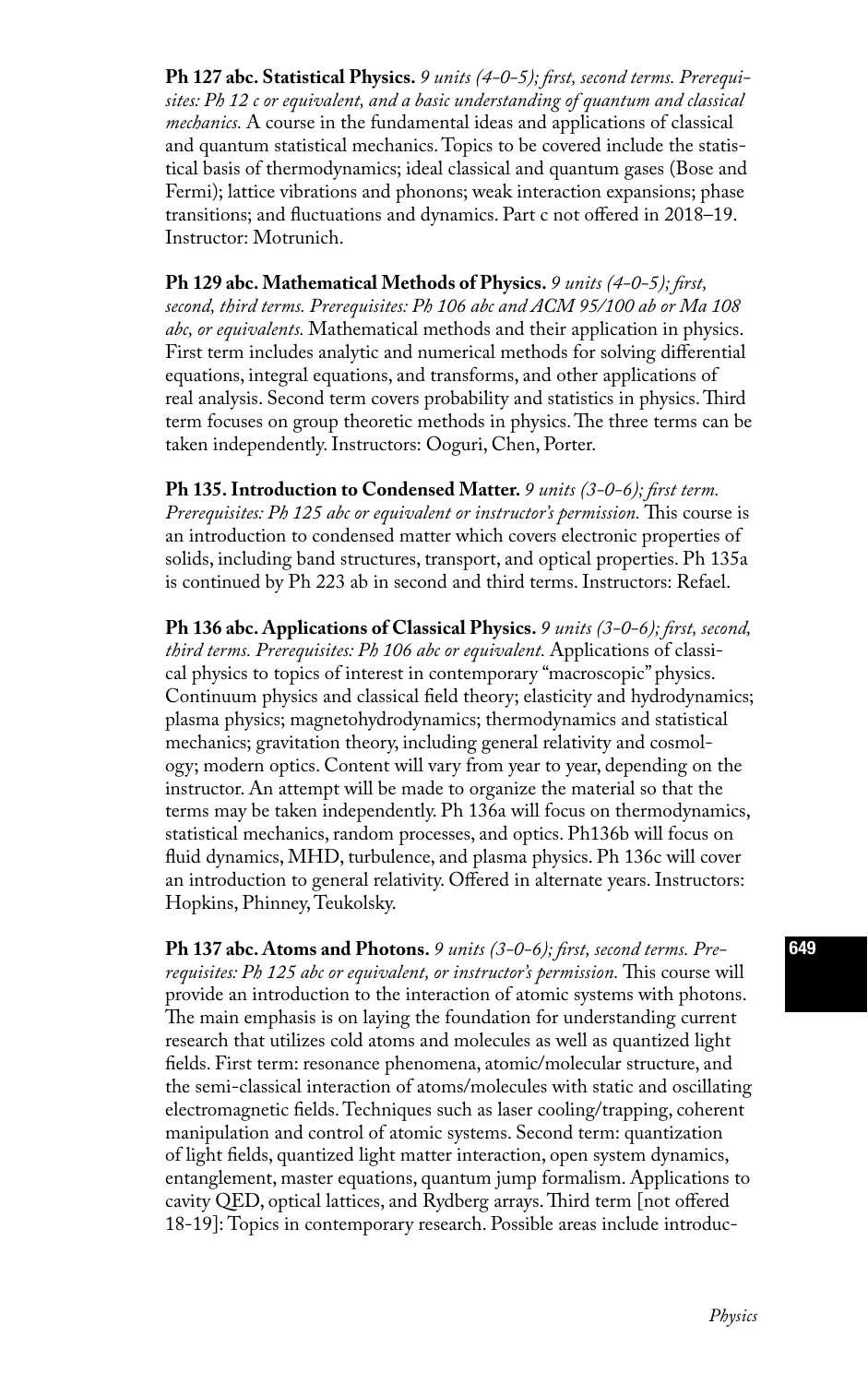tion to ultracold atoms, atomic clocks, searches for fundamental symmetry violations, synthetic quantum matter, and solid state quantum optics platforms. The emphasis will be on reading primary and contemporary literature to understand ongoing experiments. Instructors: Hutzler, Endres.

**Ph 139. Introduction to High Energy Physics.** *9 units (3-0-6); third term. Prerequisites: Ph 125 abc or equivalent, or instructor's permission.* This course provides an introduction to particle physics which includes Standard Model, Feynman diagrams, matrix elements, electroweak theory, QCD, gauge theories, the Higgs mechanism, neutrino mixing, astro-particle physics/cosmology, accelerators, experimental techniques, important historical and recent results, physics beyond the Standard Model, and major open questions in the field. Instructors: Patterson.

**Ph 171. Reading and Independent Study.** *Units in accordance with work accomplished.* Occasionally, advanced work involving reading, special problems, or independent study is carried out under the supervision of an instructor. Approval of the instructor and of the student's departmental adviser must be obtained before registering. The instructor will complete a student evaluation at the end of the term. Graded pass/fail.

**Ph 172. Research in Physics.** *Units in accordance with work accomplished.*  Undergraduate students registering for 6 or more units of Ph 172 must provide a brief written summary of their work, not to exceed 3 pages, to the option rep at the end of the term. Approval of the student's research supervisor and departmental adviser must be obtained before registering. Graded pass/fail.

**Ph 177. Advanced Experimental Physics.** *9 units (0-4-5); second, third terms. Prerequisites: Ph 7, Ph 106 a, Ph 125 a or equivalents.* A one-term laboratory course which will require students to design, assemble, calibrate, and use an apparatus to conduct a nontrivial experiment involving quantum optics or other current research area of physics. Students will work as part of a small team to reproduce the results of a published research paper. Each team will be guided by an instructor who will meet weekly with the students; the students are each expected to spend an average of 4 hours/ week in the laboratory and the remainder for study and design. Enrollment is limited. Permission of the instructors required. Instructors: Rice, Hutzler.

**CNS/Bi/Ph/CS/NB 187. Neural Computation.** *9 units (3-0-6).* For course description, see Computation and Neural Systems.

**Ph 199. Frontiers of Fundamental Physics.** *9 units (3-0-6); third term. Prerequisites: Ph 125 abc, Ph 106 abc, or equivalent.* This course will explore the frontiers of research in particle physics and cosmology, focusing on the physics at the Large Hadron Collider. Topics include the Standard Model of particle physics in light of the discovery of the Higgs boson, work towards the characterization and measurements of the new particle's quantum properties, its implications on physics beyond the standard model, and its connection with the standard model of cosmology focusing on the dark matter challenge. The course is geared toward seniors and first-year gradu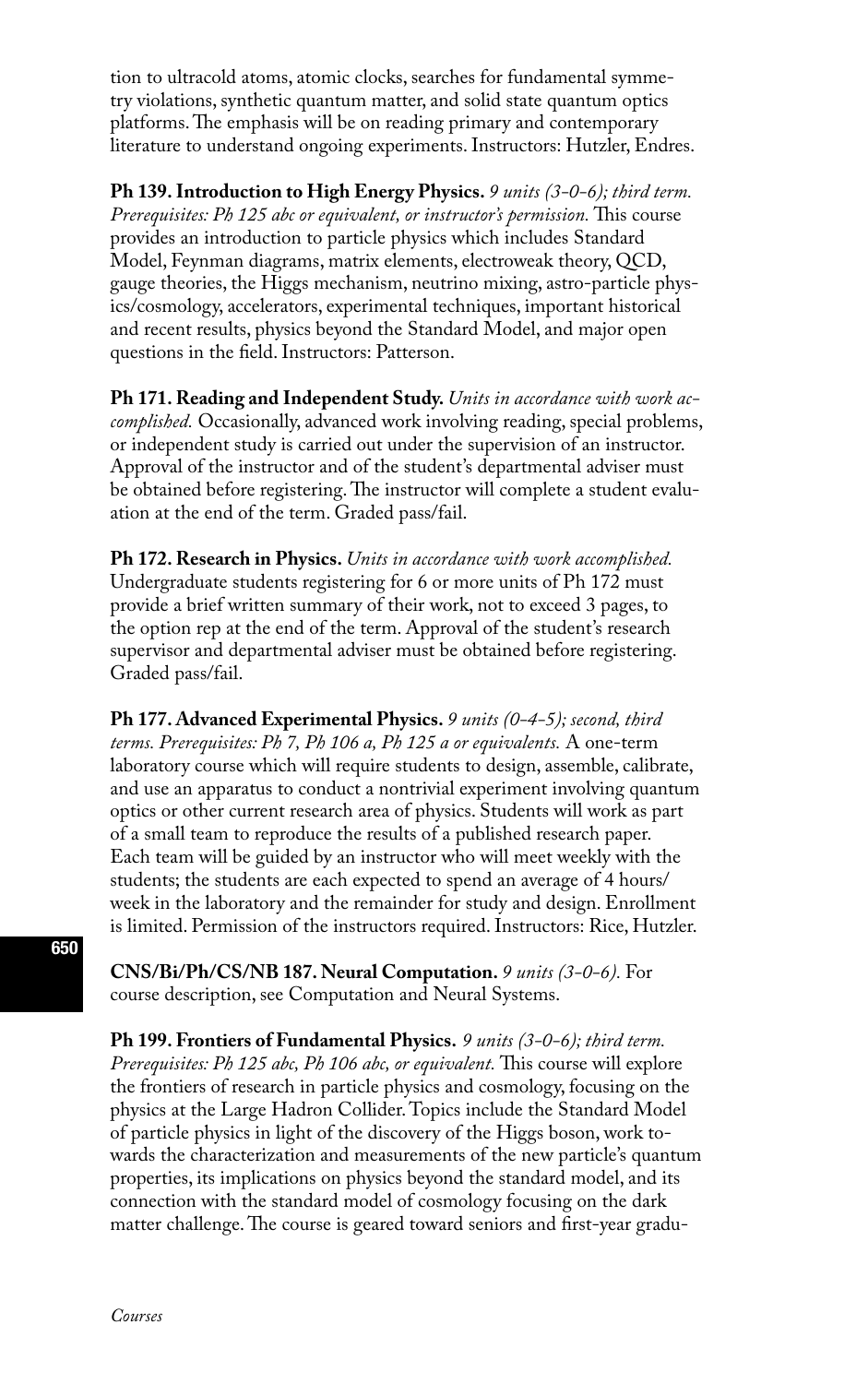ate students who are not in particle physics, although students in particle physics are welcome to attend. Not offered 2018–19.

**Ph 201. Candidacy Physics Fitness.** *9 units (3-0-6); third term.* The course will review problem solving techniques and physics applications from the undergraduate physics college curriculum. In particular, we will touch on the main topics covered in the written candidacy exam: classical mechanics, electromagnetism, statistical mechanics and quantum physics, optics, basic mathematical methods of physics, and the physical origin of everyday phenomena. Instructors: Endres.

**Ph 205 abc. Relativistic Quantum Field Theory.** *9 units (3-0-6); first, second, third terms. Prerequisites: Ph 125.* Topics: the Dirac equation, second quantization, quantum electrodynamics, scattering theory, Feynman diagrams, non-Abelian gauge theories, Higgs symmetry-breaking, the Weinberg-Salam model, and renormalization. Instructors: Gukov, Wise.

**Ph 217. Introduction to the Standard Model.** *9 units (3-0-6); first term. Prerequisites: Ph 205 abc and Ph 236 abc, or equivalent.* An introduction to elementary particle physics and cosmology. Students should have at least some background in quantum field theory and general relativity. The standard model of weak and strong interactions is developed, along with predictions for Higgs physics and flavor physics. Some conjectures for physics beyond the standard model are introduced: for example, low-energy supersymmetry and warped extra dimensions. Not offered 2018–19.

**Ph/CS 219 abc. Quantum Computation.** *9 units (3-0-6); first, second terms. Prerequisites: Ph 125 abc or equivalent.* The theory of quantum information and quantum computation. Overview of classical information theory, compression of quantum information, transmission of quantum information through noisy channels, quantum error-correcting codes, quantum cryptography and teleportation. Overview of classical complexity theory, quantum complexity, efficient quantum algorithms, fault-tolerant quantum computation, physical implementations of quantum computation. Part c not offered in 2018-2019. Instructors: Preskill, Kitaev.

**Ph/APh 223 ab. Advanced Condensed-Matter Physics.** *9 units (3-0-6); second, third terms. Prerequisites: Ph 125 or equivalent, or instructor's permission.* Advanced topics in condensed-matter physics, with emphasis on the effects of interactions, symmetry, and topology in many-body systems. Ph/ Aph 223a covers second quantization, Hartree-Fock theory of the electron gas, Mott insulators and quantum magnetism, bosonization, quantum Hall effects, and symmetry protected topological phases such as topological insulators. Ph/APh 223b will continue with BCS theory of superconductivity, Ginzburg-Landau theory, elements of unconventional and topological superconductors, theory of superfluidity, Bose-Hubbard model and bosonic Mott insulators, and some aspects of quantum systems with randomness. Instructors: Alicea, Kitaev.

**Ph 229 ab. Advanced Mathematical Methods of Physics.** *9 units (3- 0-6); second, third terms. Prerequisites: Ph 205 abc or equivalent.* A course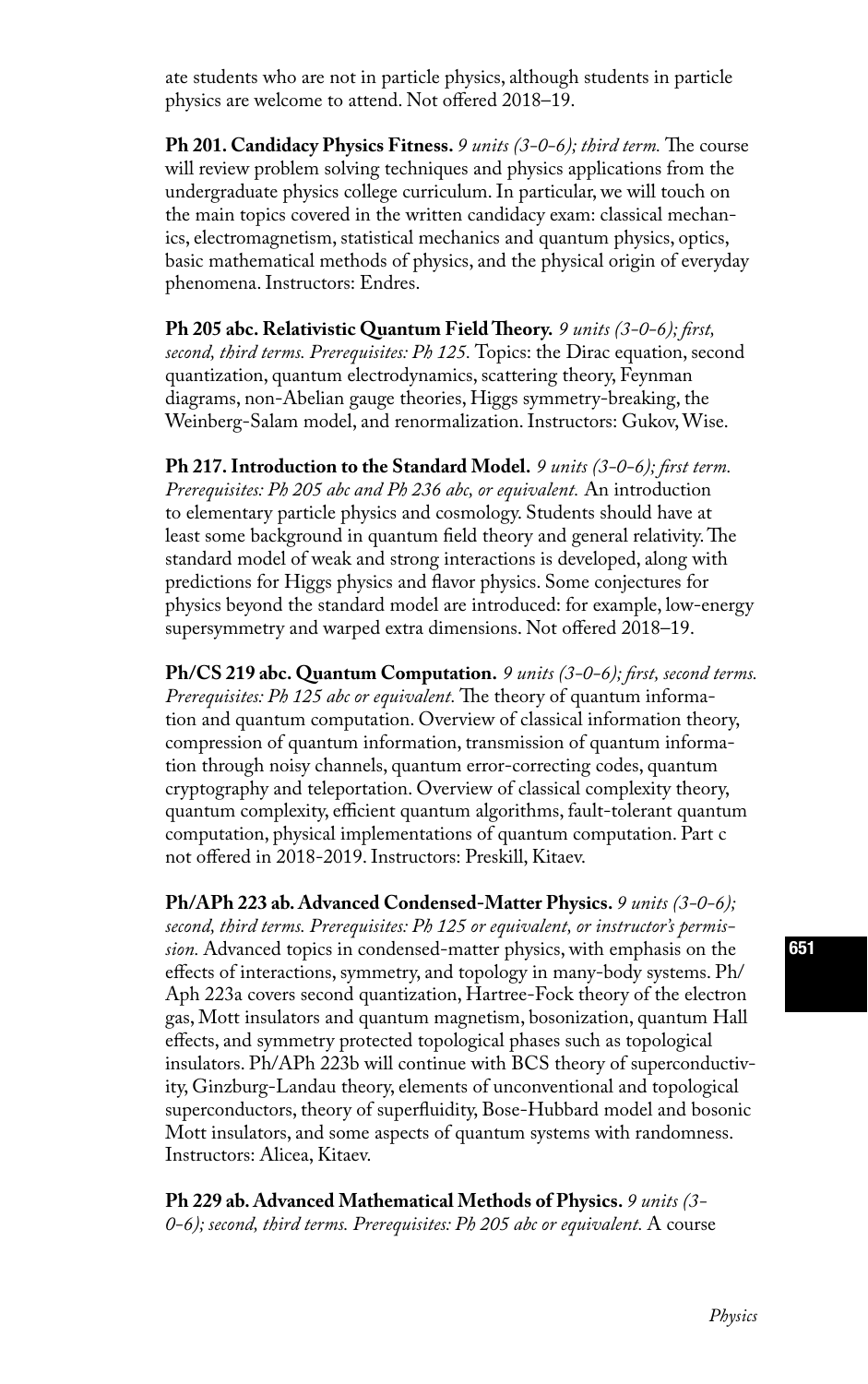on conformal field theory and the conformal bootstrap. Students should have some background in quantum field theory. Topics will include the renormalization group, phase transitions, universality, scale vs. conformal invariance, conformal symmetry, operator product expansion, state-operator correspondence, conformal blocks, the bootstrap equations, bootstrap in d=2 dimensions, numerical bootstrap methods in d>2, analytical bootstrap methods, introduction to AdS/CFT. Possible additional topics (time permitting) include superconformal field theories, entanglement entropy, monotonicity theorems, and conformal perturbation theory. Not offered 2018–19.

**Ph 230 ab. Elementary Particle Theory.** *9 units (3-0-6); first, second terms. Prerequisite: Ph 205 abc or equivalent.* Advanced methods in quantum field theory. First term: introduction to supersymmetry, including the minimal supersymmetric extension of the standard model, supersymmetric grand unified theories, extended supersymmetry, supergravity, and supersymmetric theories in higher dimensions. Second and third terms: nonperturbative phenomena in non-Abelian gauge field theories, including quark confinement, chiral symmetry breaking, anomalies, instantons, the 1/N expansion, lattice gauge theories, and topological solitons. Not offered 2018–19.

**Ph 236 abc. Relativity.** *9 units (3-0-6); first, second terms. Prerequisite: a mastery of special relativity at the level of Goldstein's* Classical Mechanics*, or of Jackson's* Classical Electrodynamics*.* A systematic exposition of Einstein's general theory of relativity and its applications to gravitational waves, black holes, relativistic stars, causal structure of space-time, cosmology and brane worlds. Offered in alternate years. Not offered in 2018–19.

**Ph 237. Gravitational Waves.** *9 units (3-0-6); third term. Prerequisites: Ph 106 bc, Ph 12 b or equivalents.* Special topics in Gravitational-wave Detection. Physics of interferometers, limits of measurement, coherent quantum feedback, noise, data analysis. Not offered 2018–19.

**Ph 242 ab. Physics Seminar.** *3 units (2-0-1); first, second terms.* Topics in physics emphasizing current research at Caltech. One two-hour meeting per week. Speakers will be chosen from both faculty and students. Registration restricted to first-year graduate students in physics; exceptions only with permission of instructor. Graded pass/fail. Instructors: Stone.

**Ph 250 abc. Introduction to String Theory.** *9 units (3-0-6); first, second, third terms. Prerequisite: Ph 205 or equivalent.* The first two terms will focus largely on the bosonic string. Topics covered will include conformal invariance and construction of string scattering amplitudes, the origins of gauge interactions and gravity from string theory, T-duality, and D-branes. The third term will cover perturbative aspects of superstrings, supergravity, various BPS branes, and string dualities. Instructor: Kapustin.

**Ph 300. Thesis Research.** *Units in accordance with work accomplished.* Ph 300 is elected in place of Ph 172 when the student has progressed to the point where research leads directly toward the thesis for the degree of Doctor of Philosophy. Approval of the student's research supervisor and department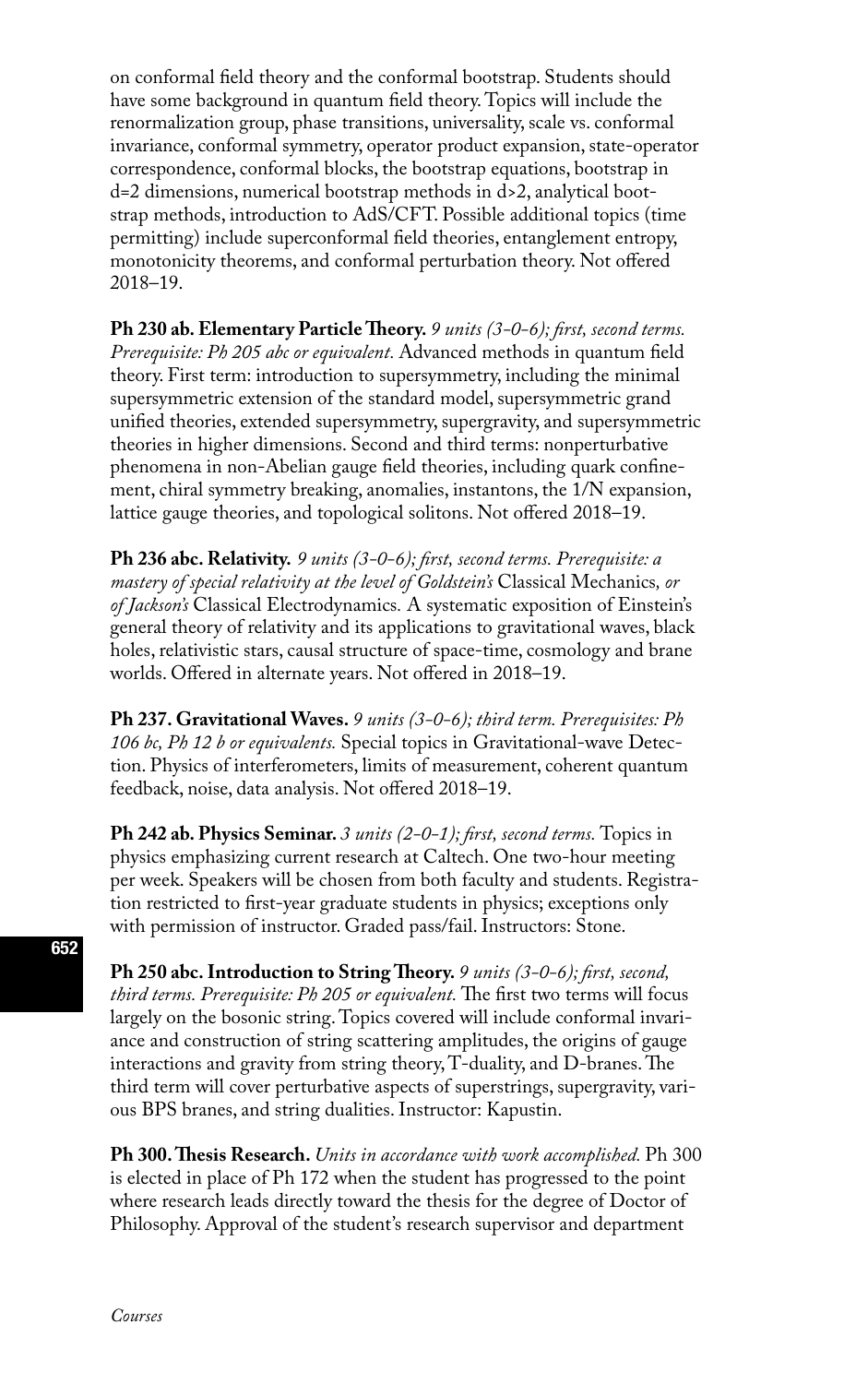adviser or registration representative must be obtained before registering. Graded pass/fail.

## POLITICAL SCIENCE

**PS 12. Introduction to Political Science.** *9 units (3-0-6); first, third terms.*  Introduction to the tools and concepts of analytical political science. Subject matter is primarily American political processes and institutions. Topics: spatial models of voting, redistributive voting, games, presidential campaign strategy, Congress, congressional-bureaucratic relations, and coverage of political issues by the mass media. Instructors: Ordeshook, Kiewiet.

**PS 20. Political-Economic Development and Material Culture.** *9 units (3-0-6); second term.* During the 19th-century the American economy, despite the Civil War, caught up to and surpassed all European economies. How did the likes of Singer, John Deere and Seth Thomas -- latecomers to the markets they served—come to dominate those markets both domestically and internationally? Why did the technology of interchangeable parts and mass production become known as 'the American system' when much of that technology was imported from Europe? What role did government play in facilitating or thwarting innovation and economic growth? This course will explore such questions as reflected in the ordinary things people collect under the label 'antiques'. What do we learn from the fact that we can document a half dozen American manufacturers of apple peelers but not a single comparable European company? Why is the hand sewn quilt a nearly unique American folk art form and what does the evolution of quilting patterns tell us about technology and economic prosperity? What do baking powder cans as a category of collectible tell us about the politics of federal versus state regulation? Students will be expected to each choose a topic that asks such questions and to explore possible answers, all with an eye to understanding the interplay of economics, politics, and demography. Instructor: Ordeshook.

**PS 97. Undergraduate Research.** *Unites to be arranged; any term. Prerequisites: advanced political science and instructor's permission.* This course offers advanced undergraduates the opportunity to pursue research in political science individually or in a small group. Graded pass/fail.

**PS 99 ab. Political Science Research Seminar.** *9 units (3-0-6); first, second terms. Prerequisites: political science major; completion of a required PS course for major.* Development and presentation of a major research paper on a topic of interest in political science or political economy. The project will be one that the student has initiated in a political science course he or she has already taken from the PS courses required for the PS option, numbered above 101. This course will be devoted to understanding research in political science, and basic political science methodology. Students will be exposed to current research journals, work to understand a research literature of interest, and work to formulate a research project. *Fulfills the Institute scientific writing requirement.* Instructor: Ordeshook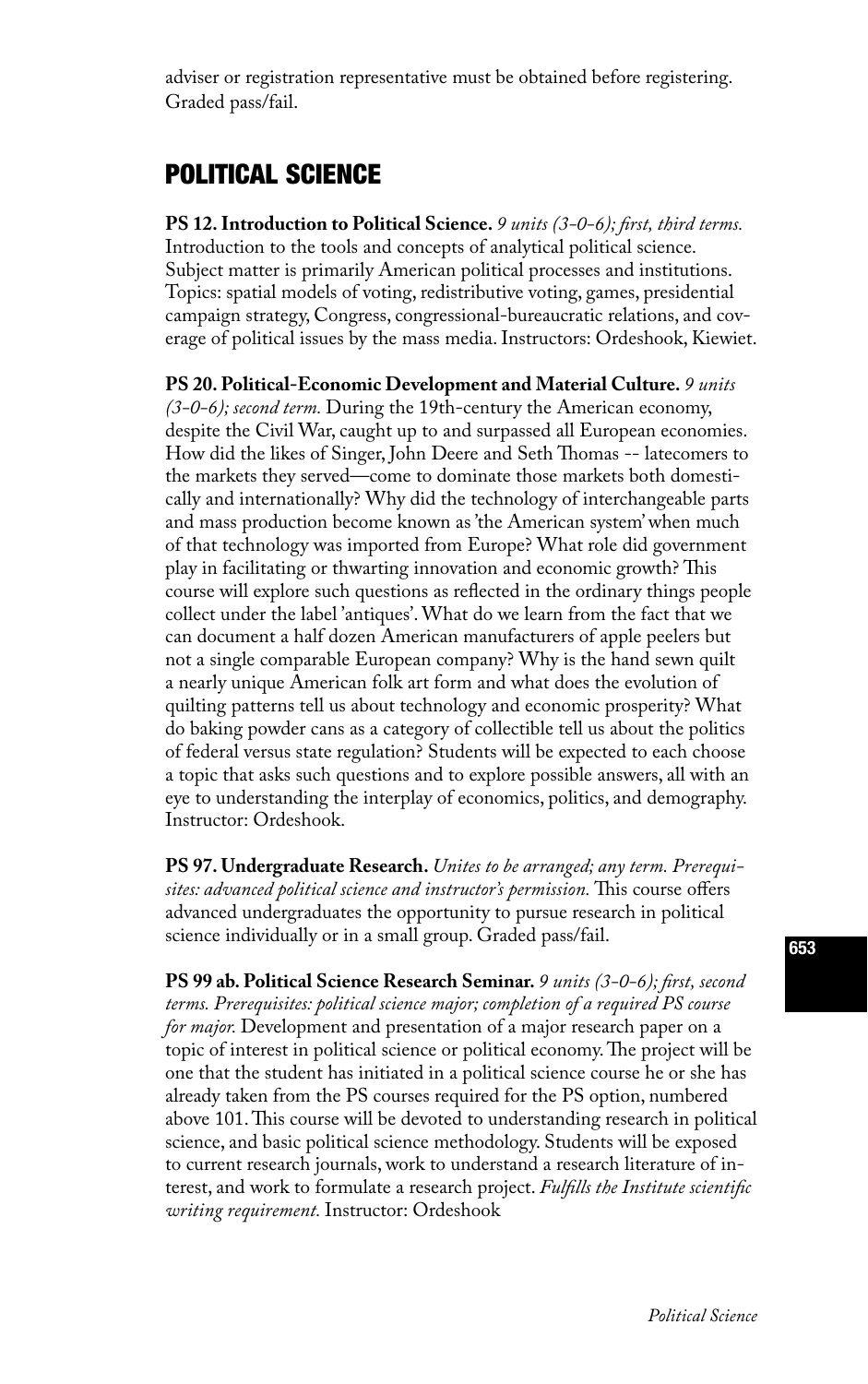**PS 101. Selected Topics in Political Science.** *Units to be determined by arrangement with the instructor; offered by announcement.* Instructor: Staff.

**PS 120. American Electoral Behavior and Party Strategy.** *9 units (3-0-6); third term.* A consideration of existing literature on the voting behavior of the citizen, and an examination of theoretical and empirical views of the strategies followed by the parties. Two substantial papers are expected of students. Instructor: Alvarez.

**PS 121. Analyzing Congress.** *9 units (3-0-6); first term.*Introduction to the US Congress with an emphasis on thinking analytically and empirically about the determinants of Congressional behavior. Among the factors examined are the characteristics and incentives of legislators, rules governing the legislative process and internal organization, separation of powers, political parties, Congressional elections, and interest group influence. Instructor: Hirsch.

**PS 122. Political Representation.** *9 units (3-0-6); third term. Prerequisites: PS 12.* Why does the U.S. Constitution feature separation of powers and protect states' rights? Should the Senate have a filibuster? When can Congress agree on the best policy for the country (and what does "best" even mean)? This course uses a rigorous set of tools including game theory and social choice to help students understand the effectiveness of American democracy to represent diverse interests. Using the tools, we study U.S. electoral systems, Congress, federalism, and the courts, with a focus on understanding how the country has tried to overcome the challenges of group decision making and the inevitable conflicts that arise between the branches of government and divided political interests. Students will leave the course with a deeper understanding of how rules and strategy shape U.S. democracy. Instructor: Gibilisco.

**PS 123. Regulation and Politics.** *9 units (3-0-6); second term. Prerequisite: PS 12.* This course will examine the historical origins of several regulatory agencies and trace their development over the past century or so. It will also investigate a number of current issues in regulatory politics, including the great discrepancies that exist in the cost-effectiveness of different regulations, and the advent of more market-based approaches to regulations instead of traditional "command-and-control." Not offered on a pass/fail basis. Instructor: Kiewiet.

**PS 125. Analyzing Political Conflict and Violence.** *9 units (3-0-6); second term.* This course examines the causes of and solutions for conflict and violence: Why do wars occur and how do we stop them? We cover topics such as terrorism, ethnic violence, civil wars, the Israeli-Palestinian conflict, repression, revolutions, and inter-state wars. We study these phenomena using the rational choice framework and modern tools in data analysis. The goals of the class are to explain conflicts and their terminations as outcomes of strategic decision-making and to understand the empirical strengths and weakness of current explanations. Instructor: Gibilisco.

**An/PS 127. Corruption.** *9 units (3-0-6)*. For course description, see Anthropology.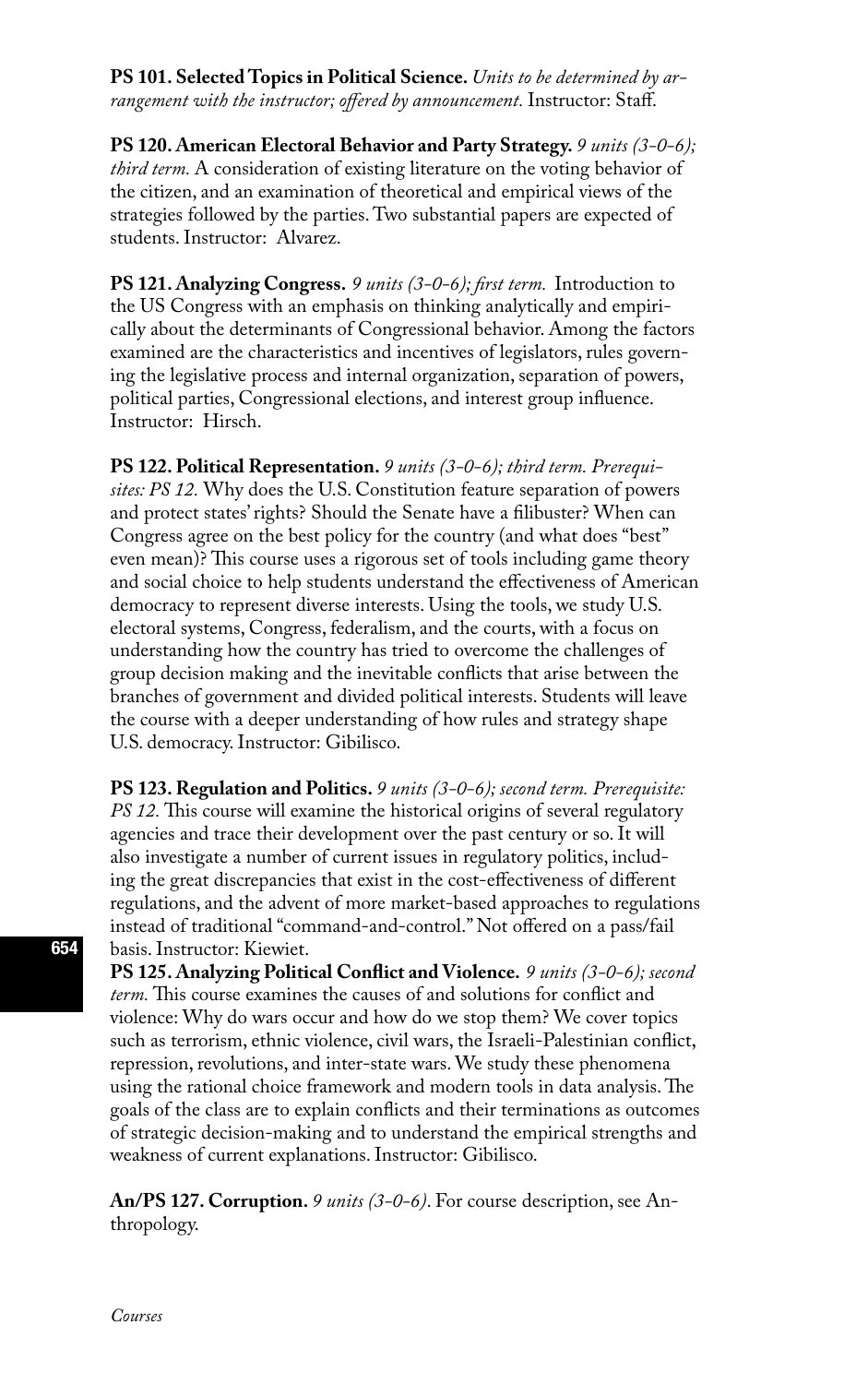#### **PS 130. Introduction to Social Science Surveys: Methods and Practice.**

*9 units (3-0-6); third term.* In this course, students will learn the basic methodologies behind social science survey analysis: self-completion and interview-assisted surveying, sampling theory, questionnaire design, theories of survey response, and the basic analysis and presentation of survey results will be covered, as well as contemporary research in survey methodology and public opinion analysis. Students will be involved in the active collection and analysis of survey data and the presentation of survey results; students will be required to complete an independent project involving some aspect of survey methodology. Not offered 2018–19.

**PS 132. Formal Theories in Political Science.** *9 units (3-0-6); third term. Prerequisites: PS 12 and Ec/PS 172.* Axiomatic structure and behavioral interpretations of game theoretic and social choice models and models of political processes based on them. Instructor: Agranov.

**PS 135. Analyzing Legislative Elections.** *9 units (3-0-6); first term.* The purpose of this course is to understand legislative elections. The course will study, for example, what role money plays in elections and why incumbents do better at the polls. It will also examine how electoral rules impact the behavior both of candidates and voters, and will explore some of the consequences of legislative elections, such as divided government. Instructor: Katz.

**PS/SS 139. Comparative Politics.** *9 units (3-0-6); third term. Prerequisites: PS 12.* The politics of non-American political systems with an emphasis on their electoral systems and methodologies for assessing their compliance with democratic standards. Students will be expected to develop data sets appropriate to analyzing elections in individual countries and offering an assessment of the pervasiveness of fraud in those elections. The student's grade will be determined by a final written report reporting the methodology and results of their analysis. Instructor: Lopez-Moctezuma.

**PS 141 ab. A History of Budgetary Politics in the United States. 9** *units (3-0-6); second, third terms.* This class will examine budgetary conflict at key junctures in U.S. history. Topics include the struggle to establish a viable fiscal system in the early days of the Republic, the ante bellum tariff, the "pension politics" of the post-Civil War era, the growth of the American welfare state, and the battle over tax and entitlement reform in the 1980s and 1990s. Instructor: Kiewiet.

Law/PS/H 148 ab. The Supreme Court in U.S. History. 9 units (3-0-6). [For course description, see Law.](http://www.deans.caltech.edu/Services/student_taught_courses) 

**Ec/PS 160 abc. Laboratory Experiments in the Social Sciences.** *9 units (3-3-3).* For course description, see Economics.

**PS/Ec 172. Game Theory.** *9 units (3-0-6); first term. Prerequisites: Ec 11 or PS 12* This course is an introduction to non-cooperative game theory, with applications to political science and economics. It covers the theories of normal-form games and extensive-form games, and introduces solutions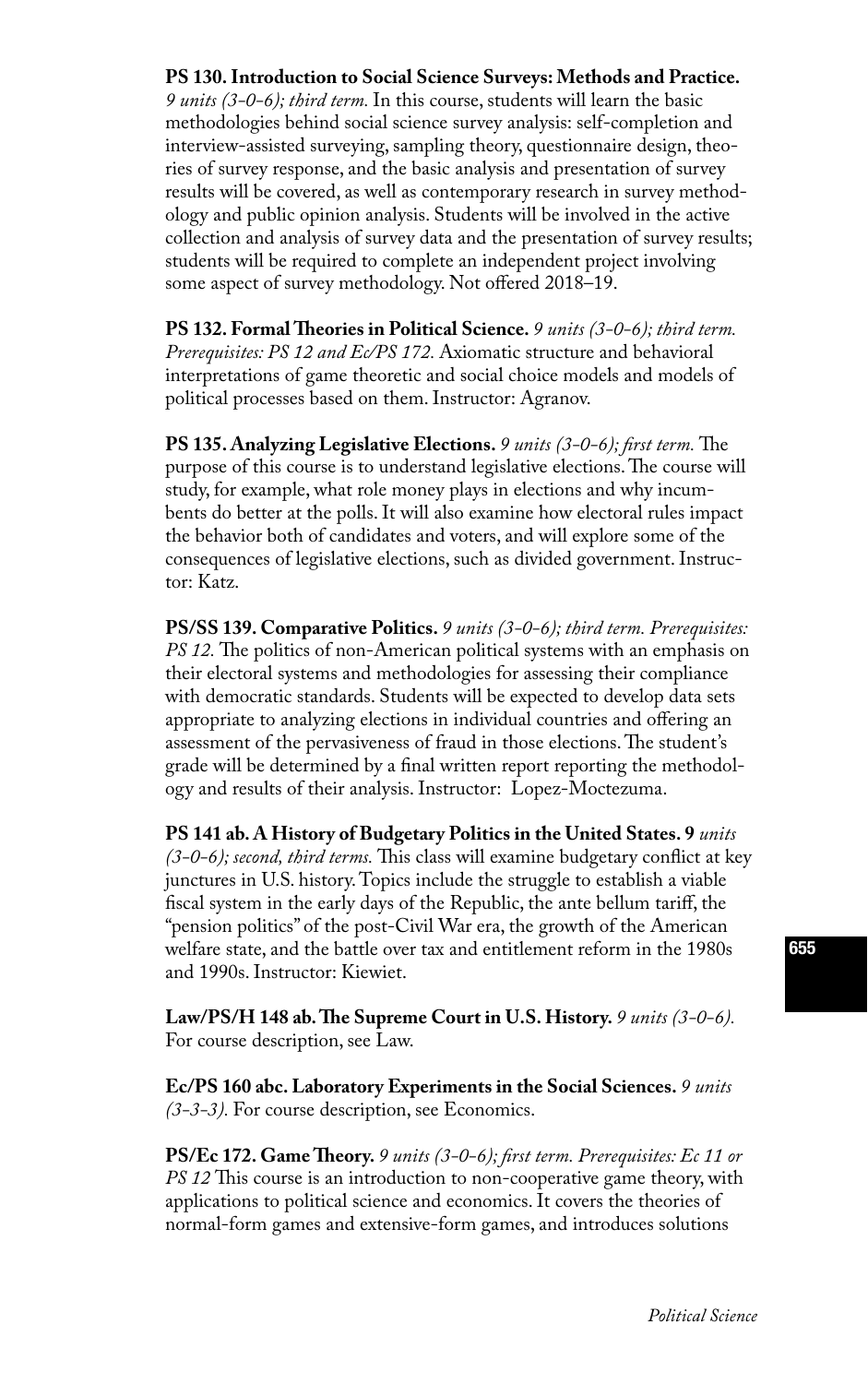concepts that are relevant for situations of complete and incomplete information. The basic theory of repeated games is introduced. Applications are to auction theory and asymmetric information in trading models, cheap talk and voting rules in congress, among many others. Instructor: Tamuz.

### **PSYCHOLOGY**

**Psy 13. Introduction to Cognitive Neuroscience.** *9 units (3-0-6); third term.* This course will provide an introduction to what we know about the fascinating link between the brain, the mind, and behavior. We will start with a basic review of the brain as a biological organ, its evolution, development, and its basic operations including visual and others senses. Next, we will discuss how the brain gives rise to a wide variety of complex behaviors, memory, social and emotional behaviors. The course will finally introduce students to the wider neurophilosophical questions concerning freewill, death and morality. Instructor: Mobbs.

**Psy 25. Reading and Research in Psychology.** *Units to be determined by the instructor. Not available for credit toward humanities–social science requirement.*  Written report required. Graded pass/fail. Not offered 2018–19.

**Psy 90. Applied Neuropsychology of Learning.** *9 units (3-0-6); first term.*  An introduction to the neuropsychological mechanisms associated with learning and creativity, and to how different factors and behaviors impede and enhance them. No previous coursework in psychology or neuroscience is required. The course includes labs in which the students will test various hypothesis about their own learning processes. Graded or P/F. Note that this course can be used to fulfill the overall HSS core requirements, but does not count towards the introductory or advanced social science requirement. Offered alternating years. Not offered 2018-2019.

**Psy 101. Selected Topics in Psychology.** *Units to be determined by arrangement with the instructor; offered by announcement.* Instructor: Staff.

**CNS/SS/Psy/Bi 102 ab. Brains, Minds, and Society.** *9 units (3-0-6); second, third terms.* For course description, see Computation and Neural Systems.

**Psy/CNS 105 ab. Frontiers in Neuroeconomics.** *5 units (1.5-0-3.5); third term.* The new discipline of Neuroeconomics seeks to understand the mechanisms underlying human choice behavior, born out of a confluence of approaches derived from Psychology, Neuroscience and Economics. This seminar will consider a variety of emerging themes in this new field. Some of the topics we will address include the neural bases of reward and motivation, the neural representation of utility and risk, neural systems for inter-temporal choice, goals vs habits, and strategic interactions. We will also spend time evaluating various forms of computational and theoretical models that underpin the field such as reinforcement-learning, Bayesian models and race to barrier models. Each week we will focus on key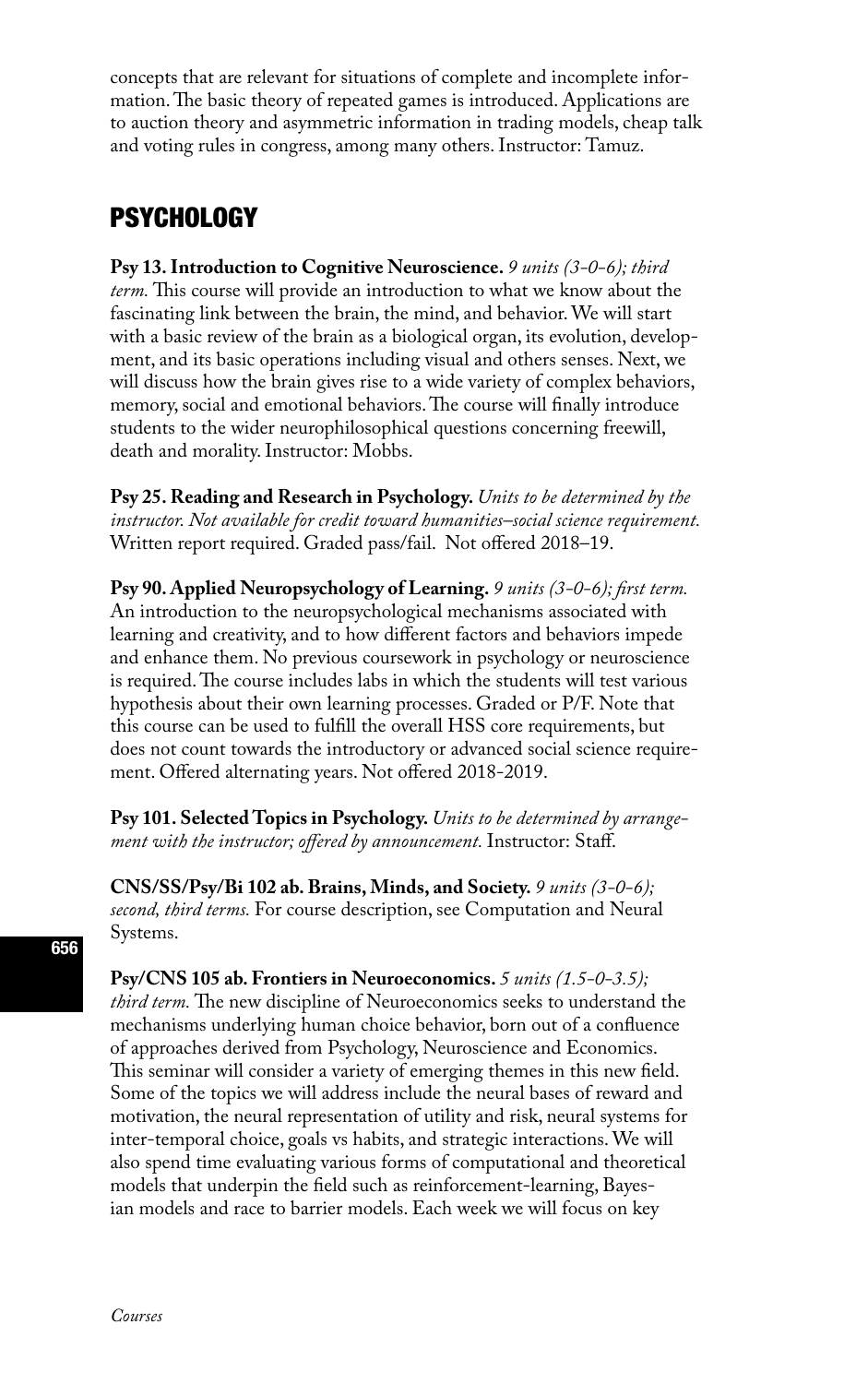papers and/or book chapters illustrating the relevant concepts. Instructor: O'Doherty.

**Ec/Psy 109 ab. Frontiers in Behavioral Economics.** *9 units (3-0-6). Prerequisites: Ec 11.* For course description, see Economics.

**CNS/SS/Psy 110 ab. Cognitive Neuroscience Tools.** *9 units (3-0-6); second, third terms.* For course description, see Computation and Neural Systems.

**Psy 115. Social Psychology.** *9 units (3-0-6); first term.* The study of how people think about other people and behave toward or around others. Topics include social cognition and emotions (theory of mind and empathy), their development from childhood to old age, impairments in social functions, altruism and cooperation, social groups (ingroup and outgroup), attribution and stereotypes. The class also presents evidence on how these social phenomena are implemented in the human brain and introduces behavioral and neuroscientific methods used in social psychology and social neuroscience. Instructors: Tusche, Charpentier.

**Psy 125. Reading and Research in Psychology.** Same as Psy 25, but for graduate credit. *Not available for credit toward humanities–social science requirement.* Not offered 2018–19.

**Psy/CNS 130. Introduction to Human Memory.** *9 units (3-0-6); second term.* The course offers an overview of experimental findings and theoretical issues in the study of human memory. Topics include iconic and echoic memory, working memory, spatial memory, implicit learning and memory; forgetting: facts vs. skills, memory for faces; retrieval: recall vs. recognition, context-dependent memory, semantic memory, spreading activation models and connectionist networks, memory and emotion, infantile amnesia, memory development, and amnesia. Not offered 2018–19.

**CNS/Psy/Bi 131. The Psychology of Learning and Motivation.** *9 units (3-0-6).* For course description, see Computation and Neural Systems.

**Psy 133. Computation, Cognition and Consciousness.** 9 *units (3-0-6); second term.* This course will critically examine the impact of recent advances in computational neuroscience for central problems of philosophy of mind. Beginning with a historical overview of computationalism (the thesis that mental states are computational states), the course will examine how psychological explanation may be understood in computational terms across a variety of levels of description, from sub-neuronal and single neuroncomputation to circuit and network levels. Specific issues will include: whether computation provides unifying psychological principles across species; whether specific mental states such as pain are computational states; digital/analog computation, dynamical systems, and mental representation; whether conscious experience can be understood as a computational process. Not offered 2018–19.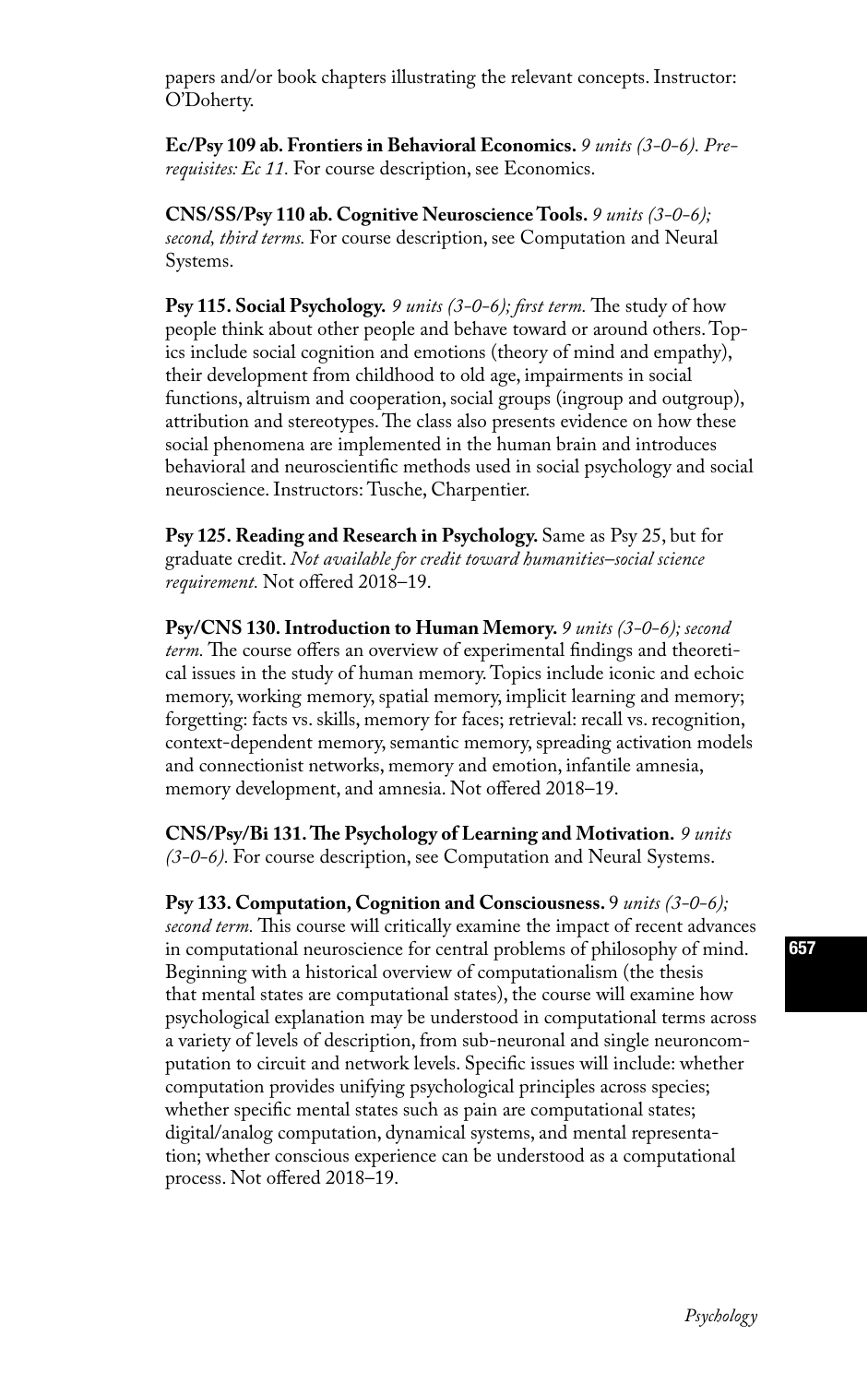**Bi/CNS/NB/Psy 150. Introduction to Neuroscience.** *10 units (4-0-6).*  For course description, see Biology.

**Pl/CNS/NB/Bi/Psy 161. Consciousness.** *9 units (3-0-6).* For course description, see Philosophy.

**CNS/Bi/SS/Psy/NB 176. Cognition.** *9 units (4-0-5); third term.* For course description, see Computation and Neural Systems.

**SS/Psy/Bi/CNS 255. Topics in Emotion and Social Cognition.** *9 units (3-0-6).* For course description, see Social Science.

**SS/Psy 283 abc. Graduate Proseminar in Social and Decision Neuroscience.** *3 units (1.5-0-1.5).* For course description, see Social Science.

**SS/Psy/CNS 285. Topics in Social, Cognitive, and Decision Sciences.** *3 units (3-0-0); first, second terms.* For course description, see Social Science.

# SOCIAL SCIENCE

**SS 98. Reading in Social Science.** *Units to be determined for the individual by the department. Elective, in any term.* Reading in social science and related subjects, done either in connection with the regular courses or independently of any course, but under the direction of members of the department. A brief written report will usually be required. Graded pass/fail. *Not available for credit toward humanities–social science requirement.* 

**SS 101. Selected Topics in Social Science.** *Units to be determined by arrangement with the instructor; offered by announcement.* Not available for social science credit unless specifically approved by social science faculty. Instructors: Staff, visiting lecturers.

**CNS/SS/Psy/Bi 102 ab. Brains, Minds, and Society.** *9 units (3-0-6).* For course description, see Computation and Neural Systems.

**CNS/SS/Psy 110 ab. Cognitive Neuroscience Tools.** 9 *units (3-0-6).* For course description, see Computation and Neural Systems.

**H/SS 124. Problems in Historical Demography**. *9 units (3-0-6).* For course description, see History.

**Ec/SS 124. Identification Problems in the Social Sciences.** *9 units (3-0- 6).* For course description, see Economics.

**Ec/SS 129. Economic History of the United States.** *9 units (3-0-6).* For course description, see Economics.

**Ec/SS 130. Economic History of Europe from the Middle Ages to the Twentieth Century.** *9 units (3-0-6).* For course description, see Economics.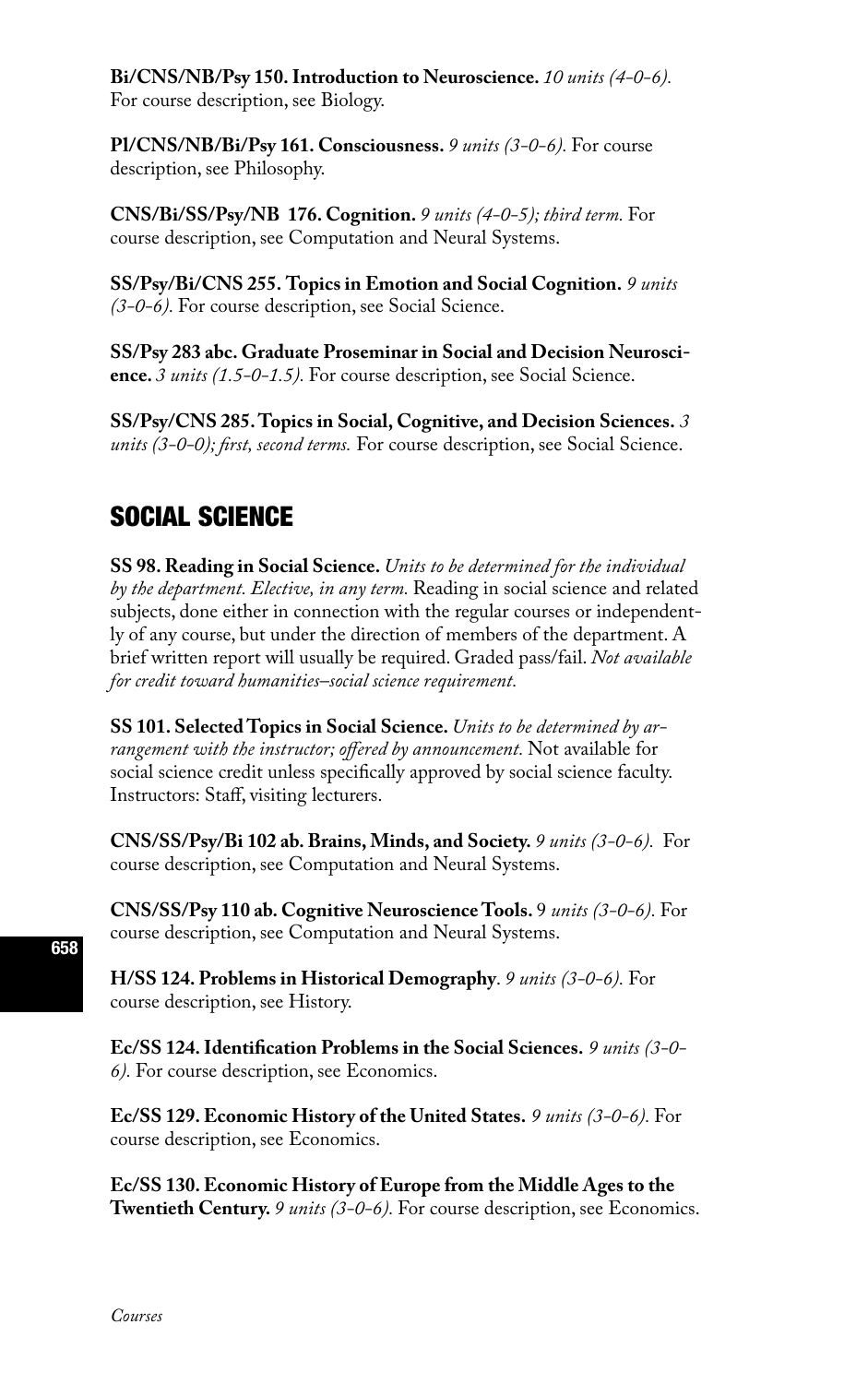**PS/SS 139. Comparative Politics.** *9 units (3-0-6).* For course description, see Political Science.

**An/SS 142. Caltech Undergraduate Culture and Social Organization.** *9 units (3-0-6).* For course description, see Anthropology.

**CS/SS/Ec 149. Algorithmic Economics.** *9 units (3-0-6).* For course description, see Computer Science.

**CNS/Bi/SS/Psy/NB 176. Cognition.** *9 units (4-0-5).* For course description, see Computation and Neural Systems.

The graduate courses listed below are not necessarily taught each year. They will be offered as need dictates.

**SS 200. Selected Topics in Social Science.** *Units to be determined by arrangement with instructors; offered by announcement.* Instructors: Staff, visiting lecturers.

**SS 201 abc. Analytical Foundations of Social Science.** *9 units (3-0-6); first, second, third terms.* This course covers the fundamentals of utility theory, game theory, and social choice theory. These basic theories are developed and illustrated with applications to electoral politics, market trading, bargaining, auctions, mechanism design and implementation, legislative and parliamentary voting and organization, public economics, industrial organization, and other topics in economics and political science. Open to Social Science graduate students only. Instructors: Tamuz, Saito, Pomatto.

**SS 202 abc. Political Theory.** *9 units (3-0-6); first, second, third terms.*  Course will introduce the student to the central problems of political theory and analysis, beginning with the essential components of the democratic state and proceeding through a variety of empirical topics. These topics will include the analysis of electoral and legislative institutions, legislative agenda processes, voting behavior, comparative political economy, and cooperation and conflict in international politics. The student will be sensitized to the primary empirical problems of the discipline and trained in the most general applications of game theoretic reasoning to political science. Open to Social Science graduate students only. Instructors: Hirsch, Katz, Alvarez.

**SS 205 abc. Foundations of Economics.** *9 units (3-0-6); first, second, third terms. Prerequisite: Ec 121 ab or instructor's permission.* This is a graduate course in the fundamentals of economics. Topics include comparative statics and maximization techniques, the neoclassical theory of consumption and production, general equilibrium theory and welfare economics, public goods and externalities, the economic consequences of asymmetric information and incomplete markets, and recursive methods with applications to labor economics and financial economics. Open to Social Science graduate students only. Instructors: Doval, Echenique, Palfrey.

**SS 209. Behavioral Economics.** *9 units (3-0-6); first term. Prerequisite: SS 201 abc or instructor's permission.* This course explores how psychological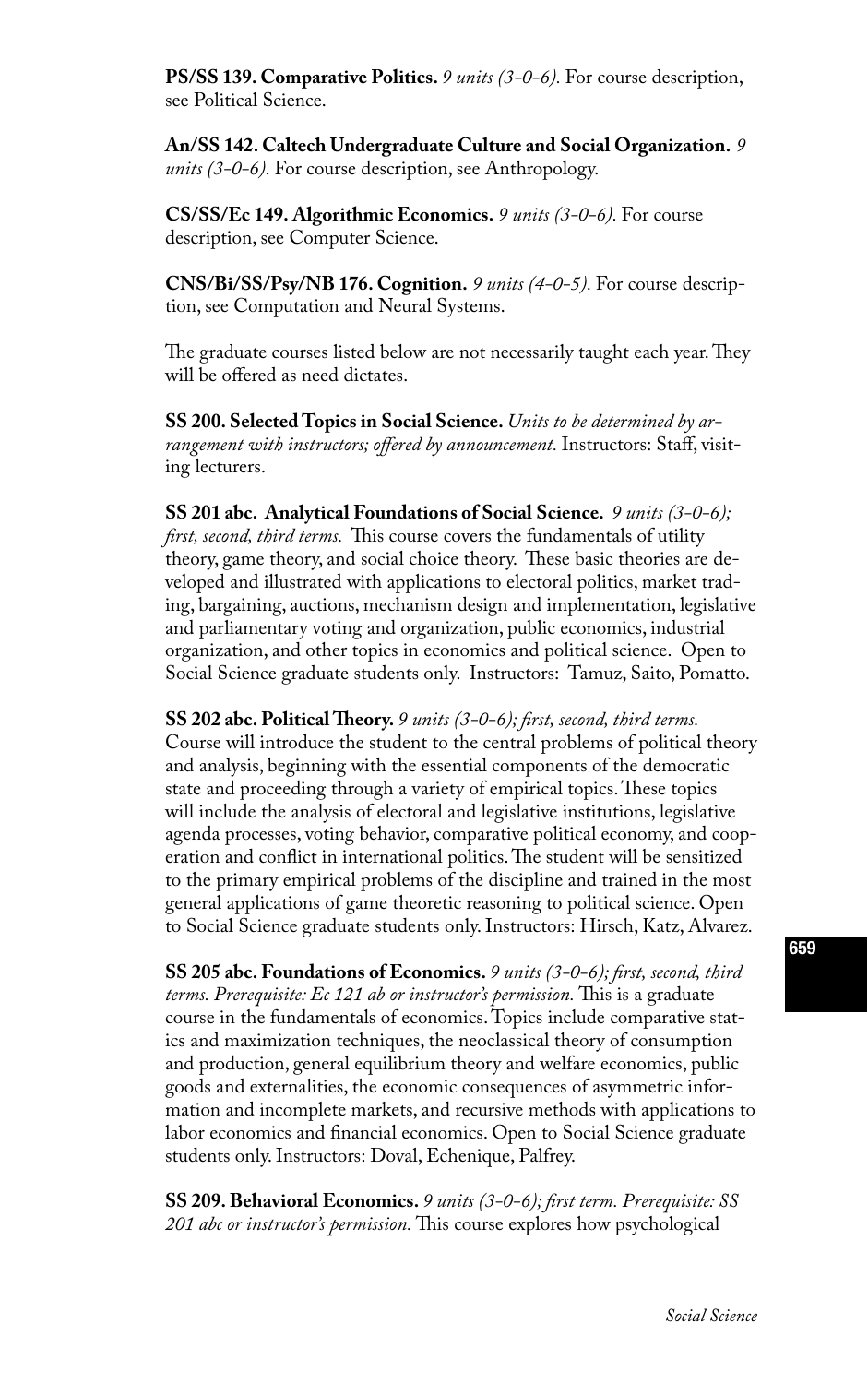facts and constructs can be used to inform models of limits on rationality, willpower and greed, to expand the scope of economic analysis. Topics include overconfidence, heuristics for statistical judgment, loss-aversion, hyperbolic discounting, optimal firm behavior when consumers are limited in rationality, behavioral game theory, behavioral finance, neuroeconomic dual-self models, and legal and welfare implications of rationality limits. Instructor: Camerer.

**SS 210 abc. Foundations of Political Economy.** *9 units (3-0-6); first, second, third terms. Prerequisites: SS 202 c, SS 205 b.* Mathematical theories of individual and social choice applied to problems of welfare economics and political decision making as well as to the construction of political economic processes consistent with stipulated ethical postulates, political platform formulation, the theory of political coalitions, and decision making in political organizations. Instructors: Gibilisco, Agranov.

**SS 211 abc. Advanced Economic Theory.** *9 units (3-0-6); first, second, third terms. May be repeated for credit.* Advanced work in a specialized area of economic theory, with topics varying from year to year according to the interests of students. Instructors: Saito, Doval, Echenique/Pomatto.

**SS 213 abc. Financial Economics.** *9 units (3-2-4); first, second, third terms.* First term: asset pricing theory, statistical tests on historical data and evidence from financial markets experiments. Second term: financial econometrics, with emphasis on applications to risk management. Third term: general equilibrium foundations of asset and option pricing theory. Not offered 2018–19.

**SS/Ma 214. Mathematical Finance.** *9 units (3-0-6); second term. Prerequisites: Good knowledge of probability theory and differential equations. Some familiarity with analysis and measure theory is helpful.* A course on pricing financial derivatives, risk management, and optimal portfolio selection using mathematical models. Students will be introduced to methods of Stochastic, Ito Calculus for models driven by Brownian motion. Models with jumps will also be discussed. Instructor: Cvitanic.

**SS 215. Asset Pricing Theory.** *9 units (3-0-6); third term. Prerequisites: Students are recommended (but not required) to take SS/Ma 214.* This course is designed to get students familiar with modern research in asset pricing theory. It covers topics like arbitrage and pricing, mean-variance single period problem, arbitrage pricing theory, basics of continuous-time finance, valuation of assets in continuous-time and risk-neutral pricing, term structure results and considerations, intertemporal consumption-based asset pricing models, information economics, and some recent development in intermediary-based asset pricing models and behavioral asset pricing models. Instructor: Jin.

**SS 216. Interdisciplinary Studies in Law and Social Policy.** *9 units (3-0- 6); second term.* A policy problem or problems involving the legal system will be studied, using concepts from at least one social science discipline. Each offering will be taught by a law professor, alone or in conjunction with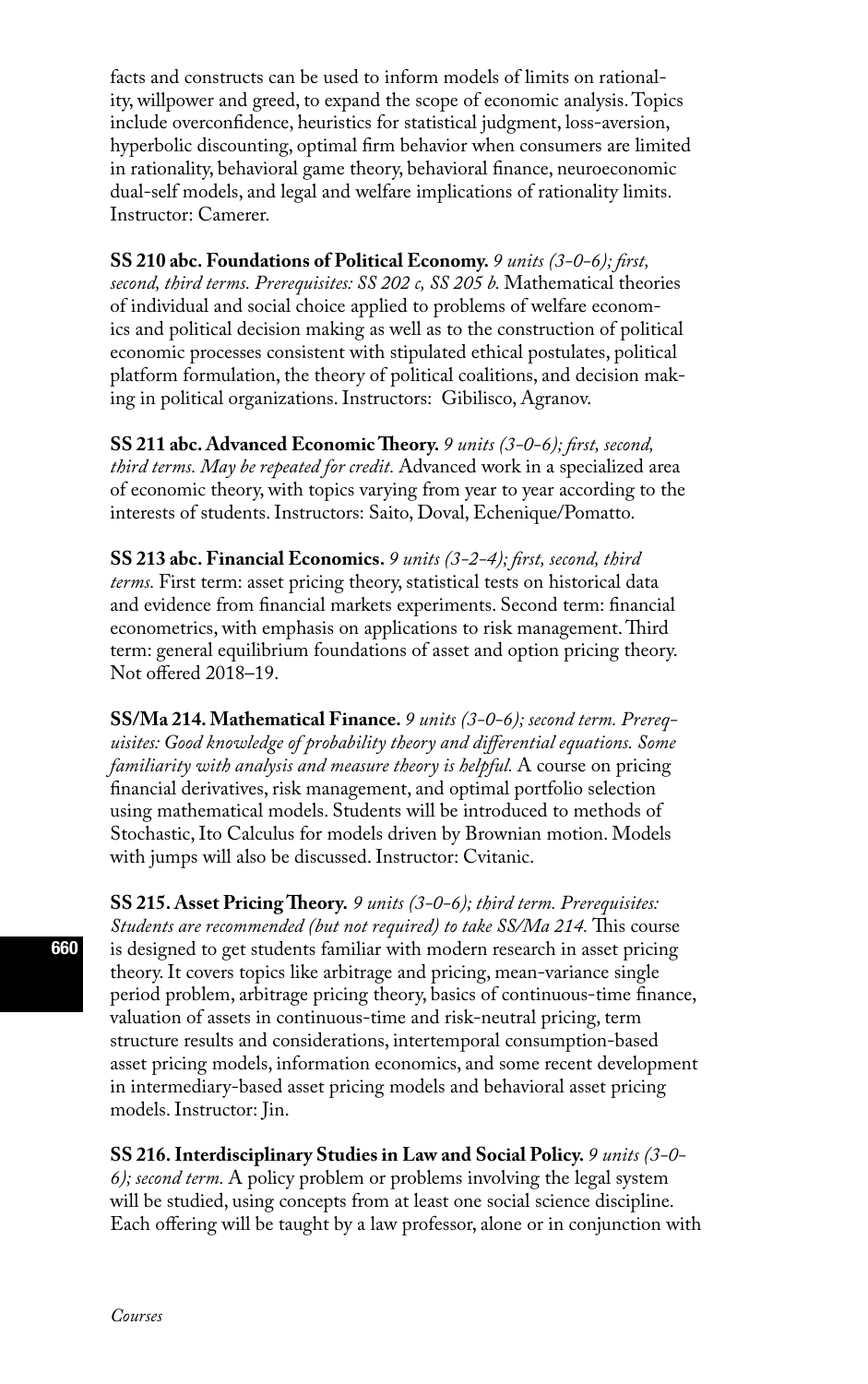a member of the social science faculty. The topic will differ from term to term, so the course may be taken more than once. Selected undergraduates may enroll in this course with the permission of the instructor. Not offered 2018–19.

**SS 217. Advanced Behavioral Finance.** *9 units (3-0-6); third term.* In this class, we discuss frontier research in behavioral finance, a field that builds models that are psychologically more realistic than their predecessors in order to explain empirical facts in economics and finance. The course covers a wide range of research papers, both theoretical and empirical, so that by the end of the course, students become knowledgeable about market inefficiencies and some trading strategies implemented by hedge funds, psychology and human irrationalities, investor trading behavior, and basic tools that help people to make better investment and saving decisions. The class can be useful for graduate students from all divisions with strong analytical skills and some basic knowledge about economics and finance. Instructor: Jin.

**SS 218. Neuroscience Applications to Economics and Politics.** *9 units (3-0-6); second term.* Topics in behavioral, affective, and social neuroscience that inform how individuals make economic decisions. Applications of neuroscience ideas and methods to understanding choice under risk and uncertainty, temporal discounting and self-control, advertisement and preference formation, habit, addiction, and judgment bias. Not offered 2018–19.

**SS 222 abc. Econometrics.** *9 units (3-0-6); first, second, third terms.* Introduction to the use of multivariate and nonlinear methods in the social sciences. Open to Social Science graduate students only. Instructors: Shum, Xin, Sherman.

**SS 223 abc. Advanced Topics in Econometric Theory.** *9 units (3-0-6); first, second, third terms. Prerequisite: SS 222 abc; may be repeated for credit.* A course in quantitative methods for second- and third-year social science graduate students. Instructors: Sherman, Shum, Xin.

**SS 224. Social Science Data.** *9 units (3-3-3).* This course provides broad coverage of empirical methods in the social sciences. This includes both methods of data collection and practical aspects of data analysis, as well as related issues of survey design, experimental design, techniques for handling large datasets, and issues specific to the collection and analysis of field and historical data. This course also provides students with hands-on experience with data. Not offered 2018–19.

**SS 225. Experimetrics.** *9 units (3-0-6); third term.* This course explores the interaction of experimental design and econometric inference in the laboratory approach to economic questions. The course critically evaluates existing experimental studies to highlight this interaction and motivate consideration of inferential strategies early in an experiments design. Methodological topics may include testing theories in two-by-two designs, power and optimal design, classifying subjects into canonical types, testing based on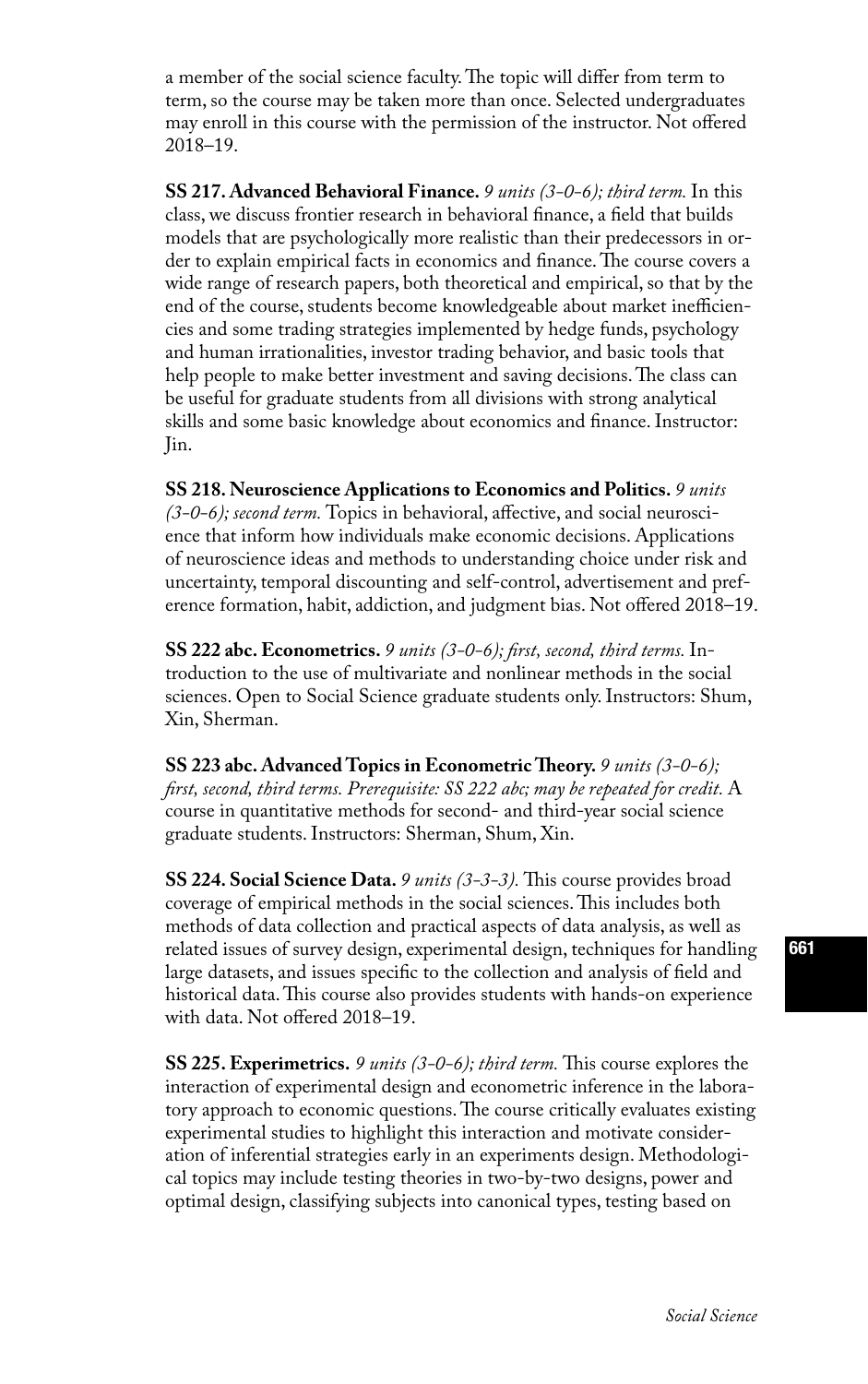elicited preferences and beliefs, and challenges introduced by communication and dynamics in economic experiments. Not offered 2018–19.

**SS 228 abc. Applied Empirical Methods in the Social Sciences.** *9 units (3-0-6); first, second, third terms.* Course covers methods used in contemporary applied empirical work in a variety of social sciences. Topics covered include (a) maximum likelihood, Bayesian estimation, management and computation of large datasets, (b) reduced form methods like instrumental variables (IV), difference-in-differences (DID), natural experiments, event study and panel data methods, and (c) structural estimation. Emphasis is on the application of tools to substantive social science problems rather than statistical theory, in areas including political science, political economy, corporate finance, and accounting. Application focus will vary with instructor interests. Instructors: Katz, Ewens, Lopez-Moctezuma.

**SS 229 abc. Theoretical and Quantitative Dimensions of Historical Development.** *9 units (3-0-6); first, second terms. May be repeated for credit.*  Introduction to modern quantitative history. The tools of economic and political theory applied to problems of economic, social, and political development in a historical context. Second and third terms will be graded together. A pass/fail will be assigned in the second term and then changed to the appropriate letter grade at the end of the third term. Instructor: Rosenthal, Hoffman.

**SS 231 abc. American Politics.** *9 units (3-0-6); first, second, third terms.* A three-term course in American politics and political behavior. While drawing from con temporary materials, the course will emphasize the historical background of American political institutions. Instructor: Alvarez, Hirsch.

**SS 232 abc. Historical and Comparative Perspectives in Political Analysis.** *9 units (3-0-6); second, third terms.* Provides a knowledge and understanding of developments in both the American past and in other parts of the world. Not offered 2018–19.

**SS 240. Techniques of Policy Research.** *9 units (3-0-6). Prerequisite: SS 205 ab.* The application of social science theory and methods to the formulation and evaluation of public policy. Not offered 2018–19.

**SS/CS 241. Topics in Algorithmic Economics.** *9 units (3-0-6). Prerequisites: SS/CS 149.* This is a graduate-level seminar covering recent topics at the intersection of computer science and economics. Topics will vary, but may include, e.g., dynamics in games, algorithmic mechanism design, and prediction markets. Instructors: EAS and HSS faculty. Not offered 2018–19.

**CNS/SS 251. Human Brain Mapping: Theory and Practice.** *9 units (2-1- 6).* For course description, see Computation and Neural Systems.

**SS/Psy/Bi/CNS 255. Topics in Emotion and Social Cognition.** *9 units (3-0-6); third term. Prerequisites: Bi/CNS/NB/Psy 150 or instructor's permission.* Emotions are at the forefront of most human endeavors. Emotions aid us in decision-making (gut feelings), help us remember, torment us, yet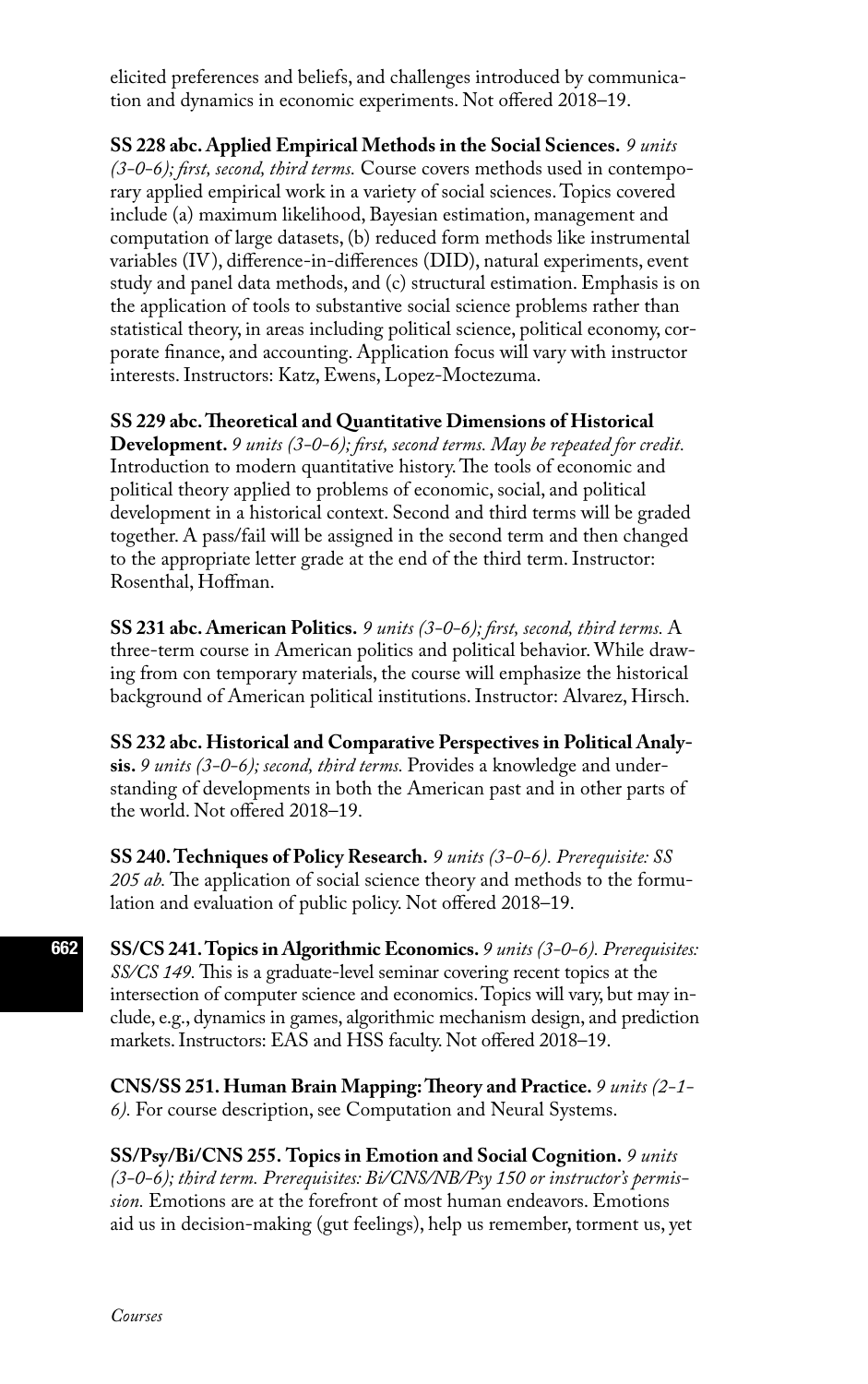have ultimately helped us to survive. Over the past few decades, we have begun to characterize the neural systems that extend from primitive affective response such as fight or flight to the complex emotions experienced by humans including guilt, envy, empathy and social pain. This course will begin with an in-depth examination of the neurobiological systems that underlie negative and positive emotions and move onto weekly discussions, based on assigned journal articles that highlight both rudimentary and complex emotions. The final weeks will be devoted to exploring how the neurobiological systems are disrupted in affective disorders including anxiety, aggression and psychopathy. In addition to these discussions and readings, each student will be required to write a review paper or produce a short movie on a topic related to one of the emotions discussed in these seminars and its underlying neural mechanisms. Instructor: Mobbs.

**SS 260. Experimental Methods of Political Economy.** *9 units (3-3-3); first, second, third terms.* Survey of laboratory experimental research related to the broad field of political economy. Topics: the behavior of markets, organizations, committee processes, and election processes. Emphasis on experimental methods and techniques. Students will design and conduct experiments. May be repeated for credit with instructor's permission. Instructor: Plott.

**SS 281. Graduate Social Science Writing Seminar.** *9 units (3-0-6); third term.* Only open to advanced graduate students in social science. How can social scientists write in a style that makes someone actually want to read their papers? This seminar combines writing exercises with help in planning a professional social science paper and with extensive comments on drafts. Instructor: Rosenthal.

**SS 282 abc. Graduate Proseminar in Social Science.** *3 units (2-0-1); first, second, third terms.* Course for graduate students in social sciences. Students present their research and lead discussion of material relevant to their research program. Open to Social Science Graduate Students only. Instructors: Doval, Gibilisco.

**SS/Psy 283 abc. Graduate Proseminar in Social and Decision Neuroscience.** *3 units (1.5-0-1.5); first, second and third terms.* The course involves student presentations of their research, reading and discussion of recent research in social and decision neuroscience, and development of professional skill such as scientific writing and speaking, research ethics, writing grants and peer review. This course is only open to graduate students in the Social and Decision Neuroscience, Computational and Neural Systems and Social Science PhD programs. Instructor: Rangel.

**SS/Psy/CNS 285. Topics in Social, Cognitive, and Decision Sciences.** 3 units (3-0-0); second term. Select faculty will present their research background, methods, and a sampling of current questions/studies. Background readings and pdf of presentation will be provided. Instructors: Adolphs, Staff.

**SS 299. Writing.** *6 units (3-0-3); summer term.* This course is designed for students to improve their ability for written expression in the English lan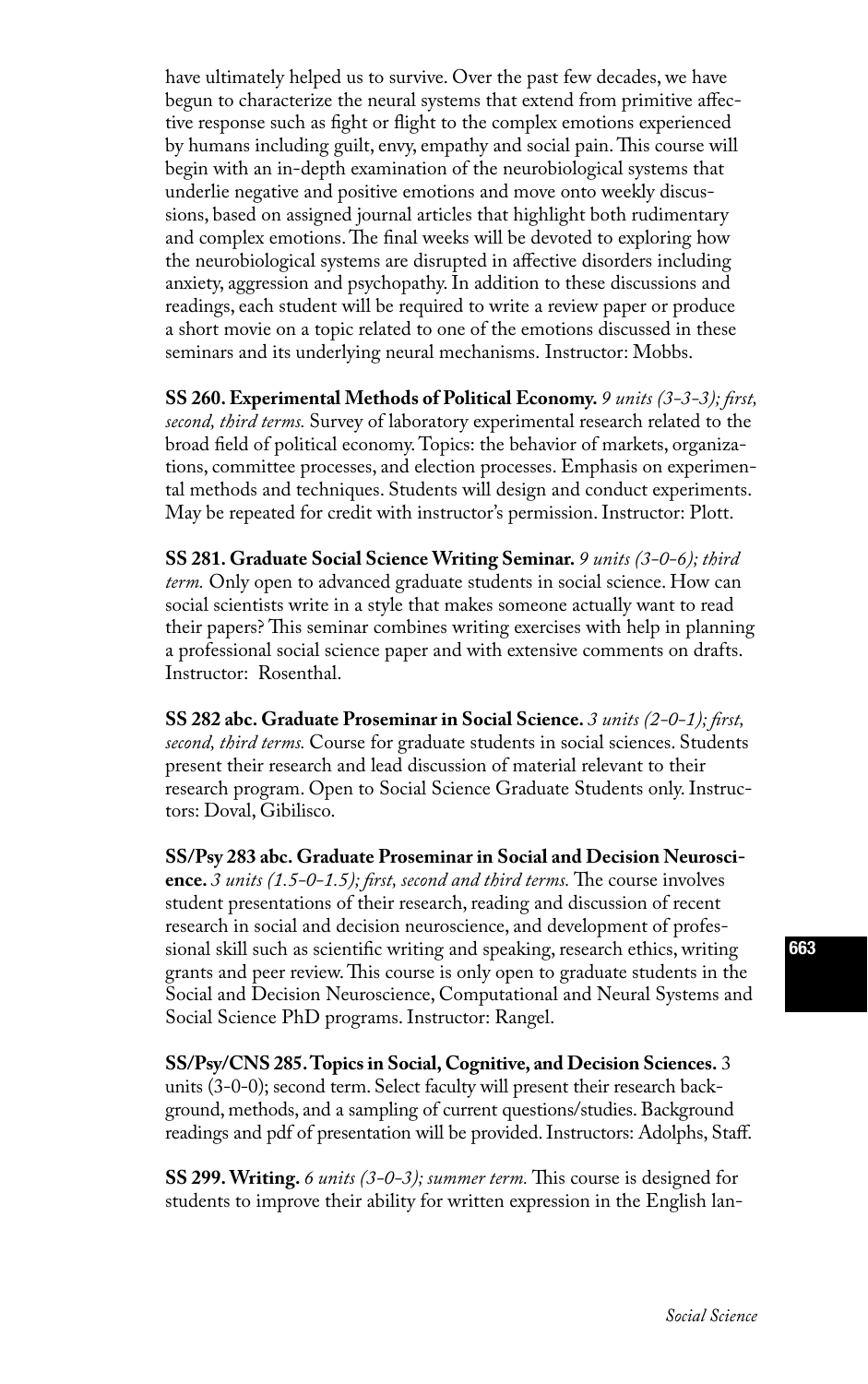guage. This course is only open to graduate students in the Social Decision Neuroscience and Social Science Ph.D. programs. Instructor: Staff.

**SS 300. Research in Social Science.** *Units to be arranged.*

## STUDENT ACTIVITIES

**SA 15 abc. Student Publications.** *3 units (1-0-2); first, second, third terms.* The elementary principles of newspaper writing and editing, with special attention to producing articles for the student publication. Instructor: Staff.

**SA 16 abc. Cooking Basics.** *3 units (0-3-0); first, second, third terms. The* class will survey different cooking styles, techniques, and cuisines from around the world. Topics covered may include knives and tools; tastes and flavors; sauces and reductions; legumes, grains, and beans; meat; dessert. The emphasis will be on presentation and creativity. Instructor: Staff.

**SA 70 abc. Student-Taught Courses.** *3 units (2-0-1); first, second, third terms.* A variety of subjects each term, taught by undergraduate students. Different subjects will fall under different section numbers. The courses offered each term will be decided based on student interest and a selection process by the Office of Student Affairs. More information at www.deans.caltech.edu/Services/student\_taught\_courses.

**SA 80 abc. Health Advocates.** *3 units (1-1-1); first, second, third terms.* A course designed to involve students with health care and education, develop familiarity with common college health problems, and provide peer health services on and off campus. First term: CPR and first aid certification and basic anatomy and physiology. Second and third terms: lectures and discussions on current student and community health problems, symptoms, and treatment. Each student will be expected to devote one hour per week to a supervised clinical internship at the Health Center. Instructor: Stapf.

**SA 81 ab. Peer Advocates.** *3 units (1-1-1); first and third terms.* A course designed to involve students with appropriate peer support and education, develop familiarity with common college mental health problems, and provide peer mental health support to students on and off campus. Peer Advocates will begin the course in the spring term prior to the year of service, and continue coursework in the following fall term. Spring term: Active listening skills, identifying students in distress, suicide prevention training using the QPR (Question, Persuade, Refer) model; Fall term: Lectures and discussions on substance abuse, dating violence, sexual assault, depression, and other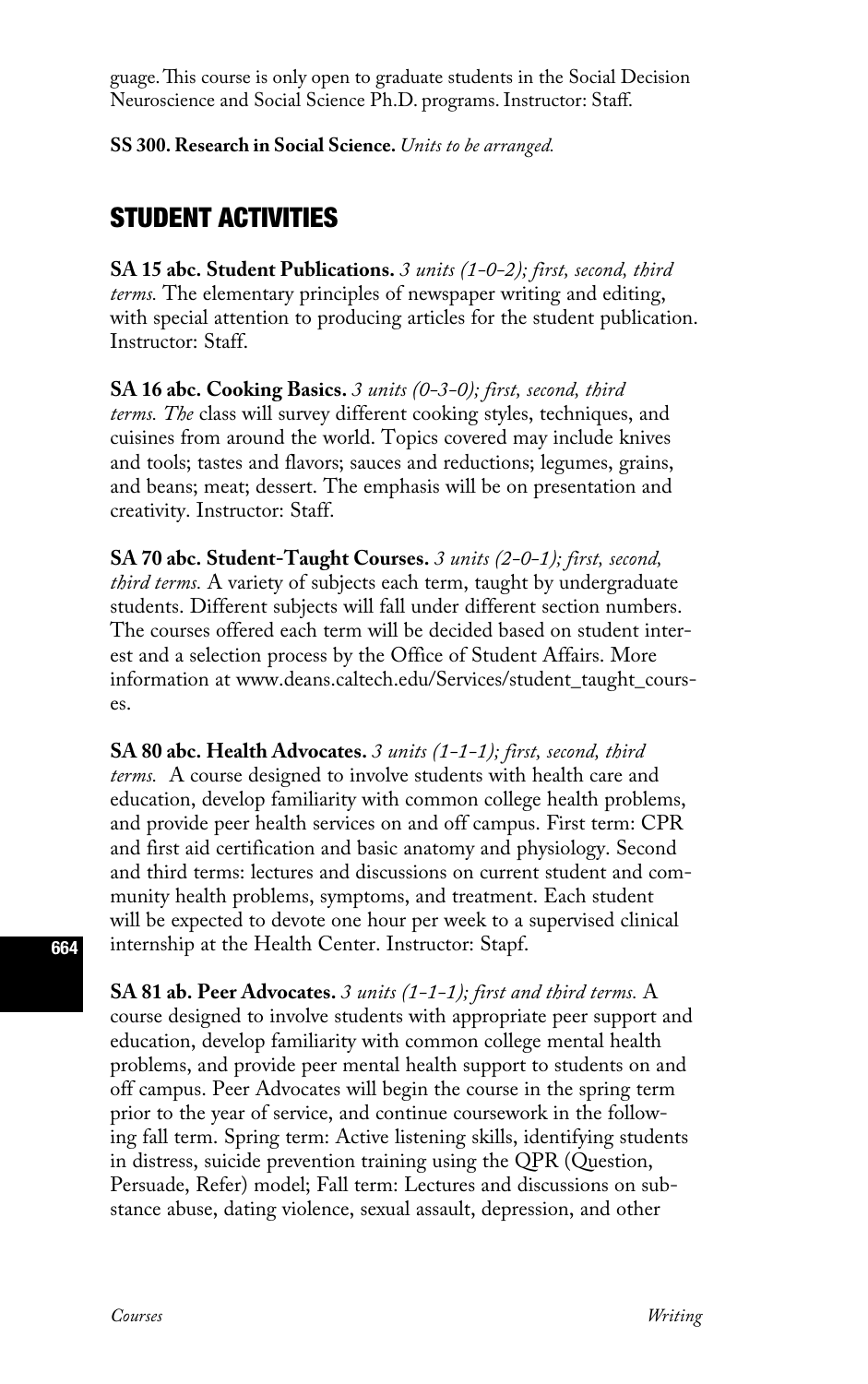relevant mental health topics, as well as ongoing consultation about practical experience. Enrolled with permission only. Instructor: Staff.

#### WRITING

**Wr 1. Introduction to Academic Writing for Multilingual Writers.** *9 units (3-0-6); first term.* This course offers a focused introduction to the practices of reading, thinking, and writing that characterize academic writing. More specifically, the course teaches students how to articulate a position, situate writing within specific contexts, engage with the work of others, locate and provide convincing evidence, and understand the expectations of different types of academic readers. Additionally, this course focuses on the challenges of academic writing that can be especially demanding for multilingual writers, including mastery of Academic English, understanding American academic conventions regarding citation and plagiarism, and being comfortable with American academic readers' expectations regarding argumentation and evidence. Students will take several writing projects through multiple stages of revision, improving their work with feedback from seminar discussions, workshops, and frequent one-to-one conferences with the instructor. Students are placed in Wr 1 based on a writing assessment that is required of all incoming students; successful completion of the course is required before taking freshman humanities courses. Enrolled students may be required to take Wr 3, 4, and/or 50 in subsequent quarters. Instructor: Hall

**Wr 2. Introduction to Academic Writing.** *9 units (3-0-6); first term.* This course offers a focused introduction to the practices of reading, thinking, and writing that characterize academic writing. More specifically, the course teaches students how to articulate a position, situate writing within specific contexts, engage with the work of others, locate and provide convincing evidence, and understand the expectations of different types of academic readers. Students will take several writing projects through multiple stages of revision, improving their work with feedback from seminar discussions, workshops, and frequent one-to-one conferences with the instructor. Students are placed in Wr 2 based on a writing assessment that is required of all incoming students; successful completion of the course is required before taking freshman humanities courses. Enrolled students may be required to take Wr 3, 4, and/or 50 in subsequent quarters. Instructor: Daley.

**Wr 3. Reading and Composing Academic Writing.** *9 units (1-0-8); second term.* This course builds on Wr 1 or 2 for students who need additional instruction in both the core concepts and practices of academic writing before beginning their freshman humanities coursework. The course will focus on developing critical reading skills and composing successful academic essays. By taking several writing projects through multiple stages of revision, students will develop a deeper sense of their strengths and limitations as writers, and seminar discussions, workshops, and frequent one-to-one conferences with the instructor will equip students to address those limitations. Not available for credit toward the humanities-social science requirement.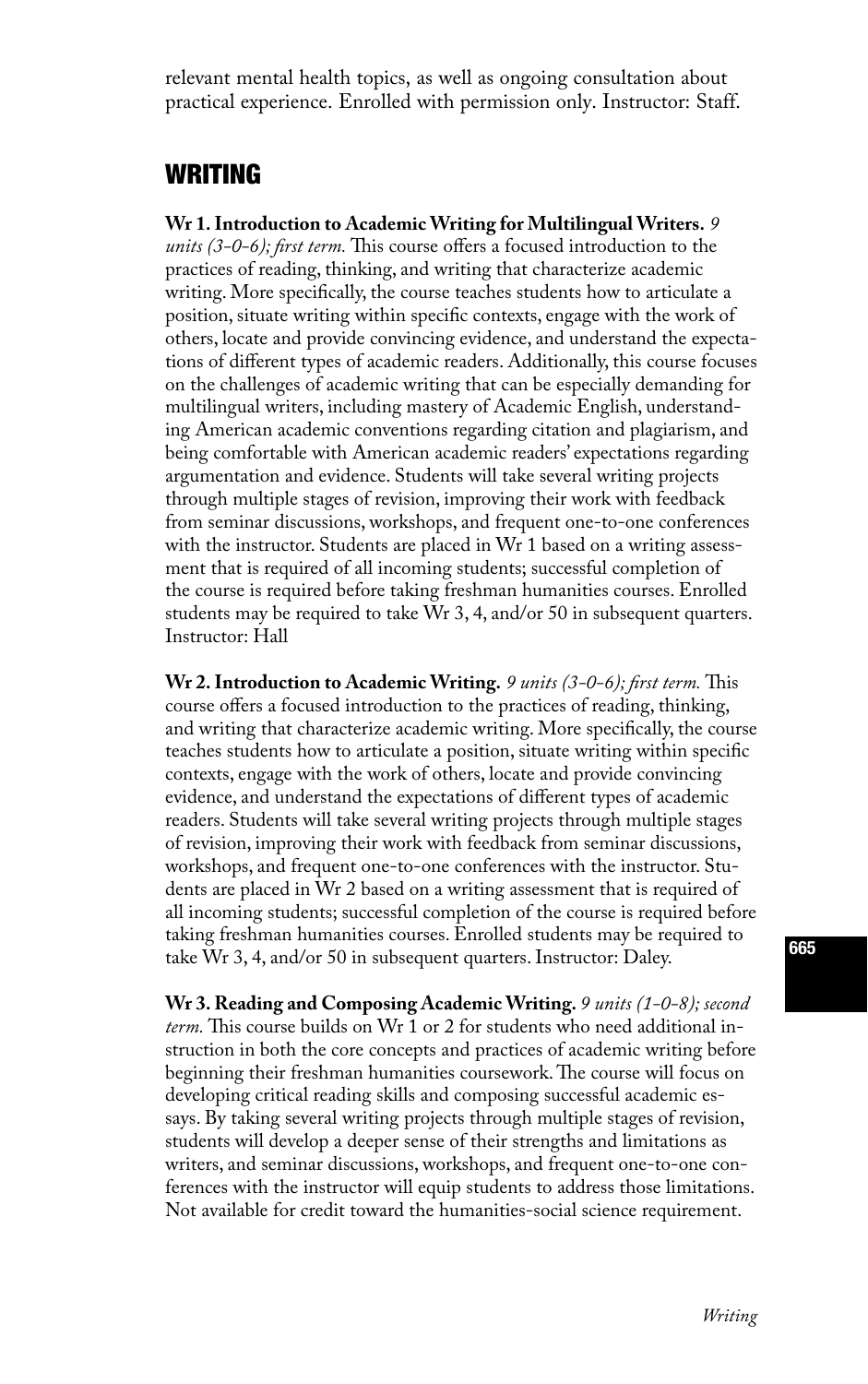Enrolled students may be required to take Wr 4 and/or 50 in subsequent quarters. Instructors: Daley.

**Wr 4. Principles and Practices of Academic Writing.** *3 units (1-0-2); second term.* Taken simultaneously with a freshman humanities course, this course offers weekly discussion of core concepts in academic writing. By focusing on the diverse scenes, situations, and genres of academic writing, the course aims to support writers both in their concurrent work writing in humanistic disciplines and to connect that learning to writing tasks that students will encounter in other academic locations. Not available for credit toward the humanities-social science requirement. Enrolled students also take Wr 50. Instructor: Hall

**Wr 50. Tutorial in Writing.** *1-3 units to be arranged. By permission only.*  Individualized tutorial instruction in writing and communication for students who benefit from weekly discussions about their work as writers. Not available for credit toward the humanities-social science requirement. Instructor: Hall

**En/Wr 84. Writing About Science.** *9 units (3-0-6); third term.* For course description, see English*.*

666